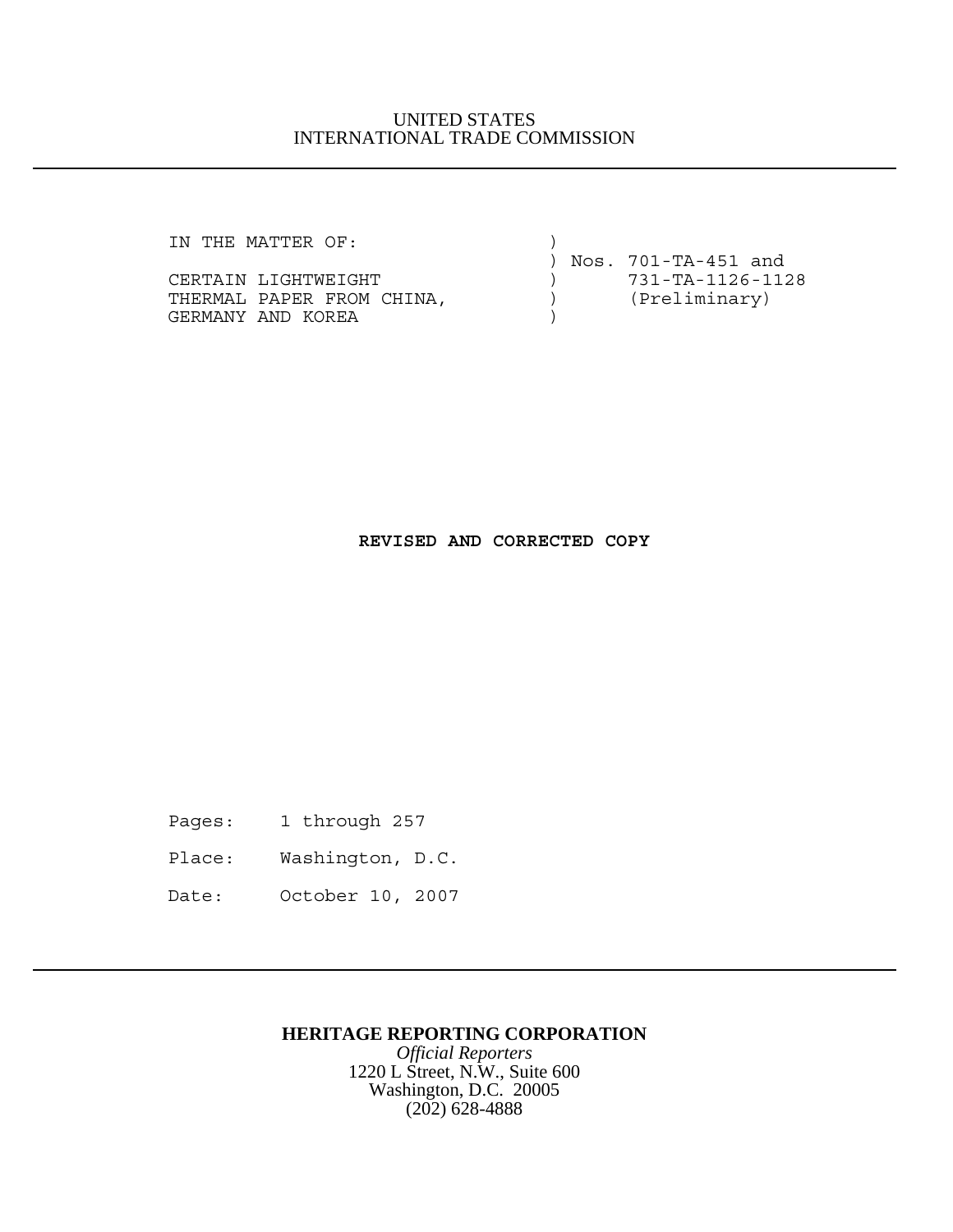#### INTERNATIONAL TRADE COMMISSION

| IN THE MATTER OF:         |  |                     |
|---------------------------|--|---------------------|
|                           |  | Nos. 701-TA-451 and |
| CERTAIN LIGHTWEIGHT       |  | 731-TA-1126-1128    |
| THERMAL PAPER FROM CHINA, |  | (Preliminary)       |
| GERMANY AND KOREA         |  |                     |

Hearing Room B 500 E Street, N.W. Washington, D.C.

Wednesday, October 10, 2007

The preliminary conference commenced, pursuant to

notice, at 9:30 a.m., before the United States

International Trade Commission, ROBERT CARPENTER,

Director of Investigations, Presiding.

APPEARANCES:

On Behalf of the International Trade Commission:

ROBERT CARPENTER, DIRECTOR OF INVESTIGATIONS

DIANE MAZUR, THE SUPERVISORY INVESTIGATOR CHRIS CASSISE, THE INVESTIGATOR MARC BERNSTEIN, THE ATTORNEY/ADVISOR NANCY BRYAN, THE ECONOMIST MARY KLIR, THE AUDITOR FRED FORSTALL, THE INDUSTRY ANALYST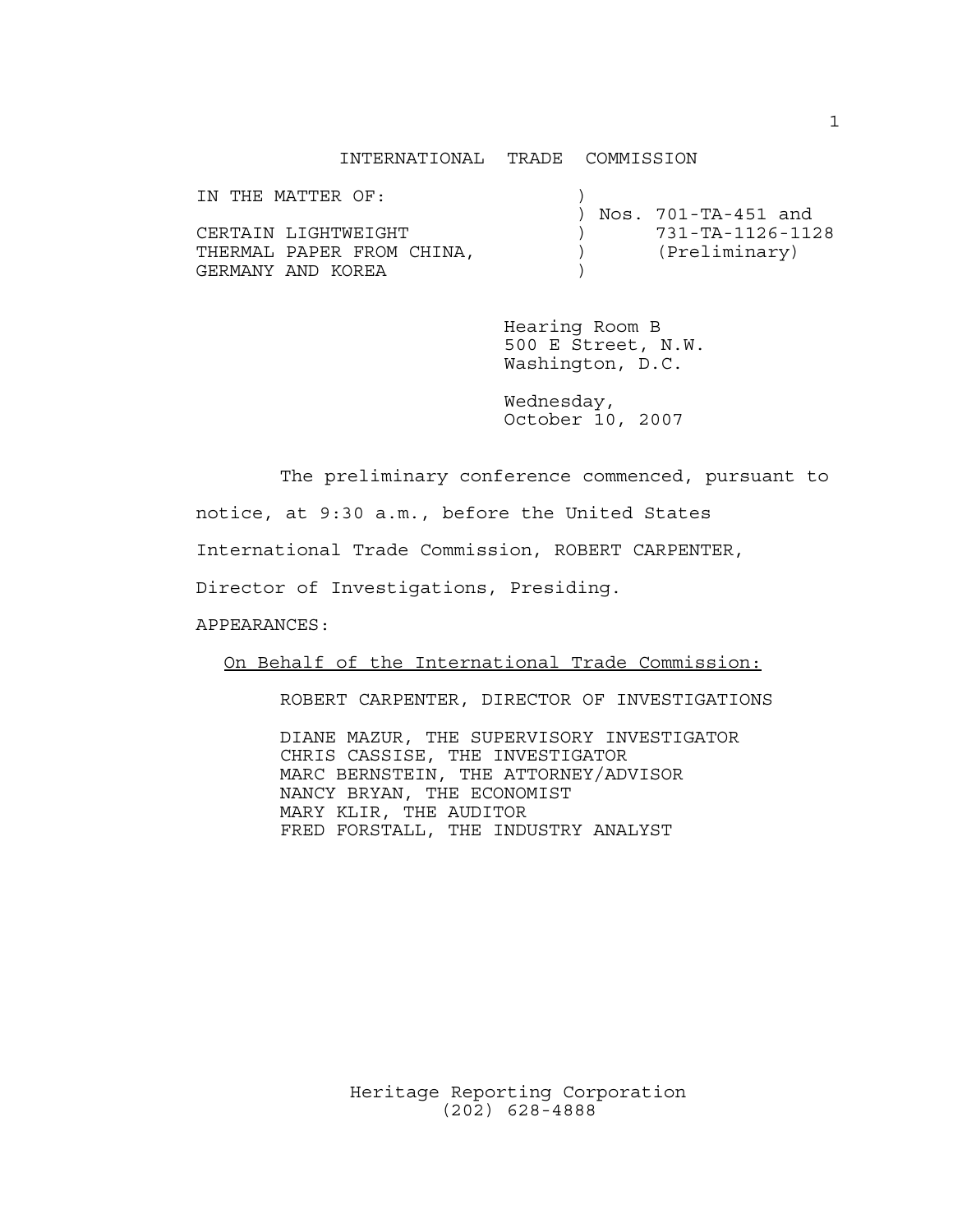APPEARANCES (CONT'D)

In Support of the Imposition of Antidumping and Countervailing Duties:

> WALTER SCHONFELD, PRESIDENT, TECHNICAL PAPERS DIVISION, APPLETON PAPERS, INC.

> KAREN HATFIELD, SEGMENT DIRECTOR, TRANSACTION DOCUMENTS, APPLETON PAPERS, INC.

> MICHAEL SITTER, VICE PRESIDENT, LOCAL 2-246, UNITED STEEL, PAPER, AND FORESTRY, RUBBER, MANUFACUTURING, ENERGY, ALLIED INDUSTRIAL AND SERVICE WORKERS INTERNATIONAL UNION

JOSEPH W. DORN, ESQUIRE PAUL W. JAMESON, ESQUIRE, King & Spalding LLP, Washington, D.C.

In Opposition to the Imposition of Antidumping and Countervailing Duties:

WILLY FRUEH, DIRECTOR, THERMAL PAPER DIVISION, PAPIERFABRIK AUGUST KOEHLER AG, KOEHLER AMERICA, INC.

 RICHARD M. GREENE, CHIEF OPERATING OFFICER, KOEHLER AMERICA, INC.

 DONALD GRANHOLM, VICE PRESIDENT OF SUPPLY CHAIN MANAGEMENT, NASHUA CORPORATION, KOEHLER AMERICA, INC.

STEPHEN K. SCHWARTZ, PRESIDENT AND CHIEF EXECUTIVE OFFICER, RITE-MADE PAPER CONVERTERS, INC., KOEHLER AMERICA, INC.

DOUG ENDSLEY, PRESIDENT, REGISTER TAPES UNLIMITED, INC., KOEHLER AMERICA, INC.

 ROGER SANDT, CHIEF EXECUTIVE OFFICER, SANDT PRODUCTS, INC., KOEHLER AMERICA, INC.

JAMES DOUGAN, ECONOMIC CONSULTING SERVICES LLC, KOEHLER AMERICA, INC.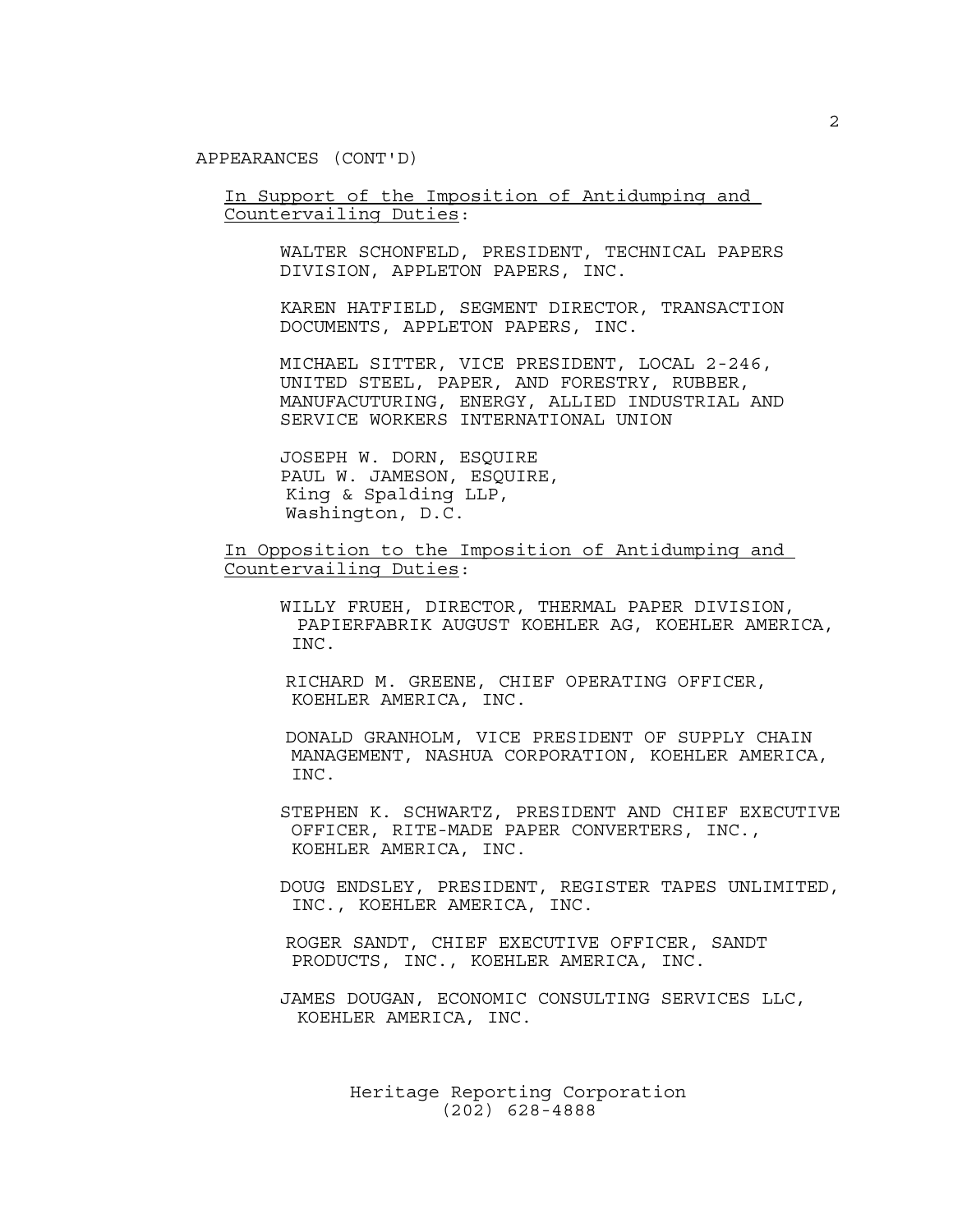APPEARANCES (CONT'D)

WILLIAM SILVERMAN, ESQUIRE RICHARD P. FERRIN, ESQUIRE JAMES R. SIMOES, ESQUIRE Hunton & Williams LLP Washington, D.C.

CHRISTOPHER BURNS, MANAGING DIRECTOR, PAPER RESOURCES, LLC, SHANGHAI HANHONG PAPER CO., LTD.,

ROSA JEONG, ESQUIRE PHILIPPE BRUNO, ESQUIRE Greenberg Traurig, LLP Washington, D.C.

FALK JAHNS, SALES MANAGER, MITSUBISHI HITEC PAPER GmbH, MITSUBISHI HITEC PAPER GmbH, MITSUBISHI INTERNATIONAL CORP.

ERIC EMERSON, ESQUIRE Steptoe & Johnson LLC Washington, D.C.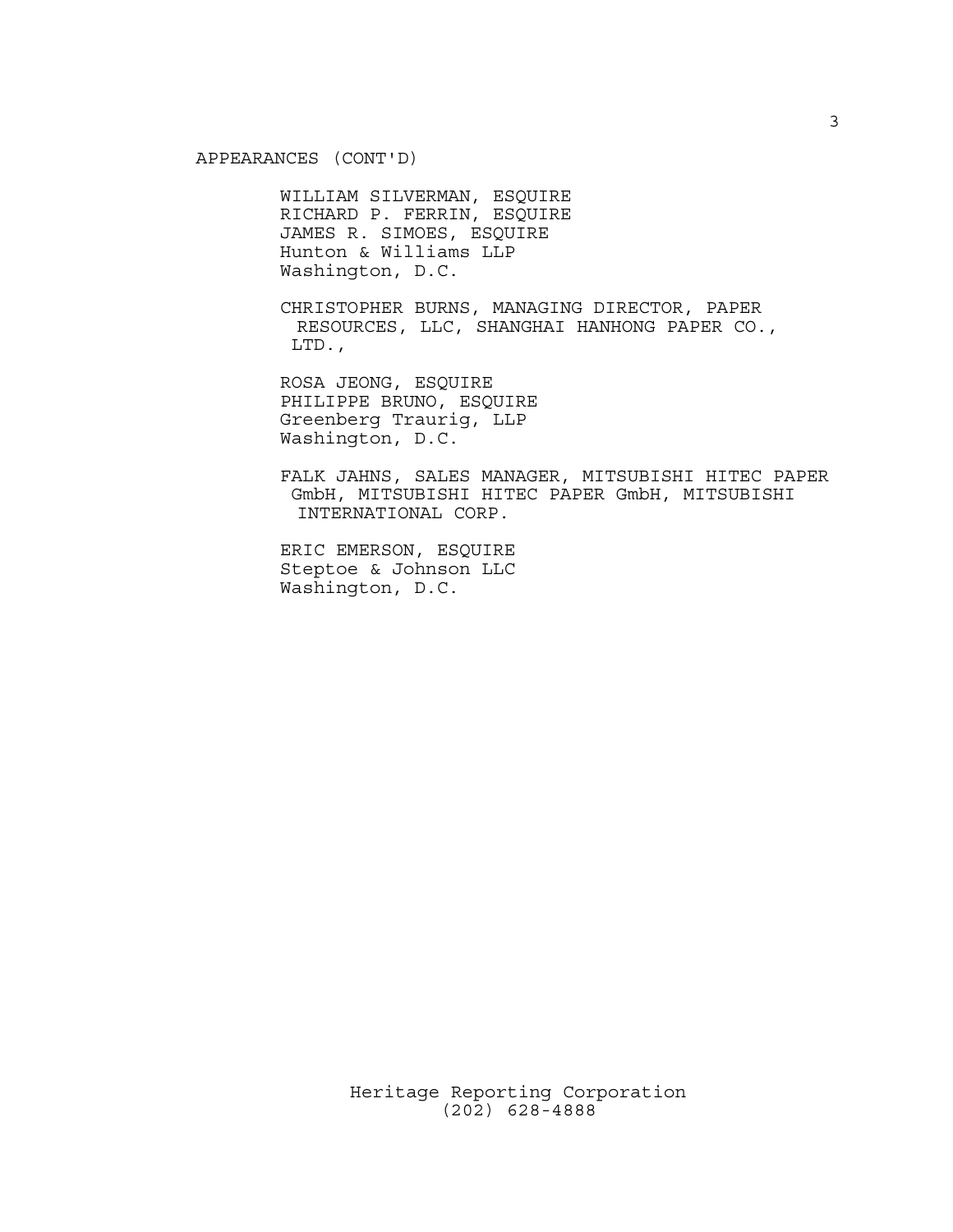# I N D E X

| TESTIMONY OF THE HONORABLE JOSEPH W. DORN,<br>ESQUIRE, KING & SPALDING, LLP, WASHINGTON, D.C.                                                                                                  | PAGE<br>7 |
|------------------------------------------------------------------------------------------------------------------------------------------------------------------------------------------------|-----------|
| TESTIMONY OF THE HONORABLE WILLIAM SILVERMAN,<br>ESQUIRE, HUNTON & WILLIAMS, LLP,<br>WASHINGTON, D.C.                                                                                          | 11        |
| TESTIMONY OF WALTER SCHONFELD, PRESIDENT,<br>TECHNICAL PAPERS DIVISION, APPLETON PAPERS, INC.                                                                                                  | 14        |
| TESTIMONY OF KAREN HATFIELD, SEGMENT DIRECTOR,<br>TRANSACTION DOCUMENTS, APPLETON PAPERS, INC.                                                                                                 | 23        |
| TESTIMONY OF MICHAEL SITTER, VICE PRESIDENT,<br>LOCAL 2-246, UNITED STEEL, PAPER, AND FORESTRY,<br>RUBBER, MANUFACTURING, ENERGY, ALLIED INDUSTRIAL<br>AND SERVICE WORKERS INTERNATIONAL UNION | 38        |
| TESTIMONY OF THE HONORABLE PAUL W. JAMESON,<br>ESQUIRE, KING & SPALDING, LLP, WASHINGTON, D.C.                                                                                                 | 42        |
| TESTIMONY OF CHRIS CASSISE, INVESTIGATOR,<br>UNITED STATES INTERNATIONAL TRADE COMMISSION                                                                                                      | 63        |
| TESTIMONY OF MARC BERNSTEIN, ATTORNEY/ADVISOR<br>UNITED STATES INTERNATIONAL TRADE COMMISSION                                                                                                  | 85        |
| TESTIMONY OF RICHARD M. GREENE, CHIEF OPERATING<br>OFFICER, KOEHLER AMERICA, INC.                                                                                                              | 132       |
| TESTIMONY OF WILLY FRUEH, DIRECTOR, THERMAL PAPER<br>DIVISION, PAPIERFABRIK AUGUST KOEHLER AG, KOEHLER<br>AMERICA, INC.                                                                        | 139       |
| TESTIMONY OF DONALD GRANHOLM, VICE PRESIDENT OF<br>SUPPLY CHAIN MANAGEMENT, NASHUA CORPORATION,<br>KOEHLER AMERICA, INC.                                                                       | 142.      |
| TESTIMONY OF ROGER SANDT, CHIEF EXECUTIVE OFFICER,<br>SANDT PRODUCTS, INC., KOEHLER AMERICA, INC.                                                                                              | 149       |
| TESTIMONY OF DOUG ENDSLEY, PRESIDENT, REGISTER<br>TAPES UNLIMITED, INC., KOEHLER AMERICA, INC.                                                                                                 | 152       |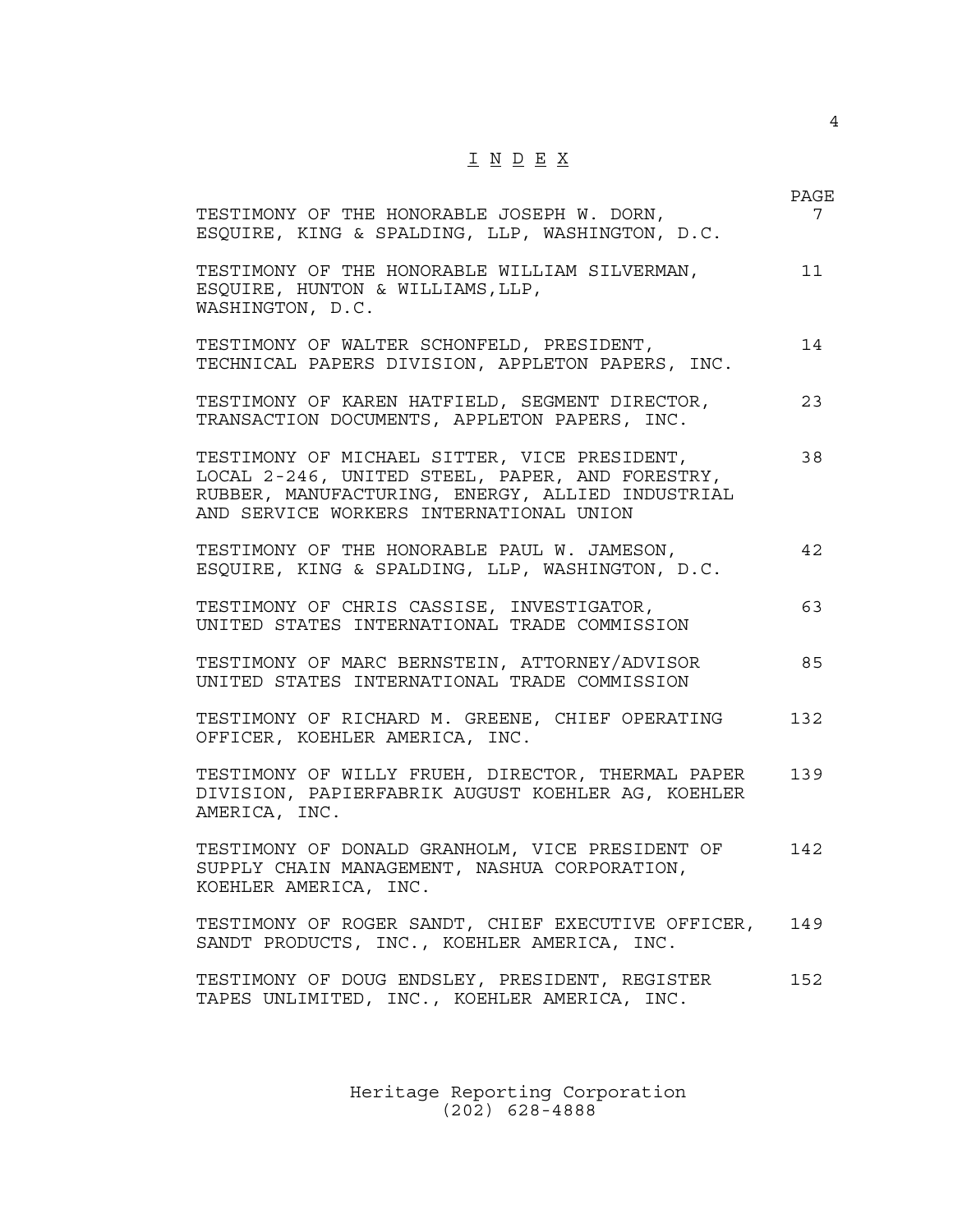## I N D E X

5

| TESTIMONY OF STEPHEN K. SCHWARTZ, PRESIDENT AND 155<br>CHIEF EXECUTIVE OFFICER, RITE-MADE PAPER<br>CONVERTERS, INC., KOEHLER AMERICA, INC. |     |
|--------------------------------------------------------------------------------------------------------------------------------------------|-----|
| TESTIMONY OF FALK JAHNS, SALES MANAGER,<br>MITSUBISHI HITEC PAPER GmbH,<br>MITSUBISHI HITEC PAPER GmbH,<br>MITSUBISHI INTERNATIONAL CORP.  | 161 |
| TESTIMONY OF JAMES DOUGAN, ECONOMIC CONSULTING<br>SERVICES LLC, KOEHLER AMERICA, INC.                                                      | 164 |
| TESTIMONY OF THE HONORABLE ROSA JEONG,<br>ESQUIRE, GREENBERG TRAURIG, LLP<br>WASHINGTON, D.C.                                              | 170 |
| TESTIMONY OF CHRISTOPHER BURNS, MANAGING<br>DIRECTOR, PAPER RESOURCES, LLC,<br>SHANGHAI HANHONG PAPER CO., LTD.,                           | 173 |
| TESTIMONY OF THE HONORABLE ERIC EMERSON,<br>ESQUIRE, STEPTOE & JOHNSON LLC<br>WASHINGTON, D.C.                                             | 203 |
| TESTIMONY OF THE HONORABLE RICHARD P.<br>FERRIN, ESQUIRE, HUNTON & WILLIAMS, LLP,<br>WASHINGTON, D.C.                                      | 216 |
| CLOSING STATEMENT OF THE HONORABLE<br>JOSEPH W. DORN, ESQUIRE, KING & SPALDING LLP,<br>WASHINGTON, D.C.                                    | 243 |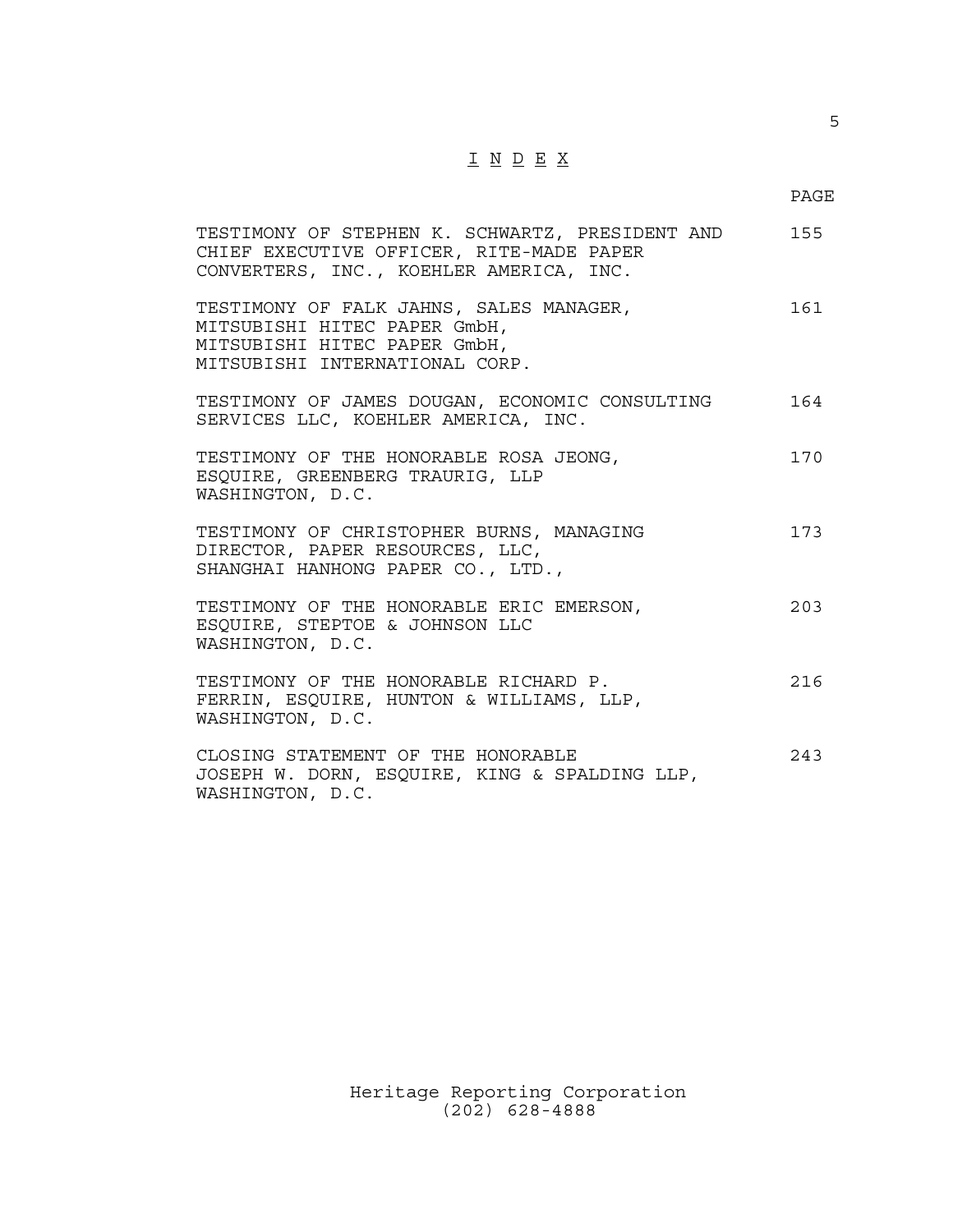| $\mathbf{1}$   | PROCEEDINGS                                            |
|----------------|--------------------------------------------------------|
| 2              | (9:30 a.m.)                                            |
| $\mathfrak{Z}$ | MR. CARPENTER: Good morning, and welcome to            |
| 4              | the United States International Trade Commission's     |
| 5              | conference in connection with the preliminary phase of |
| 6              | countervailing duty and antidumping, Investigation No. |
| 7              | 701-TA-451 and 731-TA-1126 to 1128, concerning imports |
| 8              | of certain lightweight thermal paper from China,       |
| 9              | Germany and Korea.                                     |
| 10             | My name is Robert Carpenter. I'm the                   |
| 11             | Commission's Director of Investigations, and I will    |
| 12             | preside at this conference. Among those present from   |
| 13             | the Commission staff are from my far right, Diane      |
| 14             | Mazur, the supervisory investigator; Chris Cassise,    |
| 15             | the investigator. On my left, Marc Bernstein, the      |

 attorney/advisor; Nancy Bryan, the economist; Mary Klir, the auditor; and Fred Forstall, the industry analyst.

19 19 I understand the parties are aware of the time allocations. I would remind speakers not to refer in your remarks to business proprietary information and to speak directly into the microphone. We also ask you state your name and affiliation for the recording before beginning your presentation.

Heritage Reporting Corporation (202) 628-4888 Are there any questions?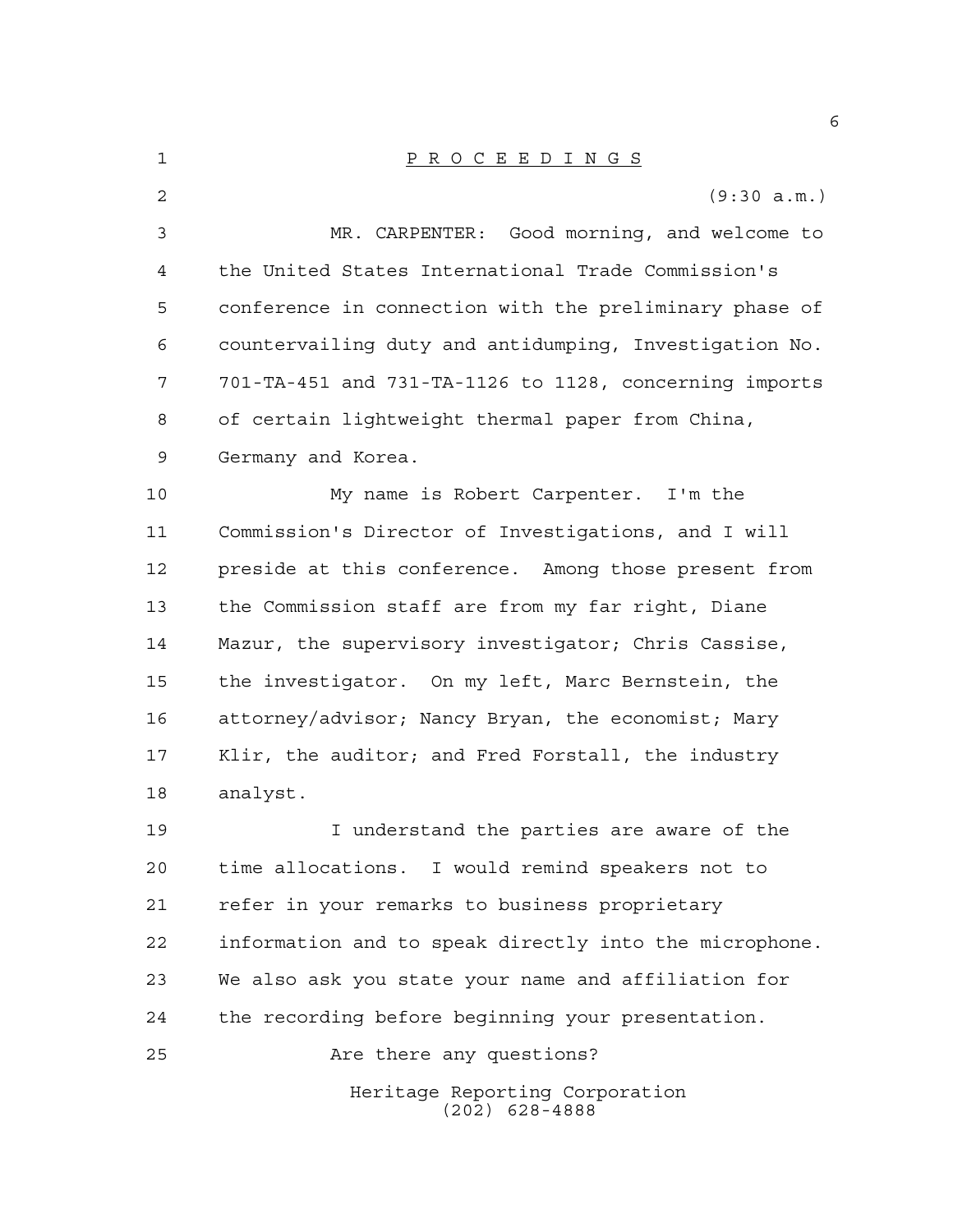(No response.)

 MR. CARPENTER: If not, welcome, Mr. Dorn. Please proceed with your opening statement.

 MR. DORN: Thank you. Good morning. This case is about the damage that unfairly traded imports have inflicted on the domestic industry producing lightweight thermal paper. The petition alleges dumping margins of 65 to 75 percent for Germany, 66 percent for Korea and 104 percent for China.

 The petition also alleges over 20 Chinese government subsidy programs that are benefitting the Chinese industry. The defining characteristic of thermal paper is its creation of an image when exposed to heat. The article study to investigation is thermal paper having a basis weight of no more than 70 grams per square meter, which we will refer to as lightweight thermal paper or LWTP.

 The domestic like product is coextensive with the scope of the investigations. Substantially all LWTP is used in point of sale applications such as ATM receipts. It generally has a weight of around 55 grams per square meter or less. Heavy thermal paper generally has a weight of 80 grams or more.

 Due to its thickness and high value added features, heavy thermal paper is not interchangeable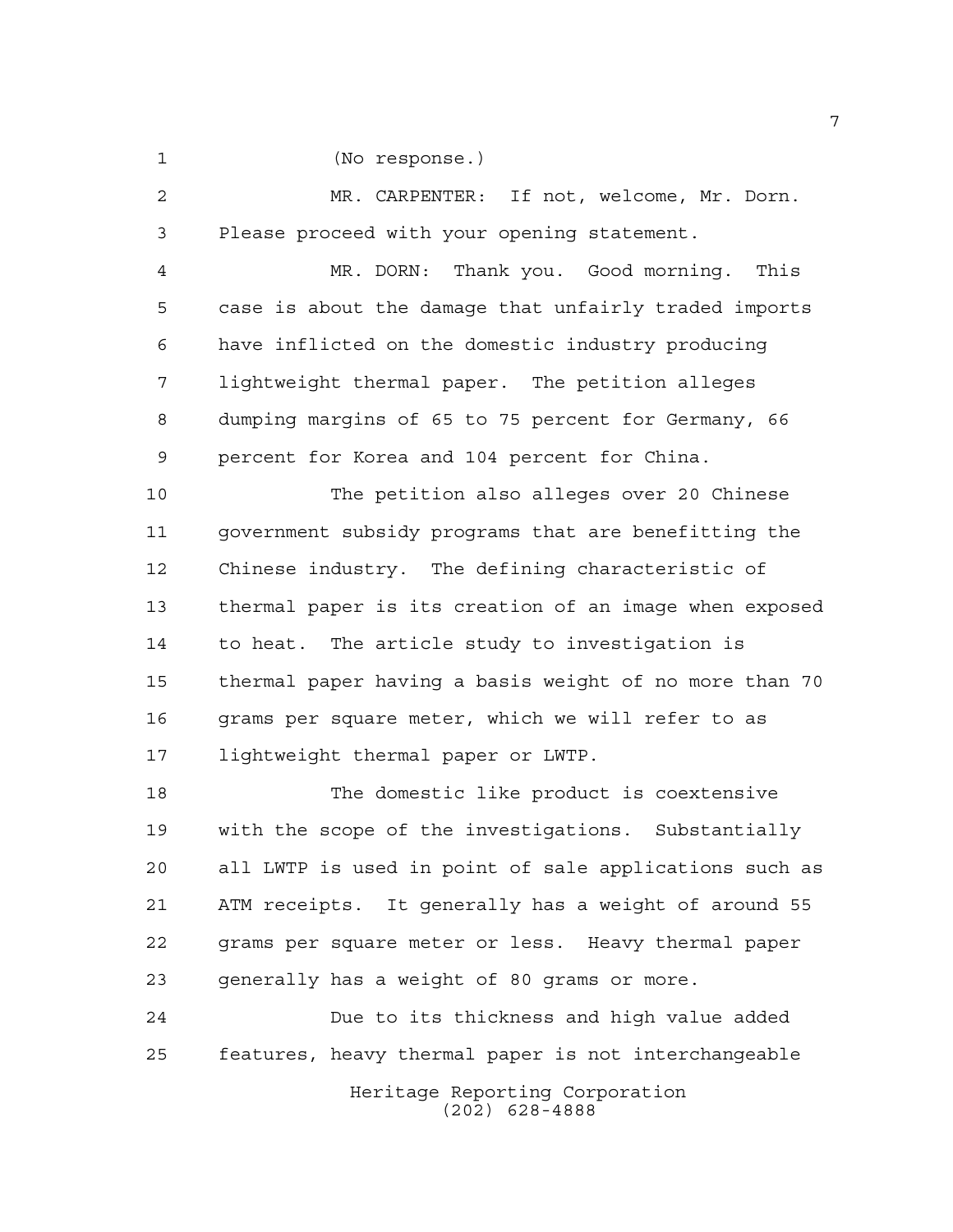with or commercial substitutable with LWTP in most applications. Among other things, it is not used in the same printers in which LWTP is used. Several conditions of competition are particularly worth noting.

 First, LWTP is a commodity-type product. Competing suppliers offer products with essentially the same specifications to serve the same printers. Purchasing decisions are made largely on the basis of price. Second, U.S. consumption of LWTP has increased substantially during the period of investigation. Thermal printers have increasingly replaced older technology thermal transfer ribbons and carbon paper to document transactions at the point of sale.

 Third, China, Germany and Korea account for virtually all U.S. imports of LWTP. Fourth, the value of the dollar has depreciated in relation to the currencies in the subject countries. Given these last three conditions of competition U.S. producers of jumbo rolls should have received higher prices in 2006 and the first half of 2007.

Heritage Reporting Corporation Instead, they lost market share to subject imports and suffered declining prices in the face of increasing raw material costs and increasing energy costs. A quick summary of the statutory factors

(202) 628-4888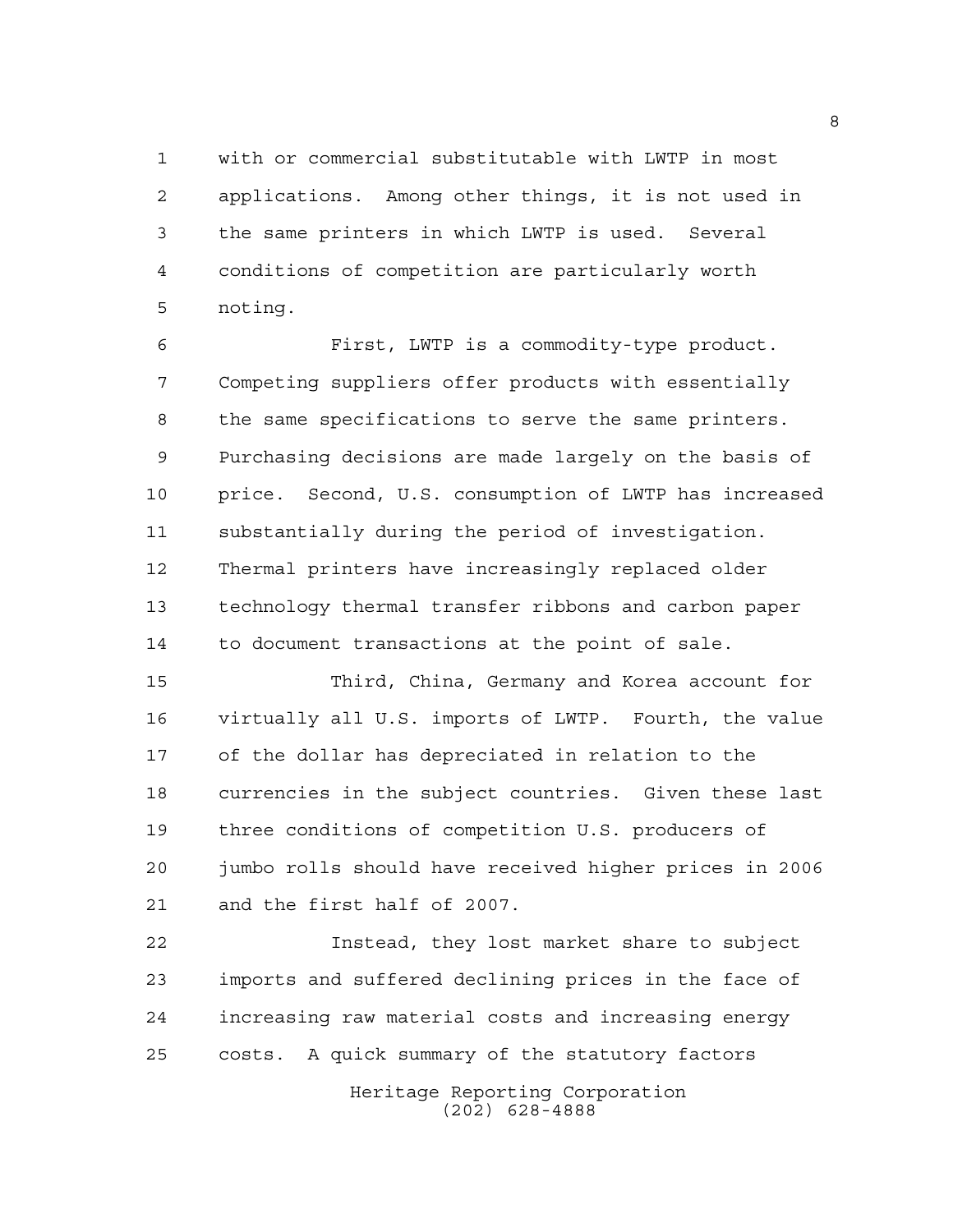demonstrates that this industry is materially injured by reason of unfairly traded imports.

 First, the volume of the subject imports is highly significant in relation to U.S. consumption and U.S. production. Imports increased about 60 percent from 2004 to 2006 and at least another 10 percent in the first half of 2007. They also increased relative to U.S. consumption and U.S. production. Second, subject imports have adversely affected U.S. prices for the domestic like product.

 Appleton has documented numerous instances where it has had to lower its prices in response to lower prices of jumbo rolls from Germany and Korea and other instances where it has lost sales to lower priced imports. Imports of slit rolls from China have undersold not only U.S. prices for domestic slit rolls, but also U.S. prices for domestic jumbo rolls.

 U.S. importers have used the lower prices to increase their share of the growing U.S. market. In addition, Appleton has had to refrain from raising its prices to cover its increasing cost of production in order to avoid losing even more sales to subject imports.

Heritage Reporting Corporation (202) 628-4888 The prices of subject imports have declined at the very time that raw material costs and energy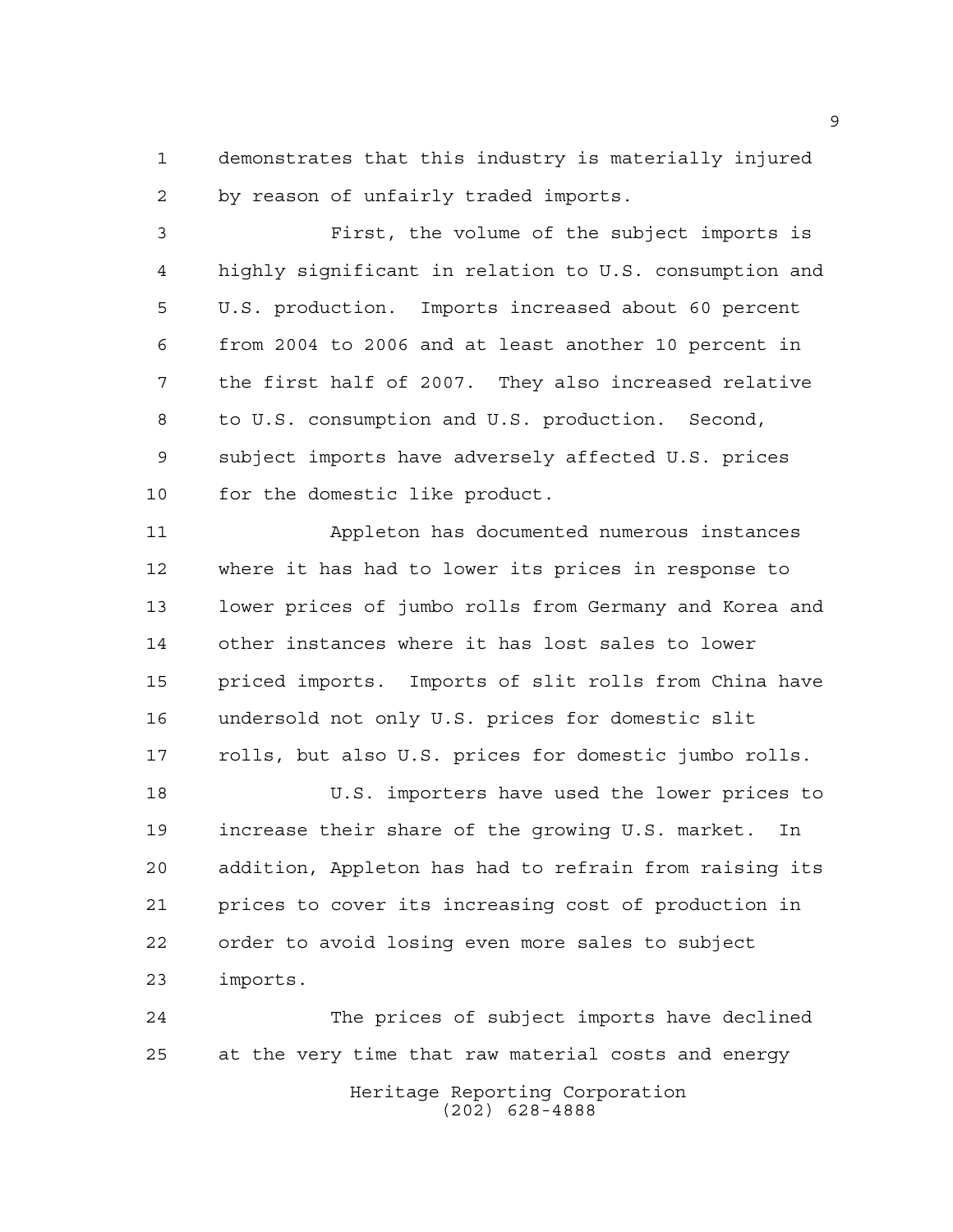costs have increased for U.S. producers. Third, the subject imports have had an adverse impact on the domestic industry. Domestic output and sales of jumbo rolls have not kept pace with the increase in U.S. consumption.

 Domestic market share has fallen, and all of that lost market share has gone to subject imports since there are no nonsubject imports. Finally, subject imports are adversely affecting Appleton's revenues, prices and profits. The threat case is equally strong. Subject imports are rapidly increasing, both absolutely and relative to U.S. consumption and U.S. production.

 Capacity in the subject countries far exceeds U.S. capacity. The Chinese producers are subsidized by their government, including export subsidies. Increasing imports of slit rolls from China will decrease demand for U.S. jumbo rolls.

 Starting from an already large share of the U.S. market, subject imports are certain to continue to depress prices and to adversely affect U.S. output and U.S. profits at the very time that Appleton's \$100 million expansion project comes onstream in 2008. In sum, the Commission should reach an affirmative preliminary determination of material injury or threat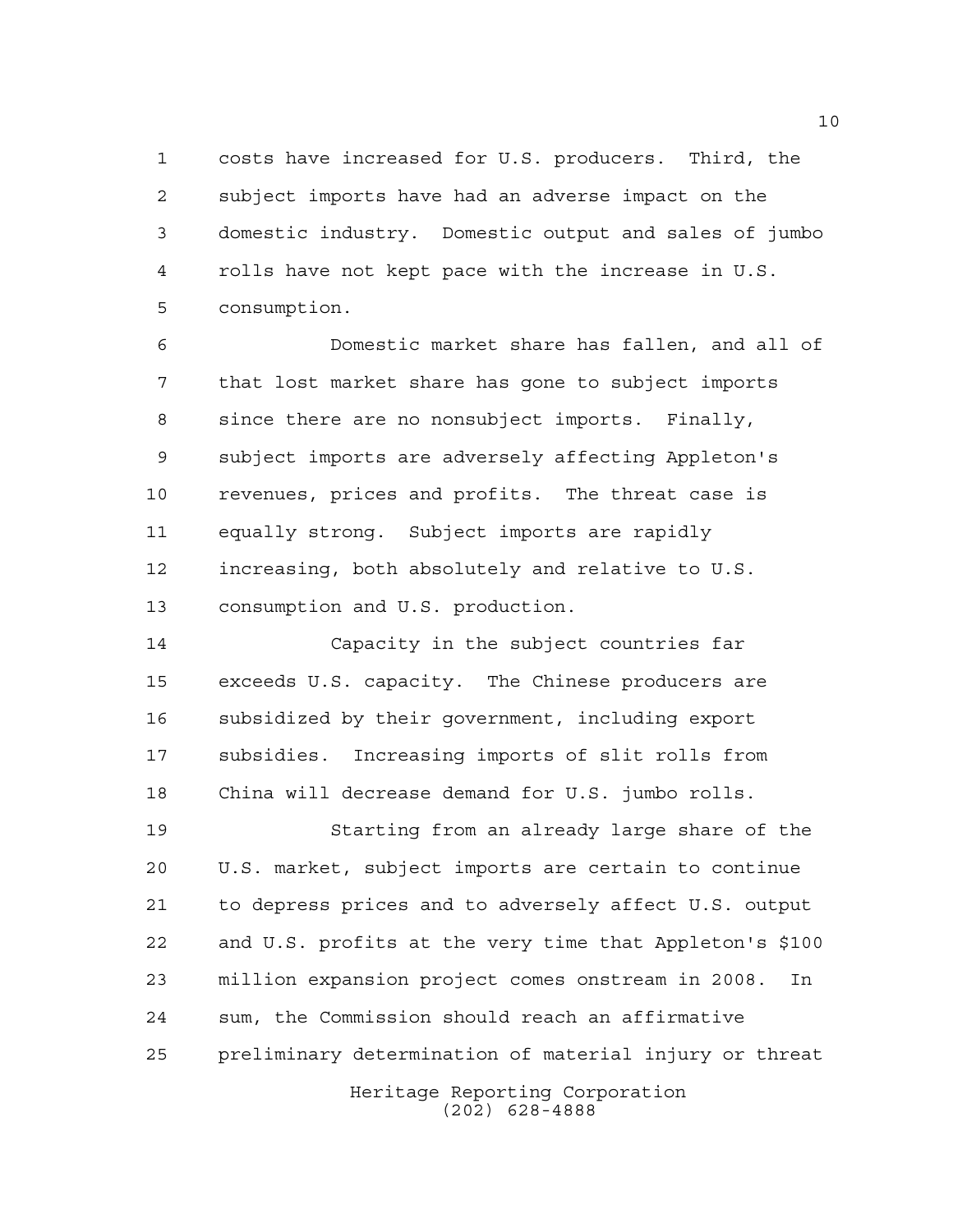of material injury with respect to all three subject countries.

 We appreciate the attention the staff has given to this case and look forward to working with you to complete the record. Thank you. MR. CARPENTER: Thank you, Mr. Dorn. Mr. Silverman? MR. SILVERMAN: Thank you, Mr. Chairman. I've practiced before the Commission for many years, many different products, many different cases, but I've got to tell you, this is one of the oddest. This is one of the oddest, and frankly, to my mind it smells. It smells for a number of reasons. I hope the Commission will take the time to look into it. 1) Appleton complains about imports of a

 downstream product that it doesn't make but then insists that the U.S. manufacturers of the downstream product should be excluded from the domestic industry.

Heritage Reporting Corporation Now, except for Ag products where there is a specific statutory provision I know of no other situations where the Commission has analyzed a case in which the product scope included both upstream and downstream products and then ruled that the domestic industry consisted only of the producers of the upstream product. That's the clever legal strategy of

(202) 628-4888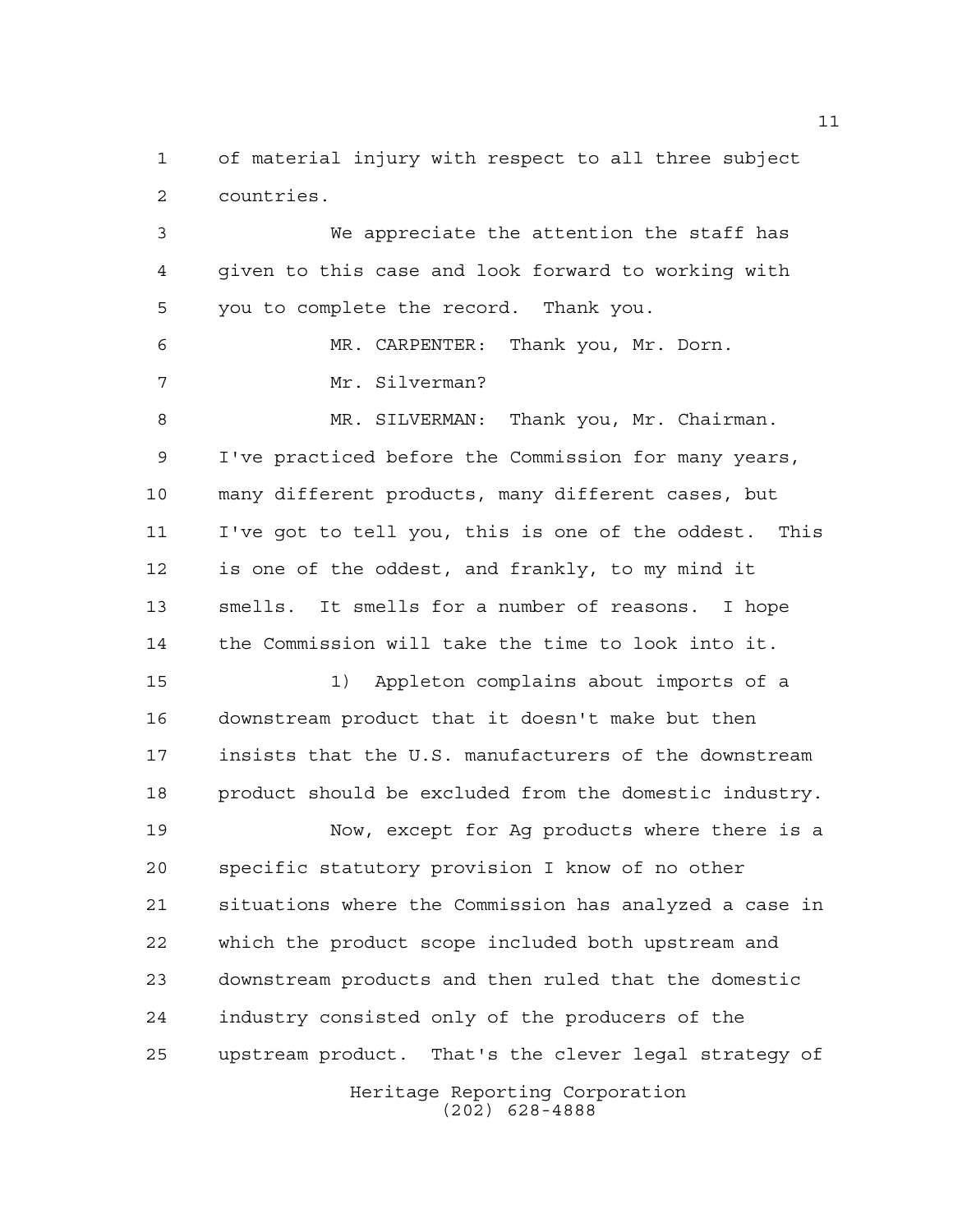Appleton.

Heritage Reporting Corporation (202) 628-4888 2) Everybody in this room knows that this product scope was gerrymandered to exclude profitable sales of certain thermal paper even though it was produced by the same workers on the same equipment that they're making lightweight thermal paper. 3) Appleton may claim lost sales and underutilized capacity, but at the same time it's putting customers on allocation, you'll hear testimony to that, it refuses new customers, you'll hear testimony to that, and most important, at the same time its claiming lost sales and underutilization it seeks to import this product from Europe. You heard me right. At the same time, they're complaining to the Commission about increasing imports, the old template of all those statutory words, at the same time they're complaining about that they're going to Europe asking to import because they can't meet their customers' needs. That's for 2006 and 2007. 4) The Petitioner may tell the Commission that it is materially injured, but at the same time they're announcing a \$100 million investment in new capacity. You don't do that overnight. You do that with serious analysis of rate of return, you have to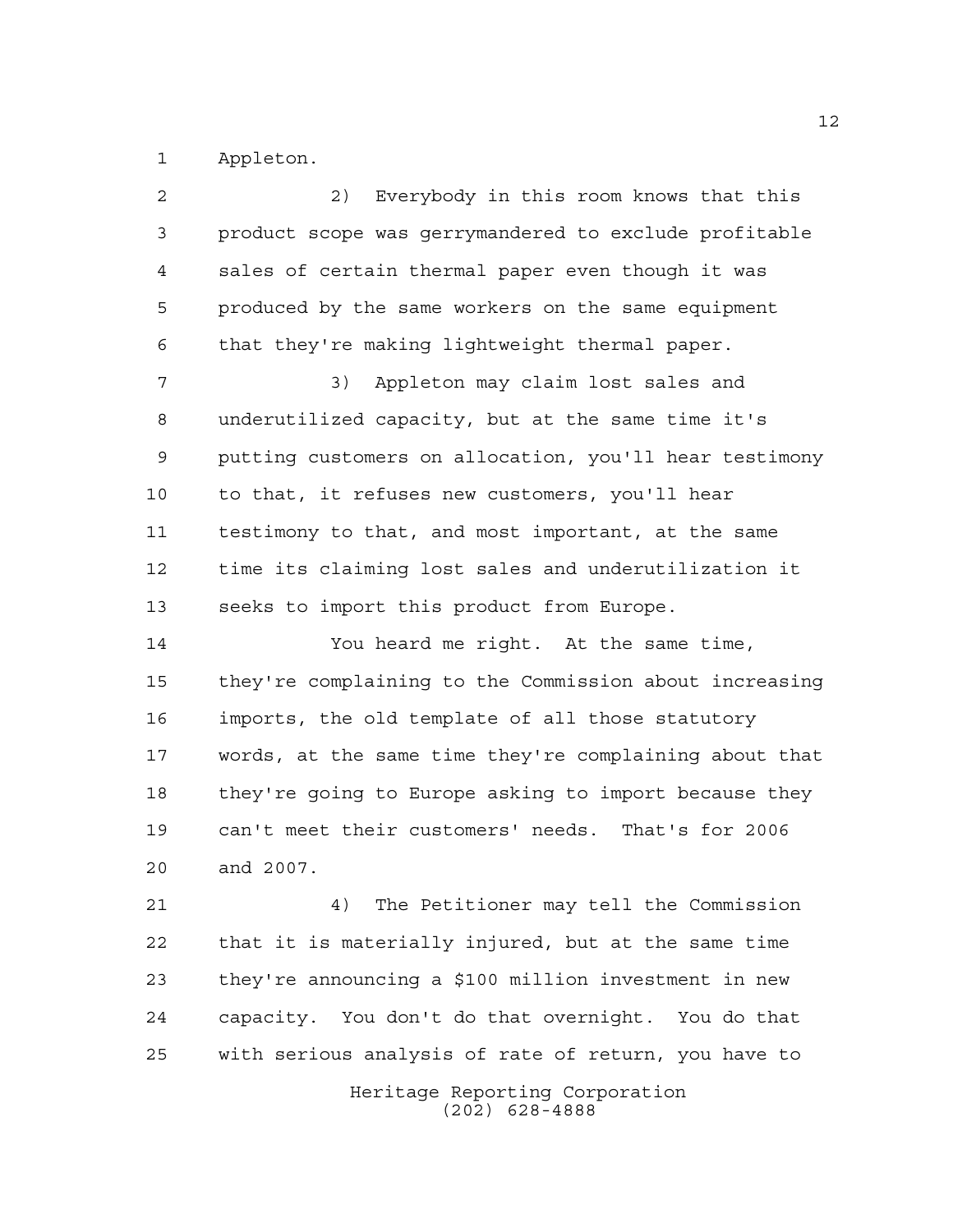get financing. It's a fairly complicated long-term investment process.

 Now, if they're operating below capacity, why are they adding capacity? If they are materially injured or threatened material injury, how do they embark on a \$100 million investment? Now, if Appleton tries to cover its tracks by claiming that the investment depends on, you guessed it, an affirmative determination by the Commission, I'm sure you've heard that one before, ask yourself what U.S. company would ever make a major investment contingent upon an ITC vote?

 Can you imagine telling that to an investment banker, or lender, or shareholders? It's just not credible. Let's face it. If they thought it was really predicated on the ITC vote then they could supply the Commission with their business plan, their financial analysis and other sophisticated projections that they must have had before they decided to embark on a \$100 million investment.

21 5) The data on the record, the data on the record disprove any causal link. Appleton's own data disproves any causal link. I note, for example, and very important here because this is a little unusual in cases, Koehler, which is the major import source,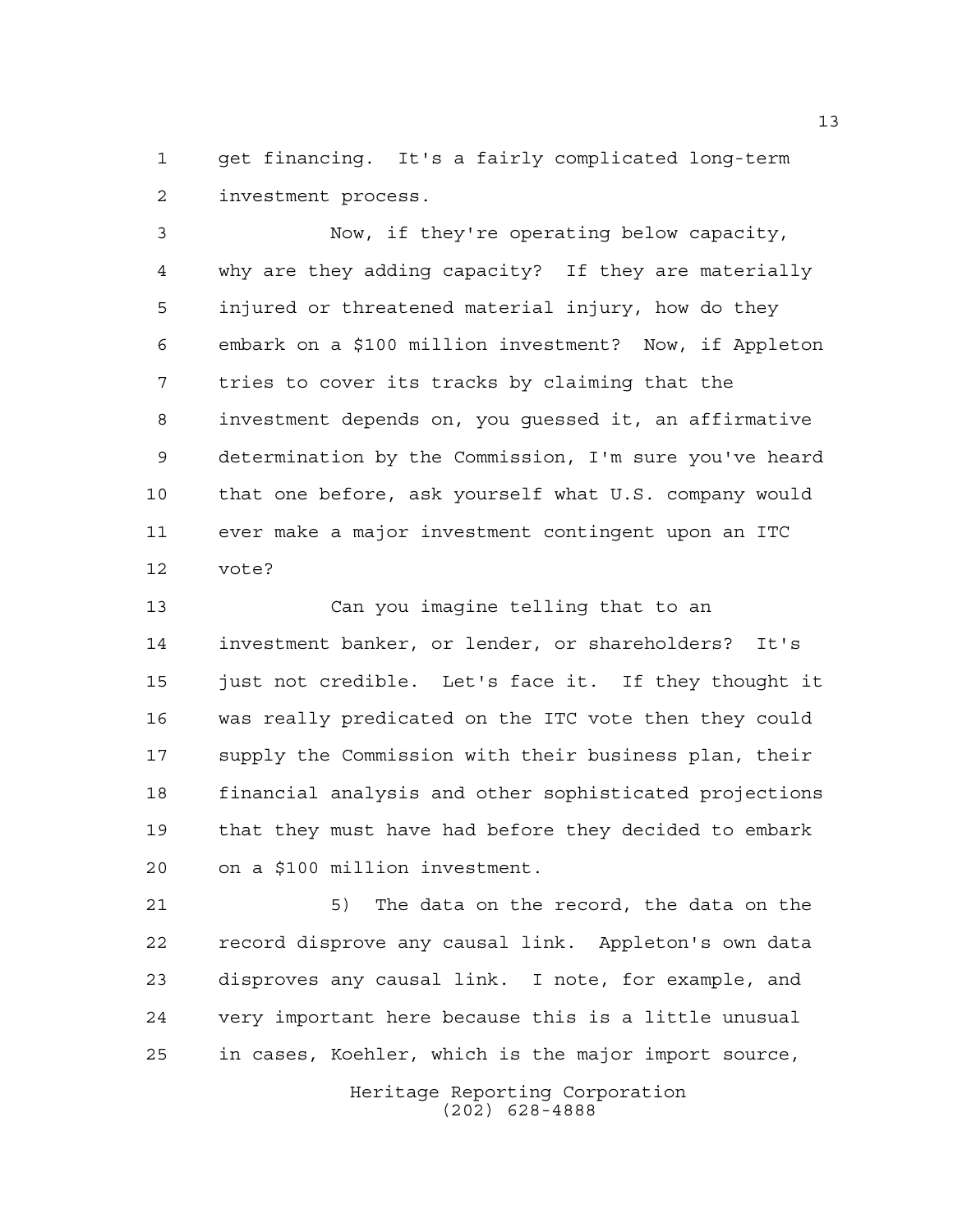has raised its prices during the period of

 investigation including the interim period. So those are five reasons why I think the Commission can see why this case is funny. The Department of Commerce also thought so, and as you know, they have not initiated. Now, I know this is only a preliminary investigation, Mr. Chairman, and I know that petitioners get favored treatment under the law, but every once in a while a petition is so suspect, so inconsistent, so misleading and so wrong that the Commission should look closely at the evidence in the record. If the Commission does this it should reject the Petitioners' clever legal strategy and issue a negative determination. Thank you. MR. CARPENTER: Thank you, Mr. Silverman. Mr. Dorn, at this time if you would bring your panel forward, please? MR. SCHONFELD: Good morning. My name is Walter Schonfeld, and I'm the President of the Technical Papers Division at Appleton. Appleton Papers is headquartered in Appleton, Wisconsin, and we have been making paper products there and at other locations for over 100 years.

> Heritage Reporting Corporation (202) 628-4888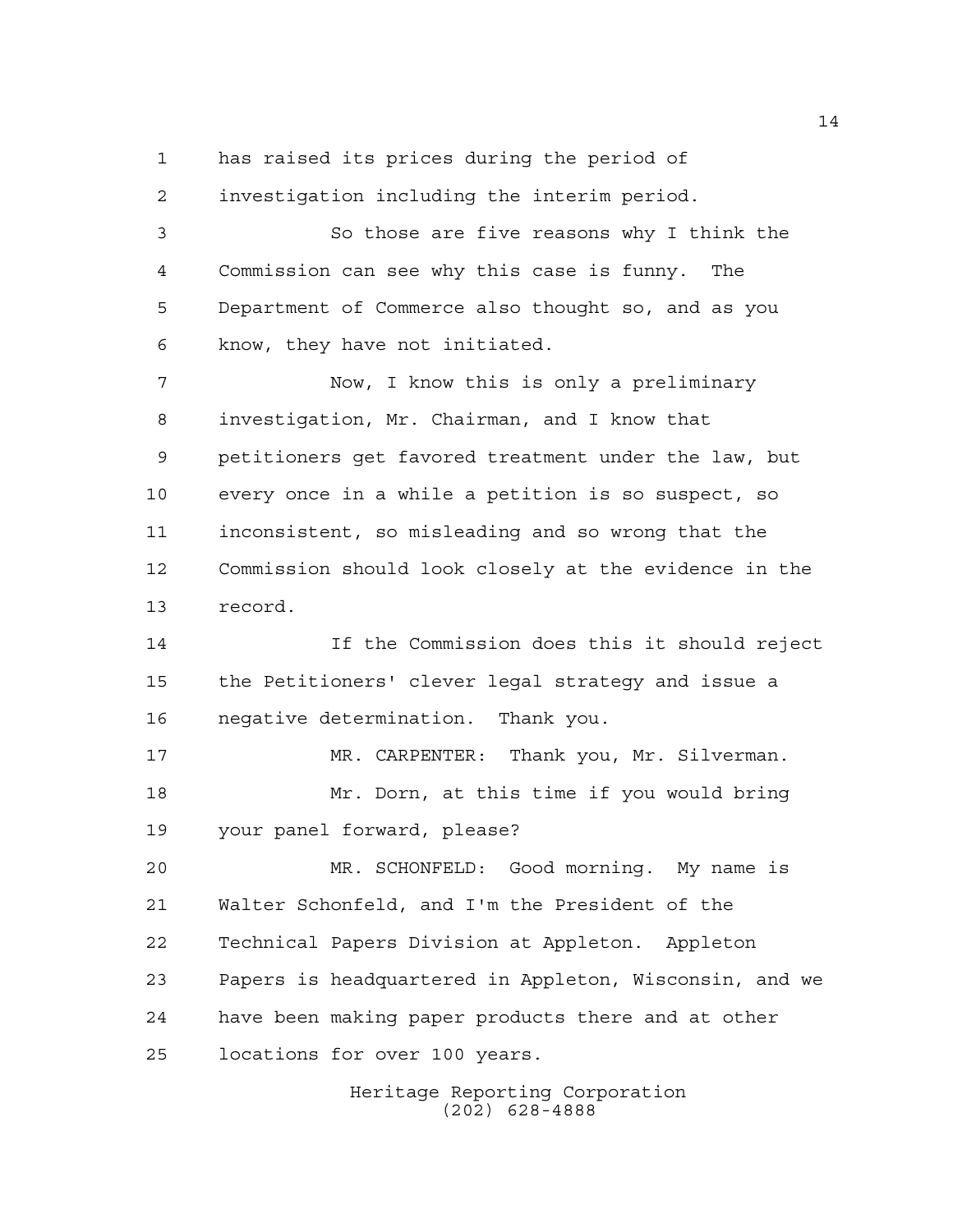We became a 100 percent employee owned company in 2001 and we've maintained a strong commitment to our more than 3,000 employees to continue to produce paper in the United States. We're a world leader in coated paper products, and we derive from 25 to 30 percent of our revenues from international sales.

 Our specialty has always been coated paper. In 1953, Appleton began working with the National Cash Register Company, NCR as you probably know them, to develop carbonless paper. That is the type of coated paper you would see in multicopy forms where what you write on the top form is imprinted on the copies below without the use of carbon paper.

 In the late 1960s Appleton and NCR developed and introduced thermal paper including the lightweight thermal paper that is the subject of these investigations. We also produce security papers, which are papers with basic security features that make them resistant to forgery and counterfeiting.

 Along with our Appleton plant at which we coat our carbonless and thermal paper we have a pulp and paper mill in Roaring Spring, Pennsylvania, and another paper mill in West Carrollton, Ohio. These facilities are all part of Appleton's Technical Papers

> Heritage Reporting Corporation (202) 628-4888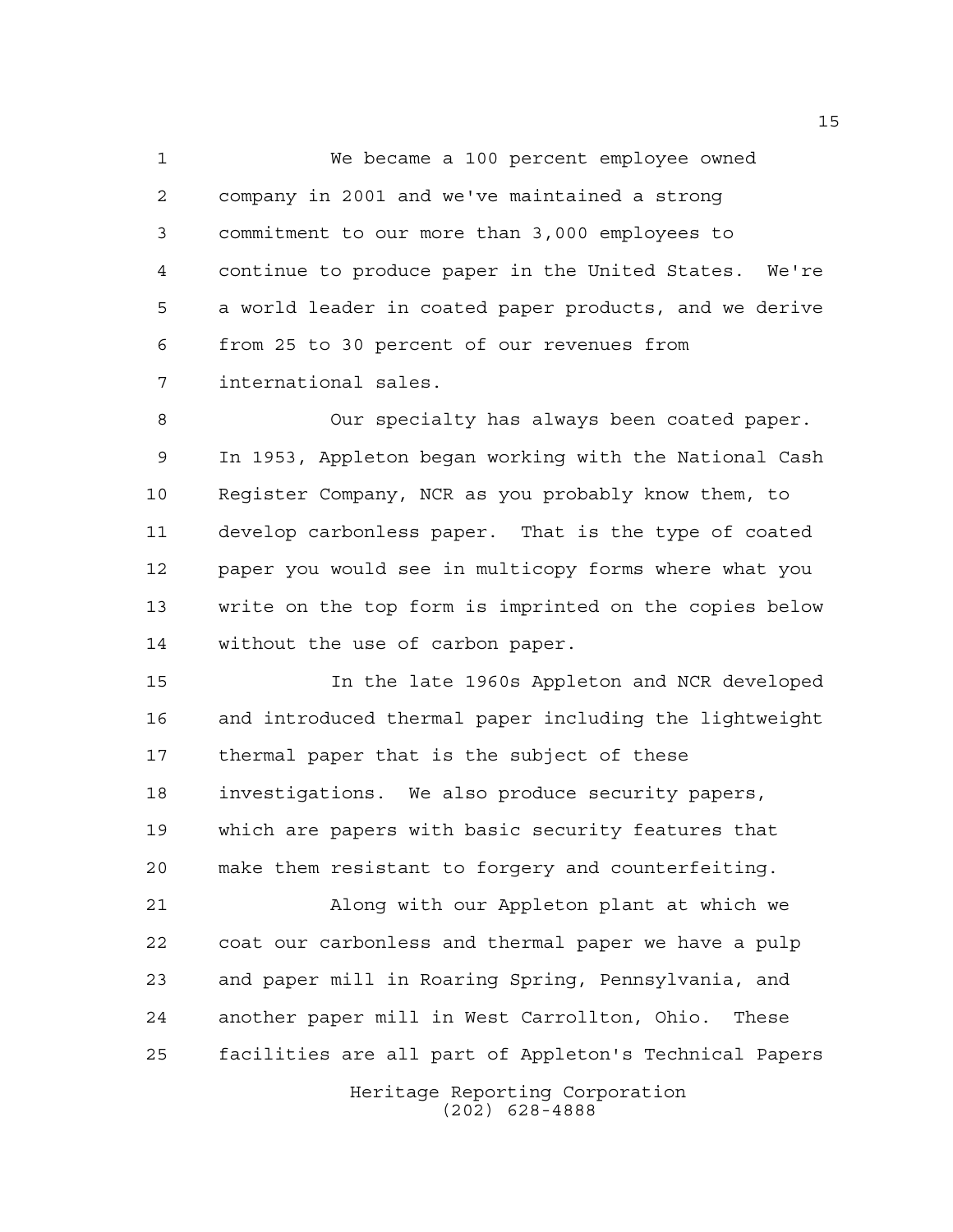Division, which accounted for more than four-fifths of the sales of the company last year.

 The company also has some other units that are not part of our paper making operations. Let me take a second and explain what paper making is and what thermal paper is and how it's made. We have brought samples and will pass these out during the presentation, but up on the screen you'll note some visual images of what thermal paper is. I apologize for the ergonomics here of course.

 We've all seen this kind of paper before. Whenever you get a cash register receipt or for the heavier weight thermal papers whenever you buy a theater ticket, lottery ticket, airline ticket or other variety of applications where it's printed on a heaver paper. It may look like regular paper, but it's actually not.

 A cross-section of thermal paper is displayed here on Slide 3. The paper is coated with chemicals that react to form images when exposed to heat. If you were to place this piece of paper in the oven and turn it up to 300 degrees the coated side would turn totally black.

Heritage Reporting Corporation (202) 628-4888 As shown on the next slide, thermal printers have a roll of tiny heating elements lying side by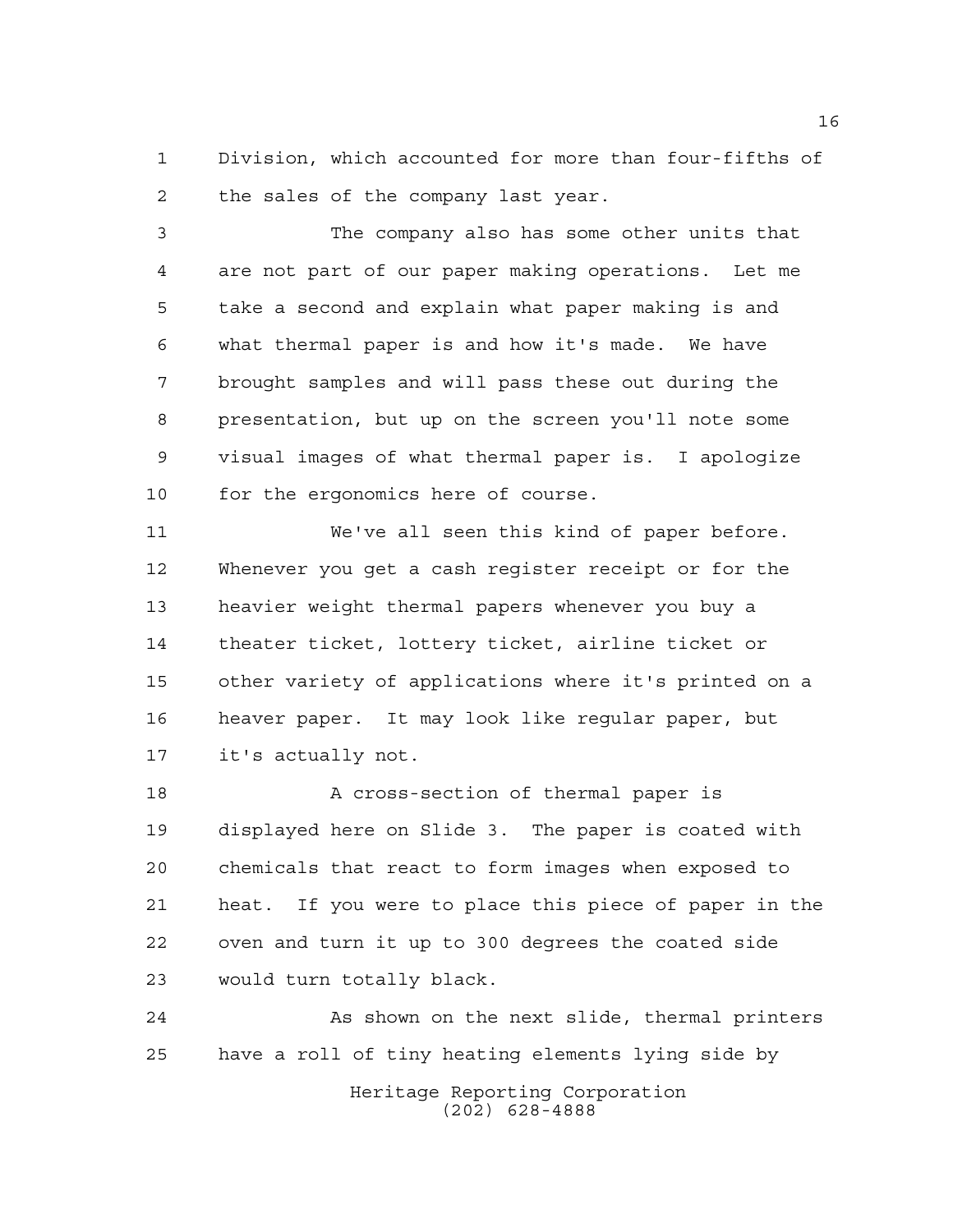side across the width of where the paper passes through. The computer chip in the printer instructs each element to quickly heat up and cool down as the paper passes through creating a colored microdot on the paper.

 The arrangement of microdots on the paper creates the words or any other image that one wants. That's how you get your cash register receipt. I understand that a few years ago the Commission conducted an investigation of thermal transfer ribbons.

 For that technology the printer elements instead of directly heating the paper heated the thermal transfer ribbon and the ink was transferred onto the paper as it passed underneath the ribbon. Thermal paper does not use ribbons and is a totally different technology. A retail store only needs to make a quick change of a roll of paper without having to deal with the additional consumable of the ribbon.

 As a result, thermal paper is steadily replacing thermal transfer ribbons as we do not see anyone going back to ribbon once they start using thermal paper. Making thermal paper is definitely more complicated than making thermal transfer ribbon. As I understand it, making a jumbo roll of thermal

> Heritage Reporting Corporation (202) 628-4888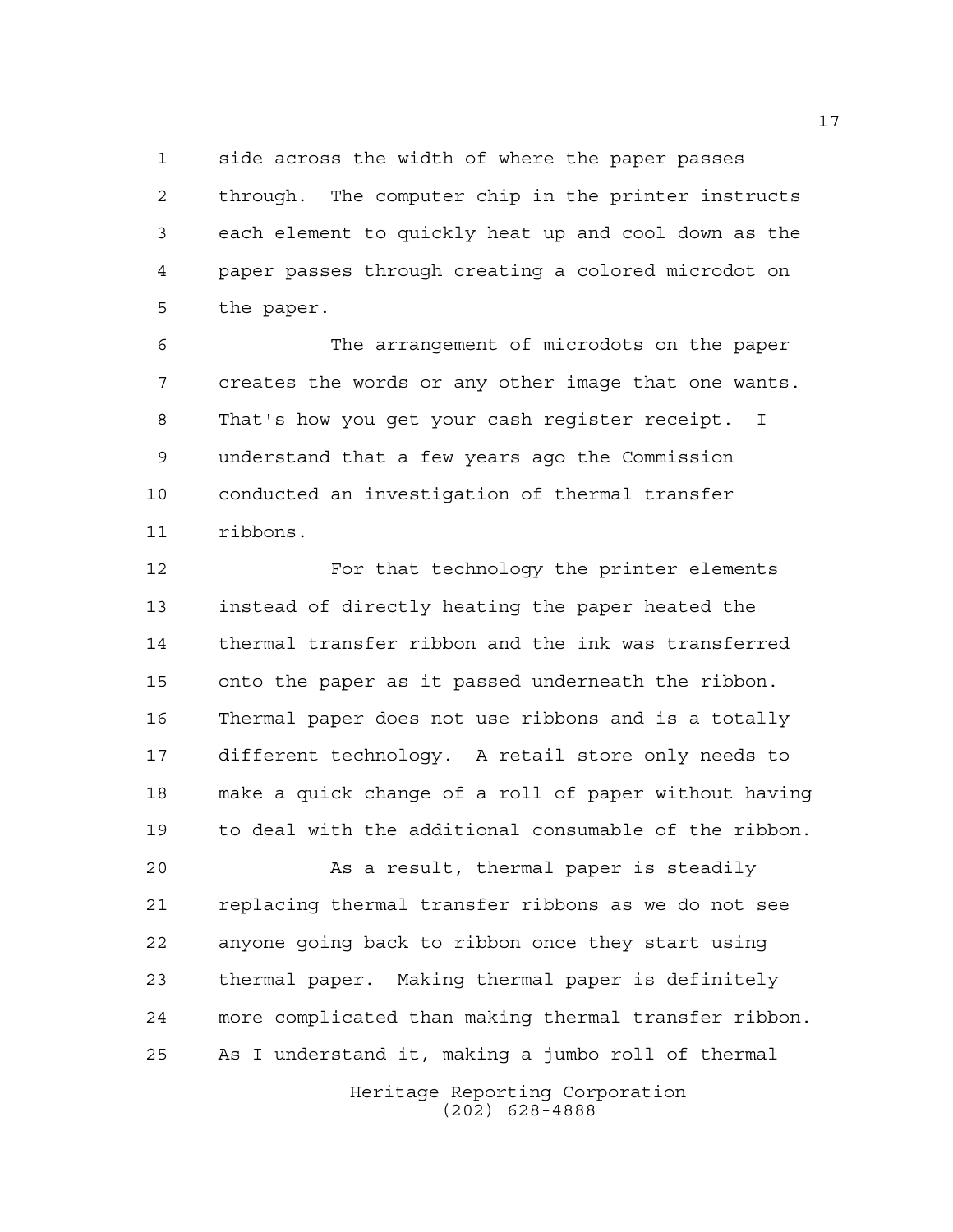transfer ribbon basically consists of inking rolls of plastic that the producers buy from someone else.

 Here, we need to turn trees into thermal paper. There are three basic stages to the production of lightweight thermal paper. First is the production of the base paper, second is the coating of the base paper and third is the converting and packaging for the end user. Production of the base paper begins with harvesting of trees and turning them into pulp at paper mills like the ones at our Roaring Spring facility pictured in the image on the screen.

 Our West Carrollton mill from which the Appleton plant gets a good portion of its base paper does not produce its own pulp but buys it and mixes it with waste paper and various chemicals to create paper. This mixture, which is shown on the screen, is sent through the paper making lines at the desired thickness producing a very wet paper that must be dried and rolled through a massive series of ovens and rollers.

 Throughout the process the characteristics of the paper are monitored so that at the end the paper with the desired thickness or basis weight is rolled up by the winders. The finished rolls of base paper are then shipped to our Appleton plant along

> Heritage Reporting Corporation (202) 628-4888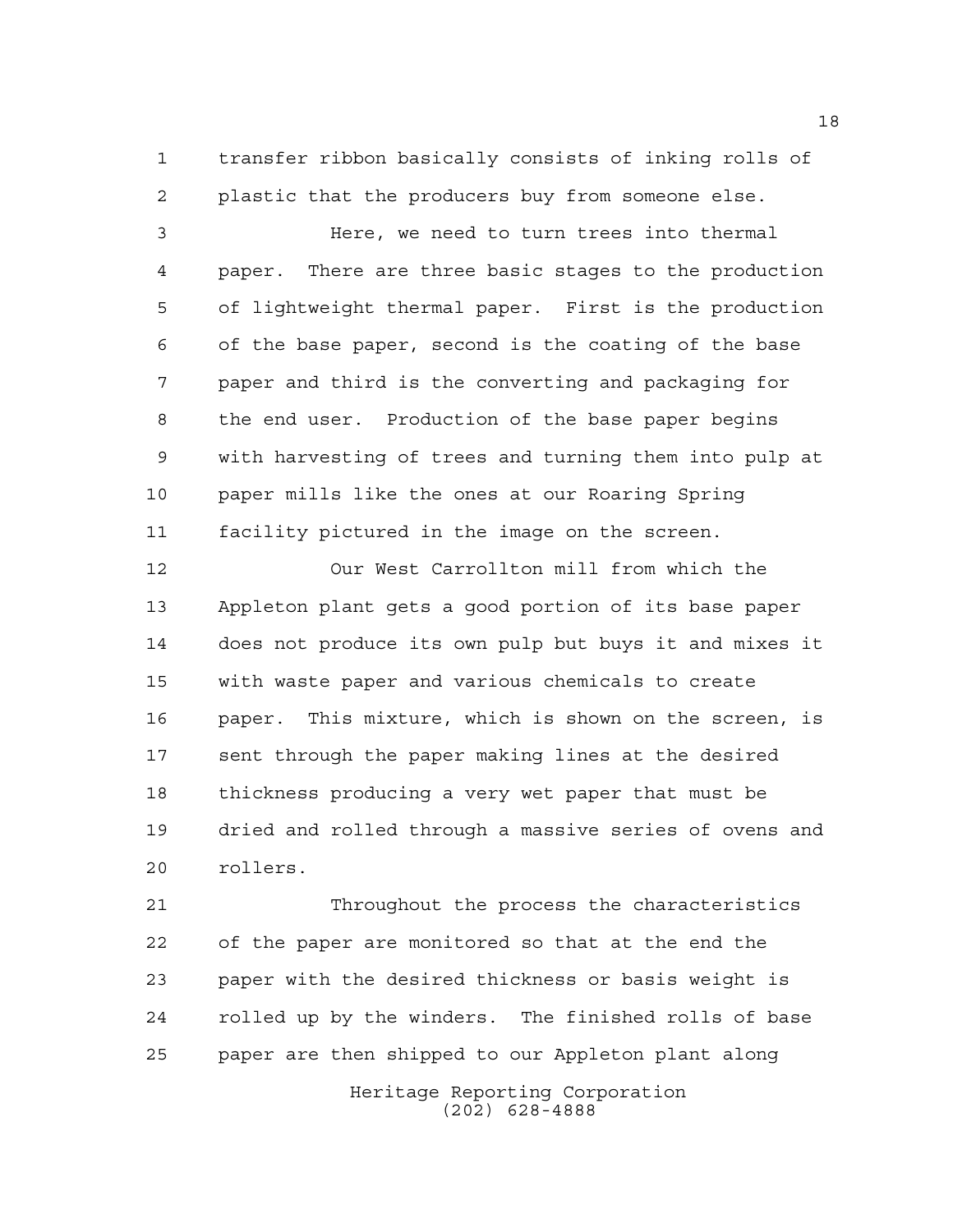with rolls of base paper that we purchase from other sources. The base paper in rolls looks like what you see up on the screen.

 Today, the coating stage takes place at our Appleton plant where the rolls of paper are unwound and fed through the coating machines. An example of one of those coating machines is up on the screen. The coatings are typically blended in-house from solid and liquid raw materials. The paper is coated from vats of the coating chemicals, and the desired thickness of the coating is set by calibrating a device right after it is coated.

 The liquid coating is then dried on the paper, and the paper passes through a series of drying ovens to also provide firmness to the paper. Then, the paper may be rolled again or calendared to achieve a uniform thickness. Steam is applied to the paper which helps prevent curling, and it is then rewound as jumbo rolls of thermal paper.

 An example of that process is up on the screen. These rolls may be slit to the jumbo roll width desired by our customer who is a converter. The final process at the converter is less complicated. There, the jumbo rolls are unwound on a slitter which cuts the rolls to the desired width and length.

> Heritage Reporting Corporation (202) 628-4888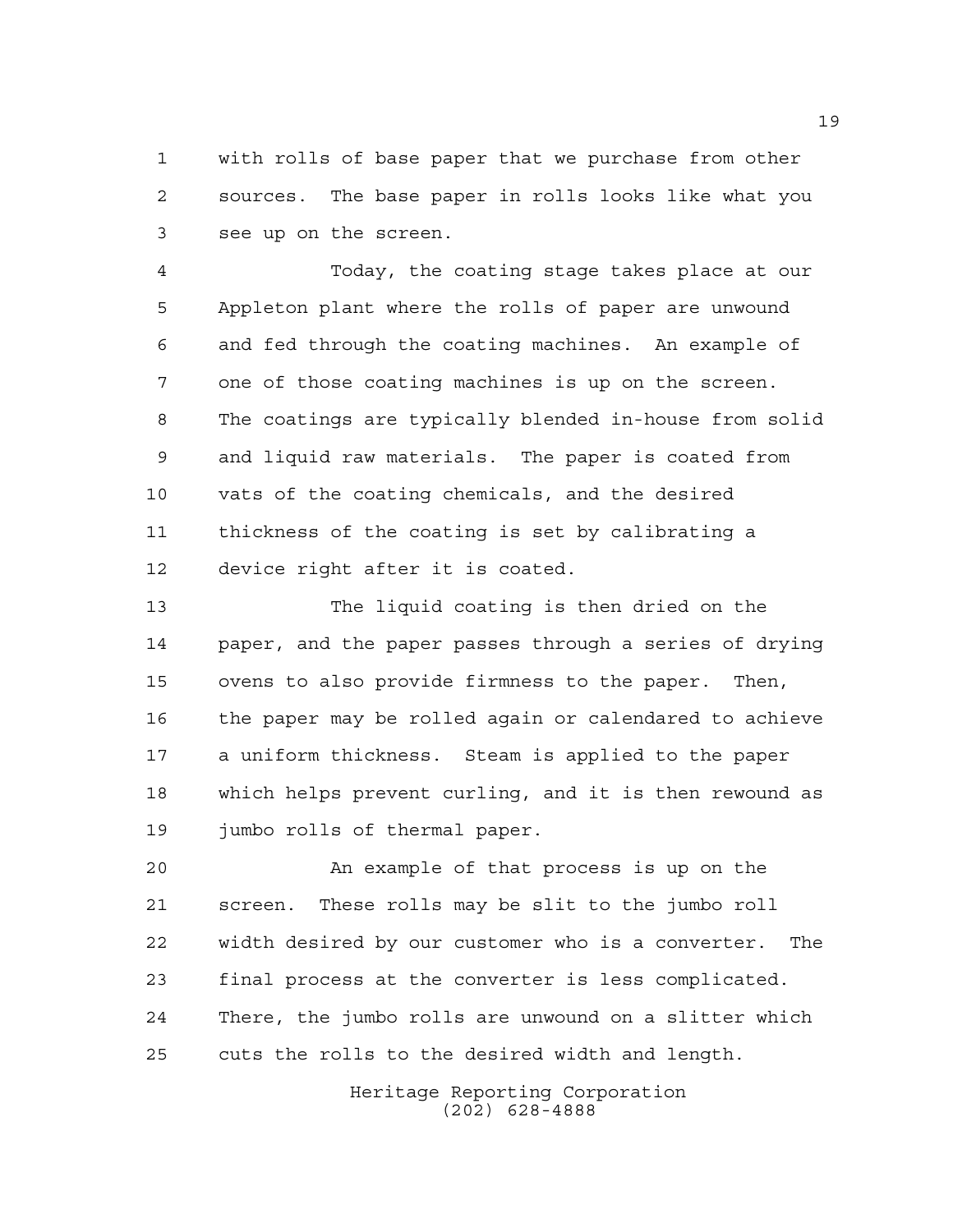The paper is rolled onto plastic spools and boxed. A portion, we estimate about 35 percent, is printed either by the converter or by an outside party before being rolled up into the converted roll. That is the entirety of the converting process.

 No chemistry is involved, and the technology and technical expertise are negligible in relation to the making of base paper in the application of the thermal coating. As Karen Hatfield will discuss in more detail there are different types of thermal paper which are distinct in terms of their physical characteristics, distribution channels, customers and consequent end uses.

 Although our sales of high value thermal paper, like those for the entertainment and label businesses, are more profitable we need to stay in the point of sale business. It is the largest single segment for thermal paper, and we achieve economies of scale by continuing to serve it.

 It is also a stepping stone into the high value added market, and we need to defend our other markets. That is why we have lowered our prices in response to lower prices by our foreign competitors instead of just losing even more sales than we already have.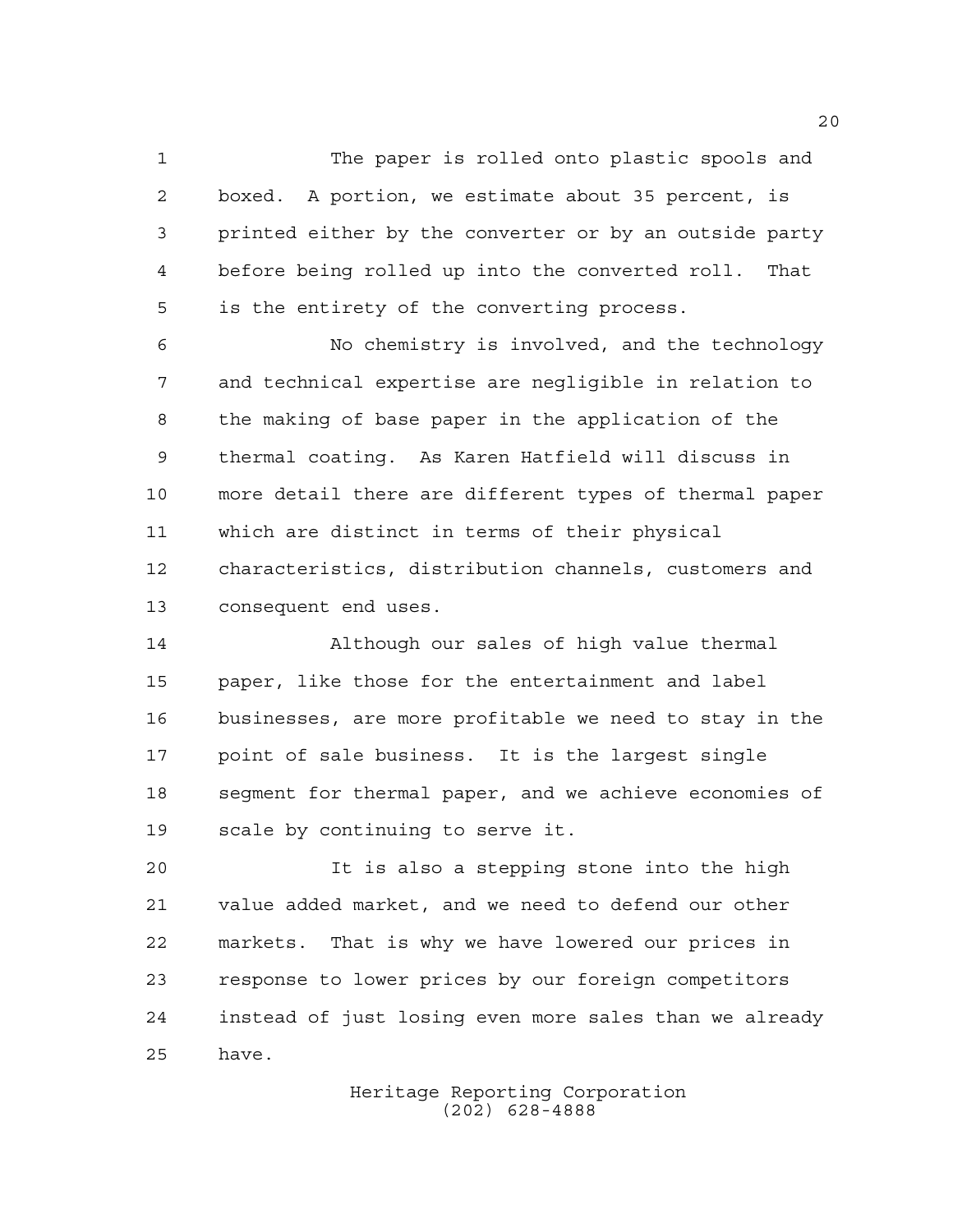Appleton is not just defending its market for lightweight thermal paper, we are actively investing and making sure we stay competitive for the product. Last January we announced a \$100 million project to install a state of the art coater at our West Carrollton mill.

 This coater will shift a significant portion of our thermal paper production capability to our West Carrollton mill, and we plan to have this mill concentrate on lightweight thermal paper. Construction has begun, and it is scheduled for completion in August of 2008.

 But the competitive situation has changed since we evaluated this investment in late 2006. Increased dumping and subsidies have depressed prices to a significant degree. The price levels that indicated we could achieve a reasonable return on this investment have eroded further in 2007 due to unfair low prices of jumbo rolls from Germany and Korea and slit rolls from China.

 The price erosion has occurred notwithstanding increased costs of raw material and energy and changes in foreign exchange rates. I see no explanation other than dumping and government subsidies from our foreign competitors offering the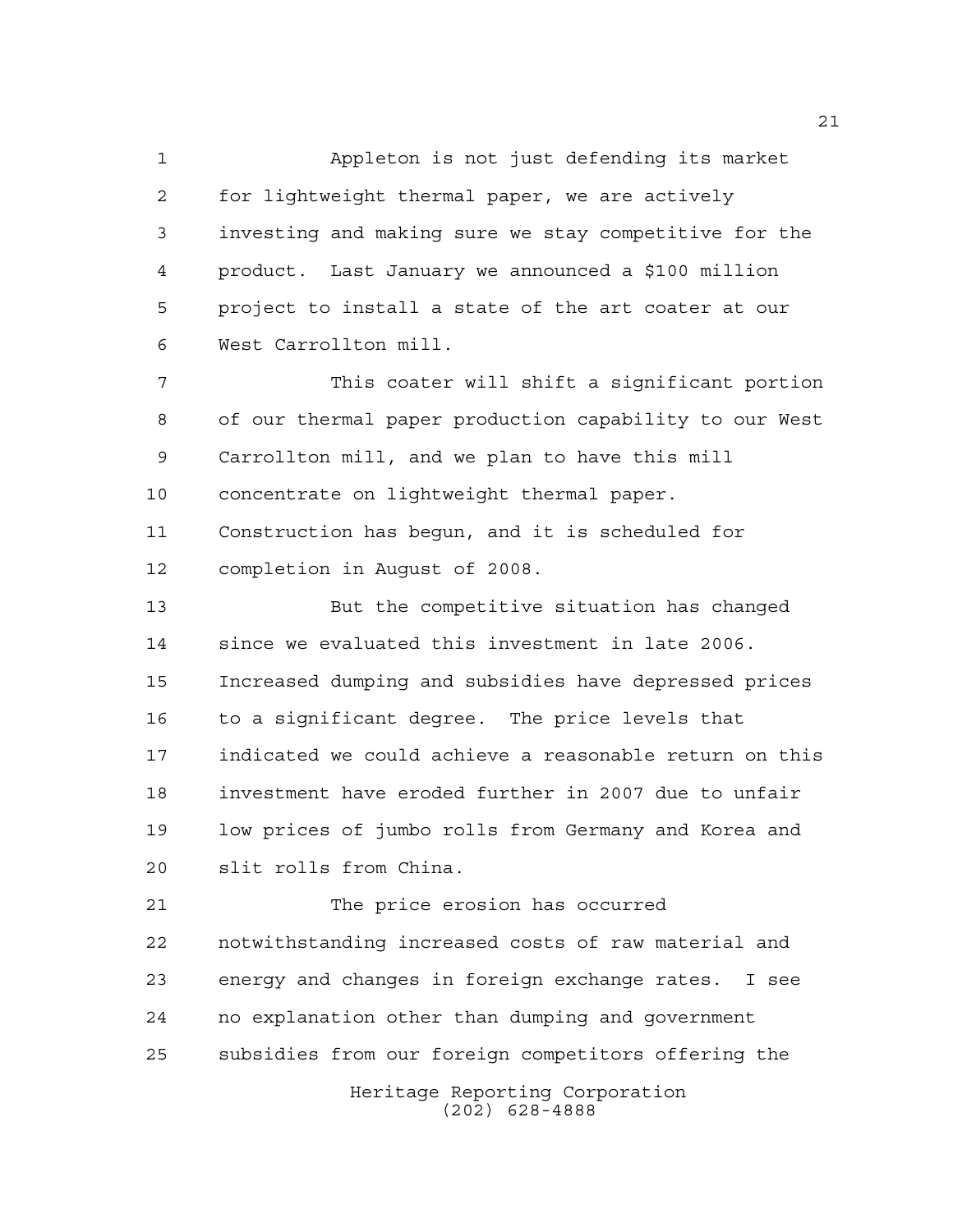ability to give them the chance to lower prices continuously in the United States when production costs are increasing and the value of the dollar is declining.

 There are also significant ocean freight costs to get the product here, but that doesn't seem to matter either. The worldwide price for our main product input, pulp, which is essentially the same worldwide, has continued to increase as this slide shows. If you take a look at the slide you'll see that pulp prices are up about seven percent year to date and they're up over 30 percent in the last three years. Pretty significant rise in costs.

 Energy prices have also continued to increase. Our mills and all paper mills consume considerable quantities of electricity for drying ovens and other equipment and our costs have gone up as the slide on the screen shows. At the same time that all this has been going on the value of the Euro has continued to appreciate against the dollar which means that our European competitors should not be able to lower their price, including Germany.

 If you reference the slide above you'll see that the Euro has actually appreciated against the dollar by 12 percent in the last 12 months. The

> Heritage Reporting Corporation (202) 628-4888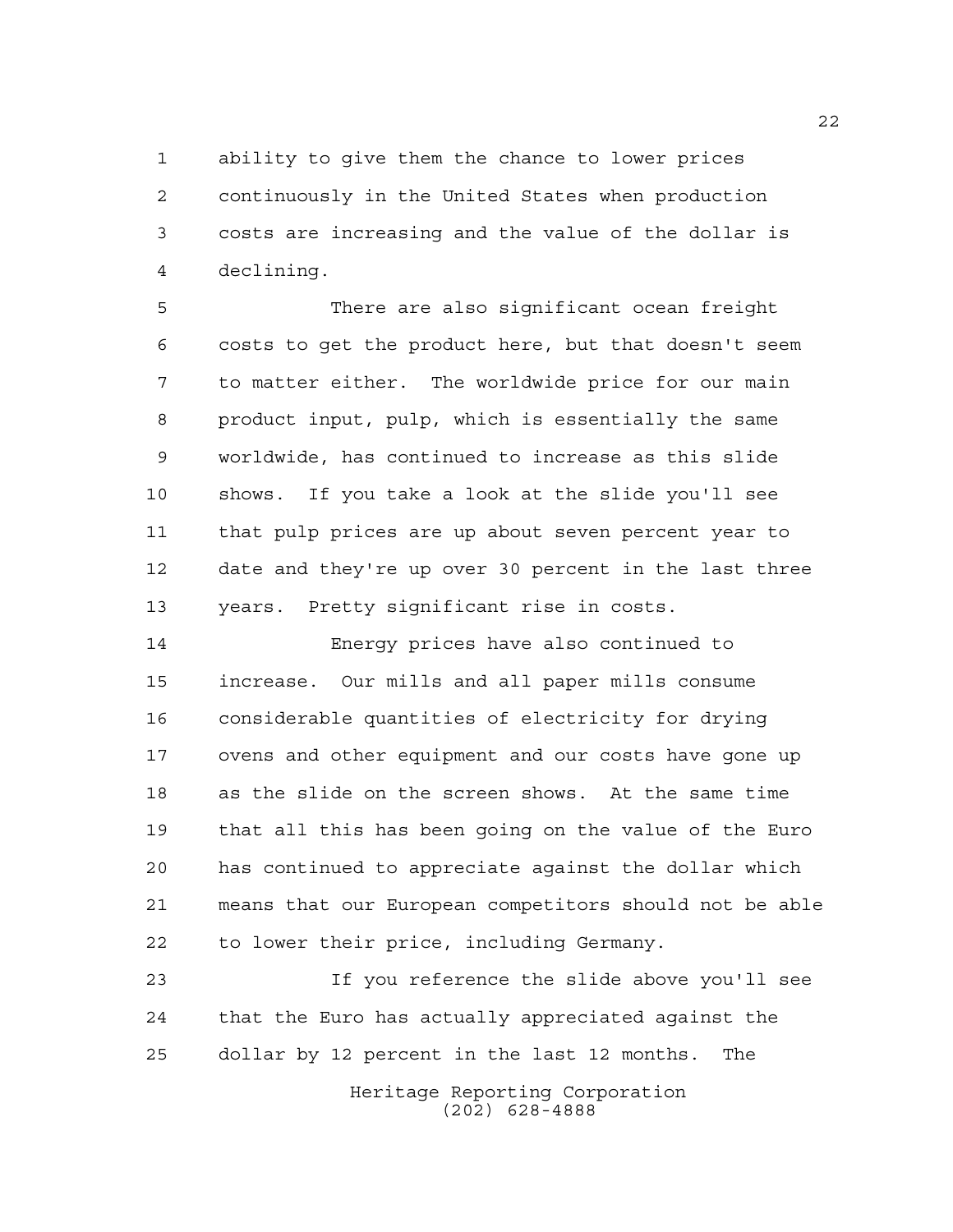Korean Won has also appreciated which should mean that our Korean competitors are less competitive. Even the Chinese Won has increased in value to the dollar, and yet imports from these countries continue to arrive at continuing lower prices despite higher cost of inputs and the devaluation of the dollar.

7 The only answer I can come up with is that they have increased their level of dumping and subsidization. The Commission can help to reverse that trend by voting affirmatively on injury from all three countries. On behalf of Appleton's nearly 3,200 owner employees we respectfully request that the Commission allow these investigations to continue.

 MS. HATFIELD: Good morning. My name is Karen Hatfield, I'm the Segment Director for Transaction Documents in the Technical Papers Division of Appleton. Within Appleton's segment for thermal paper I am responsible for the lightweight thermal paper that is the subject of these investigations. As Mr. Schonfeld explained, Appleton is strictly a producer of what we refer to as jumbo rolls of thermal paper.

 All jumbo rolls are made to be converted into slit rolls of a suitable width and length for use in printers. We do not do the conversion ourselves.

> Heritage Reporting Corporation (202) 628-4888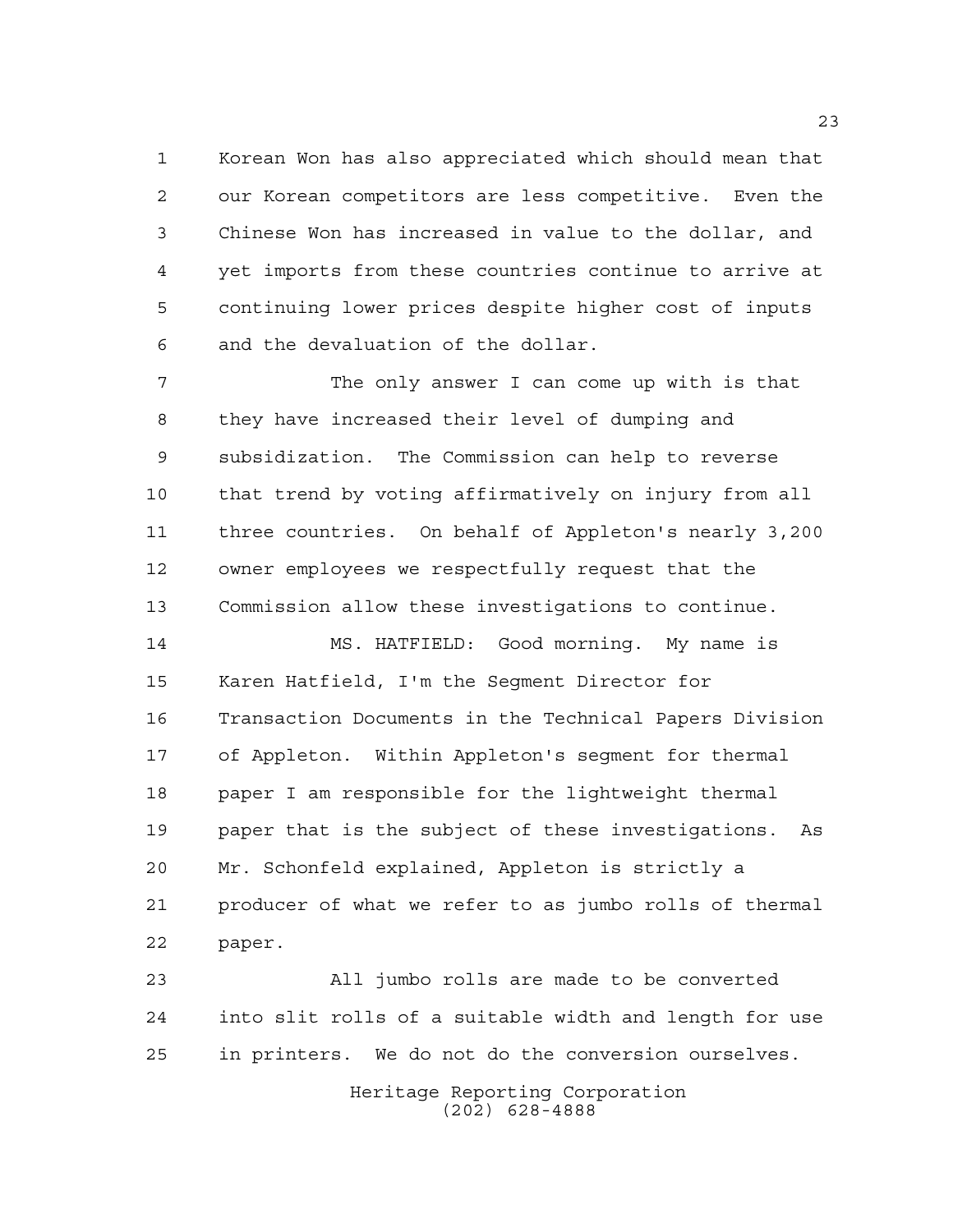That is, we do not slit and package jumbo rolls down to the size needed for use in cash registers and other printing devices, about this size, as opposed to the jumbo rolls that you saw earlier on the screen.

 The key feature of thermal paper is that it reacts to form images when exposed to heat. Aside from the slitting and packaging and occasionally printing done by the converter there are no physical differences between jumbo rolls and converted rolls. The conversion process produces no chemical change in the paper itself.

 As Mr. Schonfeld explained, the production of jumbo rolls is a multistep process of base paper making and coating. The application of the thermal coating is the critical step that results in thermal paper. That is the step that incorporates the technology and technical expertise that distinguishes thermal paper from all other papers.

 In contrast, the process for conversion generally consists of unwinding the jumbo rolls, slitting and rewinding the converted rolls and packaging. Thus, the process of slitting and packaging thermal paper is not nearly as complex as the production of the jumbo rolls.

Heritage Reporting Corporation (202) 628-4888 In fact, we estimate that the conversion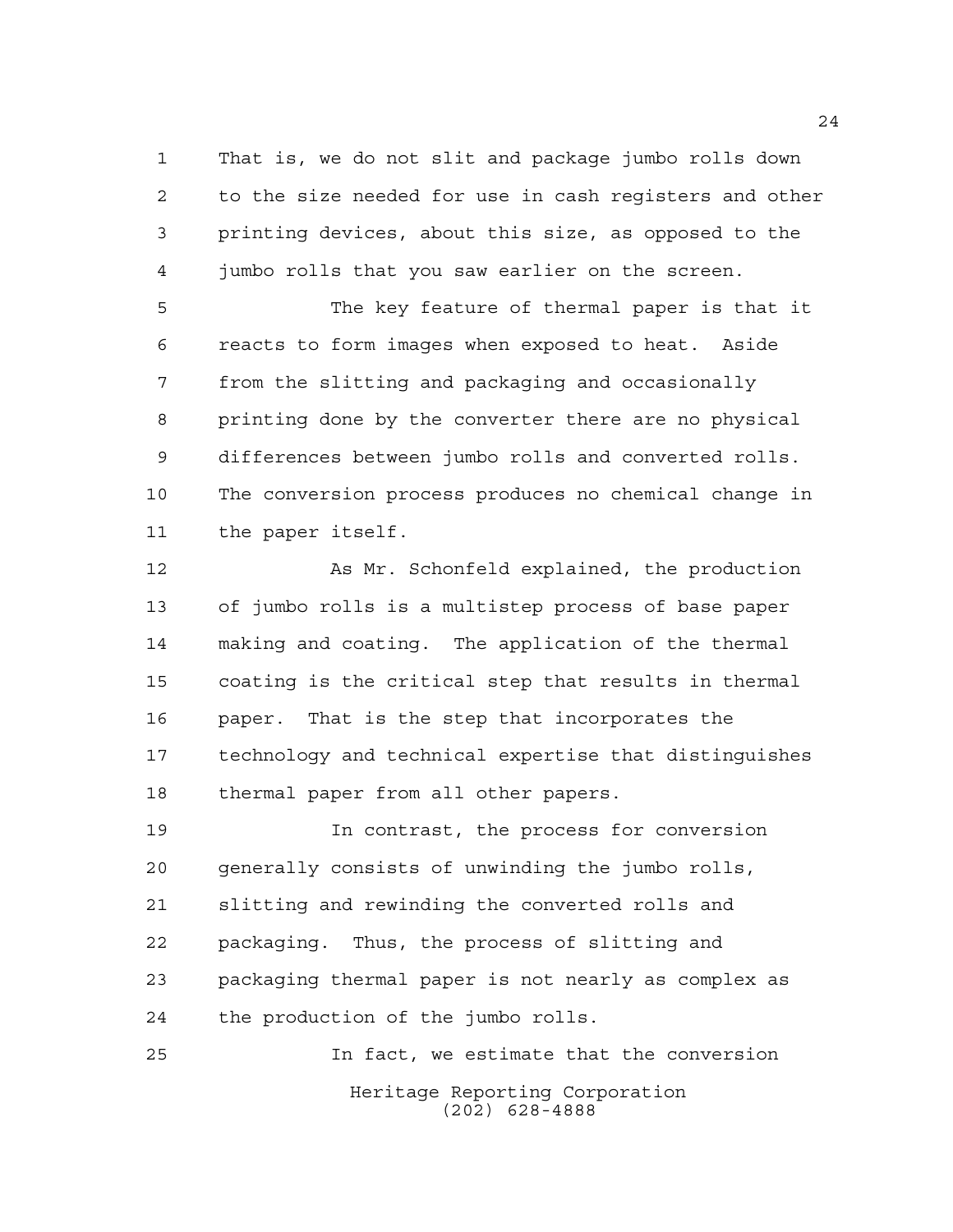process without printing comprises approximately 10 percent of the total cost of production of the finished product excluding the converter's profit and prepaid freight to the end user. With printing the conversion process comprises about 15 percent of the total cost of production.

 We estimate that about 35 percent of the converted rolls contain printing. I understand that one issue the Commission must address is whether any products other than lightweight thermal paper are like the imports subject to investigation. As defined in the scope of the investigation, lightweight thermal paper has a basis weight of 70 grams per square meter or less.

 This is a key distinguishing physical characteristic of lightweight thermal paper which both defines and limits the uses for lightweight thermal paper. It is not like heavier types of thermal paper, which we refer to as high value added thermal paper. Lightweight thermal paper is a thinner product which is weaker and less durable than heavier papers.

 These product characteristics are suitable for the primary use of lightweight thermal paper and point of sale products such as retail store receipts. In the samples that you'll see and what you see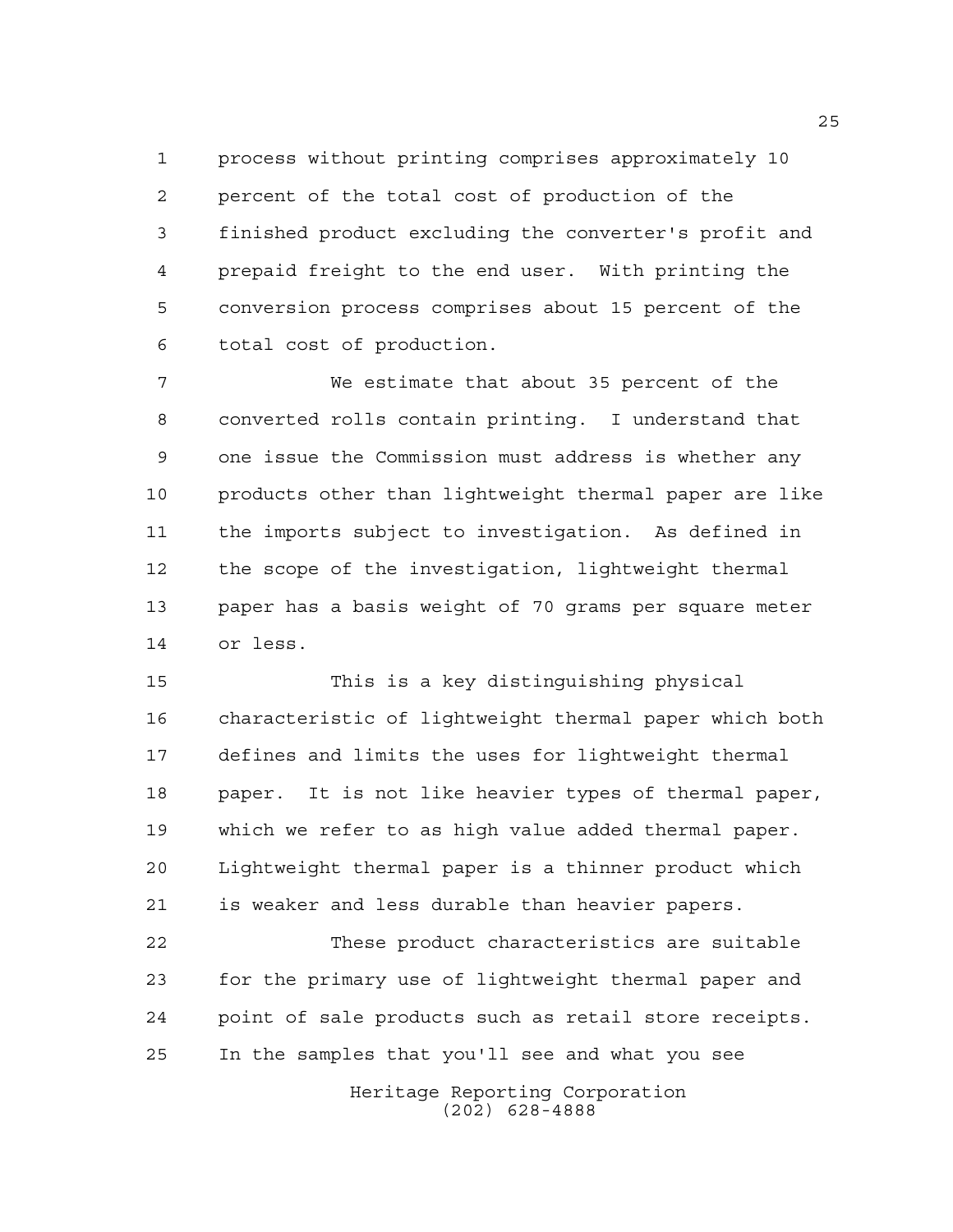projected on the screen as well we show some examples of lightweight thermal paper products including gas station receipts and restaurant receipts.

 These products are designed for use in point of sale terminal devices, which you can see above as well. Heavy and thermal papers would not function properly or at all in some cases with point of sale printers.

 Heavier thermal paper is most frequently used for label products as you can see on the screen here as well such as shipping labels, and deli labels, and also ticket products, entertainment tickets and the like, lottery tickets, boarding passes and baggage tags, as well as medical charts. Some of these examples you've just seen on the screen here and are included in the samples that we've provided to you.

 These other types of products normally require greater strength, environmental resistance and durability than lightweight thermal paper. We consider these heavier, high value added products to be in a separate product category than lightweight thermal paper which is essentially a commodity type product.

Heritage Reporting Corporation (202) 628-4888 Lightweight thermal paper coatings typically retain images for less time than the coatings of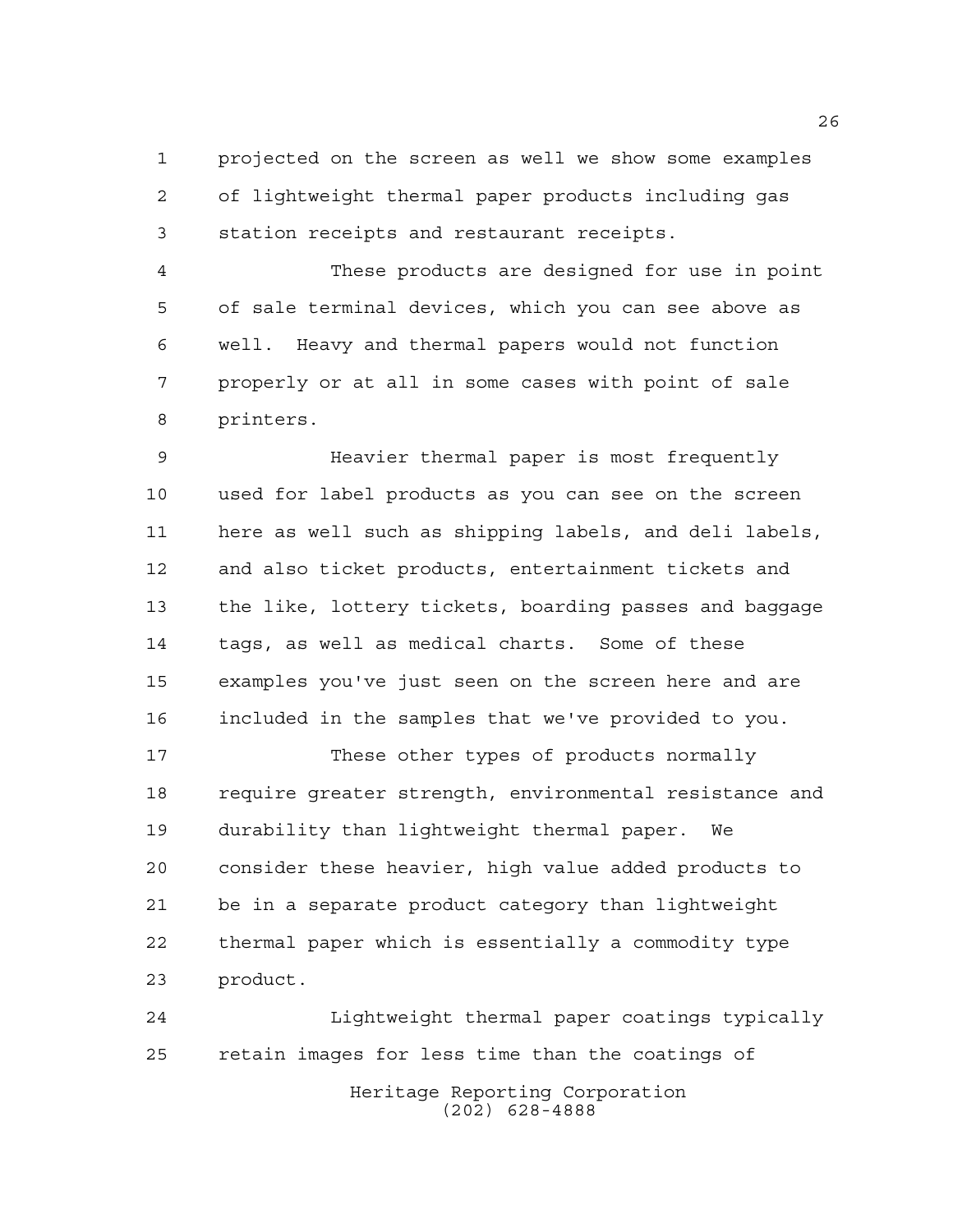heavier thermal papers. Most point of sale receipts do not require high quality images for bar code reading and other purposes and are not retained for long periods of time.

 In contrast, even ticket products, like baggage tags and lottery tickets, which have a relatively short lifespan, must have high quality images with specialty light protection that will resist them to fading, weather and more variable heat conditions so that your winning lottery ticket doesn't fade before you have a chance to redeem it.

 These special characteristics typically cannot be obtained with lightweight thermal paper. In addition, lightweight thermal paper does not have adhesive backings. Thermal paper that is used for labels ultimately have an adhesive backing added to them as shown in the samples on the screen.

 Given its different physical characteristics lightweight thermal paper is generally not interchangeable with other types of thermal papers. Point of sale terminal receipt printing stations are designed for the thinner basis weights of lightweight thermal paper and will not function properly with heavier basis weight thermal paper.

Heritage Reporting Corporation (202) 628-4888 Therefore, they are carefully monitored for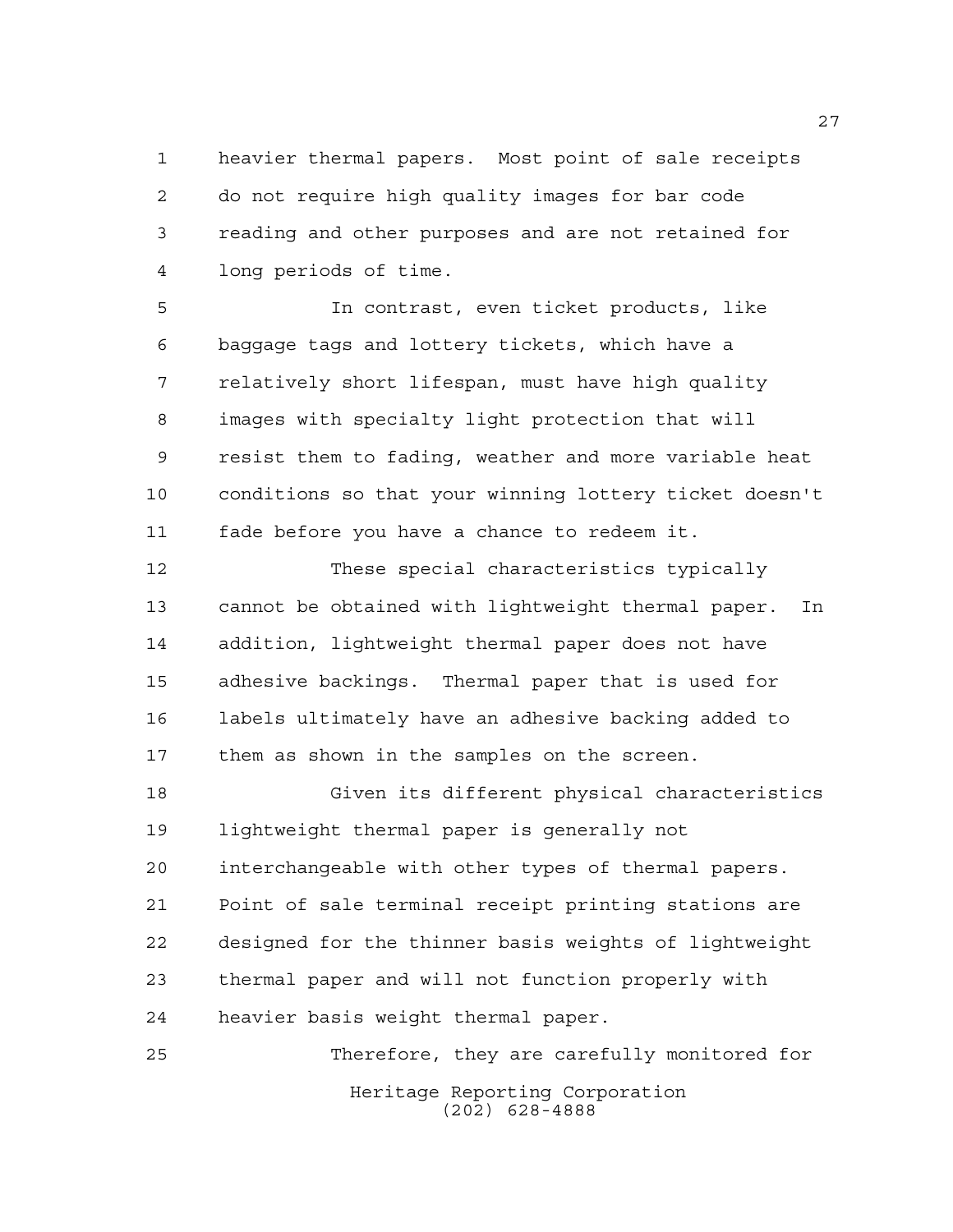caliper or thickness due to the sensitivity of the printers and their cutting mechanisms. Because they do not have adhesive backings converted rolls of lightweight thermal paper are not interchangeable with converted rolls of thermal paper that ultimately have an adhesive backing and are suitable for labels and similar products.

 Given their distinctive uses the converters, distributors and resellers of lightweight thermal paper point of sale products generally do not overlap with the converters, distributors and resellers of heavy thermal papers. In addition, customers and producers perceive lightweight thermal paper and other types of thermal paper to be different products.

 The end users are very different. Lightweight thermal paper is sold primarily to retail businesses. Other types of thermal paper are sold for the most part to businesses in the distribution, transportation, entertainment and gaming industries. Producers recognize that these are different customers seeking different product attributes such as scuff or UV resistance for labels.

Heritage Reporting Corporation (202) 628-4888 For example, in a shipping label similar to what you see there the bar code scanability is extremely important because that's how they track the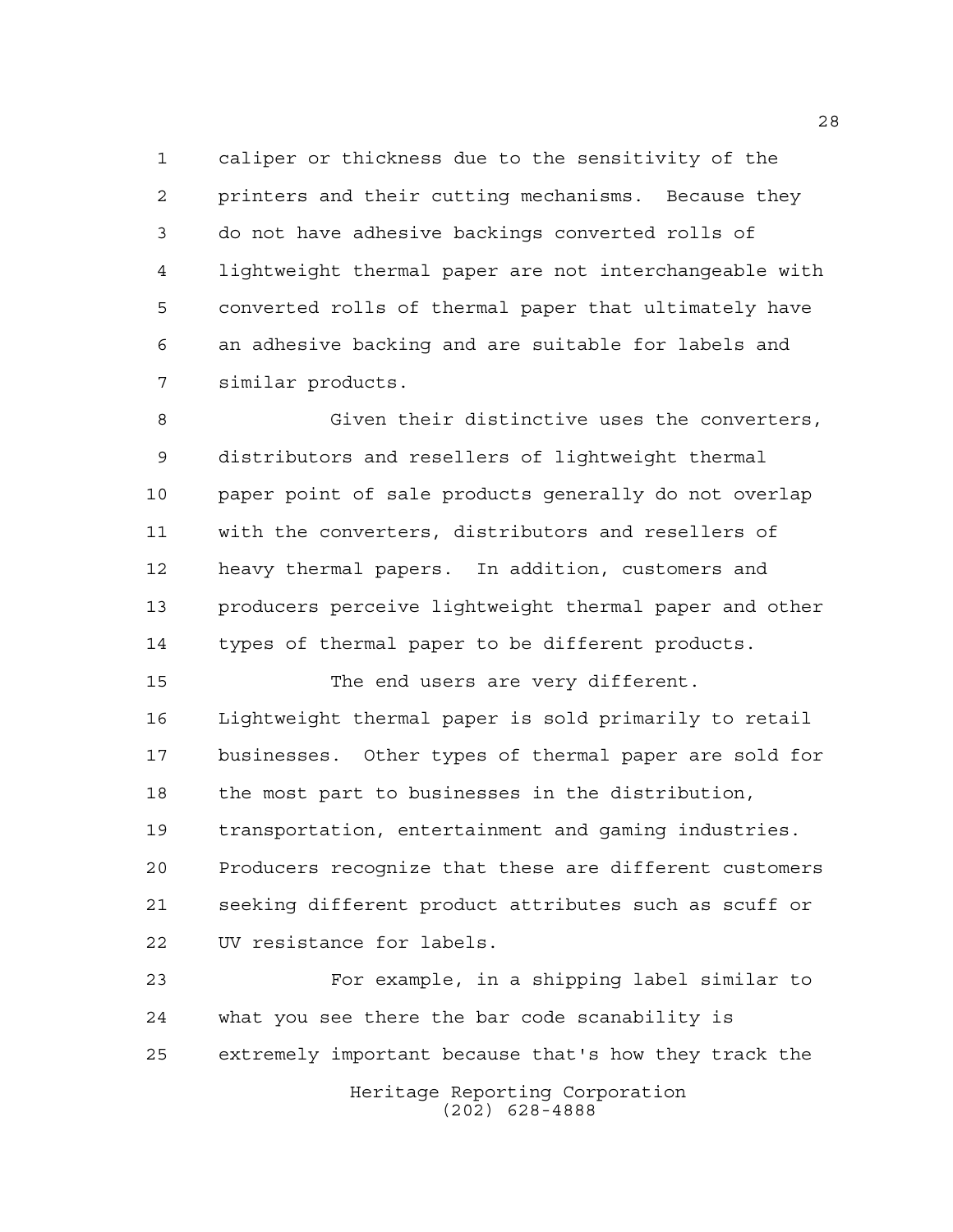package as it's in transit. If boxes are rubbing against each other in transit and without that scuff resistance it would distort the bar code and made it very difficult for them to ultimately track that, so that's why the scuff resistance and other features are so important.

 Although lightweight thermal paper shares certain manufacturing facilities, production processes and production employees with other types of thermal paper, Appleton has some coating equipment that is dedicated to lightweight thermal paper that cannot be used to make heavier weight thermal paper.

 The paper making and coating processes are typically different for lightweight thermal paper and other types of thermal papers because of the difference in basis weight and types of coatings. Finally, lightweight thermal paper is less expensive 18 per square foot than other types of thermal paper. This is because its lower basis weight requires less paper per square foot.

 It also uses less complex chemistries needed to provide the value added attributes of heavier paper such as higher quality image, greatest strength, environmental resistance and higher durability. In addition, although most heavy thermal papers have a

> Heritage Reporting Corporation (202) 628-4888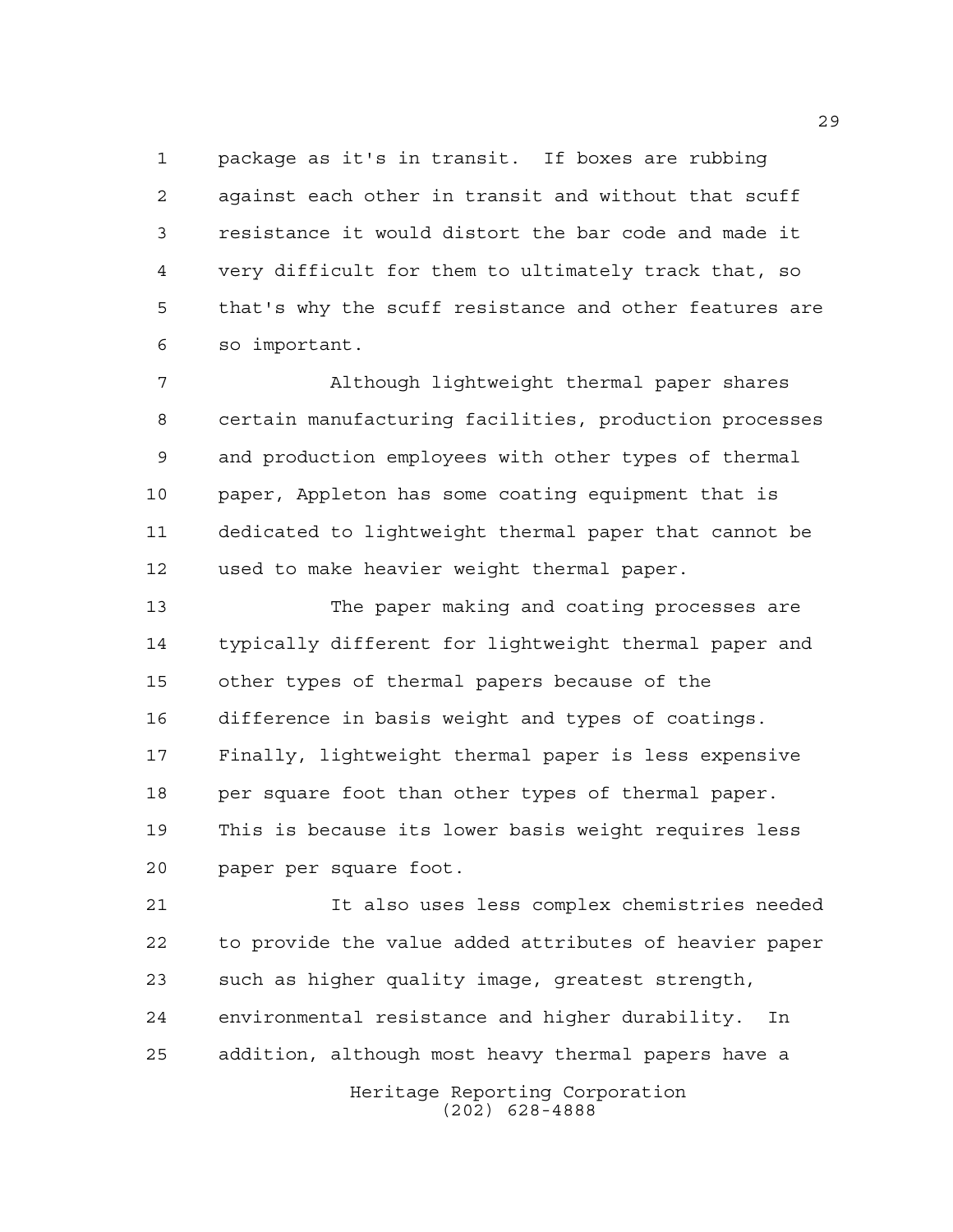topcoat over the thermal coating substantially all lightweight thermal paper is not top coated.

 In conclusion, with respect to the like product issue lightweight thermal paper is a distinct product category that is not like other thermal papers in terms of physical characteristics, use, customer and producer perceptions and price. The U.S. market for lightweight thermal paper has been strong and growing since 2004 as we will discuss in detail in our postconference brief.

 Appleton, however, has not benefitted from the expansion of the lightweight thermal paper market. The reason is that imports have been increasing dramatically taking market share and driving down prices. The foreign thermal paper producers have concentrated on the lightweight thermal paper market.

 As a result, although we continue to have some operating profits in the overall thermal paper reporting segment of our business we are not profitable in lightweight thermal paper. This is made clear in our confidential questionnaire response. The increasing imports have all been from Germany, Korea and China.

 As you know, thermal paper is imported under basket categories of the U.S. Harmonized Tariff

Heritage Reporting Corporation (202) 628-4888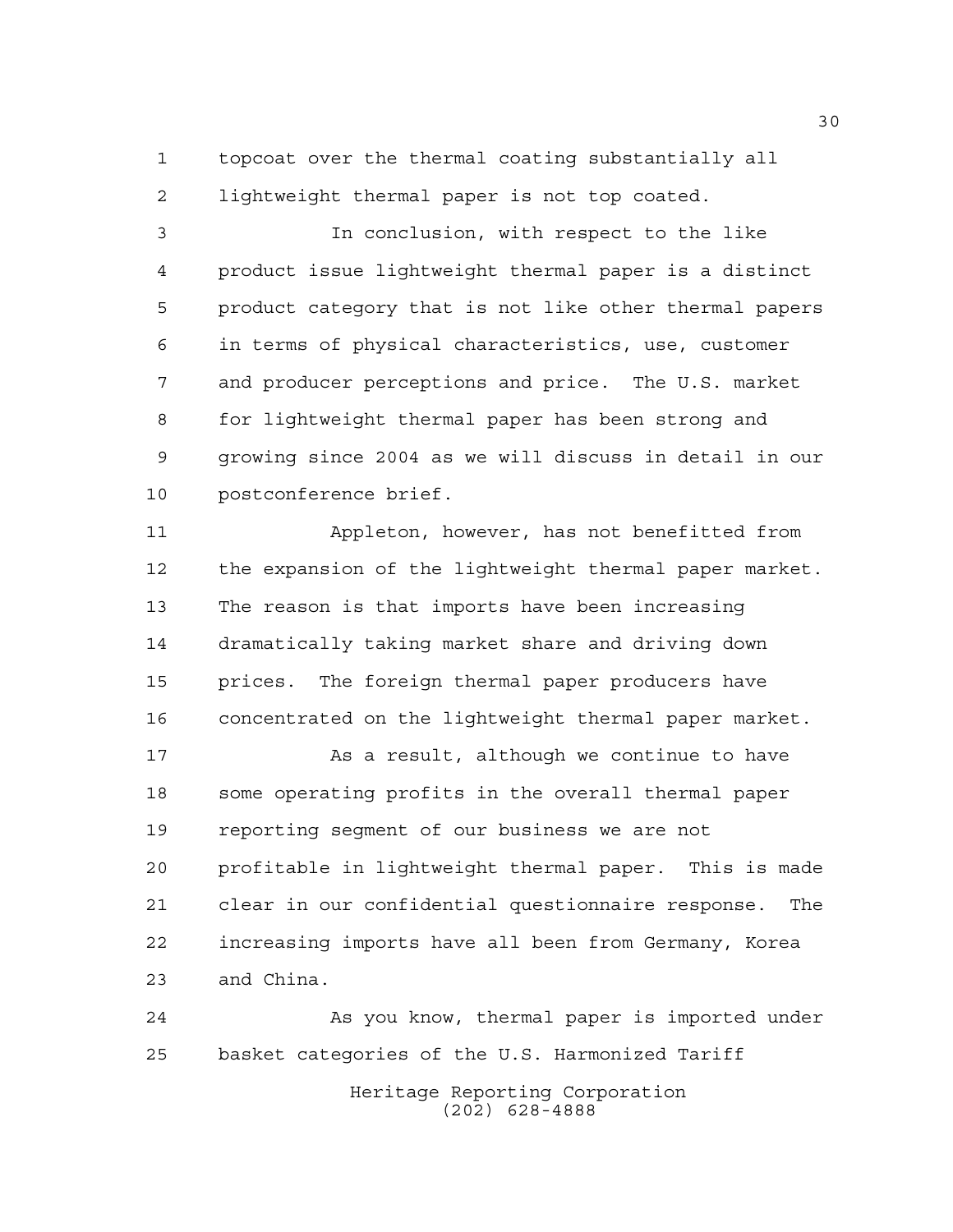Schedule. The official import statistics are of no help in determining import levels for thermal paper. There is no trade association or other source that normally collects information on thermal paper shipments at the level of detail that we need.

 Necessity drove Appleton to develop an internal system for tracking our competition, which we call our grass roots system. Although the details are confidential, grass roots is both a top down and bottom up approach combining data from a number of sources to calculate shipments from each thermal paper producer in the world, and there are not that many, to the markets that Appleton serves.

 We believe the results to be very accurate, particularly for the imported products. Using grass roots, Appleton is able to estimate imports of lightweight thermal paper by country. Our import estimates are in Exhibit 8 of the petition. As indicated on that exhibit virtually all U.S. imports of jumbo rolls come from Germany and Korea, and virtually all U.S. imports of slit rolls come from China.

Heritage Reporting Corporation (202) 628-4888 We have seen a consistent presence of imports of jumbo rolls from Korea in the market. We have seen imports of jumbo rolls from Germany increase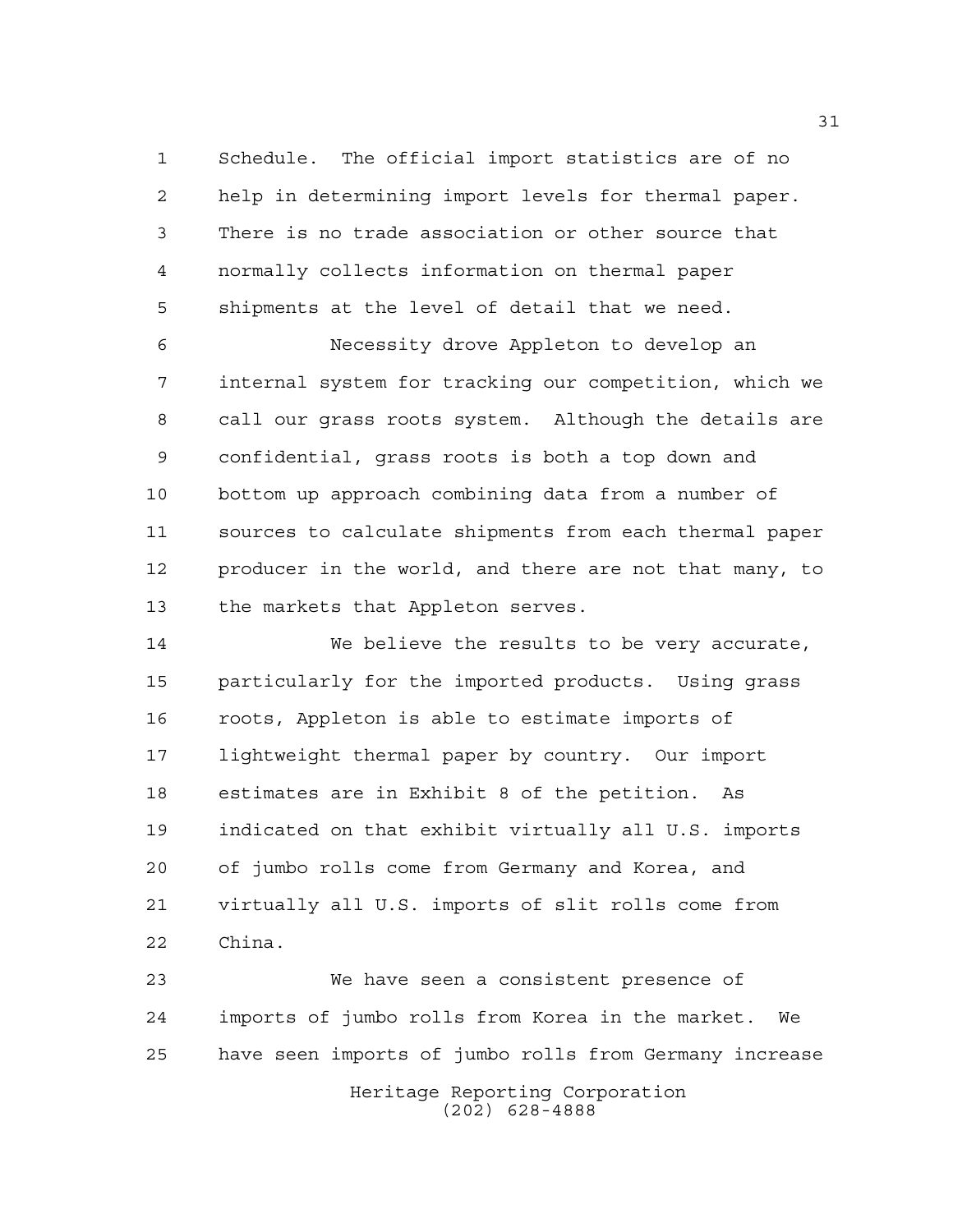steadily since 2004. The trickle of imports of converted rolls from China that we saw in 2005 turned into a steady stream in 2006 and has become a deluge this year.

 On an aggregate basis imports from Germany, Korea and China have increased about 60 percent from 2004 to 2006 and continue to increase in 2007. In addition, as shown in Exhibit 9 of our petition their share of the U.S. market has also grown significantly since 2004.

 The imports from these countries are not of all types of thermal paper. Instead, they have targeted the lightweight thermal paper that is mostly used in point of sale applications. The imports from Germany and Korea are all jumbo rolls. The imports from China are virtually all converted rolls. By focusing on price sensitive lightweight thermal paper rather than heavy, value added thermal paper the exporters and importers have been able to use their unfairly low prices to penetrate the U.S. market.

Heritage Reporting Corporation Unlike heavy, high value added thermal paper, lightweight thermal paper is essentially a commodity product. Although the formulas for the coatings are relatively complex and require considerable expertise to make and the paper making

(202) 628-4888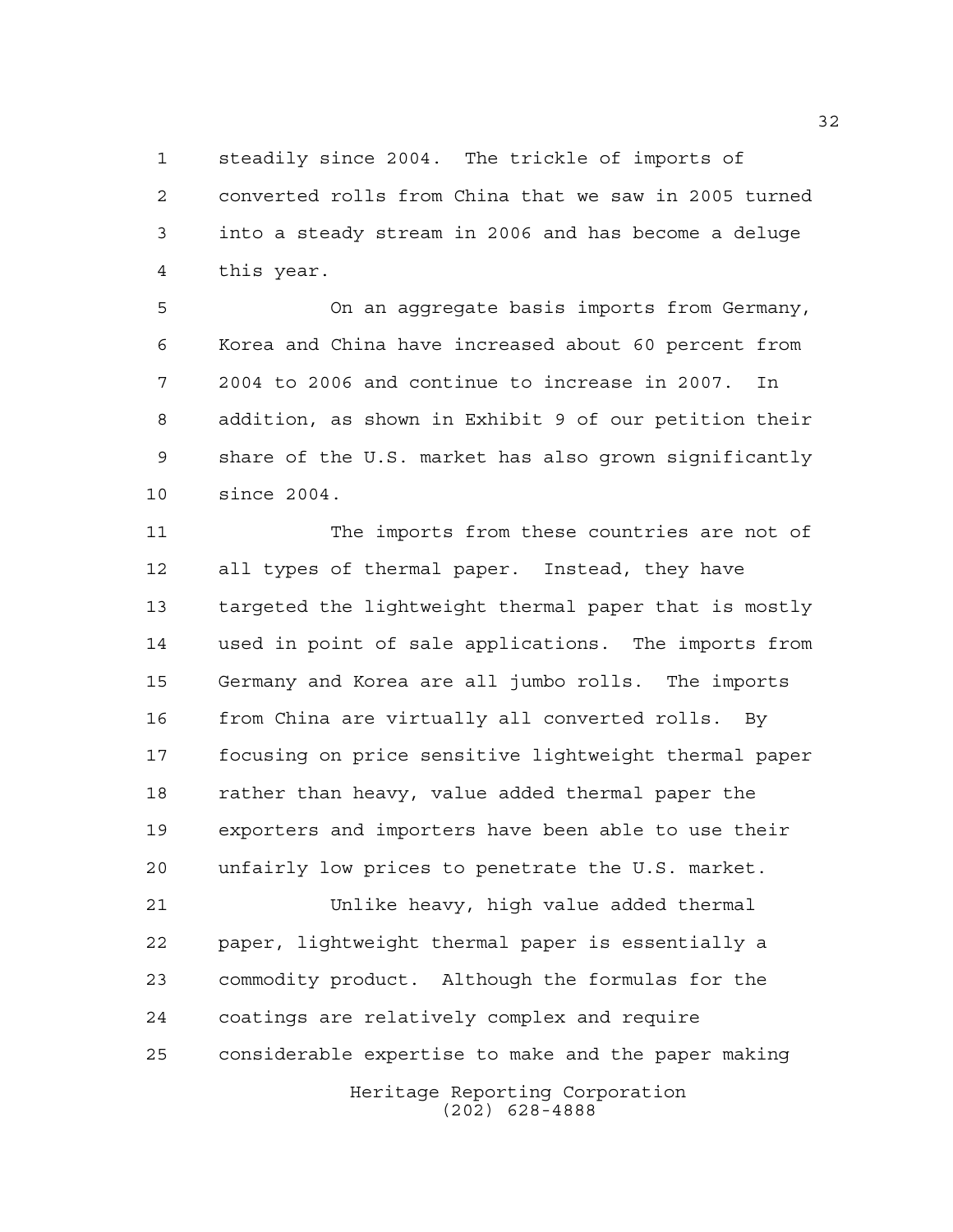and coating processes also require substantial know how and capital expenditures, the end product of all suppliers of lightweight thermal paper must be used in the same thermal printers and must have essentially the same specifications.

 A thermal printer manufacturer may certify a thermal paper producer's product for its printer, but once a company's thermal paper has been certified or it's been used successfully it will compete with other companies' thermal paper largely on the basis of price. The most commonly used lightweight thermal paper product in the United States is a 55 gram per square meter thermal paper.

 This weight of paper delivers a caliper of thickness and stiffness that works well in a wide variety of receipt printers. Let's compare the specifications for our bread and butter lightweight thermal paper, which we call Alpha 400 2.3, which is shown on the left side of the screen there, with Mitsubishi's bread and butter lightweight thermal paper, which it calls F5041, which is on the right side of the screen.

Heritage Reporting Corporation (202) 628-4888 I realize it's difficult to see and you have copies of that as well, but the specifications are here. They both have the same basis weight, about 55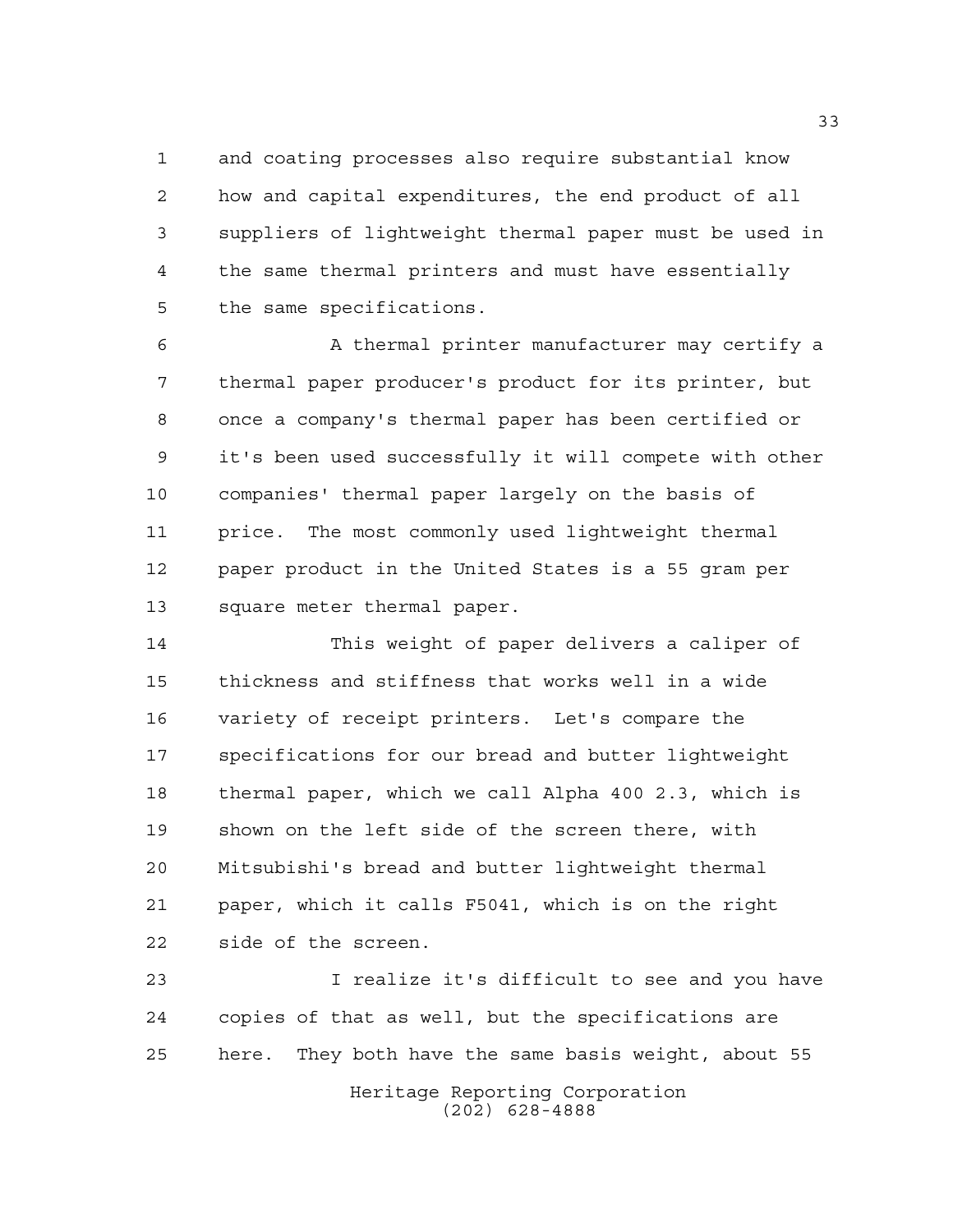grams per square meter with some tolerances, they have the same thickness or caliper, again, with some tolerances, and the other specifications are fairly close to the extent that most purchasers do not care about the differences.

 Both our Alpha 400 2.3 and Mitsubishi's F5041 or for that matter Koehler's KT55F20, Hansol's HSK55, Kanzaki's P300 or Guan House Product will work just fine in the thermal printers designed to take 55 gram per square meter thermal paper. There is no reason on the basis of the specifications to choose one over another.

 Therefore, it does not take a large price difference to prompt a converter to choose one manufacturer over another. In short, domestically produced lightweight thermal paper and imported lightweight thermal paper from Germany, Korea and China are highly interchangeable and are sold largely on the basis of price.

 Imports from these countries are not gaining market share based on better quality or more desirable features. They are gaining market share for one reason only: they are lower priced than our products. As we discussed in the petition, imports of jumbo rolls from Germany and Korea are underselling our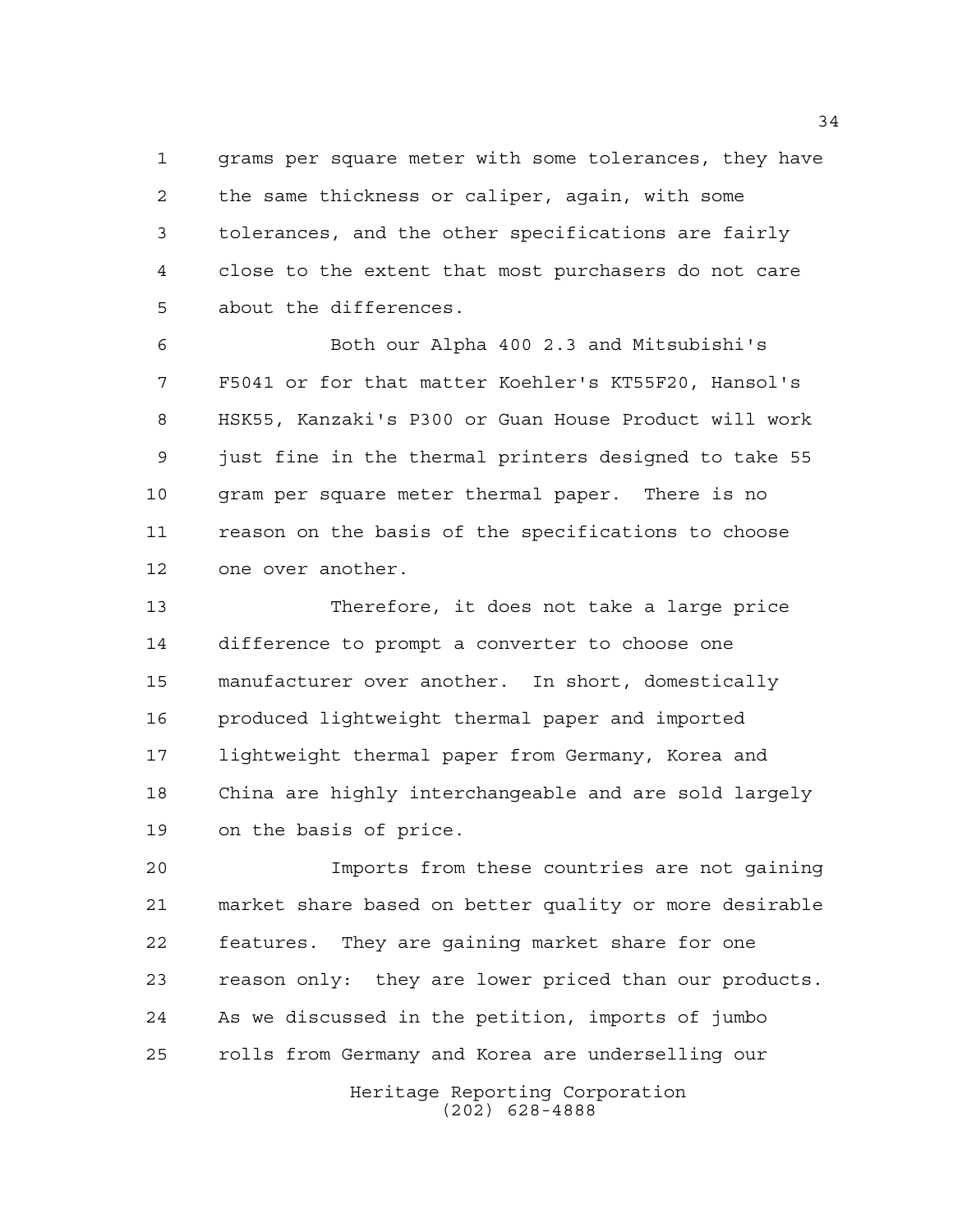products by a meaningful amount.

| $\overline{a}$ | Imports of converted slit rolls from China               |
|----------------|----------------------------------------------------------|
| 3              | are underselling domestic prices for jumbo rolls.<br>The |
| 4              | impact of the lower priced imports is immediate.<br>The  |
| 5              | industry does not have a tradition of using long-term    |
| 6              | or even short-term contracts between purchasers and      |
| 7              | suppliers. Instead, we typically agree with a            |
| 8              | converter to sell jumbo rolls at a certain price, and    |
| 9              | on that basis it will agree to buy from us at that       |
| 10             | price without necessarily specifying quantities.         |
| 11             | But when a converter like Koehler or                     |
| 12             | Hansol's offer the lower price the converter will come   |
| 13             | back to us and tell us about the competing price. We     |
| 14             | then have to decide how much lower we have to go to      |
| 15             | induce the converter to continue to buy from us. Our     |
| 16             | converter customers are losing sales to these massive    |
| 17             | increase in imports from China at prices else than the   |
| 18             | cost of jumbo rolls that our converters buy from us.     |
| 19             | When our customers are threatened with a                 |
| 20             | loss of sales to Chinese imports they basically have     |
| 21             | two choices. They either pressure us to reduce our       |
| 22             | prices to help make them competitive or they purchase    |
| 23             | and resell the slit rolls from China instead of doing    |
| 24             | the conversion themselves. Whether our customers lose    |
| 25             | sales to slit rolls or choose to buy and resell slit     |
|                | Heritage Reporting Corporation                           |

(202) 628-4888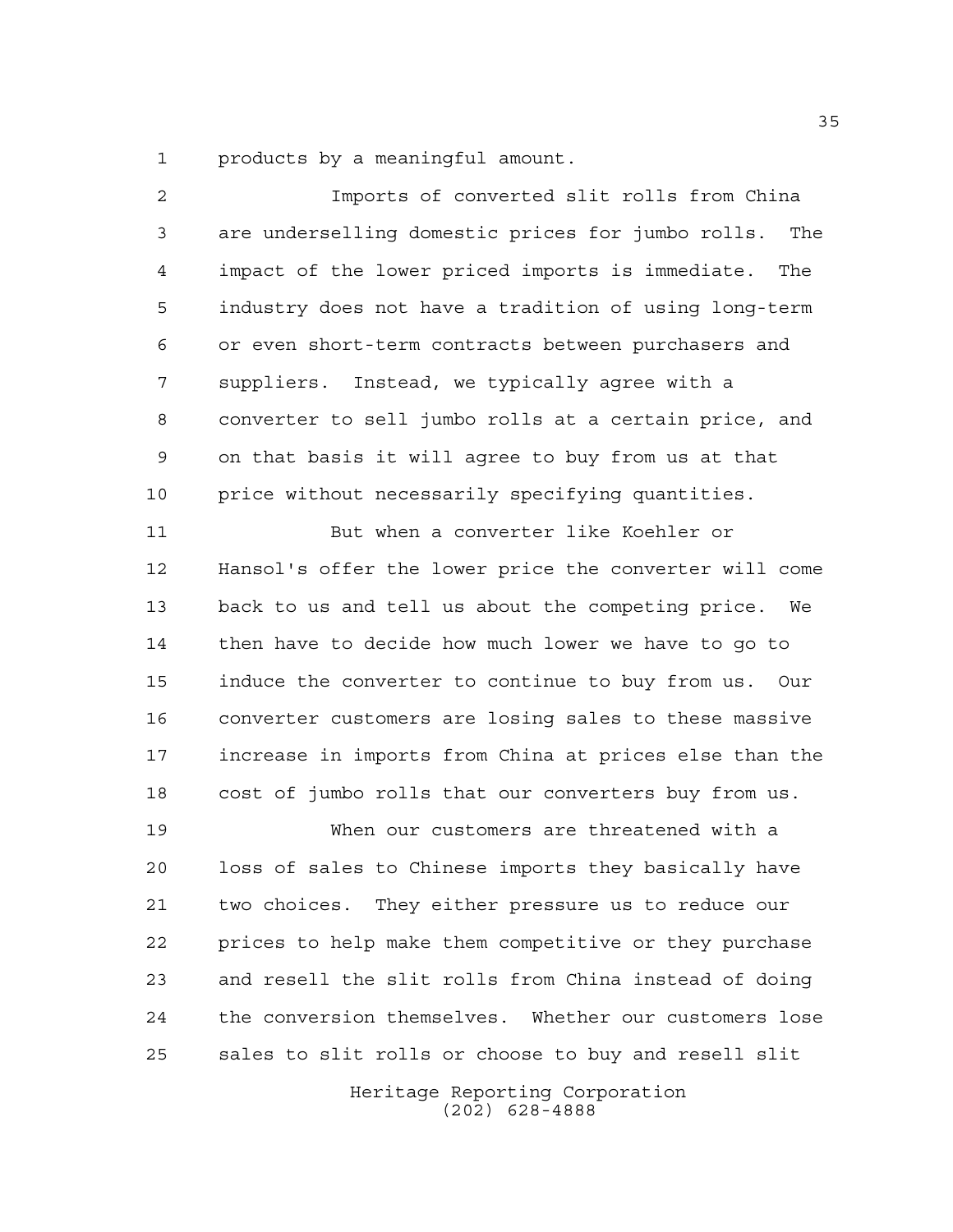1 rolls, they buy fewer jumbo rolls from us,

 substantially reducing our level of domestic shipments.

 As you will see from our questionnaire response, Appleton has been able to document many instances where we have lost sales to unfairly priced imports. We have also been able to document many instances where we had to lower our prices to avoid losing a sale. These examples of lost sales and lost revenues are merely the tip of the iceberg. As you can see from the petition, the dumped and subsidized imports have a very large share of the US market, and they are rapidly increasing.

 The addition of such large quantities of imports to the market necessarily causes prices to be much lower than they otherwise would be. In other words, absent the dumping and subsidies, Appleton would be achieving higher prices and reasonable profits. The adverse impact of the unfairly priced imports has accelerated in 2007, at the very time we are executing the \$100 million investment that Mr. Schonfeld described.

Heritage Reporting Corporation Imports of low-priced Chinese converted rolls have surged in late 2006 and 2007, and have placed increasing price pressure on the converters.

(202) 628-4888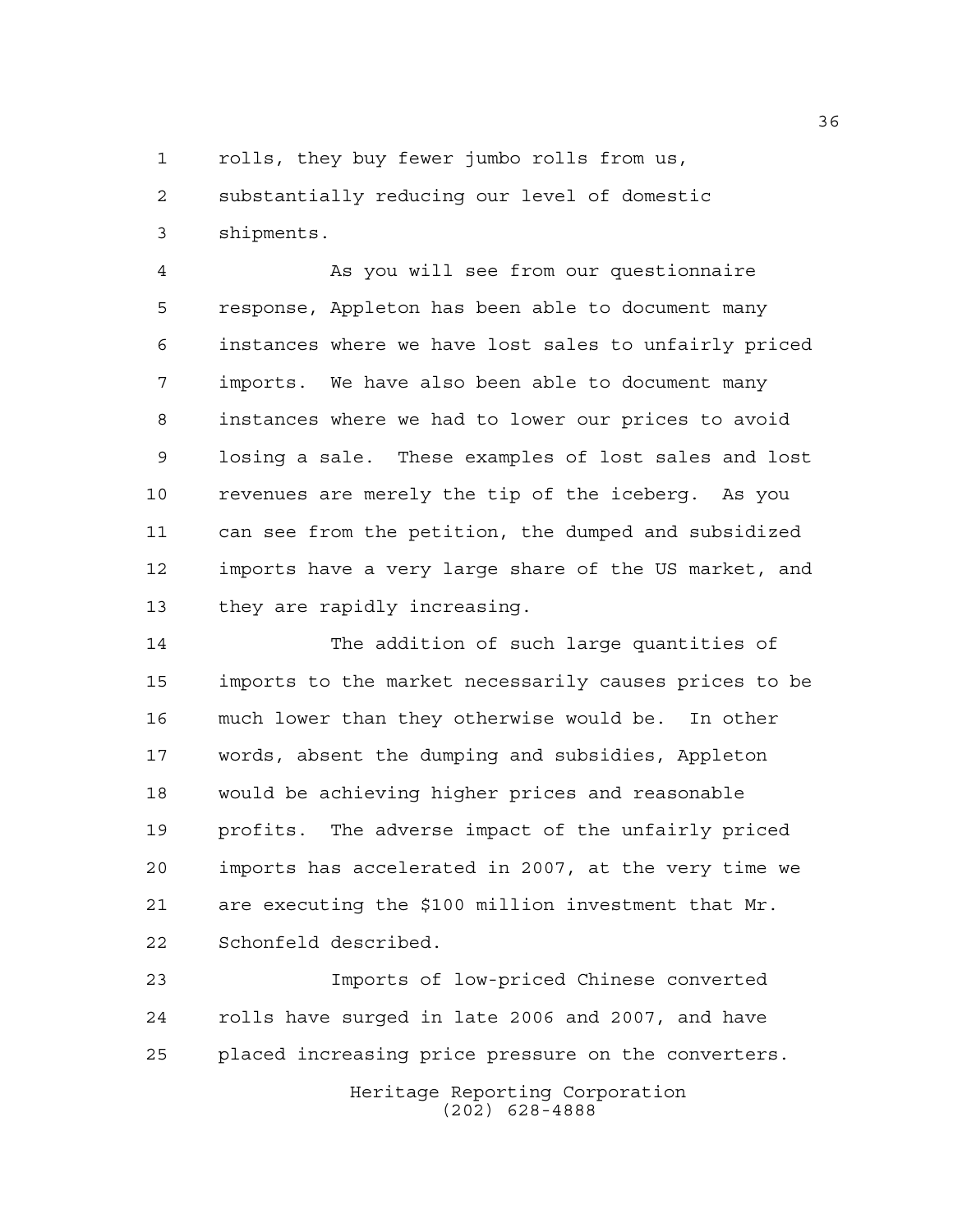Appleton is facing increasing price pressure from our customers in order to maintain our sales. In addition, as Mr. Schonfeld explained, we have been experiencing generally increasing raw material and energy costs in the last several years.

 We have been unable to pass along these increasing costs in the prices of finished products. Instead, we have been forced by unfair competition to reduce our unit prices for lightweight thermal paper. At the same time as we have seen increasing raw material costs, the US dollar has also depreciated against the currencies of Germany, Korea, and to a lesser extent, even China.

 Despite the currency declines that Mr. Schonfeld has discussed, our foreign competitors have continued to drop price in US dollar terms. These market dynamics would not be possible without the unfair subsidies and dumping practices that we have explained in our petition. The effect of this unfair import competition has been apparent, both in our prices and in our bottom line.

 As Mr. Schonfeld has discussed, Appleton has undertaken a major investment in the growing thermal paper business to take advantage of the opportunities in the market. To succeed, the investment requires a

> Heritage Reporting Corporation (202) 628-4888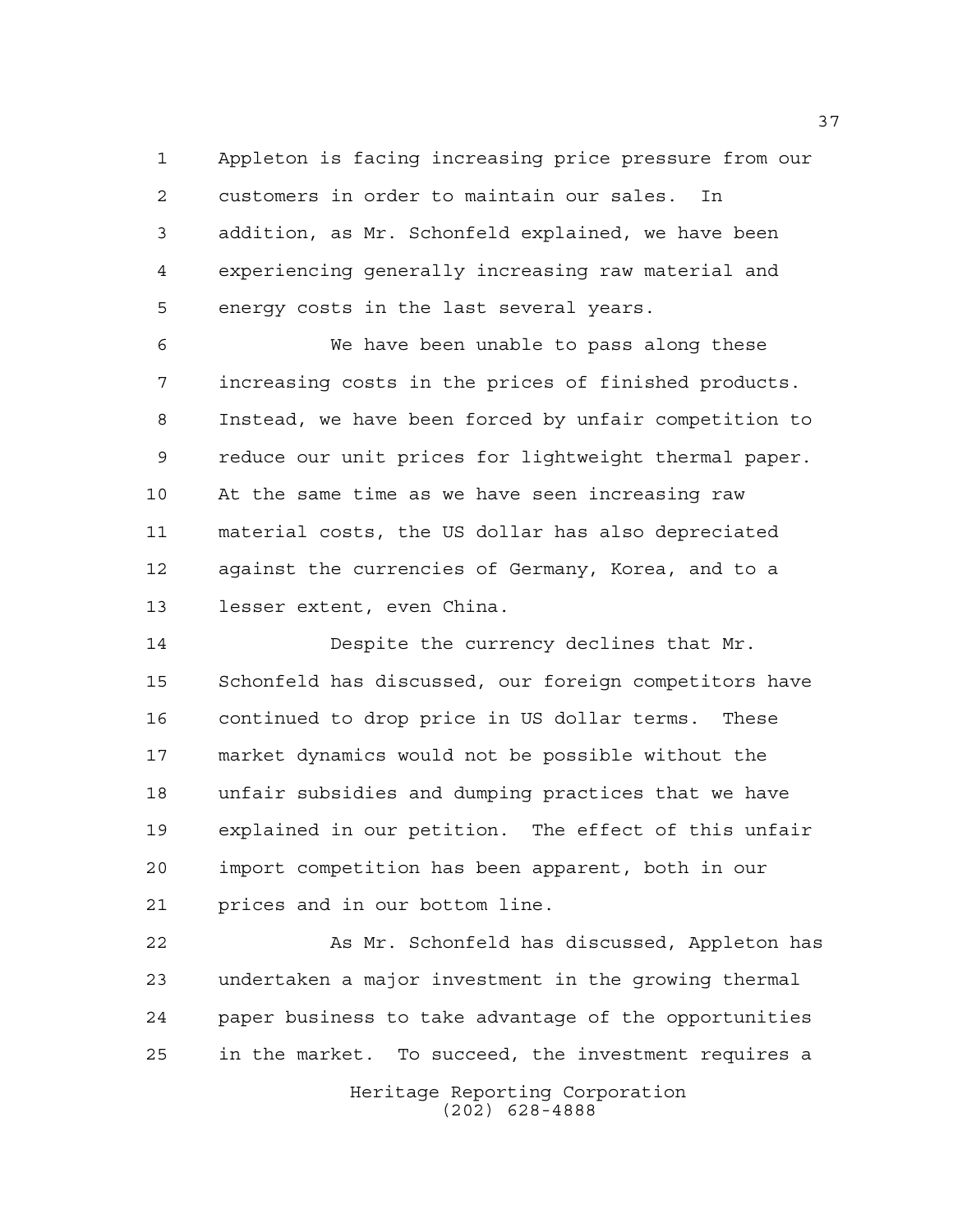fair and unsubsidized marketplace. We can compete with anyone in the world if the playing field is level. It is not. We need the imposition of duties to stop the price erosion that we have been experiencing.

 Appleton therefore respectfully requests that the Commission make an affirmative preliminary injury determination. Thank you.

 MR. SITTER: Good morning. My name is Mike Sitter. I'm a coater operator on the No. 14 coater at Appleton. I'm also the Vice President of the United Steelworkers Local 2-246, which represents the 682 union members of our Appleton plant. United Steelworkers has over 1,400 members who work for the Technical Papers Division of Appleton. USW Local 708 has 115 members who work at the Ware, Massachusetts facility of Kanzaki Specialty Papers, which makes lightweight thermal paper.

 The USW has nearly 275,000 workers in the paper and forestry industries. The USW and its workers strongly support these petitions that Appleton has filed against imports of lightweight thermal paper from China, Germany and Korea. Appleton has a long history in our communities and has employed generations of workers. There is a tendency when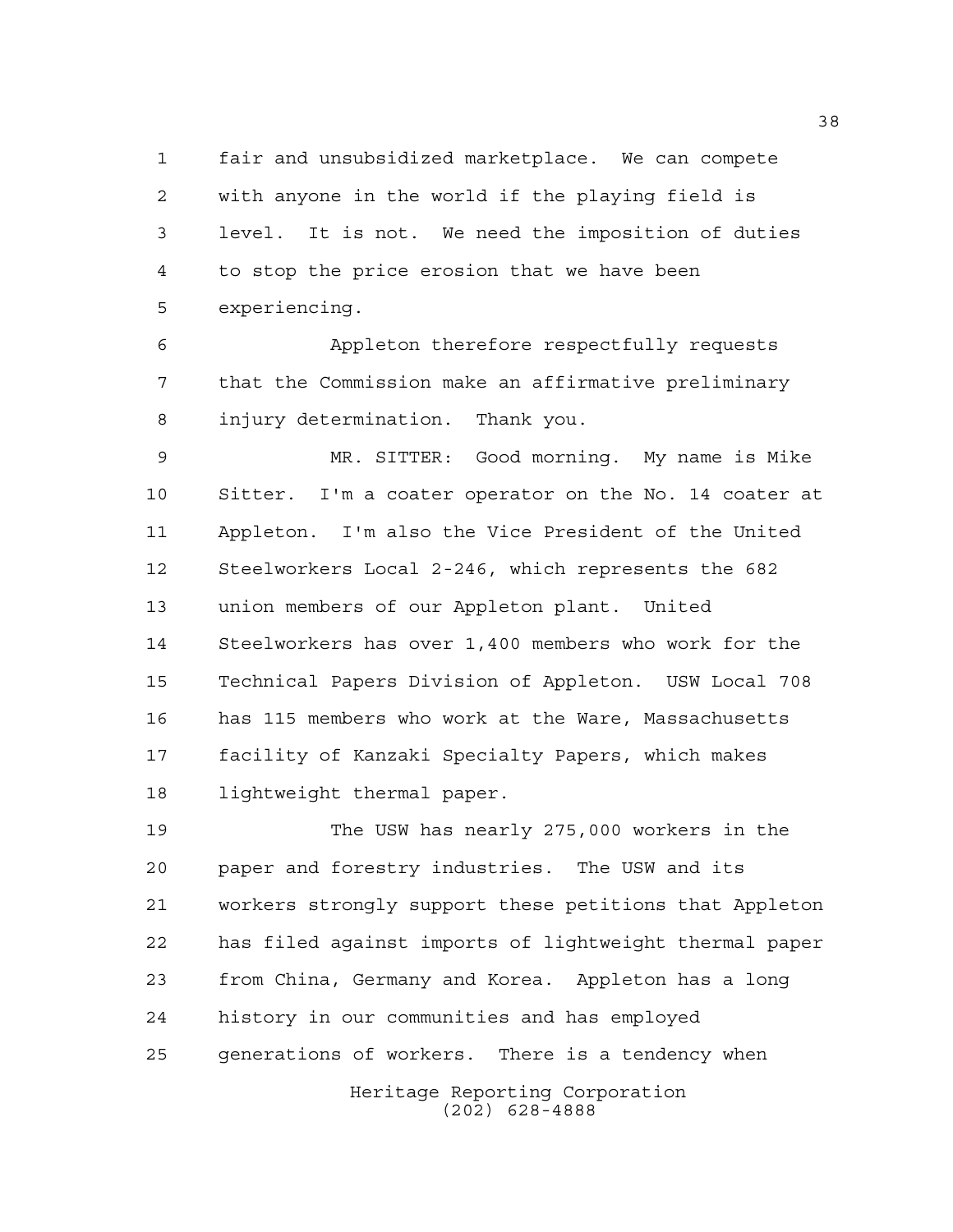coming to work at Appleton to stay for a long time.

 For example, the average length of employment at the Appleton plant is 21 years, and this is important. The process of producing thermal paper that you saw in Mr. Schonfeld's presentation takes skill and experience, because it's complicated. The different coatings require different combinations of chemicals, and we have to make sure that they are mixed properly.

 The machine rollers and coating heads must be set properly for each type of paper, and the process must be consistently monitored for quality while the paper is being rolled. It takes years of experience to work your way up to being a coating operator. Appleton recognizes that it needs skilled workers, and it treats us accordingly. Appleton and its local unions continue to have good relations, and there have been no work stoppages at any Appleton facility over the last 30 years, but Appleton cannot continue to protect its workers in the face of changing conditions.

 Over the years, there has been declining demand for the other main product made at Appleton, which is carbonless paper, due to technology changes that have been well documented by all carbonless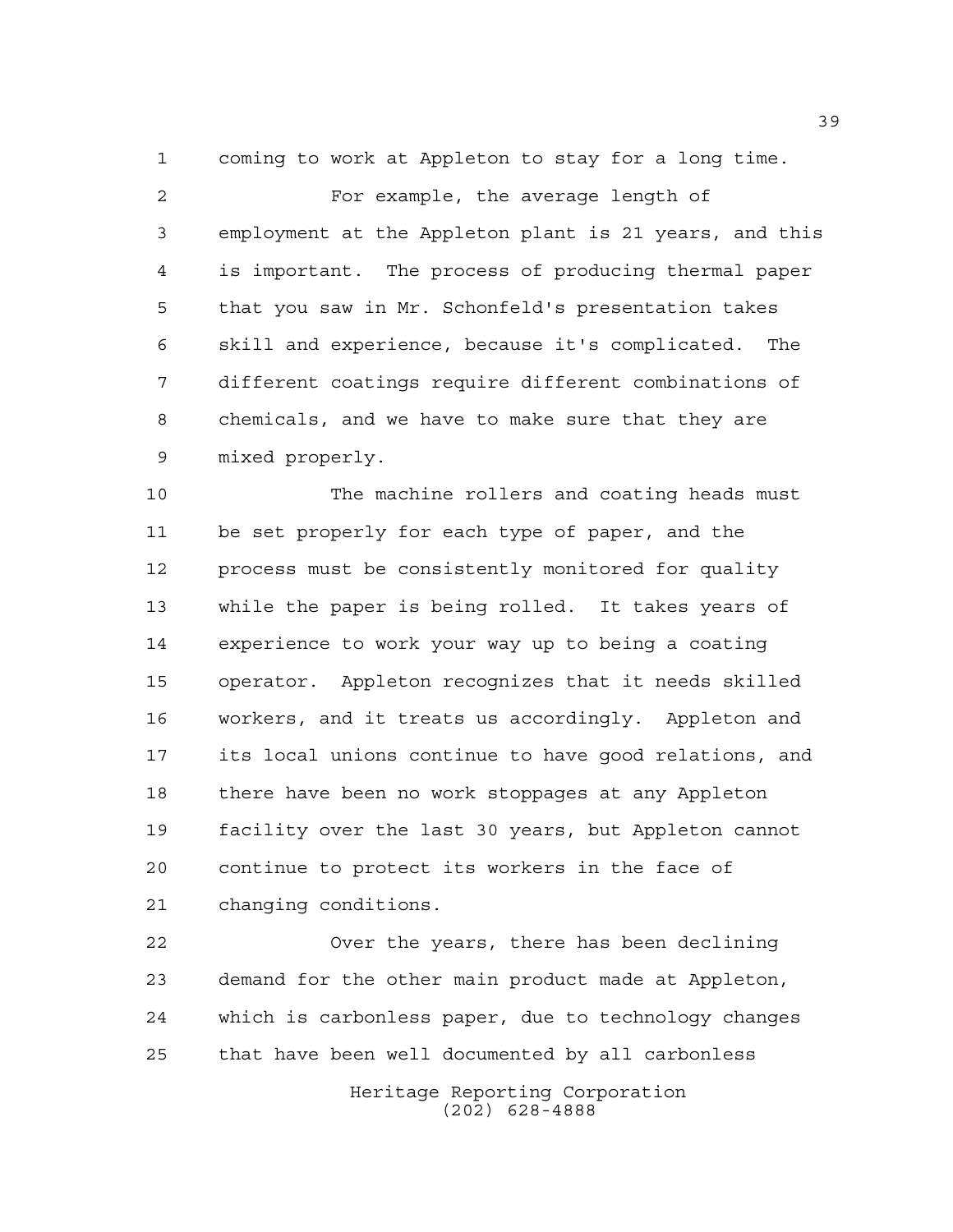manufacturers. Production of this product continues to decline. The membership at our union local has fallen from around 900 people in the late 90s to less than 700 today, due to the gradual decline of our carbonless paper business.

 Demand for thermal paper, on the other hand, continues to grow. More and more applications use it as it replaces other means to print cash register receipts, labels, tickets, and other applications. We should see rising employment and rising union membership for workers making thermal paper, and for a while we were, but that has changed recently.

 While production of the heavier, high value- added thermal paper that is not the subject of this case continues to grow, we are producing less and less lightweight thermal paper. This makes us concerned for our future. We do not want to see employment for thermal paper production decline the way we have seen employment for carbonless paper production decline. As Mr. Schonfeld discussed, Appleton is building a new thermal paper coating line at its mill in West Carrollton.

Heritage Reporting Corporation (202) 628-4888 When it is finished next August, Appleton's capability to supply the US market will be significantly increased. Unfortunately for us workers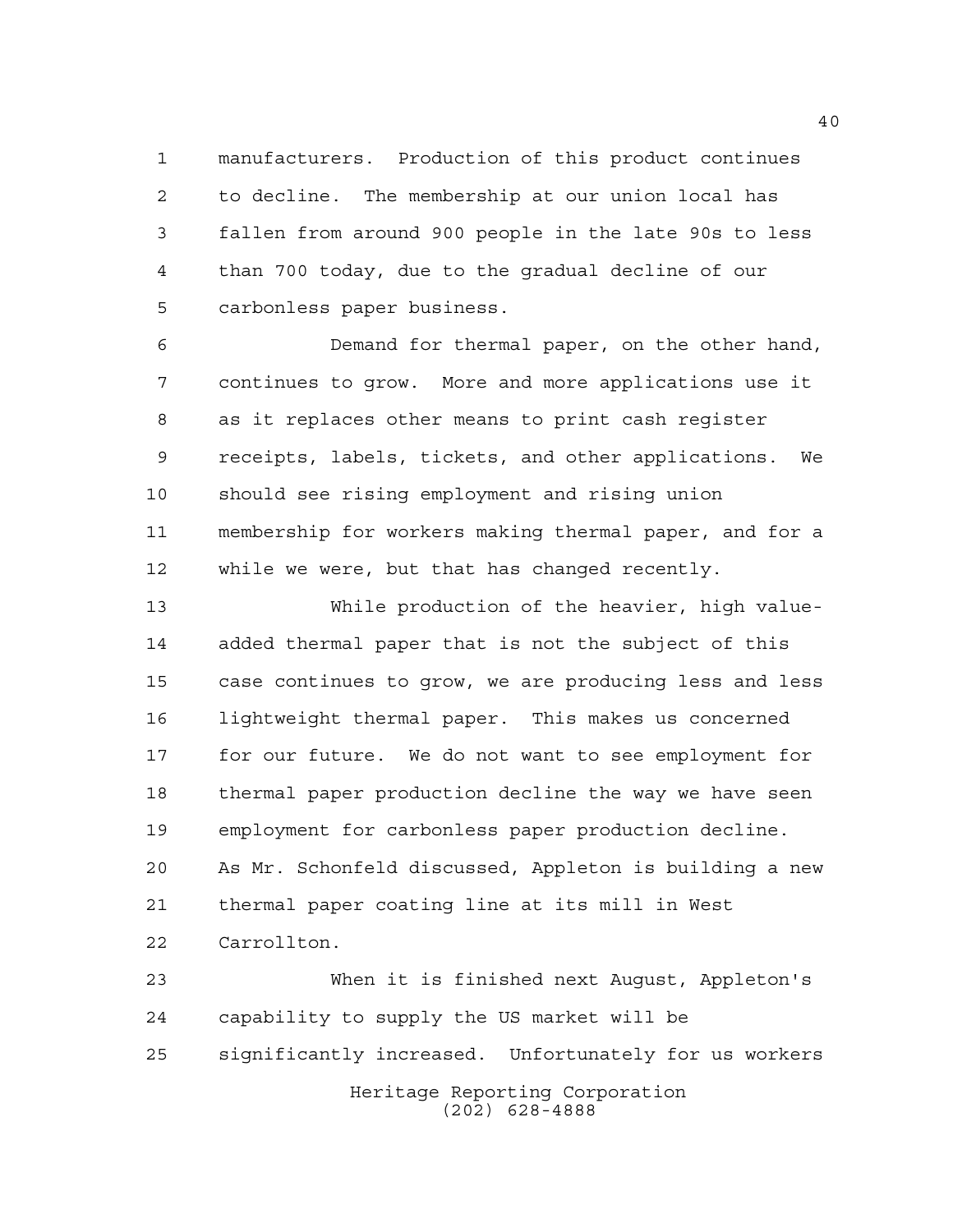at the Appleton plant, the completion of that facility will mean that work will be shifted to West Carrollton and there will be less need for workers in the Appleton plant. Employment at Appleton is expected to decline. I don't think it needs to be that way.

 If imports of jumbo rolls from Germany and Korea, and imports of converted rolls from China, had not taken away Appleton's market share with unfair prices, the new capacity in West Carrollton could add to our production at the Appleton plant, and not replace it. But the union cannot make that case unless the sales are there to justify it.

13 I have been working at Appleton for seven years. My dad began working 40 years ago and he is still there. My brother worked for Appleton for 16 years. Our story is not at all unusual at Appleton. My family and a lot of other families are counting on the company being able to sell all the lightweight thermal paper it can, without having to compete against dumped and subsidized imports.

 On behalf of my fellow United Steelworker members, who are also employee owners of our company, I ask you to help us. Thank you.

 MR. DORN: Let me just ask Mr. Sitter one question.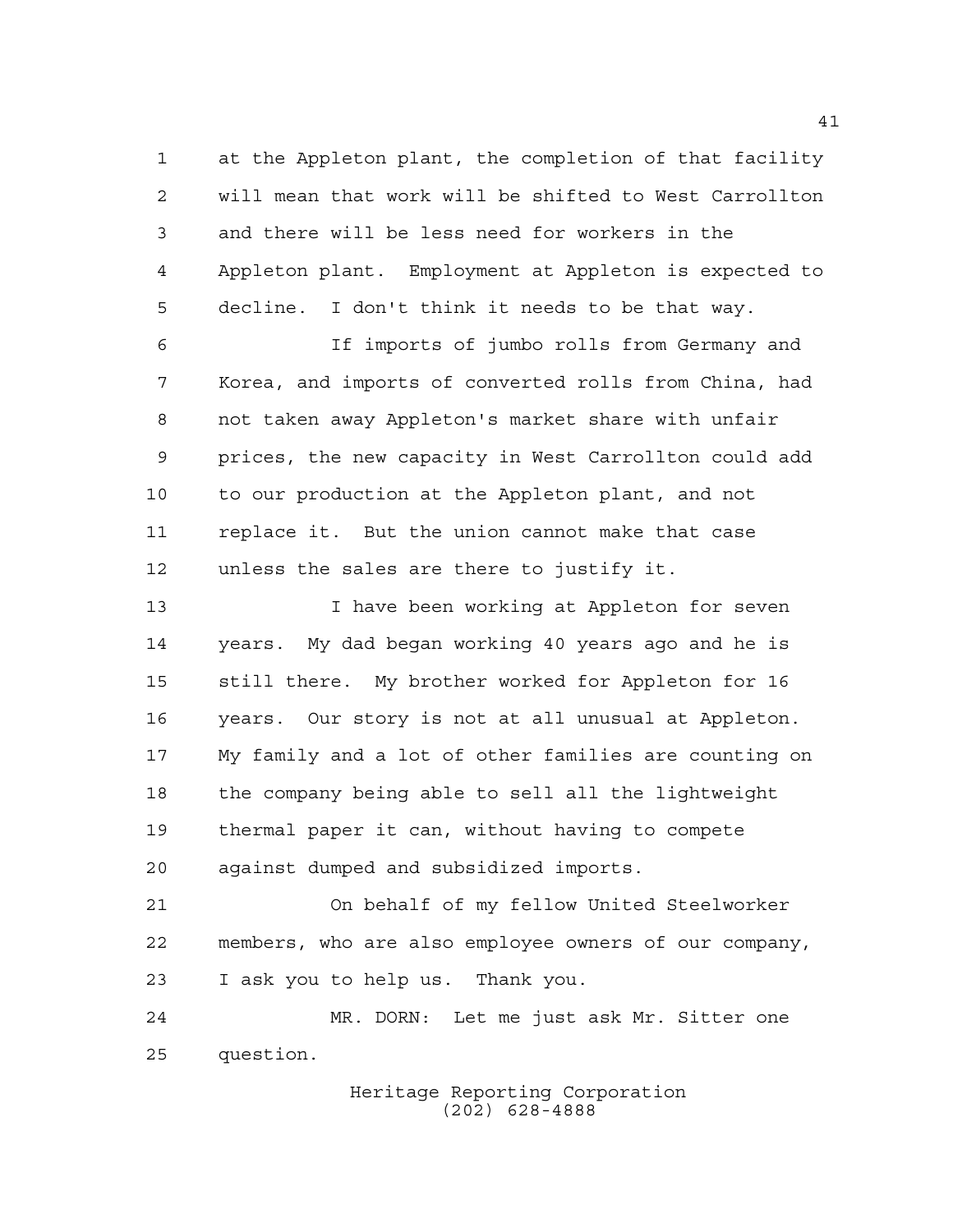Heritage Reporting Corporation (202) 628-4888 The coater you work on, what type of paper does it make? MR. SITTER: This is Mike. Lightweight non- topcoat. MR. DORN: Does it make anything else? MR. SITTER: No. MR. JAMESON: Good morning, I'm Paul Jameson with King & Spalding. The information provided this morning by Mr. Schonfeld and Ms. Hatfield supports the conclusion that lightweight thermal paper in both jumbo rolls and converted rolls constitute a single like product, coextensive with the scope of the investigation. First, regarding the Commission's semifinished like product analysis, the factors that the Commission generally considers, when both semifinished and finished products are in the scope, support a finding of one like product. Ms. Hatfield provided information on of these factors, and instead of repeating them here, let me just put them in the context of past Commission determinations. While there are a number of major factual differences, the Commission's analysis of the semifinished product issue in Thermal Transfer Ribbons, or TTR, is instructive. In that case you had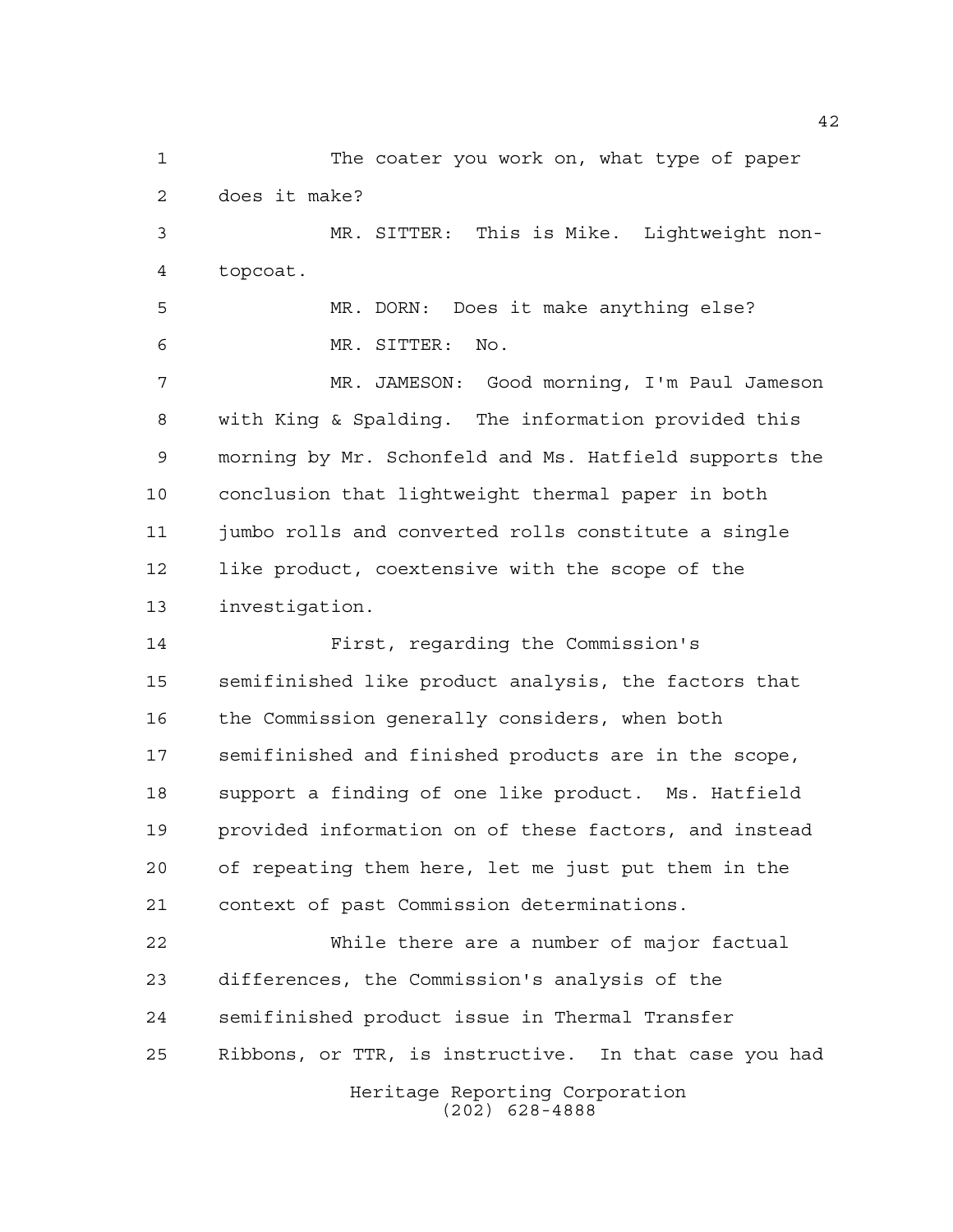both jumbo rolls and -- being sold to converters, and they turned the jumbo rolls into smaller slit rolls. The process of coating base paper, a good proportion of which Appleton makes itself, is a relatively capital-intensive process that also requires skilled labor, as Mr. Schonfeld and Ms. Hatfield just explained.

8 It is more complex and probably more capital-intensive than the process of applying ink to purchased plastic, but the Commission's analysis should be very similar here. Like TTR jumbo rolls, there is no use for jumbo rolls of lightweight thermal paper, other than the conversion into smaller rolls of a suitable width and length for use in printers.

Heritage Reporting Corporation As Ms. Hatfield also explained, given the particular end use for the quality and weight of thermal paper that is the subject of our petition, lightweight thermal paper jumbo rolls will exclusively be used to be converted into lightweight thermal paper rolls that are slit. The slitting process does not change the physical characteristics of the paper, and the process of making base paper and coating that paper is substantially more costly than the process of slitting and packaging, and requires many more steps. The Commission undertook a similar analysis

(202) 628-4888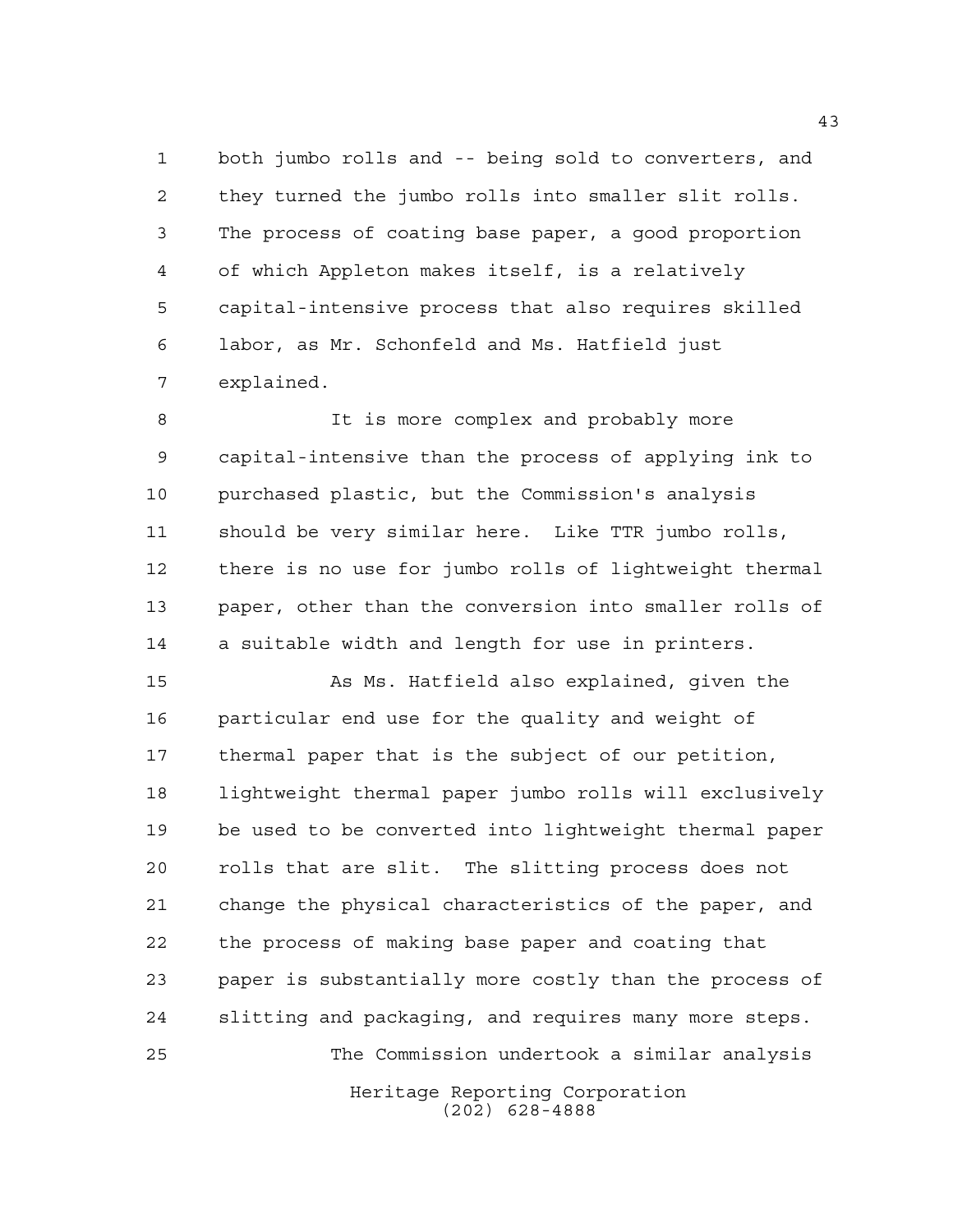in TTR and came to the conclusion that jumbo rolls and slit rolls constitute the same like product. We believe that the facts support reaching the same conclusion for lightweight thermal paper, and we will provide further analysis in our post-conference brief. Furthermore, the Commission's traditional like product analysis supports the conclusion that the domestic like product is coextensive with lightweight thermal paper as defined in the scope of these investigations.

 There was some discussion in the TTR investigation regarding whether other types of thermal transfer ribbon not covered by the scope should be included in the like product. Using the type of analysis that the Commission used in TTR, and in other cases, there is no reason to include any other type of thermal paper within the like product, as the information provided by Mr. Schonfeld and Ms. Hatfield this morning established.

 Lightweight thermal paper has different physical characteristics and end uses than other types of thermal paper. Lightweight thermal paper is defined in the scope as thermal paper having a basis weight of 70 grams per square meter or less, with some tolerances, but as a practical matter, there is a large gap. The vast majority of lightweight thermal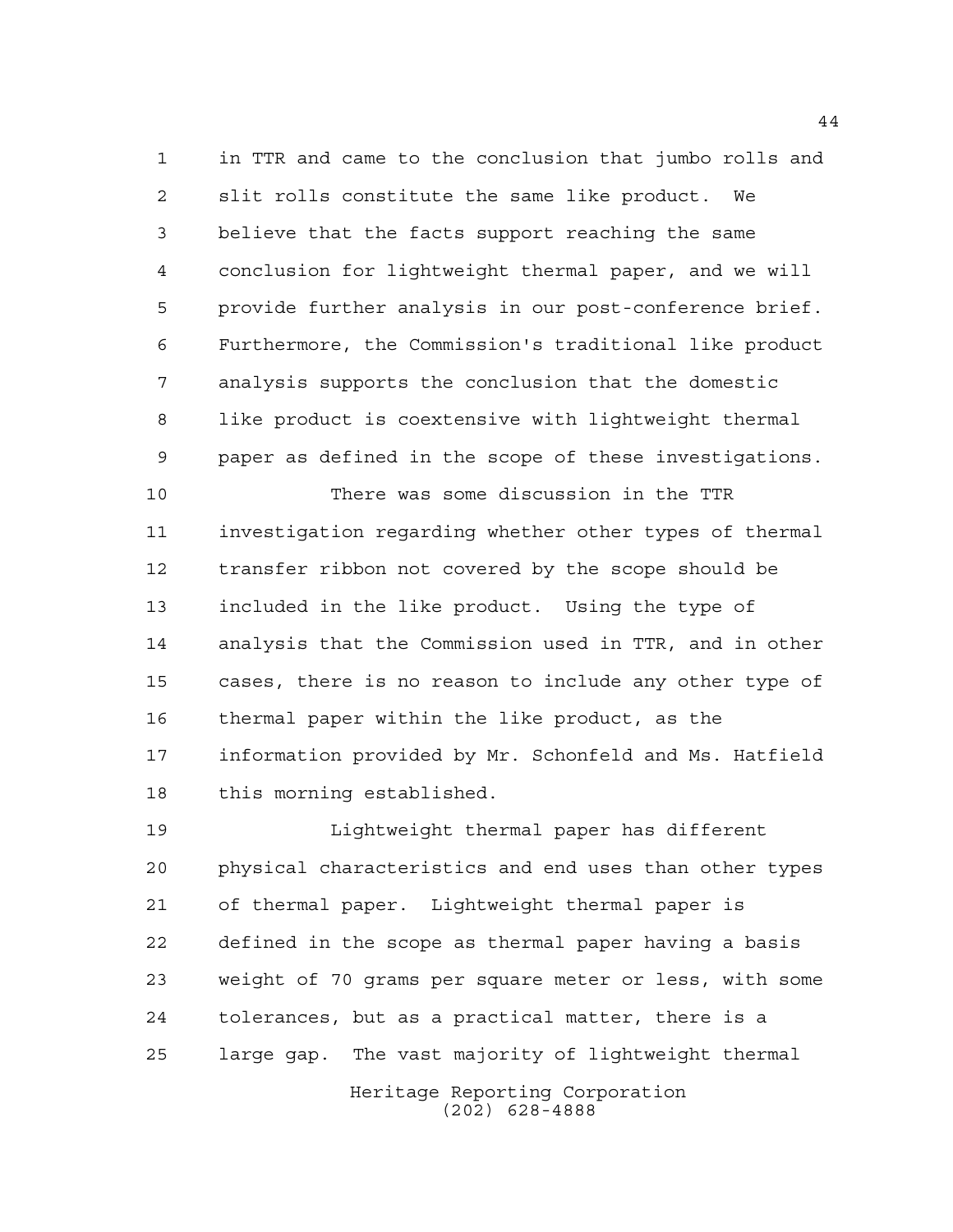paper that Appleton and its competitors sell has a basis weight of 55 grams per square meter, with some lighter paper weighing around 48 grams per square meter. The next size up is 80 grams per square meter.

 We chose to specify a basis weight of 70 grams per square meter, right about the middle between 55 and the 80 grams per square meter product. Thus, there is a clear dividing line between the thermal paper products that are within the scope and those that are outside the scope. As Ms. Hatfield discussed, there are distinct physical differences between the products below that line and the products above that line, and they are not interchangeable for a variety of reasons.

Heritage Reporting Corporation With regard to the channels of distribution, the converters, distributors and resellers of lightweight thermal paper point of sale products generally do not overlap with the converters, distributors and resellers of other thermal papers, although a small number of converters may cover more than one thermal paper product area. Both customers and producers perceive lightweight thermal paper and other types of thermal paper to be different products. As Ms. Hatfield explained, the end users are very different. Lightweight thermal paper is sold

(202) 628-4888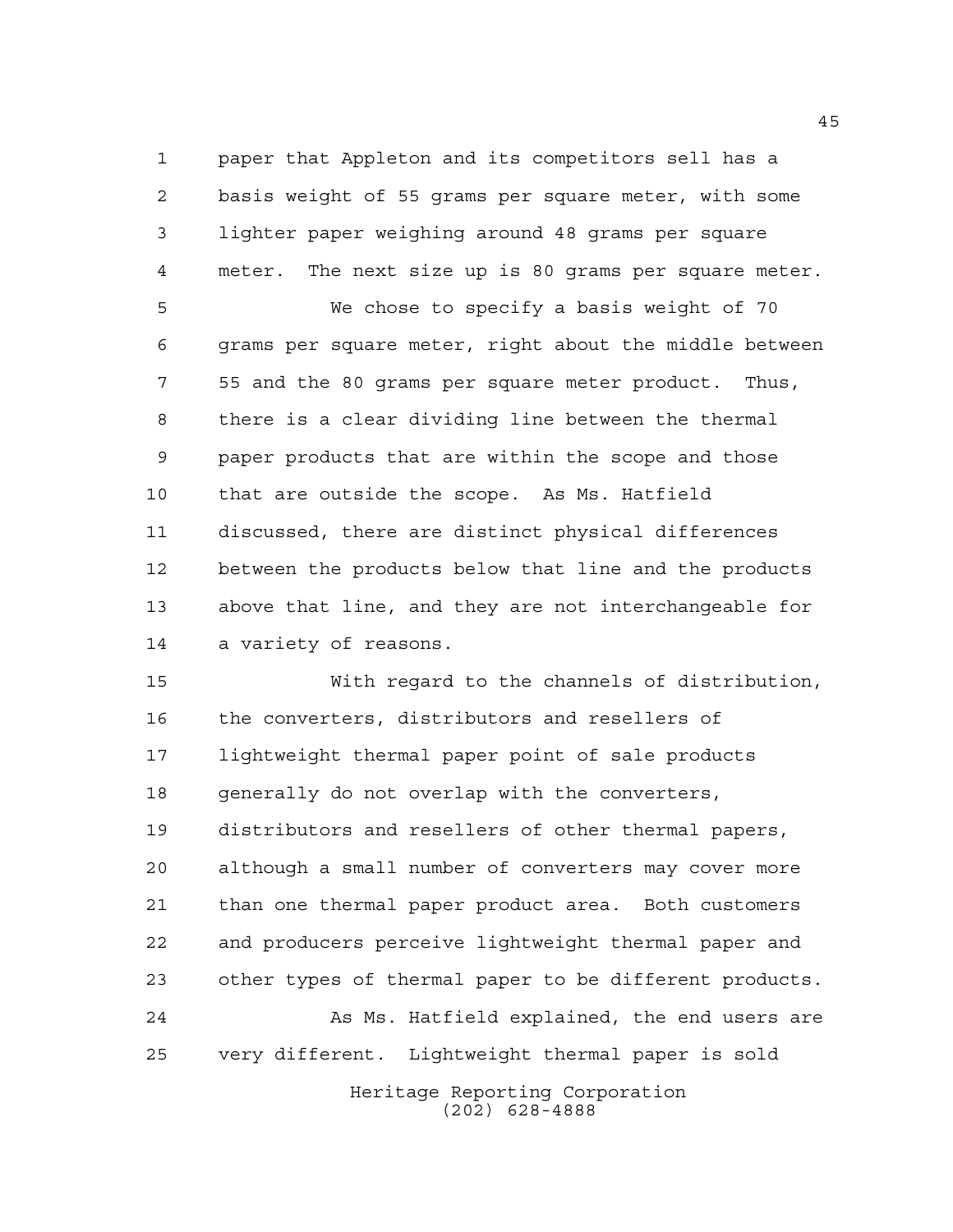primarily to retail businesses, while other types of thermal paper are sold for the most part to industries using labels, and also the entertainment industry, the gaming industry and the transportation industry. Producers recognize that these are different customers seeking different products.

 While lightweight thermal paper shares certain manufacturing facilities, production processes and production employees of other thermal paper, Appleton has certain equipment that is dedicated solely to the lightweight thermal paper. In fact, as Mr. Sitter just explained, he operates a coater that only makes lightweight thermal paper. Finally, the lightweight thermal paper is less expensive per square foot than the other types of thermal paper because it weighs less.

 It is also less expensive per pound because of the type of base paper and chemical used in lightweight thermal paper, and because of the less complex process of making lightweight thermal paper. The Commission's traditional six-factor analysis therefore supports a finding that the like product should not be expanded beyond the product defined in the scope.

Heritage Reporting Corporation (202) 628-4888 Appleton also urges the Commission to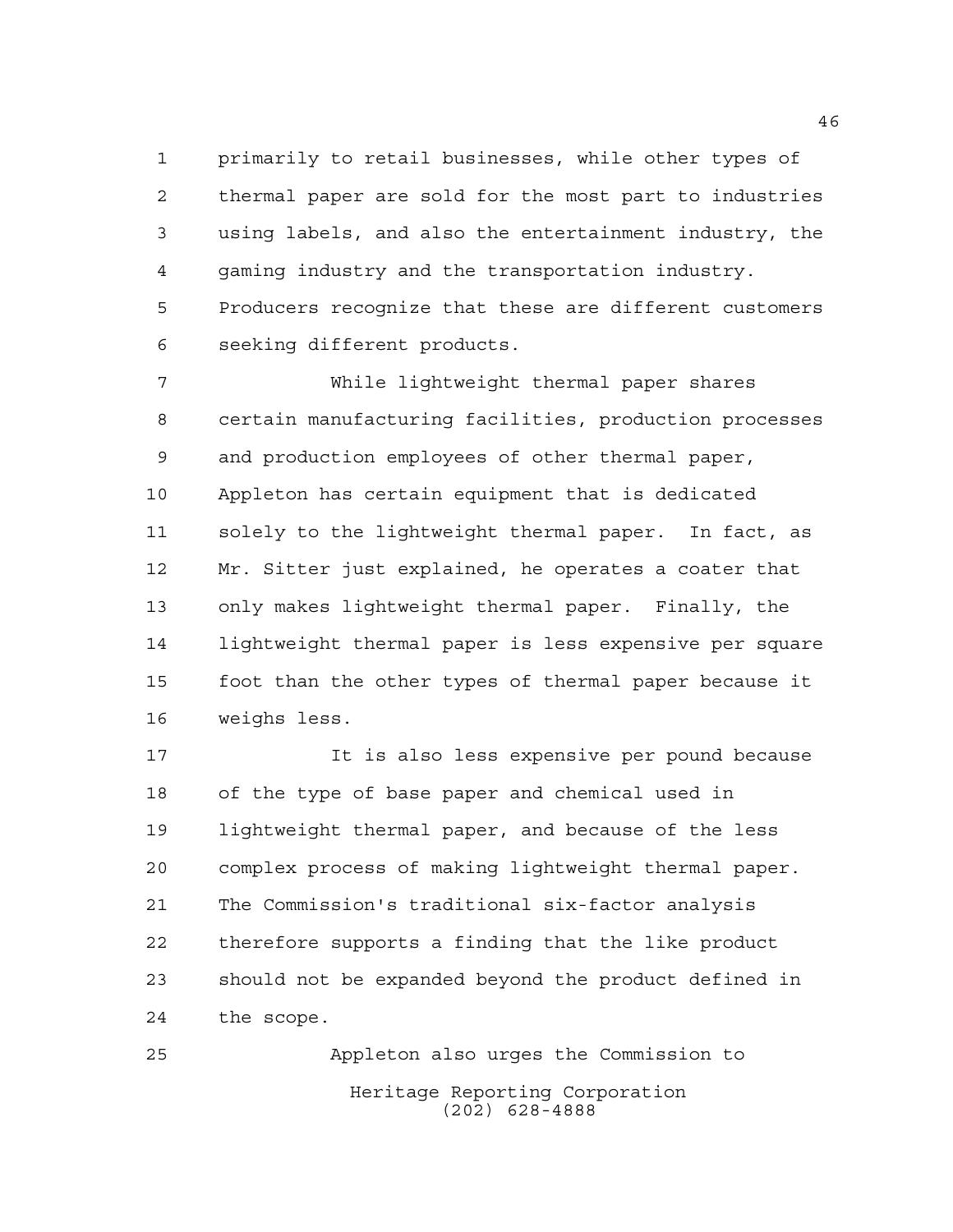cumulate the imports from China, Germany and Korea. The petitions were filed on the same day, and the subject imports from each country compete with each other and with the domestic like product. As Ms. Hatfield demonstrated this morning, lightweight thermal paper from different suppliers is highly fungible.

 All of the producers of jumbo roll in Germany and Korea, as well as the United States, are considered to be high quality producers whose products are qualified to work well on thermal printers. They are sold to the same converters, many of whom buy from domestic German and Korean sources, and who use jumbo rolls from all of these sources to produce lightweight thermal paper converted rolls.

 With regard to converted rolls from China, it must be remembered that the like product is both jumbo rolls and slit rolls, and the jumbo roll and this converted roll market is so completely intertwined that converted rolls from China compete, not only with the converted rolls produced in the United States, but also with the jumbo rolls from Germany and Korea, as well as jumbo rolls produced in the United States.

Heritage Reporting Corporation (202) 628-4888 Because the Chinese converted rolls have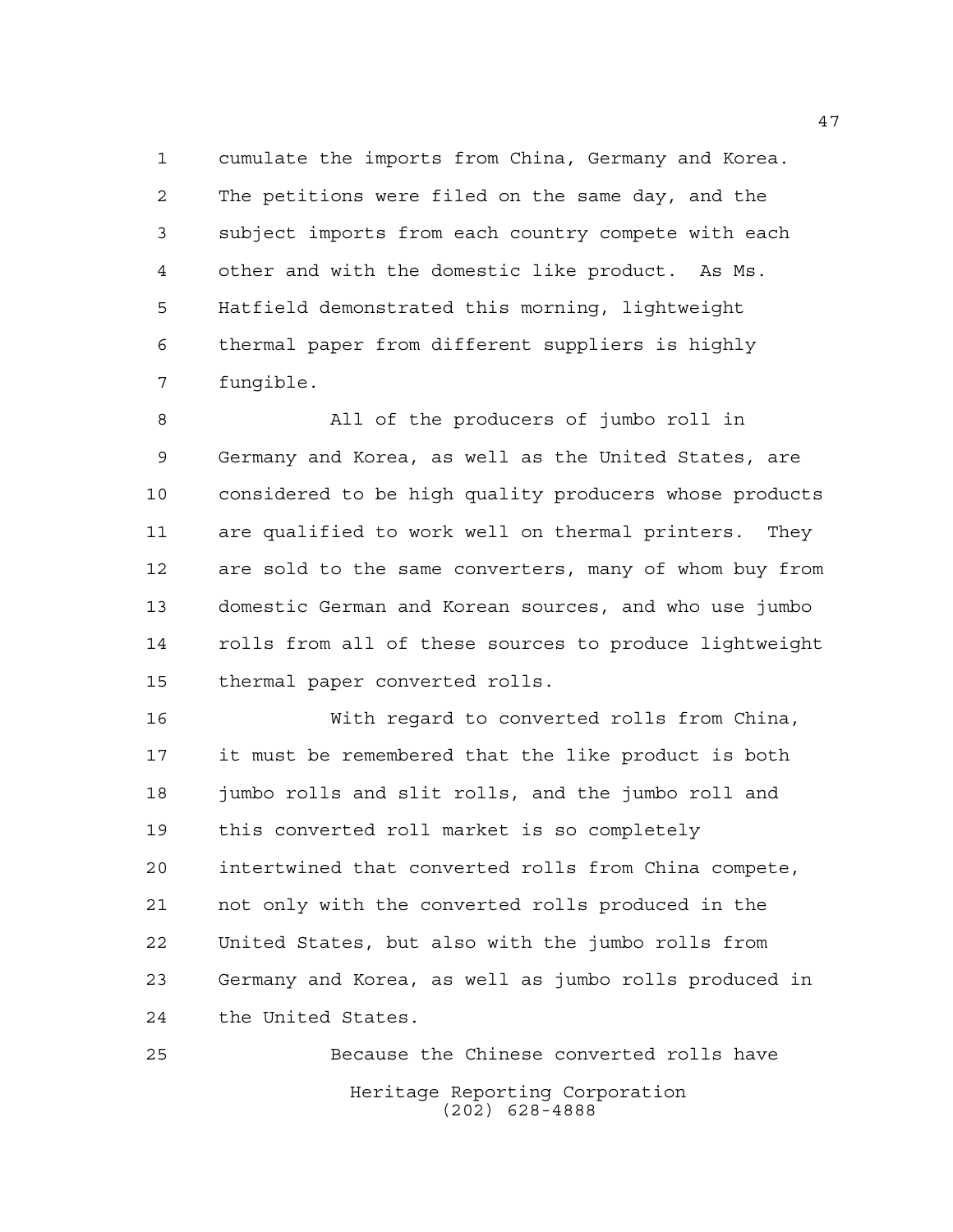quickly gained acceptance in the United States, the extremely low price for the Chinese lightweight thermal paper forces purchasers to buy Chinese lightweight thermal paper in order to stay competitive. US converters have been feeling immense price competition from the Chinese lightweight thermal paper imports, and have been forced to lower their prices or lose sales to their traditional customers.

 Some converters have decided to buy Chinese converted rolls and resell them, rather than go to the expense of converting their own jumbo rolls. The price pressure on the converters has induced the converters to turn around and press the jumbo roll suppliers to lower their prices. The German and Korean suppliers have obliged with lower prices as 16 they strive to increase their market share.

 This forces Appleton to lower its prices in an effort to maintain market share. In effect, all of the jumbo roll producers, both foreign and domestic, and all the converted roll producers, both foreign and domestic, are competing for the same end users: the retail establishment that uses lightweight thermal paper. The jumbo roll producers may compete indirectly through sales to converters, but the competition is very real.

> Heritage Reporting Corporation (202) 628-4888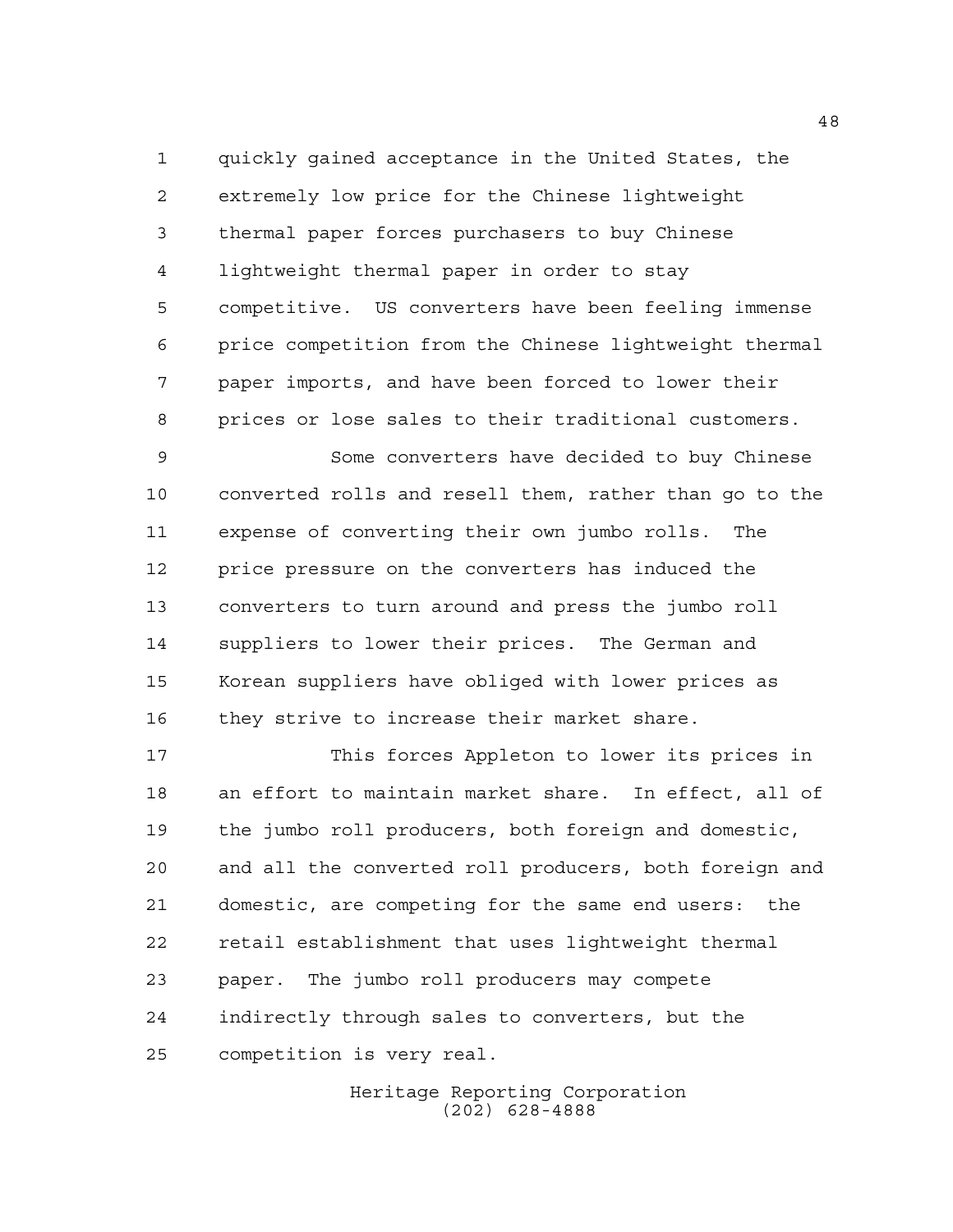There are sales and offers to sell in the same geographical market by domestic producers and by all subject import sources. Domestic producers produced and shipped thermal paper throughout the period examined, and imports from all three countries were simultaneously present in the market. Finally, the distributor channel is the predominant sales channel for both US producers and imports from the subject country.

 Accordingly, the statutory criteria for cumulation are satisfied, and Appleton requests that the Commission cumulate imports from Germany, China and Korea. Thank you.

 MR. DORN: What I'd like to do now is expand a little bit on my opening statement and go through the statutory factors with respect to material injury, and of course, that analysis begins with the volume of imports. I know you don't like cases like this where we don't have official government statistics, but Appleton has done an excellent job, I believe, of setting forth very, very reasonable estimates in the affidavit of Ms. Hatfield, which is Exhibit 7 to our petition.

Heritage Reporting Corporation (202) 628-4888 We expanded upon that explanation in a September 28 submission we made to the Department of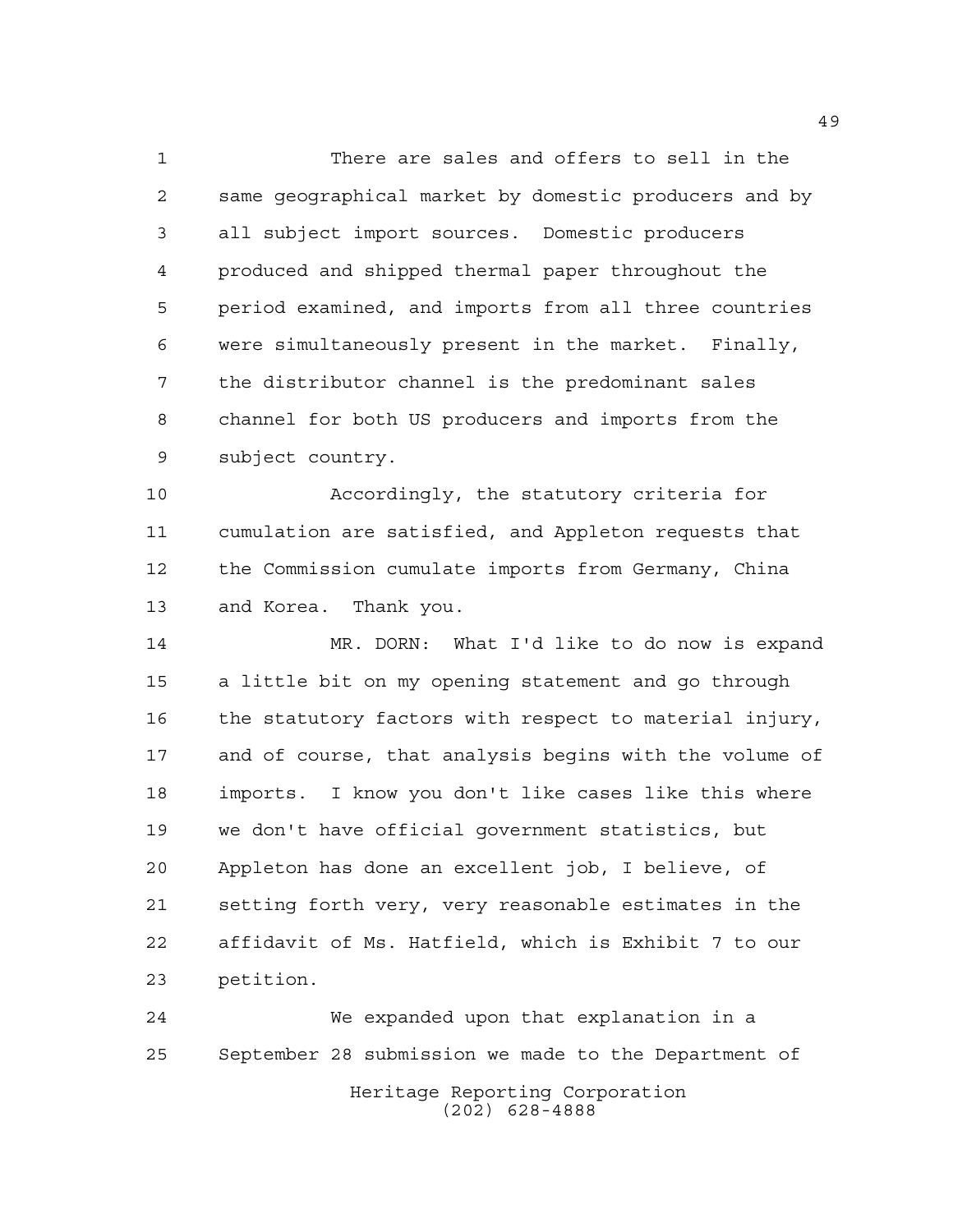Commerce, which will be placed in the record of these investigations, and we have Ms. Hatfield's testimony here today, and I think when you review the data that we have put on the record and compare that with at least partial data you received from the importers and foreign producers' questionnaires, we expect that the numbers in the petition are going to turn out to be on the conservative side with respect to the volume of imports that are at issue.

 A very sort of unusual situation in this case is that the focus here is on the problem; that is, the only imports of lightweight thermal paper in the US market, as far as we can tell, are from China, Germany and Korea. You are not going to have to struggle with Bratsk in this case. It's pretty straightforward. So when the domestic producer loses a sale or lowers its price in response to imports, it's got to be subject imports, not non-subject imports.

 So that, in a way, simplifies this case considerably, relative to most cases that the Commission looks at. So, using the estimated import volumes that are set forth in the petition, if you look at Exhibit 8, Volume 1 of the petition, in 2006, the subject imports represented virtually all US

> Heritage Reporting Corporation (202) 628-4888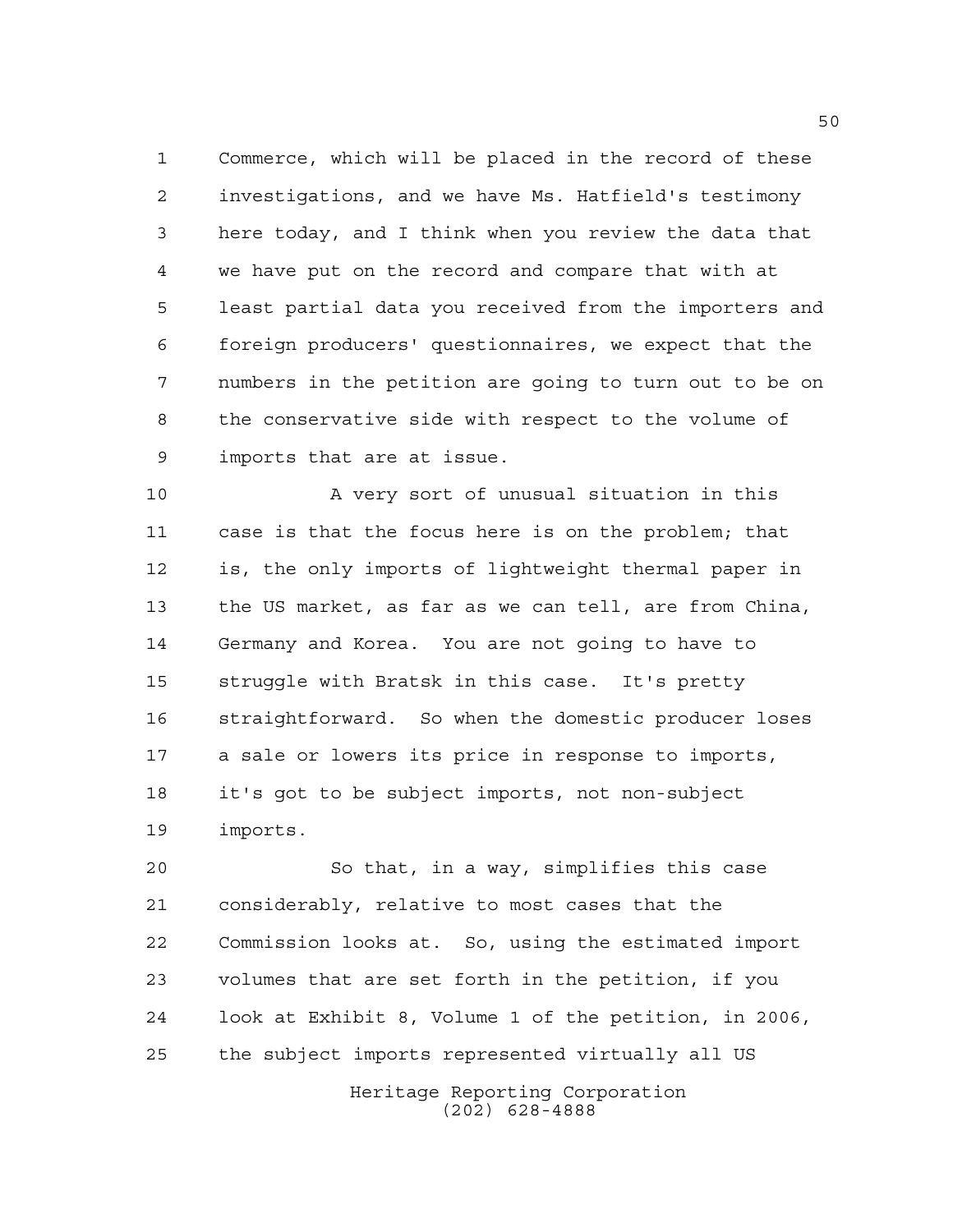imports, we think all imports of lightweight thermal paper from all countries.

 As shown in Exhibit 9, subject imports accounted for over half of US consumption and exceeded US production. In the first half of 2007, imports were even more significant in relation to US consumption and US production. So on that first sub- factor regarding volume of imports, there is no question that the volume of imports is very, very significant.

 And also, the increase in the volume of imports is very significant. As shown in Exhibit 8 to our petition, subject imports from the three countries increased by roughly 60 percent from 2004 to 2006, and increased by over 10 percent from the first half of 2006 to the first half of 2007. And then as shown on Exhibit 9 of the petition, from 2004 to 2006, subject imports increased substantially relative to US consumption and also relative to US production, and that trend continued into the first half of 2007.

 So, it's a pretty easy case when it comes to the volume of imports and increase in the volume of imports. Both are clearly significant. And all of the imports are subject imports, which simplifies your analysis. Second, subject imports have had an adverse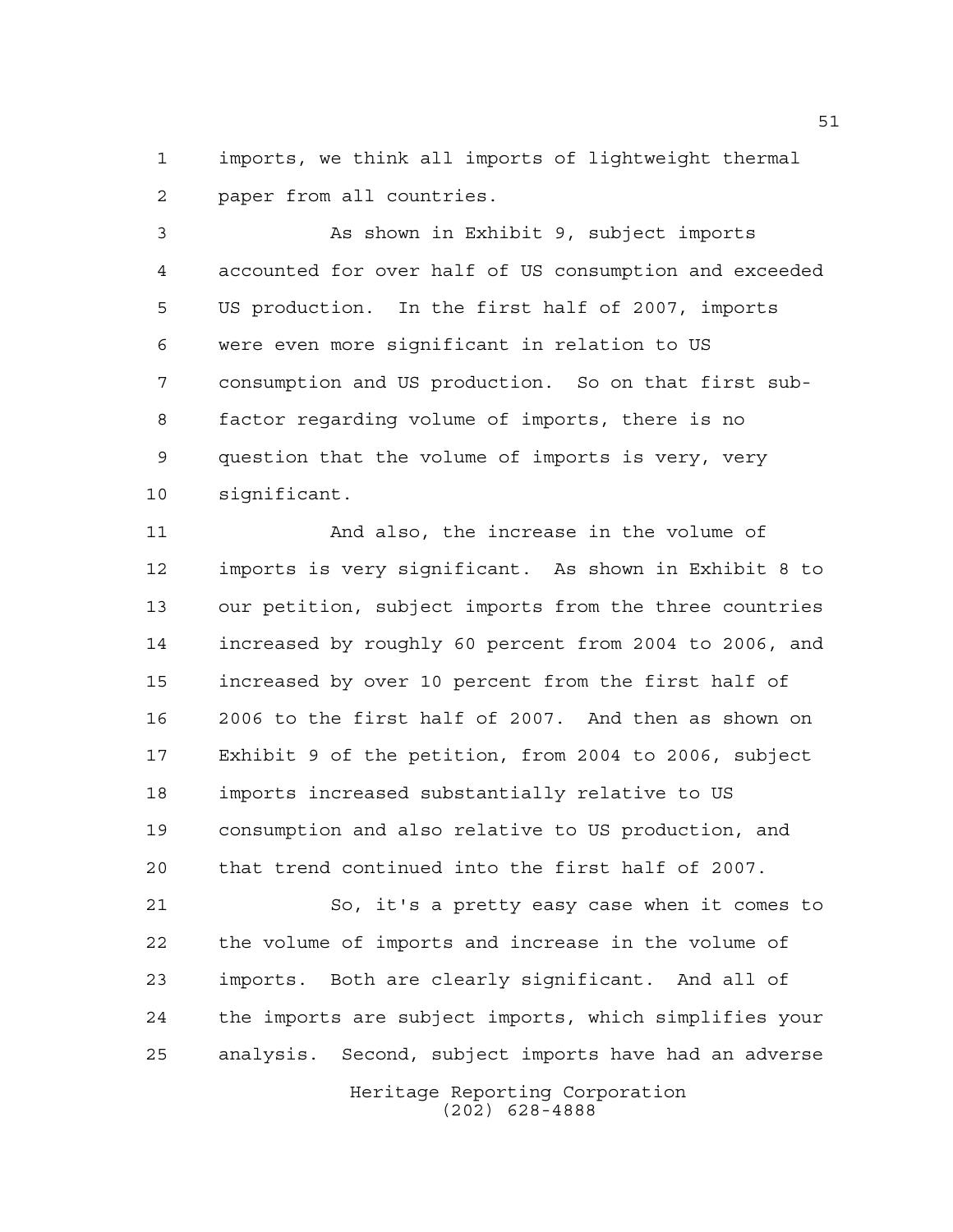impact on domestic prices, and given the conditions of the market, Appleton's prices for lightweight thermal paper should have increased substantially from 2004 to the first half of 2007.

 All of the ingredients were there for price increases. Look at it. You had a strong market with demand growing substantially, raw material costs were increasing, energy prices were increasing, and the domestic producers enjoyed an increasingly favorable exchange rate relative to their only foreign competition. But it didn't happen. Prices didn't substantially increase. In fact, they even declined towards the end of the period of investigation, when the depreciation of the dollar accelerated and the increases in raw material costs and energy prices accelerated.

 So you had a classic cost-price squeeze, especially towards the end of the period of investigation. Now, as Ms. Hatfield explained, lightweight thermal paper is a commodity-type product, and it doesn't take large price differences to cause customers to switch sources of supply. The market is fairly efficient and prices tend to converge fairly quickly around a narrow band.

Heritage Reporting Corporation (202) 628-4888 It's a spot market, not a long-term contract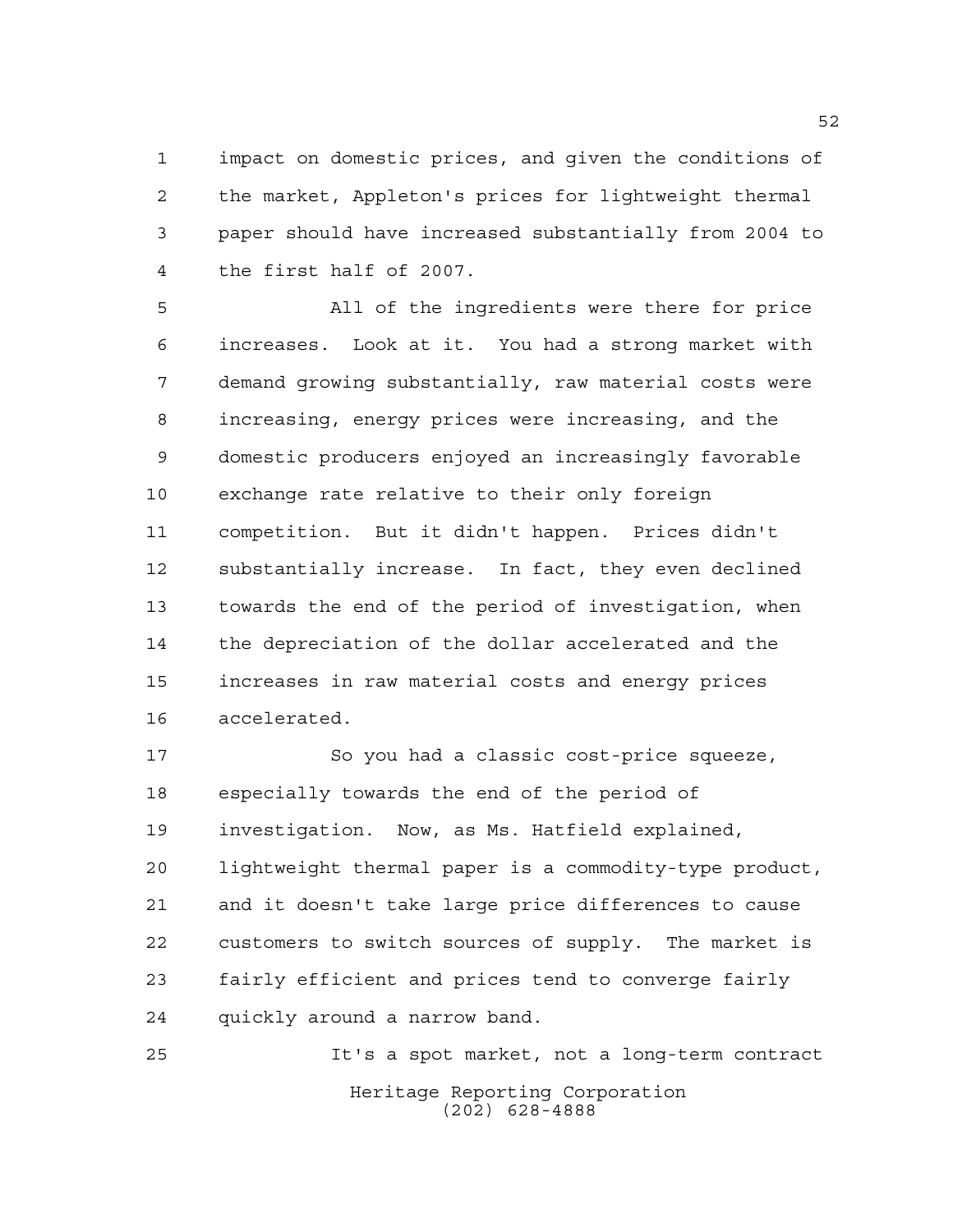market, and so you wouldn't expect to see much underselling in a product like this. And we don't need underselling to prove adverse price effects because we've got such a large volume of imports. If subject imports are taking half of the market because they are unfairly priced, and you impose the duties we have alleged in our petition, and those imports are gone, what impact is it going to have on prices in the United States?

 Economics 101. Prices would clearly be higher absent the dumped and subsidized imports. No question about it, with or without underselling. But we do have lots of evidence of underselling in our lost sales allegations and our lost revenue allegations, and so we have head-to-head competition examples of where the imports of jumbo rolls from Germany and Korea undersold us and gave us two options: one, lower the price and try to keep the sale; or maintain our price and lose the sale.

 And that's been the pernicious effect of the price underselling that Appleton has seen in price-to- price negotiations for particular customers, and that is borne out by our exhibits to our petition which set forth those lost sales and lost revenues. The situation with the slit rolls from China is

> Heritage Reporting Corporation (202) 628-4888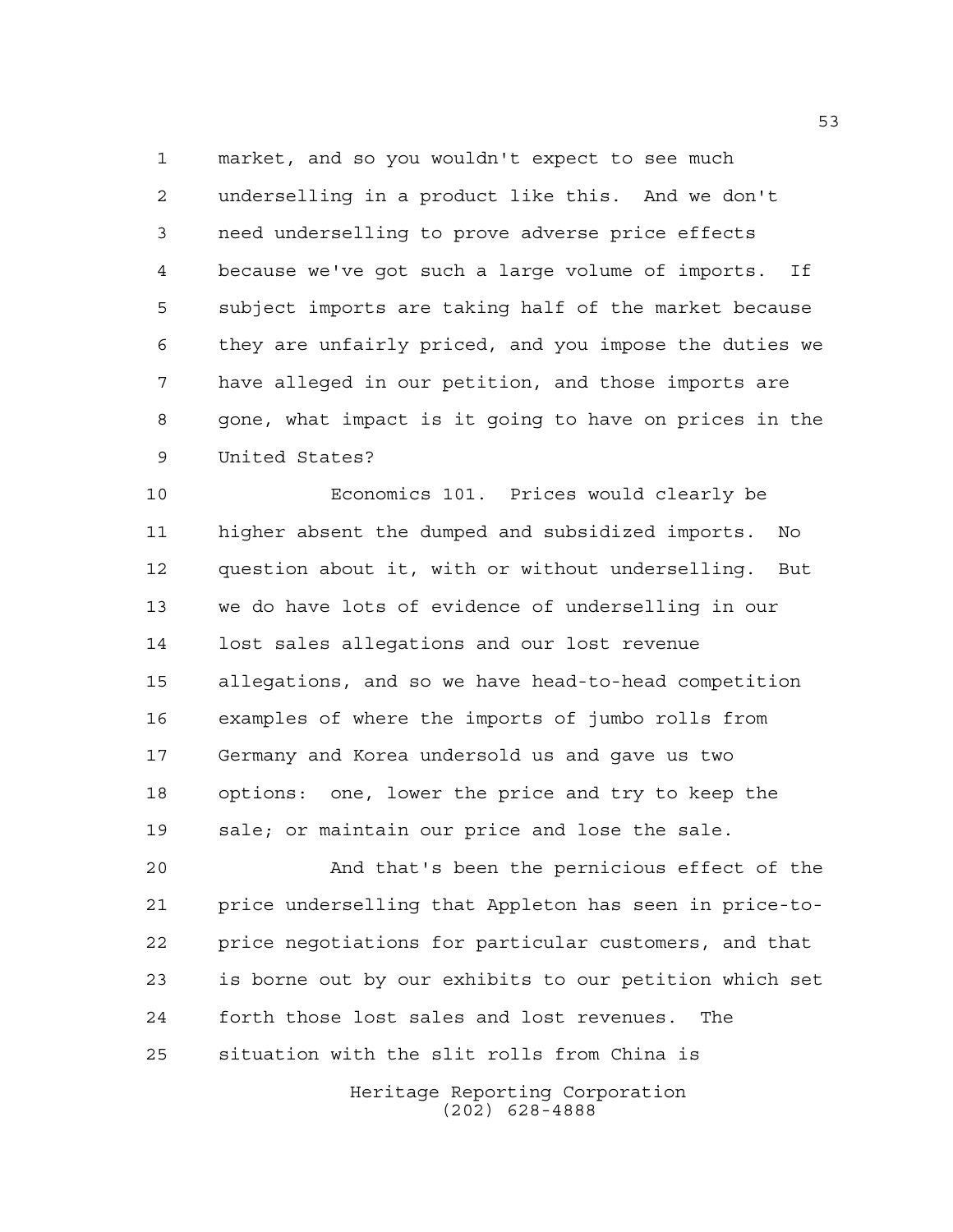interesting because we have lost sales to China both directly and indirectly from slit rolls.

 Let me explain that. In some instances, Appleton's converter customers have chosen to buy and resell slit rolls from China rather than to buy and convert jumbo rolls from Appleton. So that's a direct loss of a sale, even though we are competing against slit rolls. Our customer, the converter, makes a decision on whether to buy a jumbo roll from us and process it and resell it, or to forego the conversion and just buy the slit roll from China and resell it, and the prices have been so low from China that they have been induced to do that.

 Of course, in other instances, the converter customer comes to Appleton and says, look, why should we buy your jumbo rolls when your prices are so high relative to slit rolls coming in from China? We can't resell the slit rolls in competition with the slit rolls from China, so you've got to reduce your prices to us to make us competitive with slit rolls from China.

Heritage Reporting Corporation (202) 628-4888 So either way, we are competing with the Chinese slit rolls, and we are seeing both volume and price effects as a result of that competition. Obviously, another indicator of the price effects is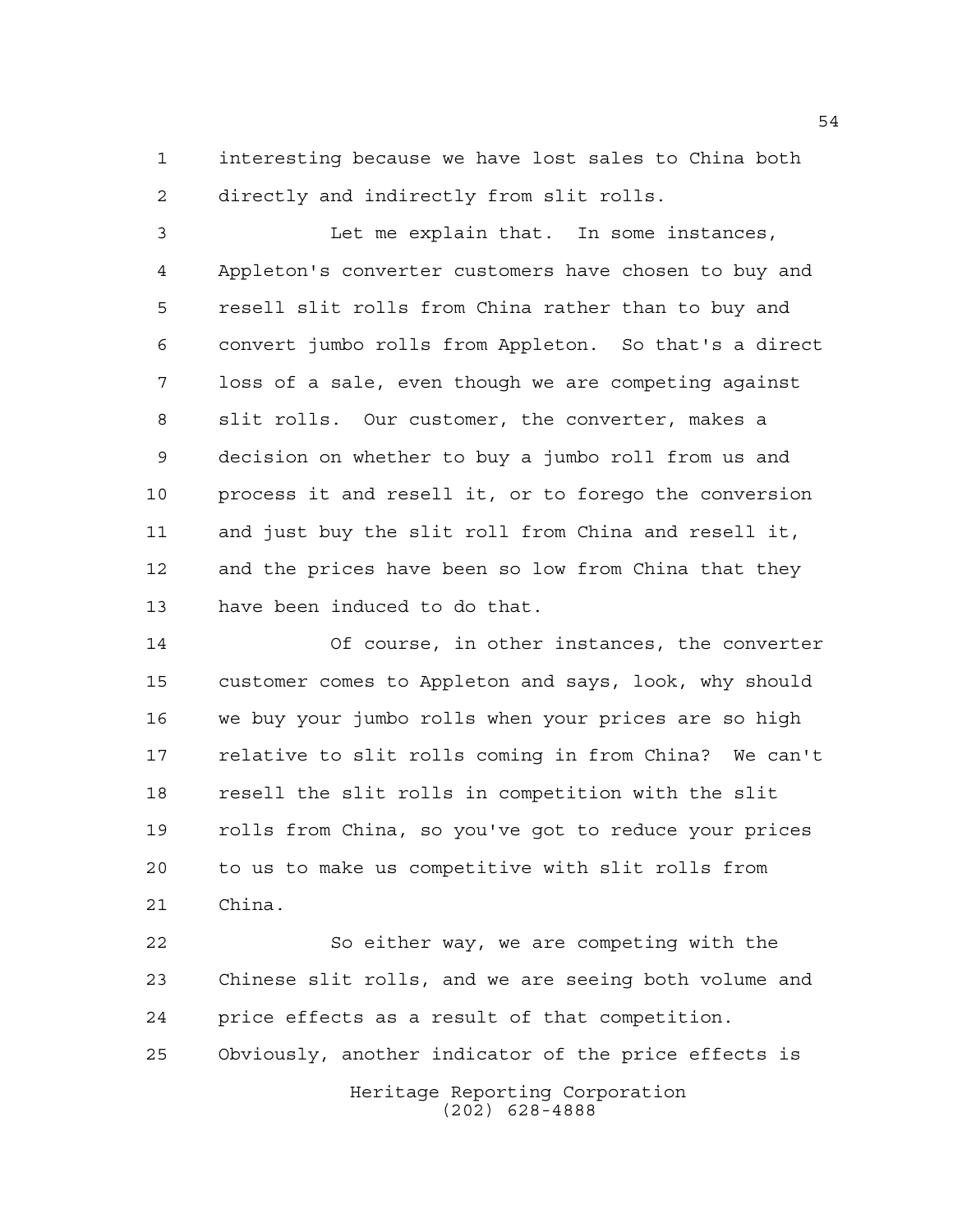1 just a shift in the market share. Imports are gaining market share relative to the domestic producers, and that's what happens when you add up all the individual instances of lost sales that are documented in the petition, and which you will receive elsewhere in the record of this investigation.

 As I mentioned a moment ago, this is really a classic case of a price-cost squeeze, or is it cost- price squeeze? I never know which one to say. But the fact is that in the later period of investigation, you've had these increasing pulp prices that are up on the screen, the increasing energy prices that were up on the screen, and so costs of production are going up, but when Appleton has tried to raise prices to pass those along, it's been rejected in the marketplace, and they have been unable to pass through price increases, and so they have that no-win situation.

 The costs are going up, but if they raise their prices, they lose more market share. So particularly in the most recent period, as Mr. Schonfeld explained and Ms. Hatfield explained, you have this anomalous situation of prices going down or not being able to increase in the face of increasing costs of production.

> Heritage Reporting Corporation (202) 628-4888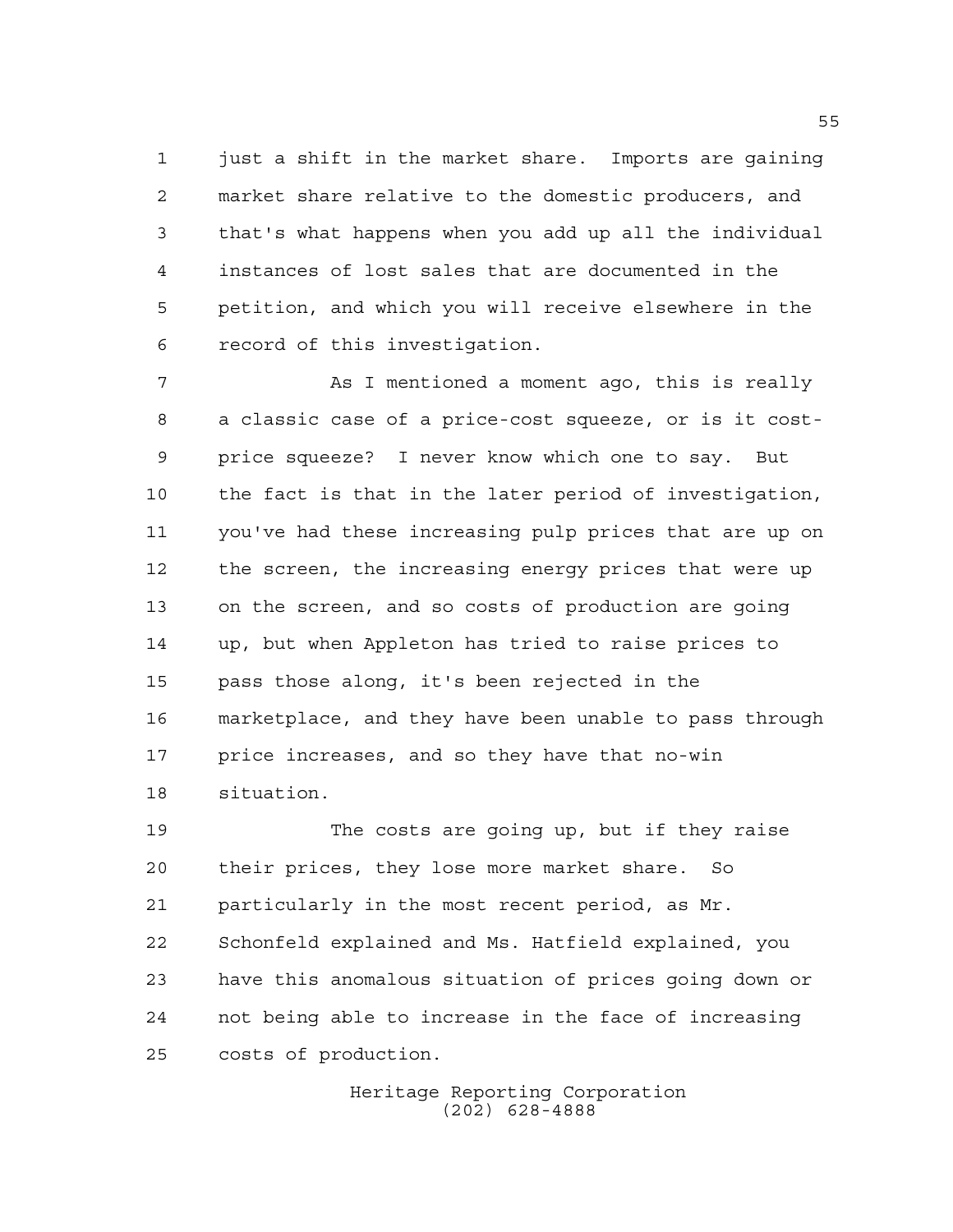And in a situation where the foreign producers should be raising their prices -- because pulp prices are global. They are not just set in the United States. It's a global commodity -- and because of the favorable exchange rate, they should be increasing their prices, but just the reverse has been happening. So we think it is an extremely strong price effects case.

 Now turning to the third statutory factor, the volume effects, the price effects, have necessarily flowed through to all the other performance indicators, and if you just ticked them off and looked at the statute, what you will find is that the unfairly priced imports have adversely affected output sales, market share profits, productivity, return on investment, and utilization of capacity at Appleton.

 Continuing down the list, as we mentioned, they adversely affected domestic prices, and finally, the unfairly priced imports have adversely affected the domestic industry's cash flow, inventories, employment growth and investment. And as Mr. Schonfeld discussed, Appleton has made every effort to maintain competitive production capacity in thermal paper.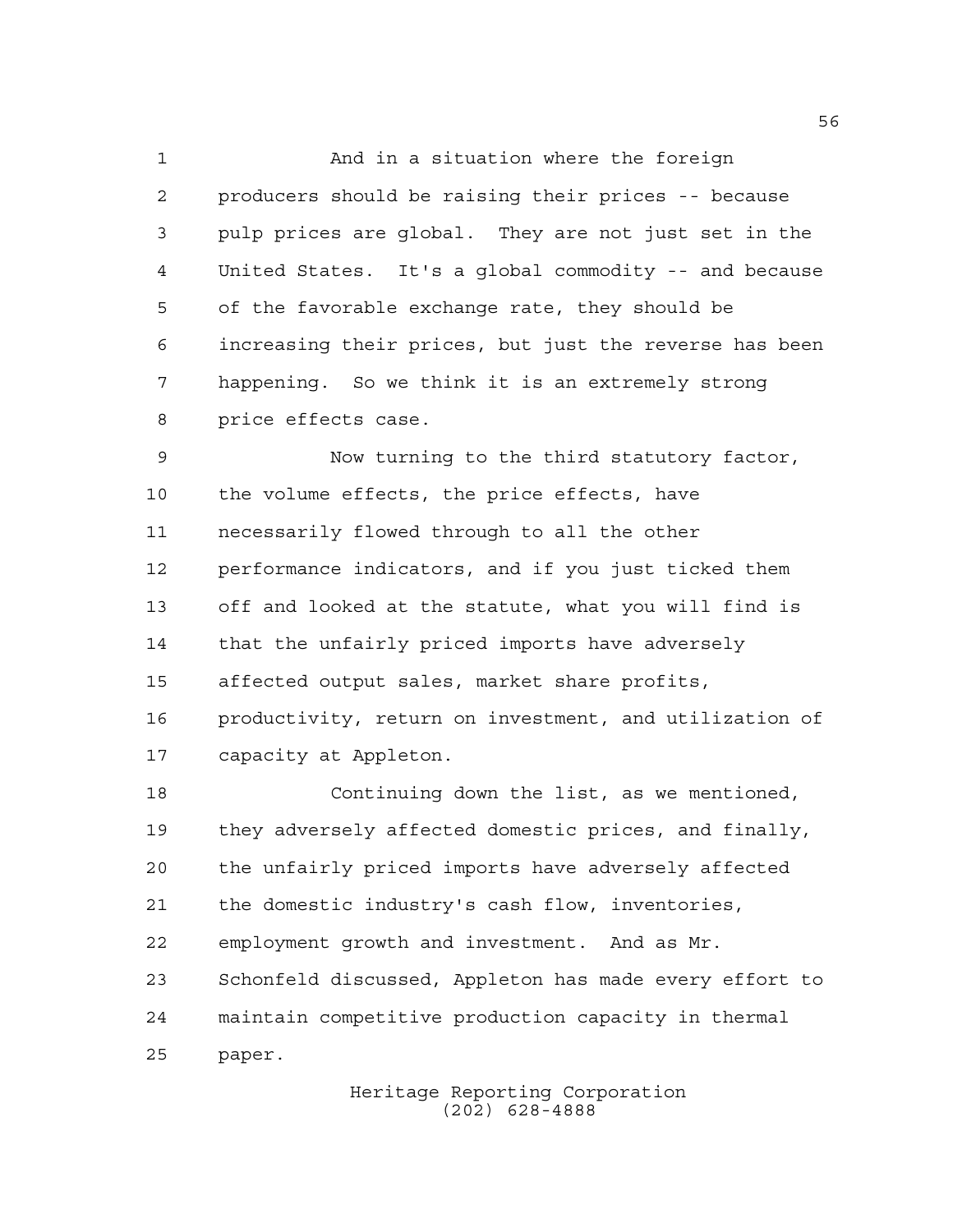It is investing \$100 million to build a new thermal coating mill that will focus on production of lightweight thermal paper. Contrary to what Mr. Silverman said, we are not making that investment contingent upon an affirmative vote from the ITC. Ground has been broken. That investment is going to happen. It's going to come on stream next year. What we are saying is that the return on investment projected for that investment is at risk because of the increasing imports at dumped and subsidized prices.

 In conclusion, the volume of imports is very significant. The increase in the volume of imports is very significant. The imports have definitely adversely affected domestic prices, and the imports have had a very severe adverse impact on the domestic industry's performance indicators and its bottom line. So we don't think there is any reason for the Commission to do anything else but to find current material injury, but if any Commissioner wants to take the next step and look at threat, Paul Jameson will take us through the threat factors.

 MR. JAMESON: Thank you. Paul Jameson again. So the information on the record also supports a determination that the domestic industry is

Heritage Reporting Corporation (202) 628-4888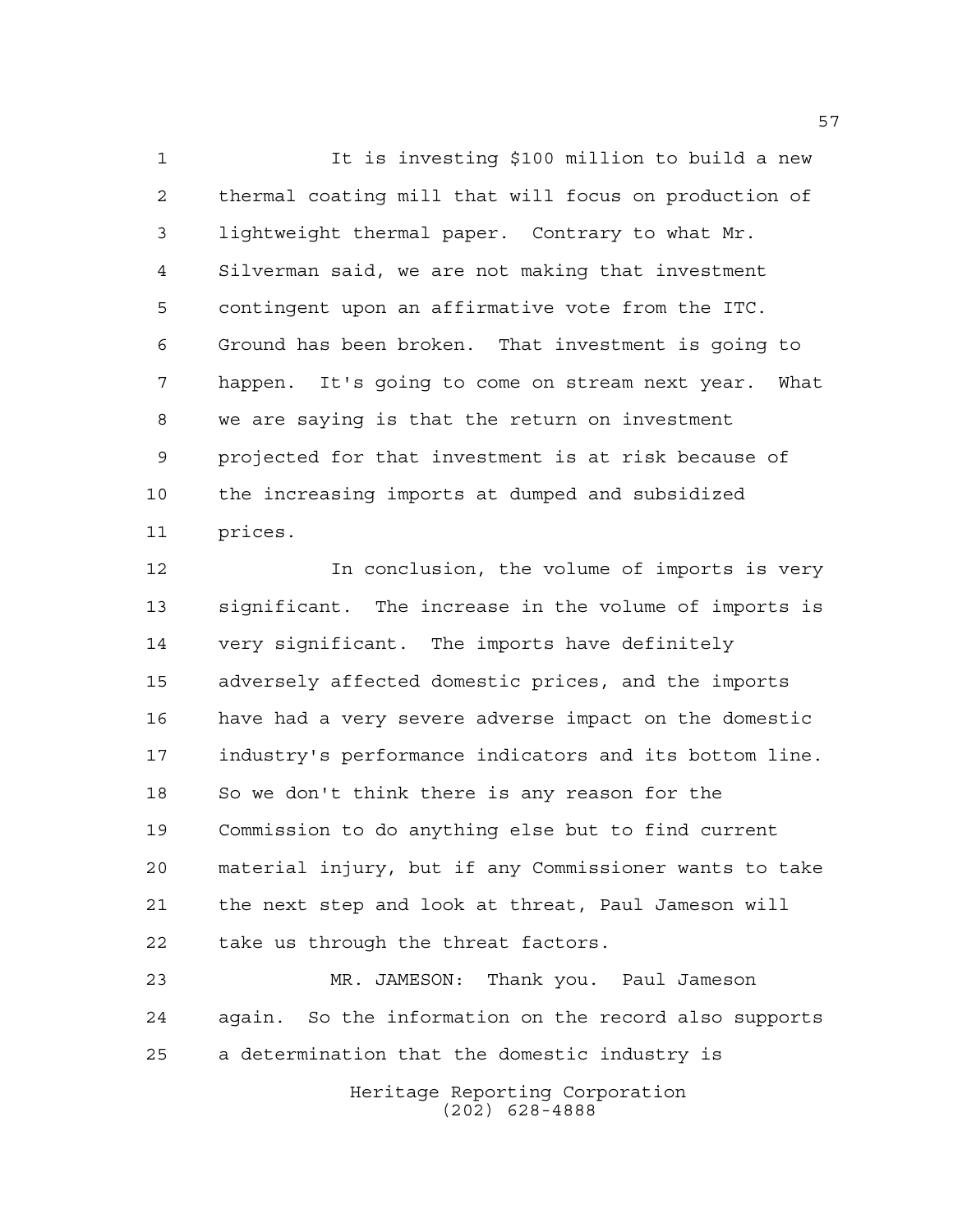threatened with material injury by reason of dumped imports from Germany and Korea and dumped and subsidized imports from China.

 The subsidies that are alleged with regard to imports from China are substantial, involving at least two subsidies that are prohibited under Article 3 of the Subsidies Agreement and over 20 programs that cause serious prejudice under Article 6.1 of the Subsidies Agreement.

 The first countervailing duty investigation of a paper product from China involving coated free sheet resolved in preliminary subsidy margins of between 10 and 20 percent, and it is likely that the subsidies in this investigation will be of the same magnitude.

16 As explained in our petition, the existing capacity in Germany and Korea combined far exceeds the capacity in the United States. Our countervailing duty petition regarding the Chinese case documents the extraordinary buildup of lightweight thermal paper capacity in that country.

Heritage Reporting Corporation Spurred by massive subsidies designed to encourage the production and export of lightweight thermal paper, the substantial increase in jumbo rolls, especially from Germany, indicates that these

(202) 628-4888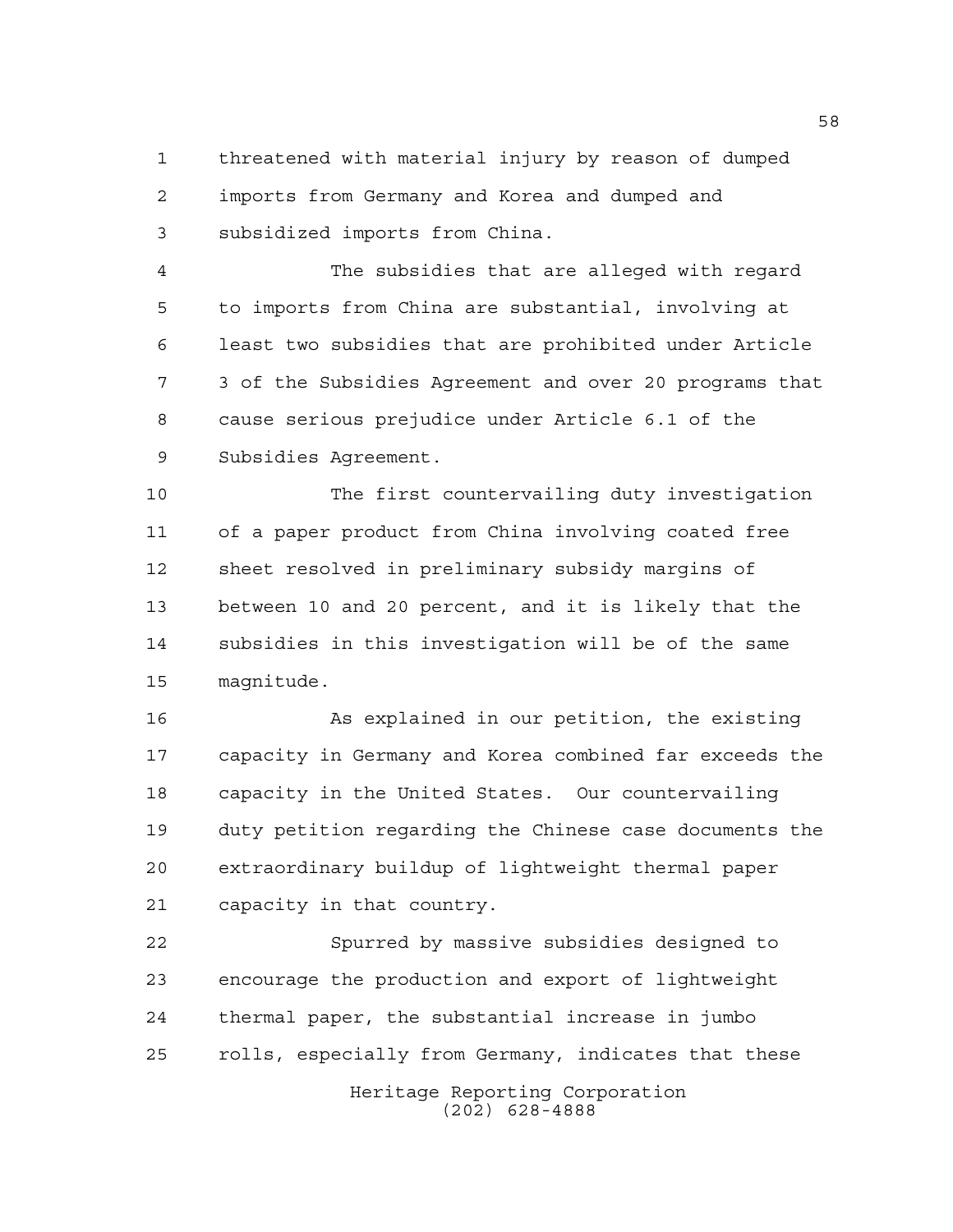producers do have the extra capacity to increase exports.

 The increase of imports of lightweight thermal paper from nothing in the beginning of the period of investigation to very substantial quantities in the most recent interim period speaks to the abilities of producers in that country, in China, to increase exports.

 We will discuss this in detail in our post- conference brief once we've had the opportunity to analyze the foreign producers' responses.

12 As we've discussed in our petition and this morning, the prices of the imported lightweight thermal paper, both in jumbo roll and in inverted roll form, have already caused price depression and suppression. Further increases in imports can only exacerbate this trend.

18 As we have noted, the producers of lightweight thermal paper can and do produce other types of thermal paper on the same production lines, so the potential for product shifting to lightweight thermal paper also exists.

 Finally, as Mr. Schonfeld explained, the dumped and subsidized imports pose a real threat to Appleton's \$100 million project to expand the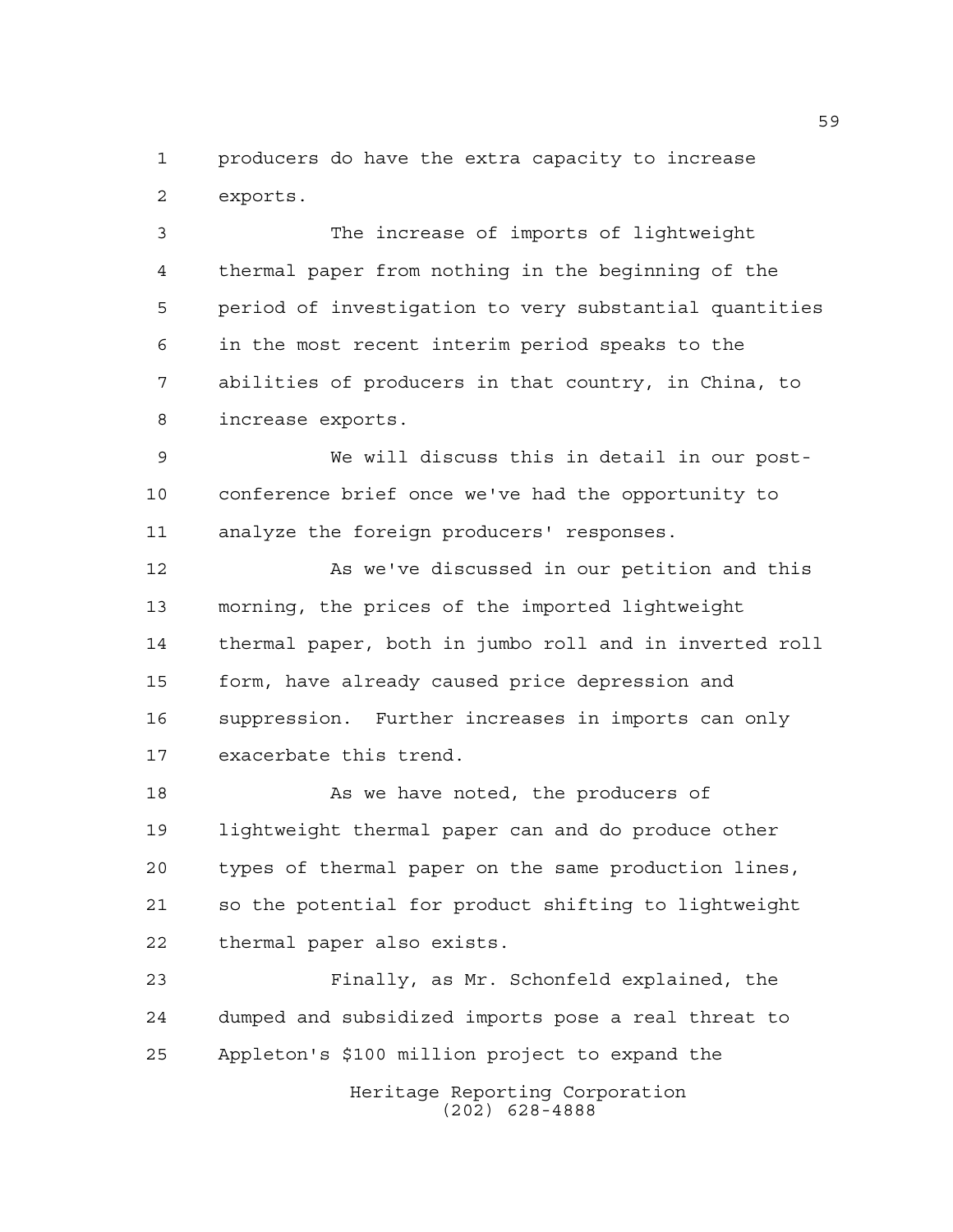lightweight thermal paper production capacity.

 Appleton has already begun construction of the new coating line to produce that product in its West Carrollton, Ohio, facilities.

 But the decline in prices for lightweight thermal paper, due to increases in dumped and subsidized imports at prices that undersell the domestic prices, has made it likely that the new investment will receive a return on the investment that was lower than what was envisioned when the initial decision was made.

 But as I discussed earlier, the criteria for cumulation for purposes of present material injury are satisfied. Imports from all three countries compete with each other and with the domestic like product.

 If the Commission decides to find threat of material injury, these factors should also lead the Commission to exercise its discretion to cumulate threat of material injury.

 Finally, the domestic industry is already suffering operational and financial harm and is vulnerable to further injury in the event of further increases in the subject import volumes and further price aggression.

Heritage Reporting Corporation (202) 628-4888 As Mr. Dorn noted, Appleton believes that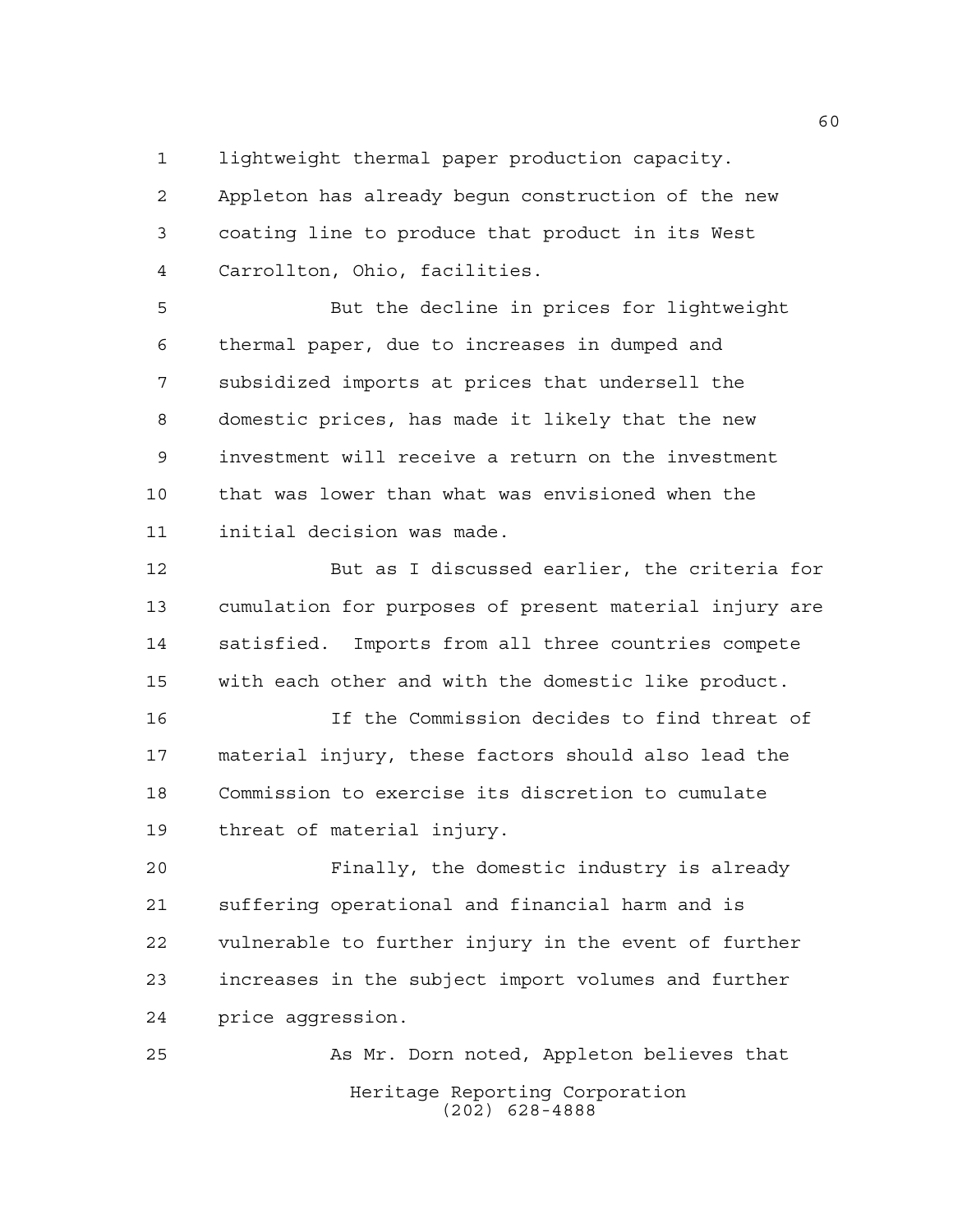the record strongly supports a finding of present material injury and that the Commission does not need to reach the question of threat. But should the Commission find it necessary to consider whether the domestic lightweight thermal paper industry is threatened with material injury by reason of dumped and subsidized imports from China, Korea, and Germany, this record strongly supports an affirmative finding on threat as well. Thank you.

 MR. DORN: One final point I would like to mention is the point we make in our petition, starting at page 12, I believe, explaining why converters are not part of the domestic industry because they lack sufficient production-related activities in the United States to constitute domestic production under the standards that the Commission has used in past cases.

 We submitted additional information with regard to that point in our September 28 submission to the Department of Commerce, which has been placed on the record of this case.

 We plan to say a lot about that in our post- conference brief. Unfortunately, in terms of a public hearing, the criteria that we have to look at deal with confidential data. In fact, at this point, I don't even have a questionnaire response, a so-called

> Heritage Reporting Corporation (202) 628-4888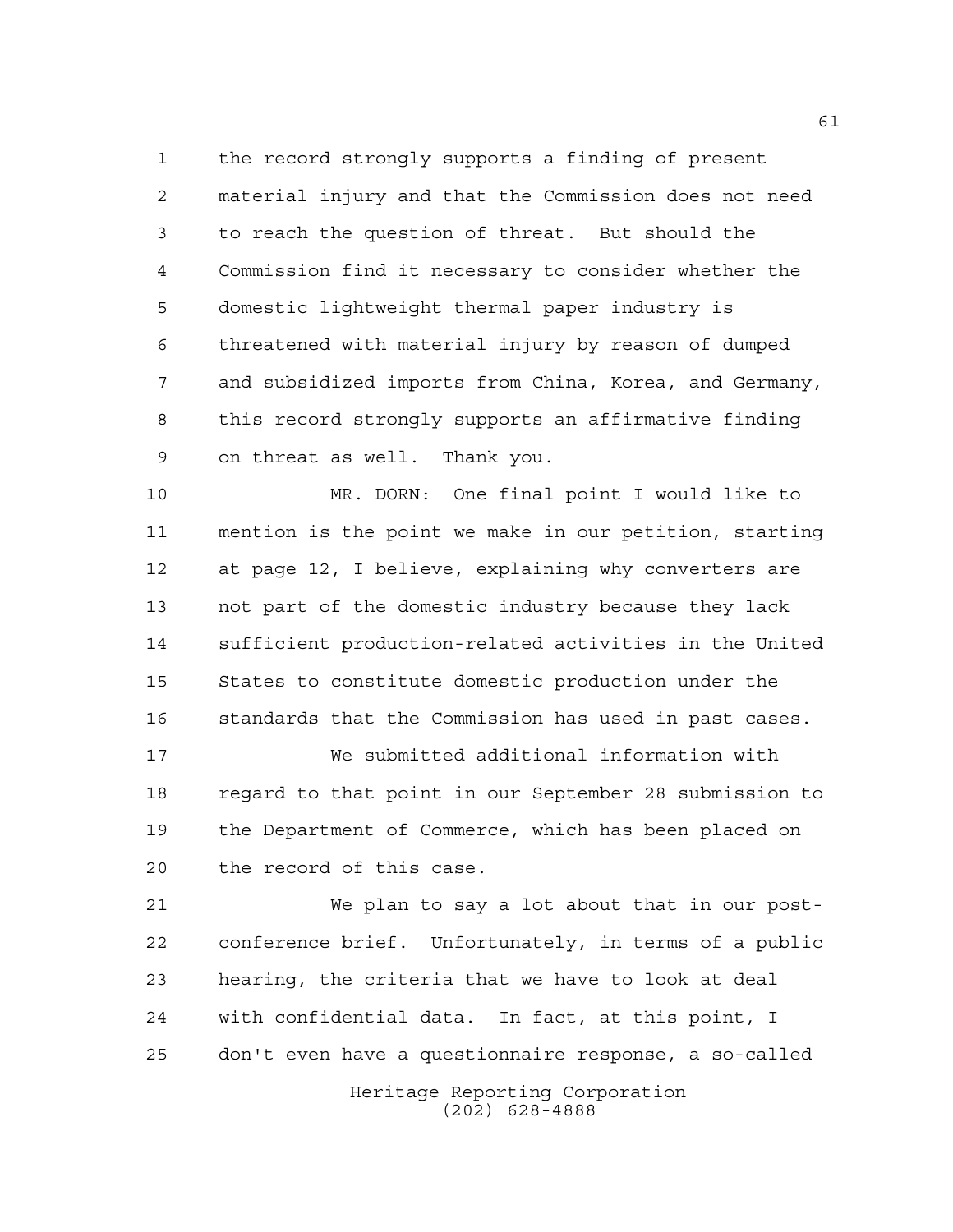"producers' questionnaire response," from any of the converters on the other side of the room who are going to be testifying today. I don't have a single questionnaire response from them.

 So we're going to analyze the information on the confidential record that we will receive in the EPO releases this week and address each of those factors in detail, expanding on what we've done in our petition and what we did in our September 28 submission.

 We will also explain why, alternatively, a number of these converters should be excluded from the domestic industry because they are related to parties, and they are importing the dumped and subsidized product. So that would be an alternative reason for excluding them from the domestic industry.

 But, again, that's going to be highly dependent on the level of their importing activities, and we don't have much, even on the confidential record, that we've received yet, so we're really not prepared to address that on the public record today, but we will do so in detail, I assure you, in our post-conference brief.

Heritage Reporting Corporation (202) 628-4888 That concludes our presentation. Thank you. MR. CARPENTER: Thank you, ladies and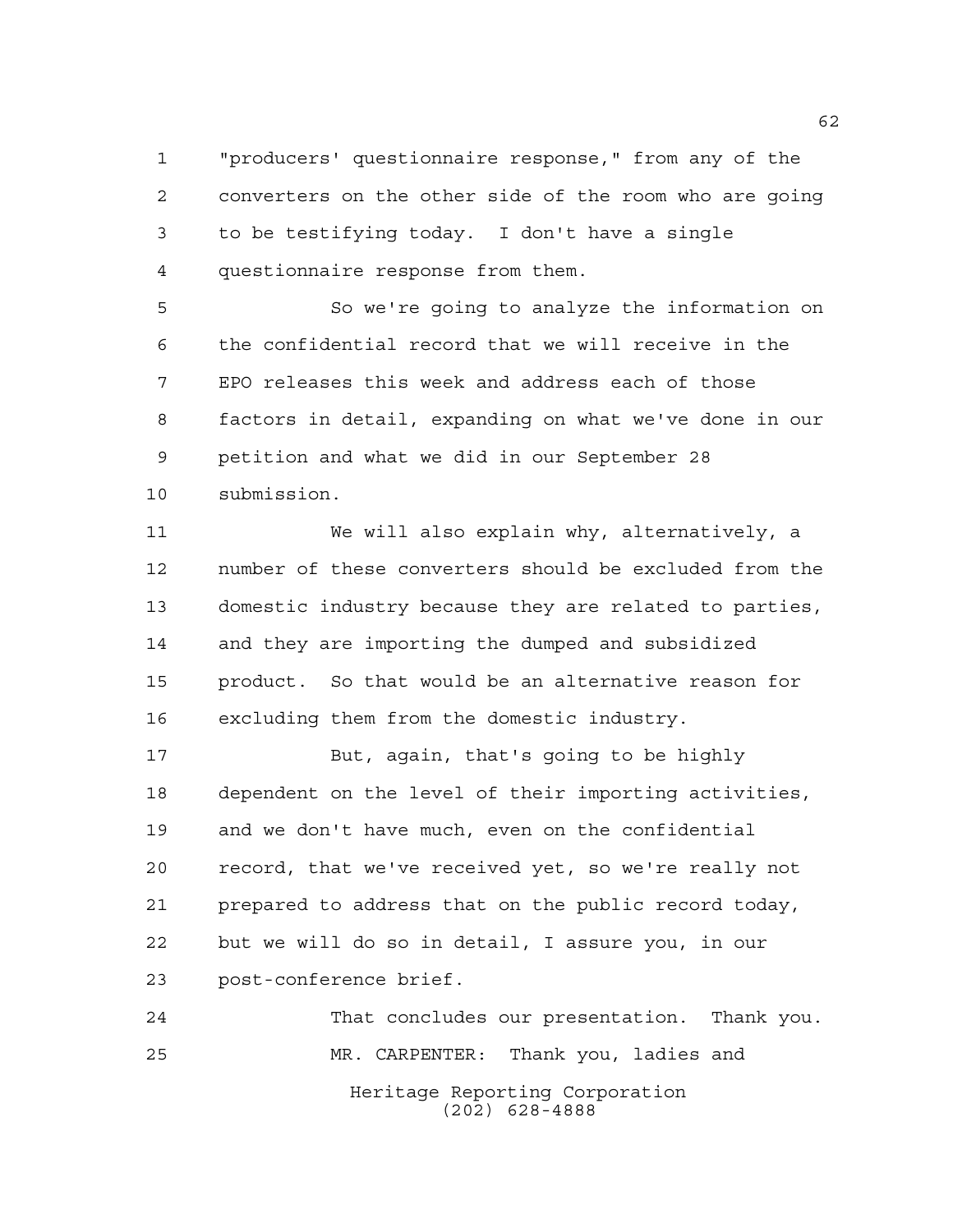gentlemen, for your presentation. We appreciate that. I'll note for the record that we will accept the exhibits provided in connection with Mr. Schonfeld's and Ms. Hatfield's testimony as an exhibit to the transcript.

 Mr. Dorn, I'll also note, in response to your last comment, apparently there was some sort of electronic glitch in the APO release yesterday, and quite a number of documents that were ready for release did not, in fact, get released, but we will try to remedy that as quickly as possible.

12 MR. DORN: Thank you.

 MR. CARPENTER: At this point, we'll begin the questions with Mr. Cassise.

 MR. CASSISE: I would like to welcome the panel. Thank you for your testimony. I do have a few questions.

 I would like to start with the scope definition and your choice of the 70 grams per square meter. From your testimony this morning, it seems as if the 55 grams per square meter is the most common product within the scope definition. Approximately what percentage of these sales are that product, and what are the other common grams-per-square-meter products in the scope definition?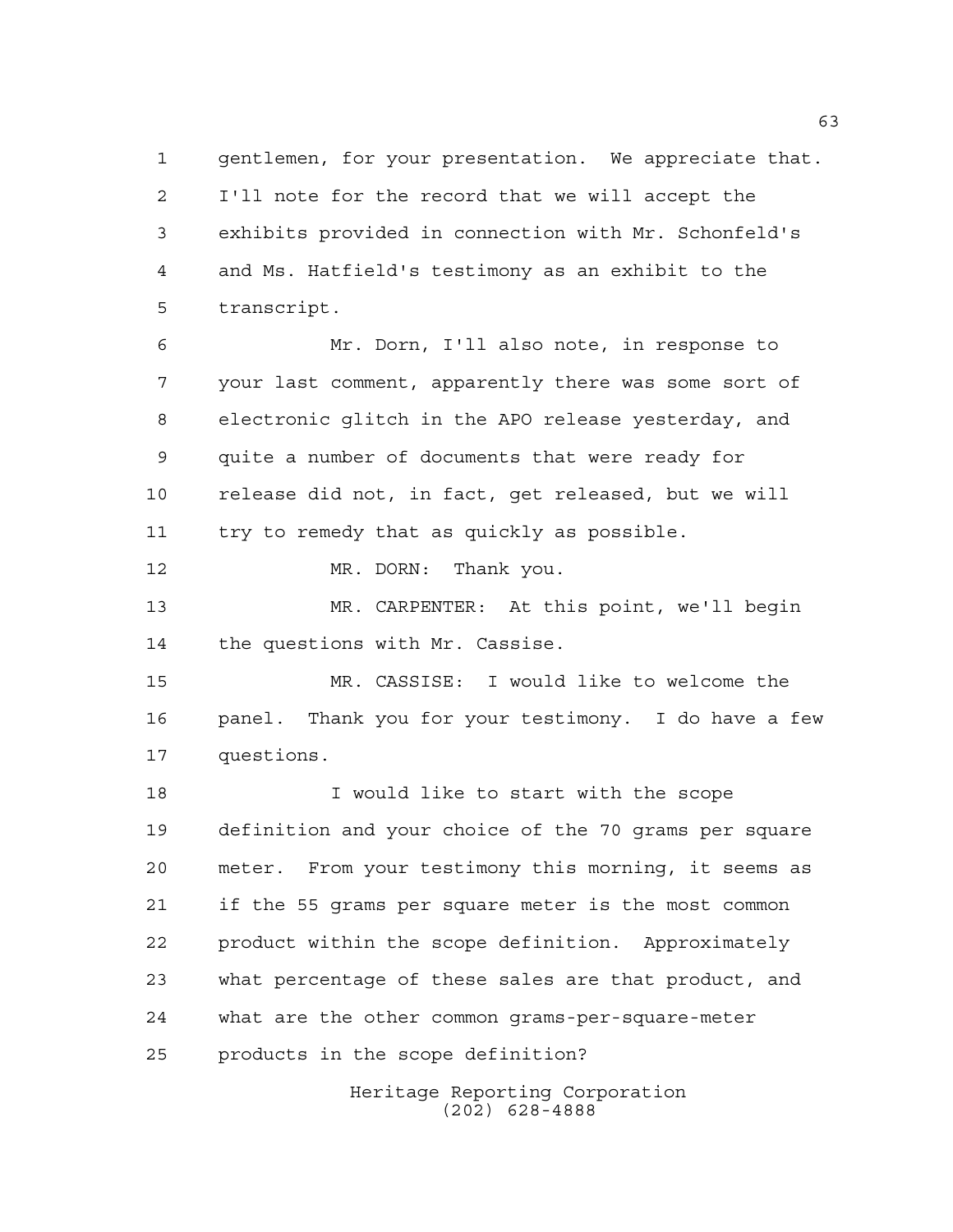Heritage Reporting Corporation (202) 628-4888 MS. HATFIELD: This is Karen Hatfield at Appleton. The 55 gram represents a substantial percentage of the paper for the POS market, point of sale, that is, and we estimate it to be at least 75 percent. The other products that would be interchangeable with it in the kinds of printers that we were just talking about, the receipt printers, would be 48 gram that is often substituted with that down to about a 45 gram type of product. At Appleton, we have a 55-gram product, we have a 48-gram product, and we have also, in the past, had a 45-gram product as well that we introduced a number of years ago. Those products are the vast majority and represents virtually everything in this market. MR. CASSISE: So those three products, would it be fair to say, represent 98 percent of point of sale? Could you put a percentage on it for me, just generally? Seventy-five for 55 gram -- MS. HATFIELD: Ball park, I would say, yes, those products would represent that magnitude. MR. CASSISE: Ninety-eight percent. MS. HATFIELD: Uh-huh. MR. CASSISE: I asked that question because, looking through the product list, your public product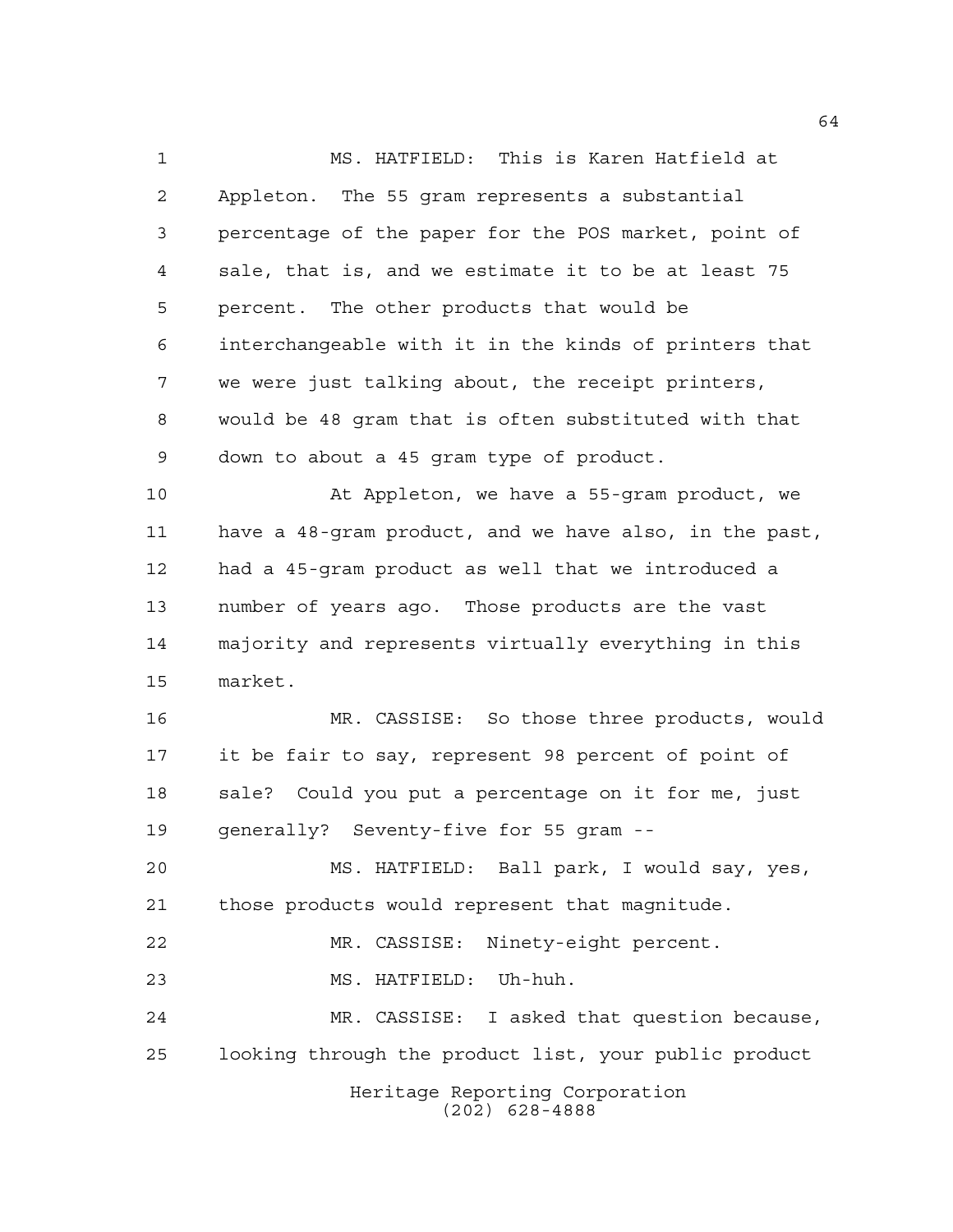Heritage Reporting Corporation list, on your Web site, there are a number of outlier products, point-of-sale products that are over the 70 and then other end-use products that have lower weights than 70. If you could explain what these products are -- apparently they are a low percentage, but if you could give us some detail on that as well. MS. HATFIELD: This is Karen Hatfield at Appleton again. I'll step back a second. The products that we offer -- we have a number of different lightweight thermal papers that we offer, as well as heavier-weight thermal papers, as Mr. Schonfeld had discussed in his presentation and I mentioned in mine. The point-of-sale paper is, by far, dominated by that 55-gram product. Forty-eight to 55 is the product that is most easily handled by those point-of-sale printers. It is also what most retailers choose to use in the product, for its ease of use and for the low cost. Certainly, retailers don't want to spend any more on a receipt paper typically than they need to. We do offer some higher basis-weight papers that could be used in that market, and that is mainly for very isolated cases, for example, like a Nordstrom's or a Talbot's that wanted a heavier feel

(202) 628-4888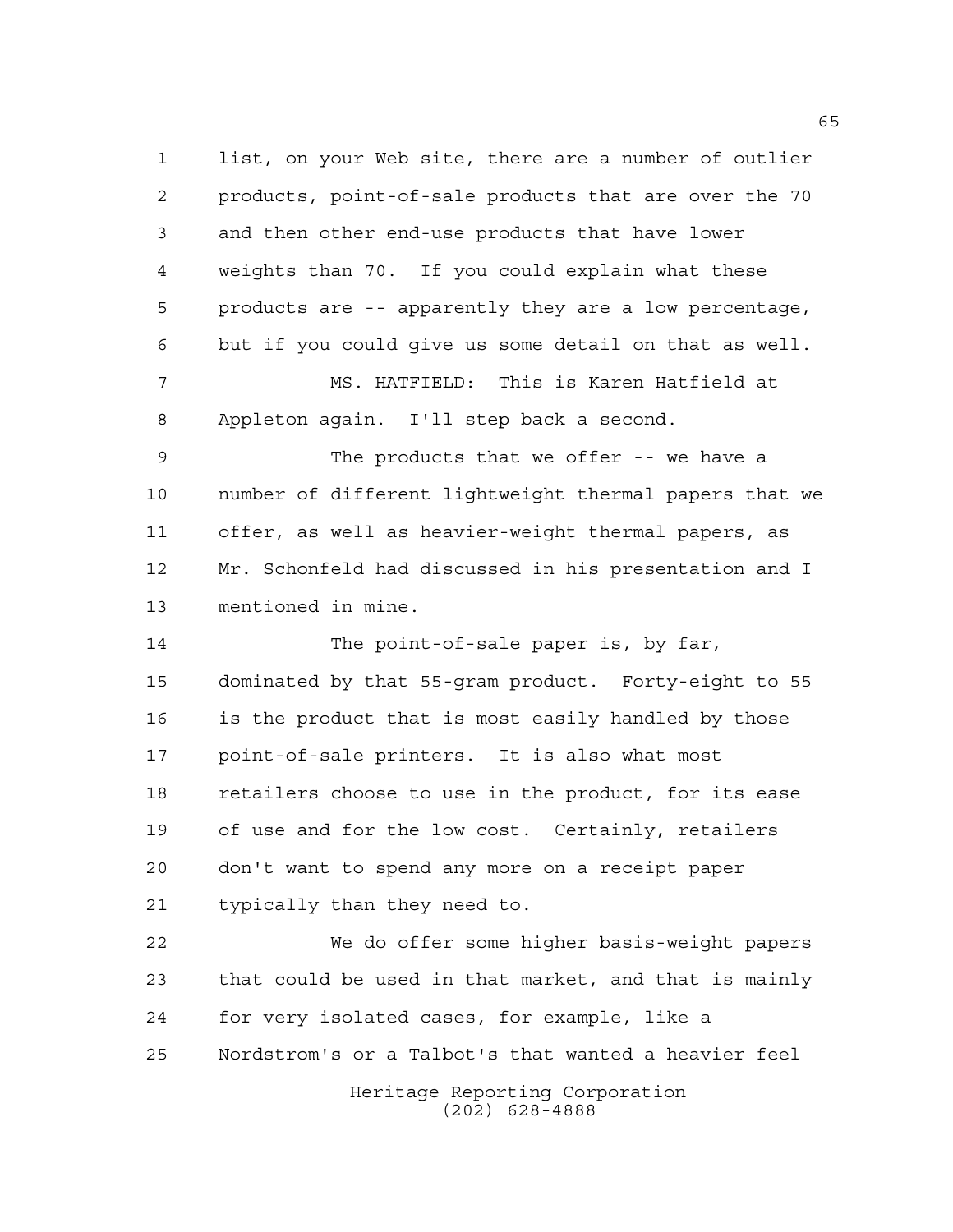to their receipt. They could use a higher basis- weight paper, but that is, by far, an outlier. We list these products on our Web site as being able to be used in that kind of application, but it is a small percentage of the total market for point-of-sale receipt paper.

 MR. CASSISE: For what reason would Nordstrom's want a heavier paper? Is that perceived as higher quality?

 MS. HATFIELD: We believe that their association is more for their brand image so that they are portraying the best brand image possible for their product. Again, most retailers do not use that kind of paper. It's a small percentage of the total.

MR. CASSISE: Okay.

 MS. HATFIELD: This is Karen again. I apologize. One other thing I wanted to add is that the papers that we mentioned that are for a higher basis, that had the higher basis-weight product, that are occasionally used for point-of-sale products; those are actually very often used for other applications, such as medical charts and some other things. So they are not necessarily designed for the POS use, but occasionally some retailers choose to use it for that purpose.

> Heritage Reporting Corporation (202) 628-4888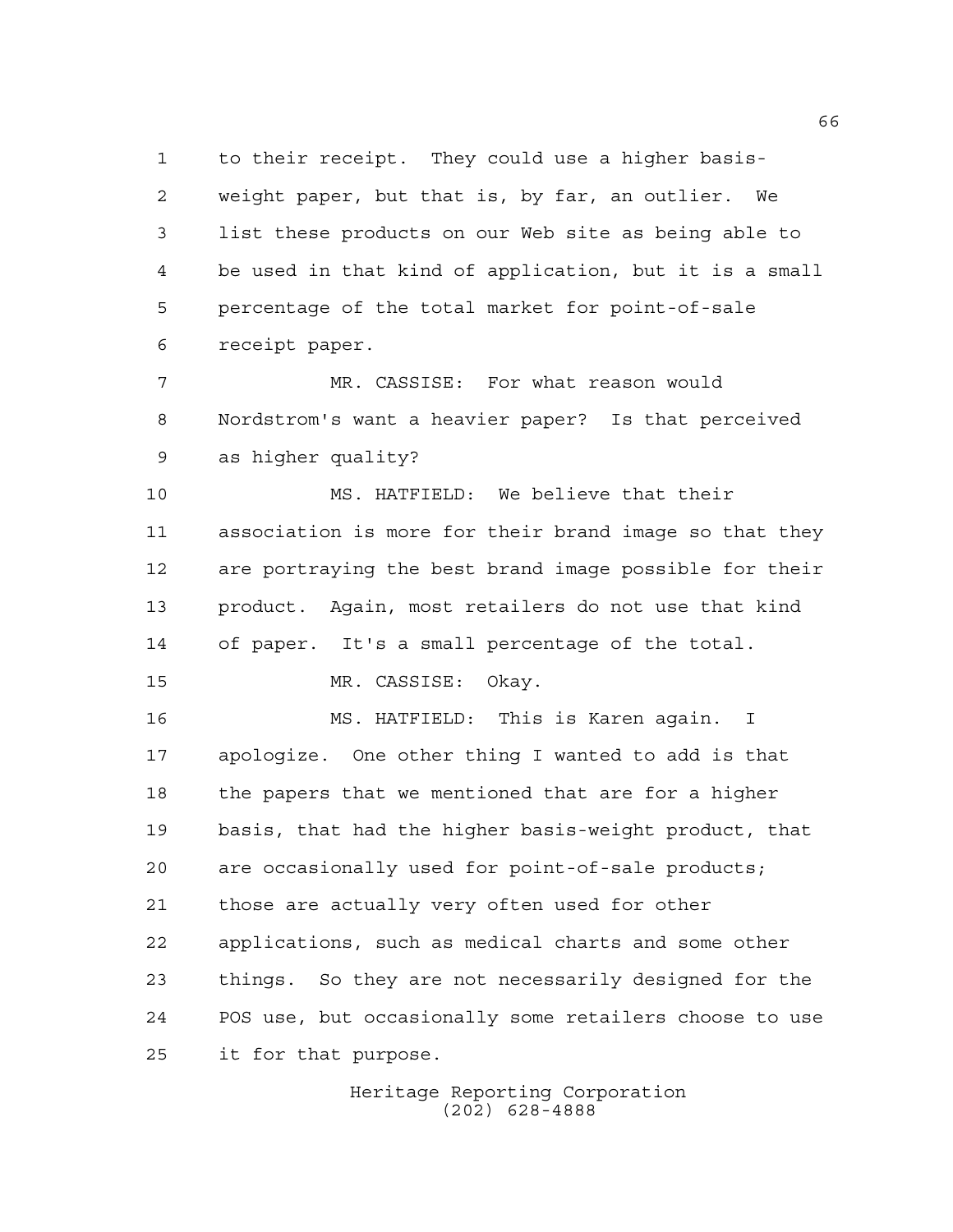MR. CASSISE: Ms. Hatfield, you had also mentioned, in your testimony, that there was a certification process, and then once a product is certified, the competition relies on price. Who does the certifications? What does the certification entail? If you could give us some more detail on that.

 MS. HATFIELD: Sure. Again, Karen Hatfield at Appleton. The certification process is handled by the printer makers, the printer manufacturers, so IBM, Epson, and those kinds of printer manufacturers, and what they do is there are a number of pieces to the process, including chemical testing of the paper. We are required to supply information on what actually goes into the product.

 There is a great deal of actual just testing in the printer where they will run literally miles of paper through the printer and assess how well it runs through the machine. Is there dusting that's coming off of it? Is there exceptional wear on the cutting mechanism, which can often happen if it's a heavier basis-weight paper, which, again, is why they focus in more on the 55-gram-type products.

Heritage Reporting Corporation (202) 628-4888 It takes generally a few months to go through that process just because of the volume of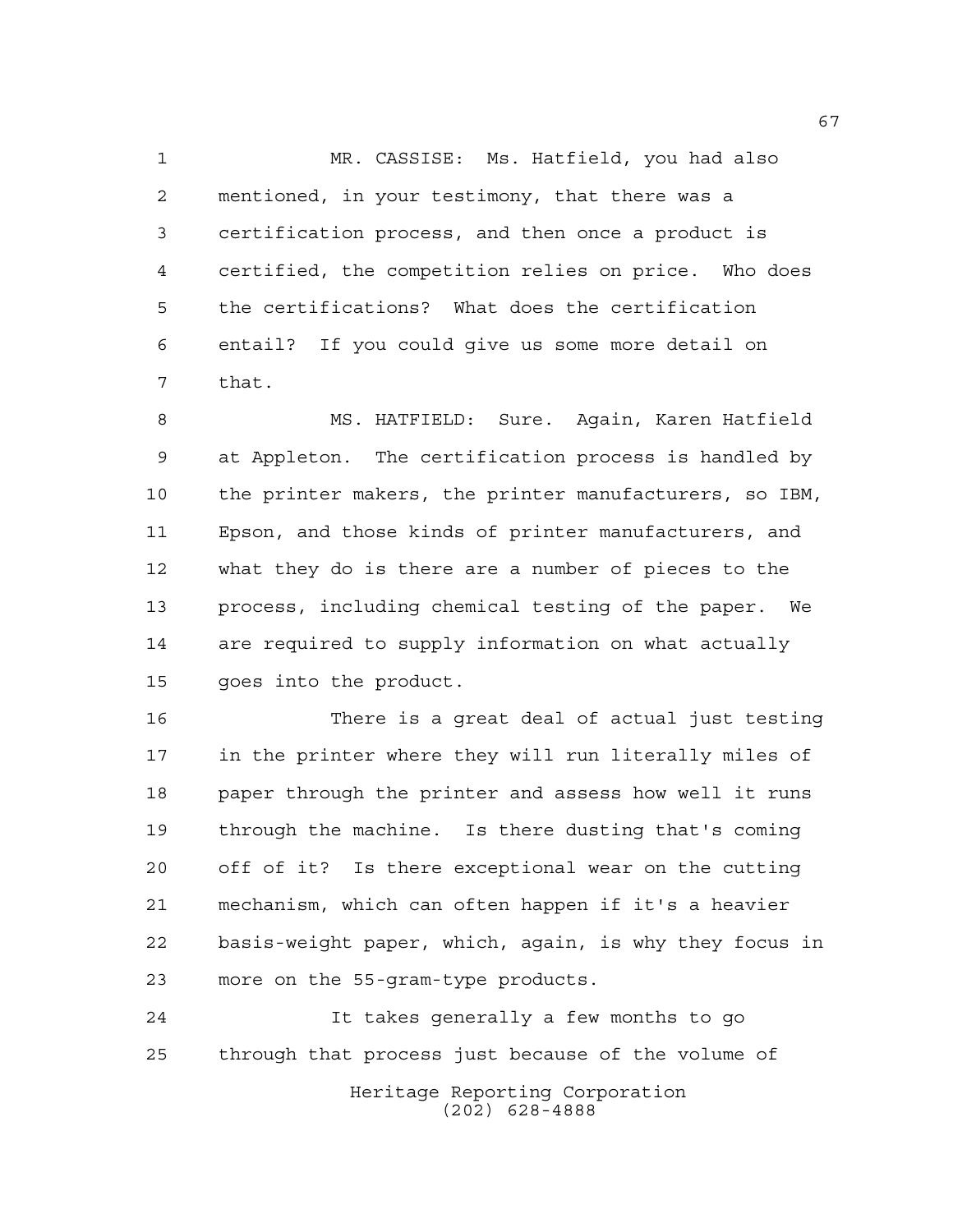material that they are trying to run through these printers to make sure that it is appropriate for use in the IBM printers because, ultimately, it goes back to supporting the warranty and the service arrangements that IBM has for servicing those printers.

 So it's a process that takes a number of months. We supply material for that, as well as cover some of the costs for doing that testing, in order to get that certification, and, ultimately, it comes down to they list those products that are approved on their Web sites.

 MR. CASSISE: So the point-of-sale printer manufacturers are certifying your jumbo rolls, not necessarily a downstream slitted product, or are they certifying both?

 MS. HATFIELD: They are strictly certifying the paper that is created on the jumbo roll basis. Since there is no change in the physical characteristics of the product as it gets converted, the converters are not typically involved in certifying that unless they are also a printer manufacturer like NCR.

 MR. CASSISE: So, for example, they wouldn't certify that if the width fits in their machine, they

Heritage Reporting Corporation (202) 628-4888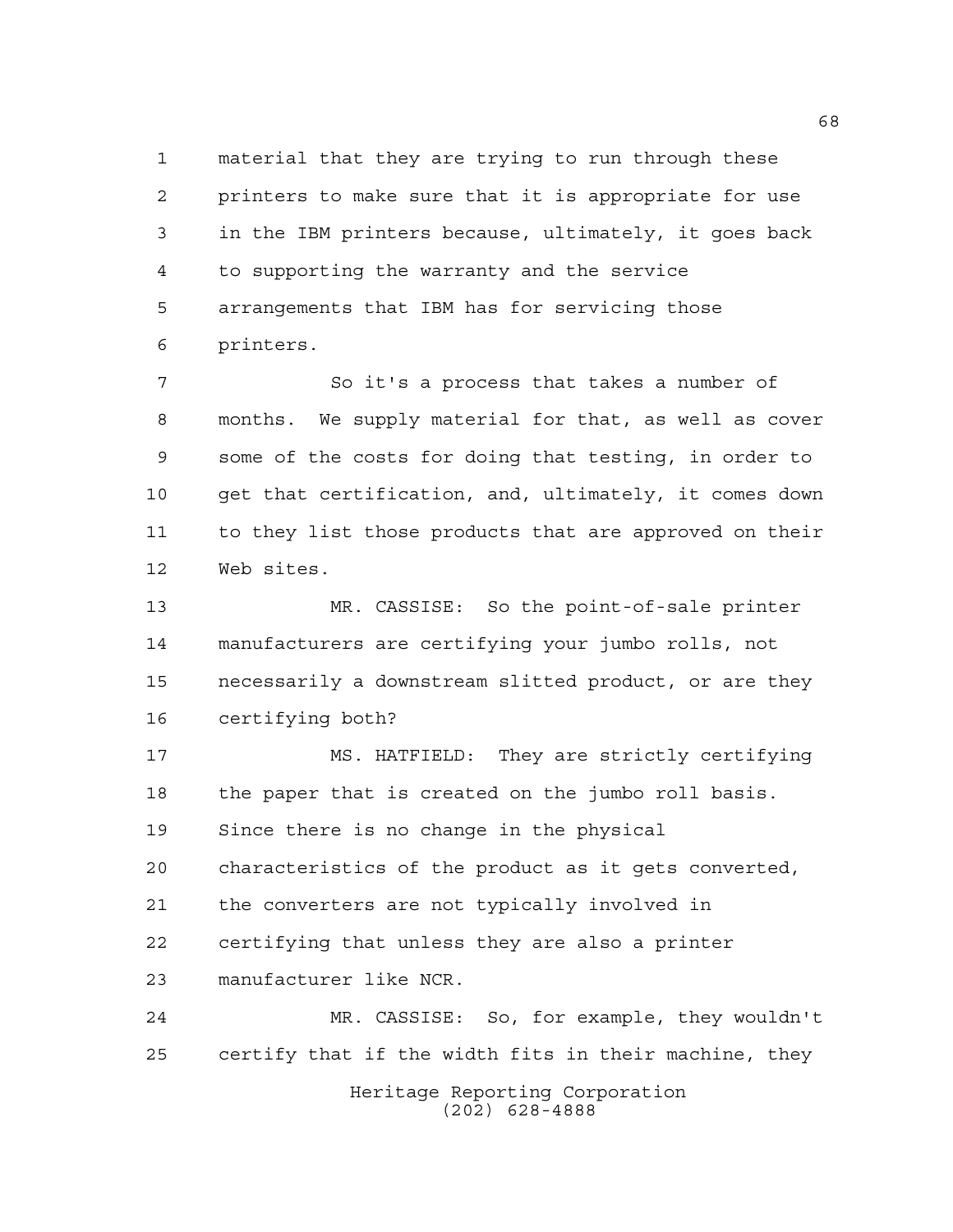would certify that the thermal paper is functional in their heat.

 MS. HATFIELD: That's correct. They would specify the type of width that they would need in the machine, or the range of widths, but the certification of the paper itself goes back to the jumbo roll manufacturer, the coater.

8 MR. CASSISE: Are you aware of any downstream certification that's done?

10 MS. HATFIELD: I'm not.

MR. CASSISE: Okay.

 MS. HATFIELD: One other thing. They do certify, in addition to the width and all of that, they do generally specify the thickness of the paper that is most effectively run through their machines. Again, they typically put out a range of tolerances for widths for thickness and those elements in their certification process.

 MR. CASSISE: I was involved in the Thermal Transfer Ribbon case, and one of the issues that came up was that there were many different bar-coding devices that the thermal transfer ribbon converters sold to, and so the converters kind of specialized in different products.

Heritage Reporting Corporation (202) 628-4888 How many point-of-sale machines are there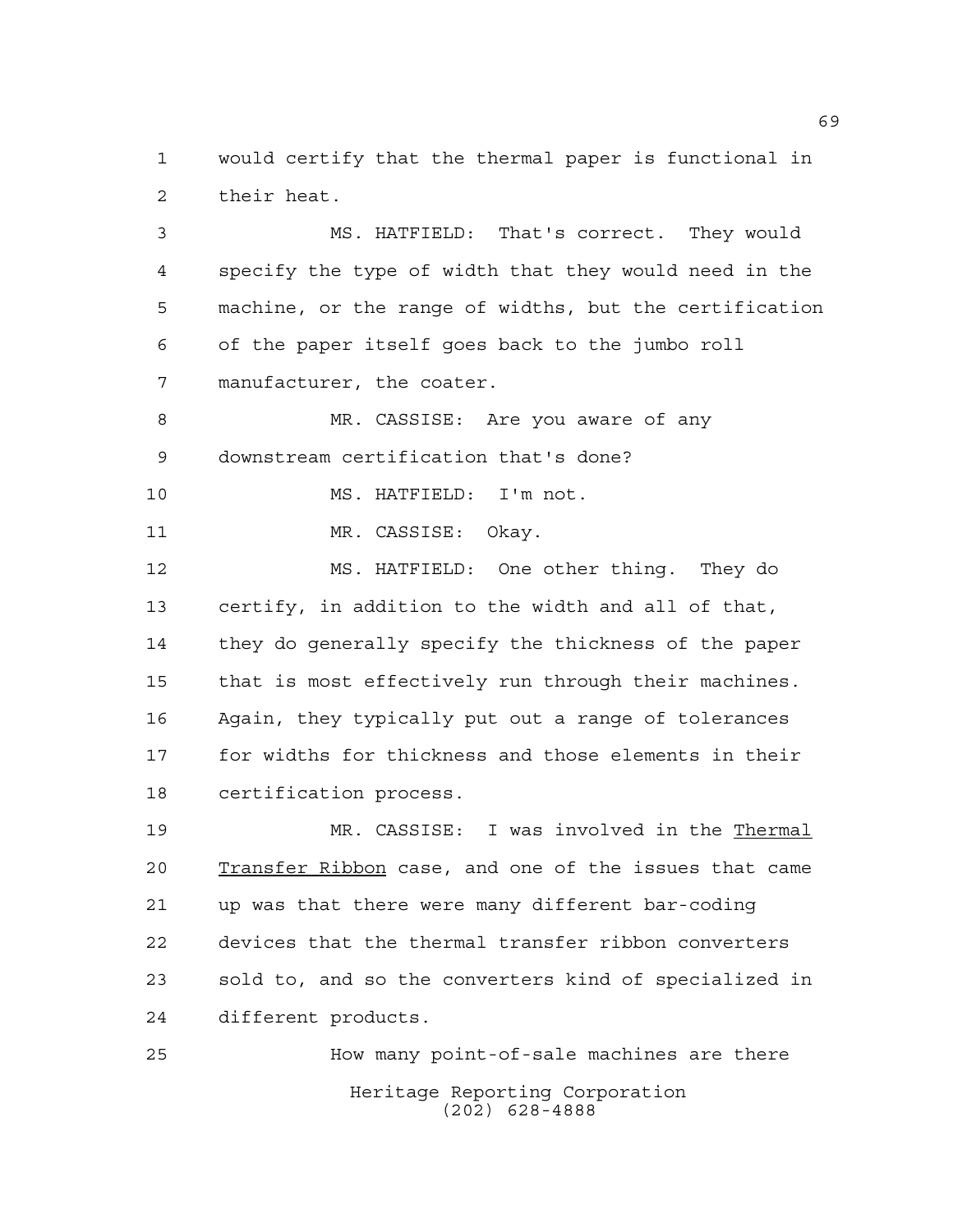generally? Are we talking a handful of different products? Are we talking hundreds of products? Could you give us a sense of how many ultimate end users, the machines themselves, how many of those machines exist; the types of machines, not the number of machines?

 MS. HATFIELD: Right. Well, there are probably four to five major manufacturers of these machines, and a printer, typically, we estimate that it will last about seven years. That's what the manufacturers have told us, before it needs some kind of work or print head replacement and that kind of thing.

 So I don't know the exact number of different variations out there, but IO can tell you that there is a broad range of that because of that seven-year time span, and actually it can often go on well beyond that. There are a lot of older printers in the market, as well as the newer models, just like you would see with computers today. There would be a wide mix of types of things.

 So there are certain standard widths and specifications. There are also some variants that are a little more unusual, just based on older printers. But, again, that goes back to the width of the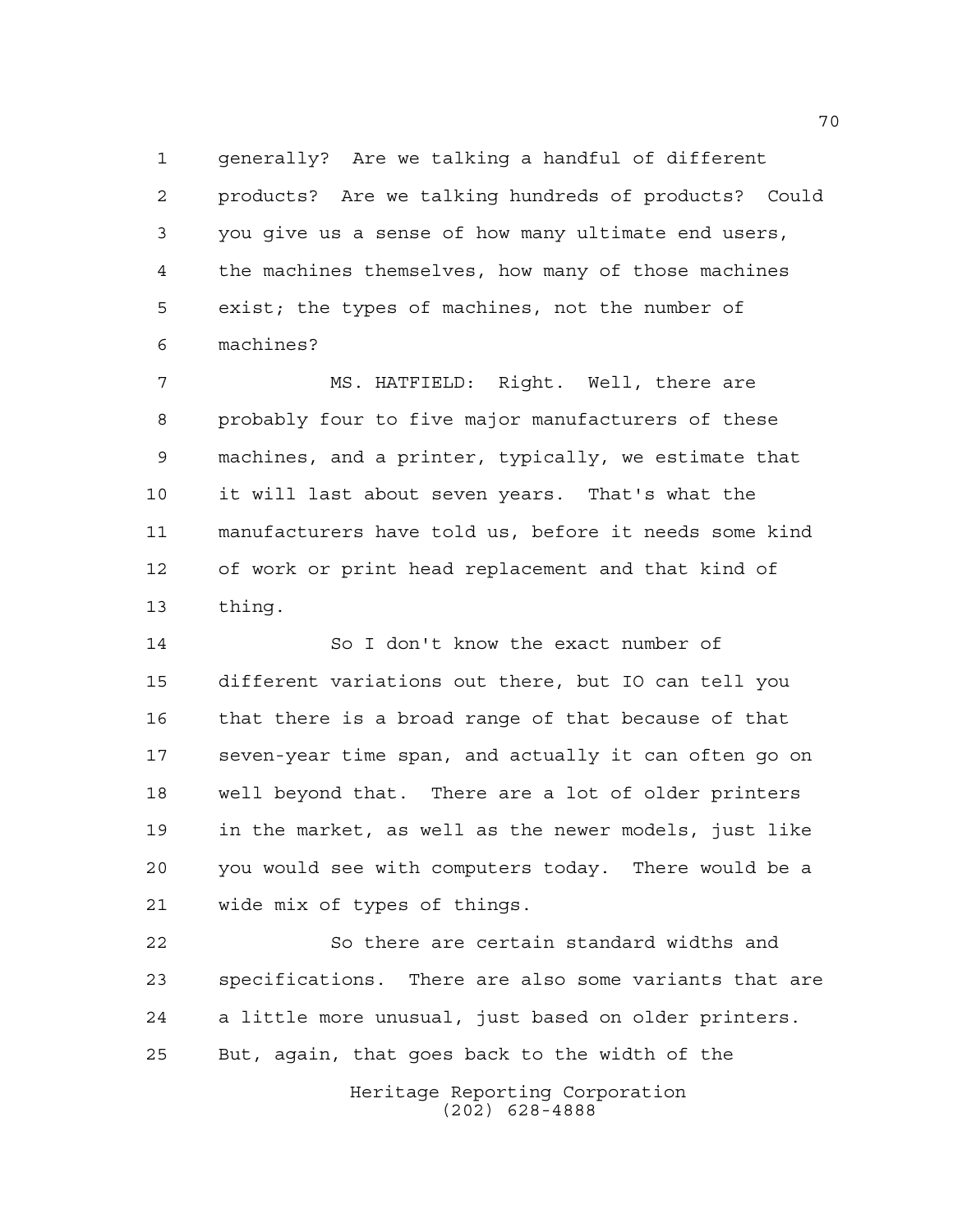product, not the paper itself.

Heritage Reporting Corporation (202) 628-4888 MR. CASSISE: Could you give me a ball-park figure on how many you think there are? You said there are how many manufacturers of these machines, roughly, in today's market? MS. HATFIELD: I believe there are four to five major manufacturers. MR. CASSISE: Do you have any sense of how many machines are on the market that they produce today? Do they try to converge into a single specification to keep them standard, or are they all different? MS. HATFIELD: There are standard widths and standard sizes that are very typical for the machines in terms of the diameter of the roll that will fit into the machine, as well as standard widths. But as far as the number of different machines out there, I couldn't tell you off the top of my head, but I could definitely do that in the post-conference brief, if that would be helpful. MR. CASSISE: Okay. Is there a standard width? MS. HATFIELD: Three and an eighth is typically the width of the product. The roll length varies a little bit. There are few standard sizes,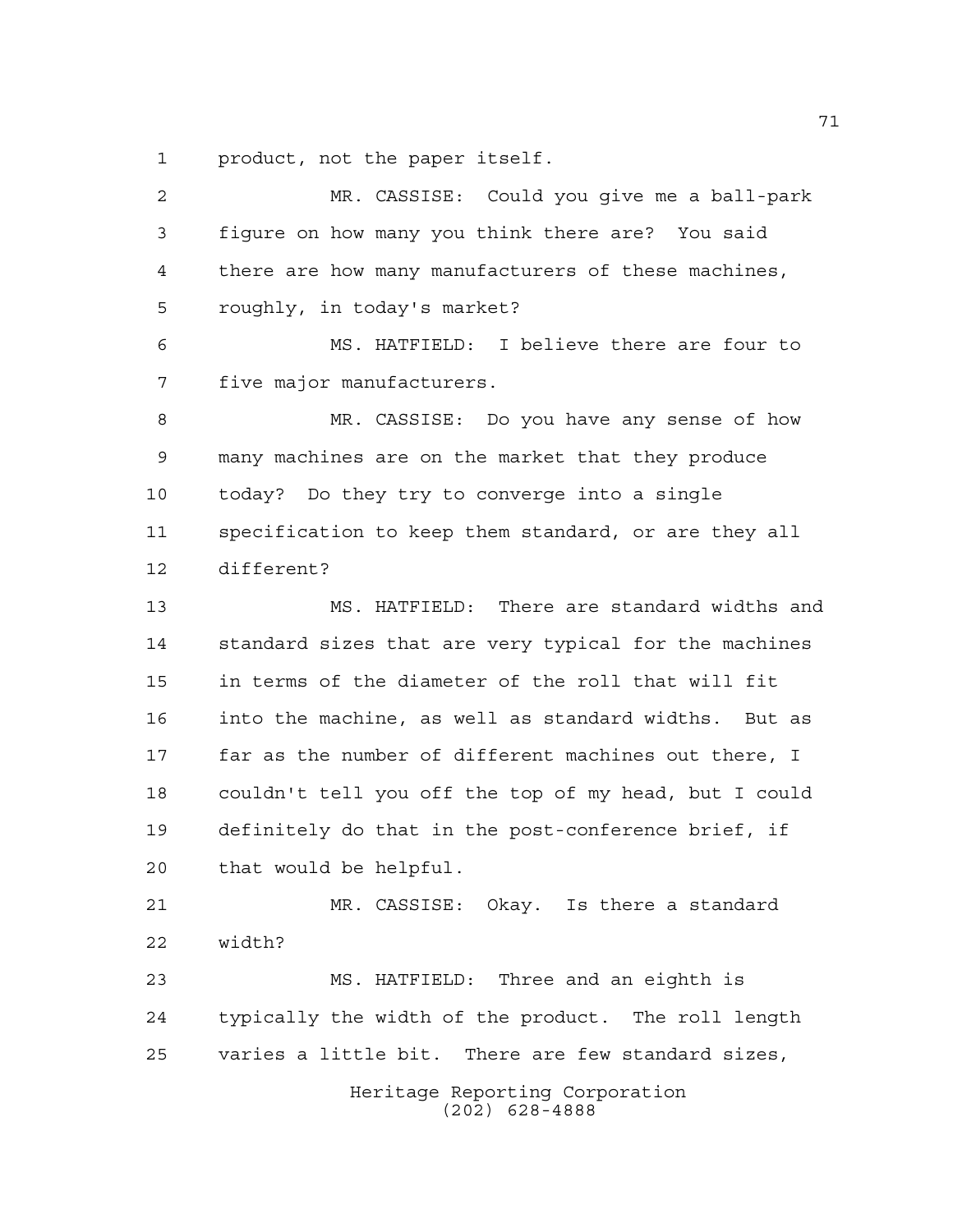but the standard is three and an eighth, but there are a few others beyond that, just, again, for the out lots.

 MR. CASSISE: But Nordstrom's wants six inches?

MS. HATFIELD: No.

 MR. CASSISE: I would like to talk a little bit about the technical expertise needed in the coating process.

 Again, to use TTR as an example, there was a lot of research and development that went into the making of the inks in that investigation, and I was wondering if it was a similar situation here, where there was a lot of research and development to come up with new and improved thermal coats that created proprietary brands or patented or trade-secret formulations, or is it just a standard industry formulation that very little adjustment is made to over the years?

Heritage Reporting Corporation MR. SCHONFELD: This is Walter Schonfeld from Appleton. Let me try to answer that question. Every manufacturer of thermal paper has their own formulation for the active coat, the coat that creates the image, but, in reality, they are undifferentiated in the marketplace, for the most

(202) 628-4888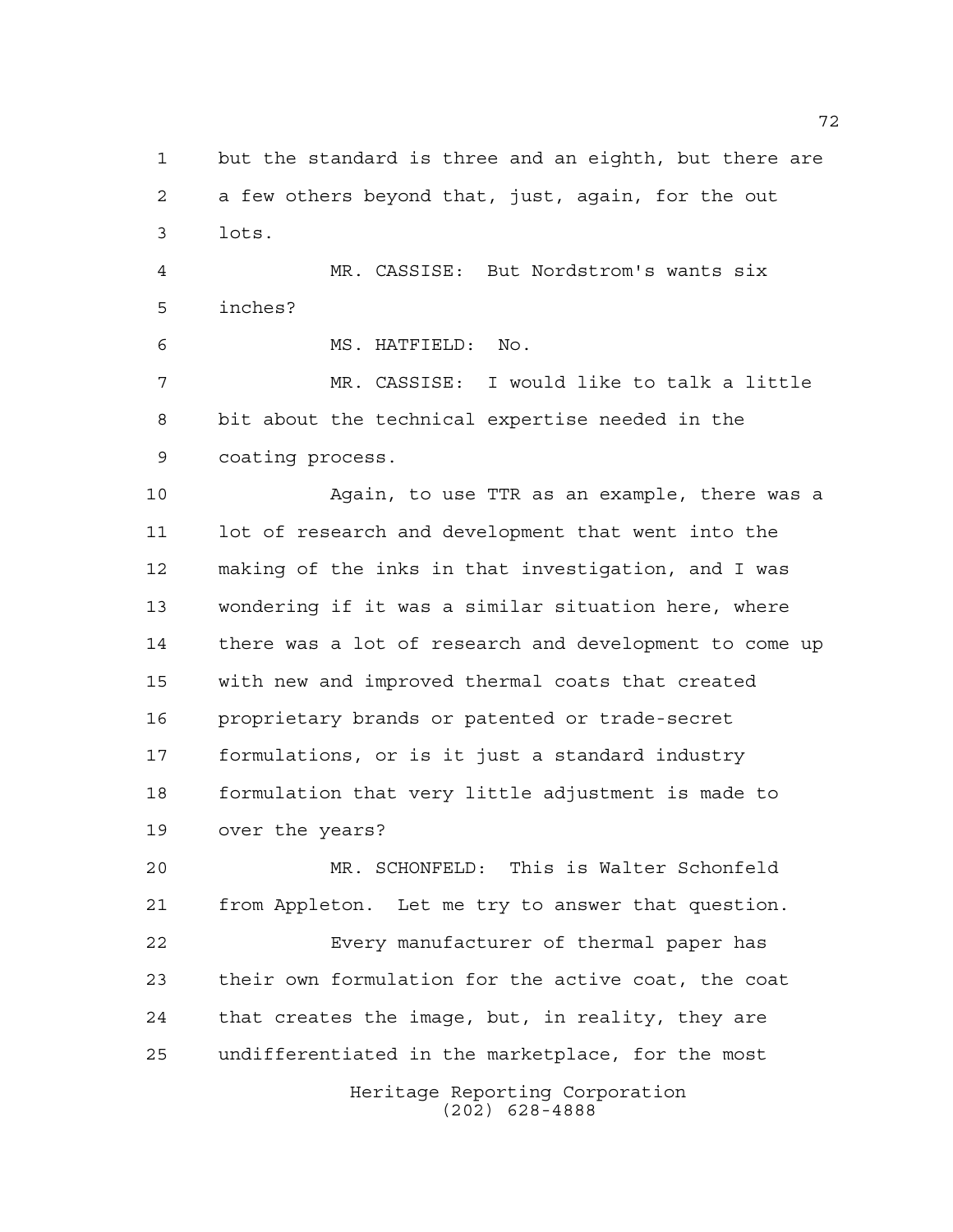part, and easily substitutable between them so no one says, "XYZ manufacturer, that's the chemistry that works best for me."

 As long as it fits within a range, and you could see it from the images that were up on the screen, as long as it fits within a range of the image is good enough, that's really all anyone cares about. But everybody does have their own different formulation that's slightly different, for one reason or another, but, again, it doesn't drive market differentiation in any meaningful way. People still buy it, based mostly on price.

 MR. CASSISE: Is your company trying to strive to find different formulations to get an advantage over competition, or is the market content with the formulations that exist?

 MR. SCHONFELD: For us, we continue to try and find new formulations, for a lot of different reasons, including ease of manufacture, as, I would presume, do our competitors. Does it drive differentiation in the marketplace at the low end of the market, which is the lightweight paper point of sale, which is a commodity product? It doesn't drive differentiation in the marketplace.

Heritage Reporting Corporation (202) 628-4888 As long as you meet certain, you know,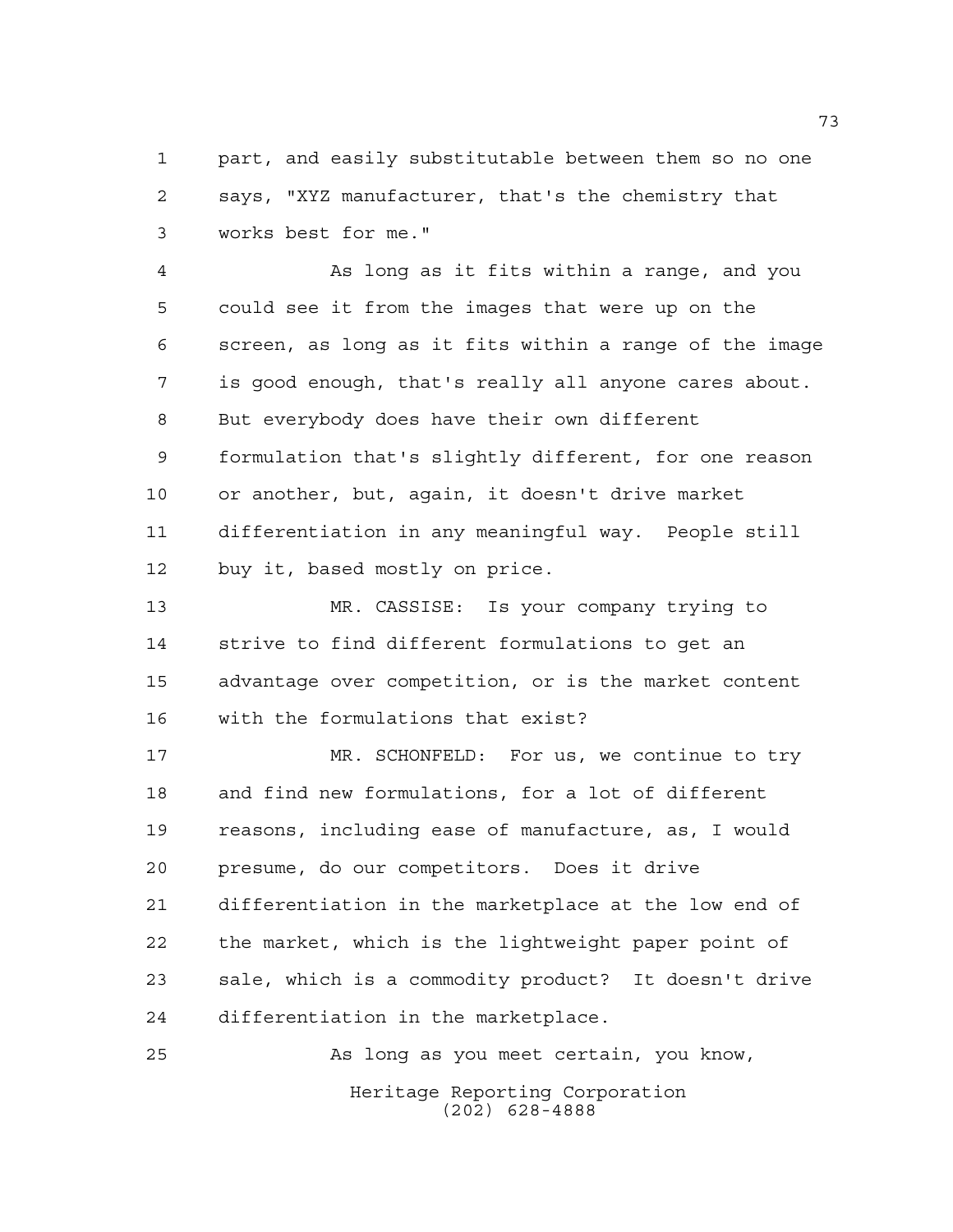general rules as to the image looks good enough to be able to do X, Y, or Z, and you could see the variation in the images, and all of those were acceptable, there really isn't any way to differentiate that kind of commoditized product.

 MR. CASSISE: So it would be fair to say that most of your research and development budget would go to the high value-added thermal paper and not this product.

 MR. SCHONFELD: There are reasons why we continue to invest in this product, everything from continued cost reduction for our product, which I'm sure all of our competitors go as well. There are environmental and other workability issues that we try to anticipate as we move forward. These are all sort of internal kinds of issues but nothing that drives demand or positioning in the marketplace.

 MR. CASSISE: So it's fair to say that you don't perceive quality issues in the market. There is not one producer that makes a higher-quality product than another. This is a pure commodity product, in your mind.

 MR. SCHONFELD: There is variability in quality, but it doesn't, to the best of our knowledge, drive any price differentiation in the marketplace.

> Heritage Reporting Corporation (202) 628-4888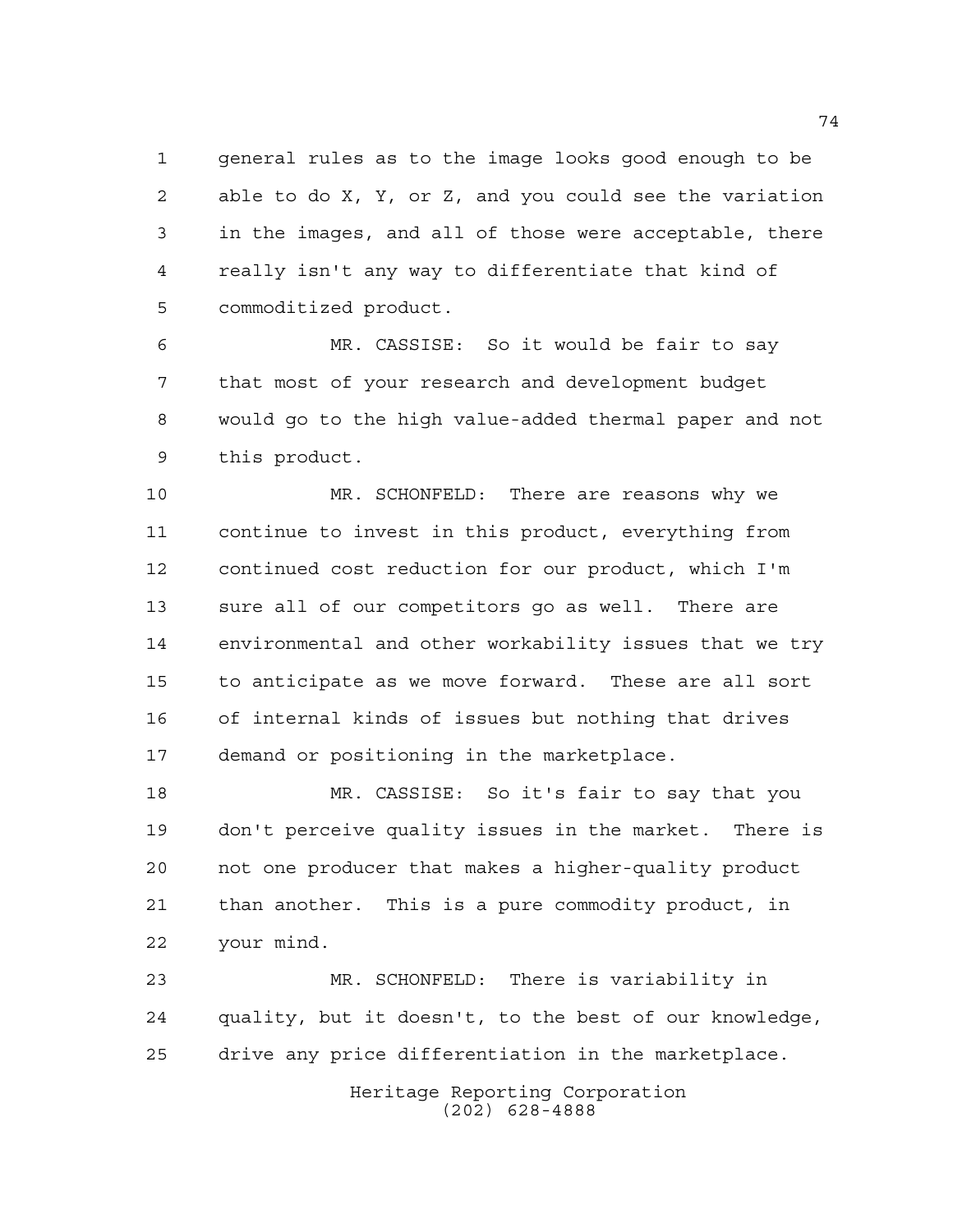So it's value that's unvalued, if you will, by the ultimate consumer.

 Just to go a little bit further, though, there is a fair amount of investment that does go on, mostly on the production side of the business, to try and do things to improve the runability of our products for our own internal uses and also for our customers, but we haven't found any way to differentiate that except from an internal perspective.

 MR. CASSISE: And to go further in the technical expertise, Mr. Sitter, you said you work in the coating facilities at Appleton.

 If you had to train a new employee to do your job, how long would it take for you to train him to do the job in an efficient and productive manner? MR. SITTER: This is Mike Sitter from Appleton. Training somebody to be a coater operator

 is an art form. It's not as simple as stand there and push this button, and you'll get the same result every time.

 I was going to add to what Walter just said about the coating end of it. In the last two and a half to three years, I've seen at least four different coating formulations on my machine. Each of them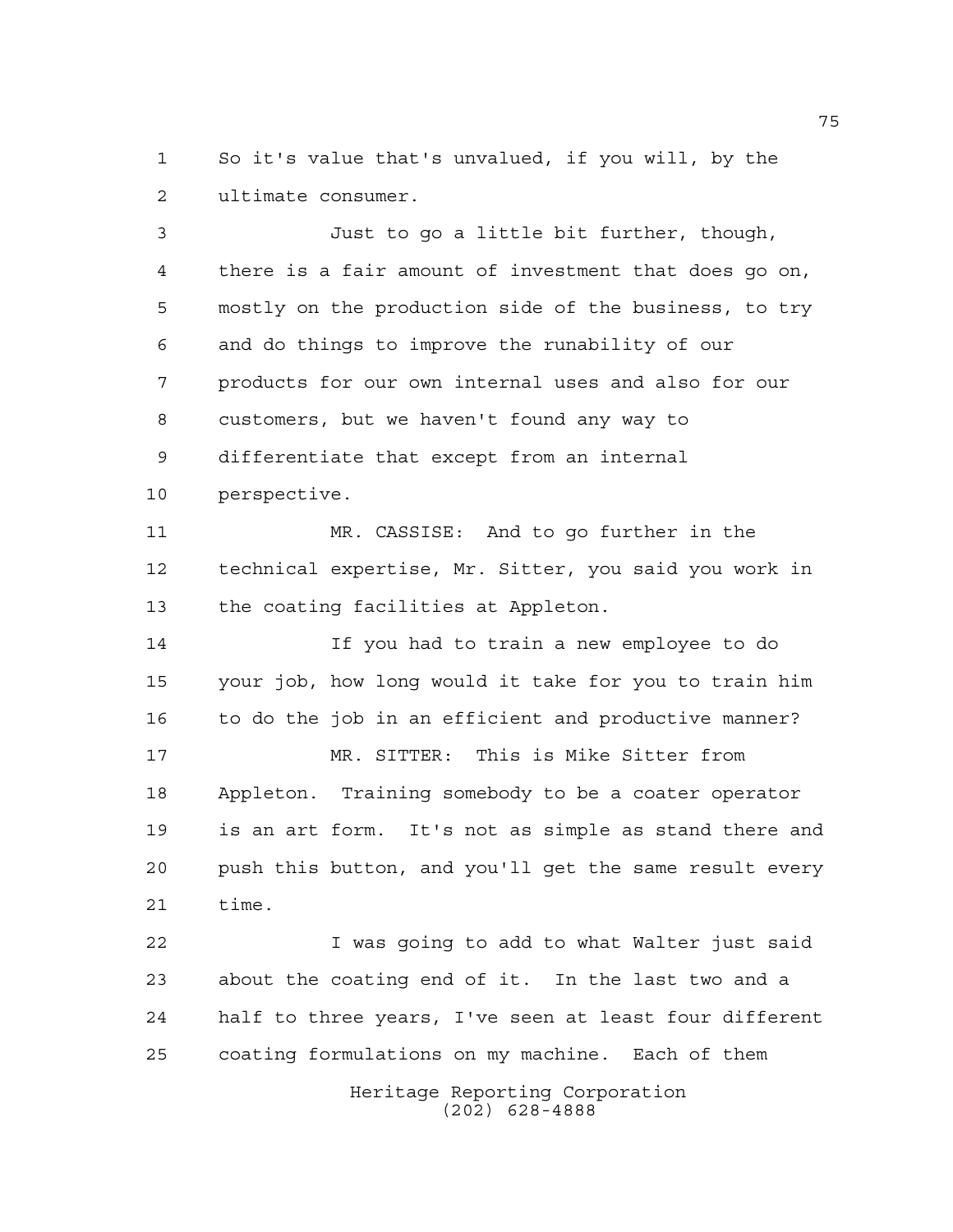behave a different way.

| $\overline{a}$ | So becoming a coater operator for any type             |
|----------------|--------------------------------------------------------|
| 3              | of paper, and especially for thermal because of its    |
| 4              | sensitivity, obviously, is something that happens over |
| 5              | a long period of time. You start out at an entry-      |
| 6              | level job. You don't jump right up to the top coating  |
| 7              | operator.                                              |
| 8              | For instance, for me, I started seven years            |
| $\mathsf 9$    | ago. I started in an entry-level job, watching the     |
| 10             | operators, watching how things work, asking questions. |
| 11             | You go in, and you get some formal, dedicated          |
| 12             | training, but it's not done after that.                |
| 13             | Day One, your coater might run a certain               |
| 14             | way. The next day, the temperature jumps 20 degrees,   |
| 15             | and it's 30 percent more humid. So coating             |
| 16             | application changes in those conditions.               |
| 17             | So it's never a thing where you can put a              |
| 18             | time limit on it and say, "This is exactly -- I'll     |
| 19             | give you one week at this station or one month at this |
| 20             | station, and you're going to know everything you need  |
| 21             | to know about coating because next week," like Walter  |
| 22             | said, in order to improve runability, in order to      |
| 23             | lower costs to the company, the formulation changes,   |
| 24             | and everything is completely different.                |
| 25             | The color lines alone from my coating head,            |
|                | Heritage Reporting Corporation<br>$(202)$ 628-4888     |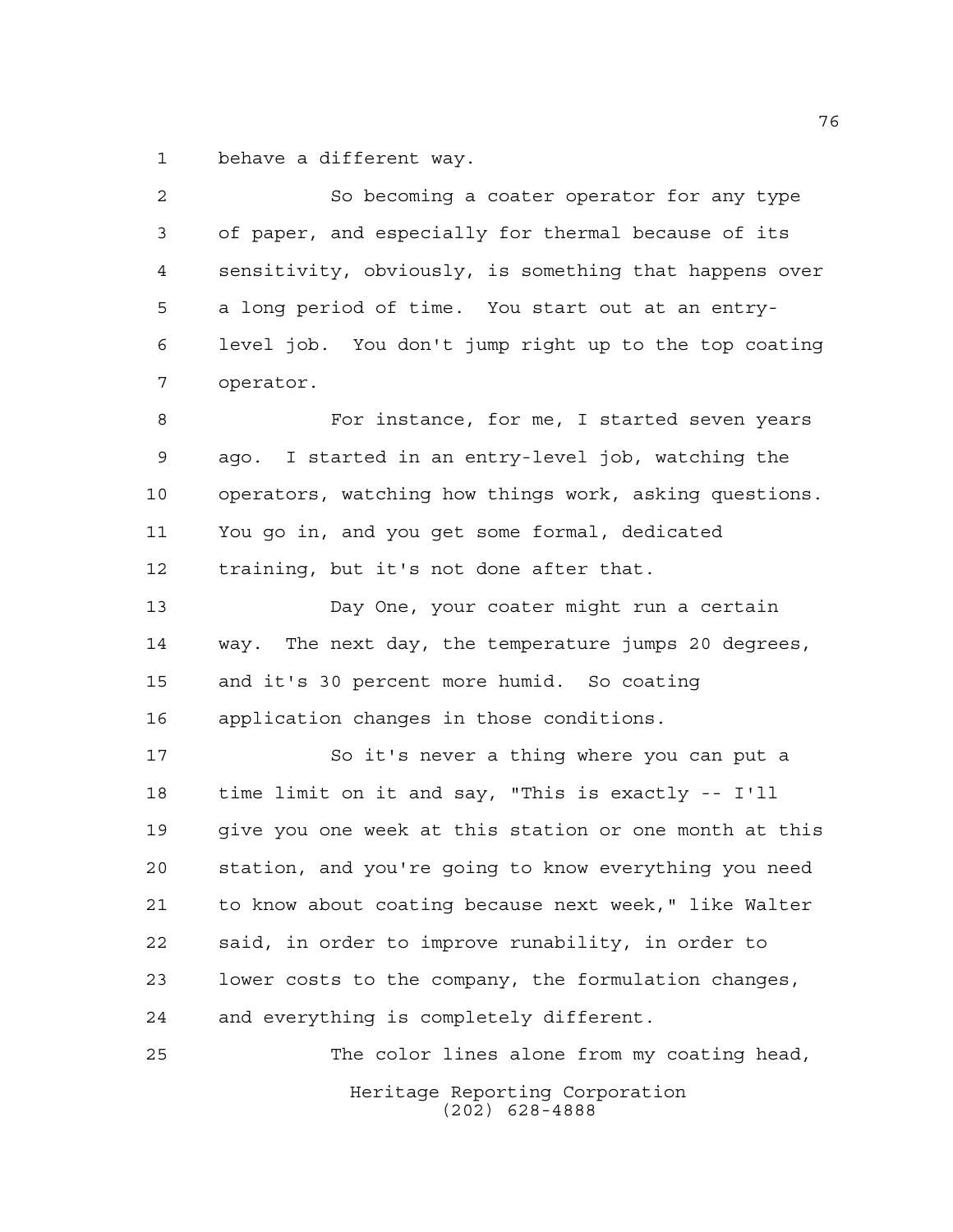which is one of two on my machine, have been modified four times in the last month to machinery, to take off outdated pieces of machinery, change valves, whatever they have to do to get a quality product.

 So that's the type of thing you can't really put a definite start-and-stop time for training. It's something that happens over a period of time, and you never stop learning. There's people that have been coating operators for 30 years that have probably forgotten more about coating paper than I'll ever know. Those are the types of people you want to ask a lot of questions, and they are very valuable.

 So it's taken that entire time to get to that point.

 MR. CASSISE: I understand, but the company did give you formal training. How long was that training, and what did it consist of?

 MR. SITTER: This is Mike again. Going back to my original statement, I had years of informal training, and formal training as well, that if I was taken off the schedule to train, would probably in the months category over the period of the years I've been employed.

Heritage Reporting Corporation (202) 628-4888 So there is refresher training that goes on yearly, sometimes monthly, but, like I said, it goes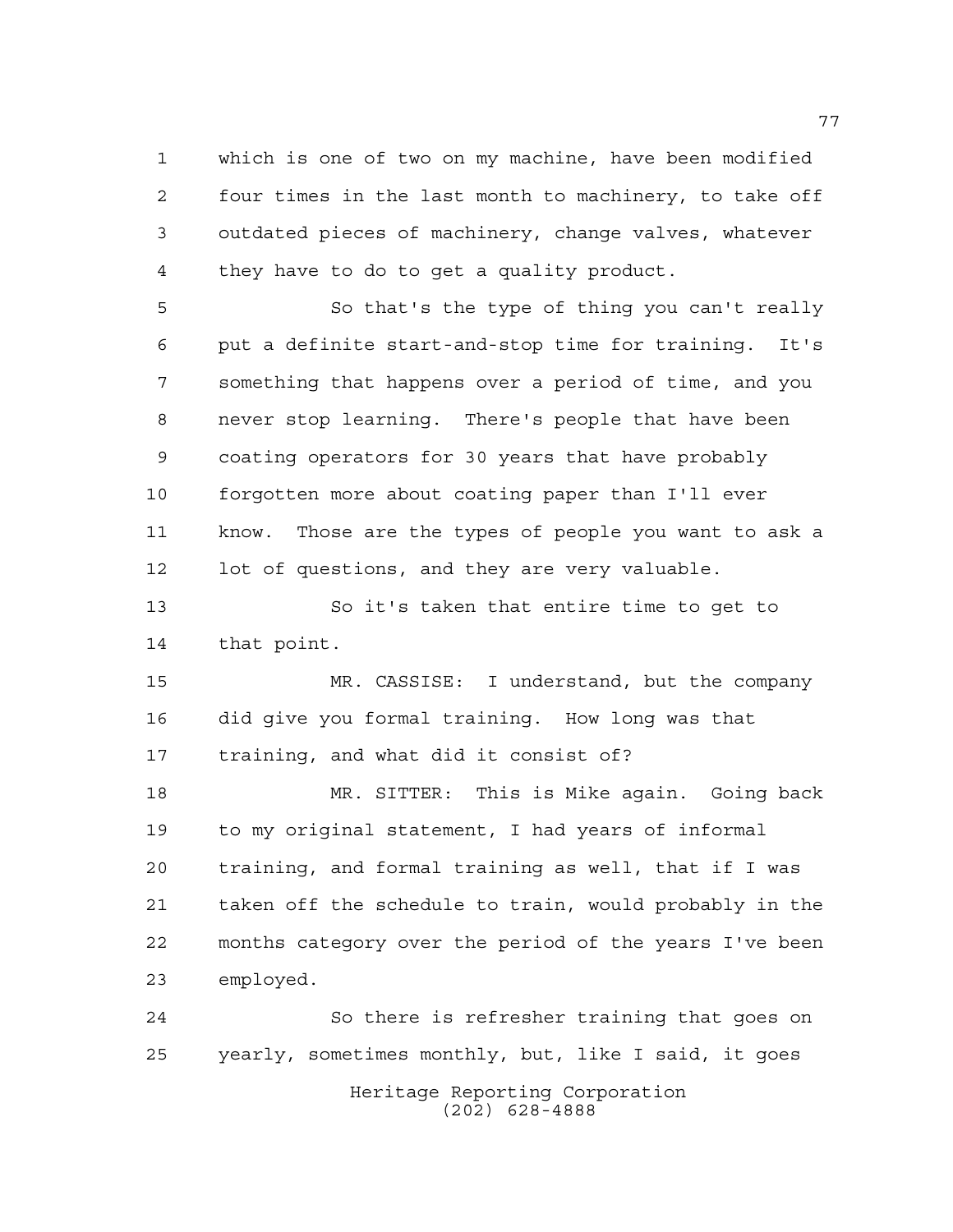back to the original thing of you are always in

 training mode. If you're somebody who wants to come in and just, like I said, push a button and expect the same result to happen every day, you're going to fail as a coater operator.

 MR. SCHONFELD: This is Walter Schonfeld. If I could just add one comment to that.

 As a company, we have a formal training program for all of our employees, and the comment Mike is making is basically the following: No one comes in starting out as a coater operator. They have multiple other positions that they have to fill beforehand where they pick up training and skills that are useful and necessary to be a coating operator, after which they then go through weeks and months of additional training just to be a coating operator on top of that.

 So it's hard for him to quantify for you specifically because it's a multistage progression of skills, and coating operator is one of the most skilled positions in the --

 MR. CASSISE: Could you quickly go through that ladder, or would it take too long?

 MR. SCHONFELD: Maybe I would propose, for a lot of reasons, that we provide it to you in the post-brief, if we could.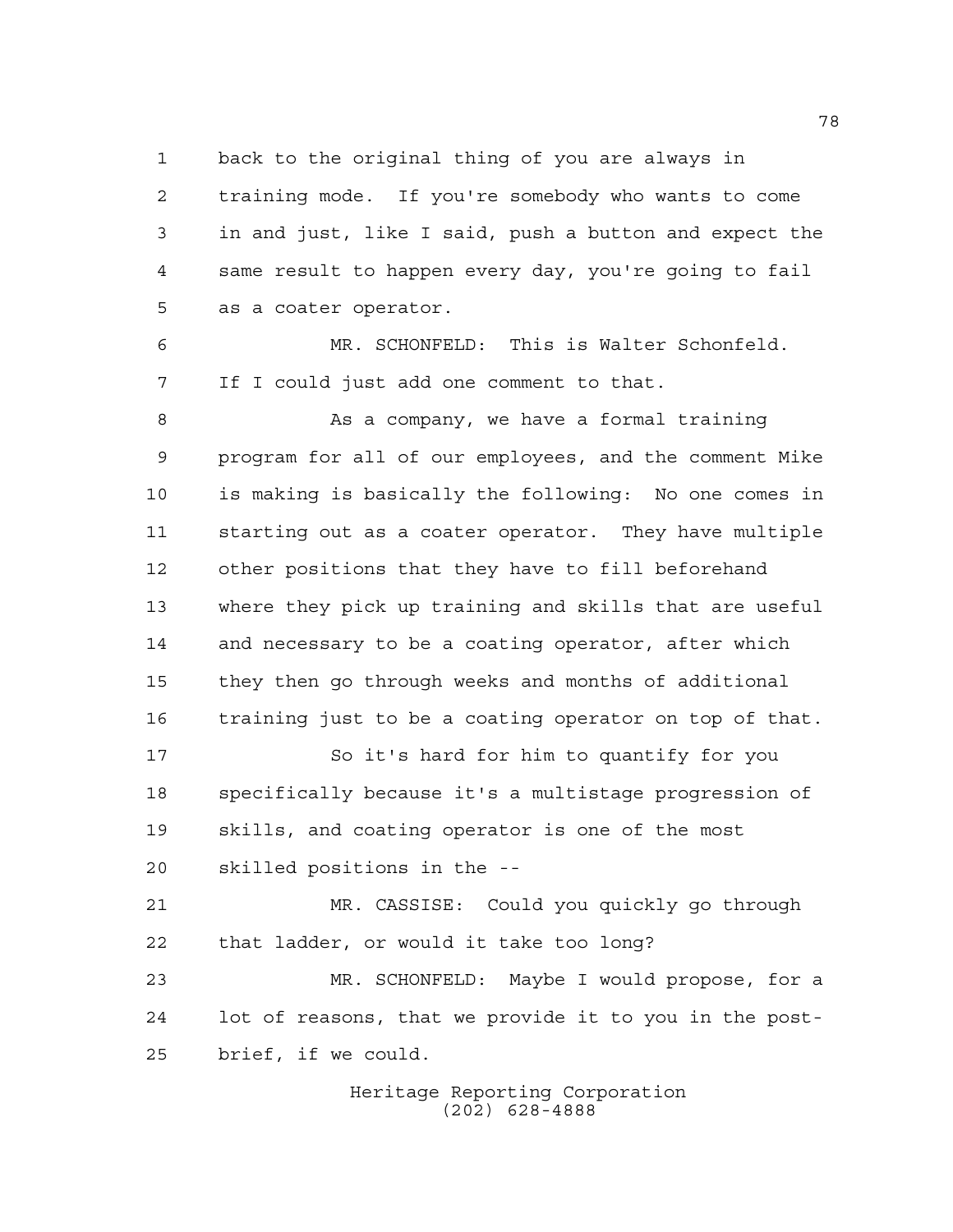1 MR. CASSISE: Sure.

(Pause.)

 MR. CASSISE: Ms. Hatfield, you had mentioned top coating, and this may or may not be an issue, but you said most of the paper was not top coated. Could you just explain why you would top coat the paper? And if you do top coat the paper, how much does it add to the cost or affect the quality of the paper? Just explain a little bit about top coating. That would be helpful.

 MS. HATFIELD: Okay. This is Karen Hatfield again. Top coating is typically added to provide some kind of additional environmental resistance or durability to the thermal paper product.

 Substantially all of the point-of-sale receipt product is not top coated, but we have had a 17 product that had a top coat that was for some specific customers, which is actually going away as customers have moved away from it. But those who were using it in the past were doing it for, like, a home fix-up store that works with contractors to provide some additional resistance from grease that gets on their hands so that the image would endure even if it encountered that kind of substance that would degrade a non-top-coated thermal coating.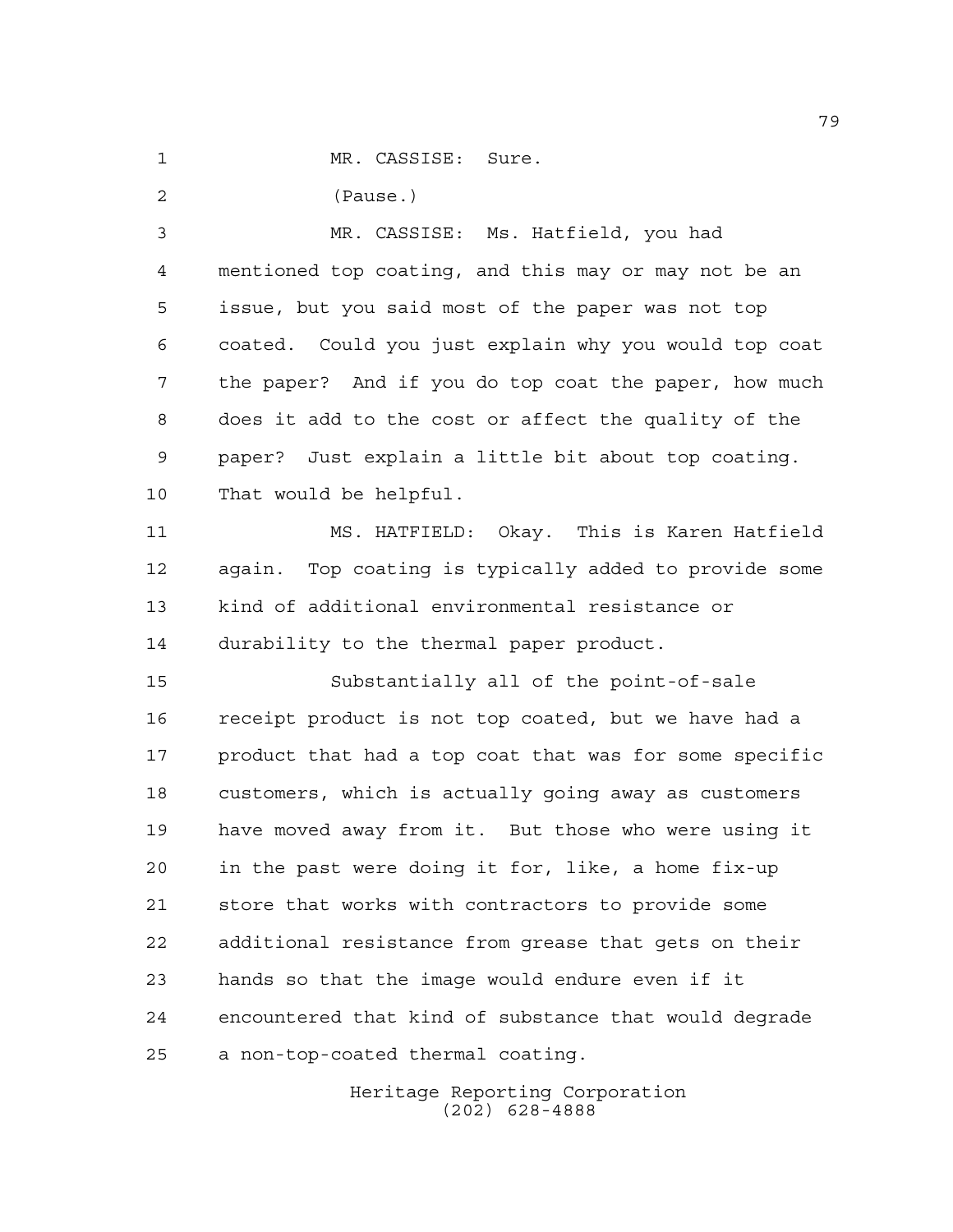So the top coating is typically used on our higher value-added, thermal grades, things for labels, like I mentioned, to provide scuff resistance when it's in transit for a shipping label because the boxes rub against each other and distort the bar code. It can also provide greater longevity to the image, again, just providing against some light reaction and other environmental factors.

 So that's typically what top coating is. It adds another point in the process. It's another coating stage which could be passing through an additional coating station, or it could involve another pass through the machine, depending on the equipment.

 So it is a more expensive piece. I don't know, specifically, the cost percentage. It would depend on the different product and the type of top coating that it needed and that kind of thing. But it would be a more expensive product to make.

 MR. CASSISE: Okay. So the top coat goes over the thermal coat in order to resist or to increase the durability of the image.

Heritage Reporting Corporation (202) 628-4888 MS. HATFIELD: That's correct. MR. CASSISE: Okay. I understand now. MS. HATFIELD: It's kind of like a varnish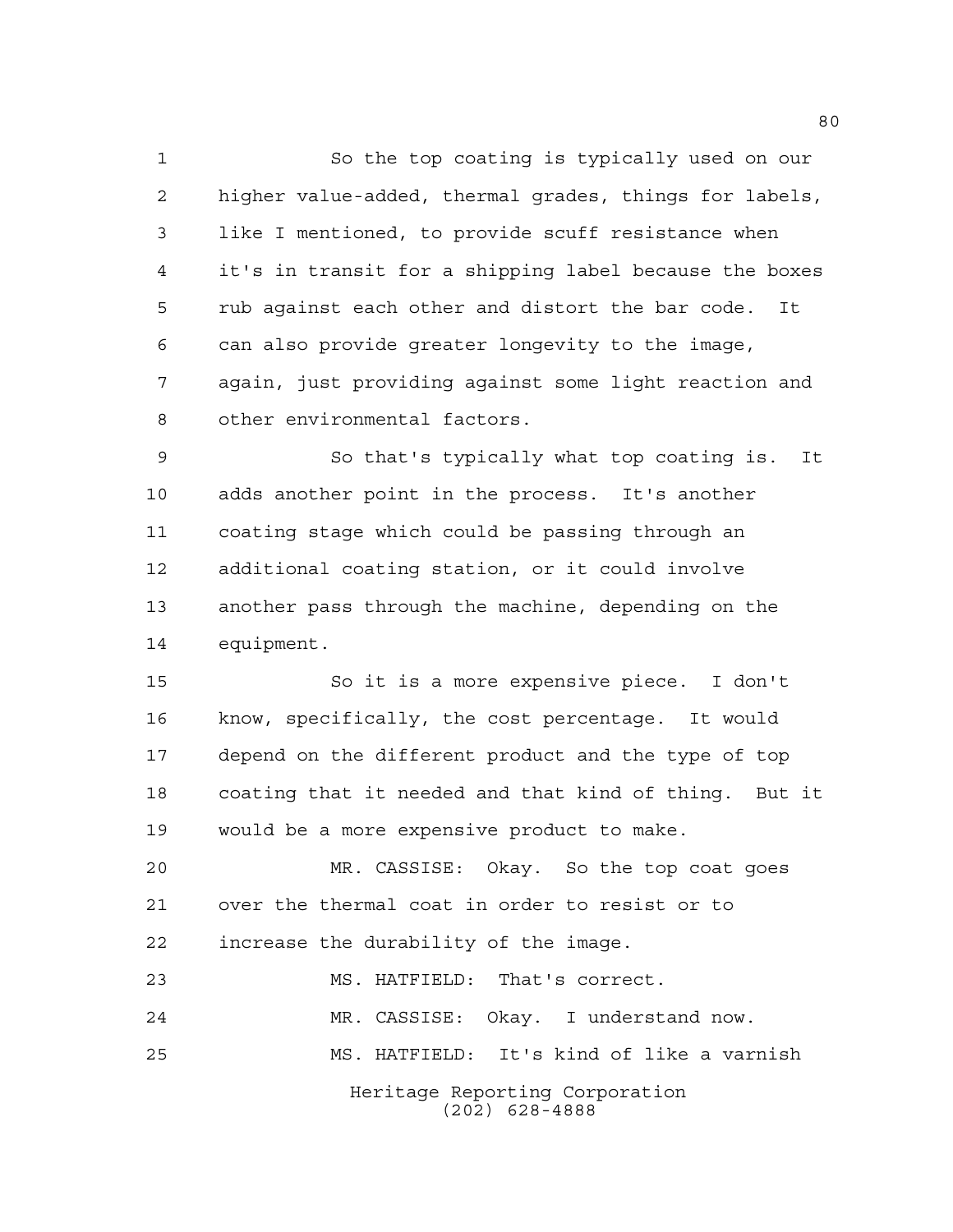on the top, if you think about it that way.

 MR. CASSISE: Varnish is a very good analogy.

 Quickly, Mr. Dorn, I believe, in the September 28th Commerce submission, the Commerce Department had asked for values for your import estimations, and if you could just explain quickly, if you could, how you came up with those valuations. Ms. Hatfield, were you involved in that as well? I know you were involved in the volume estimations. MR. DORN: I believe we used some confidential data, some unit-value data, from Appleton and then applied that to the volume estimates. MR. CASSISE: But you reduced it by your alleged margins. MR. DORN: Well, by the underselling margins, I believe, yes. MR. CASSISE: Okay. (Pause.) MR. CASSISE: I'd just like a response from anyone on the panel on one of Mr. Silverman's allegations in his opening statement that Appleton was putting its customers on allocation and/or not servicing new customers. Are we in the ballpark, or

> Heritage Reporting Corporation (202) 628-4888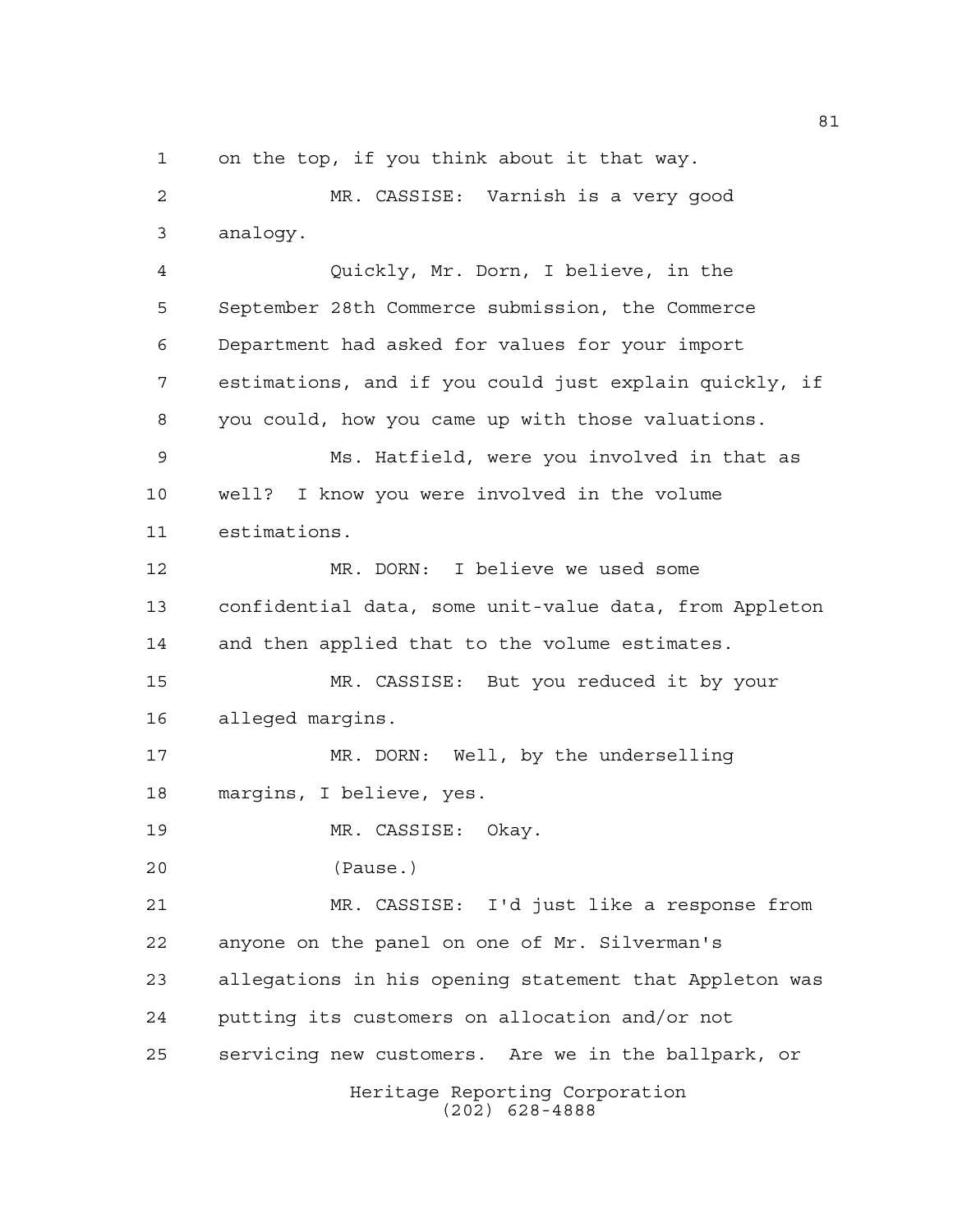what's going on there?

| 2  | MR. SCHONFELD: Like anything, you can take              |
|----|---------------------------------------------------------|
| 3  | something that is, with due respect, for the most part  |
| 4  | a misrepresentation, and find a threat of truth in it.  |
| 5  | What happened was, for a short period of                |
| 6  | time, measured in a few months last year, there was a   |
| 7  | demand spike in the industry. We extended lead times    |
| 8  | to our customers from our normal two days to a few      |
| 9  | weeks, to try and make sure that we could service all   |
| 10 | of our customers. It was a short term demand spike.     |
| 11 | We added capacity, because we have                      |
| 12 | additional machines we can bring on line. We brought    |
| 13 | those machines on line. We got back to servicing all    |
| 14 | our customers in a normal way.                          |
| 15 | Was there a period of time in which we                  |
| 16 | extended lead times; yes. Did we ever put anyone on a   |
| 17 | formal allocation; no. Did we ever turn anyone away;    |
| 18 | But what we did do was, we did extend lead times<br>no. |
| 19 | for our customers for a short period of time and the    |
| 20 | last few years, it happened for a few months.<br>It was |
| 21 | a unique situation.                                     |
| 22 | MR. CASSISE: This happened for a couple of              |
| 23 | months in each of the last few years?                   |
| 24 | MR. SCHONFELD:<br>This happened for a couple            |
| 25 | of months in each of the last few years?                |
|    | Heritage Reporting Corporation<br>$(202)$ 628-4888      |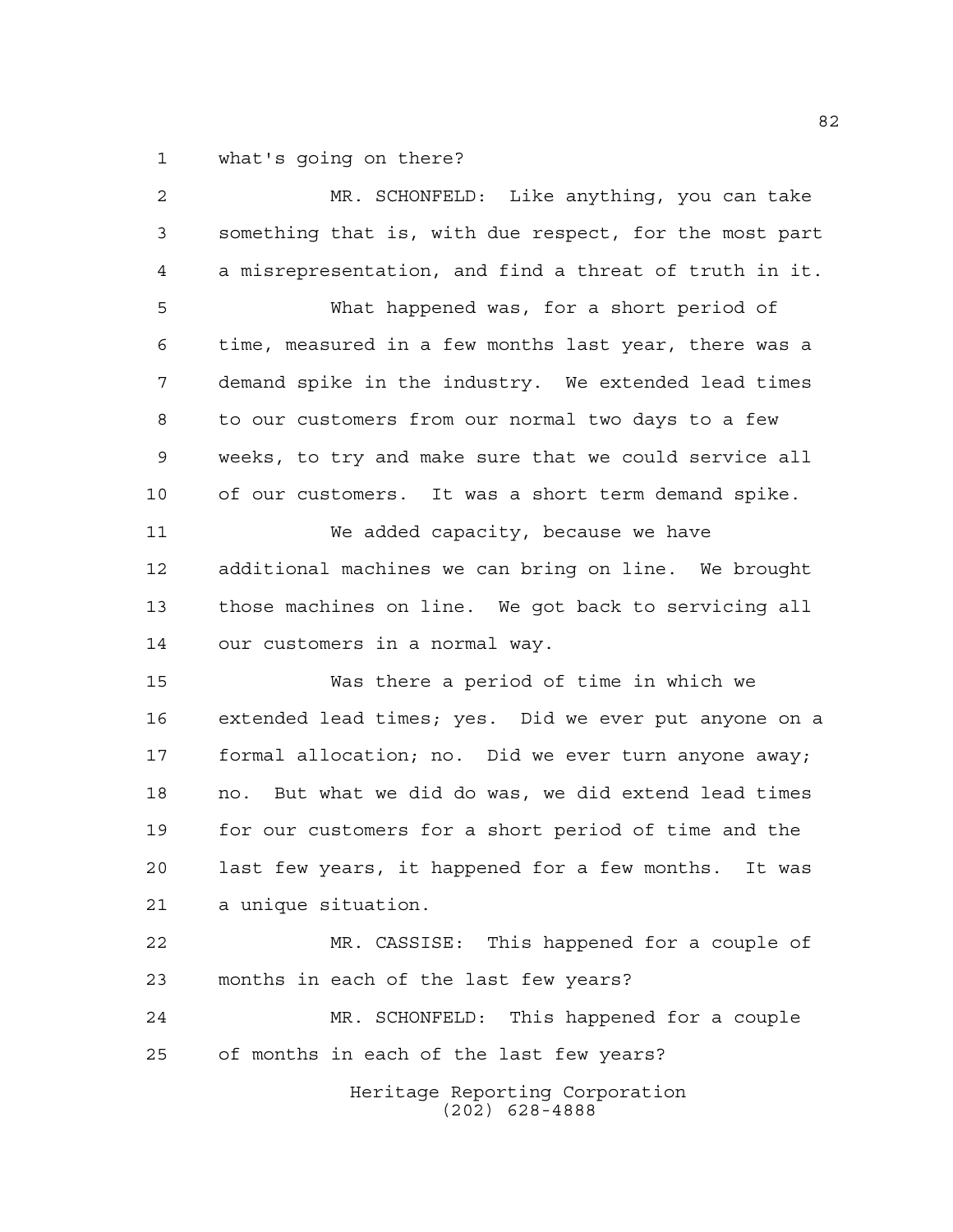Heritage Reporting Corporation (202) 628-4888 MR. SCHONFELD: No, one time in the last few years. MR. CASSISE: Okay, just ballpark. MR. SCHONFELD: September through the end of November or early December, I think would be the timeframe. MR. CASSISE: Of 2006? 8 MR. SCHONFELD: 2006, correct. MR. CASSISE: And do you have an explanation for this demand spike? MR. CASSISE: Yes, a couple of things -- it happened industrywide. In hindsight, being a non- economist, my guess would be, people got spooked. Everybody starting ordering more product. The pipeline filled up, and what happened is, then you saw January, February, and March, and you can look at the numbers for us and everybody else. AUDIENCE MEMBER: Excuse me, we can't hear you. MR. SCHONFELD: I'm sorry. I apologize. I'm not a public speaker by profession. So I'll try and do a better job. I apologize. Let me just go back and restate. There was a short period of time in which there was increased demand for everyone. Everyone was having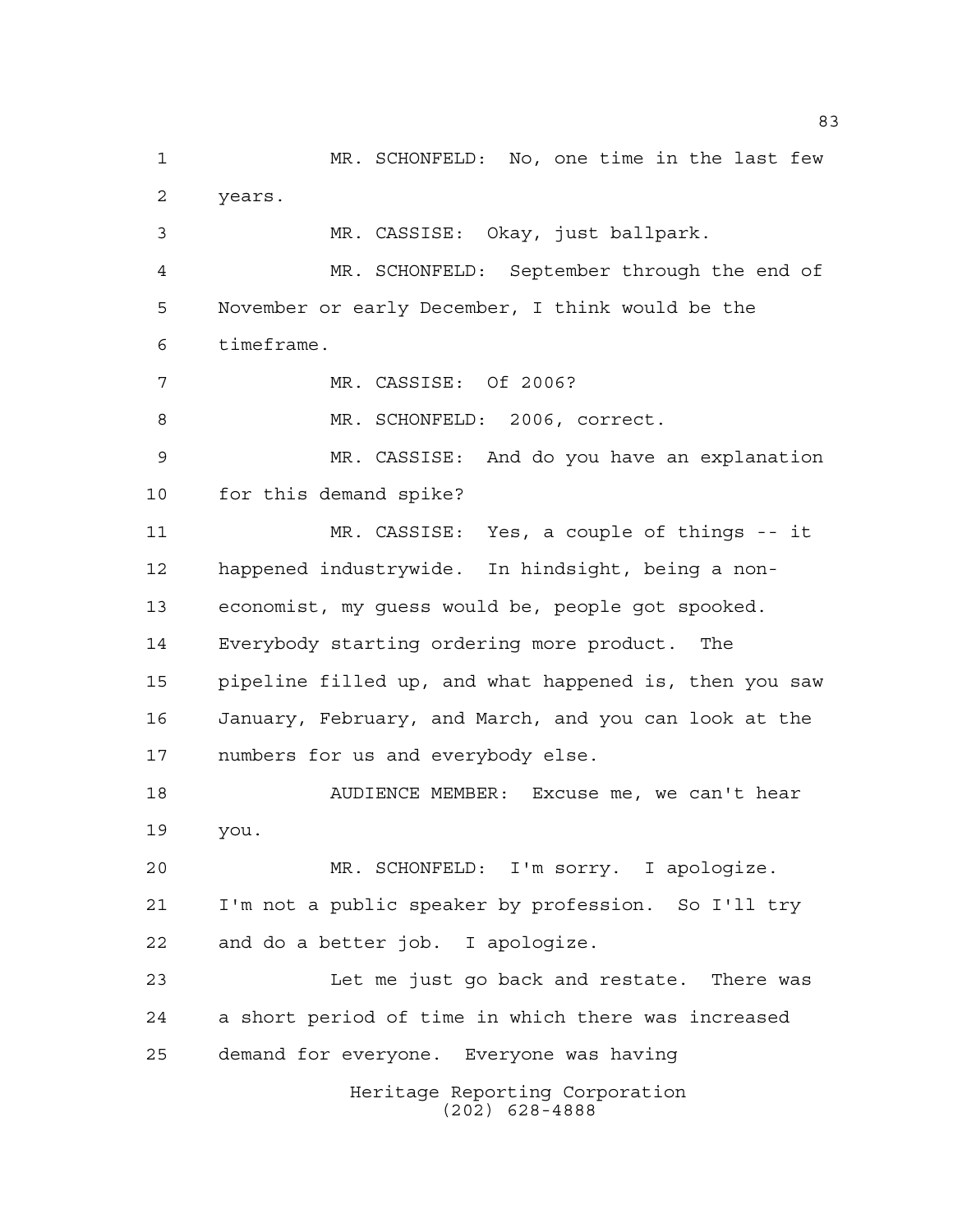difficulties. A large number of manufacturers were having difficulties meeting demand during that period. There seemed to be a little bit of a spook in the marketplace. Everybody tried to fill their channel with enough inventory to make sure that whatever perceived issues might be out there didn't become an issue, and it just self-perpetuated itself for a few months.

 Come January, everybody realized there was plenty of material. We had already worked through the demand issue, as had most of our competitors. Then all of a sudden, volume dried up because everybody worked off their inventory. So it was one of these, everybody got spooked and ordered a bunch of material. MR. CASSISE: What was the reason for the "spookiness"?

 MR. SCHONFELD: I wish I could tell you. I don't really know the answer to that question.

MR. CASSISE: Okay.

 MR. SCHONFELD: But it was a short period of time. It's only happened once. We brought additional machinery on line, which we do have, and which we don't run. Because frankly, at today's prices, it's not economic for us to even consider putting those machines on line and we worked through the problems.

> Heritage Reporting Corporation (202) 628-4888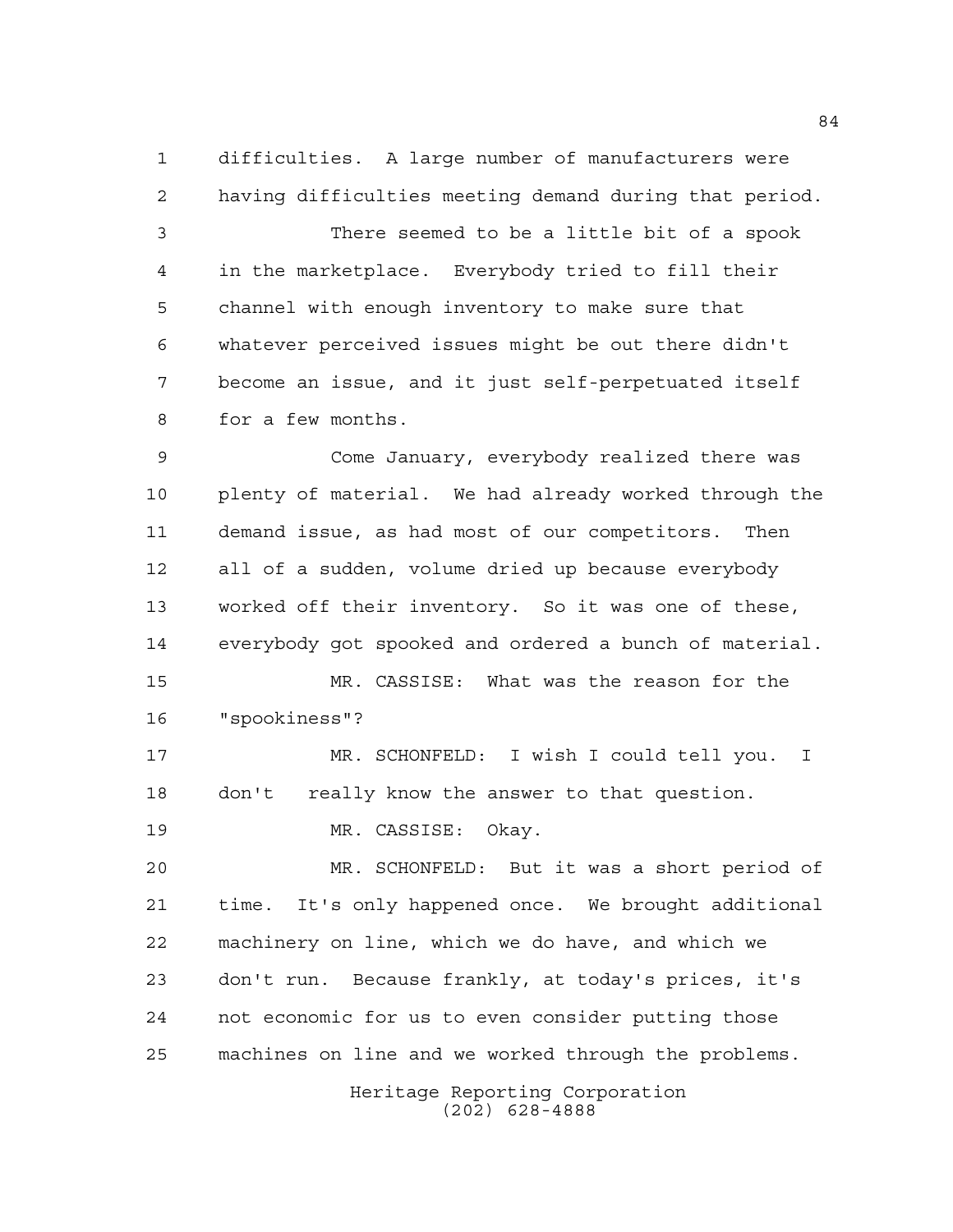We don't have a capacity shortage. We actually have quite a bit of spare capacity. It was more of a market anticipation issue than a capacity shortage issue. So that's sort of the explanation for the issue. MR. CASSISE: That's all I have for right now; thank you very much. 8 MR. CARPENTER: Mr. Bernstein? MR. BERNSTEIN: Thank you, and I'd also like to thank the panel for traveling here to answer our questions. Mr. Schonfeld, let me start with you. Does the domestic industry today have sufficient capacity to satisfy U.S. demand for lightweight thermal paper? MR. SCHONFELD: We could not supply 100 percent of the thermal paper in the market; nor is our allegation that we would necessarily want to increase market share. Our entire goal here is to get fair pricing in the marketplace, and we believe that that's the real issue here. MR. BERNSTEIN: Okay, thank you; listening to your testimony, it appears the main reason you believe you don't have fair pricing in the marketplace is because of the imports from China. Am I correct in that? If those imports were eliminated, would you

> Heritage Reporting Corporation (202) 628-4888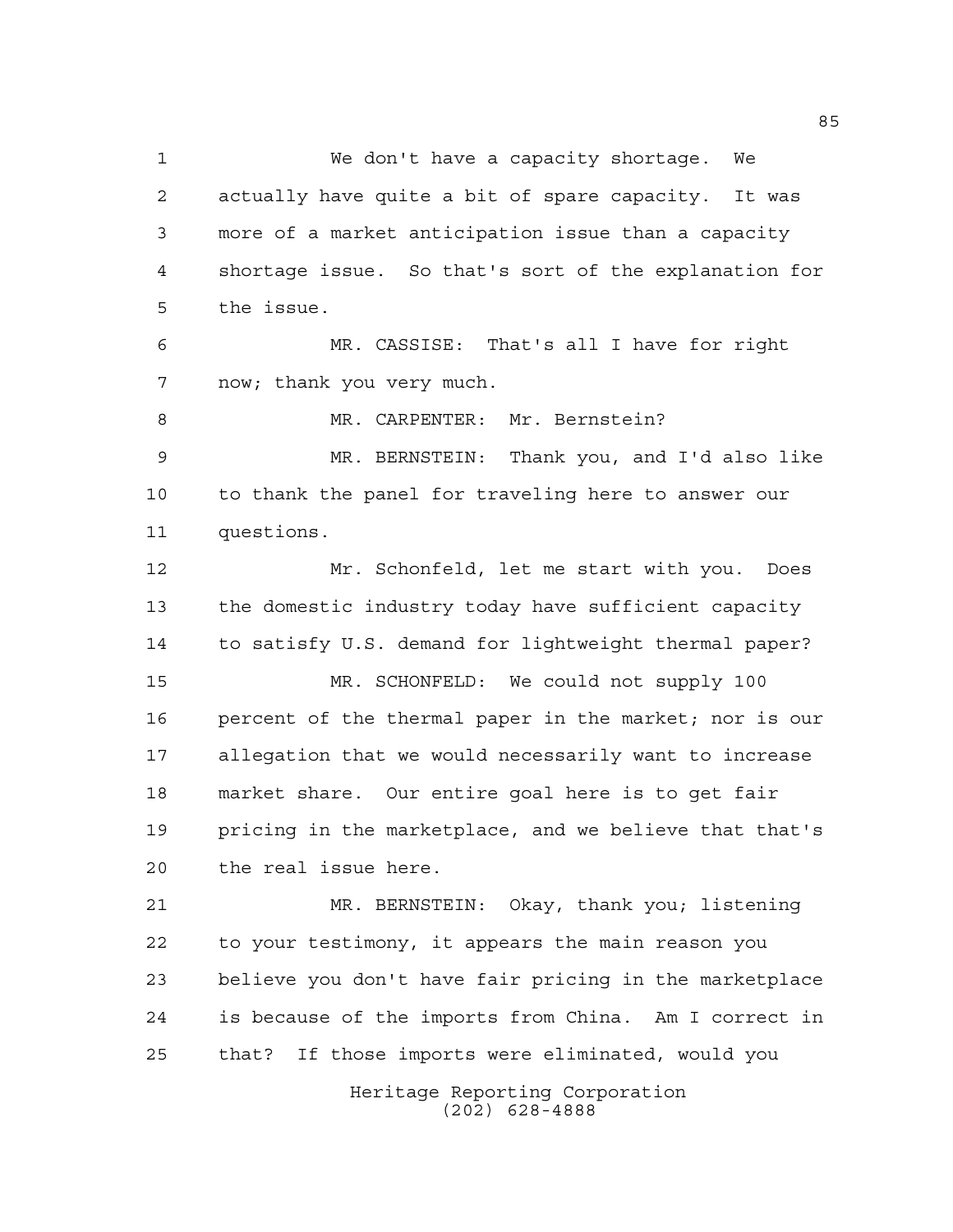then return to a period where there was fair pricing in the market?

 MR. SCHONFELD: We believe the problem has existed for quite some time, and frankly pre-dates the Chinese influence into the market. They are obviously a contributor to the issue. But eliminating the Chinese volumes by themselves would not eliminate the problems. We believe there are other unfair players in the marketplace, as well, from Korea and Germany. Just eliminating the Chinese would not resolve the issue, because we believe that unfair pricing pattern has been in place for quite some time.

 It's been more accelerated in recent months, but that doesn't mean that it's been a short-term problem.

 MR. BERNSTEIN: Thank you, I believe your testimony was that this \$100 million expansion program of the facility in Pennsylvania, that the decision was made to go forward with that in late 2006. Am I correctly summarizing what you said?

MR. SCHONFELD: That's correct.

 MR. BERNSTEIN: Okay, according to the information in your petition, by late 2006, the quantity of imports from the subject countries had already increased quite considerably. Why, in light of this, did you go forward with these expansion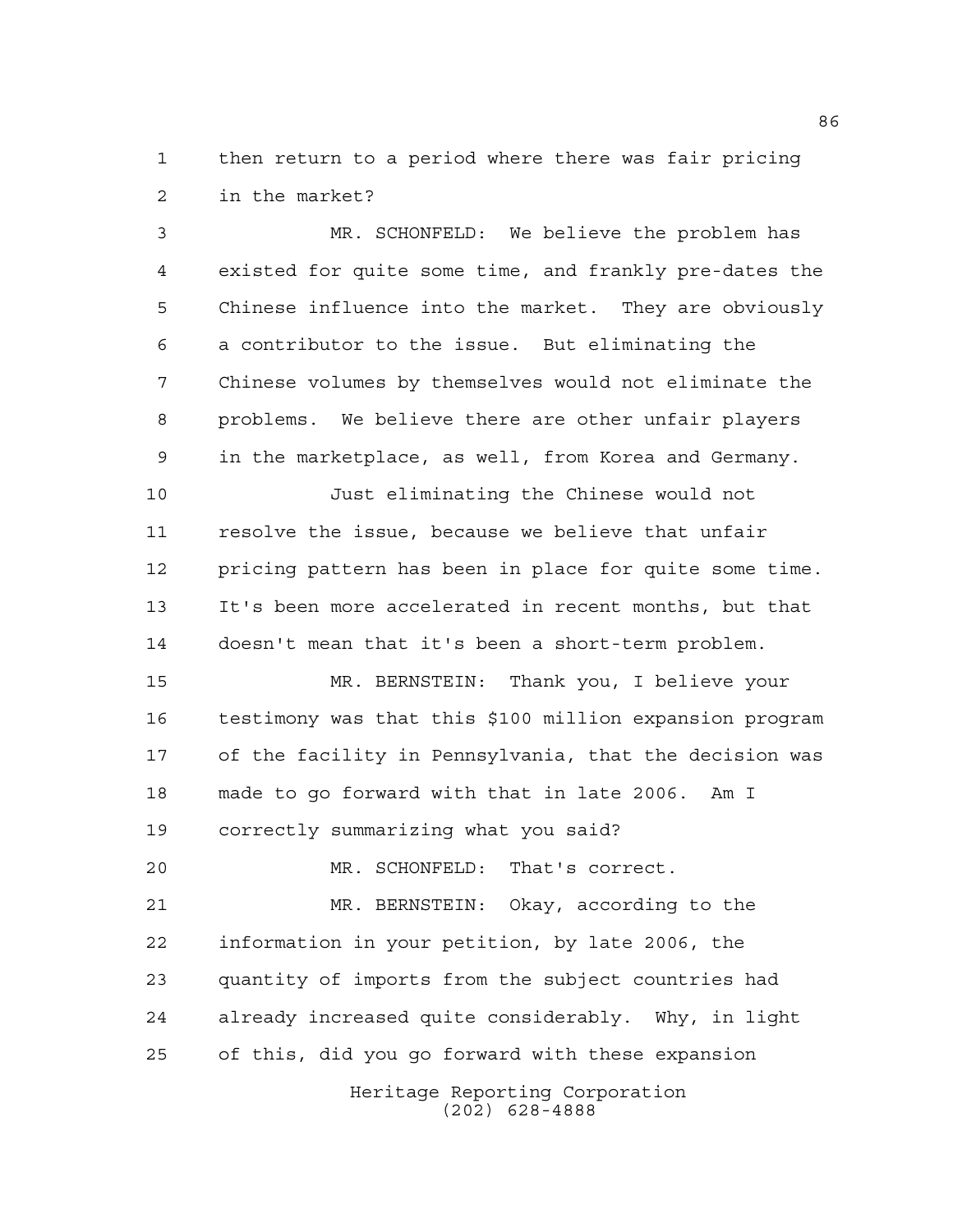plans?

| 2  | MR. SCHONFELD: It was very detailed, as Mr.            |
|----|--------------------------------------------------------|
| 3  | Silverman, I guess, is his name. There was no doubt a  |
| 4  | detailed set of plans and presentations made to the    |
| 5  | Board and financial analysis done. We'd be happy to    |
| 6  | talk with you about that, because it's a confidential  |
| 7  | matter, outside of this public hearing.                |
| 8  | But there was quite a bit of analysis that             |
| 9  | went into indicating that it was still economically    |
| 10 | viable for us to compete in the marketplace and we     |
| 11 | thought we could compete, particularly if the playing  |
| 12 | field were leveled with regard to price.               |
| 13 | MR. BERNSTEIN: If you could either submit              |
| 14 | that material in your post-conference submission; or,  |
| 15 | if it is in your questionnaire response -- and I have  |
| 16 | not have personally looked at your questionnaire       |
| 17 | response -- indicate in your post-conference           |
| 18 | submission where we could find it, I think that would  |
| 19 | be very much appreciated.                              |
| 20 | I know, at one point, Mr. Dorn stated that             |
| 21 | there was a contemplation that this new facility would |
| 22 | make a certain return on investment. We would be       |
| 23 | interested to know what you had contemplated in that   |
| 24 | respect and what you contemplated the market           |

conditions would be.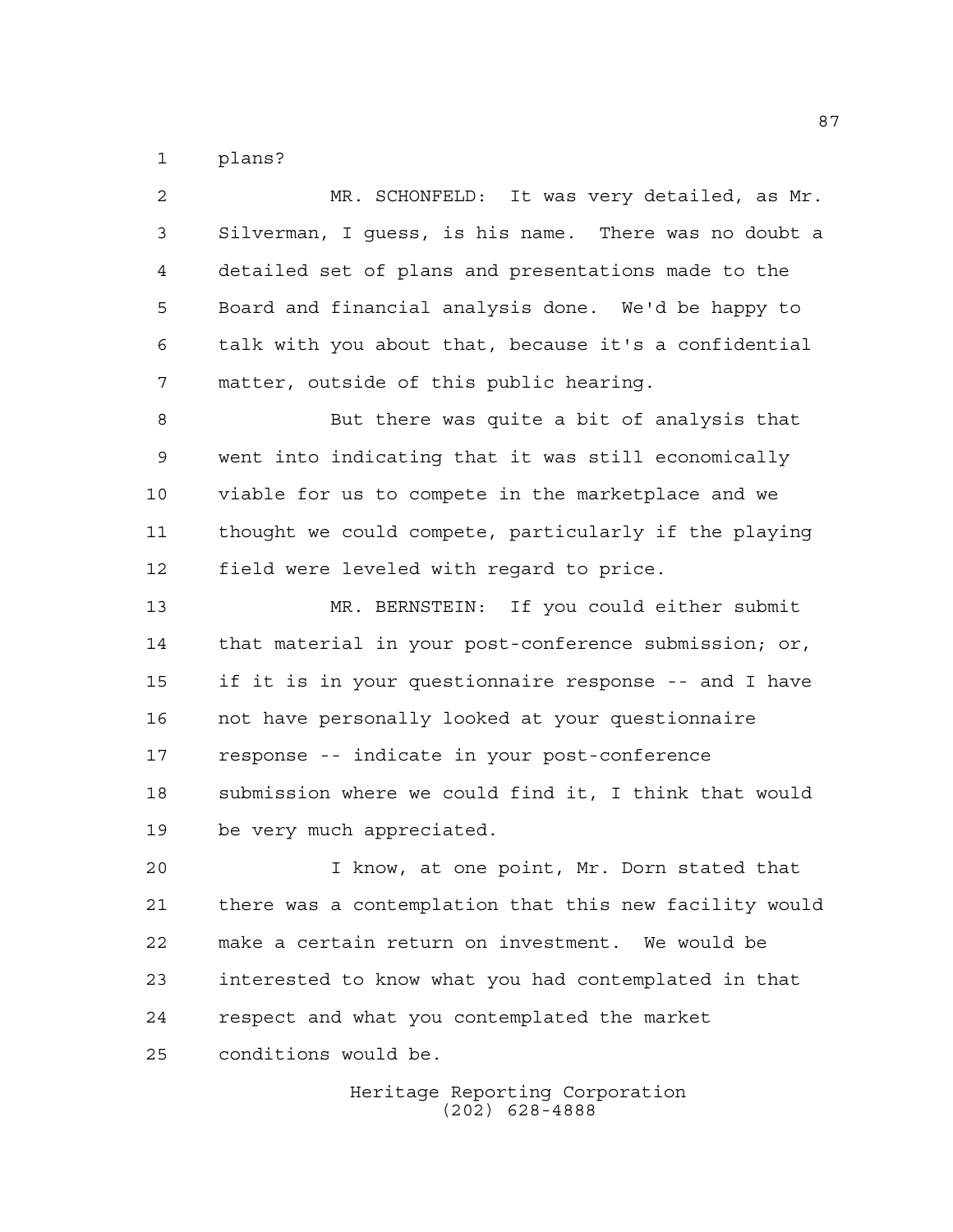Can you indicate for purposes of the public session how much of this facility is going to be devoted to production of the product you are calling lightweight thermal paper, or even a ballpark type? MR. SCHONFELD: Day one, all of it. MR. BERNSTEIN: Is this designed to be a lower cost facility, more efficient production operations? Can you describe why you are expanding to this degree, other than your contemplation of expanded demand in the market? MR. SCHONFELD: There really are two reasons for us to build the facility. One is, we do believe the market is continuing to expand, and we want to be able to service that market for the long term. This facility will allow us to do that. Obviously, the second reason is, it is a more modern piece of equipment, and every time you upgrade equipment, whether it's a printer, computer, or a coding machine that costs \$100 million, your costs hopefully will go down in unit measure terms with regard to the individual units produced on that

 So sure, will the machine be more efficient than some of the ones we have today? Absolutely, it will be. But the real motivation for putting the

machine.

Heritage Reporting Corporation (202) 628-4888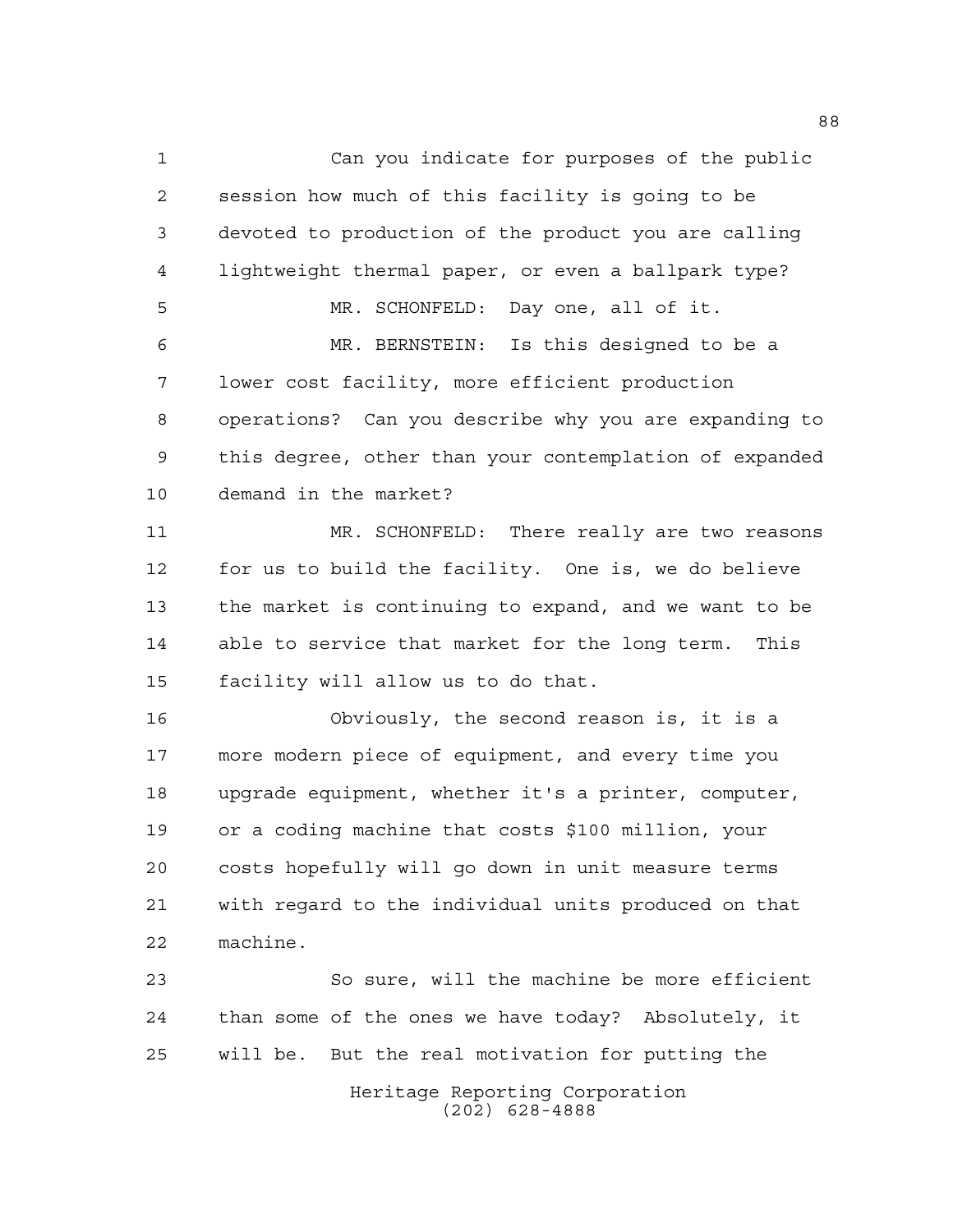equipment -- and you'll see this when you see the confidential submission -- is we believe that we're going to be able to fill that machine up, as well as the additional capacity we have now, based on what we believe the market can do.

 MR. BERNSTEIN: How will the production equipment for lightweight thermal paper at the new facility be staffed? Mr. Sitter said at point in response to one of Mr. Cassise's questions that it takes years to be able to know how to be a coating operator.

 Yet, I also understood that it does not seem the operating staff will be transferred from Appleton to staff this new facility. So who are the people who are staffing this, and how are they going to be able to run the machines?

 MR. SCHONFELD: As a follow-up to the response I made earlier, the point to keep in mind is that the training process is really one of going through multiple positions within an organization. While there isn't a coding operation at West Carrollton today, there's a paper manufacturing operation and they coat carbonless product in that facility, as well.

Heritage Reporting Corporation (202) 628-4888 So we do have people who are both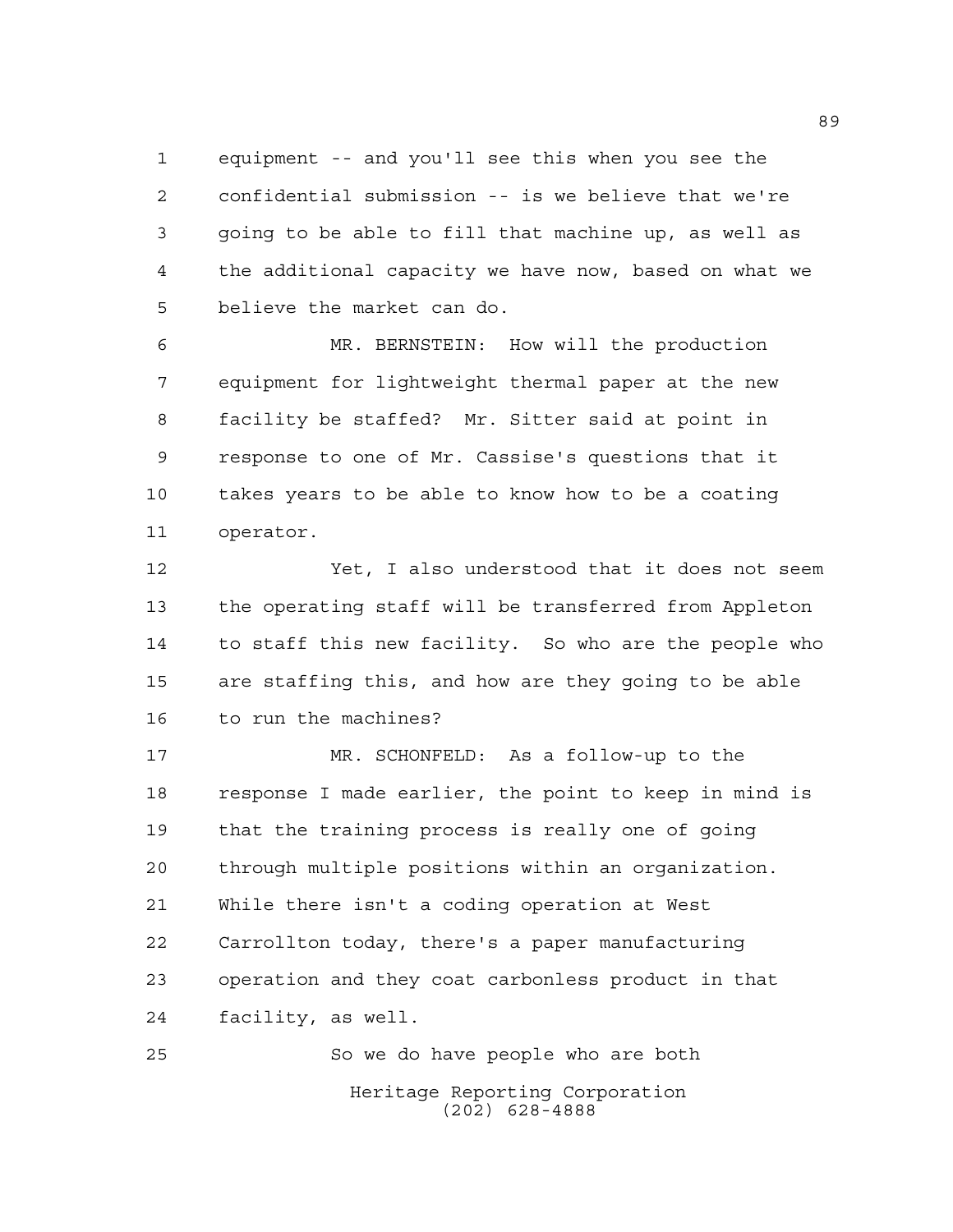experienced and have worked up through what I would call the early stages of being qualified to be a coding operator; and frankly, there is still coding that goes on, even if it's not thermal coding. So that's point one. So the final training, the few months worth of training will obviously have to happen.

 At the same time, as part of getting the machine on line, our plan is to bring in a few individuals from the Appleton plant to help get that technical experience into the facility. That's all part of the implementation plan. That will be part of the documents you see when you see the documents that we submit confidentially.

 MR. BERNSTEIN: Thank you, while I'm on this subject, let me ask about the one allegation Mr. Silverman made that Mr. Cassise did not ask you about. This is that you're currently importing product from Europe.

 MR. SCHONFELD: I'm interesting in hearing the data on that, because I'm not aware of that having happened.

Heritage Reporting Corporation (202) 628-4888 MR. BERNSTEIN: Thank you, let me move on to another issue now. Ms. Hatfield, is there any particular reason that Appleton doesn't do its own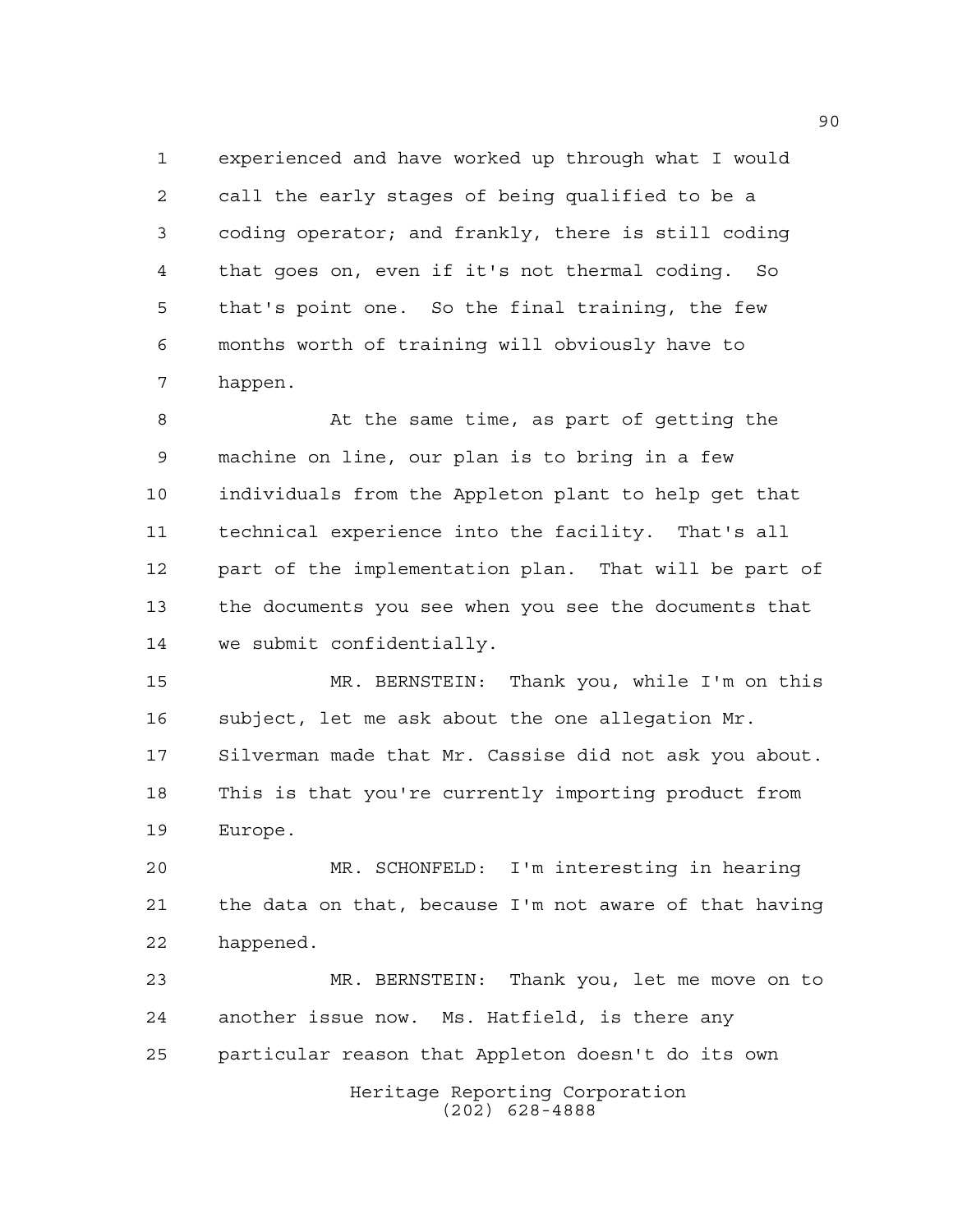conversion operations for lightweight thermal paper? MS. HATFIELD: Historically, the market has been separate for the coding operations and the converting operations. So those segments of the value chain have really grown up separately. So we have not pursued that, in an effort to maintain good relationships with our converter customers. We have not gone down that route.

 MR. BERNSTEIN: Okay, thank you; let's talk about your converter customers. In your testimony, you distinguish generally between the type of converters who typically convert lightweight thermal paper and other converters.

 First of all, could you describe what type of converters typically convert the product you're describing as lightweight thermal paper?

 MS. HATFIELD: Sure, there are a number of converters in North America of far-ranging sizes, in terms of their capacity that specialize in converting jumbo rolls down to small receipt size rolls.

 Oftentimes, they will not only do the thermal paper. Thermal paper is a predominant part of the business for this end user. But oftentimes, they will also use convert carbonless paper, as well, for like a two-ply receipt or bond paper, as well, for

> Heritage Reporting Corporation (202) 628-4888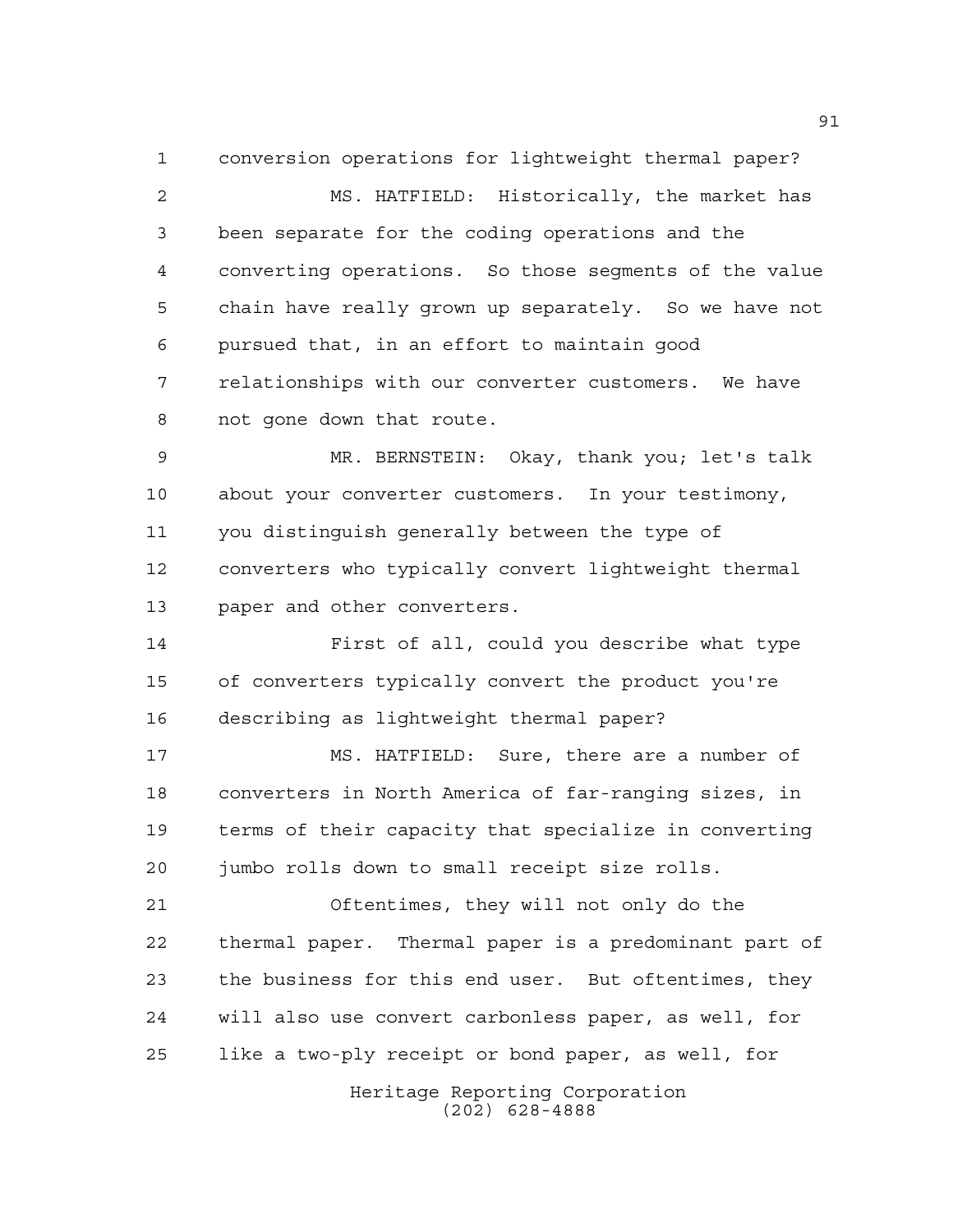something that's through an impact printer. So that's typically where they put their focus.

 For other high value-added products, it's a different type of process. Because if you think about labels, for example, There needs to be an adhesive coating put on the back of it and a release paper attached to that, as well. So it goes through different people that specialize in that type of coding in order to get it into a label type of product.

 Also, a lot of times, the converters are specializing in who they're selling to, in terms of selling to the label market versus lottery market, entertainment industry versus the retailers that are purchasing the POS product. So there's different specialization in that respect.

 MR. BERNSTEIN: Okay, so is what you're saying is that the converters who handled the lightweight thermal paper don't have their conversion equipment couldn't handle something like a lottery ticket? It would require a different type of slitting machines or printing operations that these converters don't have?

Heritage Reporting Corporation (202) 628-4888 MS. HATFIELD: Yes, for the lottery business, the slitting equipment, I don't know, would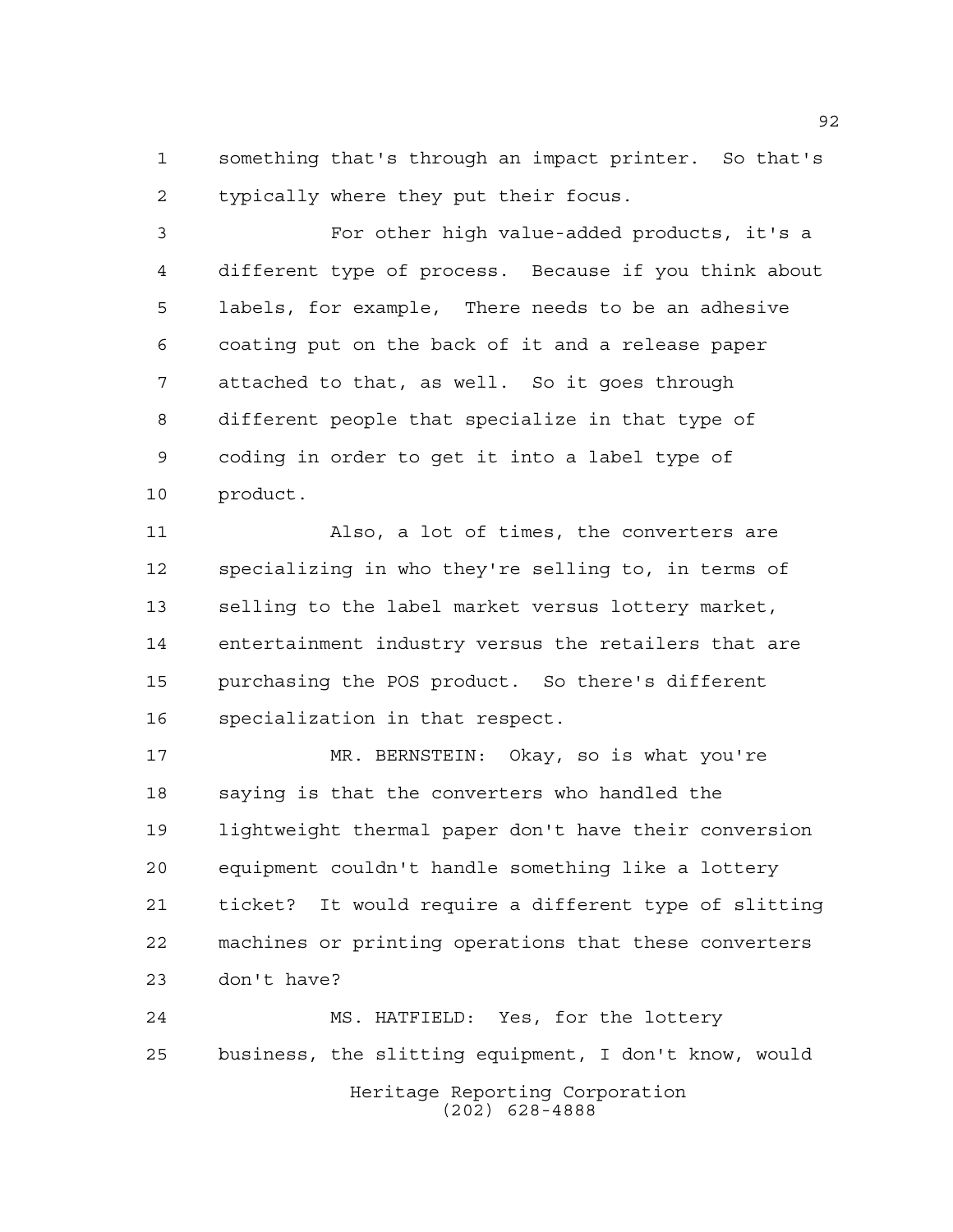be radically different. The specifications for that market though would be different. The specifications for the lottery market would be different than what it would be for a POS. So that factors into the specialization.

 MR. BERNSTEIN: Okay, let's go into your own production process now. You've indicated that some equipment is used to produce both lightweight and other thermal papers, and other equipment can be used exclusively to produce thermal papers; and you really haven't specified, nor did the petition distinguish among these. What equipment is used by Appleton exclusively to produce lightweight thermal paper?

 MR. DORN: Can we address that in the post-conference brief?

 MR. BERNSTEIN: If you could address that in the post-conference brief. Specifically, I'm seeking a little more specificity on some of these assertions you make on page 12 of the petition under this Paragraph E; that if you would identify what the certain equipment is that could be used to produce both, and which equipment is dedicated to lightweight thermal paper. Because the petition does not seem to provide any detail in that regard.

Heritage Reporting Corporation (202) 628-4888 Okay, Mr. Sitter, let me ask you, if you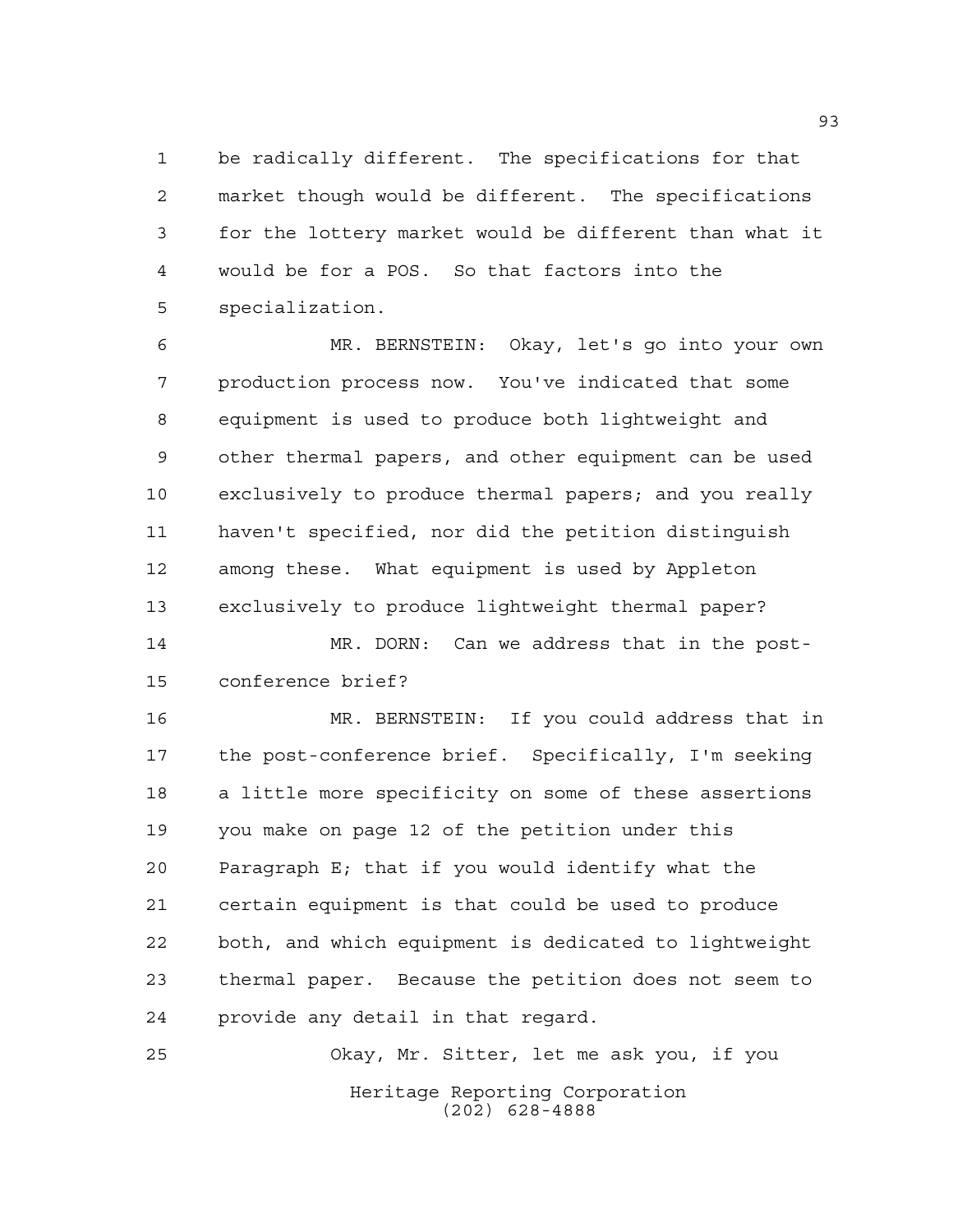were to be asked how many of the employees you

 represent who belong to the USW at the Appleton plant are involved in producing lightweight thermal paper as opposed to other types of thermal paper, could you give me a breakdown?

 MR. DORN: Is that something we could do post-conference?

 MR. SITTER: Yes. It's difficult to do with some of the lean manufacturing principles that we brought in at this point.

 MR. BERNSTEIN: Okay. If you could attempt to do that post-conference, I would appreciate it. I would note, however, for the record that the witness did not indicate he could give me an immediate answer to the question. Let's see what else we have here.

 MR. DORN: I wasn't trying to cut of the witness.

MR. BERNSTEIN: Oh, okay.

 MR. DORN: If you'd like to follow up on that, that's fine. I just think, in terms going through a head count, if you want something accurate, I thought we could do it much better in a post- conference brief. But if you'd like for him to take stab at it, I don't have any problem. MR. BERNSTEIN: Well, I mean, the question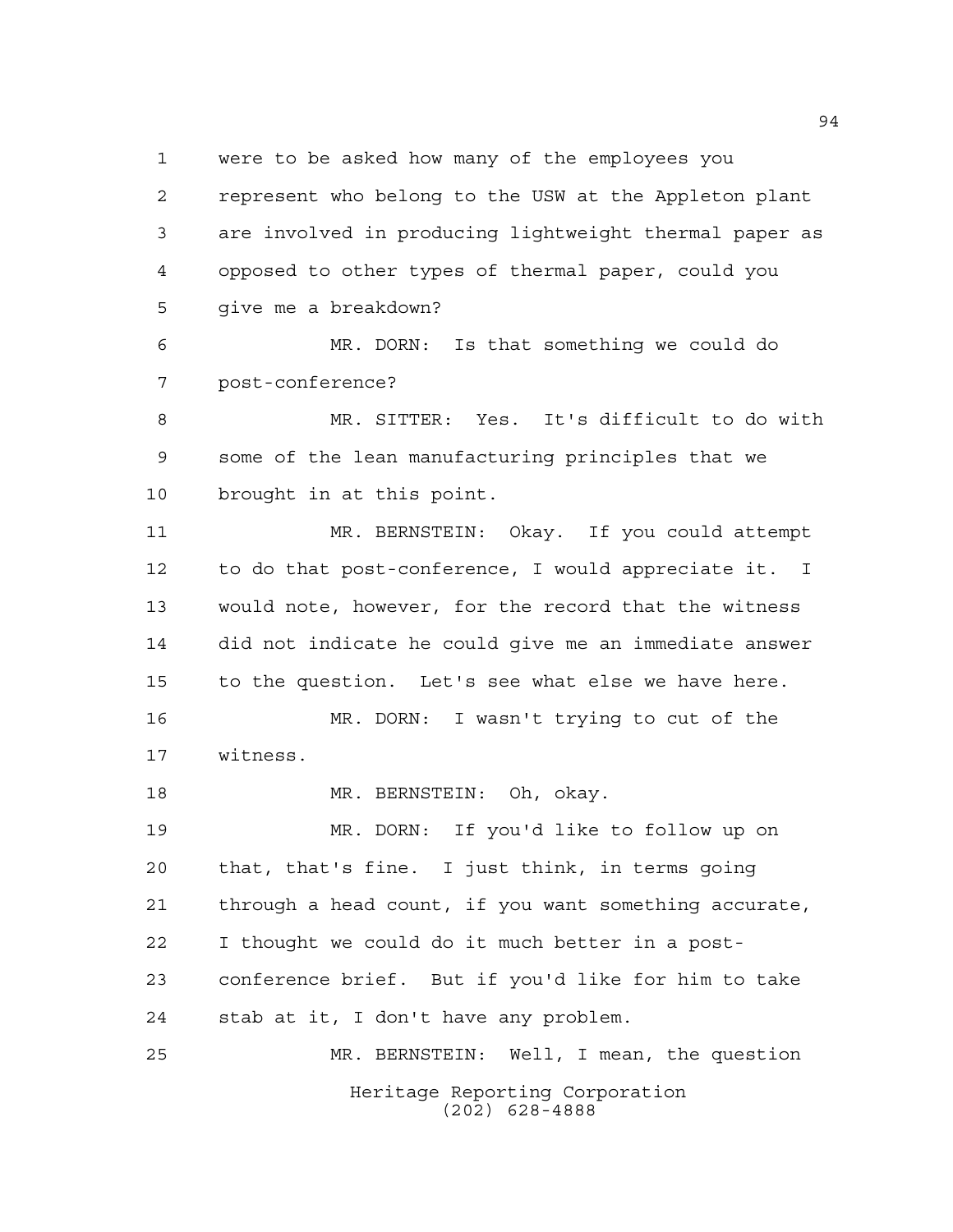is, do you think you could easily perform such a breakdown, for now? I mean, you can give me what the breakdown would be in the post-conference brief and how you compute it. But at this point, I would like your impression about how easily you could perform such a breakdown.

 MR. SITTER: Yes, it's by machine; what machine makes what product. I would say, when we have converting products, we have carbonless or converting machinery. We have carbonless machinery and we have thermal machinery. So I would say it's probably about half and half, as far as the membership working on that equipment.

 But like Mr. Dorn said, it would be a lot easier in the post-conference brief to give you. We could probably give you actual numbers.

 MR. BERNSTEIN: Okay, again, I think we would appreciate that and your explanation of how you made that computation. This is for anyone on the panel who can answer it. Do any purchasers of lightweight thermal paper purchase both jumbo rolls and slit rolls?

 MS. HATFIELD: This is Karen Hatfield at Appleton. Yes, some of the converters do purchase both. As we'd indicated previously, the pricing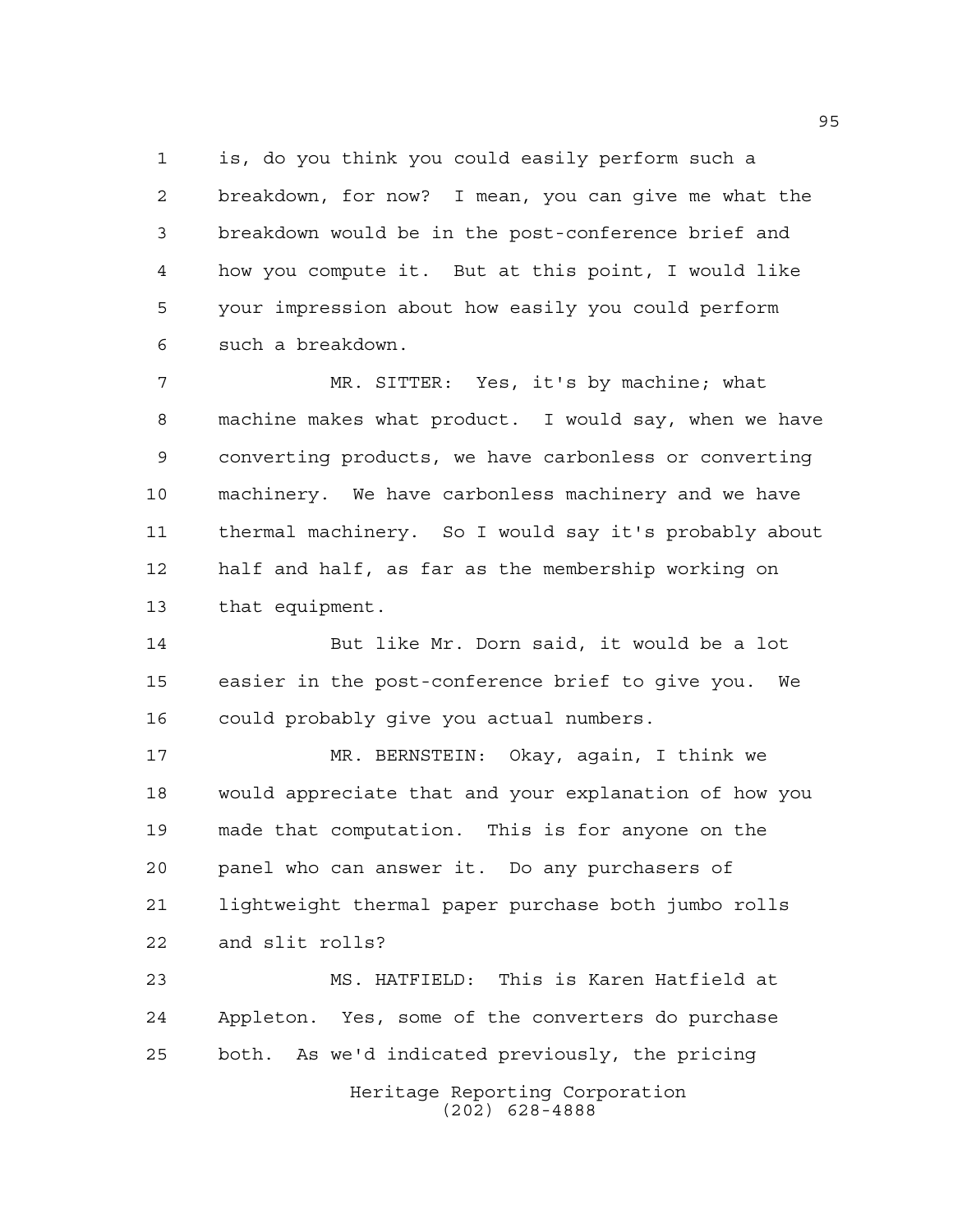coming in from the Chinese slit rolls has been at such an aggressive, that some of our converter customers have struggled with how they can produce a slit product at such a competitive price, with the Chinese rolls coming in not only offered for sale to our converter customers, but to their customers directly, as well; and had therefore been put in the position of needing to purchase some degree of these Chinese slit rolls and just re-sell them to their customers in order to remain competitive on price. MR. BERNSTEIN: Are some of their customers buying the Chinese slit rolls? MS. HATFIELD: Yes, they are. MR. BERNSTEIN: Okay, from your market information, can you give any seat of the pants estimate -- and I'm not asking for a formal breakdown -- of what the purchaser breakdown of the Chinese rolls is, between the converters and the end-user customers? MS. HATFIELD: I don't know that I could venture a good guess at this point. What I can tell you is that initially, what we were seeing in the market was that it was exclusively being offered for sale to converters. Then more recently in the last

> Heritage Reporting Corporation (202) 628-4888

six months or so, that has changed. So they've also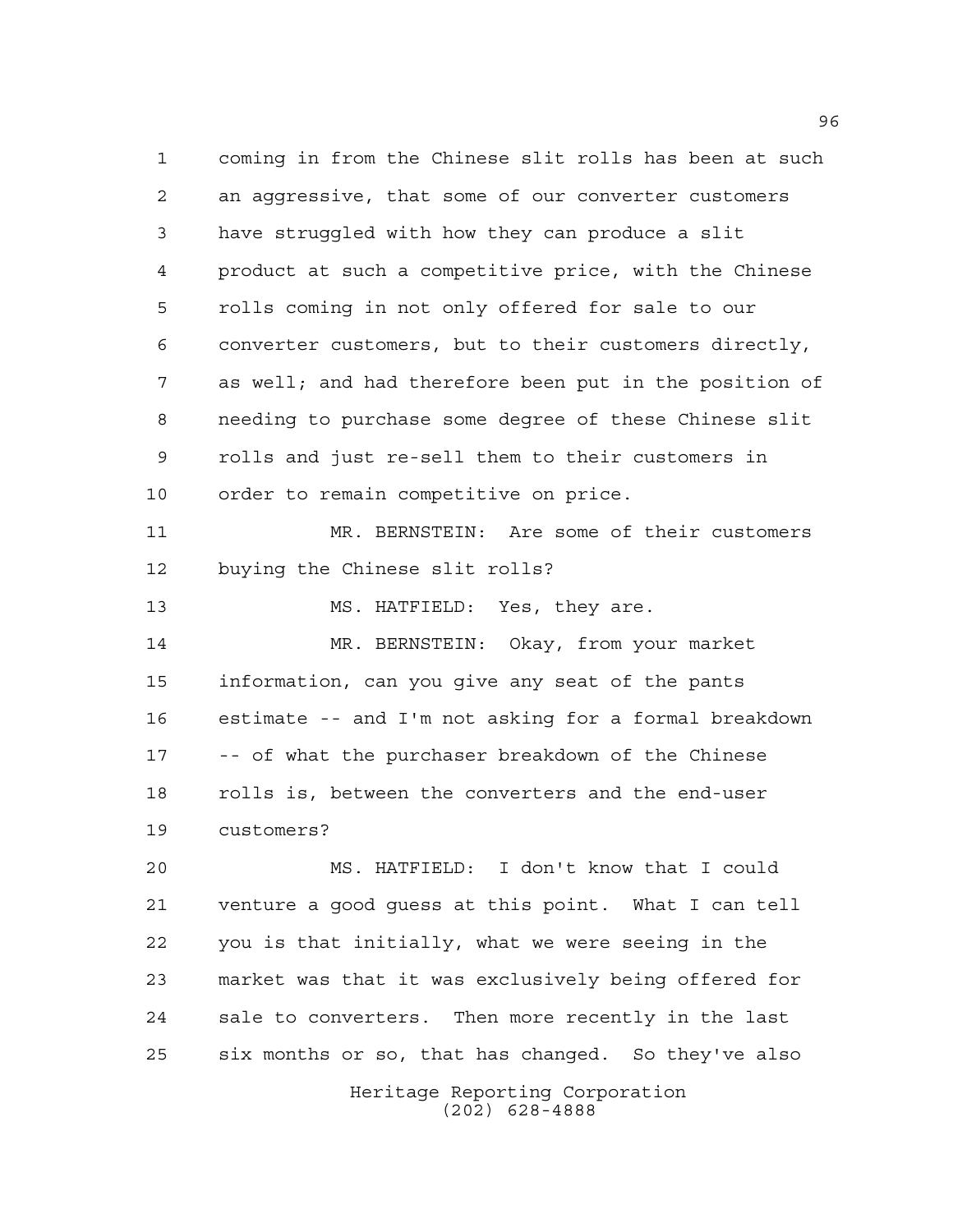So it has been a more recent development on that side of things, but we are seeing it in both places. MR. BERNSTEIN: Can you describe the types of customers who are purchasing the Chinese slit rolls? MS. HATFIELD: In terns of converter customers or further downstream? MR. BERNSTEIN: No, no, the end user customers. MS. HATFIELD: Okay, as the converted rolls of Chinese paper are being sold to distributors, who typically just re-sell slit rolls to other groups; whether that is on line. You know they might have a website that just specializes in POS paper. So they just list it for sale and sell it that way. Some of them are distributors who, like, service a specific industry such as the restaurant industry. They might sell them the slit rolls of paper, as well as paper cups, paper plates, other things that restaurants might need. So there are a couple of different groups of what we call distributors. But both of those would be able and have purchased the slit roll products directly from the Chinese imports.

been offering it for sale to converters' customers.

Heritage Reporting Corporation (202) 628-4888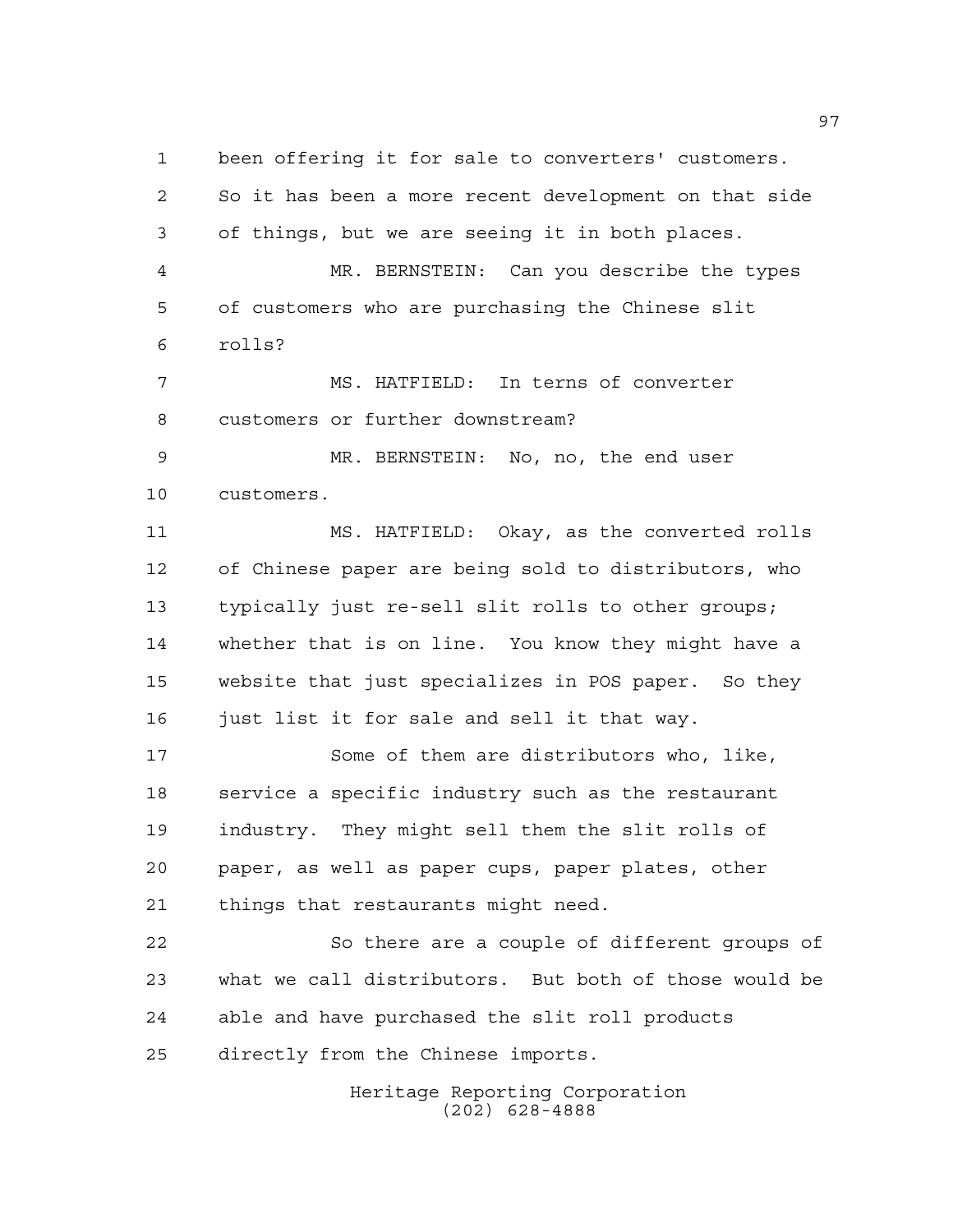Heritage Reporting Corporation (202) 628-4888 MR. BERNSTEIN: Basically, your contention is, the customers communicate pricing offers to the converters, who then communicate it to you, as upstream? MS. HATFIELD: You mean, the distributors? MR. BERNSTEIN: Well, the distributors, yes. MS. HATFIELD: Okay. 8 MR. BERNSTEIN: The distributors communicated to the converters, who them communicated to you, is how you're getting the pricing information in the market? MS. HATFIELD: We've typically gotten information through customer communications. I don't know how much the customers are getting directly from their purchasers, the distributors on the price that's offered for sale to the distributors. Some of our customers have just said, this distributor isn't buying from us any more, because they said they are buying directly from China. MR. BERNSTEIN: I now have a question for the lawyers. If virtually all the imports coming in from China are slit, which I believe is what the testimony has been, and virtually all of the rolls coming in from Germany and Korea are jumbo rolls, and if the testimony has been, a slit roll can't be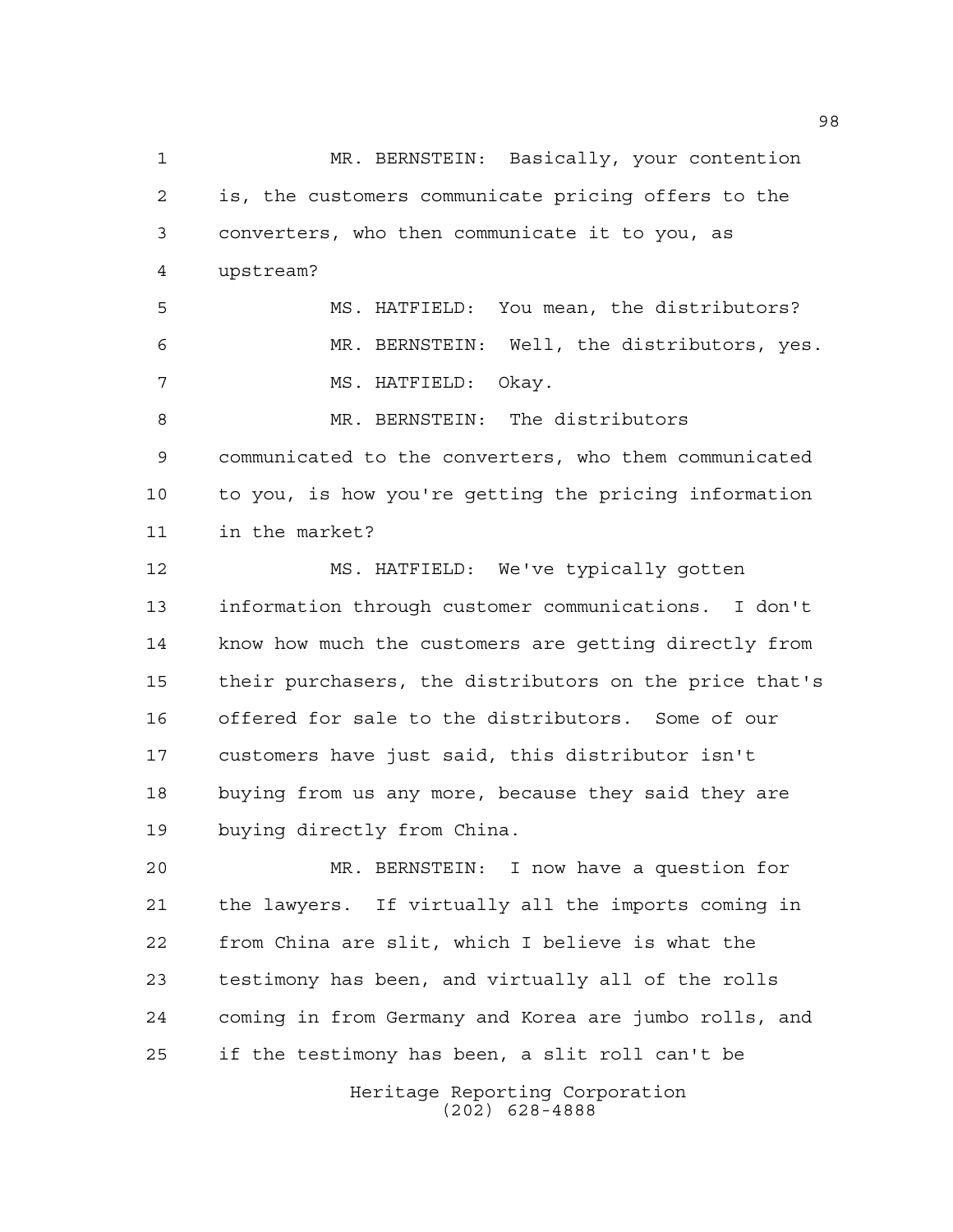interchanged with a jumbo roll, how is the Commission supposed to find that the subject imports from China are fungible with the subject imports from the two other countries?

 MR. DORN: Well, we think there's one like product, and there's a reasonable overlap in competition, as has been explained. I mean, there's direct competition between Appleton's jumbo rolls and Chinese slit rolls to the same converters, because the converter has the choice of buying the slit roll from China and re-selling it, or buying the jumbo roll from Appleton and converting it and selling it.

 So there is competition in the market between the slit rolls and the jumbo rolls. We'll also have to look at the confidential record and see whether there are any jumbo rolls coming in from China.

 MR. BERNSTEIN: That would be useful. I was relying on your testimony, that there seemed to be very few -- at least the panel's testimony.

 One thing that would be helpful in your post-conference brief is, if you could provide any examples of where the Commission has used this type of economic effects test you seem to be advocating to ascertain fungibility. You are saying this involves a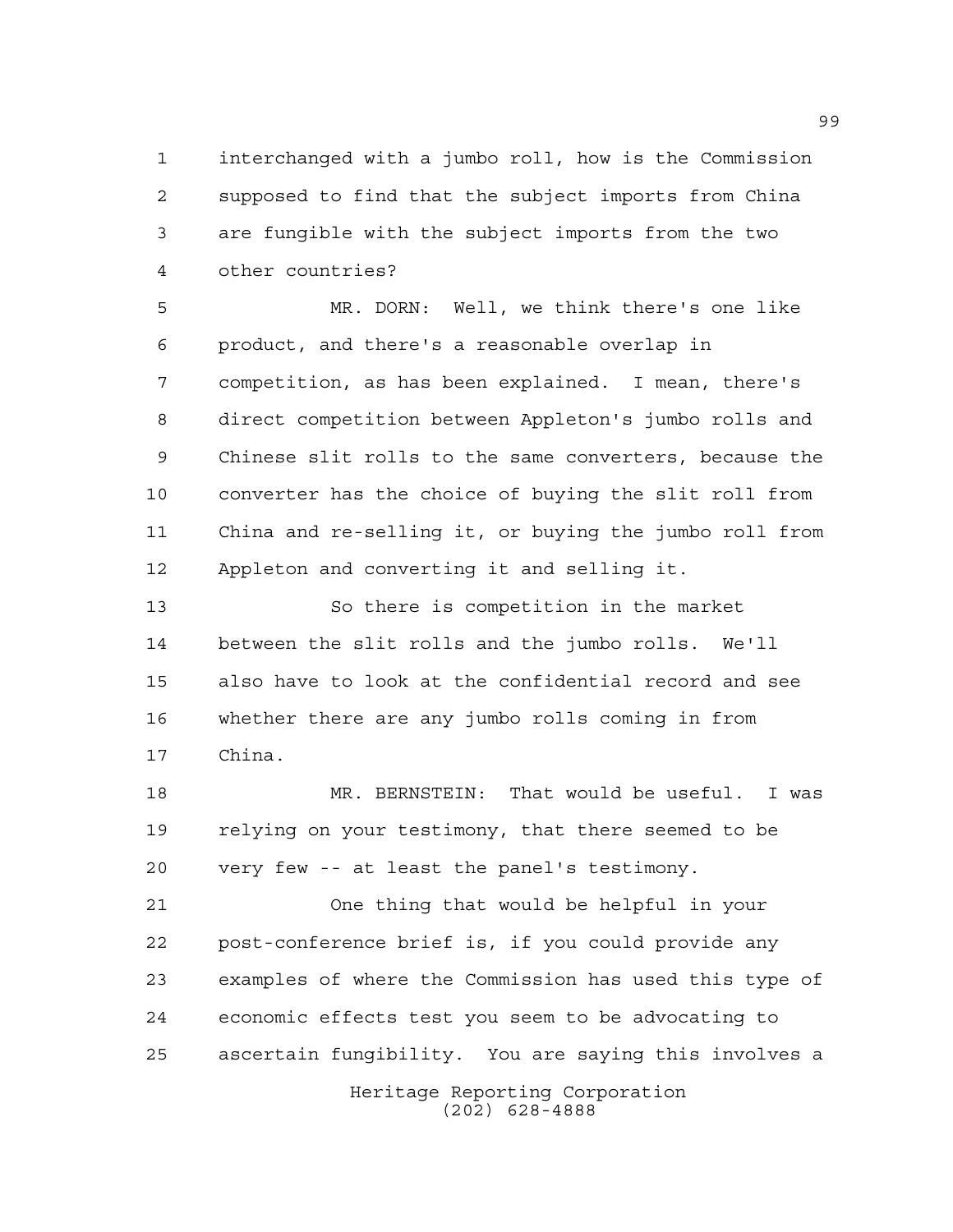Heritage Reporting Corporation domestic like product. If that were the case, then fungibility has to mean something other than it's the domestic like product, because otherwise that particular criterion would be met in every instance. One would infer from that, that fungibility is a somewhat more strict test than characteristics or uses. I understand your argument that the pricing of one has an effect on the pricing of another. I'm not familiar with that argument being used to define fungibility. But if there are any prior instances of that, or you'd like to argue why you think that is a good test, we are certainly interested in that. MR. DORN: We'll certainly address that in our post-conference brief. MR. BERNSTEIN: Okay. MR. DORN: We have been looking at that issue. MR. BERNSTEIN: Another question concerning your legal theories, this concerns the domestic production operations. Both the submissions you made to the Commerce Department and your testimony to us this morning seem to me to be premised on the view that the reason converters should be determined not to engage in sufficient domestic production operations is that they engage in operations that are substantially

(202) 628-4888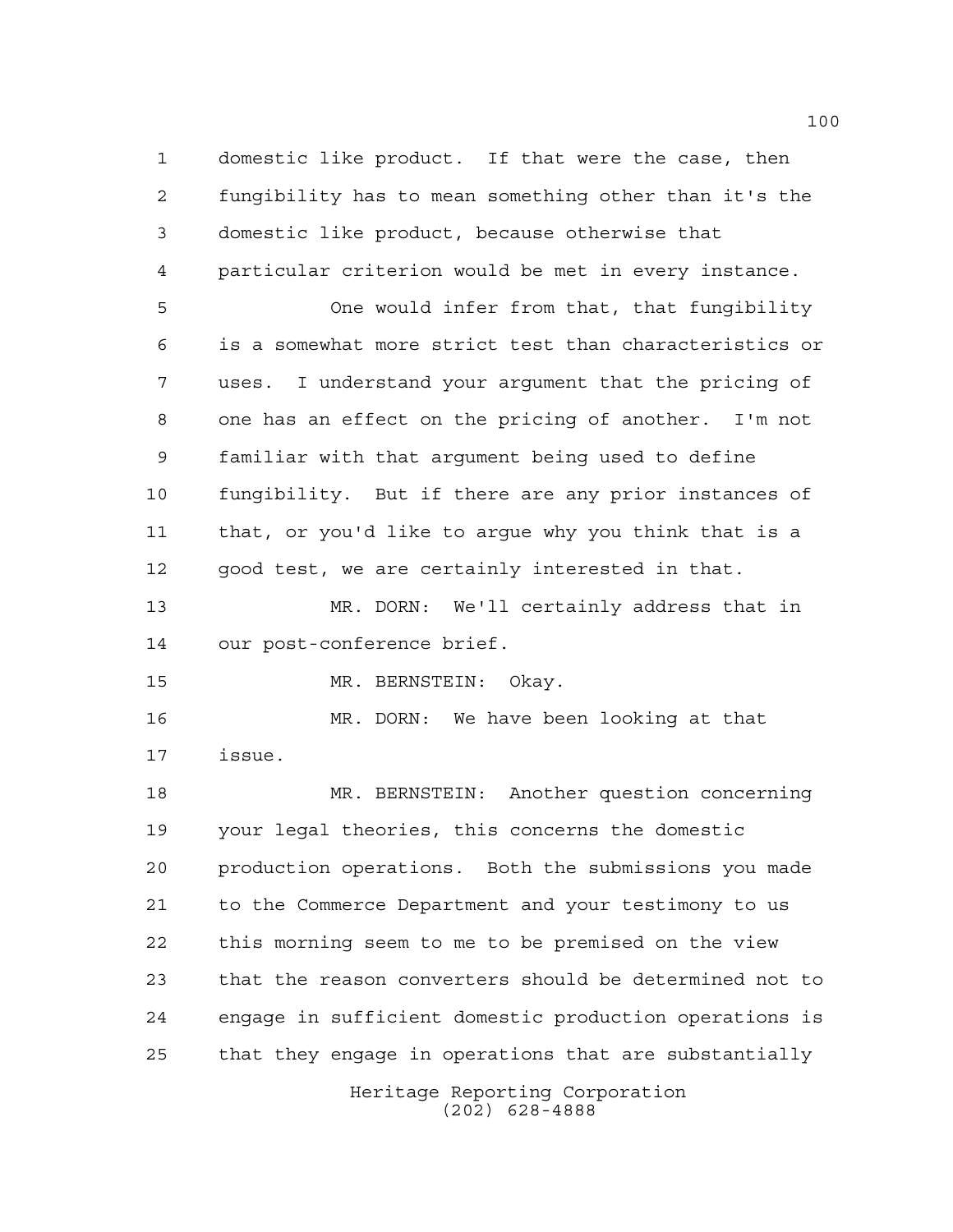less substantial than the coaters,

 You are comparing the converters to the coaters, finding that the coaters are engaging in a much more sophisticated process, and therefore the converters should not be included. I would be interested, in your post- conference brief, for you to provide examples of other investigations where the Commission used such a comparative approach. In my view, thermal transfer ribbons doesn't seem to be one of them. Oftentimes, the Commission seems to be engaged in more of an example of sort of the absolute nature of the sophistication. We will be asking the converters more about that when they appear on the second panel. But if you could elaborate on your legal theory here, we would appreciate that.

 MR. DORN: We'll certainly do that. Talking about thermal transfer ribbons, I mean, in that case, it was a close issue as to whether the converters were in or out. In the preliminary determination, the Commission said they were out. Then in the final, based upon some change in the factual record, they said that they were in. So it's a fact intensive analysis.

Heritage Reporting Corporation (202) 628-4888 MR. BERNSTEIN: No, I'm aware of that, and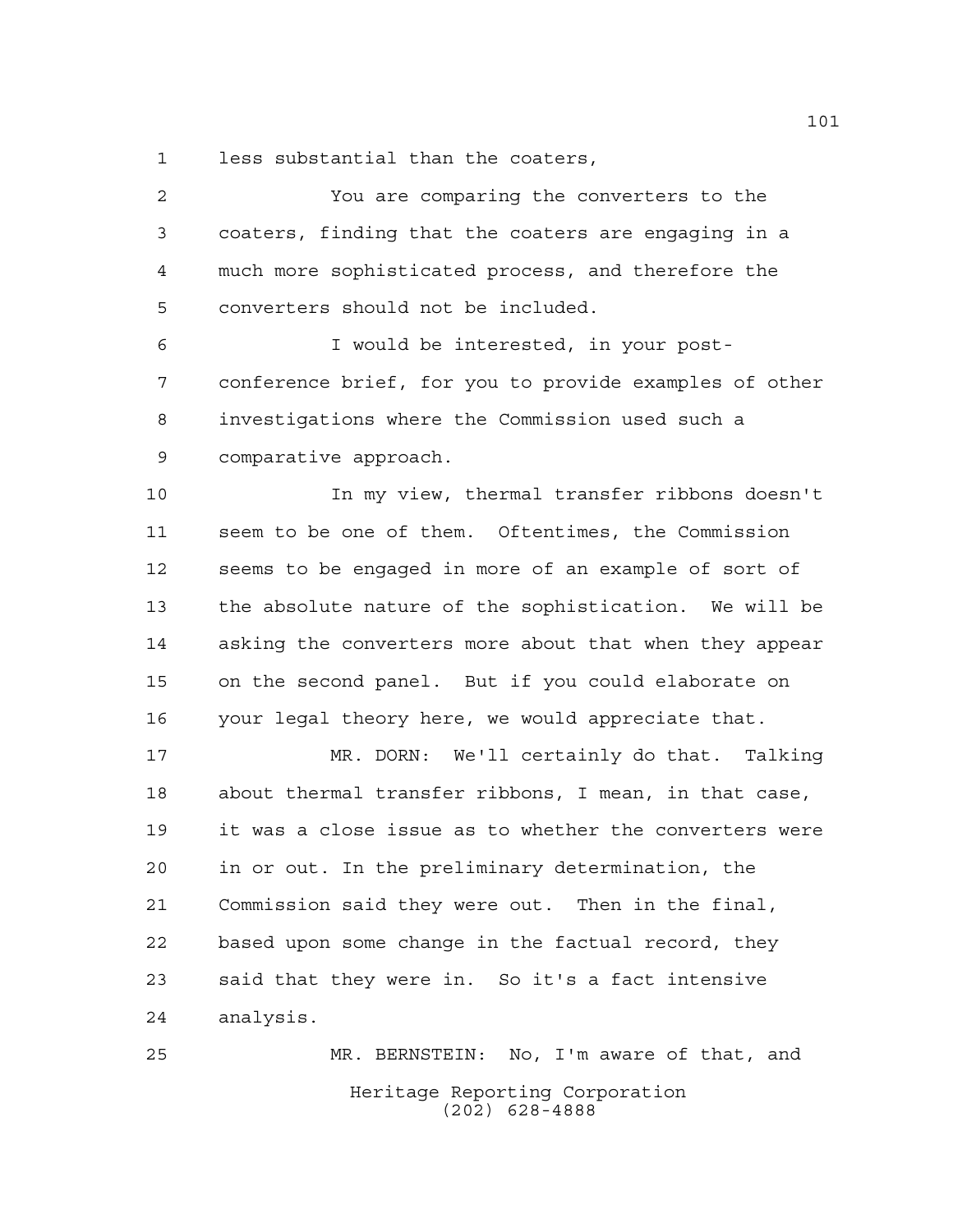I'm also aware of cases of the polar extremes, where the operation involved is something that requires acquiring a screwdriver or knife; and the particular version of the particular converting equipment you included in your exhibits doesn't look like something you could pick up down the street or online. It also doesn't necessarily look like the type of thing you could just hire somebody off the street to operate.

 Again, we will get more testimony on that from the converters later. But I am interested in hearing about the comparative approach you seem to be advocating.

 MR. DORN: Comparing the facts in this case with those in thermal transfer ribbons, we think it is a much stronger case for excluding the converter operations here than in the transfer ribbons case.

 MR. BERNSTEIN: Also in your post-conference brief, if you could discuss, if the Commission should determine that converters engage in domestic production operations, how should it measure apparent consumption, domestic production and import penetration in this investigation.

 On the same line, and this again is a matter for the post-conference submission, if you can provide any insight into how you believe we should be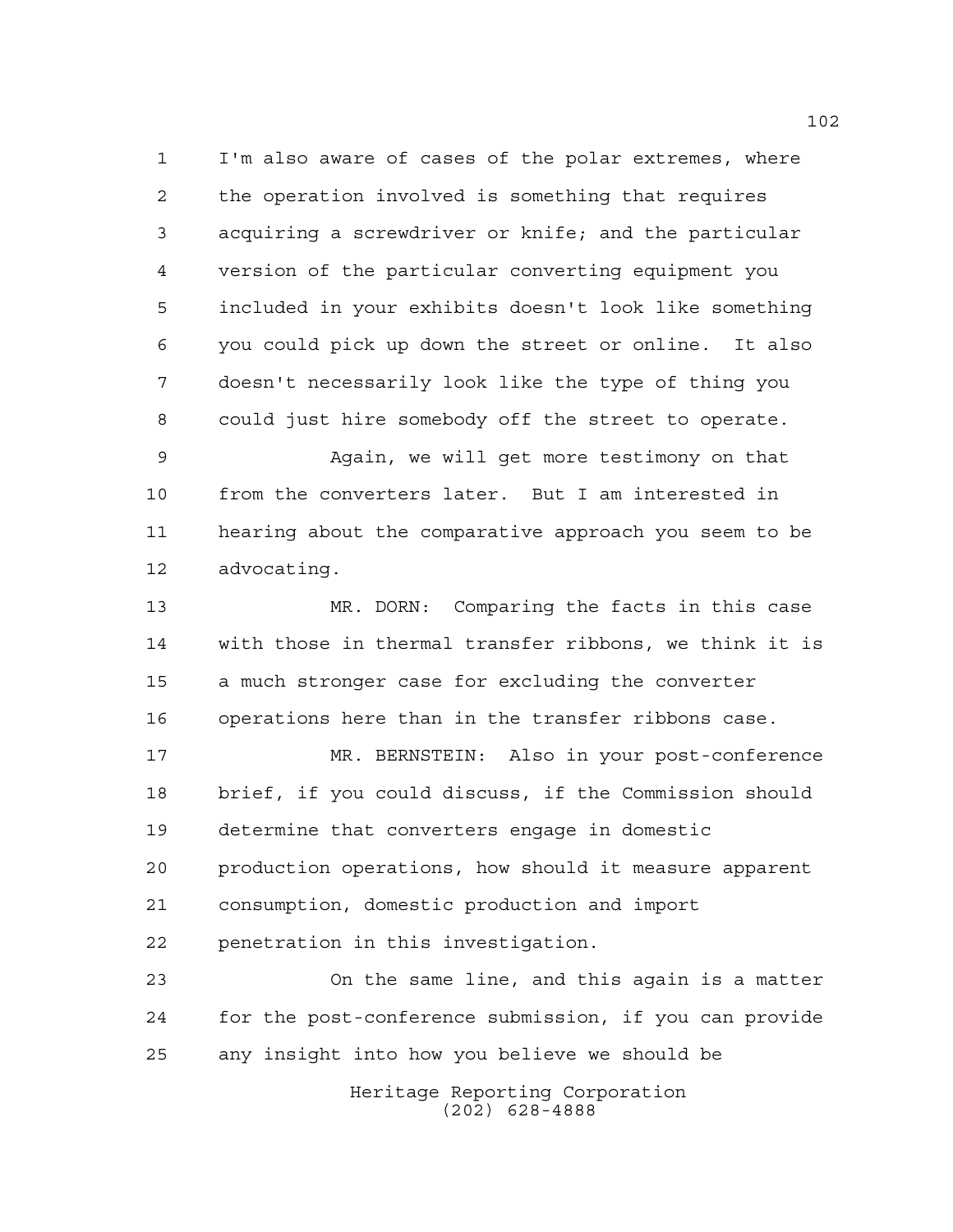examining the domestic industry's financial

 performance, if that should be on a segmented analysis or a consolidated analysis; just so we have your views on the record as to that.

MR. DORN: We'll do so.

 MR. BERNSTEIN: I believe those are all the questions I have; thank you.

8 MS. BRYAN: Hello, I'm Nancy Bryan, Office of Economics. It's very nice meeting all of you and learning about the products. It's very interesting.

 My first question would be about this spike in demand that happened, I guess, during September of 2006. Leading up to that demand spike, how would you have characterized demand, leading up to that point?

 MR. SCHONFELD: The market has been growing. The definition of a spike is different things for different people. But the market has been growing at certain rates, and what happened was, we saw our demand grow at a faster rate as we saw everyone else's demand in the industry grow at a faster rate. Whether it technically qualifies as whatever a spike as defined as, I don't know. But demand definitely went up, from a growth rate perspective.

Heritage Reporting Corporation MS. BRYAN: And so since the spike, after that period ended in early December, you would you

(202) 628-4888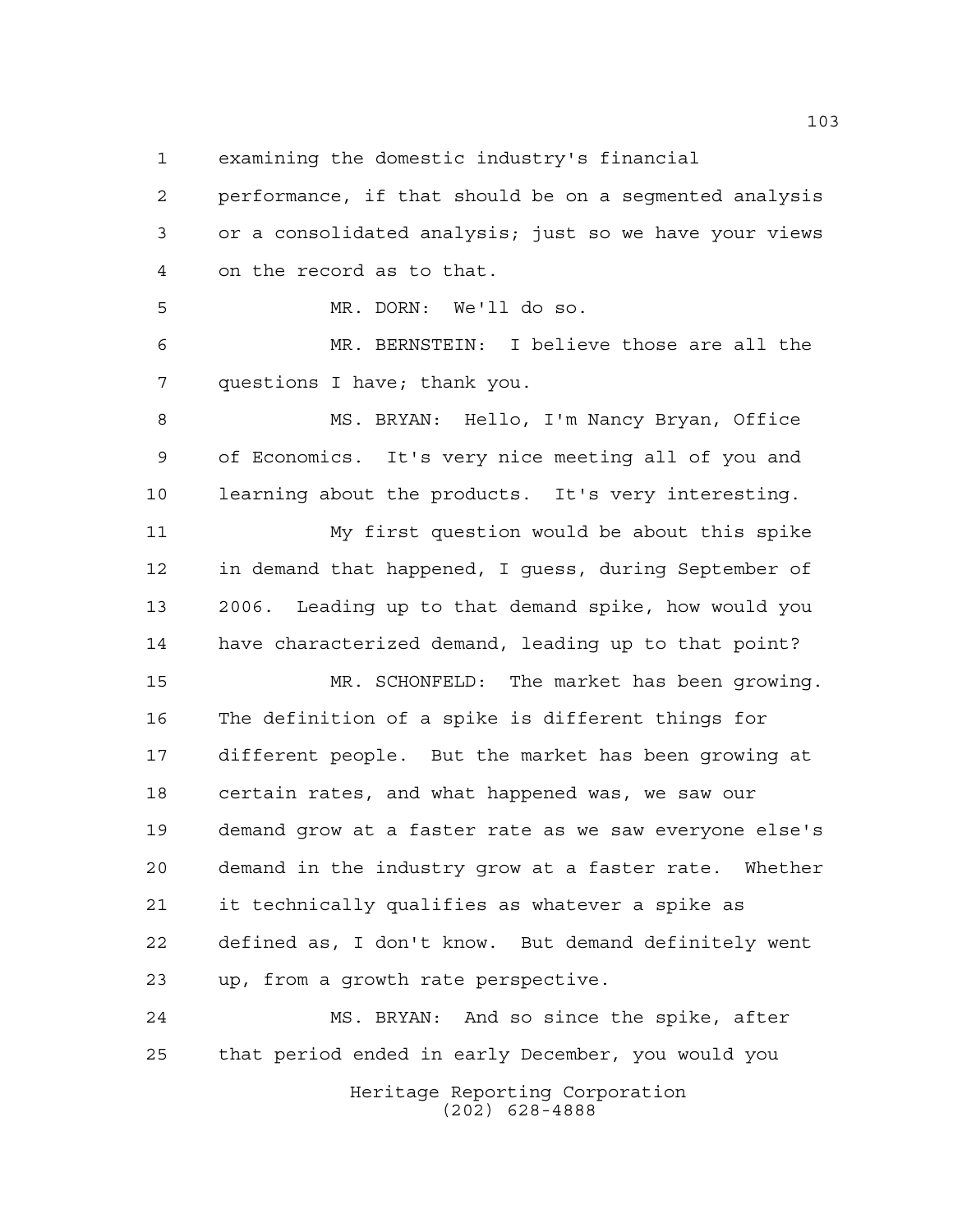would say demand fell off after that.

 MR. SCHONFELD: Our understanding, from both our own situation and the competitive information we have from other manufacturers is, demand did fall off, as inventory levels readjusted themselves; and then demand started to pick up again in the second quarter of the year as, you know, people worked through their inventory levels. AUDIENCE MEMBER: We're still having trouble hearing. MR. SCHONFELD: Sorry, I'll just have this affixed to my face. I apologize. It's my fault. Is this better? MS. BRYAN: Okay, then currently, you would say demand then is back on track growing. MR. SCHONFELD: Demand is good and growing as an industry overall. Yes, sure, it's back to where it was. MS. BRYAN: Okay, thank you, now I'd like to get back to some product characteristics and, in particular, the basis weights; comparing the 45 gram to the 48 gram and the 55 gram, which all can be used for the point of sale receipts. I believe, Ms. Hatfield, you said that the 55 gram represented the substantial share.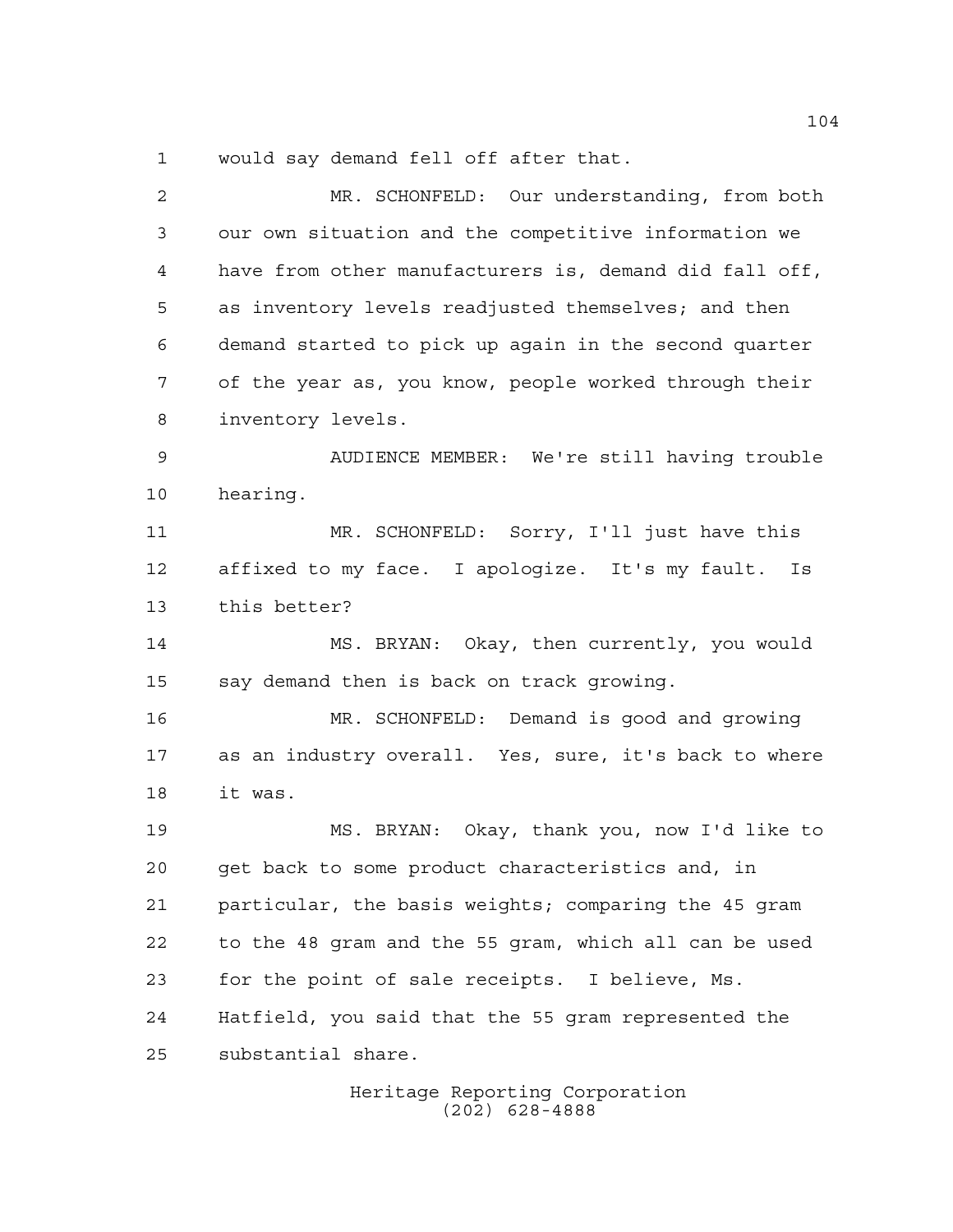I guess my question would be, why do you think the 48 and 45 gram aren't more popular, seeing that they're lower basis weights and I'd assume lower price?

 MS. HATFIELD: Sure, as I mentioned, the 55 gram has been kind of the industry standard for this type of product. The lower basis weight products have been brought into the market at a discount versus the 55 gram product, which has made it more appealing to converters in using it; because again, it's deemed to be highly substitutable.

 There can be some issues on the converting side with a thinner paper, leading to more breaks as they're converting the product into smaller rolls. But from an end user perspective, most don't see a difference between the 55 gram and the 4 gram. Some do. Some just say it's too lightweight, and they're not willing to go that low.

 The reason I think it has been limited in its popularity in the business is because when you go to a lighter basis weight paper, a thinner paper, it means the rolls end up being smaller after they're rolled up, because they're typically rolled to a footage rather than a diameter. That's true for the United States, anyway. So when you use the lighter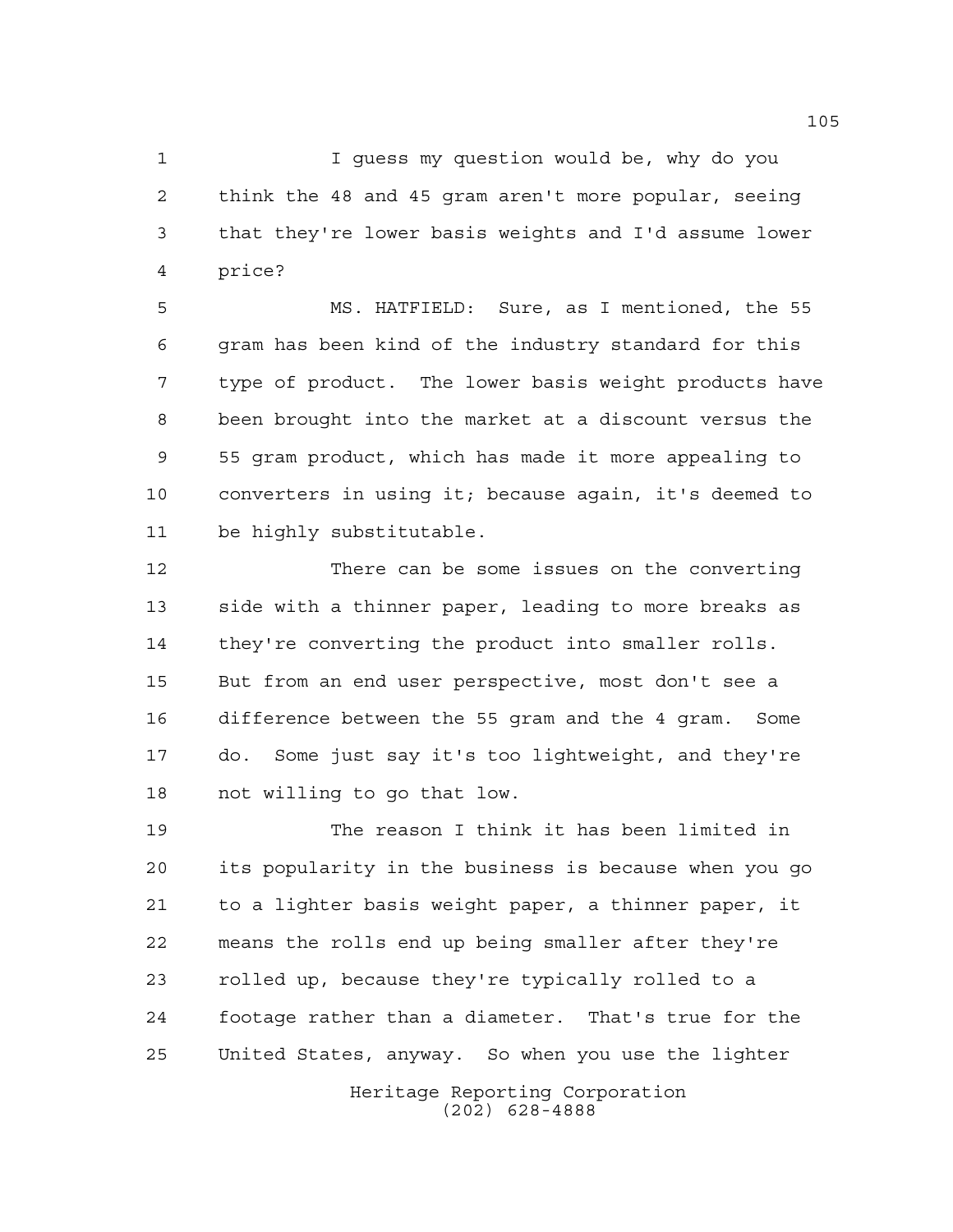basis paper, it ends up being smaller rolls.

 For a distributor who is selling their product on line, or to someone who is selling to someone who had previously had the heavier basis weight product, they get that roll and say it looks smaller; I think I'm being cheated. So that perception issue is in the marketplace, a lack of understanding that thinner paper necessarily means that they're still getting the same length on the roll.

 The other piece is, in terms of managing the inventory through the process, the converter, again because of the size of the rolls, is different. Unless they want those rolls rattling around in the box during shipment, they need a separate carton size 16 for the lighter basis weight rolls.

 If they are maintaining both products and offering both products for sale, that means they have to have two sets of inventory for cartons and everything else that they're doing along the way. So it's more cumbersome for their process to be able to manage both.

 There hasn't been a big consumer demand, a big end user push, to get two lighter basis weight products. So I think that's probably been the other

> Heritage Reporting Corporation (202) 628-4888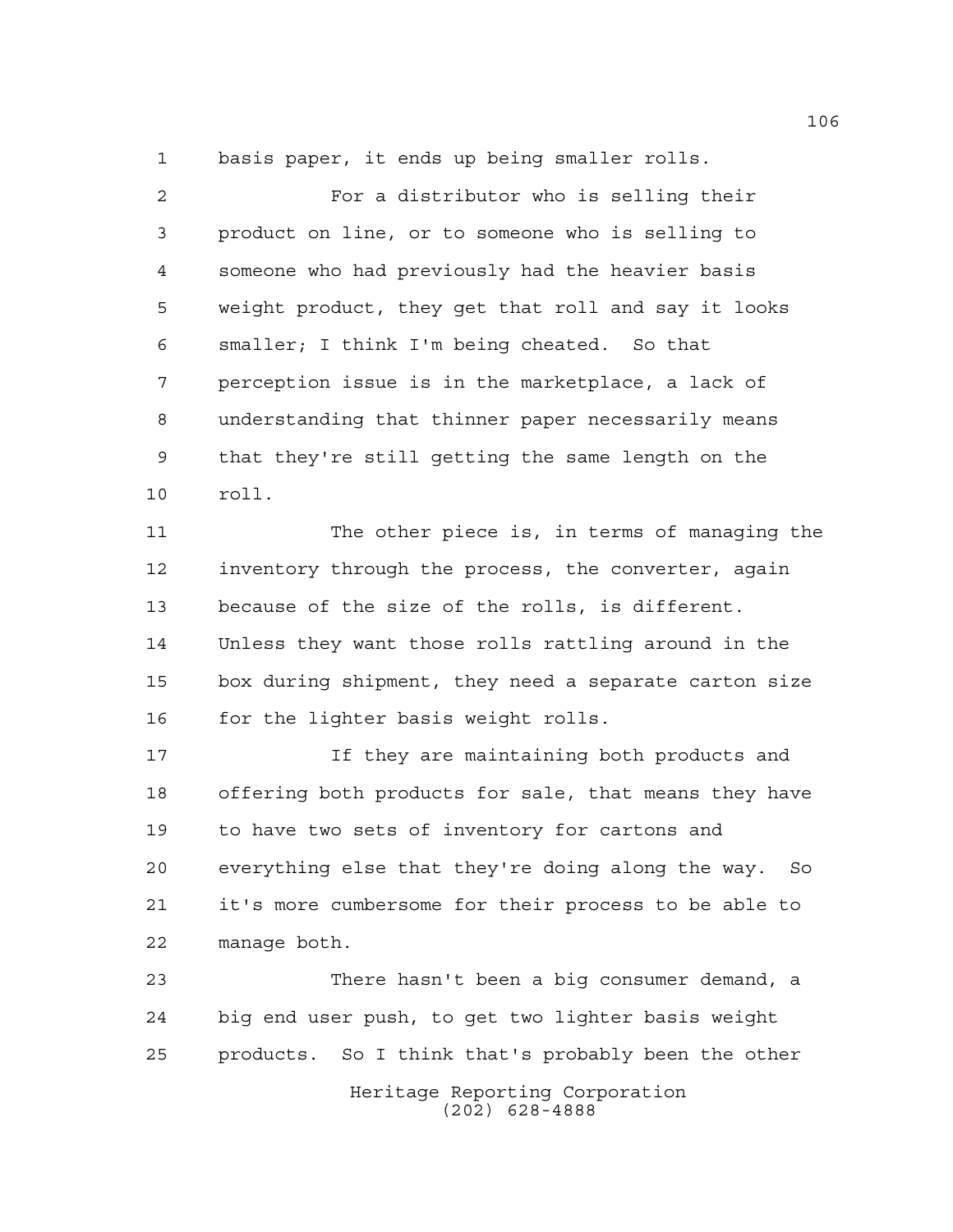factor that's limiting the market really accepting it. MS. BRYAN: Do you think in the near future, because it is cheaper, that it is going to become more highly demanded by the end users?

 MS. HATFIELD: I think paper markets, in general, kind of gravitate toward lighter basis weight products. It think there is a big gap in end user education and understanding of the difference between the different papers. So I think it would take a major shift in order to get over to that point, given the dual inventories and other things along the way that kind of keep it from migrating there.

 MS. BRYAN: Okay, and the subject imports, do you know if they're more heavily concentrated in the 55 gram or the 48 or 45?

 MS. HATFIELD: There's a mix. Curler has been pretty aggressive in terms of pricing on the 48 gram, relative to the 55 gram, and appears to be making a push in that direction. But again, I couldn't tell you exactly what their split would be. MS. BRYAN: I think I know the answer, but just to verify, for the end use customer, the printer can take either basis weight. If they're currently using 55, could they easily switch to a 45? MS. HATFIELD: Typically, yes, the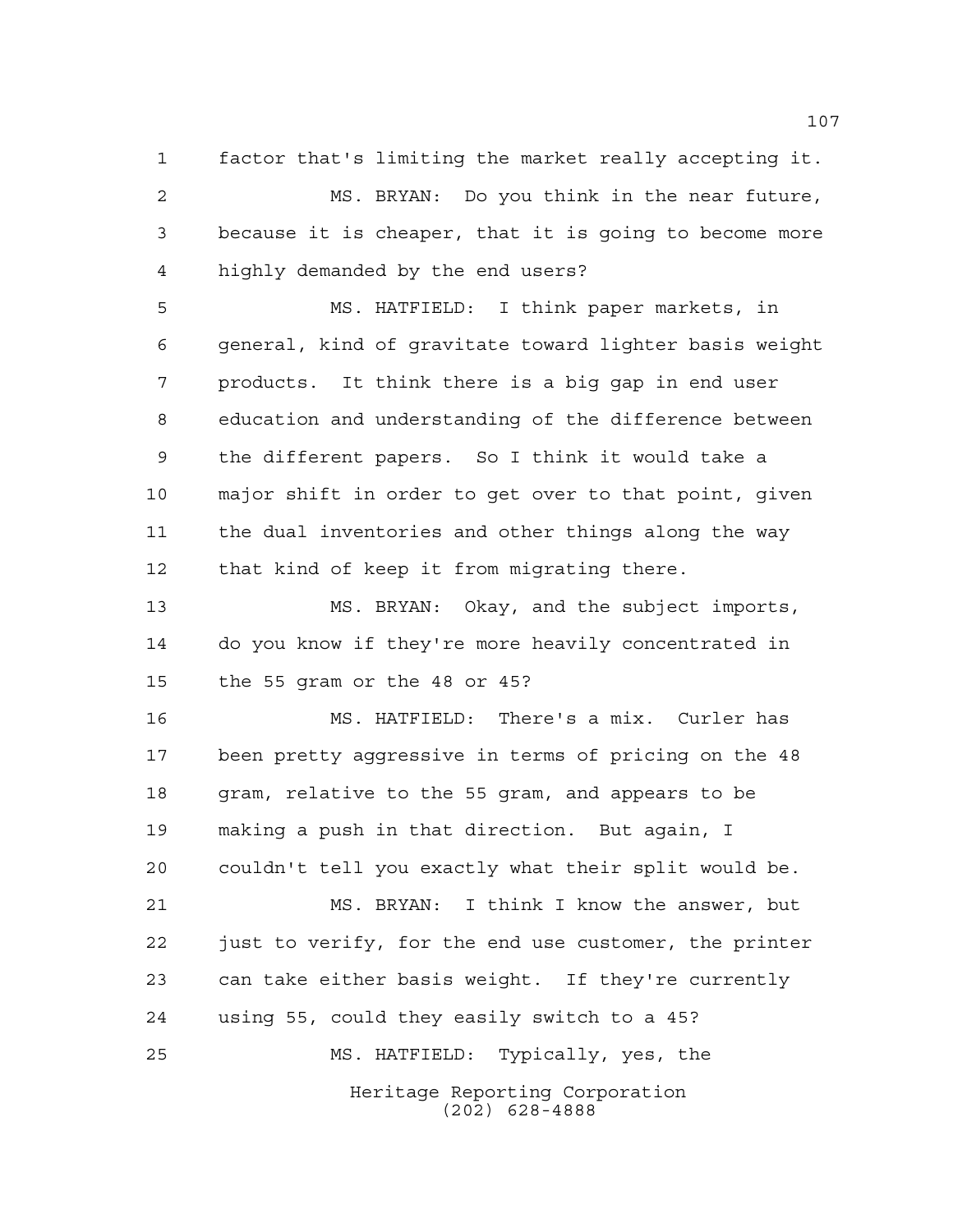converters watch the thickness of it very carefully. If it gets too thin, then it can lead to jamming in the printing mechanism. So on the whole, the 48 gram should work okay -- 48, 45. But in some instances, they could run into some increased jams and issues as a result of the lighter basis weight.

 MS. BRYAN: Okay, thank you; this is a question related to the pricing product definitions. If you want to comment on this in your post-conference brief, that would be fine.

11 But pricing product, too, there's an Appleton high yield 400 and Appleton high yield 800 product. If you could, at some point, just characterize the differences between that product and Alpha 400-2.1 product?

 MS. HATFIELD: This is Karen Hatfield at Appleton, again. The high yield product was about a 45 grams per square meter product that was introduced in 2004. We had that product in the marketplace with the whole idea of being able to put more paper on a roll for a customer.

 For example, a Walmart doesn't want to change rolls any more than they have to, because they want to move people through the register as quickly as possible. So that's what the lighter basis weight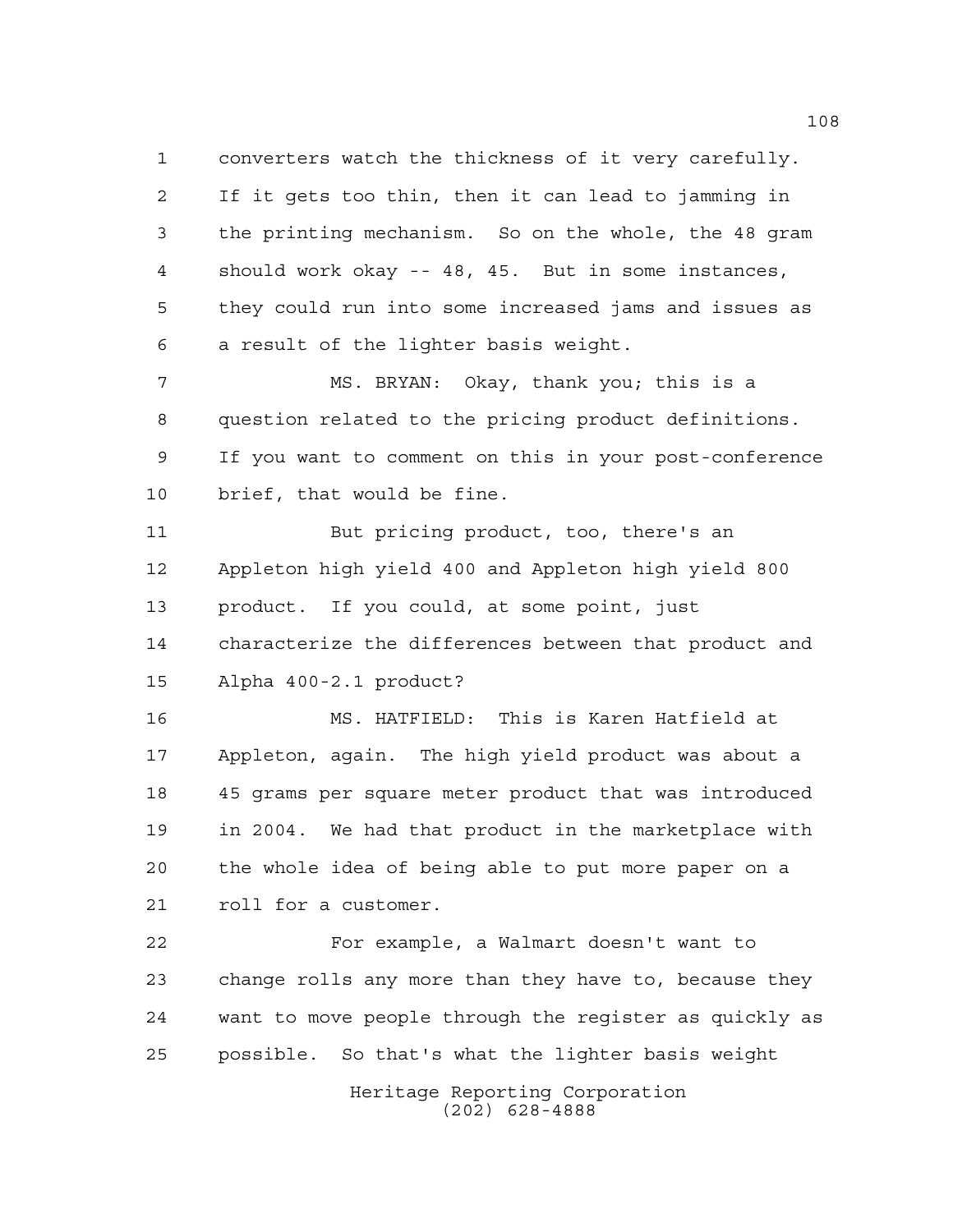paper was intended to deliver as opposed to a more aggressive price point.

 We had that paper out in the market until 2006. We decided to discontinue it. There wasn't a tremendous amount of demand for it. In 2007, we introduced a 48 gram product, with the same chemistry and characteristics as our 55 gram product, in order to give our converters the alternative of the 48 or the 55 gram, depending on their customer needs.

 So there's a slight difference in basis weight between those two products, and they have different names and everything else as a result. But in terms of substitutability, they'd be substitutable. MS. BRYAN: Okay, thank you.

MS. HATFIELD: Sure.

 MS. BRYAN: Okay, switching to the sales contract terms, I think someone mentioned that it's mostly spot market sales rather than long-term contracts. Could you talk about maybe why you think that is? Is it price volatility or something else; or are there other types of like short-term, few month contracts, also?

Heritage Reporting Corporation (202) 628-4888 MS. HATFIELD: Long-term contracts are very few and far between. It's definitely an outlier. It's not the norm at all. Typically, the business is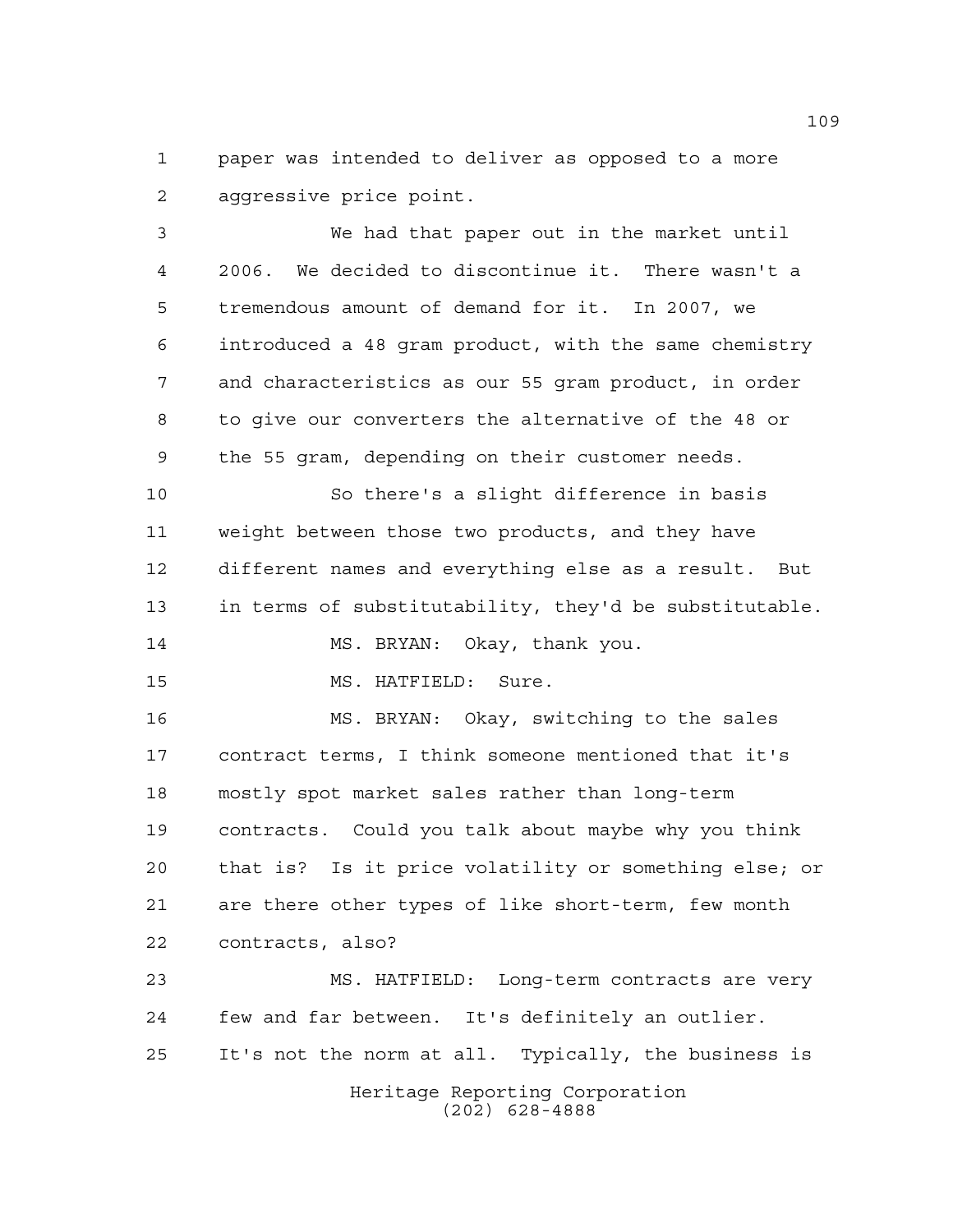more on a spot basis. We might get orders for a few months in advance, but it's not considered a contract.

 Typically, from a pricing perspective, you're putting a price out there for the product, and they submit orders for that price. That does not prevent the customers from coming back, if they're seeing a more competitive price in the market, and re-negotiating for a lower price.

 Basically putting that offer out there for sale, it sets the ceiling on the price of the product, but not the bottom for the price. So we may get some orders for things. If a customer comes back to us and says, hey, look, so and so is offering a price of this. Are you going to match it? Otherwise, I'm going to take my orders elsewhere.

 MS. BRYAN: Okay, maybe you can't answer this now, but typically on average, how many orders would you receive in one year from a certain customer? Do they come back repeated times in one year? Is it like one year?

 MS. HATFIELD: This is Karen Hatfield, again. It's typically not an annual type of agreement. Again, it's an ongoing type of thing, and we can provide more details in our post-conference brief. But I wouldn't characterize it at all as an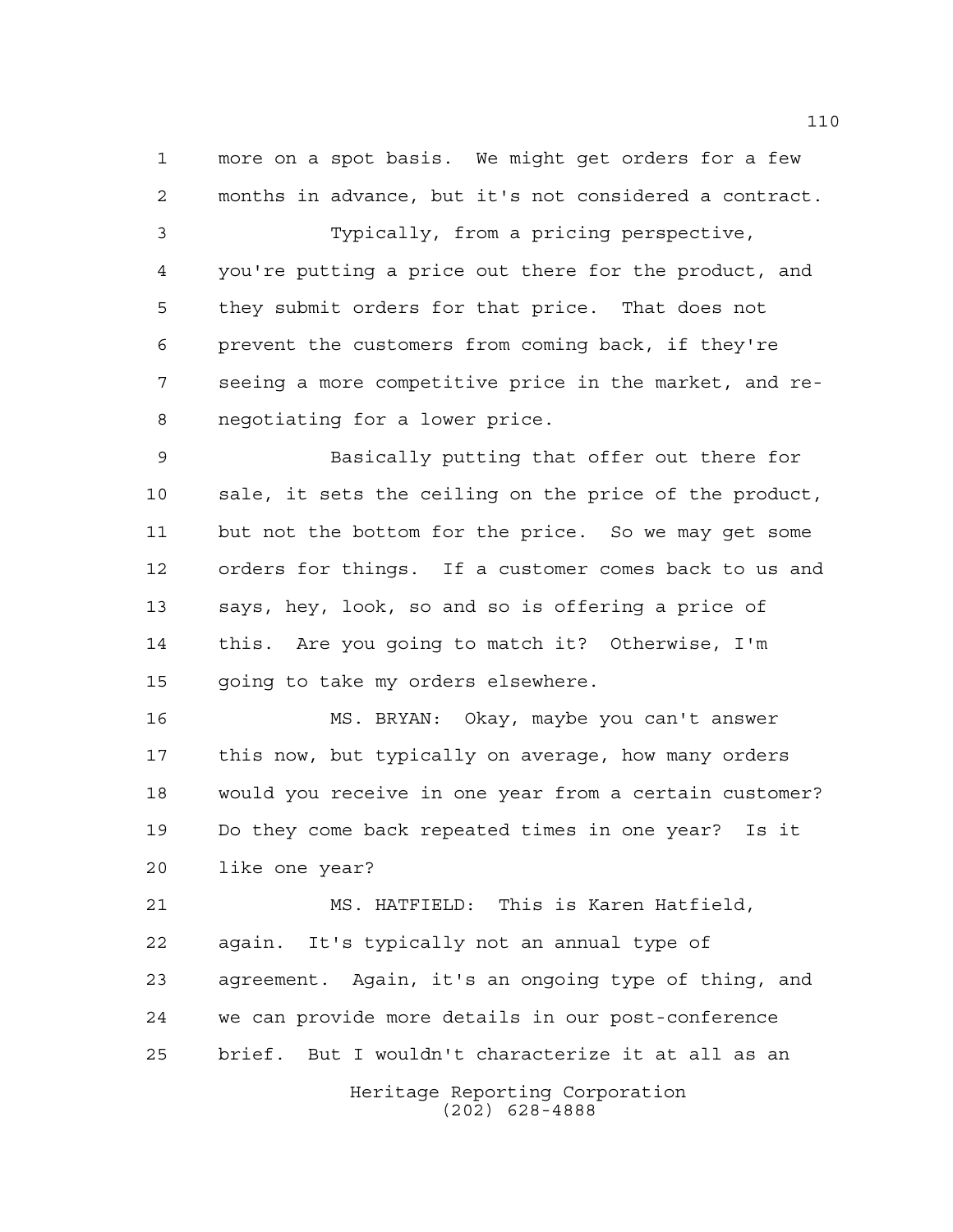annual contract.

Heritage Reporting Corporation (202) 628-4888 MS. BRYAN: Okay, thank you; in terms of quality, I know you all have said that the product is highly fungible from different sources. But we've also heard that the coating is kind of an art form, from Mr. Sitter. 7 So is there really no quality differences to speak of? Have you ever heard quality concerns of the subject imports or other producers at all? MR. SCHONFELD: Yes, let's see if I can get close enough to do this the right way this time. Clearly, every manufacturer, from time to time, has quality issues. Appleton has. Every one of our other competitors from time to time has. By and large, when you look at most of the major players in the market, the quality differences aren't sufficient to differentiate the products from a price or market penetration perspective. There is talk about whether some or all of the Chinese product is of sufficient quality. At the end of the day, the way you figure that out is, are customers willing to buy it and does it replace our product? The answer is, yes it does. So at the end of the day, you'd have to view people voting with their wallets that there's not a big enough difference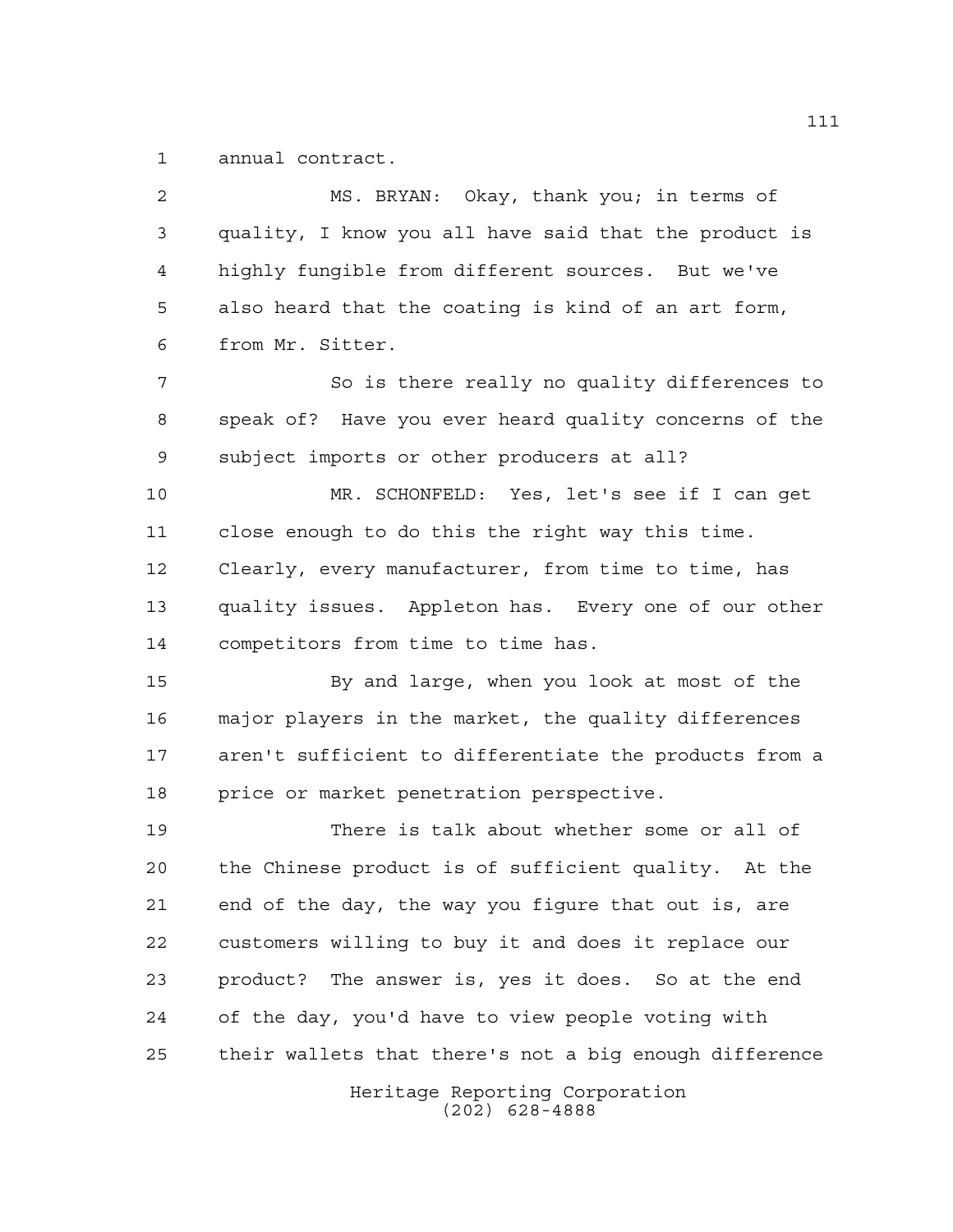to really worry about. So that's pretty much the answer.

 MS. BRYAN: I understand that the jumbo imported rolls are mostly coming from Germany and Korea, and the converted rolls are coming from China. But where do you face the toughest competition in that? Is it tougher from the jumbo rolls or tougher in the converted rolls from China, in terms of volume and price?

 MR. SCHONFELD: I guess it depends on what time on what day you're asking me. It all seems to be pretty tough right now. Prices have declined across the board, and I'm not sure that I could tell you what the causality was as to which one is driving down prices more.

 From our perspective, the American manufacturers clearly are not the price leaders, and 18 the foreign manufacturers are leading prices down right now. Whether one moves another one or causes another one to move, I wish I could give you the answer to that. I'm not sure anybody could ever figure it out. It's just that prices just continue to be competitive in the marketplace.

Heritage Reporting Corporation (202) 628-4888 MS. BRYAN: Okay, what about competition with other U.S. producers? Have you ever had to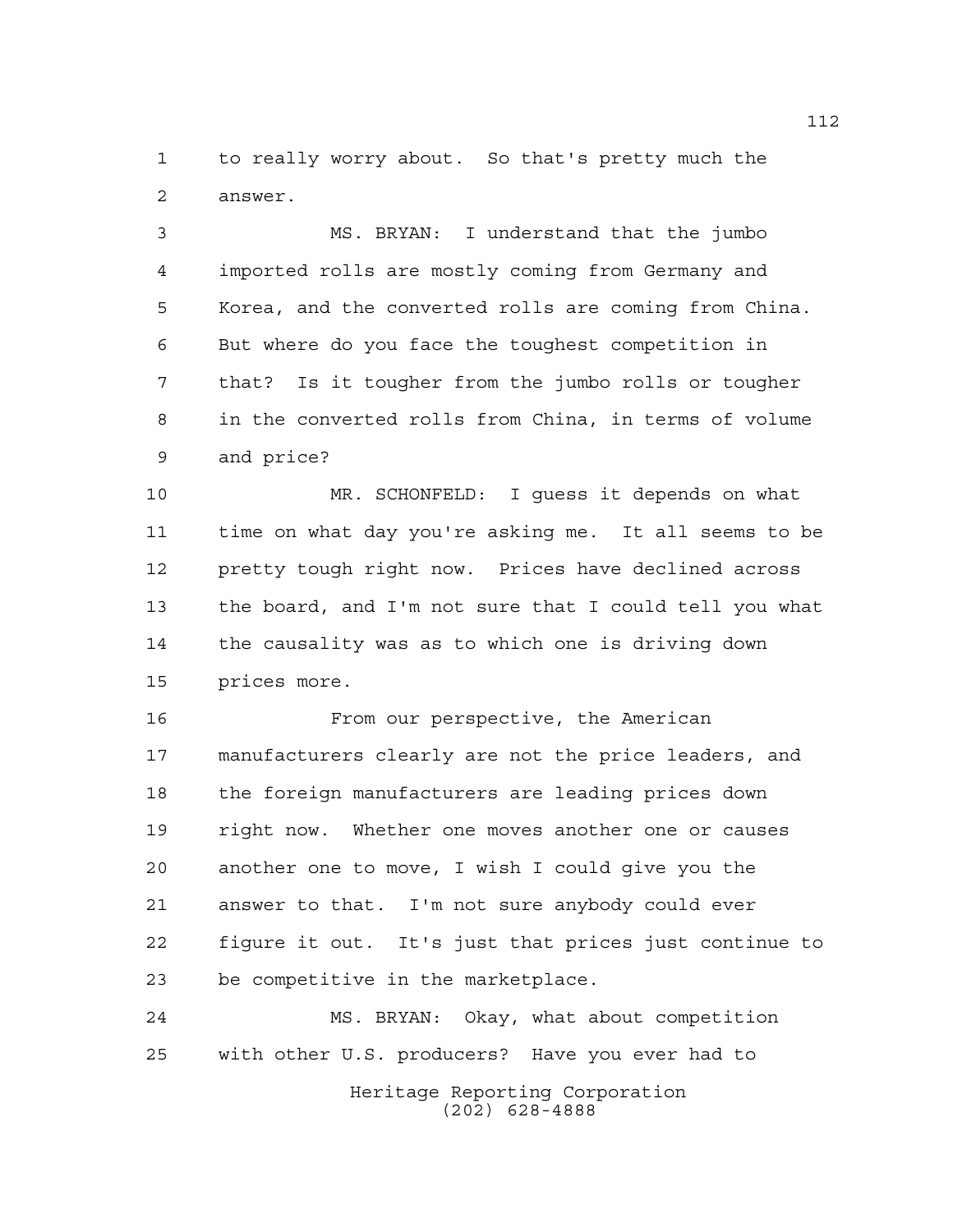reduce your price in order to compete with another U.S. producer?

 MR. SCHONFELD: Sure, there are times where that happens. But again, you get into the causality of, why did the other U.S. manufacturer reduce their price or not reduce their price? I have a hard time figuring that causability out.

 But most of the time, what you see happening in industry where you have to keep your capacity full is, somebody causes you a problem somewhere. They drop their price. You lose business. You drop your price somewhere else.

 So whether or not another domestic manufacturer caused us to drop our price, I don't think necessarily determines whether they were sort of the precipitating event that caused it. But sure, that kind of an issue happens all the time. It's a competitive marketplace, for use.

 MS. BRYAN: Okay, thanks; that kind of leads to my next question about the market information. How quickly does the pricing information sift throughout all the customers? I mean, is it a very quick turnaround like, oh, I've heard a price quote from a Chinese supplier, and immediately the rest of the U.S. industry has to lower their price, or can you comment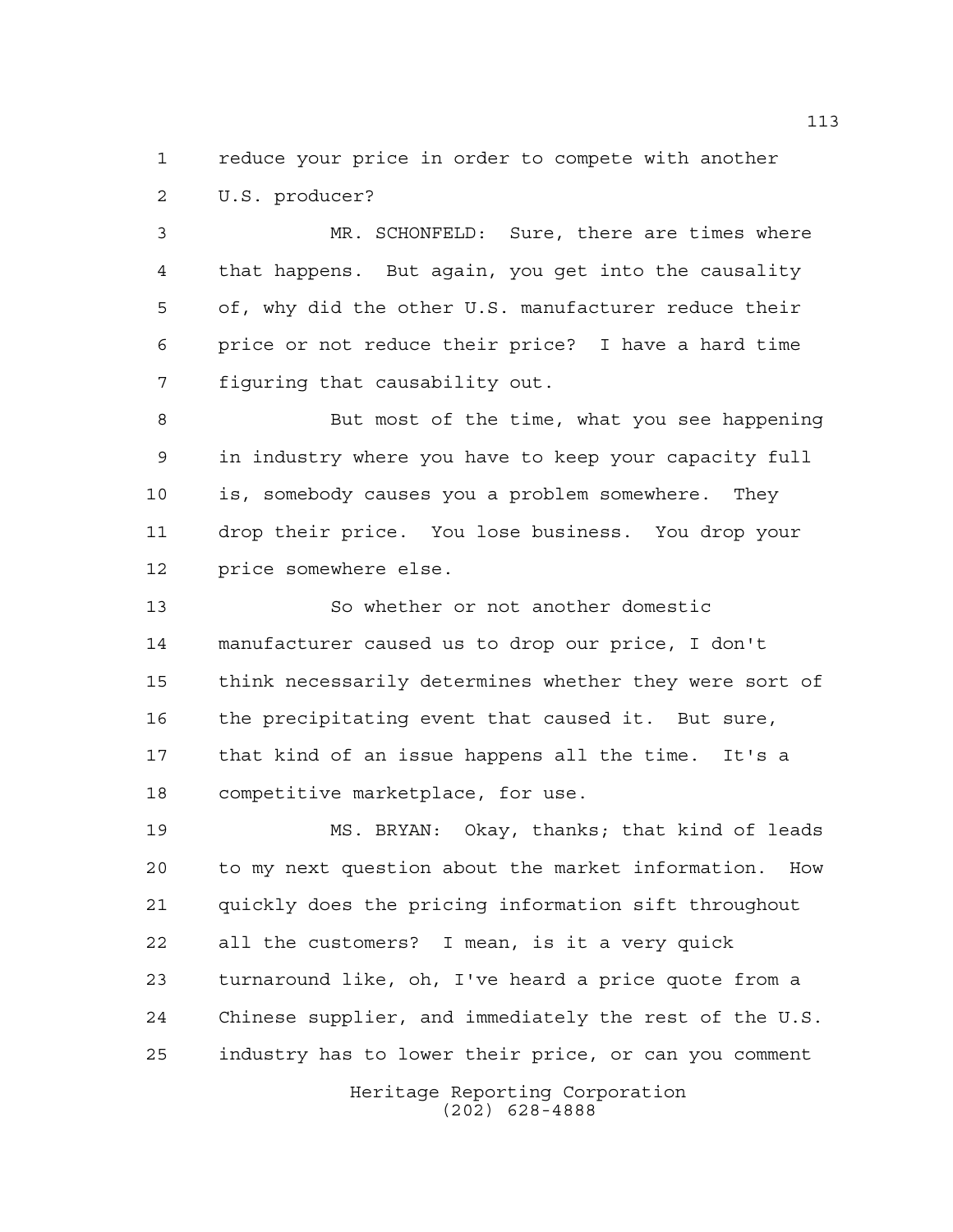on that at all?

| 2  | MR. SCHONFELD: We could probably give you              |
|----|--------------------------------------------------------|
| 3  | examples of instances where a competitor went and      |
| 4  | offered a price at 9:00, and at 9:28 somebody was on   |
| 5  | the phone to us asking us to lower our price.<br>It    |
| 6  | happens reasonably quickly. It's a relatively small    |
| 7  | business. That's sort of the way the business works.   |
| 8  | So could I tell you everyone is that                   |
| 9  | efficient? No, but by and large, there's a fair        |
| 10 | amount of efficiency, and we're not measuring it in    |
| 11 | weeks or months for price changes to sort of filter    |
| 12 | through the market. It happens much faster than that.  |
| 13 | MS. BRYAN: Okay, so there's no regional                |
| 14 | price differences in the U.S. market?                  |
| 15 | MR. SCHONFELD: I wouldn't say there are,               |
| 16 | no. But they're not meaningful, and they all move in   |
| 17 | the same way, in the same direction. There are, of     |
| 18 | course, transportation cost differences from one       |
| 19 | region or another, which might affect prices slightly, |
| 20 | one way or another. Those kinds of things do happen,   |
| 21 | but they all generally move. If it's dropping on the   |
| 22 | East Coast, it's unusual for it not to drop equally on |
| 23 | the West Coast, for instance.                          |
| 24 | MS. BRYAN: Okay, I'm not sure if we touched            |
| 25 | on this earlier. But does the ability to produce       |
|    | Heritage Reporting Corporation                         |

(202) 628-4888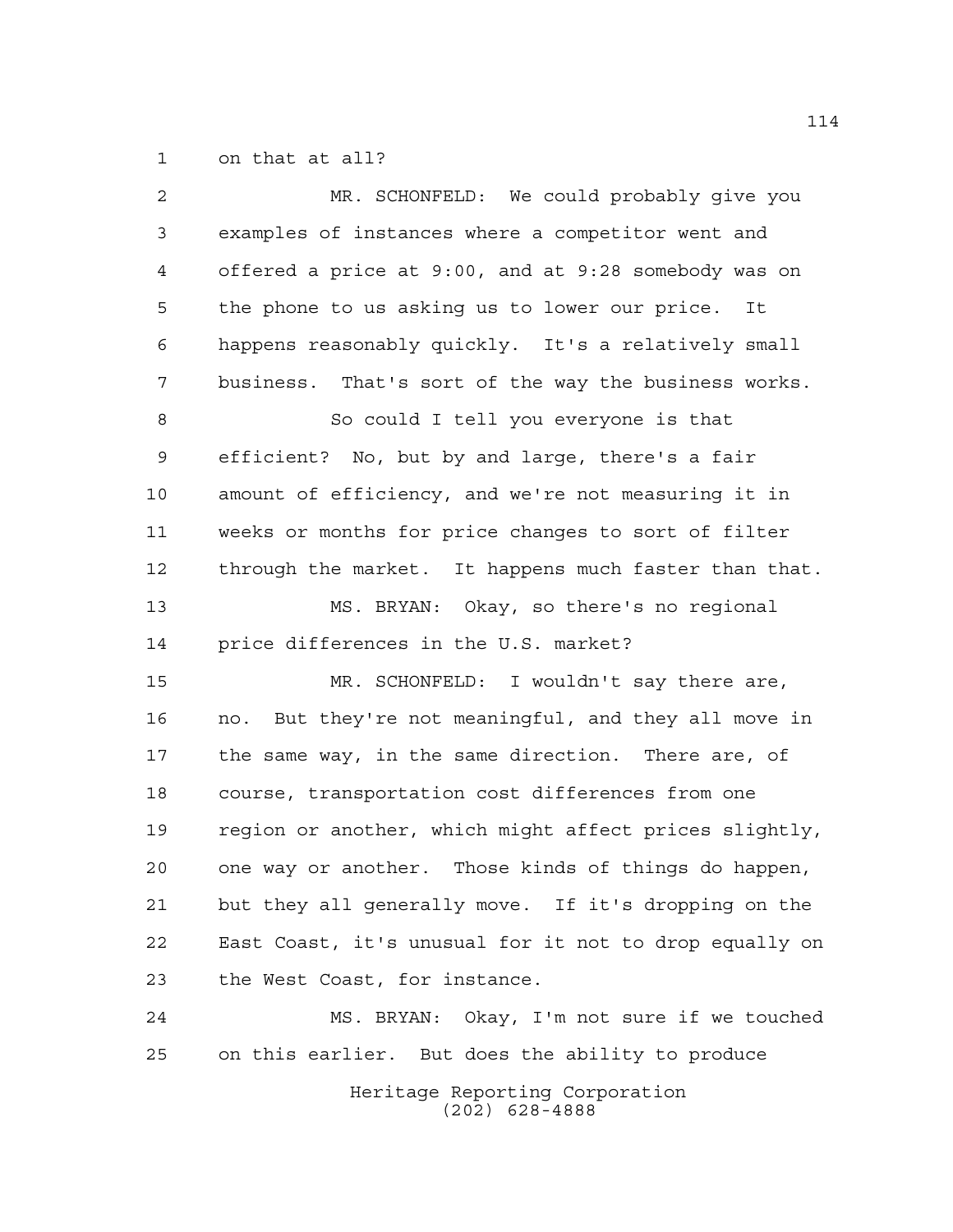custom sizes or custom widths play a factor at all? It didn't sound like it did at all. But everything is the three and one-eighth inch width.

 MS. HATFIELD: Does it play a factor for our converter customers?

 MS. BRYAN: Do you ever receive a request for

a different width?

 MS. HATFIELD: We cut the huge jumbo rolls down to smaller jumbo rolls, based on the converter's specifications. So we're not cutting it down to this size, but we are cutting it down to a 53 and a half inch role or whatever size that they need for their equipment. So we do custom widths as needed.

15 MS. BRYAN: Okay.

 MS. HATFIELD: If it's a custom width, if it's less than standard, there can be additional charges based on that, because of the waste that's involved.

 MS. BRYAN: Okay, and to your knowledge, are you aware that the subject producers are also able to do the different widths?

MS. HATFIELD: Yes.

MS. BRYAN: For other jumbo rolls?

MS. HATFIELD: Yes.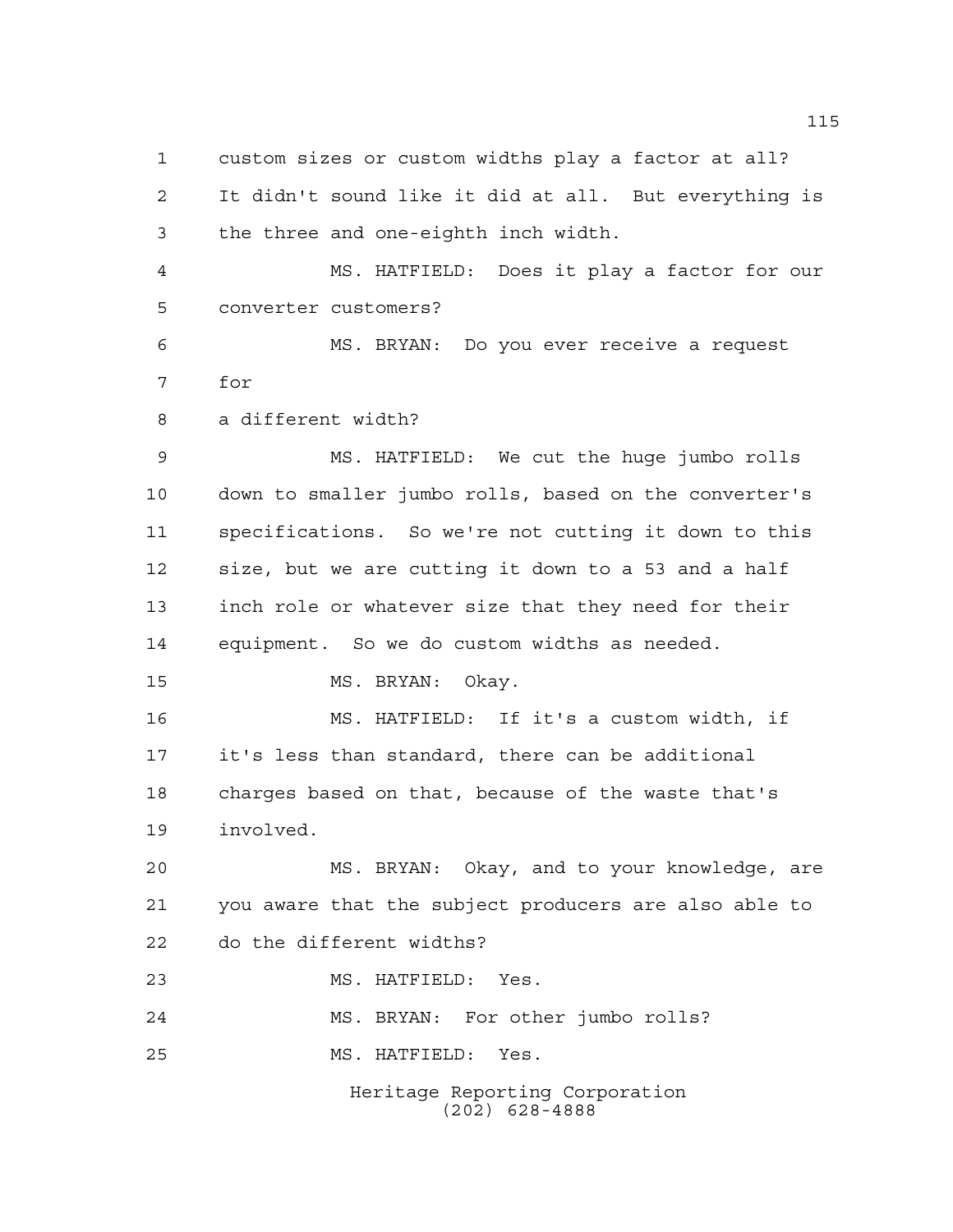Heritage Reporting Corporation (202) 628-4888 MS. BRYAN: Okay, thank you; so do the converters that buy your product also buy subject imports, and why would they buy both, in your opinion? MS. HATFIELD: Yes, the converters typically buy from different sources. As we look at the major converters in the business, I mean, they're buying domestic and foreign produced product. What was the second part of your question; I'm sorry? MS. BRYAN: Why do you think that is? Is it just because they don't want to buy all of their product from one source for whatever reason, or that you can't fill their whole entire order? I'm just throwing out ideas. MS. HATFIELD: My assumption is that that is largely based on trying to get pricing down to the lowest level that they possibly can. MS. BRYAN: Okay, so that can be a combination of domestic sources and imported sources then. It could be the best pricing combination. MS. HATFIELD: I don't know that I'd necessarily say that. But a number of our converters do mix things up, sourcing from different places. MS. BRYAN: Okay. MS. HATFIELD: Yes, you may want to pose that question to them, when they're up.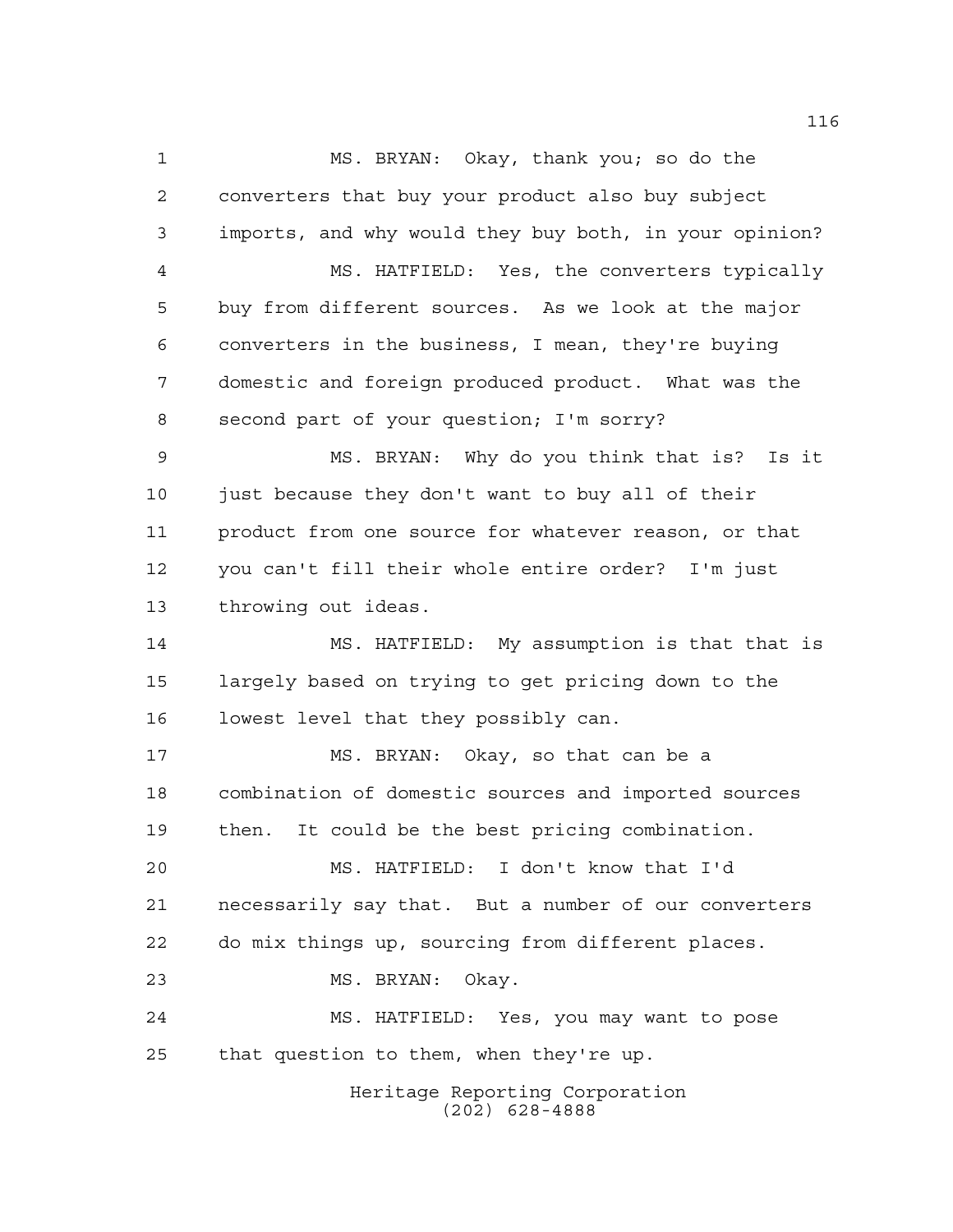Heritage Reporting Corporation (202) 628-4888 MS. BRYAN: I will. MS. HATFIELD: Okay. MS. BRYAN: I think that's all I have for now, thank you. MR. CARPENTER: Ms. Klir? MS. KLIR: Hello, I want to make sure everyone can hear me, too. This is Mary Klir from the Office of Investigations, and thank you very much for your testimony. It's very helpful. I just have a few questions. This first one, you may want to handle in your post-conference brief. I'll leave it up to you. **I'm** just looking for estimates here. Approximately what percent of your total raw material costs are accounted for by each of the main raw material inputs for lightweight thermal paper? I'm sure paper is the biggest part, but I'm curious about the other components. MR. SCHONFELD: Your guess is generally right, and we'll provide you with a lot of detail on that in the post-conference brief. I'd rather not get into that in a public forum. MS. KLIR: Okay, sure, thank you, and along with that, if you could also comment post-conference on, if these percentages change for other weights of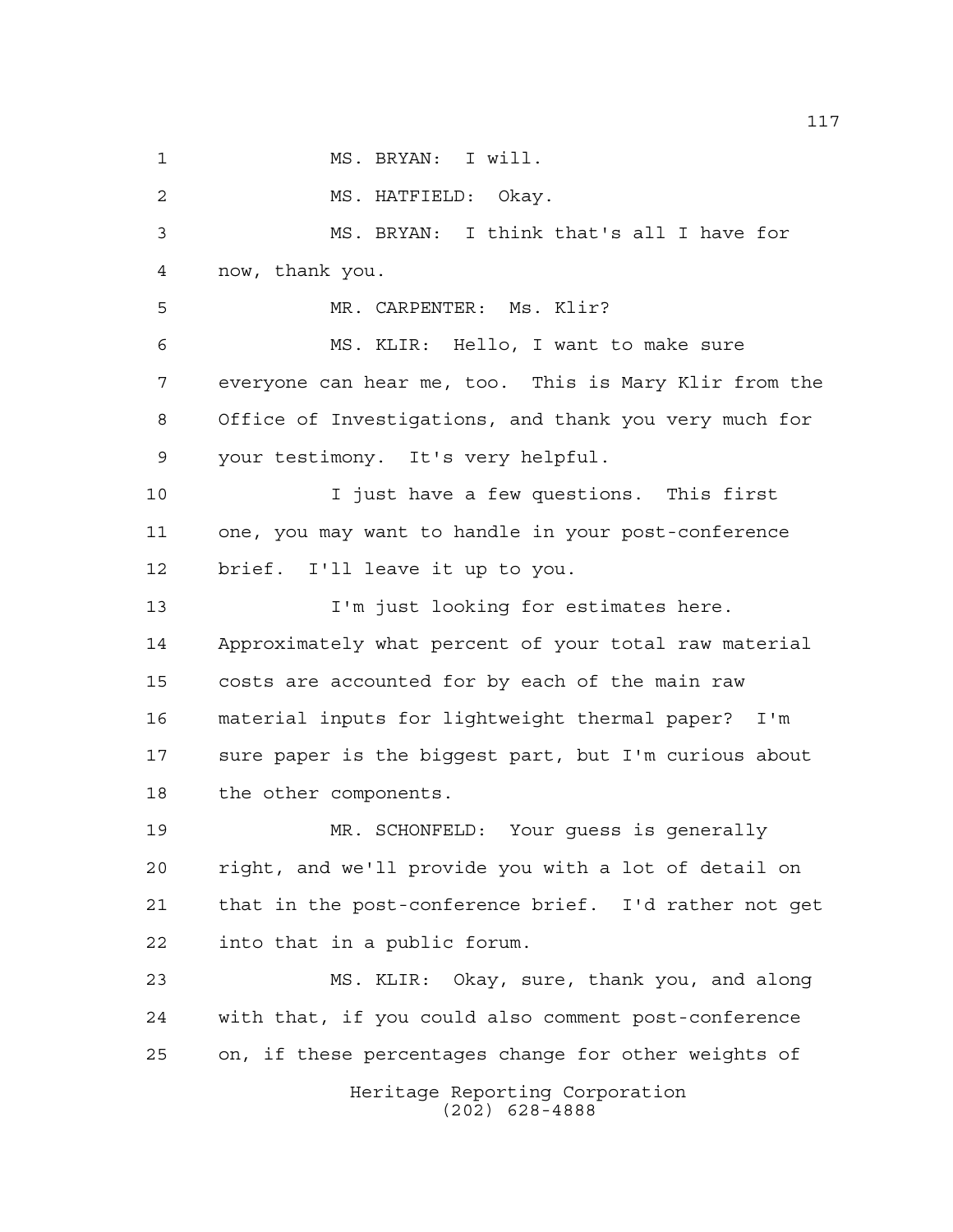Heritage Reporting Corporation thermal paper, the heavier thermal paper for the different components, that's be helpful; thank you. For post-conference, for the attorneys, in your post-conference brief, please analyze the reported profitability of coaters and the reported profitability of converters, and discuss the factors affecting revenues and costs that account for any differences in profitability between coders and converters, as well as between the various coaters who have provided questionnaire responses. That would be helpful. Thank you very much. That's all I have. 12 MR. CARPENTER: Mr. Forstall? MR. FORSTALL: Thank you, Mr. Carpenter, and thank you, as well, to the panel for your testimony this morning. Let me start out just with a few quick product-related questions. The first, I think I probably know the answer to, based on one of your slides. But I just want to make sure I'm completely correct in this. The base paper we're talking about for this product is always free sheet, typically, or sometimes free sheet? Is there any ground wood at all? MR. SCHONFELD: It's most always free sheet. I wouldn't guarantee that 100 percent of the time.

(202) 628-4888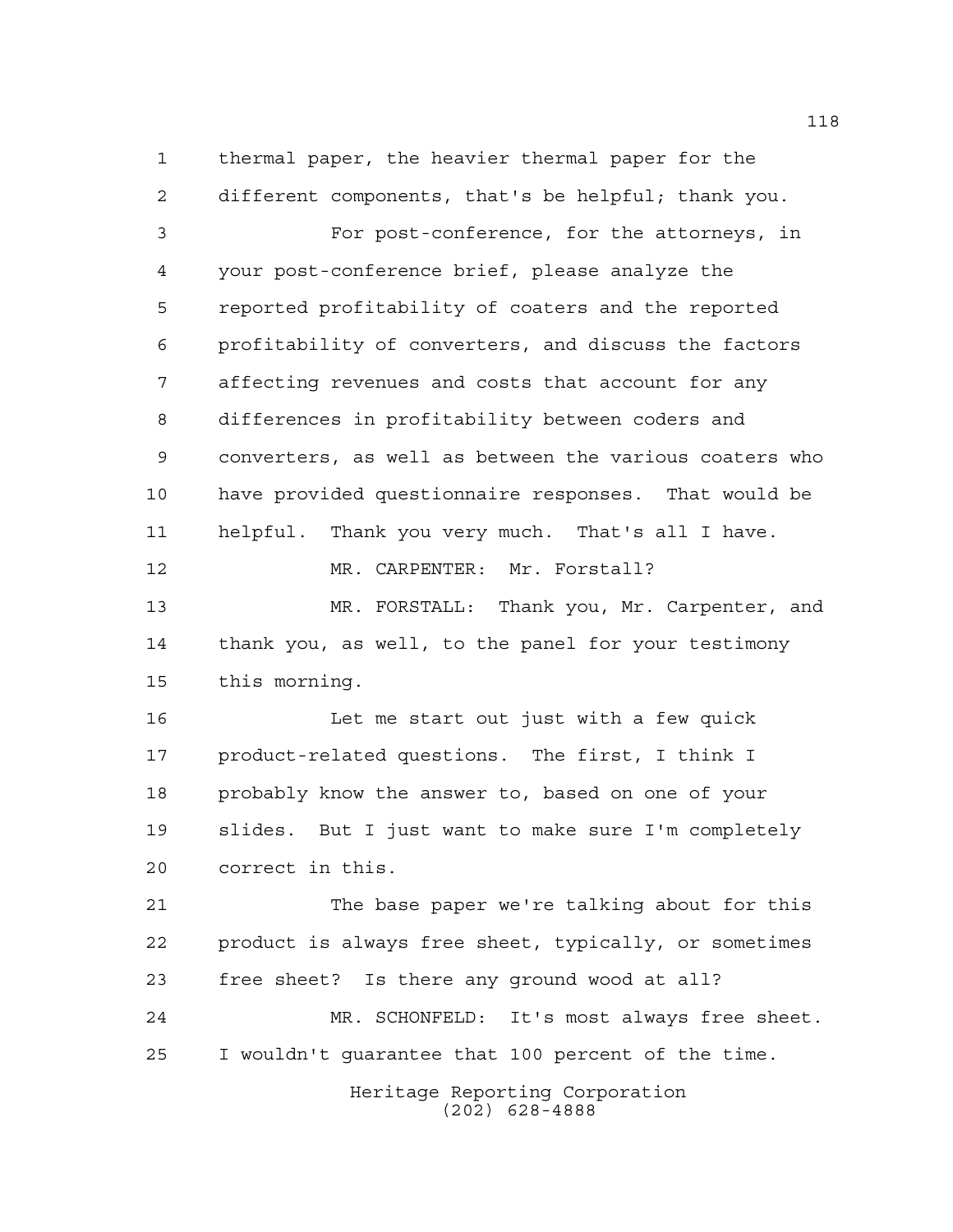I'd have to go back and check the actual statistics on it.

 But it's actually a special product. It's not really what you would normally see as free sheet. It's a specially made product for thermal, in particular. It's not the same free sheet you would see come out for normal sheets you would put into a ream of paper, for example. It is a special kind of paper.

 MR. FORSTALL: Yes, what would be some of the reasons that would make it special, relative to some of the other free sheets that you would see?

 MR. SCHONFELD: It could be everything from the humidity of the paper, for its ability to absorb coatings, to a number of other sort of technical issues. We can give you a whole list of the things that vary. I don't have them on the tip of my tongue, but we'll provide them to post-meeting.

 MR. FORSTALL: Yes, I would appreciate that. MR. SCHONFELD: Just understand, there are some substantial differences in the product, and the product is specially made for this segment. So it's not like we could just go anywhere and just buy any paper and use it. It needs to be designed and made specially to match up with the chemistries that we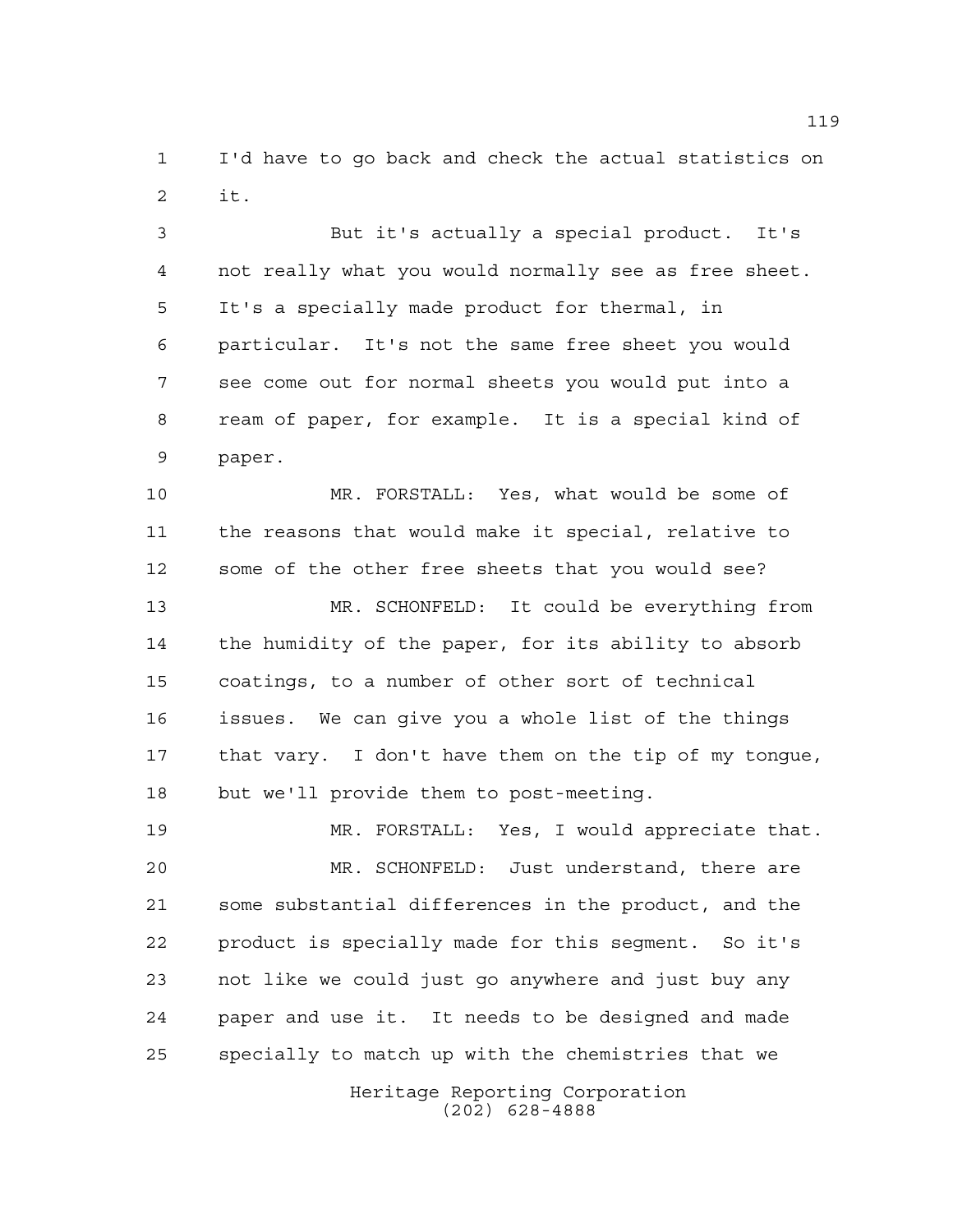happen to be using.

 So it gets to the point literally where paper that works for us may not necessarily work for one of our competitors, just so you're aware. So we do manufacture our own paper for that. MR. FORSTALL: Thank you; in terms of the basic products, we're talking about 48 gram or 55 gram. How much of that basis weight is accounted for by the weight of the coding? MR. SCHONFELD: We usually measure the paper in poundage and the weight in grams. So I'm sorry, I'm at a loss to give you the exact numbers right now; if I can provide that to you. 14 MR. FORSTALL: That would be fine. MR. SCHONFELD: I just don't want to mislead you. I can give you a ballpark, but I would rather give you the exact number. MR. FORSTALL: That would be fine. 19 MR. SCHONFELD: That's fine. MR. FORSTALL: Getting back to touching on some of the testimony I heard earlier about the certification process, Ms. Hatfield, I believe you mentioned the certification process. What are the fundamental differences in the paper for different manufacturers' products?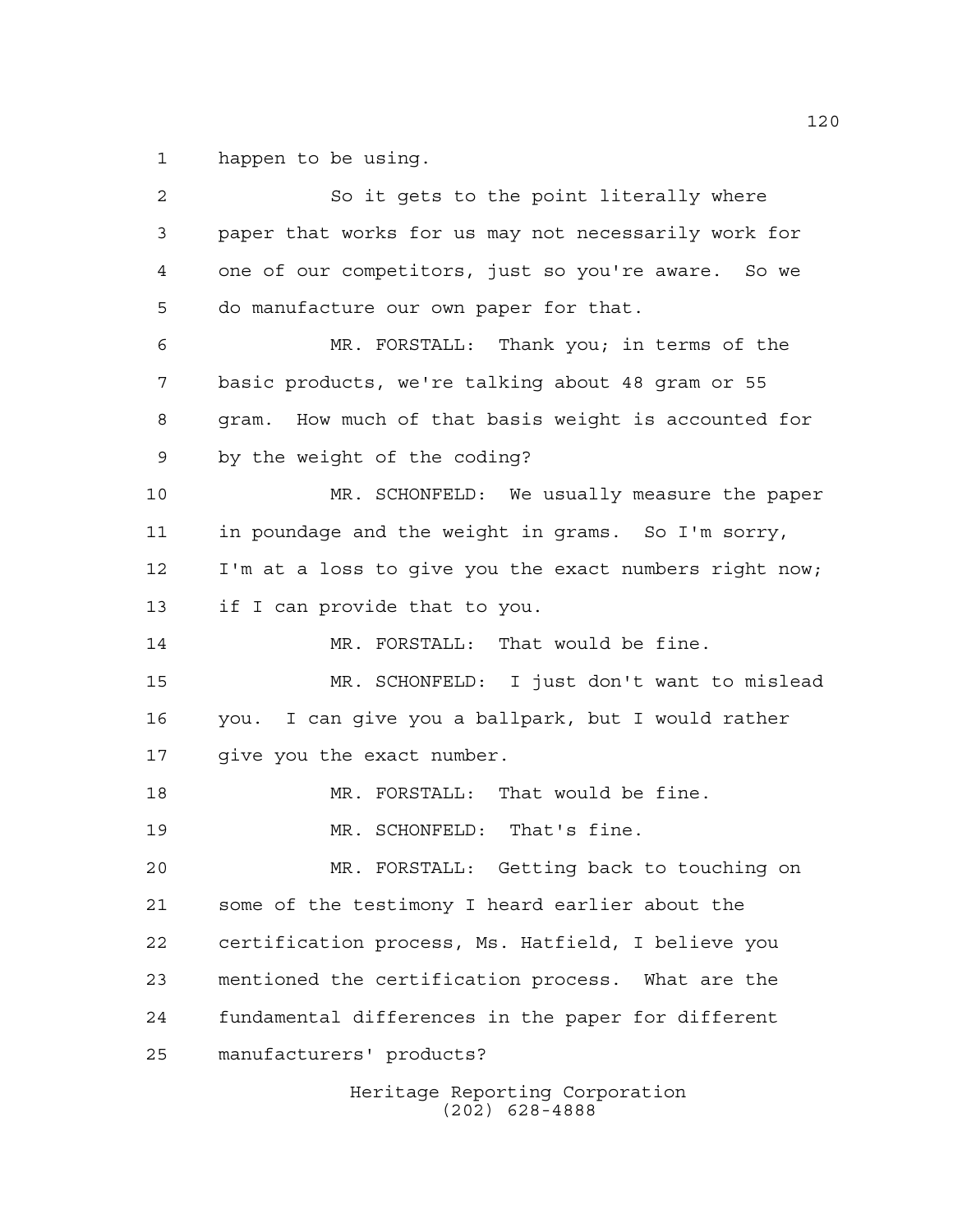1 1 I mean, I quess asked another way, if you failed to qualify or certify for a particular manufacturer's equipment, what would you do to go back and correct the problem and get that certification? MS. HATFIELD: Okay, this is Karen Hatfield at Appleton. If we were to run into any kind of issue in the certification process, we would work with the manufacturer to understand exactly what the issues were. It could be a change to the base paper or a tweak to the coating chemistry or the amount of coating.

 It could be any one of a number of things that we would do to address whatever issue it is that they were encountering; and then likely we would re- submit for testing or work with them to make sure that it was meeting their expectations.

 MR. FORSTALL: Okay, thank you; one other thing that was mentioned earlier, in terms of the quality of the image for the particular product, how would you control the quality of the image, as far as the final image on the paper? What would change in terms of the coating or whatever else that would tend to affect the quality of the image?

Heritage Reporting Corporation (202) 628-4888 MR. SCHONFELD: If I could just ask a clarifying question, are you talking about within a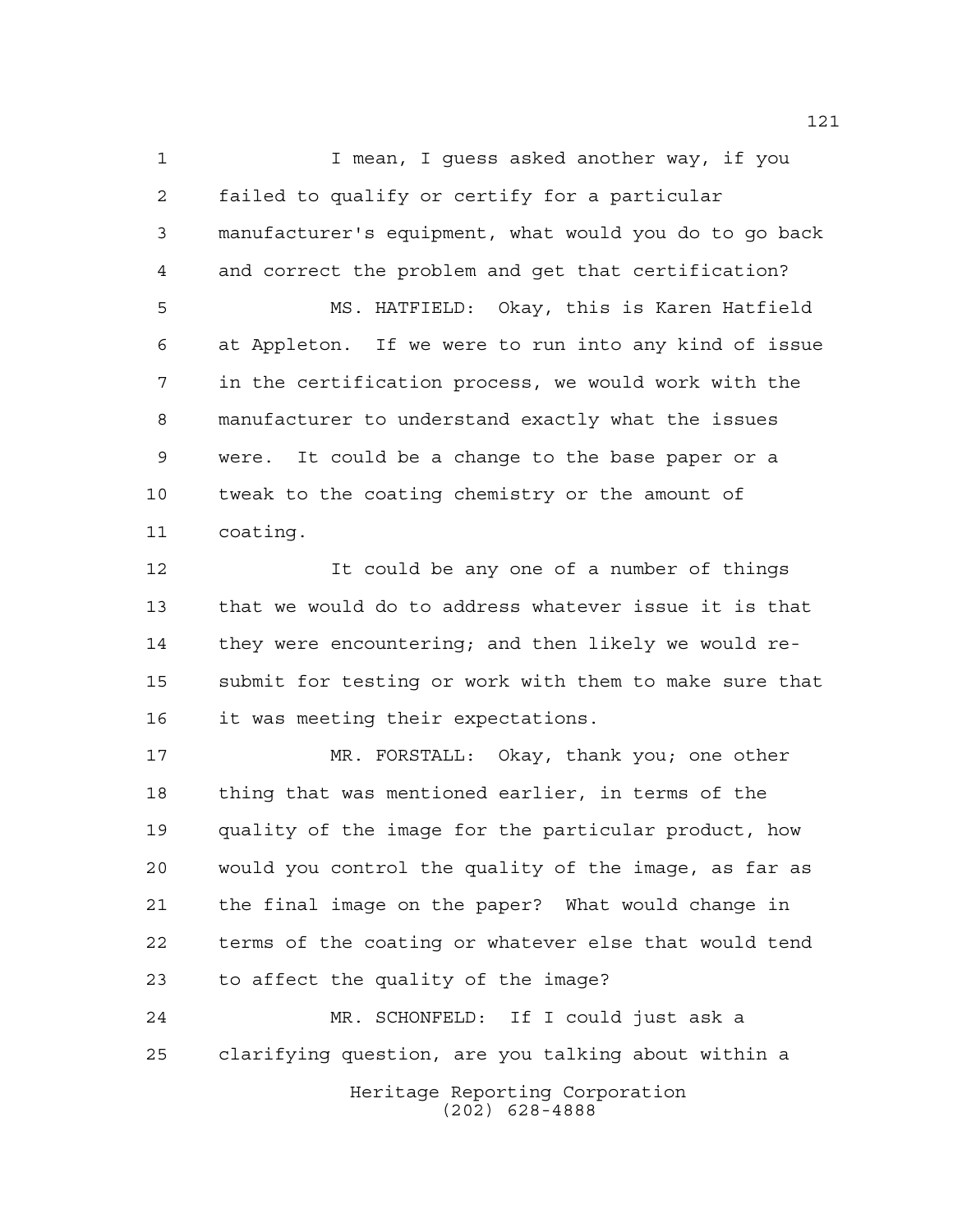production run or between new products?

 MR. FORSTALL: Between different products -- I think one of the things that was mentioned as a difference between the lightweight versus the other thermal paper was the quality image. MR. SCHONFELD: I understand the question now. I'm sorry, I just wanted to be clear. A couple of things, the active ingredients that change the ink color, everything down to things like humidity and the by-products that happen to be in the product -- all of those will impact not only image clarity, but image quality. So there are a number of factors -- everything from just how much ink you happen to put on the piece of paper, how much coating, to factors in how you do the manufacture, that could have an impact -- what kind of coating mechanism you use, the different kinds of coating technologies that you can use, as I'm sure you're aware, and those different technologies, have different levels of viability of the image.

Heritage Reporting Corporation So there's all kinds of factors that you can use to drive differences in image quality between different grades of paper. Some of them cost you money like coating and the different technologies,

(202) 628-4888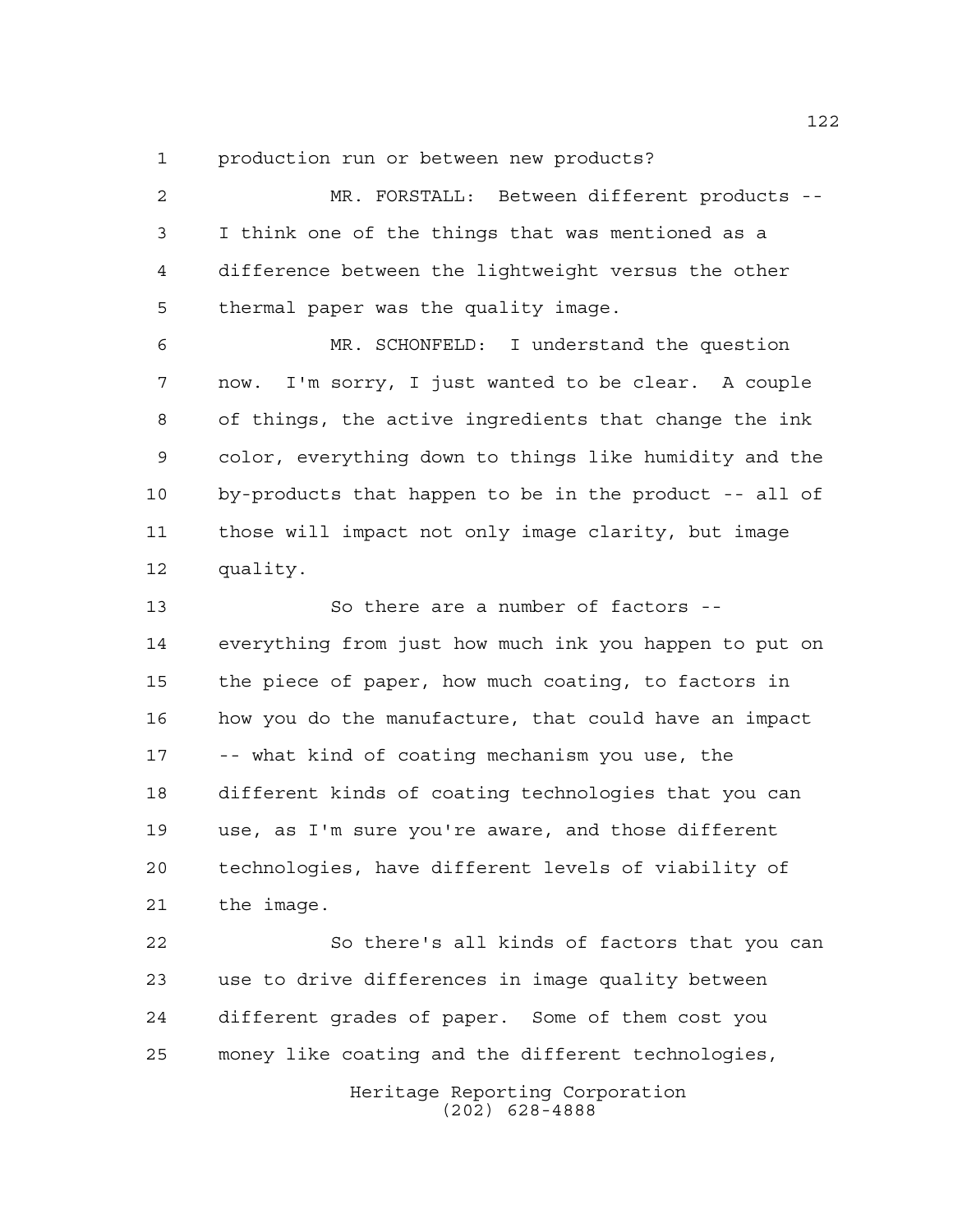which might be more expensive; and some of them are just manufacturing differences. But there's a mix of both in there.

 MR. FORSTALL: Okay, thank you; just as an observation, the Commission has in recent years heard, I think this is the sixth paper-related case or investigation that we've had. Five of those cases have dealt with converted paper products of one sort or another.

 This is the first time, as far as the converted product is concerned, that we haven't been talking to the converters in the morning as opposed to in the afternoon.

 If you look at the petition and the process description, in terms of the sorts of processes that 16 go on in converting lightweight thermal papers into that final product, they sound awfully similar to the processes that some of these other products go through.

 In particular, they are especially similar to some of the tissue and the crepe paper products that we've looked at in recent years, in terms of unwinding the jumbo rolls, slitting and cutting, sometimes printing, rewinding, and packaging. All of those things are very similar in overall production to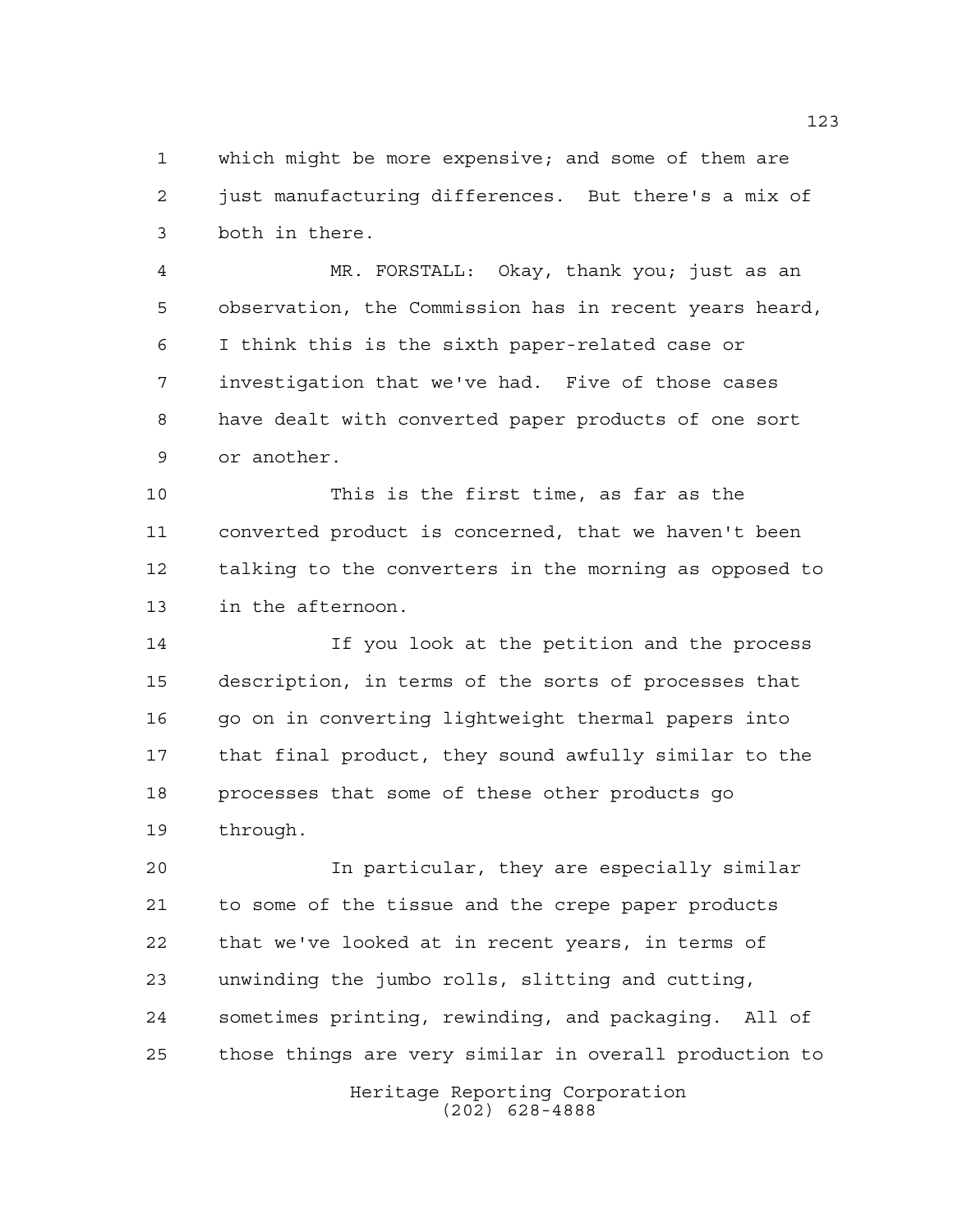some of these other products.

| $\overline{a}$ | I'm not exactly sure. I understand                     |
|----------------|--------------------------------------------------------|
| $\mathfrak{Z}$ | fundamentally the difference between the production    |
| 4              | side for lightweight thermal paper and some of these   |
| 5              | other converted products that we've looked at before.  |
| 6              | So if you could address that issue in your post-       |
| 7              | conference brief, I would very much appreciate it.     |
| 8              | MR. SCHONFELD: We'll certainly do that.                |
| 9              | MR. FORSTALL: Thank you. Finally, one                  |
| 10             | other data-related question, in Exhibit 11, I think it |
| 11             | was the October 4th submission that we received at     |
| 12             | Commission which was in fact a copy of the September   |
| 13             | 28th submission that you'd made to Department of       |
| 14             | Commerce, you presented in Exhibit 11 some facts and   |
| 15             | figures on world capacity of thermal paper.            |
| 16             | If you could verify for me please that those           |
| 17             | figures presented, there were figures presented for    |
| 18             | the United States, Japan, Europe, and the rest of the  |
| 19             | world, and it looks to me like those include all known |
| 20             | world capacity, but if you could verify that I would   |
| 21             | very much appreciate it.                               |
| 22             | Also, I apologize for not knowing 100                  |
| 23             | percent what's in the petition so that if it already   |
| 24             | is in the petition I beg your pardon for asking, but   |
| 25             | if you wouldn't mind submitting that entire report for |
|                | Heritage Reporting Corporation<br>$(202)$ 628-4888     |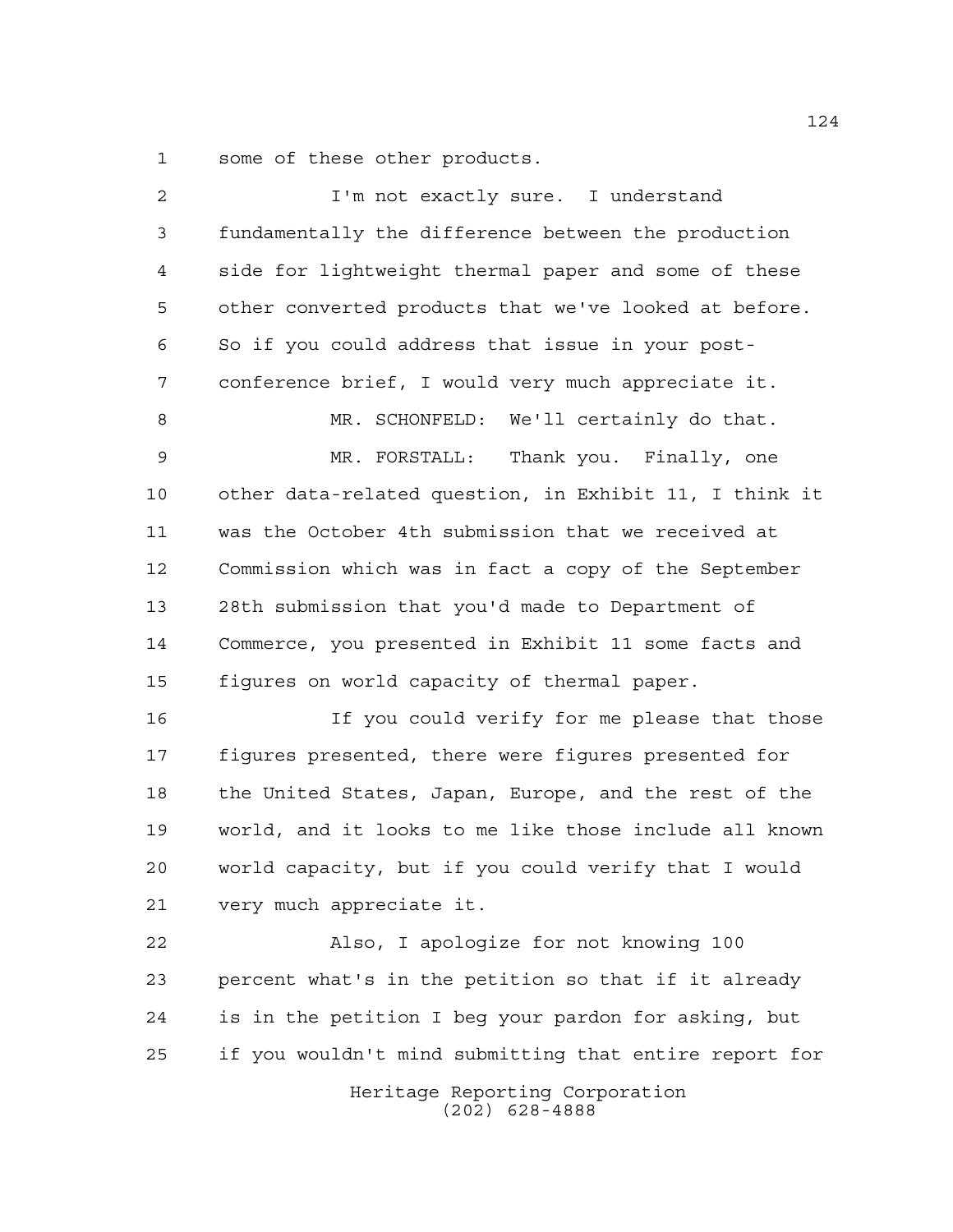Heritage Reporting Corporation (202) 628-4888 us in the post-conference brief. That way that will let us judge just a little bit better how much weight we should put on those numbers. Mr. Carpenter, that's all the questions I have. MR. CARPENTER: Ms. Mazur? MS. MAZUR: Good morning and thank you very much for coming and testifying this morning. We always appreciate when we get actual participants in the industry here to present testimony. So thank you. 11 I really don't have very much to cover. I think many of the issues have been very thoroughly covered already and we look forward to hearing from you in your post-conference brief. One question I think I'd like to address to the attorneys, Mr. Dorn and Mr. Jameson. Do you think negligibility is an issue in this case with respect to imports from any of the countries? MR. DORN: Not based upon the numbers we have, we don't think it's an issue. But we can certainly address that in the post-conference if you'd like. MS. MAZUR: That's I think my point here. There is so much unknown in this case with respect to actual import volumes, with respect to information as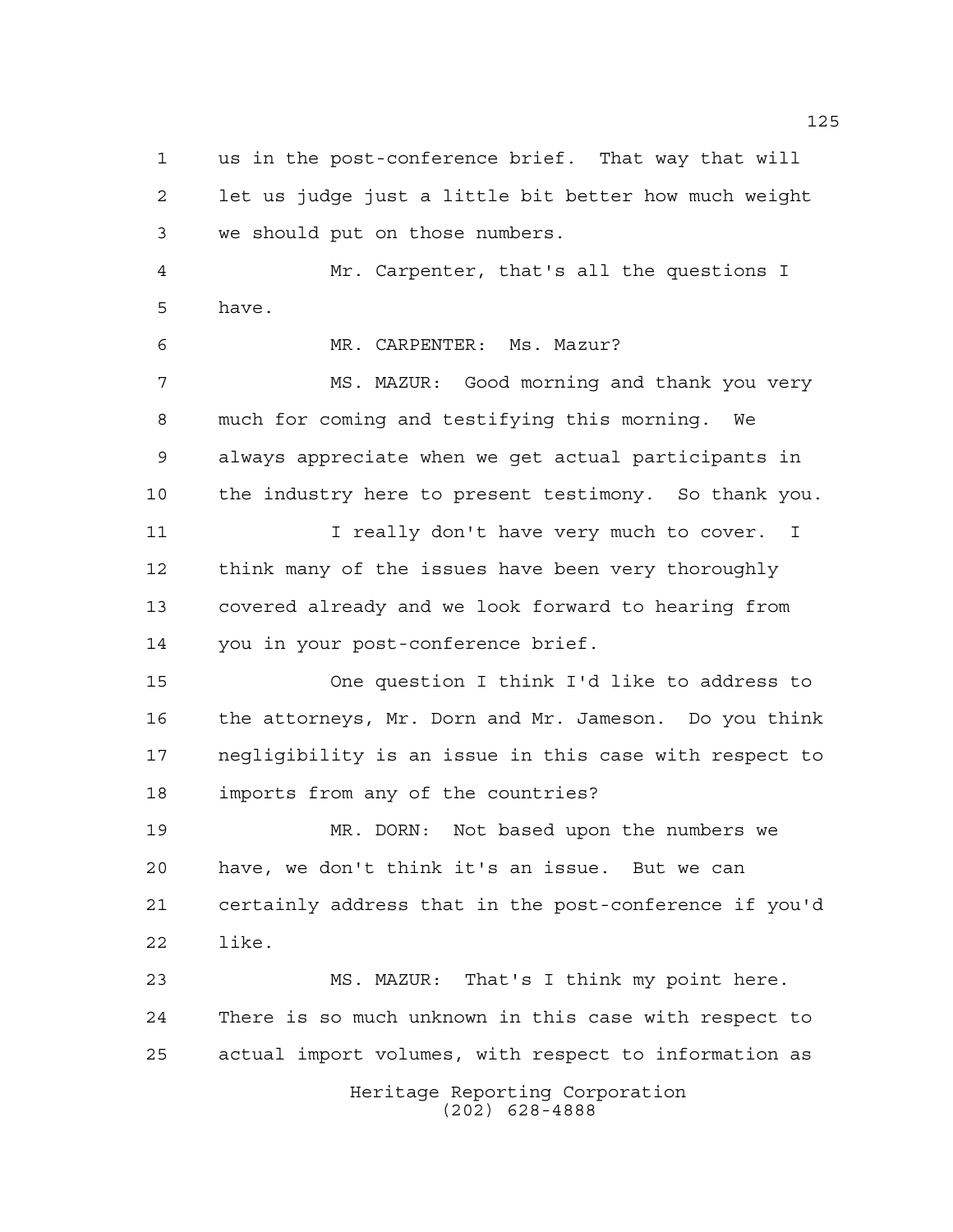to the value added, for example, in conversion activities. If you all would just take, well, those who have access to the confidential information, take careful look at what's going to be released to APO and make sure that the arguments that you're making with respect to domestic product, with respect to industry, domestic industry, or negligibility are based on the actual BPI information that you'll receive in the questionnaires.

 MR. DORN: We certainly plan to do that. Thank you.

 MS. MAZUR: Excellent. And because of Commerce's extension of their initiation, Mr. Carpenter will actually give you the date, but we will be postponing or extending the deadline for the post- conference brief, so hopefully that will give you additional time to peruse all of this information. Again, I thank you all very much and look forward to your post-conference brief. MR. CARPENTER: Just one follow-up question.

 Mr. Bernstein had asked a question earlier about why your company, or whether you had considered further vertically integrating into production of the downstream slitted product, and you essentially said no, that the two segments had always been separate and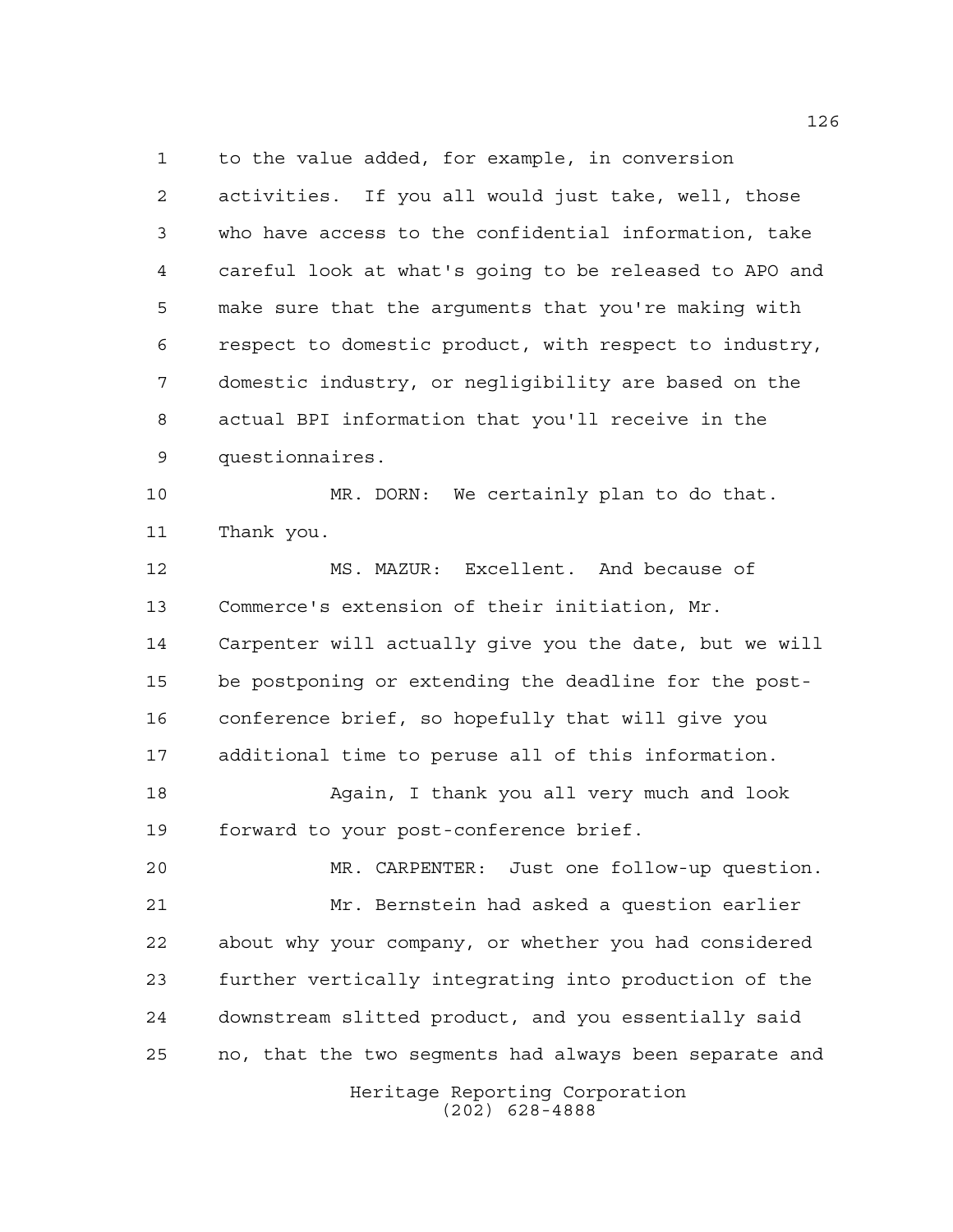that you wanted to maintain good relations with your customers.

 MS. HATFIELD: Actually, if I could clarify that for a second.

MR. CARPENTER: Sure.

 MS. HATFIELD: I said we had not moved into converting product. Historically those industries have been maintained separate. So just to clarify.

 MR. CARPENTER: Thank you. And maybe this is more a question for the post-conference brief, but just looking at the dynamics of how competition is shaping up in this market and you've got a number of converters who are now not just simply sourcing the jumbo rolls from you and from other sources, but they're importing directly from China I believe was the testimony.

 Have you given thought to any cost advantages that you might be able to achieve by virtue of your vertical integration by further processing the product to produce the downstream slitted product?

 And I guess a related question, too, you made a comment I think in response to MS. Bryan's question about slitting into narrower widths, and I was wondering if you were already currently capable of slitting the product to the 3-1/8 inch width. If you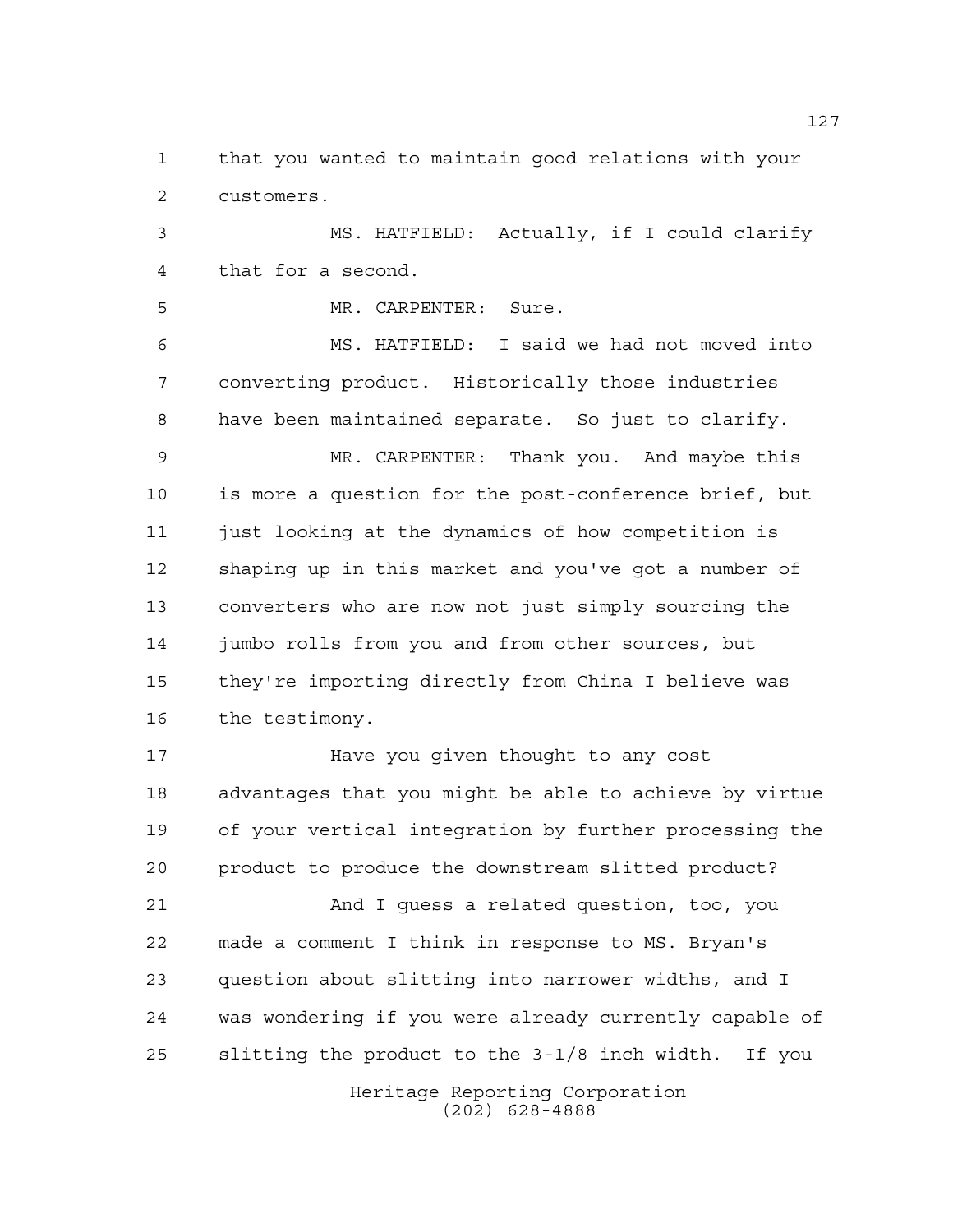have the machinery that's capable of doing that.

 MR. SCHONFELD: I guess there were two questions in there. The second one is do we have machinery capable of doing what the converters do today within our current facilities; and the second question is have we considered whether moving downstream and disintermediating, maybe I'm using the wrong word, but disintermediating the converters would be something we'd consider doing.

 To the first question, our slitting capability to slit the smaller rolls, they're still jumbo-sized rolls. It's special equipment to slit to what the converters provide which is the three-plus inch rolls. We would need to make an investment to be able to do that. As I think we've indicated in some of our filings and you can check in the industry, it's not a huge capital investment to do those kinds of things relative to the cost of putting in a paper machine, but obviously it's something we haven't yet done. So we don't today have that capability.

Heritage Reporting Corporation Have we looked at the economics of doing those kinds of things and have we looked at what you've suggested in the first half of your question? The answer is yes, and we'll provide you some information on that in the post-conference brief if we

(202) 628-4888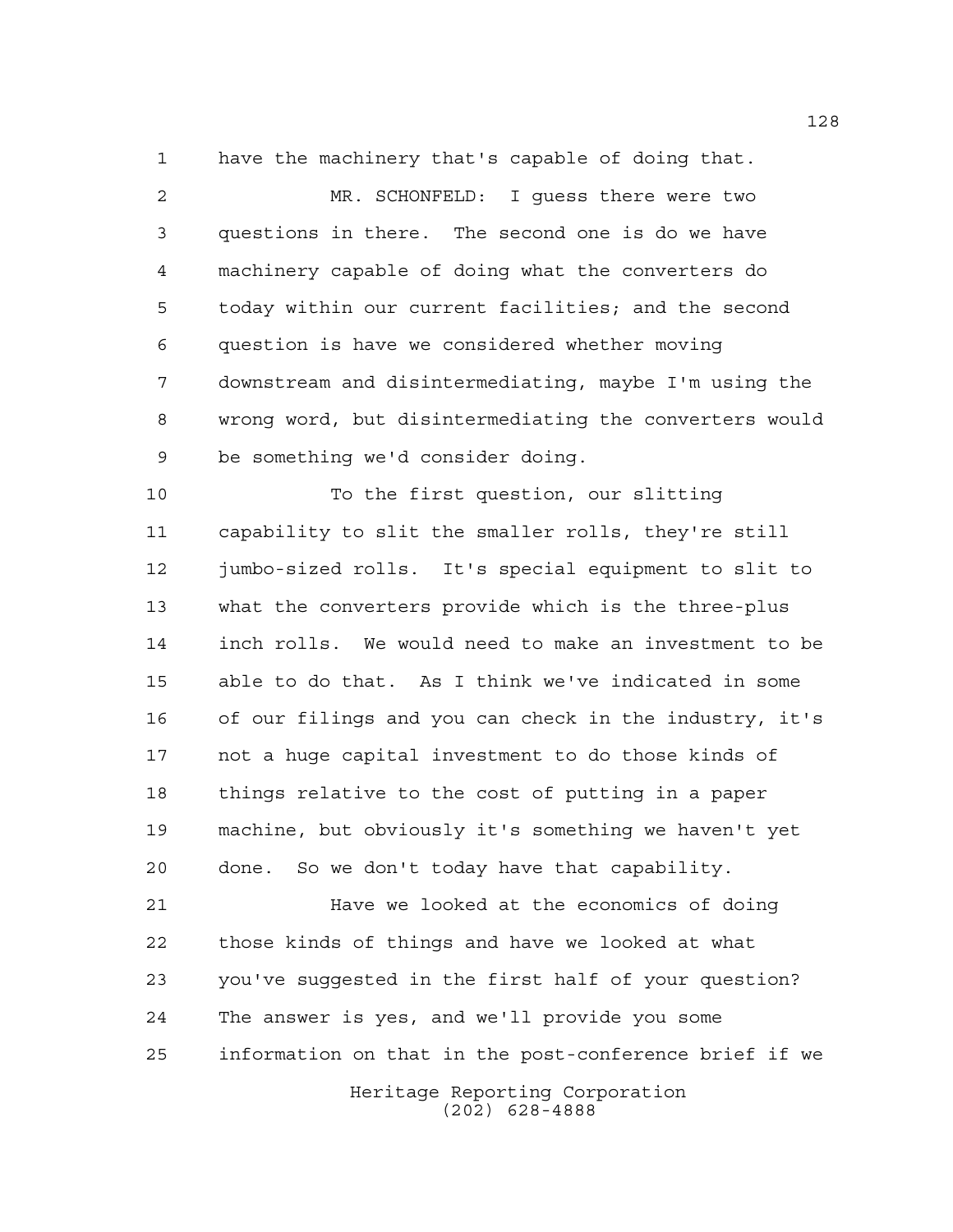could, because it's quite confidential.

 MR. CARPENTER: Yes. I'd appreciate that. We would definitely appreciate it if you could provide those details in your brief. MR. SCHONFELD: There are other people in the room listening to this conversation. I just want to make it clear we haven't done that and we're not looking to disintermediate our customers. I just want to make sure that's on the record as well. MR. CARPENTER: Right. A couple of related questions, too, to the best of your knowledge do the converters tend to market their product nationwide or more in a regional basis? MS. HATFIELD: There's some of both. A number of them are national suppliers and the customers that they're selling to are often national, but there are some that focus more regionally. MR. CARPENTER: And another question that you may prefer to answer in your brief, but I was wondering whether any of your customers source their jumbo rolls only from you, or whether the typical practice is they would source from you as well as from other companies. You don't have to answer that now if that's confidential.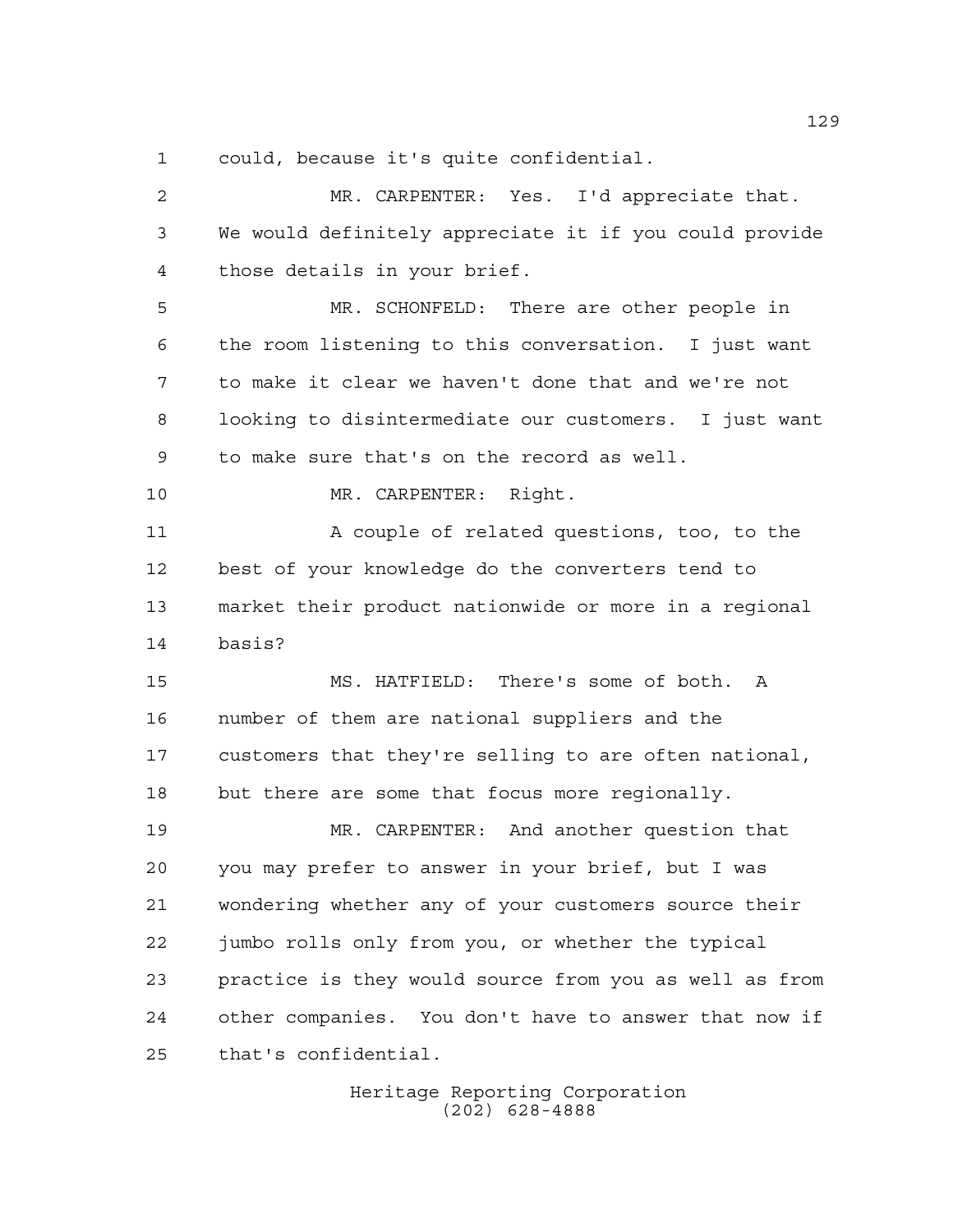Heritage Reporting Corporation (202) 628-4888 MR. SCHONFELD: The only thing we'll say is there's a mix. We can provide you with some specific statistics on that confidentially, but there are some I'm sure for all manufacturers that are exclusive, and then the larger percentage that are not. MR. CARPENTER: Thank you very much. 7 The Are there any other questions from staff? 8 Mr. Cassise? MR. CASSISE: Mr. Dorn, in your post- conference brief if you could shed a little light on any other trade remedy actions in third countries. You refer in the petition to an Indian action on thermal paper. If you could provide information on whether that includes our subject product or if it's a broader category. Also what the actual margins are would be helpful. A little bit more detail on the Indian action and then if you are aware of it in any other third countries. MR. DORN: We'll take a look at that. Thanks. MR. CASSISE: Thanks. That's all I have. MR. CARPENTER: Again, than you very much, panel, for your testimony and for your responses to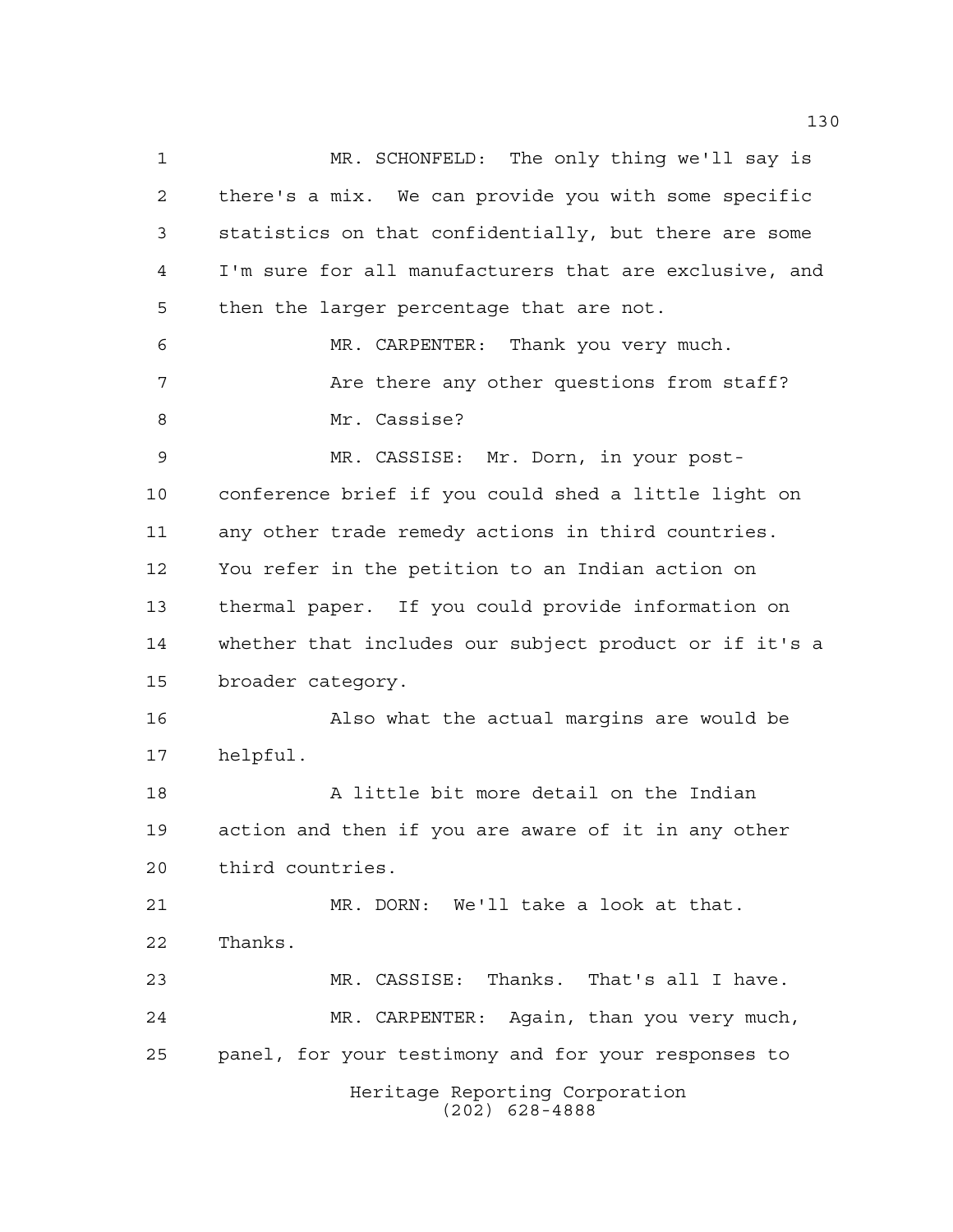our questions. They were very helpful.

Heritage Reporting Corporation (202) 628-4888 At this point we'll take a short break to allow the parties to switch sides, of about 10 minutes then we'll resume with the Respondents. Thank you. (Whereupon, a short recess was taken.) MR. CARPENTER: Okay, let's resume the conference at this time. Please proceed whenever you're ready. MR. SILVERMAN: Mr. Chairman, I'm William Silverman with the law firm of Hunton & Williams and I'm serving as the quarterback for the Respondent's presentation. Only one introductory comment. I hope we have a resourceful panel for you. You heard a lot of testimony this morning that was barely hearsay -- third hand, fourth hand. People testified this morning about imports, they don't know. We have importers here. They testified -- MR. DORN: Excuse me, Mr. Silverman, could you speak up a little bit please? I can't hear you. MR. SILVERMAN: Sorry. I'll start over. They heard your testimony this morning indicating they didn't know what imports were. We have the importers. They talked this morning about what converters do and what they don't do. We have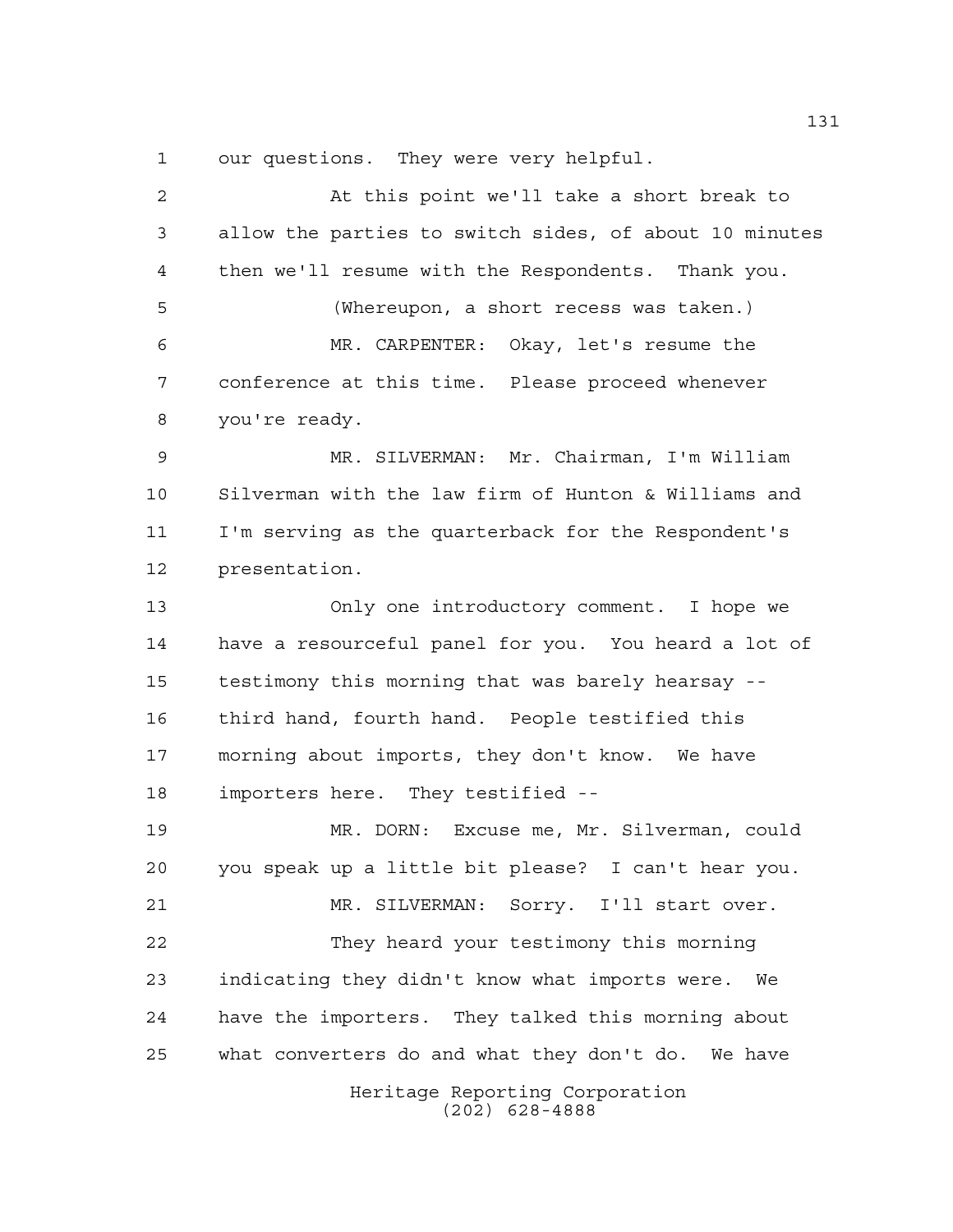the converters. So I think it will be a fruitful interchange for the panel. We'll begin.

 MR. GREENE: Good afternoon. My name is Richard Greene and I'm the Chief Operating Officer of Koehler America who is the sole U.S. importer for light weight thermal paper produced by Koehler.

 I'm here today to explain Koehler's role in the U.S. light weight thermal paper market and why Koehler has been a consistent supplier in this market.

 Koehler America imports light weight thermal paper in jumbo roles from Koehler's mill in Germany. Koehler understands that all of the other subject imports also enter in the form of jumbo rolls only except for the Chinese product which enters only in converted form which are small rolls, ready to use in cash registers.

 Koehler believes that it is by far the largest U.S. import source of light weight thermal paper and sells more light weight thermal paper in the United States market than all other import sources combined.

Heritage Reporting Corporation We have succeeded in selling increasing quantities of light weight thermal paper in recent years, but contrary to what you heard this morning from Appleton's representatives Koehler has succeeded

(202) 628-4888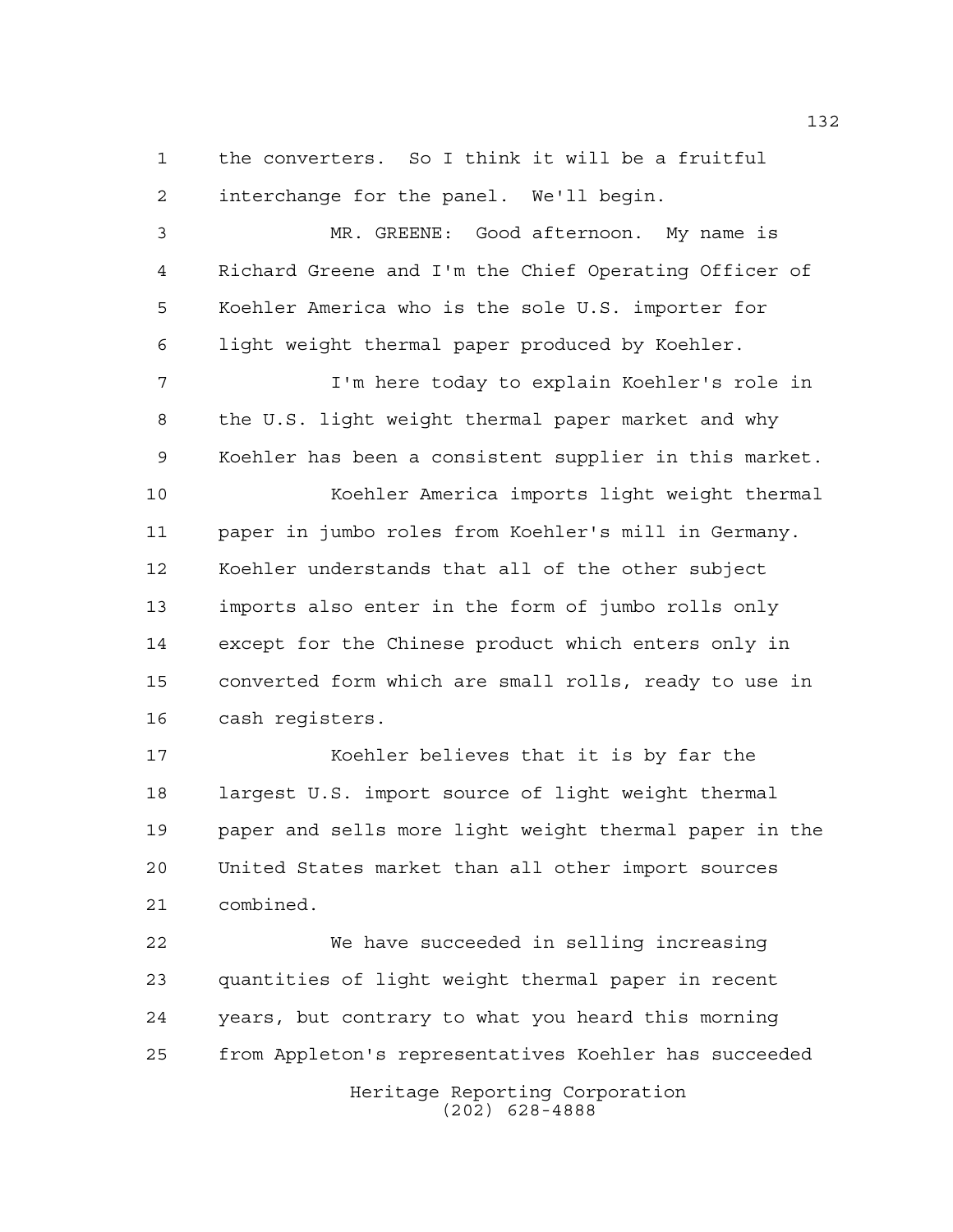1 in the U.S. market through product innovation,

 quality, and strong market demand conditions and not by price undercutting.

 Until a few years ago nearly all thermal paper used for point of sale applications came in a standard thickness or caliper of 2.3 mils or thousands of an inch. The basis rate of the 2.3 caliper thermal paper is generally 55 grams per square meter.

 In April 2005 Koehler introduced its KT48 paper. Our KT48 is a 48 gram weight with a caliper of 2.1 mils, 10 percent thinner than the KT55 or the 2.3 caliper paper.

 The advantage of this thinner paper is that it can be used to make a longer finish roll with the same diameter which means that the person operating the register or printer at the retailer spends less time changing rolls.

 Also the product is more economical for converters or customers to ship because they can ship out 10 percent more footage of register weight at the same shipping weight.

 Koehler has seen its sales of KT48 paper grow. While Koehler's sales of its standard 55 gram paper have been dropping since 2005, Koehler's sales of its KT48 paper have increased. At this point,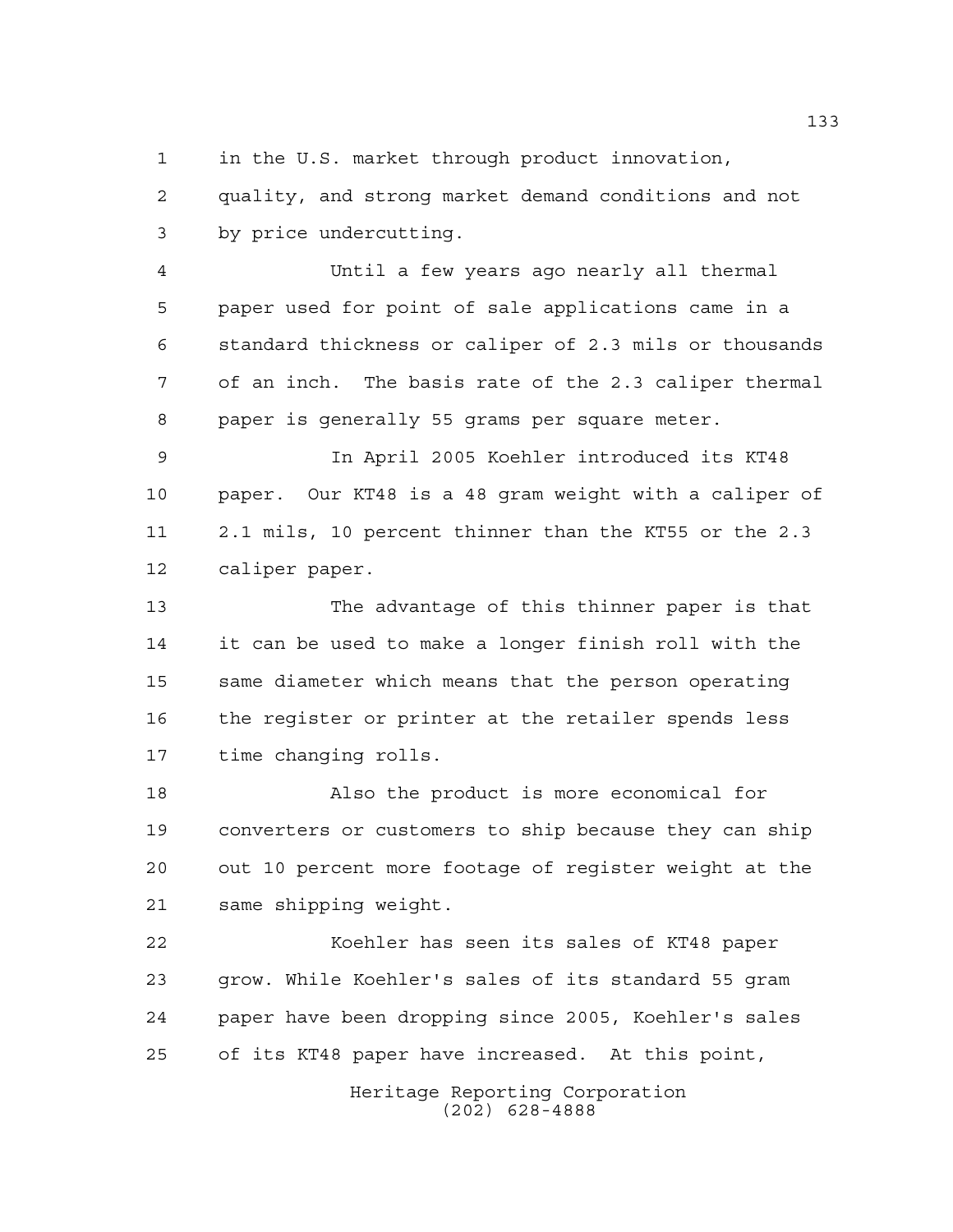approximately two years later, about 40 percent of the value of Koehler's light weight sales of thermal paper consist of its KT48 product. I expect this ratio to increase further in 2008 as more and more converters ask for thinner paper in which they can make longer rolls.

 I understand that prior to the introduction of our KT48 Appleton had introduced an even thinner product with a weight of, sometimes in their papers it says 42 grams, other times it's referred to as 44 or 45 grams, but a caliper of 1.8 mils. However, due to poor quality Appleton's 1.8 caliper product never gained acceptance in the market.

 I understand that Appleton did not manufacture its own base paper for this product and the base paper it purchased did not maintain consistency in the caliper or thickness.

 The unusually low caliper of Appleton's product plus the wide variation in the caliper caused difficulties in slitting as well as in performance of thermal point of sale printers.

 As a result I understand that Appleton eventually discontinued its 1.8 caliper product, and we heard that this morning.

Heritage Reporting Corporation (202) 628-4888 We introduced our 48 gram product with 2.1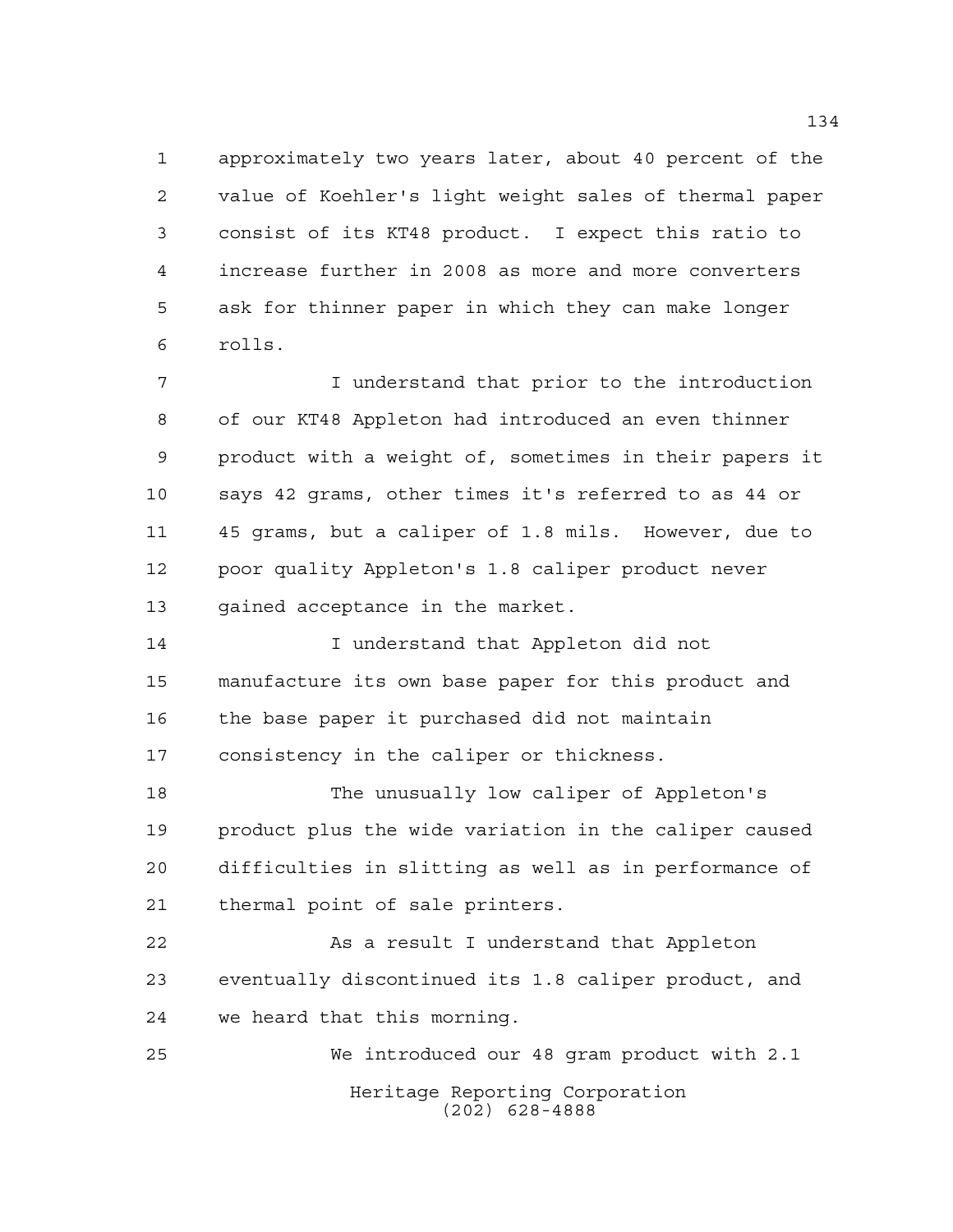caliper as we saw the advantages of a longer roll and a lighter product, but we took the step in the middle between Appleton's old 1.8 caliper and our standard 2.3 caliper product with the aim of producing a good consistent product.

As a result, our sales began to develop.

 Meanwhile it was reported to us that Appleton told some of their customers that they had no plans to reintroduce a thin, lighter product to compete with our 2.1 caliper product.

 This summer, more than two years after we began selling our KT48, we learned that Appleton reversed its strategy and has offered customers a 2.1 caliper, 48 gram product to compete with Koehler's KT48 product. However, I've been told by converters that this new Appleton product is available only on a special order basis and we don't know if Appleton has made any meaningful sales yet of their 48 gram product.

 Appleton made no product announcements as it normally does with a new product.

 To the best of my knowledge Kanzaki, the other U.S. producer, does not offer a standard point of sale 48 gram, 2.1 caliper product.

Heritage Reporting Corporation (202) 628-4888 As a result, with no competition from either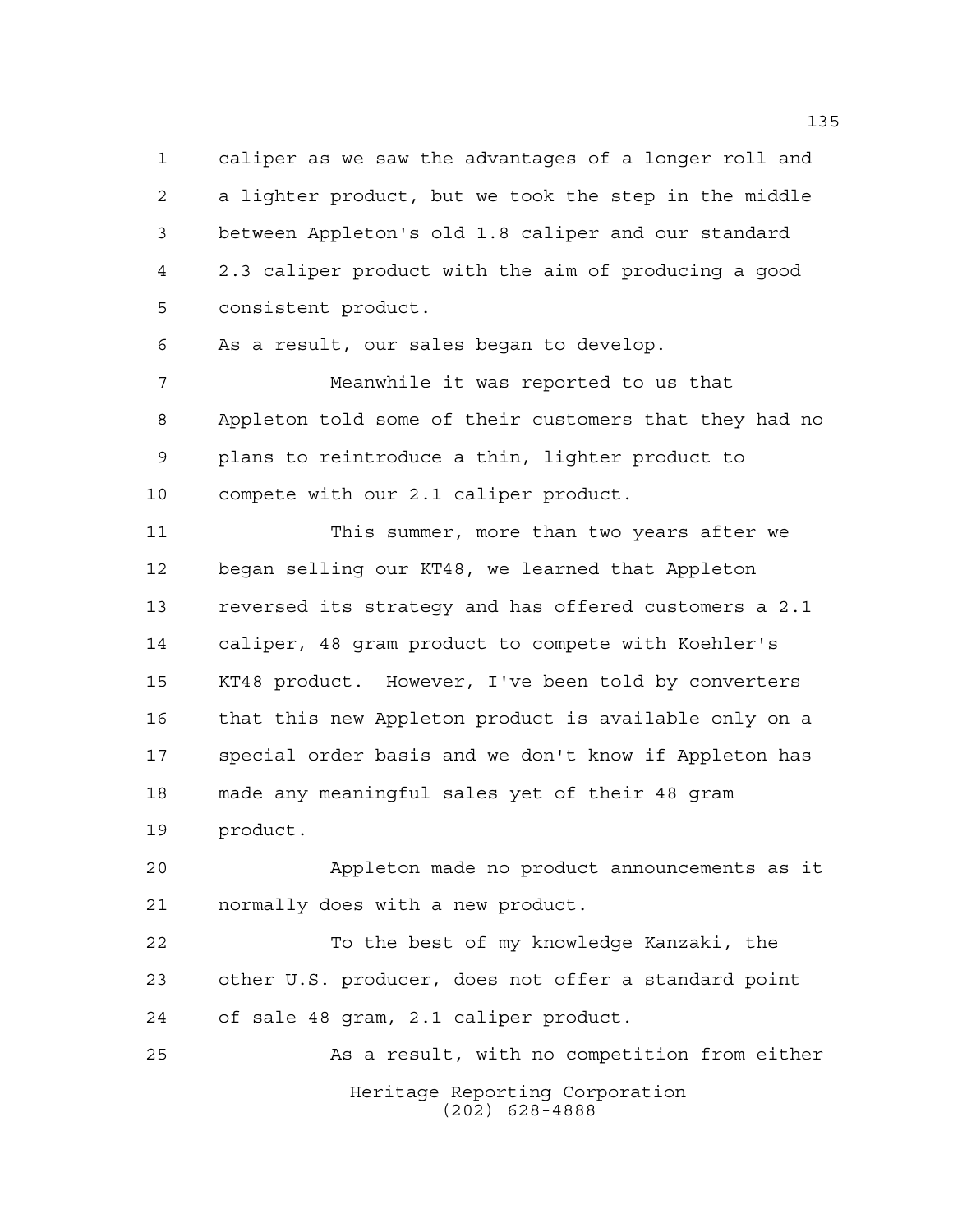Appleton or Kanzaki, Koehler has basically had this segment of the market to itself, with some competition from Mitsubishi, the other German jumbo roll supplier.

 So in addition to product innovation, Koehler's gained business through product quality. Koehler makes all of the base paper it coats. In contrast, Appleton purchases a large portion of its base paper from outside supplies and Kanzaki purchases 100 percent of its base paper.

 In addition, Koehler focuses almost exclusively on the lighter weight paper for point of sale applications while Appleton and Kanzaki concentrate on a broader line of thermal papers including heavier weight papers for applications like tickets, labels and text.

 Koehler's focus on point of sale thermal paper and its ability to control all of its paper, both the paper making and coating stages, allows Koehler to deliver a high quality, consistent product.

 Many of our loyal customers have told us they prefer to purchase our paper over Appleton or Kanzaki because of Koehler's high quality. Converters have also told us they like the way it prints and also that it converts on their slitting machines more smoothly.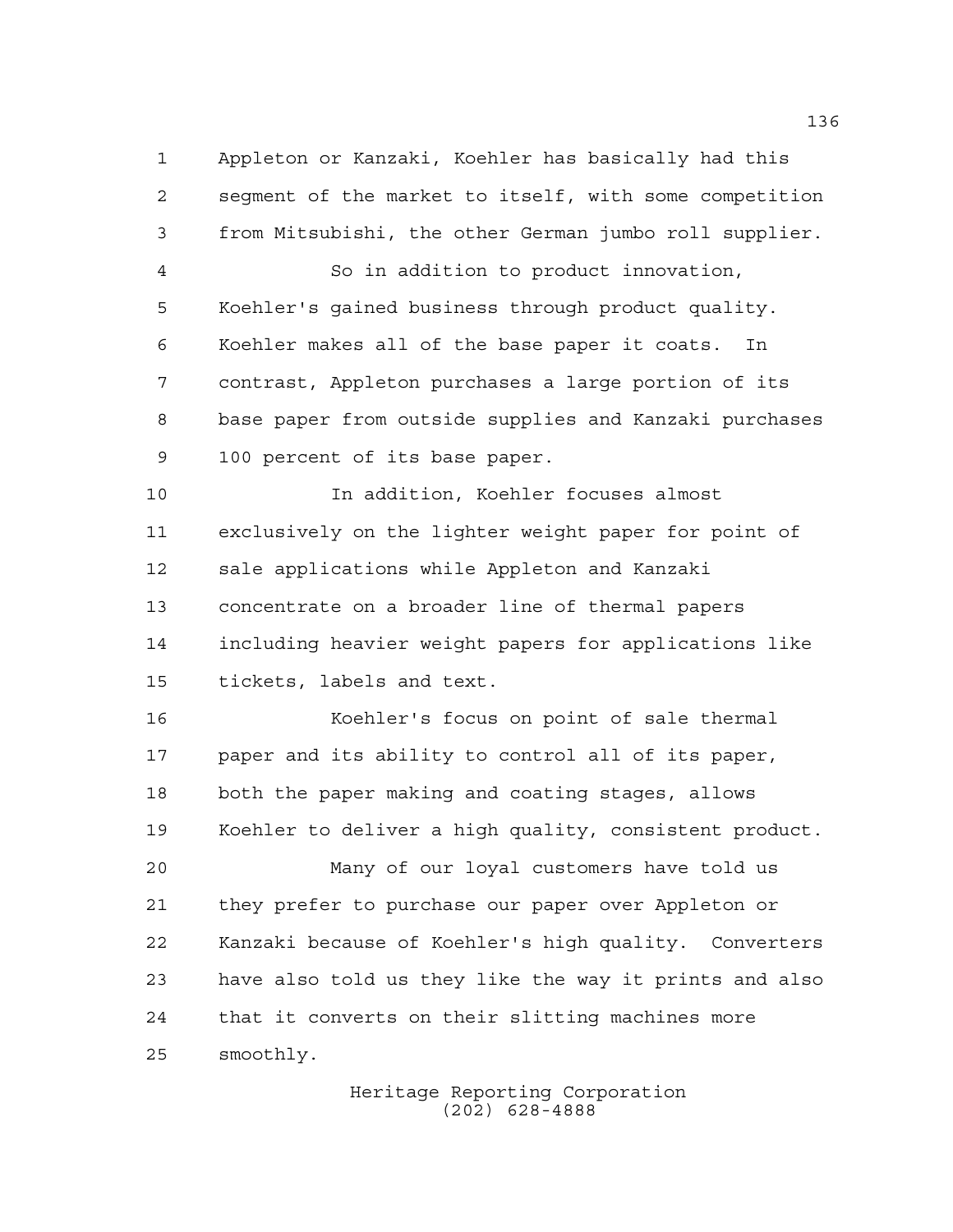In fact in the last 19 years of doing business in the United States we have never paid a claim for runnability or product performance.

 Insufficient capacity at Appleton and Kanzaki, evidenced by Appleton placing customers on allocation at various times, and by Kanzaki periodically entering and leaving the light weight thermal paper market, as well as numerous complaints about Appleton's poor quality in the second half of 2006 are additional factors that have increased our sales here.

 Finally, Koehler's sales have increased worldwide, not just in the United States, reflecting increasing worldwide demand for light weight thermal paper.

 For point of sale applications retailers have discovered that the use of thermal paper in thermal paper printers to generate receipts is more cost efficient than using carbonless paper or plain paper. I expect this trend to continue.

 Appleton's witnesses this morning testified that Appleton's prices are depressed because of price undercutting by imports. That claim just doesn't make any sense to me.

Heritage Reporting Corporation (202) 628-4888 First, our prices have gone up since 2004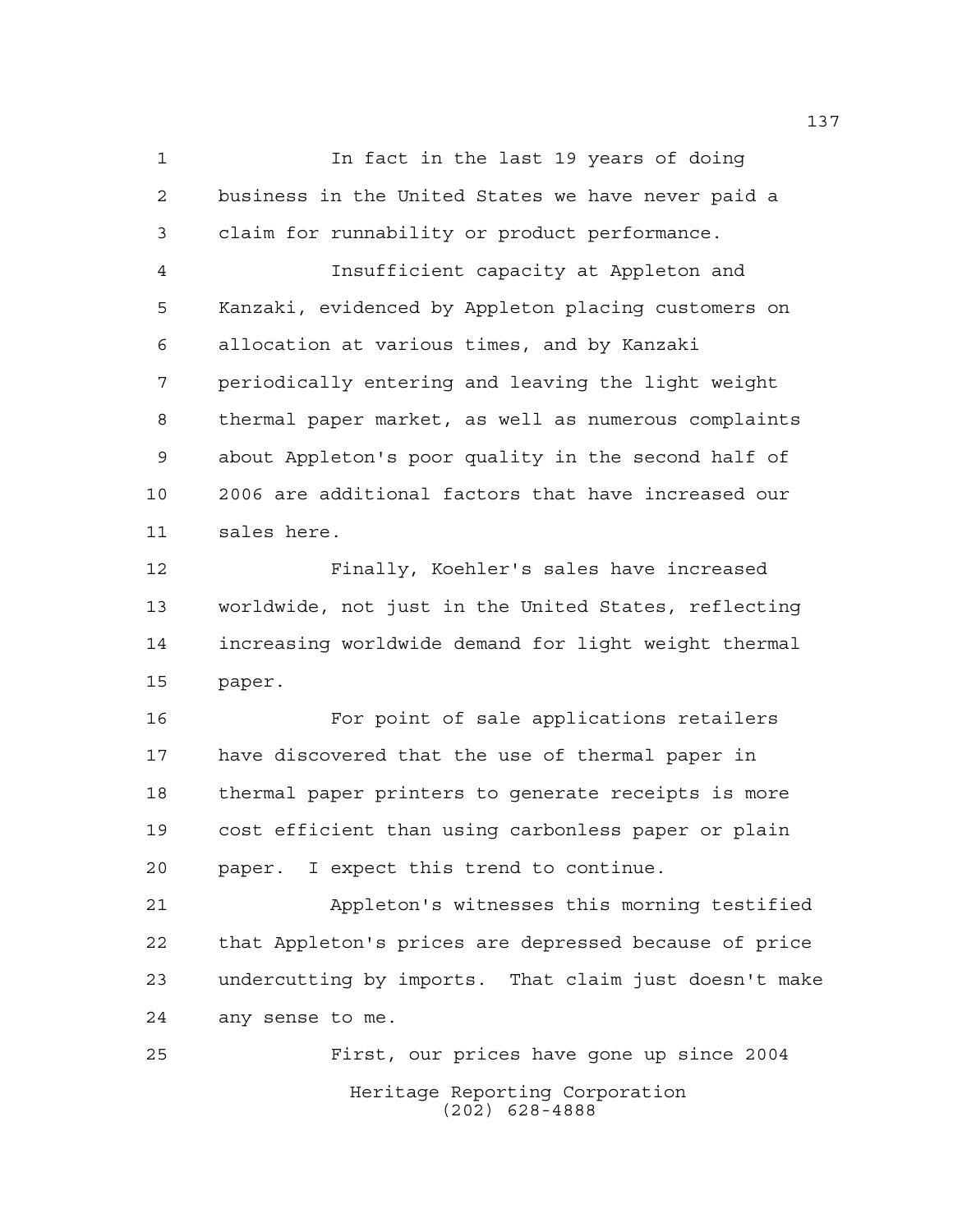and also in the interim period.

Heritage Reporting Corporation (202) 628-4888 Second, in the first quarter of this year Kanzaki lowered prices by three to five percent, seeking new business; and Appleton, Mitsubishi and Koehler were forced to follow. This past summer Koehler announced a five percent price increase. Appleton and Kanzaki initially matched our price increase but then Kanzaki withdrew its price increase completely and Appleton cut its price hike from five to three percent. From time to time I've gotten calls from converters who have asked Koehler to lower its price to match Appleton's or Kanzaki's offer. For example, "Good morning, Richard. Kanzaki is coming in two percent lower than Koehler on the 55 gram. I will need to cancel three trucks if we cannot get some help on pricing. Thanks, and please advise." We sent him an e-mail responding and matching the offer. So to the extent that there's a downward price leader it's Kanzaki or Appleton and not Koehler. The last point I'd like to discuss is the difference between the product from China versus the product from Koehler. Koehler imports only jumbo rolls which it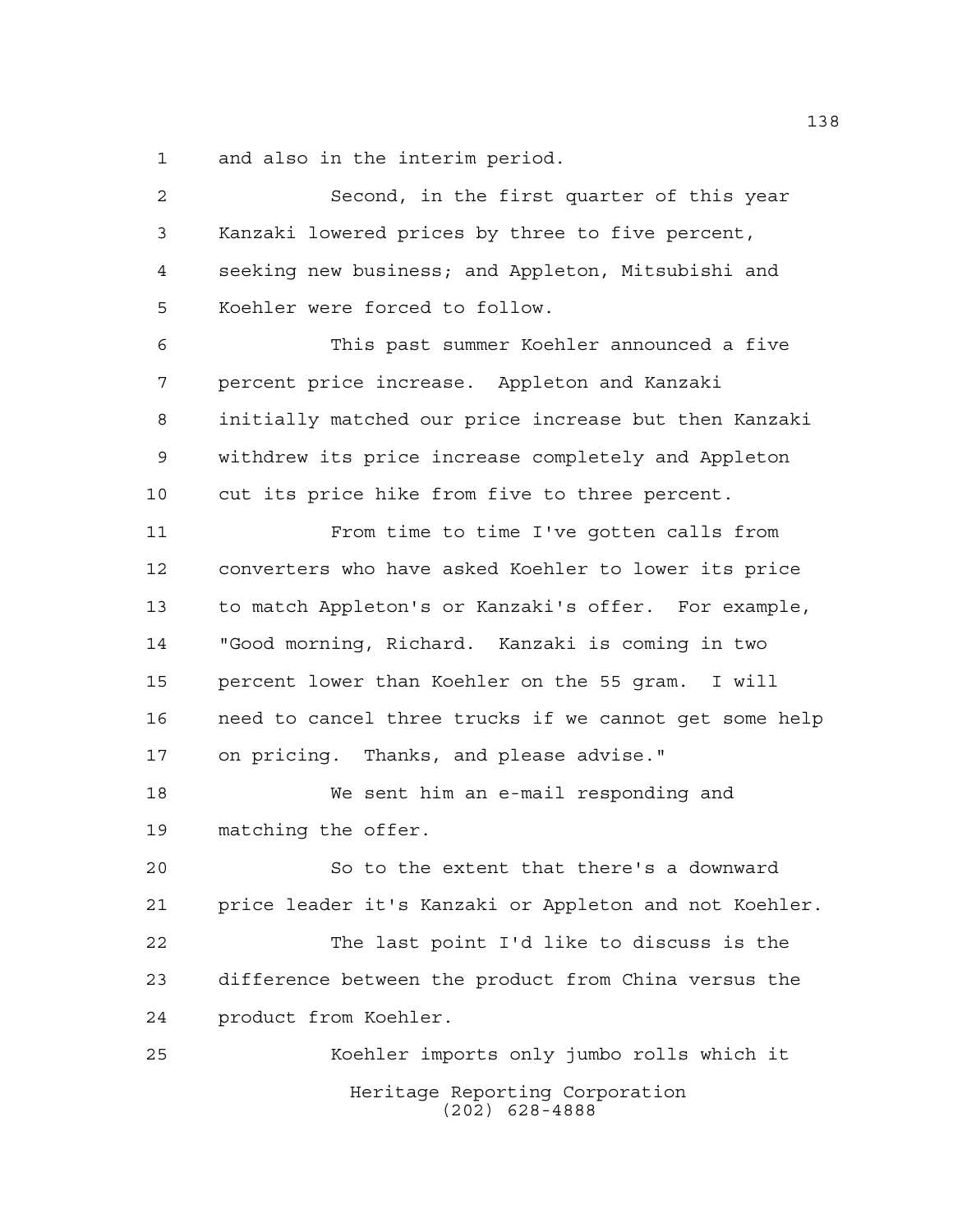sells to converters located throughout the United States. Those converters add value not only by slitting and packaging, but also by adding customer ordered printing to the back for 40 to 40 percent of what they produce.

 My understanding is that none of the Chinese product is imported in jumbo roll form, but instead is imported in the slit and pre-packaged form ready to use in a cash register.

 Furthermore, as I mentioned above, Koehler sells a significant and increasing share of its product in 48 gram with a 2.1 caliper. In contrast, the finished cash register rolls that come from China are only 55 gram, 2.3 caliper, unprinted, and therefore do not offer greater length possibilities or freight savings like the lighter weight products do.

Thank you for your attention.

 MR. FRUEH: Good afternoon. My name is Willie Frueh and I am the Director of the Thermal Paper Division at Papier Fabrique, August Koehler AG, the largest German producer of the light weight thermal paper that is the subject of this investigation.

Heritage Reporting Corporation (202) 628-4888 Koehler produces the base paper used in its thermal paper production, coats the paper, and rolls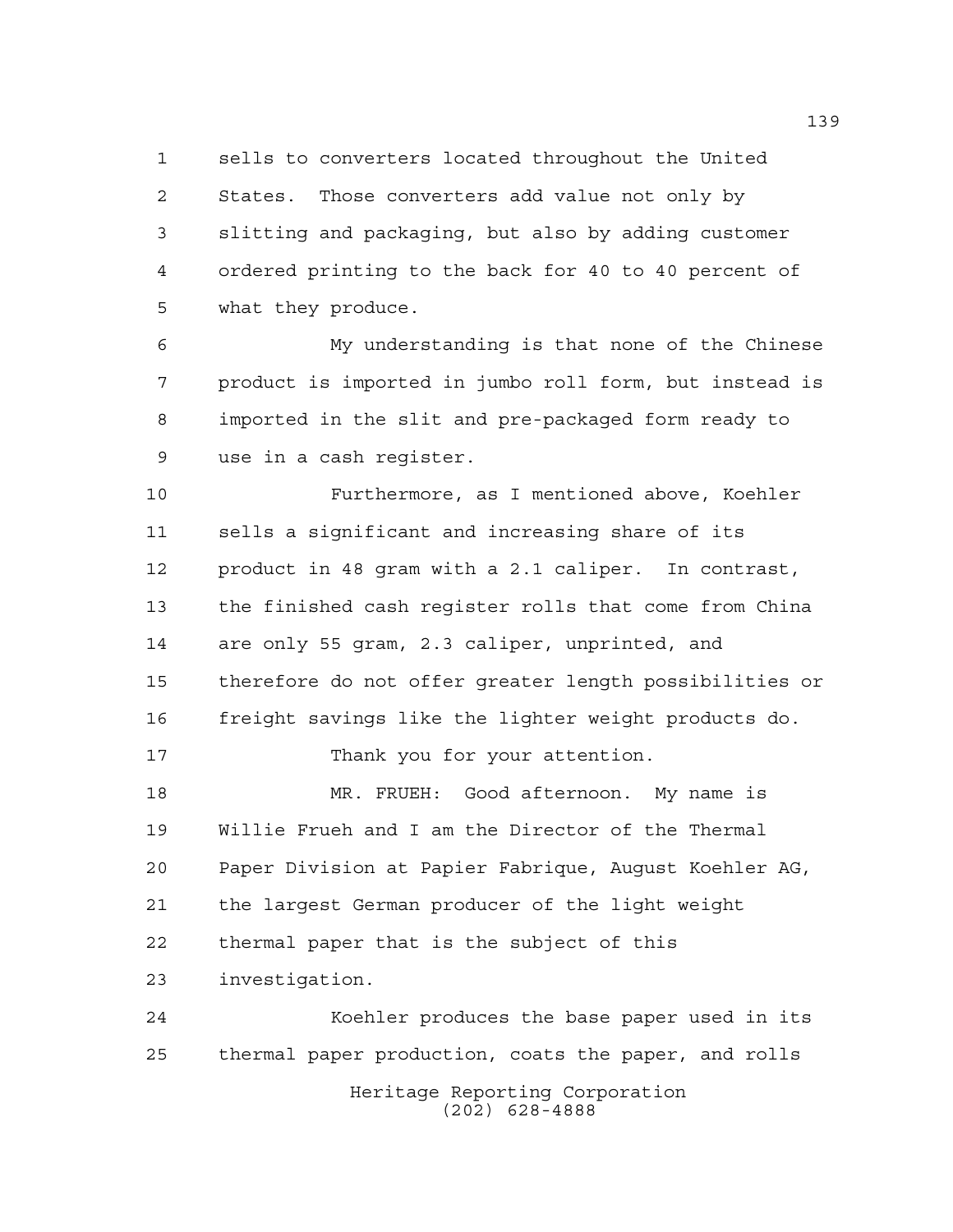the product into jumbo rolls for sale to thermal paper converters in Germany, the United States, and more than 70 third country markets.

 The quantity of Koehler's home market and third country export sales have been significant throughout the period of investigation and Koehler anticipates that they will continue to remain significant into the future.

 As shown in Koehler's foreign producer questionnaire response, the total quantity of exports to third countries greatly exceeds the quantity of sales to the United States during each year of the period of investigation, and we expect this to continue.

 We expect sales to third countries to continue to be strong because many third country markets are more attractive to Koehler than the U.S. market. For example, prices in the U.S. are lower than prices in most of Koehler's other major export markets.

 In addition, demand is expanding greatly in many other markets, particularly in Europe. For these reasons we expect our third country shipments to remain at least as strong as they have been in recent years and more likely increase.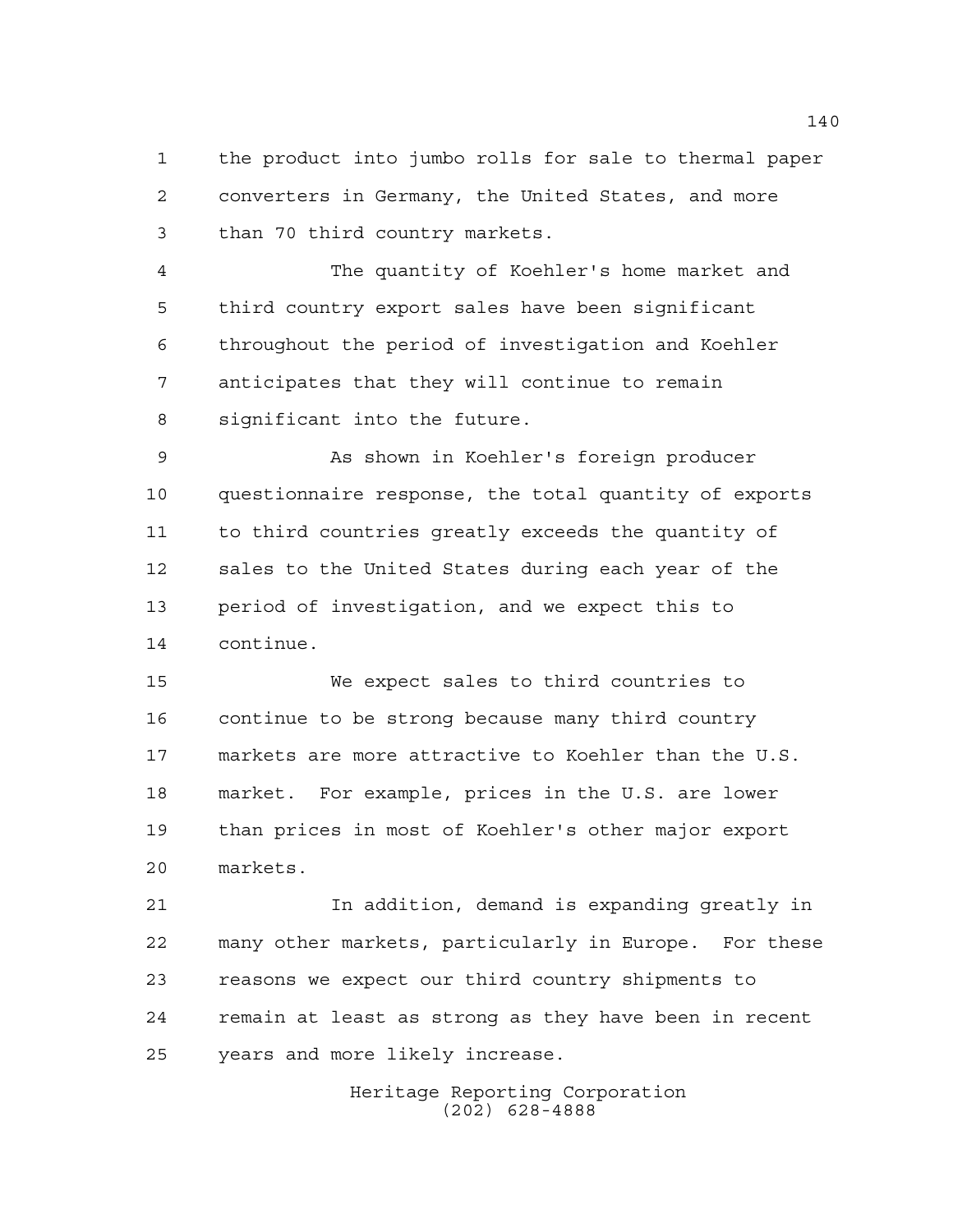In addition, Koehler's operating at full capacity and therefore is not likely to increase its exports to the U.S. because in order to do so it would need to abandon some other markets or customers. We are unwilling to abandon other markets or customers for the reasons discussed above which make sales to other markets more attractive than sales to the U.S..

 In fact Koehler has been turning down some light weight thermal paper business in the U.S. throughout 2007. Also several months ago Koehler budgeted for a decrease in light weight thermal paper sales to the U.S. in 2008.

 Koehler has been able to succeed in all markets not because of our price but because our quality generally exceeds that available from other light weight thermal paper producers. We produce all of our base paper which allows us to strictly control the quality of the base paper. This translates into increased quality in the finished light weight thermal paper, particularly with respect to the consistency and the thickness of the paper. Also Koehler coats its light weight thermal paper using a curtain coater which allows for the application of the coating in the most consistent way possible.

Heritage Reporting Corporation (202) 628-4888 The strict control of Koehler's paper making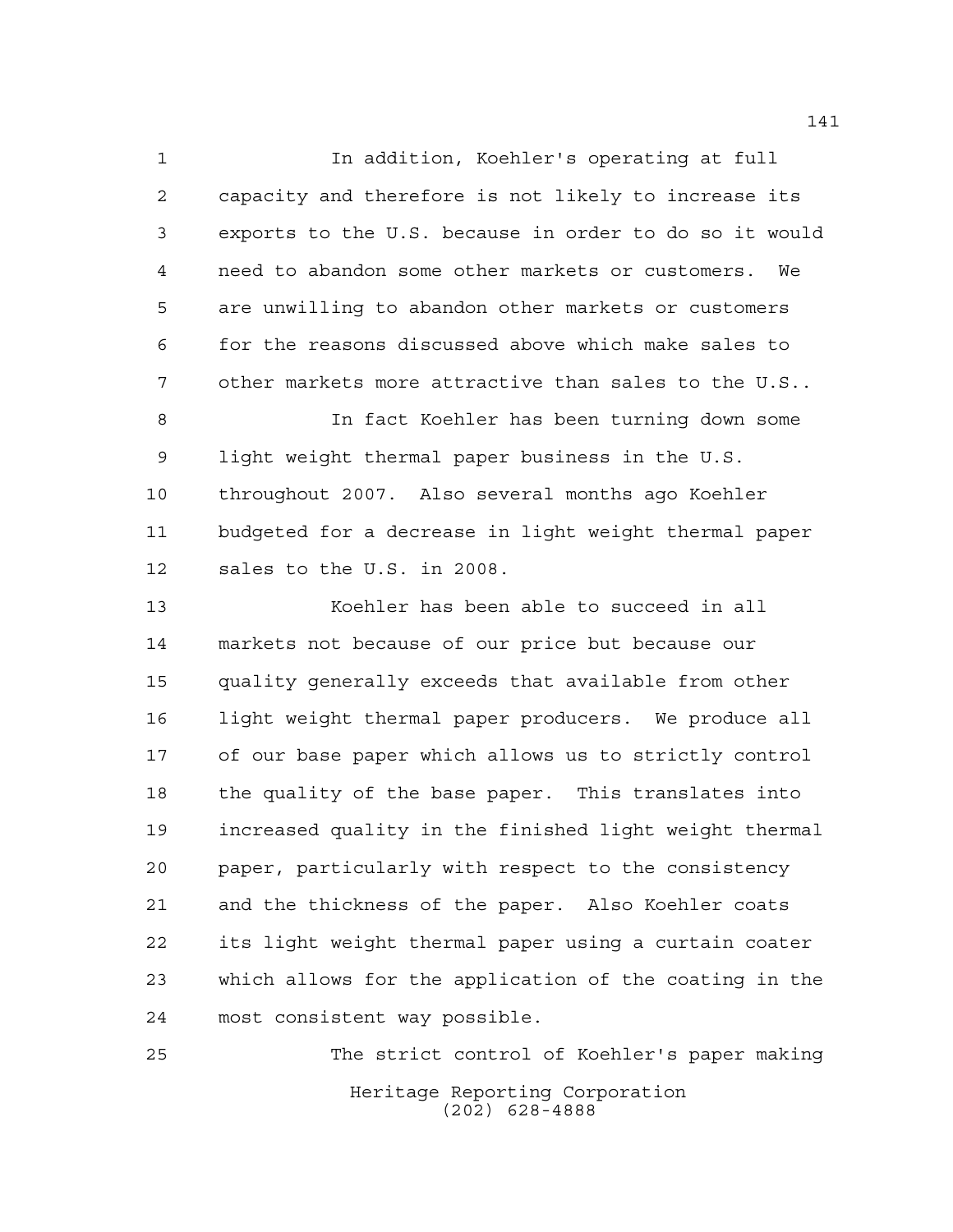and coating operations result in high quality and consistent light weight thermal paper. Because of this our customers repeatedly tell us that our light weight thermal paper works better in slitting machines.

 In addition, Koehler's light weight thermal paper has better imageability than comparable products. This means that the point of sale receipt initially has a darker print tone and retains the image at a higher quality for a longer period of time than other non-top coated thermal paper product.

12 Thank you for this time.

 MR. GRANHOLM: Mr. Carpenter, ladies and gentlemen, good afternoon. My name is Donald Granholm. I am Vice President of Supply Chain Management for Nashua Corporation, a major manufacturer and marketer of both printed and non- printed point of sale transaction roles. Nashua is a NASDAQ traded company with nearly \$270 million of total revenue in 2006.

 In addition to converting light weight thermal paper point of sale roles, Nashua is also a manufacturer and marketer of labels and specialty papers. We supply labeling products for industrial, transportation, and retail applications. We employ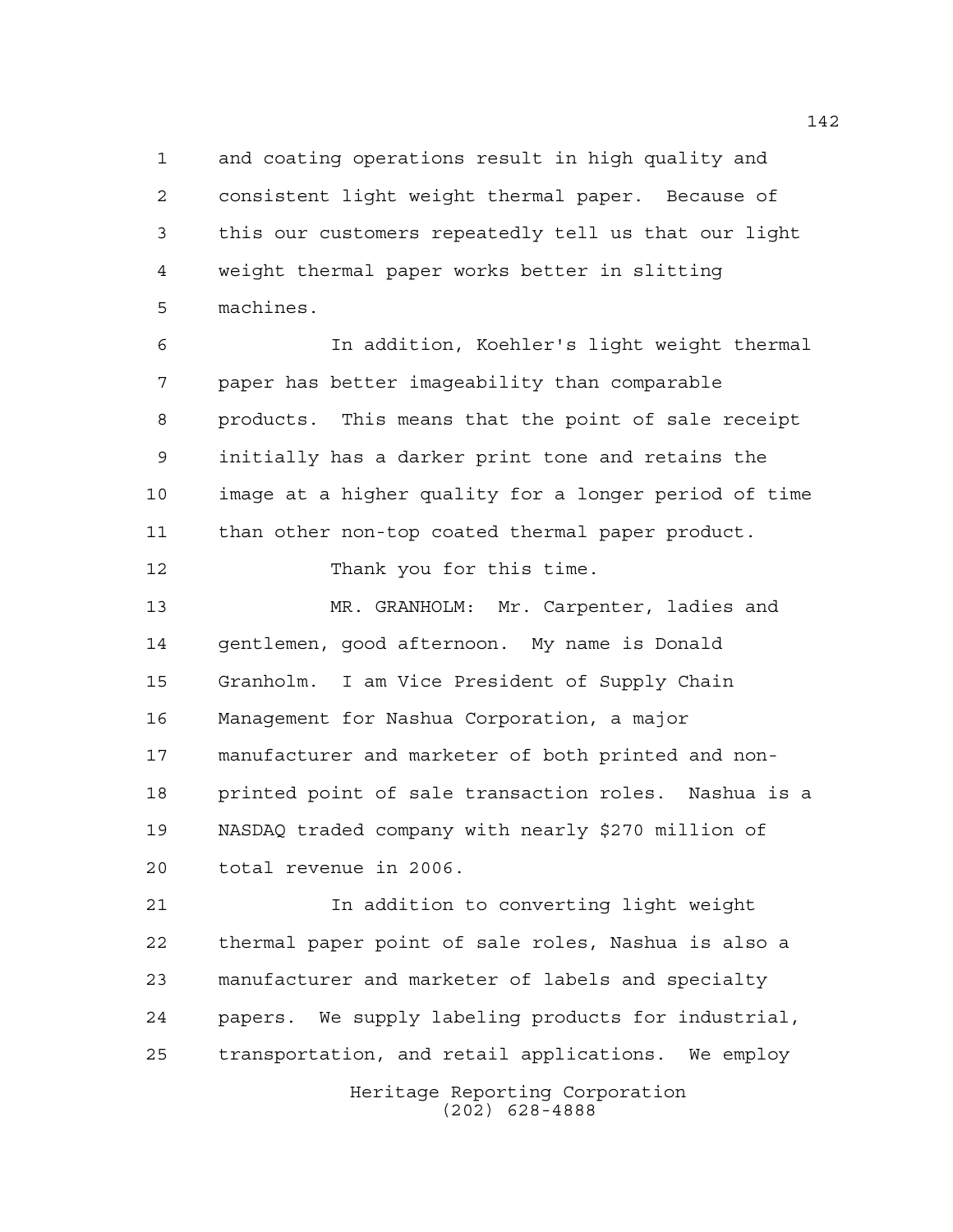approximately 750 people, all of them here in the United States.

 As a major producer of point of sale transactional roles, Nashua purchases light weight thermal papers in the form of jumbo rolls. We perform printing, slitting and packaging operations as specified by our customers. Then we market and distribute those small rolls as finished goods. Nashua performs these converting operations at company-owned locations in both Tennessee and California.

 Nashua sells finished transactional rolls directly to final users such as major retailers who use the rolls in their point of sale registers, indirectly through distributors, and through major big box types of office supply wholesalers.

 Nashua purchases jumbo rolls from both U.S. and German suppliers including Appleton, Koehler and Mitsubishi. The value-added by Nashua during its converting operations is estimated to range between 35 and 55 percent with printed roll products generally having a higher value added than non-printed products. Approximately 25 to 35 percent of Nashua's

 business in converting light weight thermal paper includes some type of printing operation such as pre-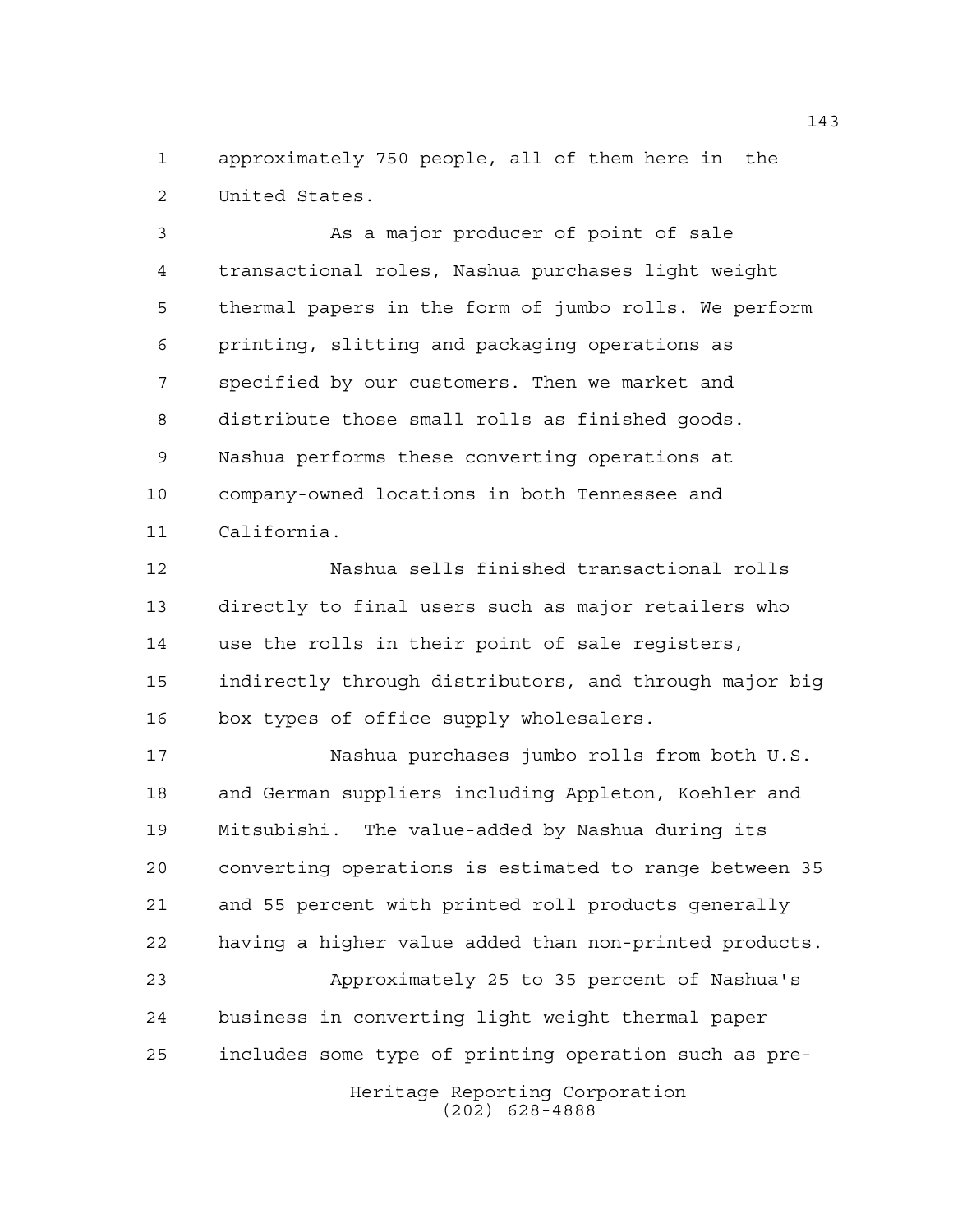printing a retailer's logo perhaps on the back of the receipt.

 I'm going to interrupt my prepared statement just for a moment. Since earlier the Commission heard some remarks addressing the relative value add by the makers of the paper versus the converters, and also I've gauged interest by the staff here in the business we're in, and I don't often get a chance to talk to interested people in our business, let me just pull up a receipt I got yesterday here in D.C.. This is a receipt from a major office wholesaler.

 The value added for the paper producers is of course the piece of paper itself and kind of what's happened on the front. The thermal coating's been used to apply the transactional information for my purchase on the receipt. This is certainly a necessary condition to sell this paper to this retailer, but it's not sufficient. It's not sufficient.

 In order to complete the value equation and for the retailer to buy this type of material, on the back some other things have to happen. Here's where the value add by the converter takes place.

 You can see there's multi-color printing on the back of the receipt and you may not be able to see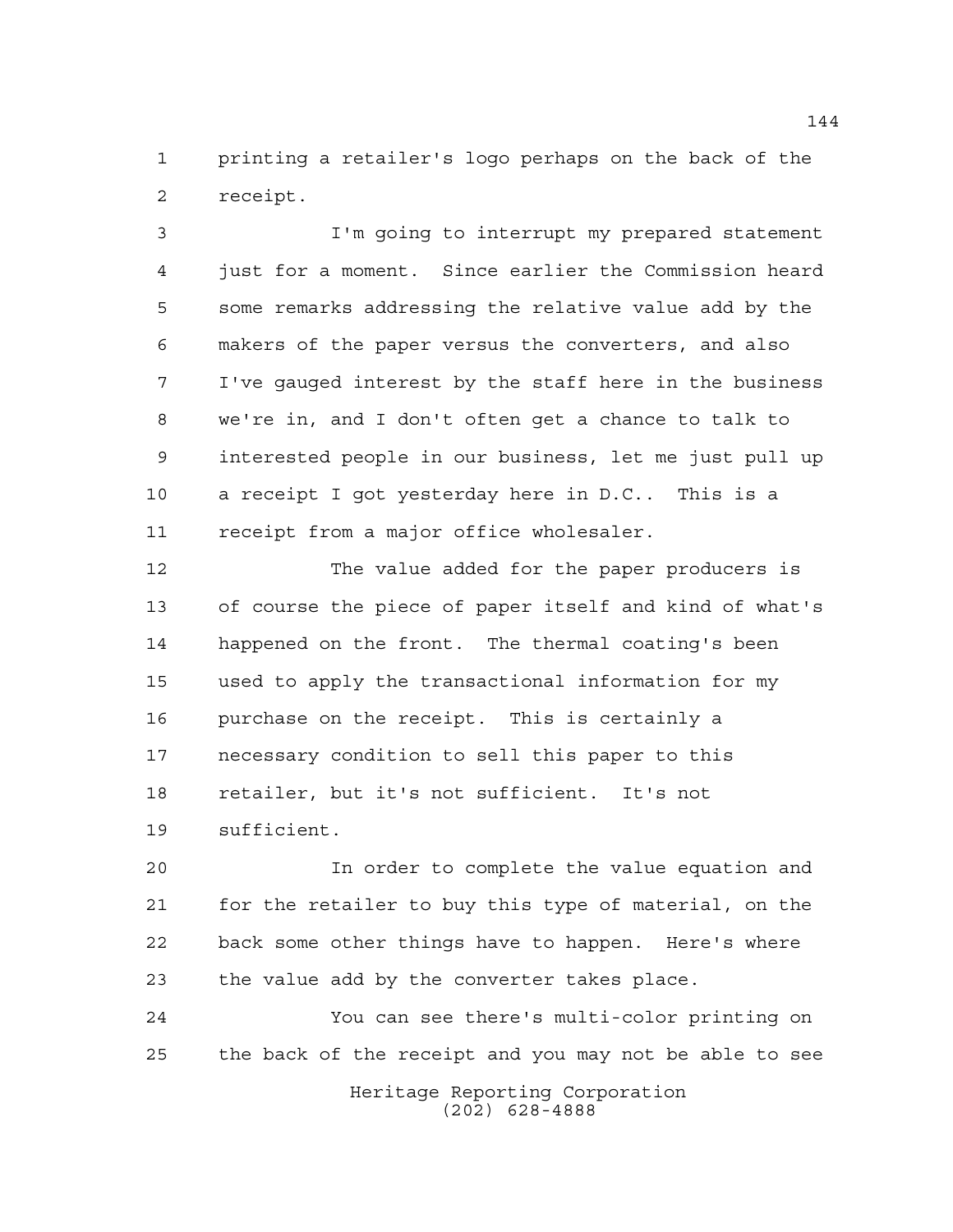it from where you're sitting but I'd be happy to show it to you at your convenience, there is a special security printing section on here. If you scratch the security printing it changes color and it's a way for the retailer to verify that this is an original, not a duplicate, and a perfectly valid receipt so the customer can get his or her refund.

 That's a little bit of the difference between where the value add comes. Certainly a thermal application is necessary, but in many cases not sufficient for us to sell anything.

 The U.S. market for thermal coated transaction rolls has been growing as retailers and other users of transactional receipt printers move away from carbonless and other types of impact printers to faster thermal printers. From 2004 through today Nashua has at various times purchased jumbo rolls of light weight thermal paper from both domestic and foreign suppliers. Multiple factors enter into Nashua's sourcing decisions. Price is certainly one of those factors, but it's not to the exclusion of the other ones.

Heritage Reporting Corporation (202) 628-4888 Non-price factors critically relevant to our decision involving thermal paper include first, product availability. To assure consistent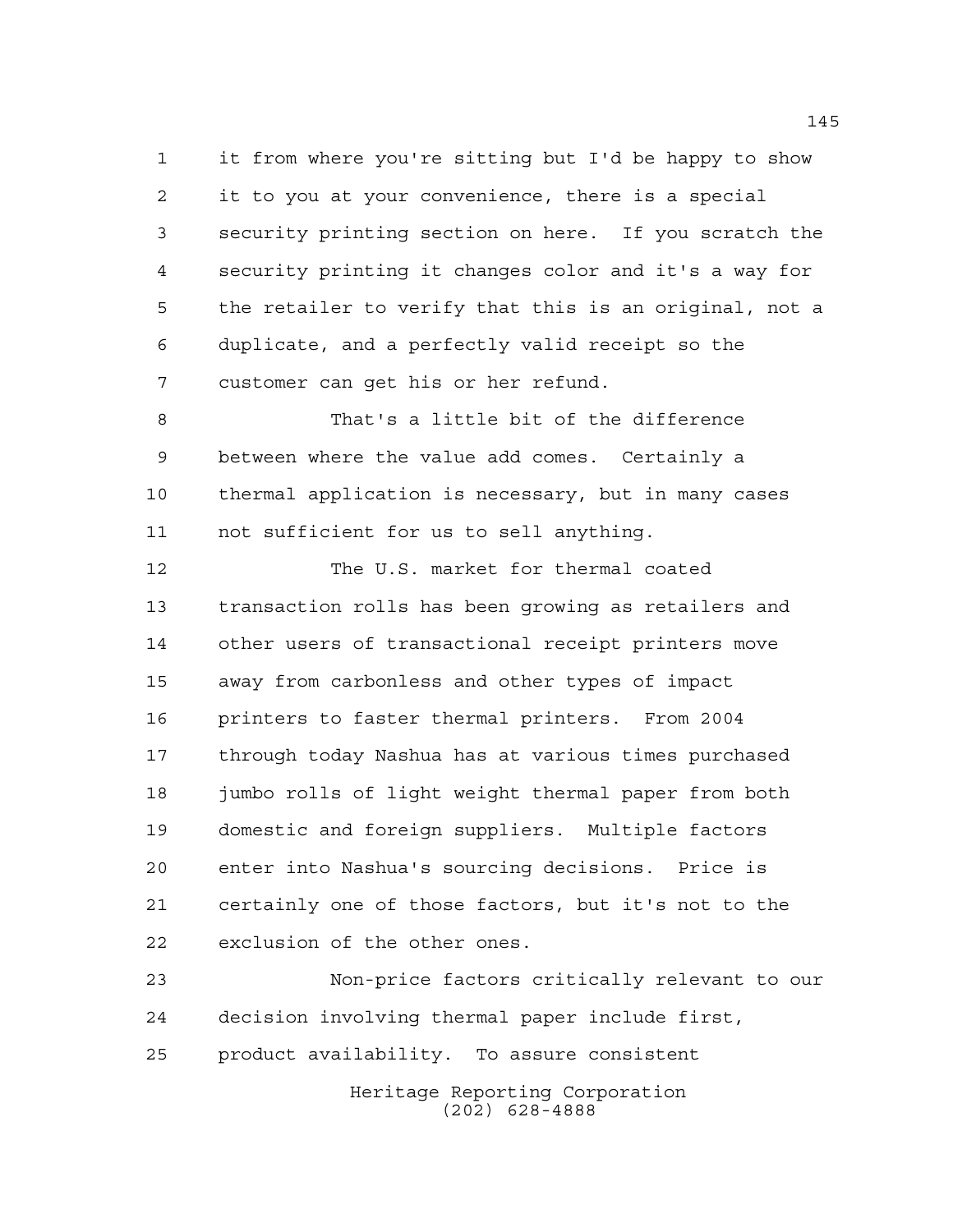availability of sufficient quantities of thermal paper Nashua buys from multiple suppliers. During the periods in question domestic suppliers were, at times, unable to meet Nashua's volume requirements. These instances of restricted purchase quantities and missed shipping dates occurred during the late third and early fourth quarters. These are critical production times for Nashua to provide our customers with the transactional rolls they need during the peak retail season of the year.

 Second, trim optimization. Koehler and Mitsubishi are willing to sell jumbo rolls in exact widths specified by Nashua allowing trim waste during the conversion process to be minimized. Domestic producers have required Nashua to purchase multiple role widths so as to trim out their own mill rolls. This is a suboptimal purchasing and production alternative for Nashua. Trim optimization helps lower our manufacturing costs and helps us to remain competitive in the retail market.

 Third, product quality or runnability. Products provided by Koehler and Mitsubishi provide greater converting efficiency than domestic products. Nashua achieves a higher yield or productivity rate in our converting operations from rolling Koehler or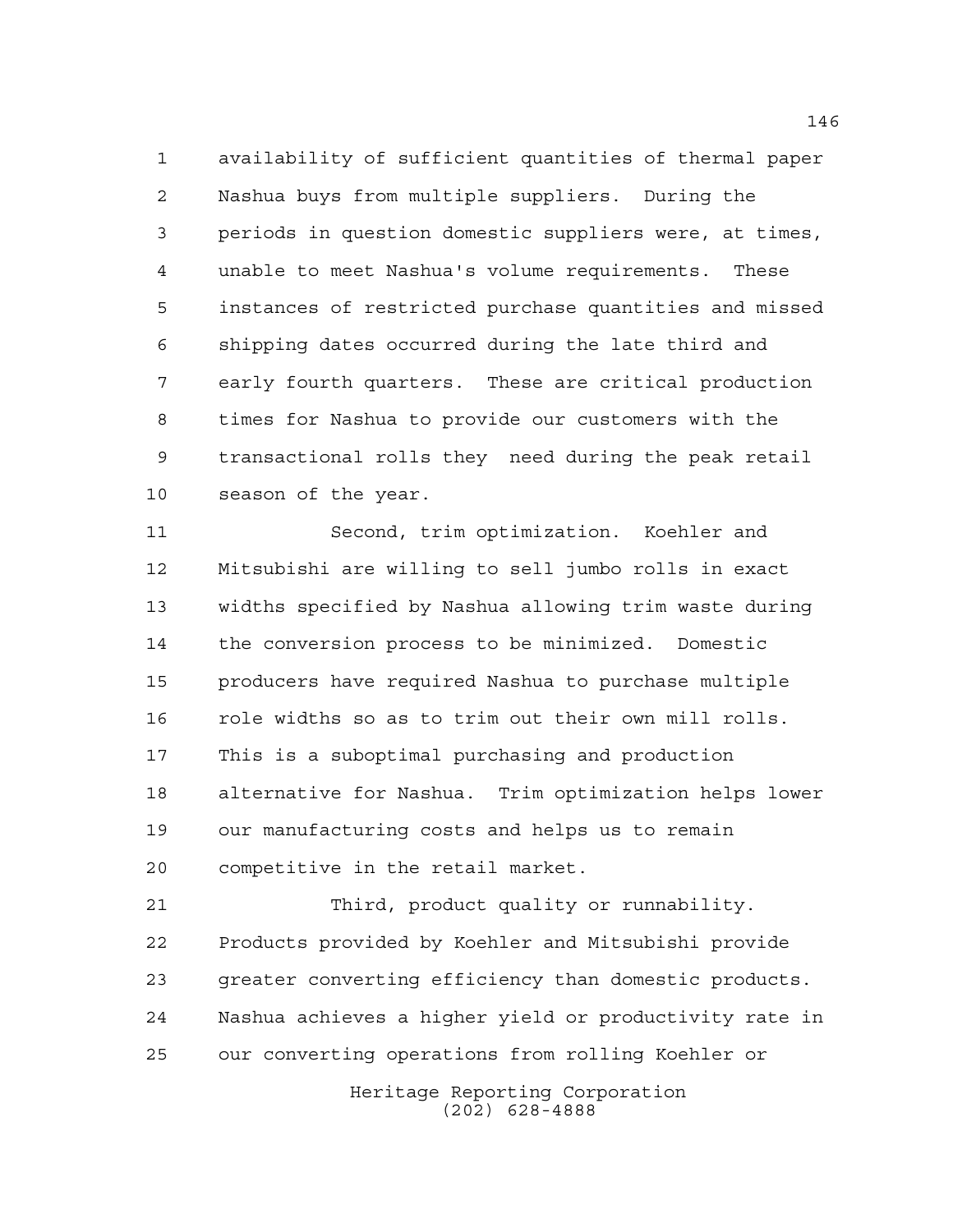Mitsubishi product as opposed to running domestically produced papers. Again, this helps us reduce our manufacturing costs and increase our competitiveness.

 Fourth, product uniqueness. Only German based suppliers offer thermal paper with 2.1 mil caliper and 48 gram basis weight, a product that besides providing greater converting efficiency is preferred by some of Nashua's customers.

 Fifth, desire for multiple supply sources. As a procurement strategy Nashua strives to source key purchased products from multiple suppliers. With the increasing consolidation of the U.S. paper industry in general and the market for jumbo rolls of light weight thermal paper in particular, it is essential that Nashua include foreign producers within our stable of suppliers for an item as important to Nashua's business as is light weight thermal paper.

 With regard to competition on the basis of price. Since January 2004 U.S. producers have during certain times increased their prices to Nashua and during other times reduced their prices. In a similar manner prices quoted to Nashua by foreign suppliers have moved upwards during some periods and downwards during others. While Nashua does not know the motivations or reasons that underlie specific pricing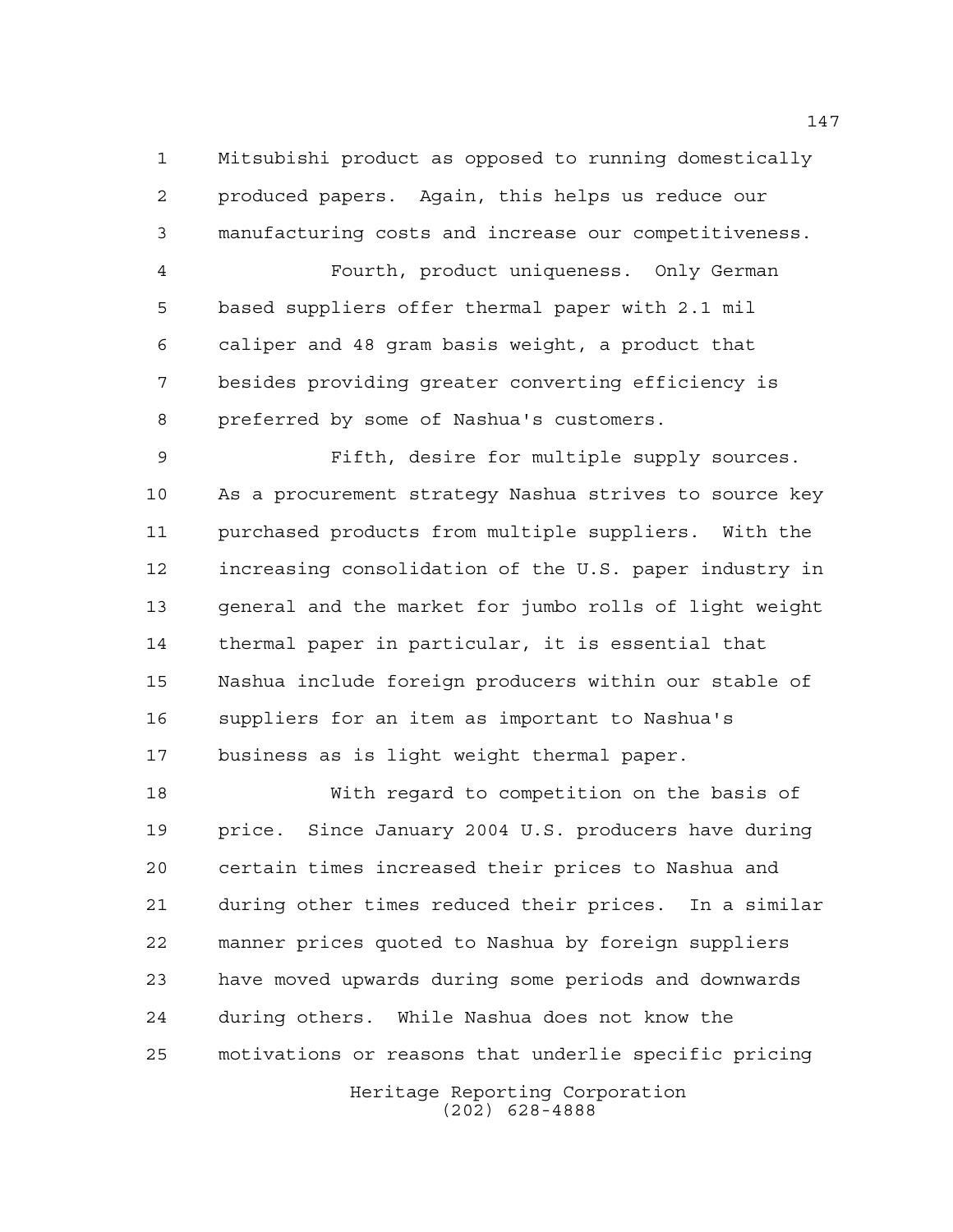decisions of either domestic or foreign producers, in our experience it has been most often the case that the German producers of light weight thermal paper issue price increase notices in advance of such notices from domestic producers. As recently as September this year, Nashua has seen foreign producers of jumbo rolls be the first to give notice of a price increase.

 In conclusion, Nashua views the market for jumbo rolls of light weight thermal paper as being global in scope. In order to be competitive in the market for our finished goods we need to have fair and even-handed access to the full spectrum of raw materials available in the global marketplace. The markets for our products are highly competitive and our ability to effectively compete in those markets is critical to our success.

 Foreign producers of jumbo rolls compete on the basis of product innovation, product quality, manufacturing efficiency, as well as price. Their presence in the U.S. market in turn makes U.S. producers stronger competitors.

 Nashua thanks the Commission for the opportunity to present our views in what we consider to be a very important case.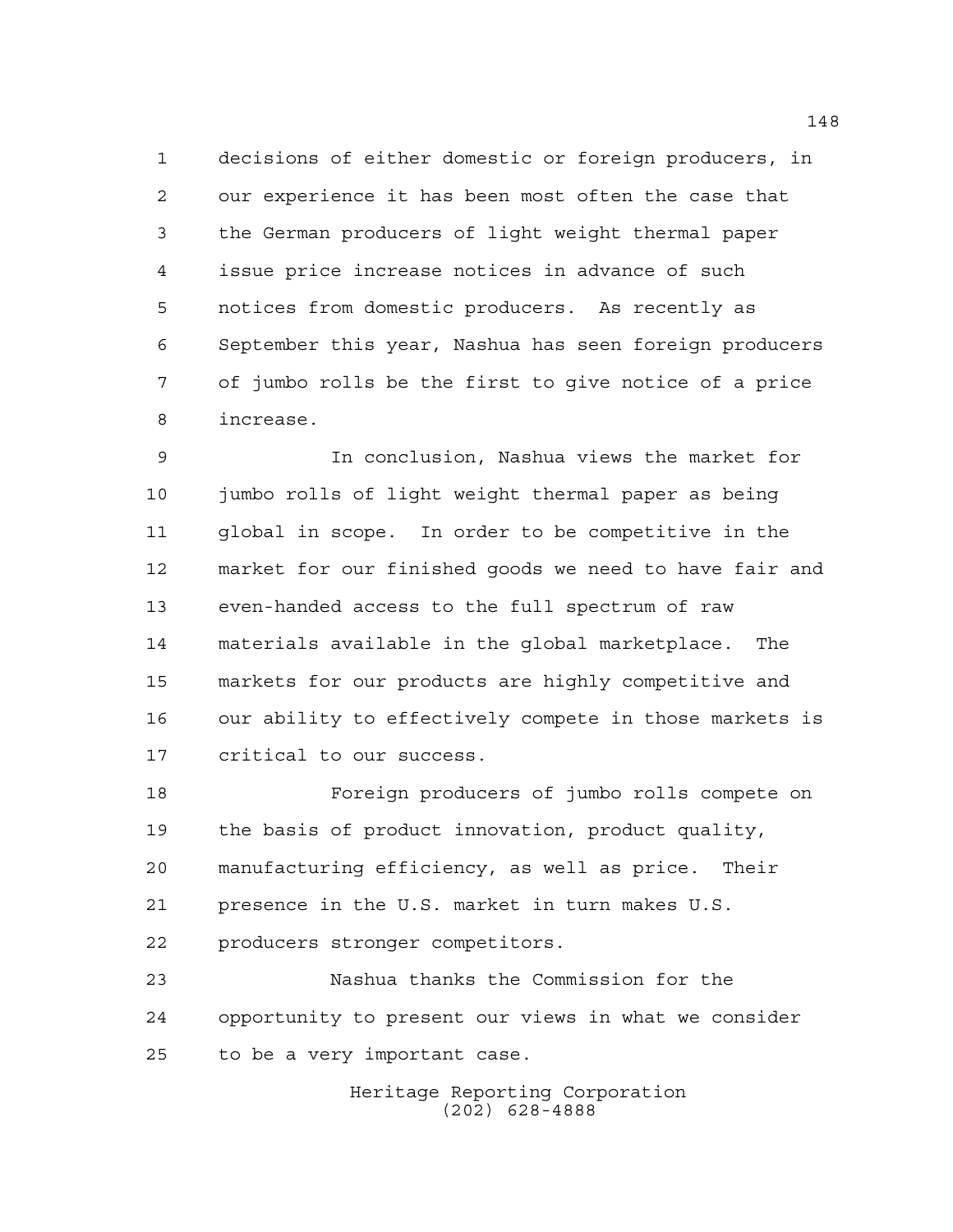I'll be happy to try to answer any questions you may have.

 MR. SANDT: Good afternoon. My name is Roger Sandt. I'm the CEO of Sandt Products, Incorporated. We are a strong, healthy, but a lot smaller competitor than the people that you see at the table, but we co-exist and manage to get our share of the business.

 Sandt Products purchases light weight thermal in jumbo rolls and performs printing, slitting and packaging operations in order to produce finished rolls suitable for use in business machines such as retail register tapes.

 Depending largely on whether we are printing the merchandise, our value added ranges from about 25 percent to 100 percent of the value of the input jumbo roll.

 We have a substantial slitting, printing, and packaging equipment capital base as well as having skilled labor to run these machines.

 With respect to light weight paper, Sandt Products generally purchases exclusively 48 gram merchandise, and primarily purchases from Koehler. Until 2003 we purchased exclusively 55 gram merchandise and our primary source was Appleton.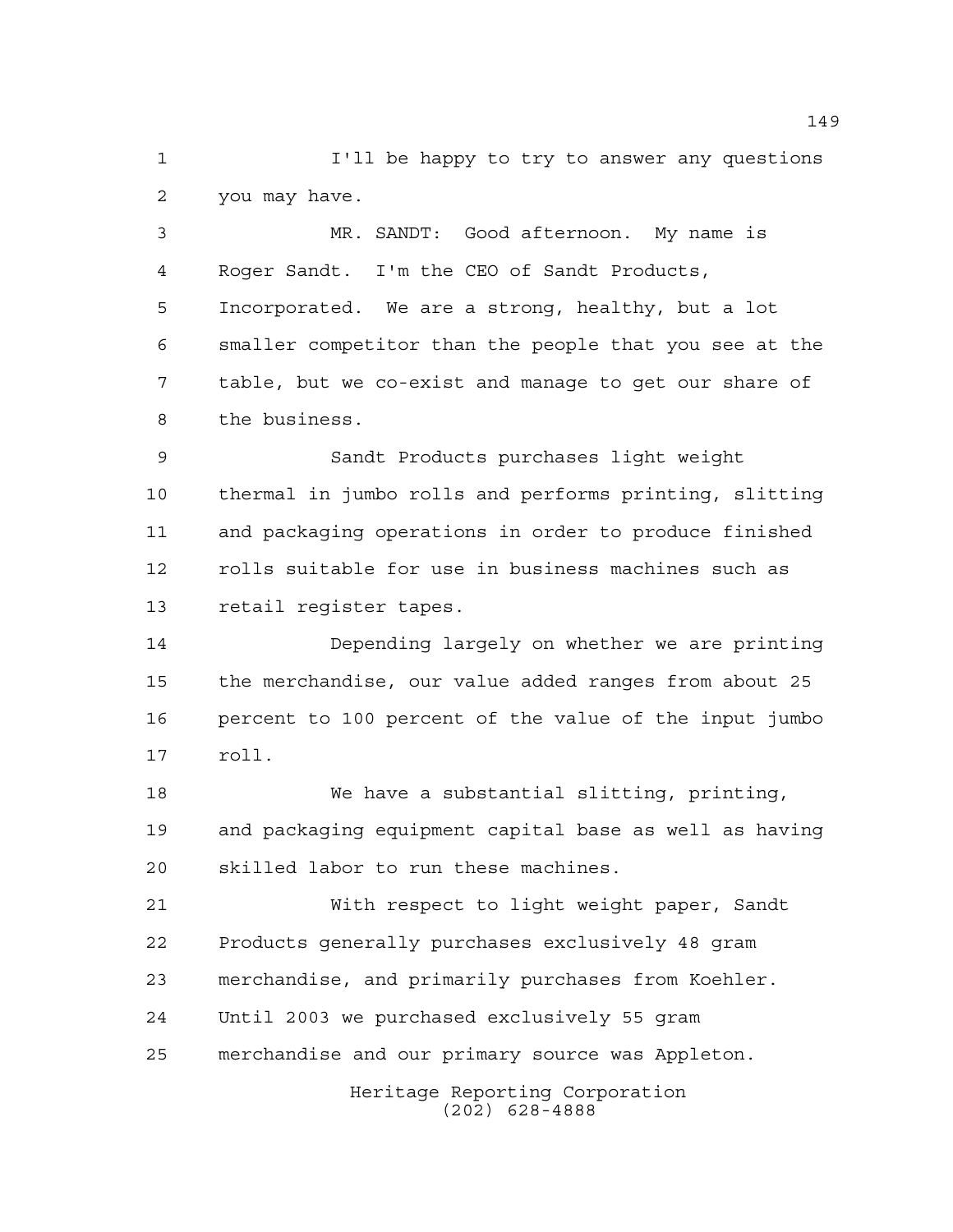However, at the end of that year Appleton informed us that because of an allocation it would supply us with less paper in the upcoming year than they had in the previous year. The amount of paper Appleton offered to continue supplying us would not meet the needs of our then current customer base and leave no room for growth.

 Therefore, we switched to Koehler as our main supplier in order to meet our needs.

 Initially we purchased 55 gram from Koehler, but eventually switched to 48 gram when it was introduced about two years ago, when we realized the advantages of 48 gram, both in the potential for longer footage rolls and the decrease in shipping weight.

 We still occasionally purchase some 55 gram merchandise from both Kanzaki and Appleton when faced with critical needs, but prefer not to mix 48 gram and 55 gram thermal paper because our customers will not accept variation in the product that we supply to them. Therefore we now focus our light weight thermal purchases on 48 gram and buy 55 gram only when absolutely necessary.

Heritage Reporting Corporation (202) 628-4888 We have been unable to find a domestic source for 48 gram merchandise. Sandt Products is a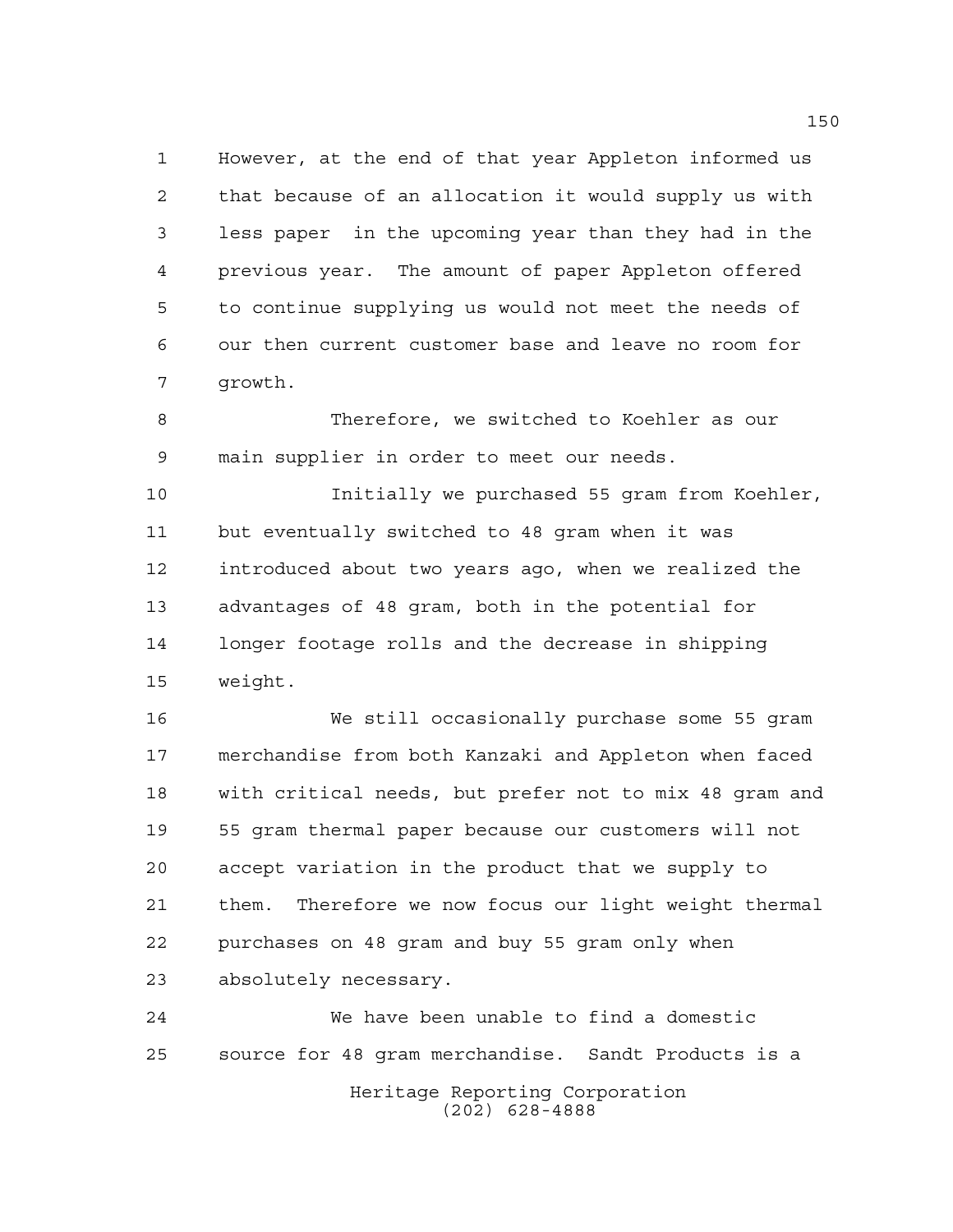regular customer of Appleton's 80 gram merchandise which is not subject to this investigation and has regular contact with Appleton sales people. We have made clear to Appleton that we are not interested in purchasing 55 gram paper but in the event they began making 48 gram paper with a 2.1 caliper we would be very interested in having an alternative source for that product.

 We have made this intention clear numerous times over the past two years. Appleton is well aware of our interest in the 48 gram paper. Only recently, and it was in August, a new sales representative left us samples of both the standard, what they call Appleton 400 2.3 which is a 55 gram paper; and a 48 gram 2.1. There was no announcement, no fanfare. This particular sales person did not know our business that well, but we assured him that we were still interested in purchasing the 48 gram.

 To my knowledge there has been no announcement, sales follow-up, or we have not received any pricing on this product. Therefore we don't think it's generally available.

Heritage Reporting Corporation (202) 628-4888 We are an existing Appleton customer. Our company has made it clear that the 48 gram is the paper that we wish to purchase and to date we don't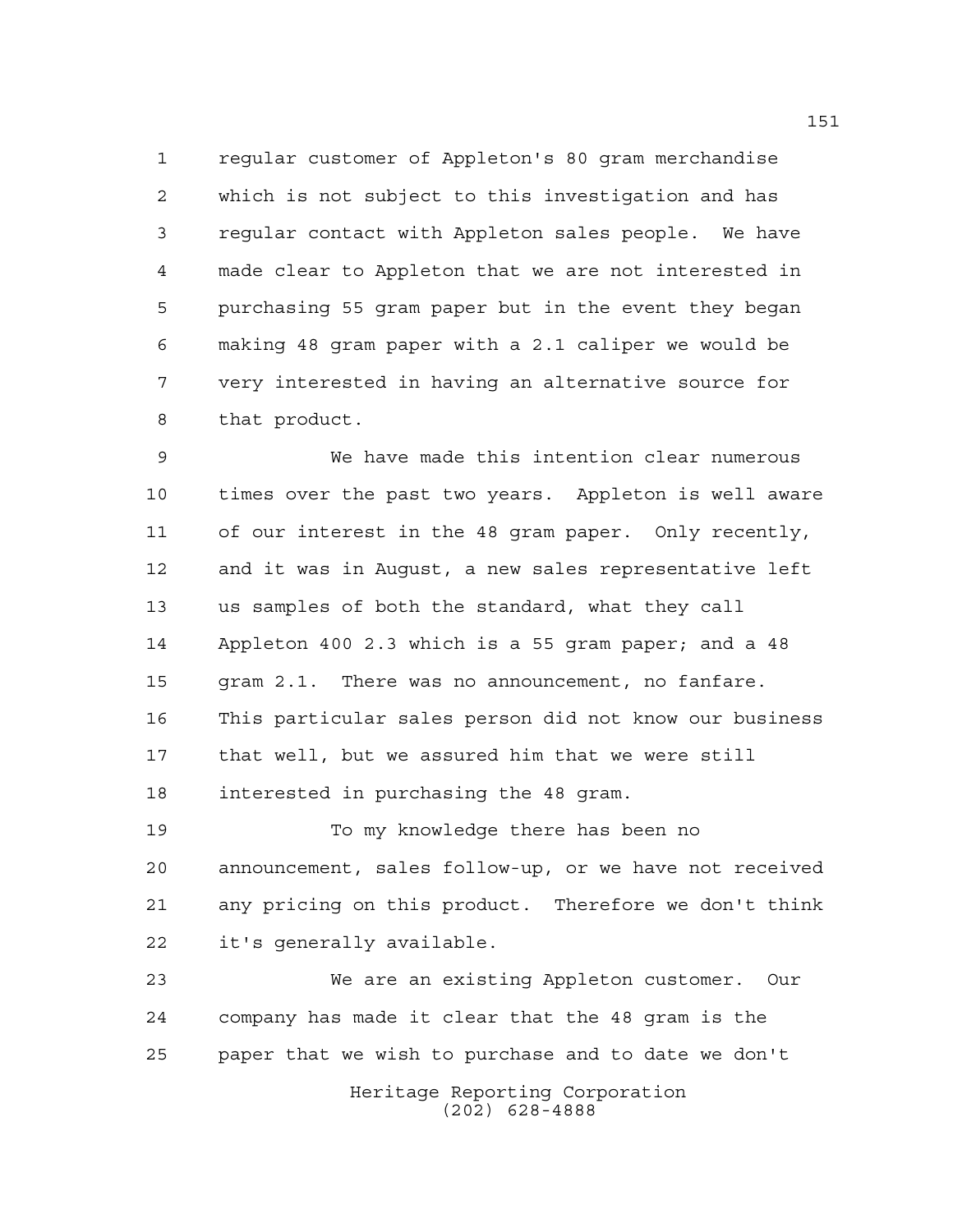know its availability to us.

 Thank you, and I would be glad to answer any questions.

 MR. ENDSLEY: Good afternoon. My name is Doug Endsley and I'm the President of Register Tapes Unlimited, Inc., which is the largest producer in the country of register tape for grocery stores with full color printed advertising on the back.

 RTUI is also a converter of thermal paper. RTUI purchases thermal paper in jumbo rolls and performs printing, slitting and packaging operations in order to produced finished rolls suitable for use as register tape in grocery stores.

 Roughly 90 percent or RTUI's business includes printing. For the printed tapes that we sell, I estimate that our printing, slitting and packaging operations are equal in value to the jumbo roll costs we purchase. In other words, when we sell our finished product it's for roughly double what we pay for the jumbo roll.

Heritage Reporting Corporation The value added for this merchandise is so high because it requires a significant capital investment to operate a converting and printing operation such as RTUI's and also a significant investment in the training and education of our

(202) 628-4888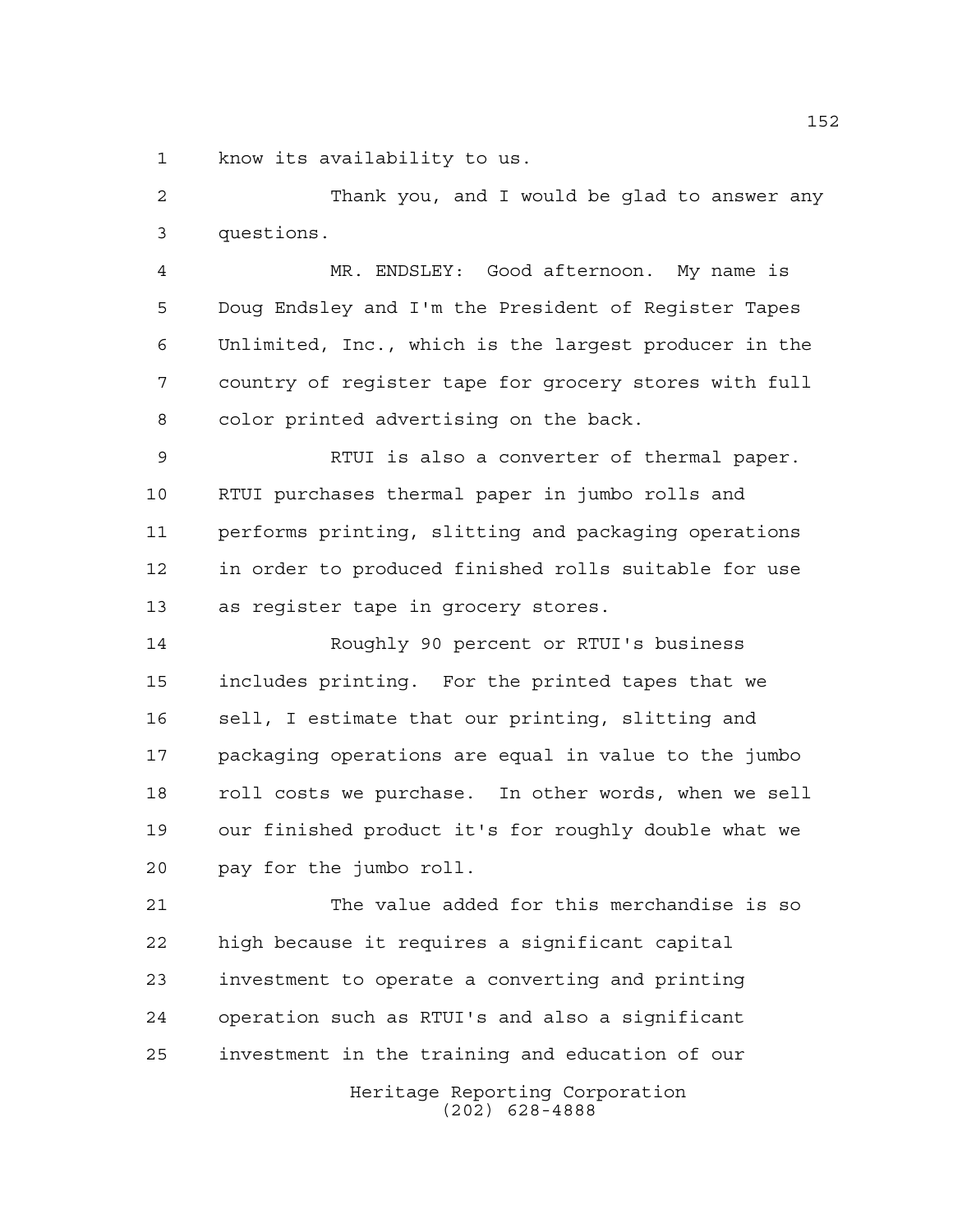employees. A significant amount of technical

 expertise is required to operate the machinery. For example, a printer must serve a five- year apprenticeship in order to be qualified to run one of our printing presses. Employees also receive on the job training for at least six months before operating the slitting machines.

 In the last two years we've built a new facility with a total value of our investment including equipment of approximately \$20 million. We spend \$19 million a year in labor costs. We have 350 employees and sales associates.

 Lightweight thermal paper is a growing market. RTUI's business has grown 700 percent in the past six years and we anticipate growing further as customers continue to transition to thermal paper from carbonless or other paper.

 RTUI purchases its light weight thermal paper primarily from Koehler and we do so for reasons other than the price. Koehler has been a long-term supplier to RTI.

 About 10 years ago Appleton offered to sell us light weight thermal paper at a price substantially lower than what we were paying at Koehler. I decided to make the switch at Appleton and sever the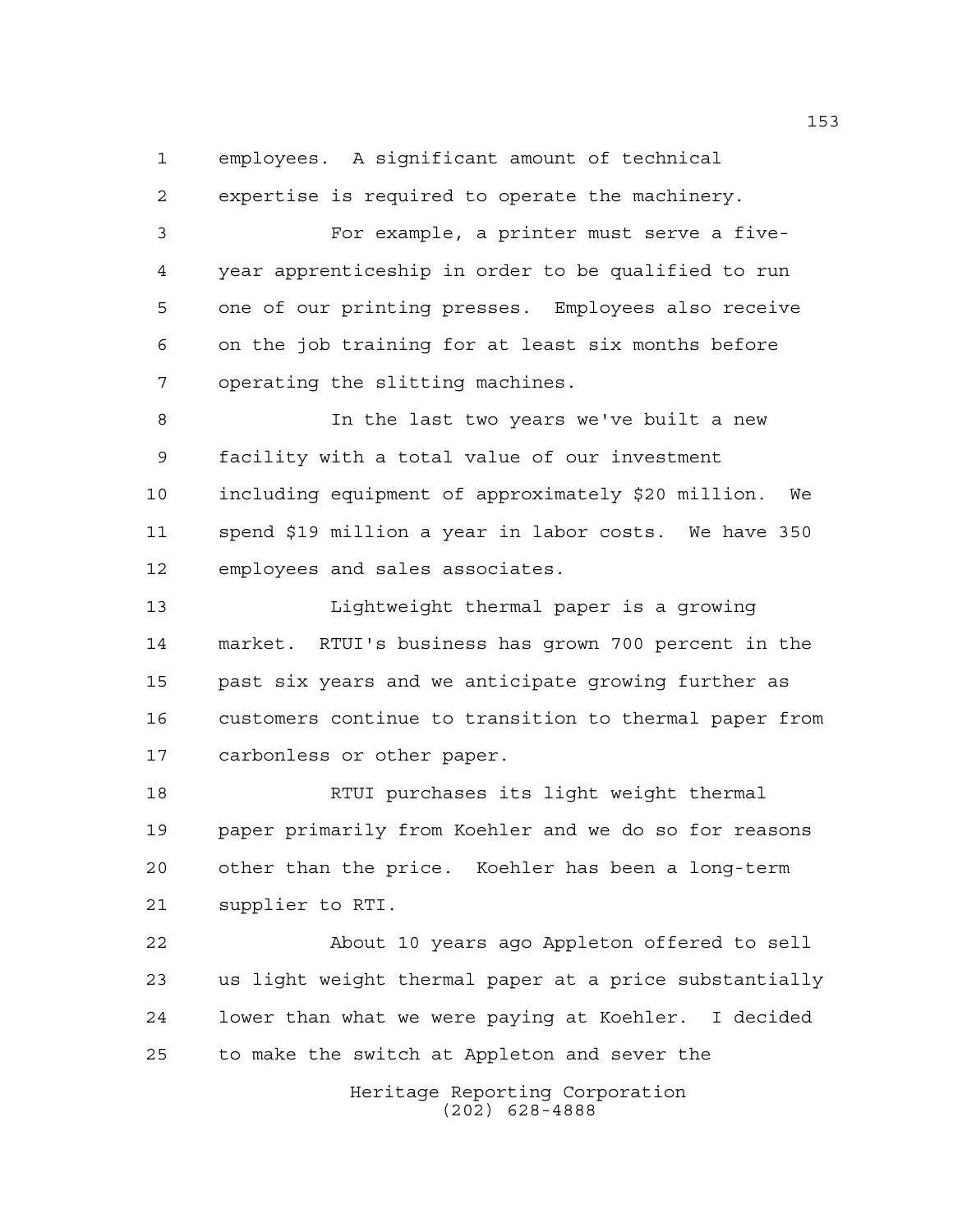relationship with Koehler. Before the first orders even shipped, however, Appleton called to let me know that they were putting us on allocation due to tight supplies. The orders were never shipped, so after losing my new supplier before receiving a single pound of merchandise, I was forced to return to Koehler and beg for paper.

 Koehler was also operating on a tight supply and was not able to ship right away, but began supplying as soon as it was possible. I've been a loyal Koehler customer ever since.

12 RTUI has contracts to provide tape to over 5,000 grocery stores. Failure to provide tape timely would result in breaching our contracts with these chains.

 Another reason RTI purchases Koehler light weight thermal paper is its superior quality. For example, RTUI Pressman prefer color paper because they tell us it takes the ink better and produces a better print.

 I used to get complains from printers when we supply them with other paper. Although Koehler is RTUI's primary source of paper, we occasionally purchase from domestic suppliers when faced with short supplies.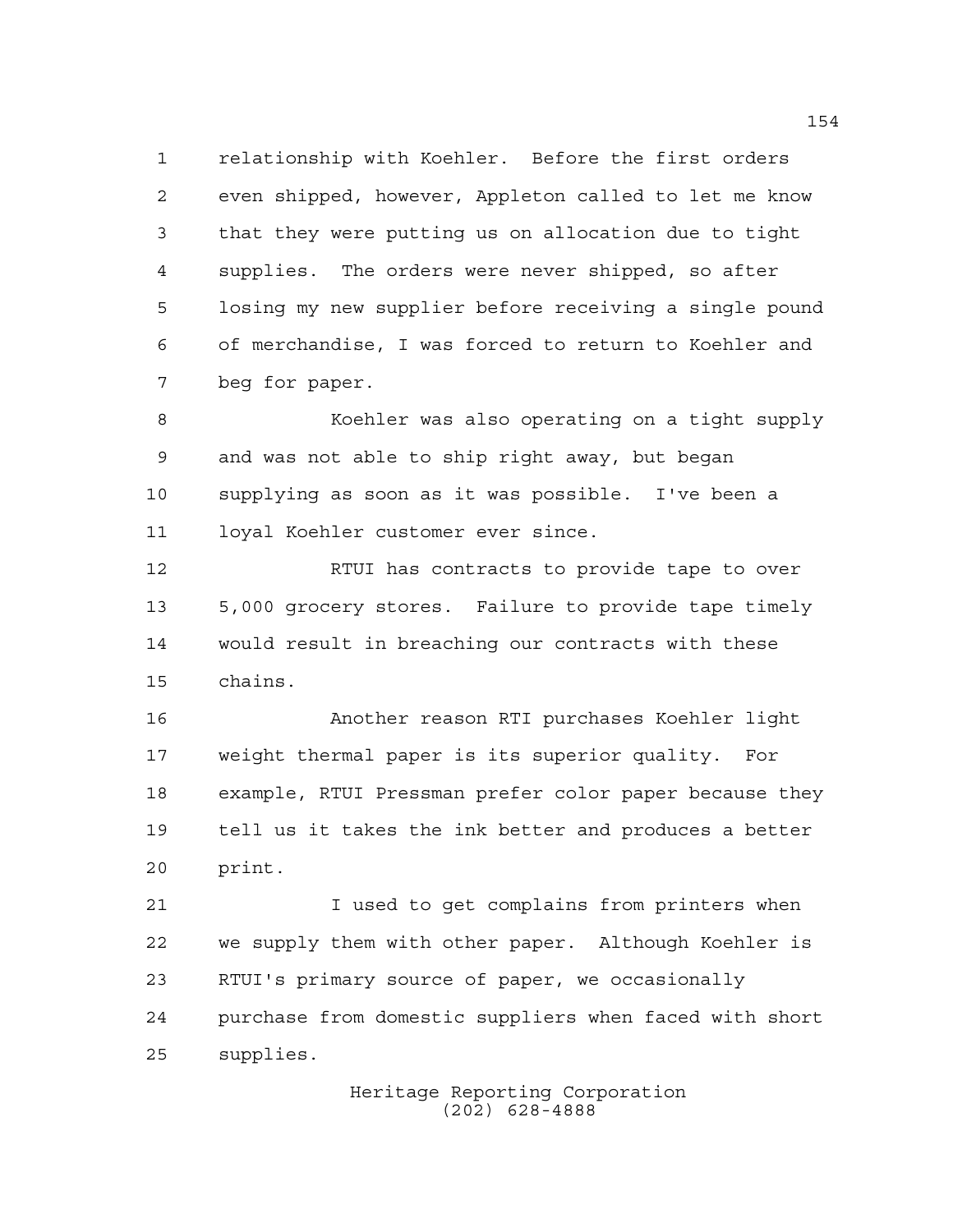Sometimes Appleton agrees to supply us, and sometimes they do not. For example, about a year ago I tried to purchase from Appleton but was rejected. Not enough supply. Appleton told me they were not adding any new customers at that time.

 I cannot run a business using a supplier that decides sometimes to sell and sometimes to not. For that reason, I've not purchased thermal paper from Appleton in over 18 months.

 Historically the prices of Koehler merchandise have been nearly identical with one or two percent to the similar domestic merchandise that we have occasionally purchased. However, recently Kanzaki has been offering prices below either Koehler or Appleton to the extent that if there is a downward price leader, today in my experience it's Kanzaki.

**Listening to earlier testimony, I got a**  sense that prices haven't escalated. Since the fourth quarter of 2003 through January of this year, prices have went up 20 percent. Now they have fallen back 7 percent since then, but 20 percent in a three and a half year timeframe I think is probably historic. Thank you.

Heritage Reporting Corporation (202) 628-4888 MR. SCHWARTZ: Good afternoon. My name is Steve Schwartz. I'm the President and CEO of Rite-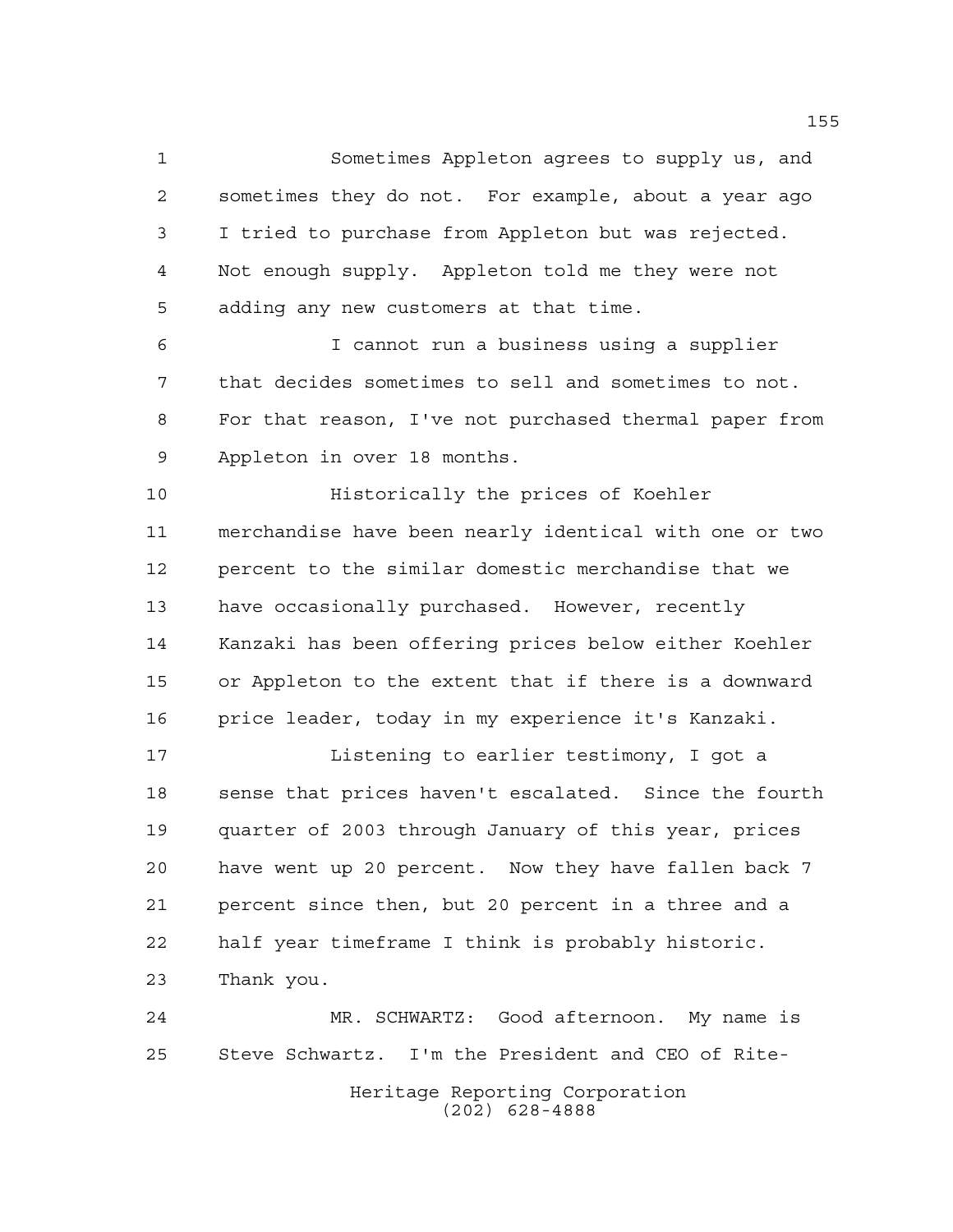Made Paper Converters, Incorporated, and I'm here today to represent Rite-Made at this proceeding. Rite-Made is a 100 percent employee-owned company and among the largest producers of converted small roll thermal paper products in the United States.

 As I looked around this morning, I saw representatives from a couple of old friends -- Appleton and Koehler. Appleton, Koehler and Kanzaki, though not represented here, have all been long term partners of Rite-Made. I want to make it clear, I have no axe to grind. Rite-Made continues to purchase thermal paper products from both Appleton and Kanzaki in addition to Koehler and Mitsubishi.

 However, in the fall of 2006 I had to reduce purchases of light weight thermal paper from Appleton for certain quality reasons that I will discuss shortly.

 I value Rite-Made's relationship with both Appleton and Kanzaki, but I am here to testify today because continued access to imported German jumbo roll light weight thermal paper is essential to Rite-Made for various non-price reasons.

 Rite-Made operates three plants in the United States. We have about 100 full-time employees, a number which has increased steadily over the years.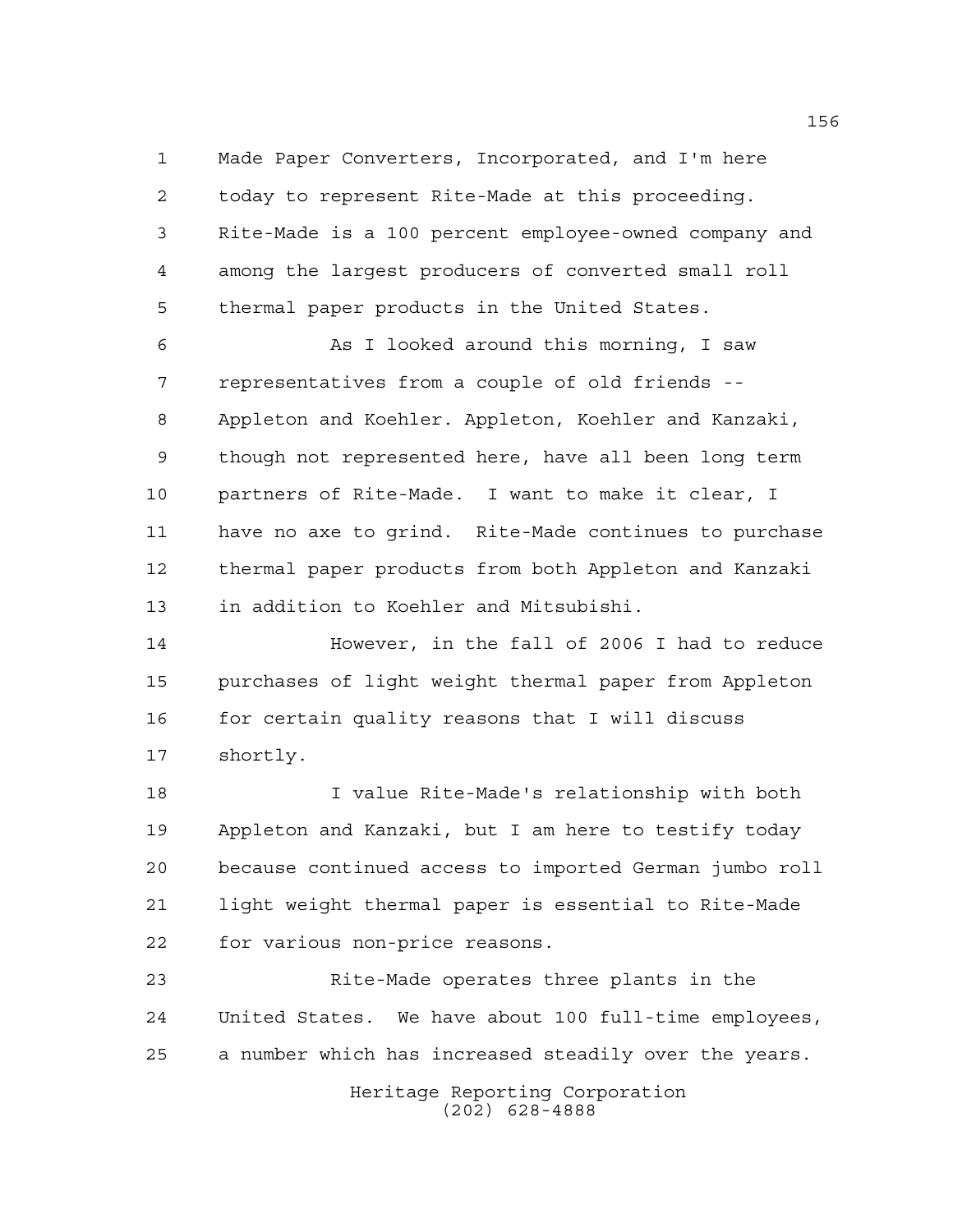In 2007 our revenues will approach \$50 million. We have invested millions of dollars in increasingly sophisticated equipment to produce plain and imprinted light weight thermal paper in recent years.

 In 2007 alone we have invested or committed to invest \$1.7 million in new slitting and printing equipment and broken ground on a new headquarters and manufacturing facility in Kansas City with a cost of about \$7 million.

 In addition to investing in new, modern, highly efficient manufacturing equipment, we are experiencing significant growth in the demand for printed products. Printed products currently account for about 25 percent of our light weight thermal sales, but it is the fastest growing segment of our business.

 In regard to the focus of this proceeding, I believe it is very important for the Commission to distinguish between the subject merchandise that is imported from Germany versus the merchandise that is imported from China. And I would point out, we have not imported any finished goods from China.

Heritage Reporting Corporation The imported German product is all jumbo rolls which is sold exclusively as a raw material for

(202) 628-4888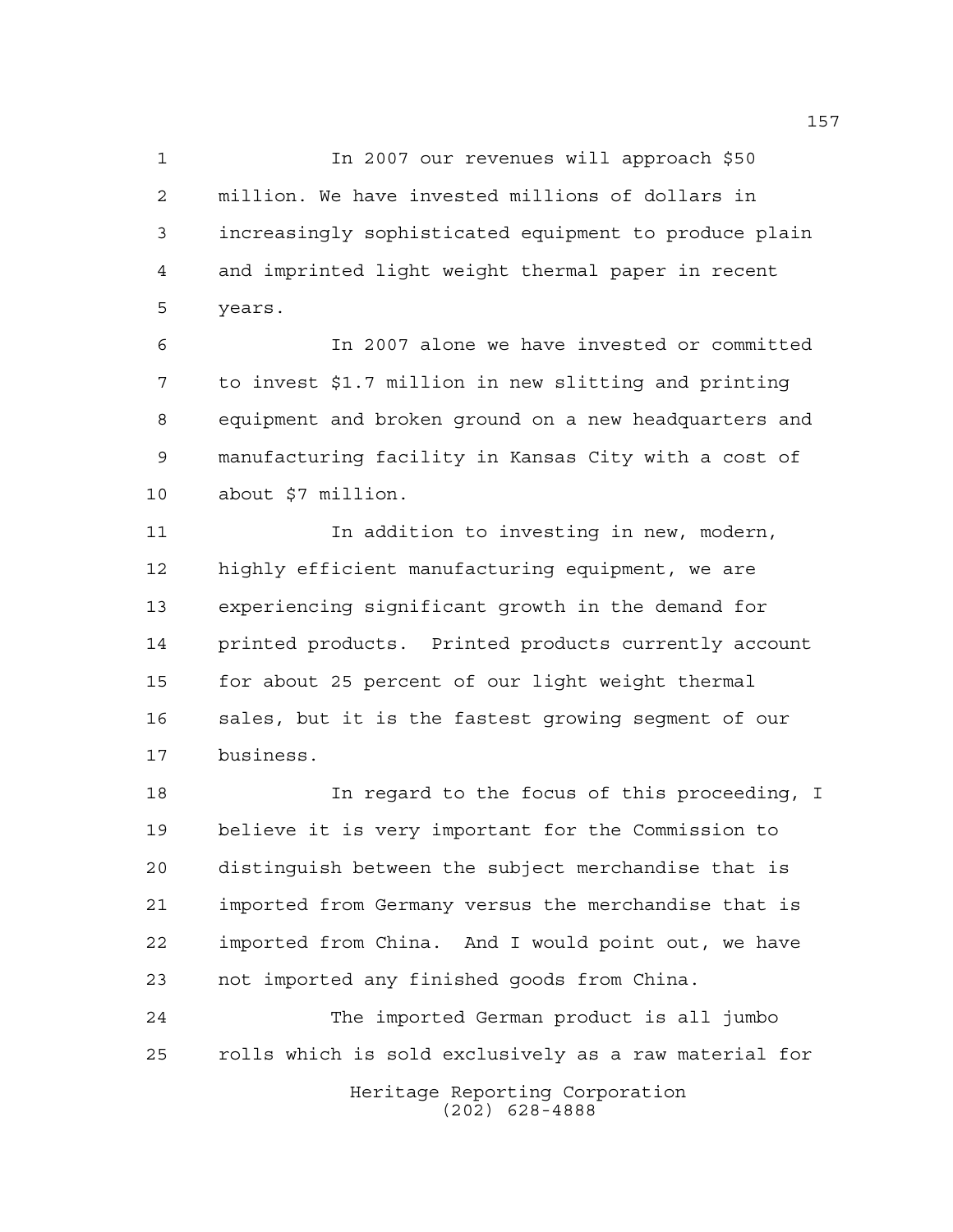conversion into small rolls. The Chinese product, on the other hand, is to my knowledge all imported as small rolls and is not a raw material that can be used by converters.

 In addition, to my knowledge, the Chinese merchandise is neither OEM tested nor approved, while the German product is.

 In short, it's my feeling the German imports which are raw materials do not compete directly with the Chinese imports.

 Rite-Made began purchasing light weight thermal paper from Appleton, Koehler and Kanzaki nearly 20 years ago. Both Appleton and Koehler have been important suppliers of this product. Over the years our purchases from Appleton have grown fairly steadily, however beginning in May of 2005 Rite-Made began experiencing various problems slitting the Appleton paper and also receiving complaints from customers with respect to the image quality of Appleton light weight thermal paper.

 These problems continued until the fall of 2006. The main problems in slitting were weaving of the paper during slitting and a build-up of a dusty film on the rollers of some of our slitting equipment. These problems resulted in excessive waste and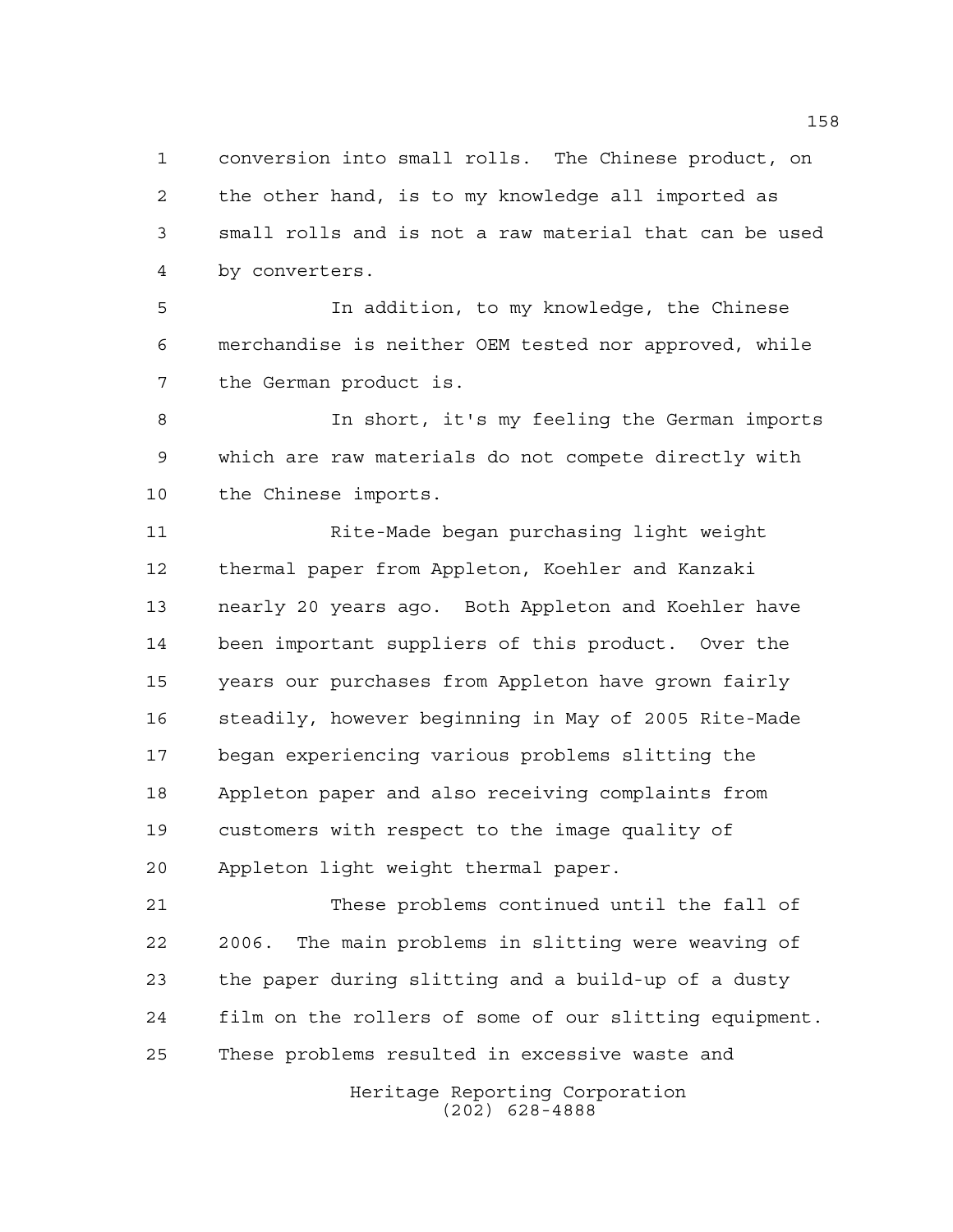significant reductions in our production efficiency. Throughout this period of about a year and a half, however, Rite-Made continued purchasing some Appleton light weight thermal paper and did all it could to work cooperatively with Appleton to resolve the problem. Rite-Made incurred substantial expense during that time attempting to resolve these problems. Finally, after a year and a half of continuing problems and substantial expense, in the fall of 2006 we had no choice but to modify our sourcing which resulted in a reduction of our purchases of light weight thermal papers from Appleton at that time.

 In addition, it is important that this Commission understand that it is vital that Rite-Made have multiple dependable sources of any raw material including light weight thermal paper in order to protect against supply disruption or other unforeseen problems such as the Appleton quality issues discussed previously.

 While we have purchased light weight thermal paper in small quantities from Kanzaki over the years, Kanzaki, in our opinion, has never been committed to the light weight thermal paper market and therefore we do not consider them to be a reliable ongoing source

> Heritage Reporting Corporation (202) 628-4888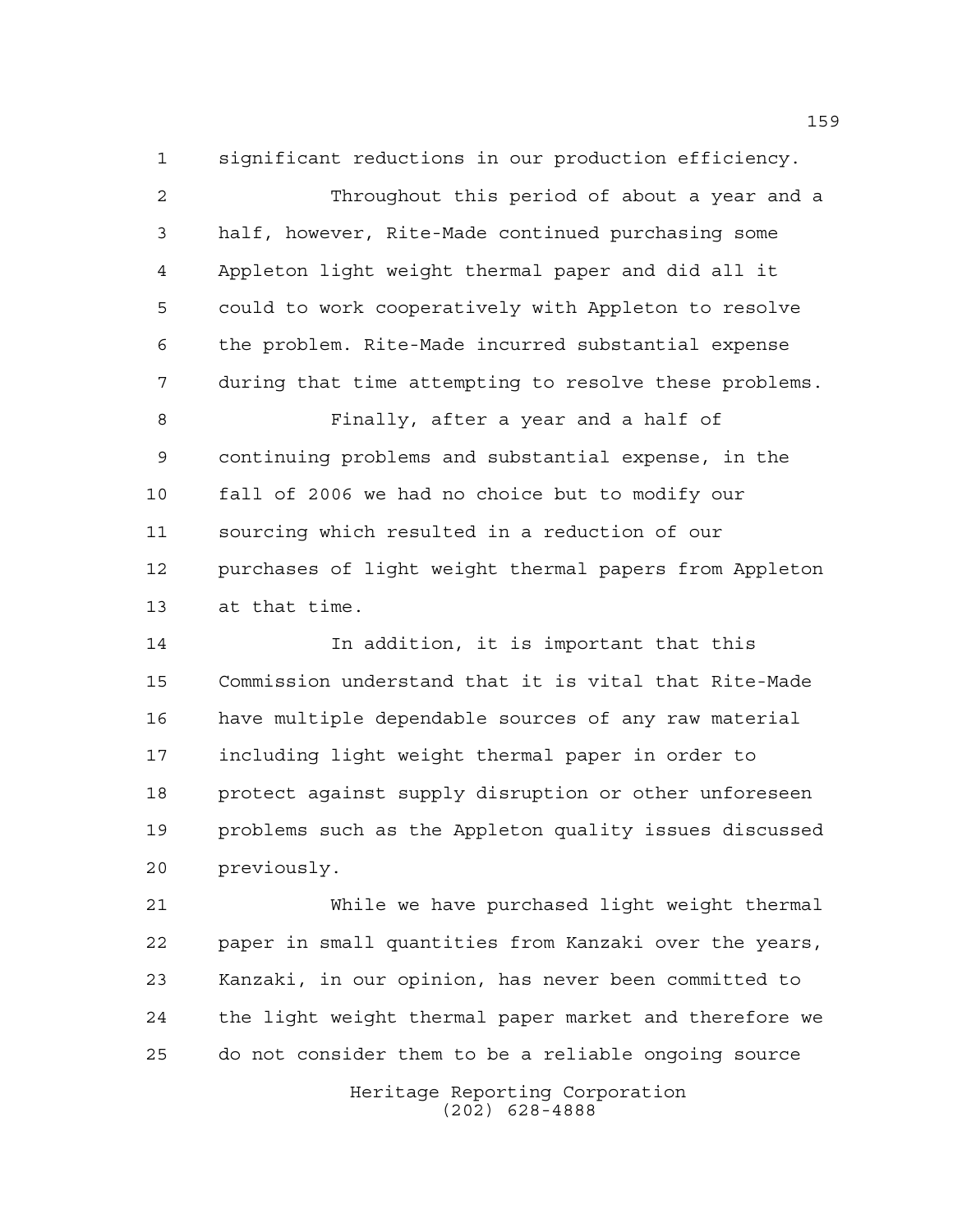for Rite-Made.

 Domestically Appleton is the only source that has been consistently committed to the light weight thermal paper market. Therefore it is critical to Rite-Made that its access to German light weight thermal paper continue.

 I would also like to point out, there are those who would like you to believe that the decision as to where to source light weight thermal paper is driven entirely by cost, however in reality various non-price factors also drive Rite-Made's purchasing decisions. In fact in the long term the cost of jumbo rolls of light weight thermal paper is not in and of itself critical to Rite-Made because this cost is passed through to Rite-Made's customers as part of the final product cost.

 Instead, our sourcing decision is based on a combination of reliability of supply, consistency in quality, and price.

 To the extent that pricing is relevant it is important to note that earlier this year following a general increase in the price of light weight thermal papers in the fall of 2006, Kanzaki apparently seeking to increase sales at that time of light weight thermal papers offered to supply their light weight thermal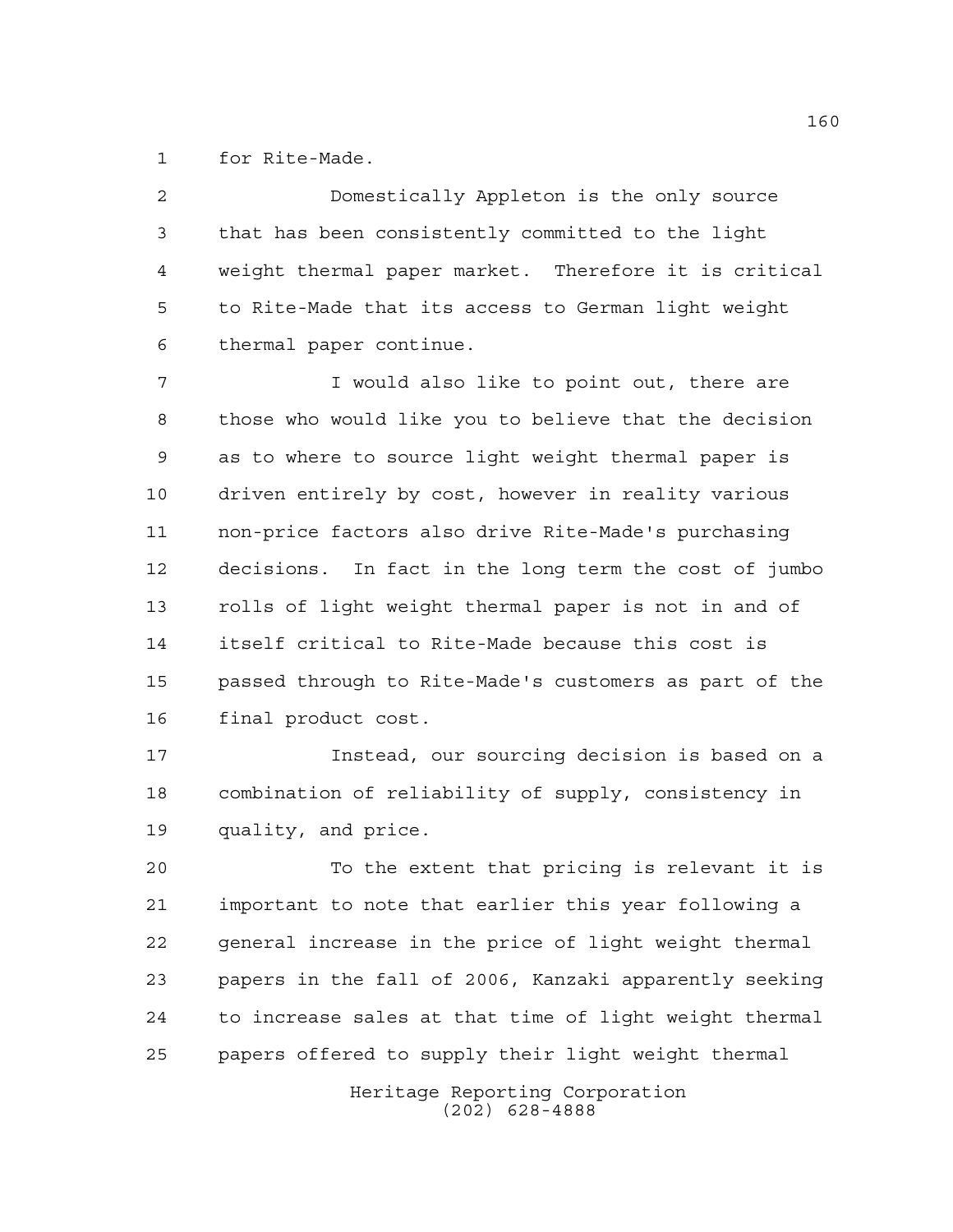paper at below the then-existing general market price level. The effect of this action was to trigger price reductions by Appleton and Koehler in order to match this offering.

 I thank the Commission for your time and would be glad to answer any questions.

 MR. JAHNS: Good morning. My name is Falk Jahns and I am the Area Sales Manager for North America for Mitsubishi HiTec Paper GmbH. I have held this position with Mitsubishi for approximately five years and have been in the paper industry for more than 10 years. Based on my experience I believe that I can speak to several of these issues that have been raised in this investigation of light weight thermal paper and can also speak to Mitsubishi's experience in this market.

Heritage Reporting Corporation Mitsubishi was something of a late entrant into this market and began shipping light weight thermal paper to the United States in 2000. Since 2004, though, our shipments to the United States have remained constant. As reflected in our foreign producer questionnaire response, our 2006 shipments dipped slightly, but we expect that our full year 2007 exports will be essentially unchanged from prior years. This stable export quantity comes at a time

(202) 628-4888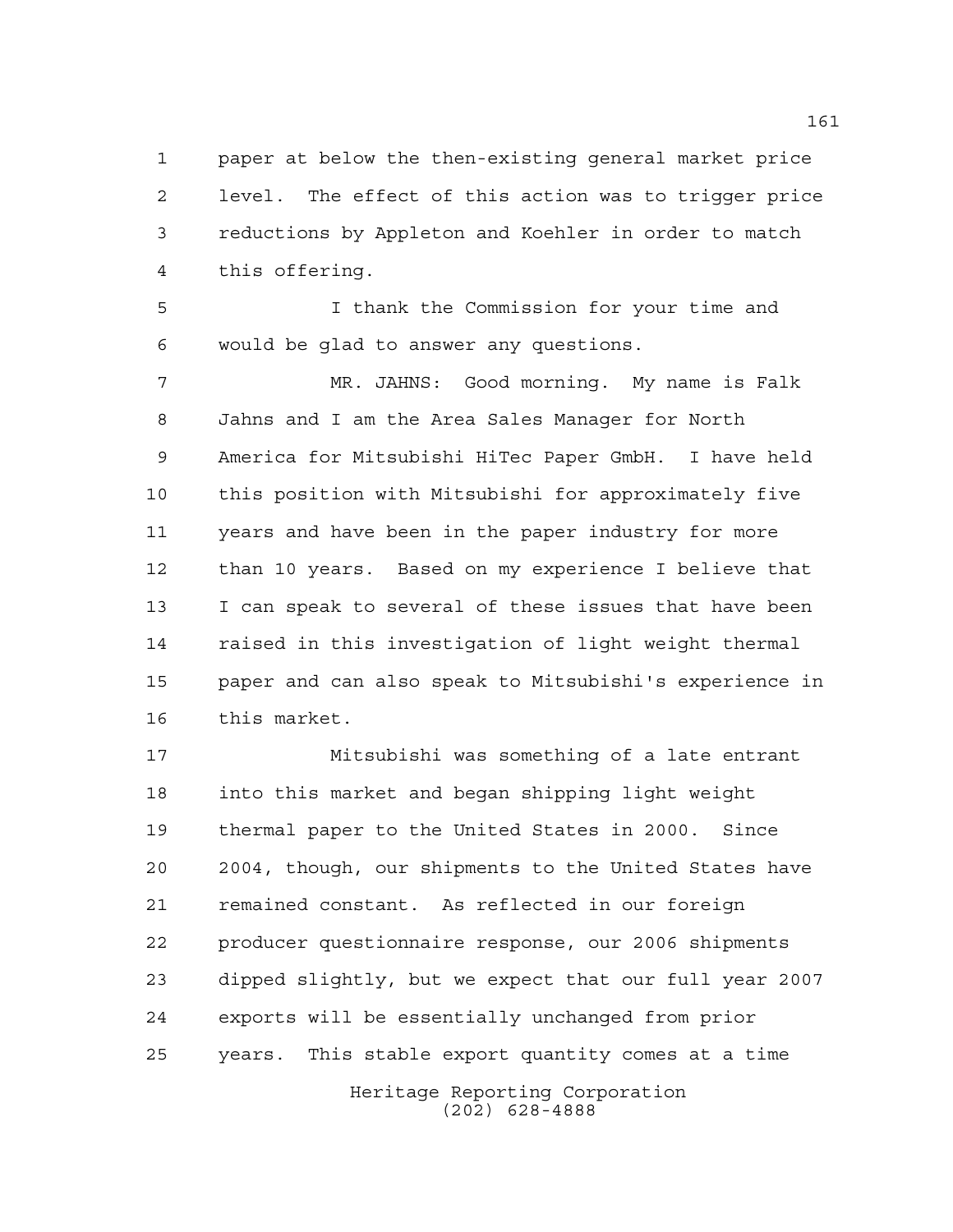when the U.S. market for light weight thermal paper is growing.

 While no formal consumption figures are published, industry participants estimate that the U.S. market for light weight thermal paper is growing at about 10 percent a year as new users are found for thermal paper and as carbonless paper declines in popularity.

 Like Koehler, 100 percent of our light weight thermal paper exports to the United States are of jumbo rolls which are sold exclusively to converters for the production of converted rolls.

 We have never sold converted rolls in the United States and we do not compete against converted rolls in the U.S. market. While we do compete against Appleton and Koehler's jumbo rolls product, but to my knowledge we have never competed against import of light weight thermal paper from any Chinese producer. They simply do not sell jumbo rolls of light weight thermal paper in the U.S. market.

 Furthermore even our competition with Appleton is somewhat limited as we each focus on different products in the U.S. market.

Heritage Reporting Corporation (202) 628-4888 Like Koehler, the majority of our light weight thermal paper exports since 2004 have been of a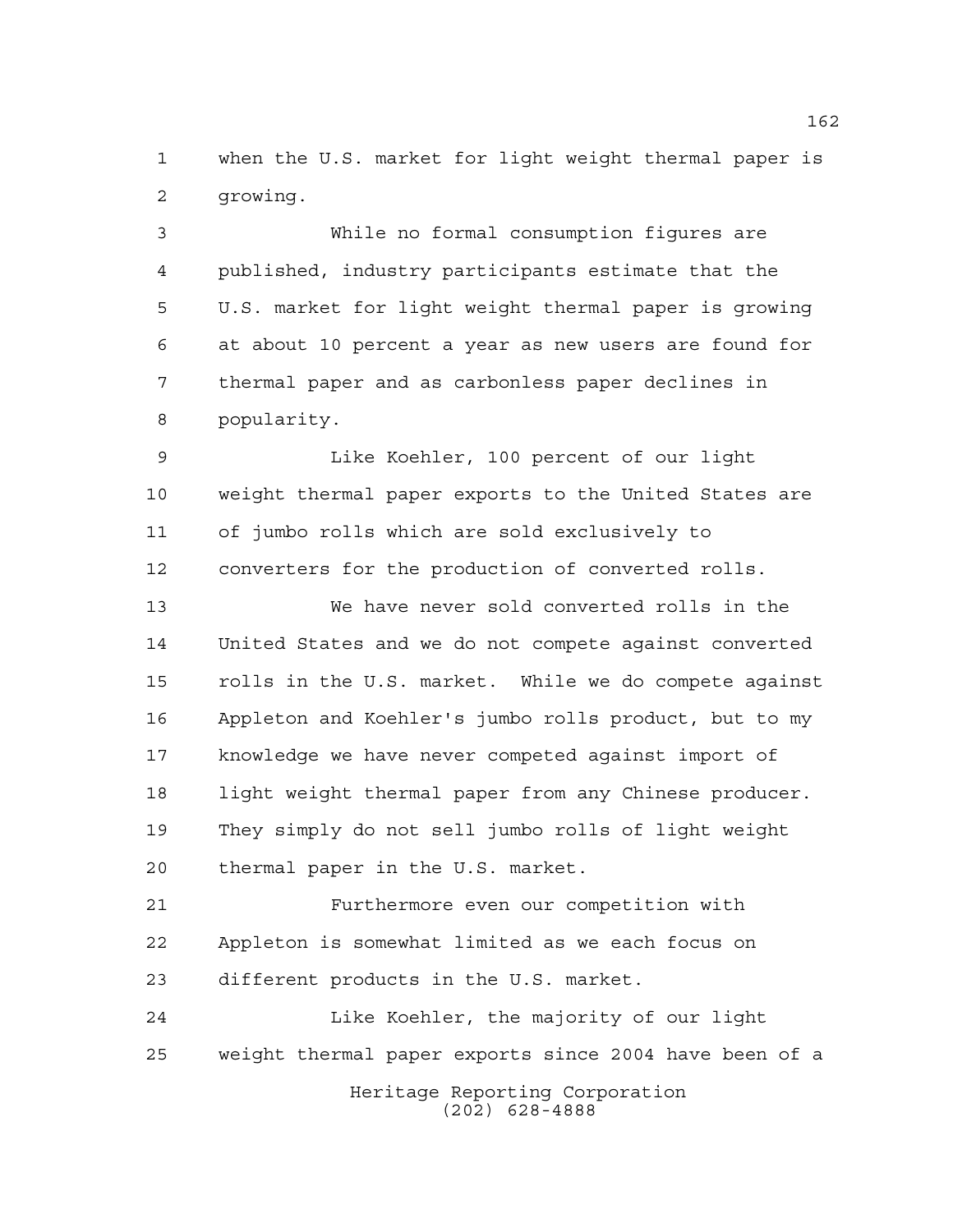product with a basis weight of 48 grams per square meter. By contrast, Appleton principally markets and sells a 55 gram product.

 In our experience, customers generally tend to prefer our product or another for reasons of cost, performance or image, and the two products generally do not compete against each other in the market.

 As to pricing, Mitsubishi is a mid-level player in the U.S. market and definitely smaller than market leaders like Appleton and Koehler. As such, Mitsubishi does not have the market presence to be a price leader and our consistent export volumes suggest that we have not aggressively undersold the market to gain market share.

 Finally, we are surprised that Appleton is claiming that its production facilities are under- utilized or that it lost sales opportunities in the U.S. market. In August 2006 we received a written request from Appleton to supply it with 10,000 metric tons of light weight thermal paper per year through 2008 for sale under the Appleton brand. We can only assume that Appleton made this request because it was unable to satisfy customers from its own production facilities. Mitsubishi declined this inquiry. This request which we will submit in our

> Heritage Reporting Corporation (202) 628-4888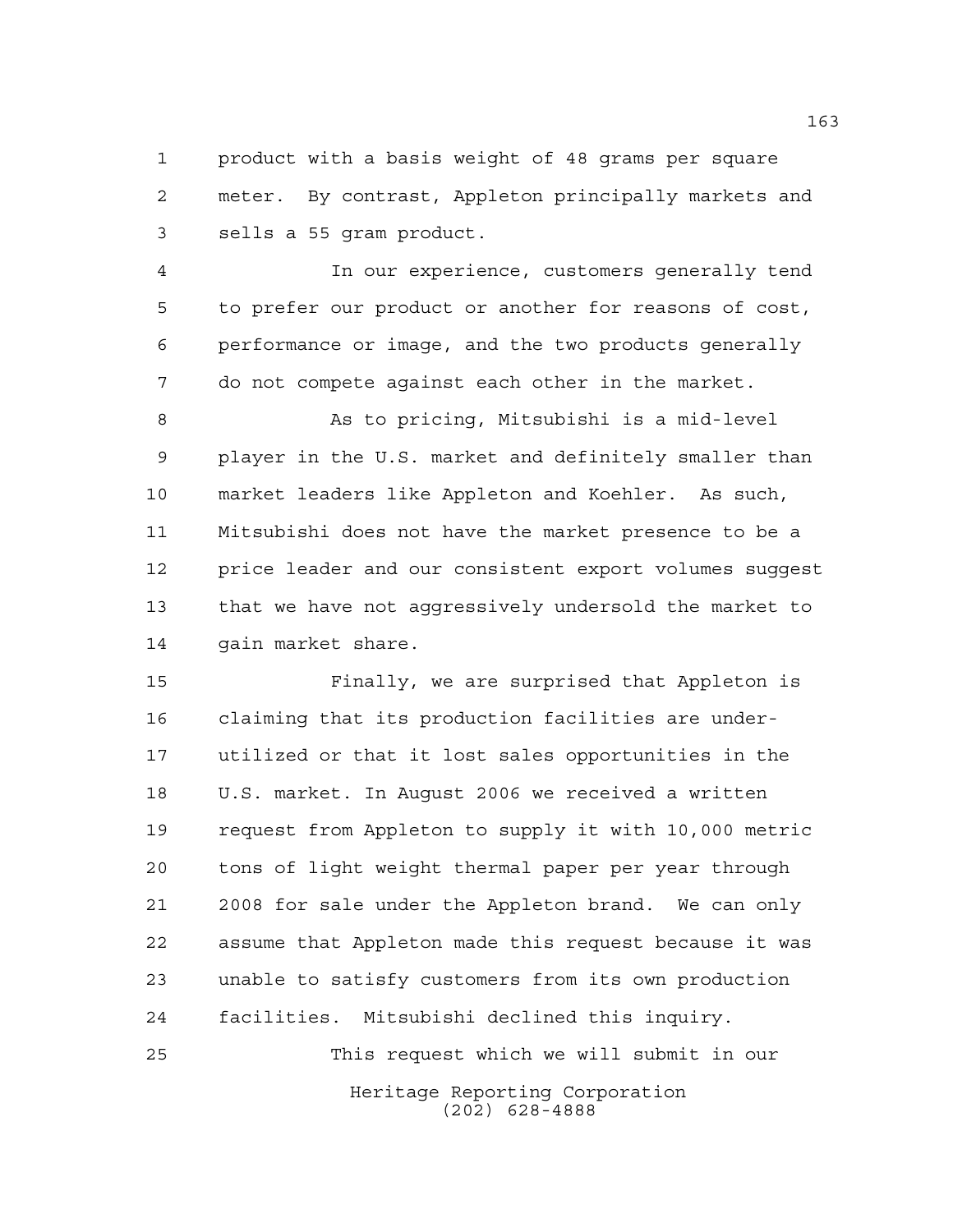post-conference brief, undermines Appleton's claim to have underutilized production capacity.

Thank you.

 MR. DOUGAN: Good afternoon. My name is Jim Dougan from Economic Consulting Services and I'm here today on behalf of the German Respondents.

 There is much about Petitioner's case that simply does not add up. The panel this afternoon has provided substantial evidence to rebut Petitioner's causation arguments with respect to imports from Germany. Other information that is publicly available on the Petitioner's business contrasts with the data presented to the Commission and raises questions about the evidence provided in support of Petitioner's injury case.

 First, there is an inconsistency between Petitioner's characterization of the health of the thermal paper business and the documents presented to the Commission and in their reporting --

Heritage Reporting Corporation (202) 628-4888 MR. CARPENTER: Excuse me one second. Mr. Dorn? MR. DORN: Can we get a copy of the slides? MR. CARPENTER: Do you have copies? MR. DOUGAN: They're at the table. MR. BERNSTEIN: Have they been presented to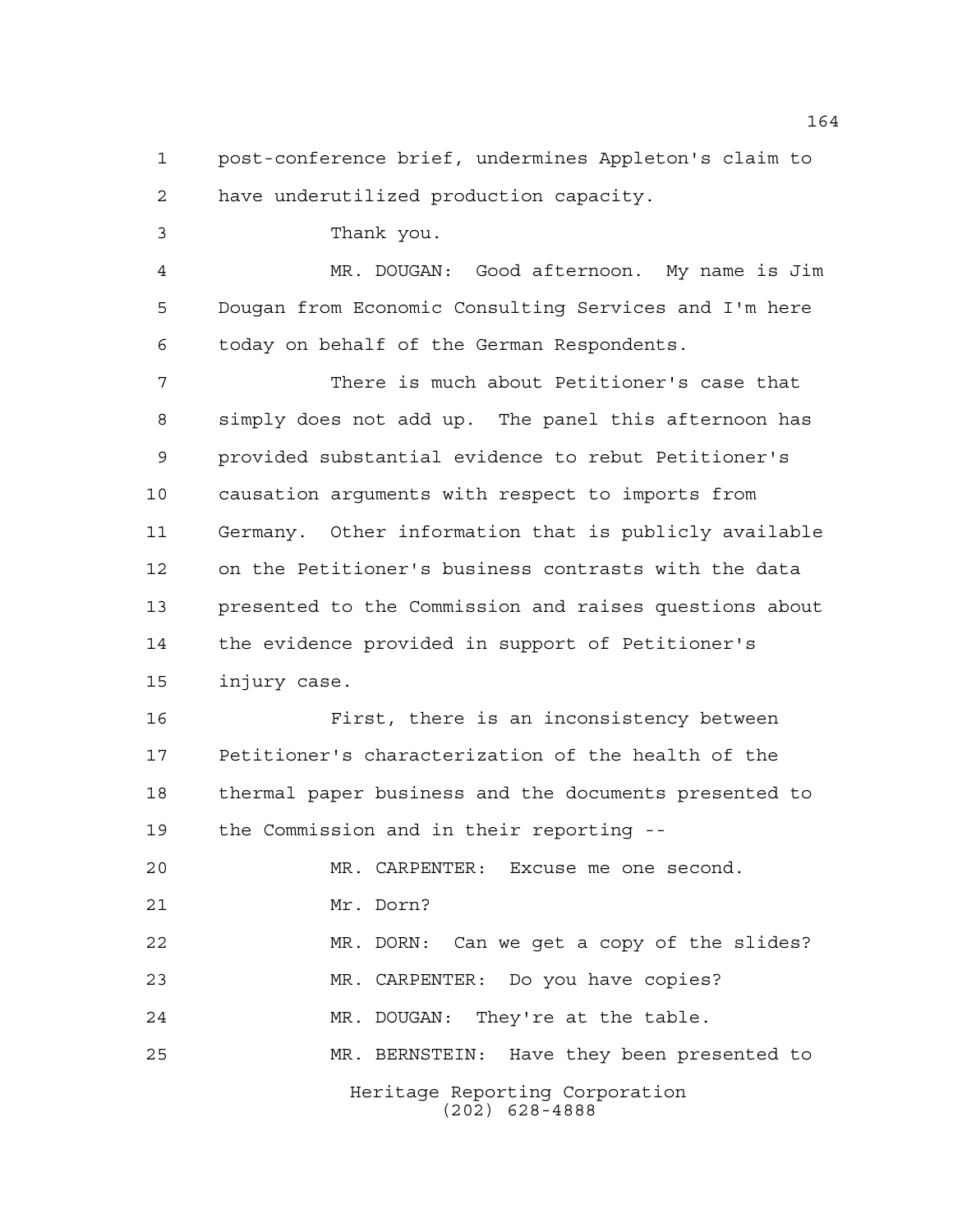staff? I was --

 MR. CARPENTER: Oh, uh huh. MR. BERNSTEIN: -- presentation was going on and it's going on behind my back. MR. DOUGAN: Sorry about that. That's my mistake. I've only gotten to the title page so far. MR. SILVERMAN: Can we get the 30 seconds back? MR. CARPENTER: Yes, we stopped the clock. 11 (Laughter). MR. CARPENTER: Please proceed. 13 MR. DOUGAN: Thank you. There is an inconsistency between Petitioner's characterization of the health of their thermal paper business in the documents presented to the Commission and in their reporting to the SEC and in other public statements. Please refer to Exhibit 1. As you can see from the slide, Appleton has been consistently profitable at the operating income level in their thermal paper business since the beginning of the POI. This is a very different story from the results presented in the petition and in Appleton's producer's questionnaire.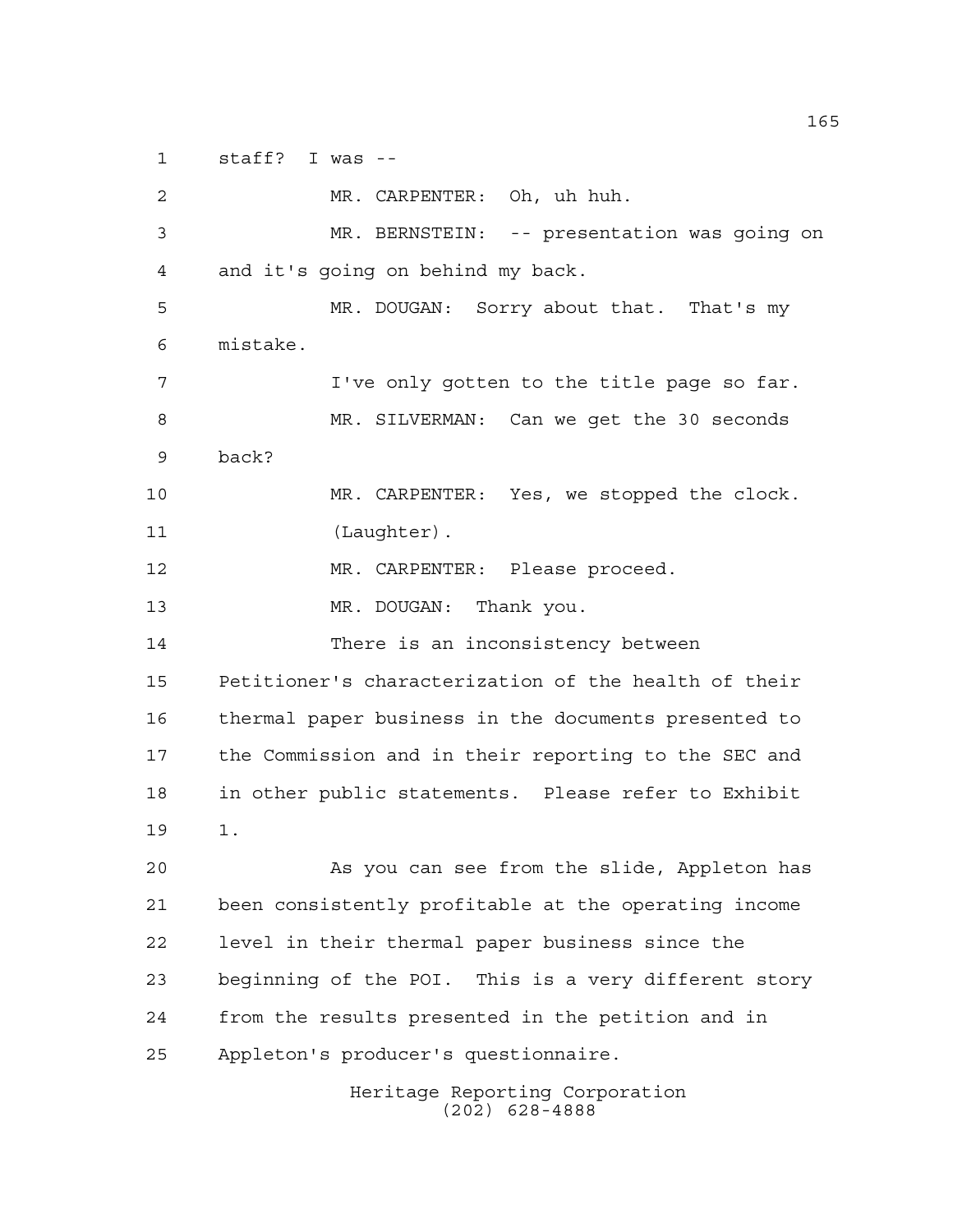Now Respondents recognize that Appleton's thermal paper reporting segment covers a broader range of merchandise that is included within the scope of the petition, but nowhere in its public filings does it make a distinction between the two alleged market segments of thermal paper, and in particular it does not make reference to the allegedly injurious conditions in the light weight market.

 Moreover, no mention is made of unfairly traded imports as a cause for any observed decline in performance, even though Mr. Schonfeld's testimony this morning alleged that such unfair pricing preceded the relatively recent entry of imports from China.

 Second, there is Appleton's announcement in January 2007 of its decision to invest \$100 million in light weight thermal paper capacity at its West Carrollton mill. Please see Exhibit 2 for excerpts from Appleton's press release announcing the project.

 The significance of this investment is underscored by the fact that it is the only capital investment of any kind made by Appleton since 2003 for which it has issued a press release. This is Appleton telling the world that they are bullish on the thermal papers business. Again, this outlook seems surprising when compared to the financial results presented in

> Heritage Reporting Corporation (202) 628-4888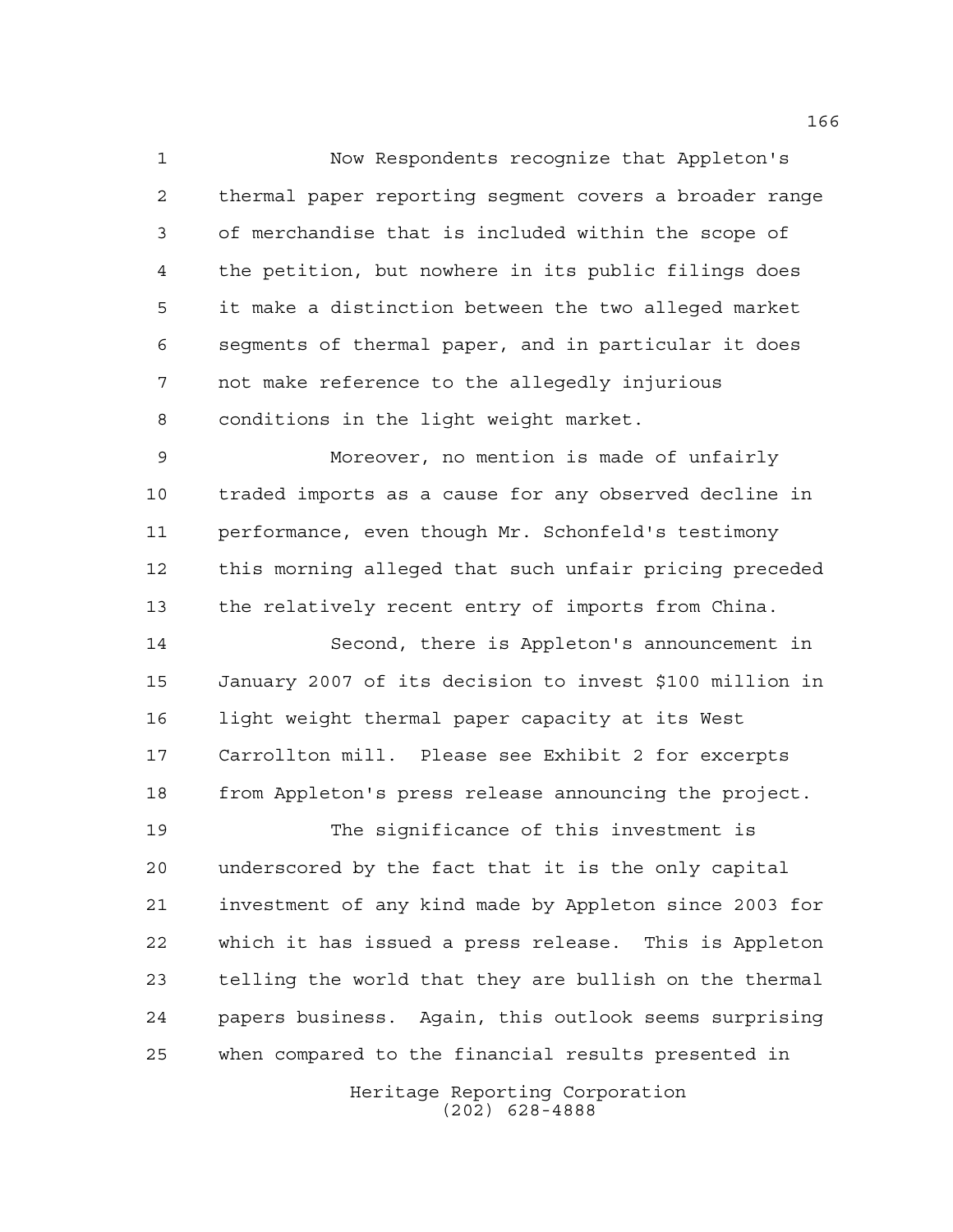their questionnaire.

2 To fully appreciate the magnitude of this investment, however, it is helpful to have further context about Appleton's historical capital investments as well as its overall business situation. Please refer to Exhibit 3.

 Capital expenditures for Appleton Papers as a consolidated entity in fiscal years 2004, 2005, and 2006 were 36.5 million, 32.5 million and 36.5 million respectively. Please note, these are capital investments made for the consolidated organization which includes operations in the other coated and security paper segments, the company's performance packaging division, and its British subsidiary. Collectively, these businesses account for over three- fourths of Appleton's operations as measured by 2006 net sales with total thermal paper segment representing less than one-fourth.

 By definition, light weight thermal paper would account for even less than one-fourth. Thus the numbers in this chart represent a comprehensive view of all capital expenditures made by the broader organization.

Heritage Reporting Corporation (202) 628-4888 Compare those numbers covering all of Appleton's business with the \$100 million investment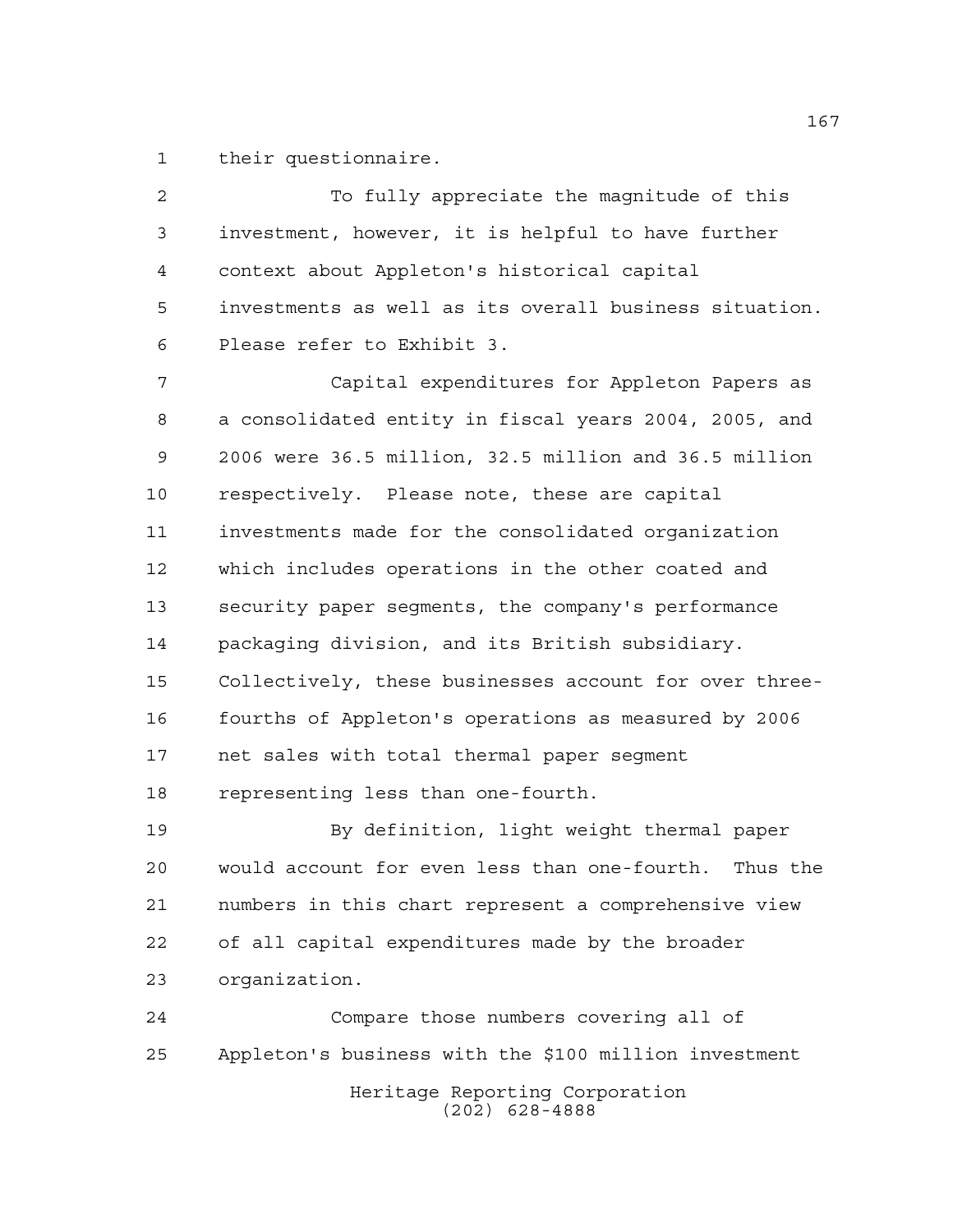in one facility for its light weight thermal paper segment alone. Clearly, such an investment simply dwarfs any capital expenditure made by this company in recent history and consequently was unlikely to be approved without extensive return on investment calculations and other financial analysis. That such an investment would be approved in January 2007, given the 2004 to 2006 results reported in Appleton's questionnaire, doesn't seem to make sense.

 To understand why, additional context is also helpful. At fiscal year end 2006 Appleton had approximately \$20 million in cash on its balance sheet. Given this, relative to the planned investment, it stands to reason that the company intended to raise the investment funds from external sources and presumably Appleton management had something in mind when they approved the project and announced it to the world.

 Here's where another wrinkle comes in. Appleton is a heavily leveraged company and operates under debt covenants that restrict its management's flexibility in selecting and financing new projects. As of December 2006, Appleton was carrying approximately \$523 million in long term debt. Please look at Exhibit 4.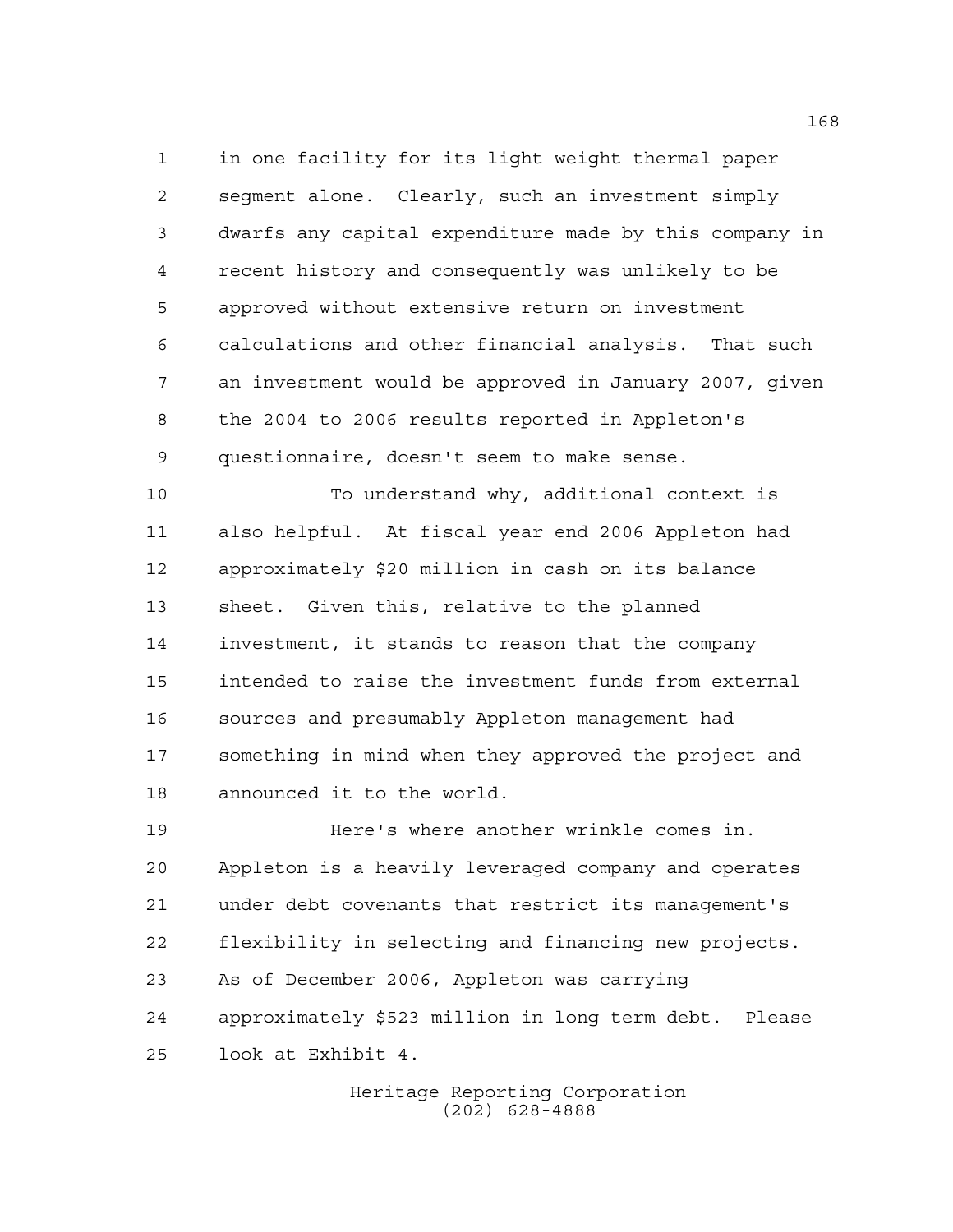This works out to a debt to equity ratio over four, meaning that its debt is more than four times its equity and represents 82 percent of total capital. These are indicators of a highly leveraged company.

 Moreover, Appleton has spent approximately \$50 million a year in interest expense in each of the last three fiscal years which equates to approximately five percent of total net sales.

 By comparison, at the end of 2006, Nashua Corporation, the only other U.S. thermal paper producer for which financial data were publicly available, carried \$4.5 million in debt with a debt to equity ratio of effectively zero and interest expense amounting to less than one percent of net sales. In other words, Nashua has comparatively little debt.

 The point of this comparison is not to pass judgment on how Appleton aligns its capital structure, but rather to point out the significance of its debt compared to another thermal paper producer. With Appleton's level of indebtedness come strict requirements from lenders in the form of debt covenants. If Appleton defaults on any of these covenants it could require pre-payment of the amounts outstanding which, as you can see from the slide,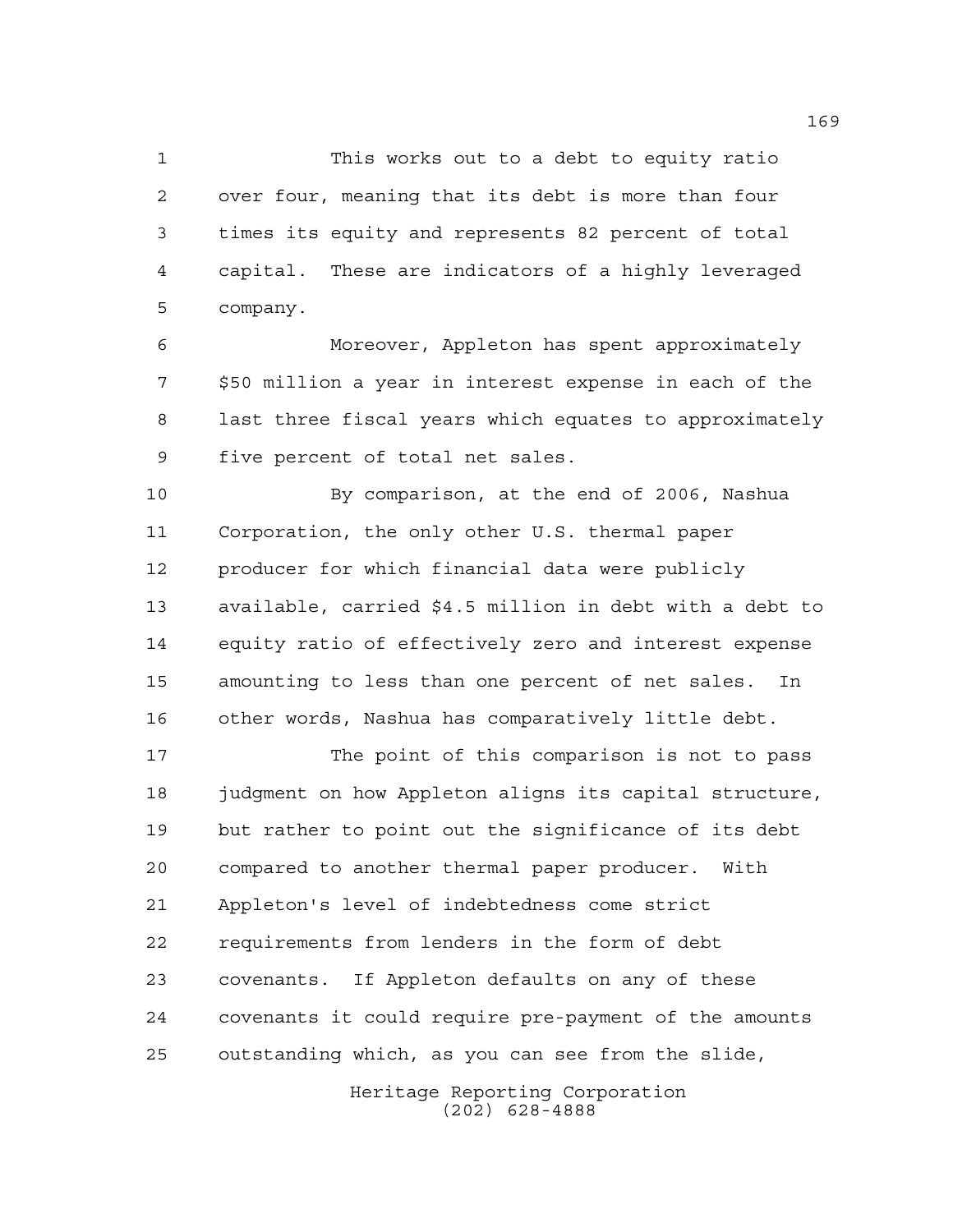could be a very sizeable sum.

| 2  | These covenants also restrict Appleton's                |
|----|---------------------------------------------------------|
| 3  | ability to meet capital expenditures which under the    |
| 4  | covenants are limited to \$50 million in any one fiscal |
| 5  | Therefore, to successfully complete its West<br>year.   |
| 6  | Carrollton project as announced by 2008, Appleton       |
| 7  | would need to use its entire CapEx allowance under the  |
| 8  | covenants for this one facility for this one line of    |
| 9  | business.                                               |
| 10 | Given the situation, we ask the staff what              |
| 11 | is the likelihood that Appleton management and          |
| 12 | debtholders would in January 2007 have approved an      |
| 13 | investment of this magnitude and strategic              |
| 14 | significance for a business returning the 2004 to 2006  |
| 15 | results shown in Appleton's questionnaire?              |
| 16 | Thank you for your time.                                |
| 17 | Good afternoon. My name is Rosa<br>MS. JEONG:           |
| 18 | Jeong. I'm with the law firm of Greenberg Traurig.      |
| 19 | We're here this morning on behalf of Paper Resources,   |
| 20 | LLC which is an importer of Chinese thermal paper in    |
| 21 | Shanghai Hanhong Paper company which is an exporter of  |
| 22 | Chinese thermal paper. Also with me this afternoon      |
| 23 | are Mr. Christopher Burns of Paper Resources and        |
| 24 | Philippe Bruno of Greenberg Traurig.                    |
| 25 | Mr. Burns is here to provide you with                   |
|    | Heritage Reporting Corporation<br>$(202)$ 628-4888      |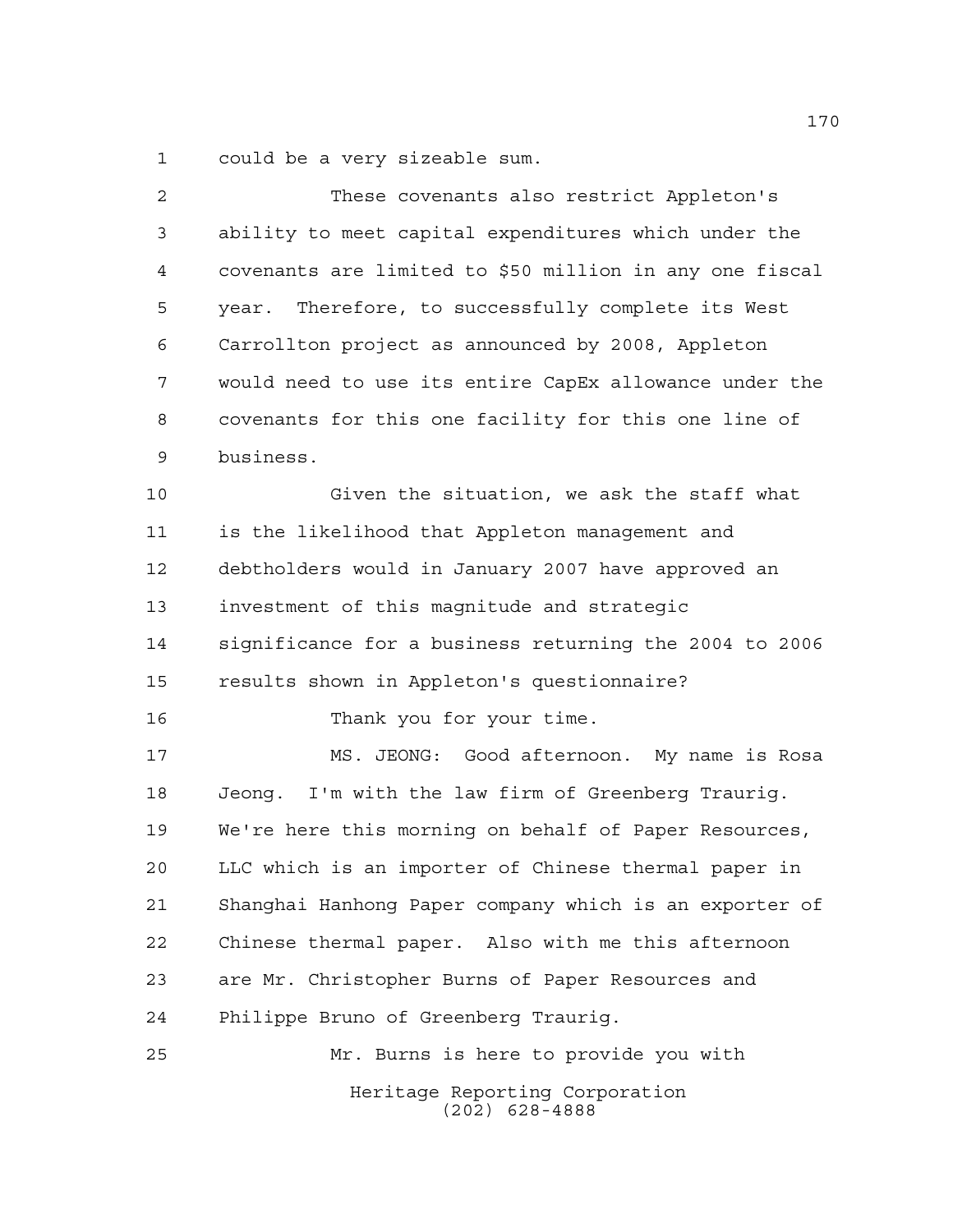details concerning the thermal paper business and the products that he imports from China. We believe that Paper Resources accounts for the great bulk of Chinese imports which makes Mr. Burns' testimony particularly informative for the Commission staff.

 On behalf of our clients I'd like to first thank the Commission staff for the time for this opportunity.

 Among the scores of recent cases filed with the Commission recently against Chinese imports this case struck us as almost refreshing. Why? For once, China is not the primary culprit. Chinese goods have not been in the U.S. market for most of the period of investigation. There were no Chinese imports in 2004 and almost none in 2005. Commercial shipments only started in 2006.

 What's shown by the data collected by the Commission and as Mr. Schonfeld of Appleton testified this morning, whatever problems the U.S. industry suffers, they pre-date Chinese imports and cannot have been caused by them.

 Although it's become almost fashionable for U.S. Petitioners to blame China for their problems, in this case. Appleton is pointing their finger at the wrong place. Even with the increase in 2007, Chinese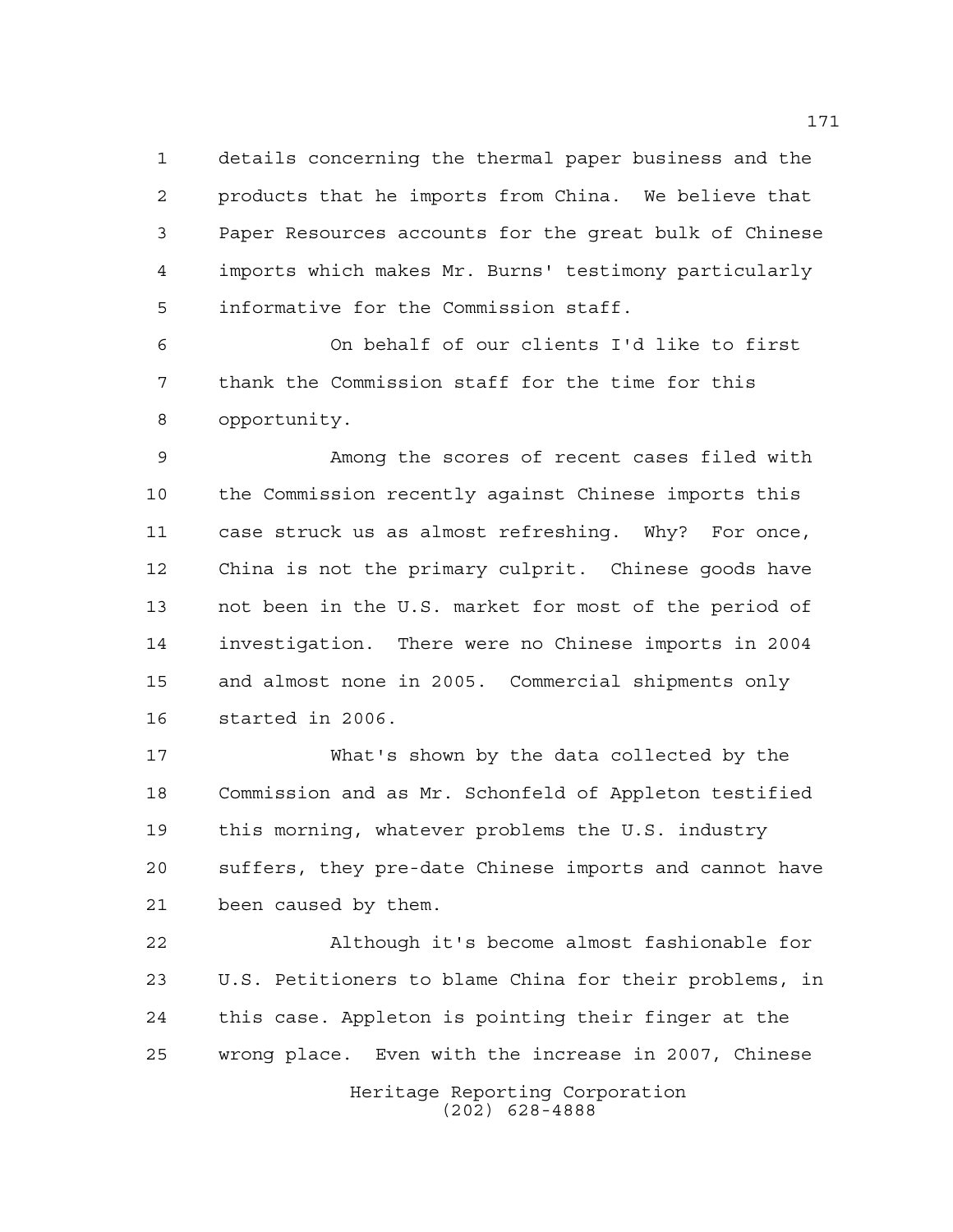imports remain and will remain a very small part of the market when compared to the overall market which is projected to grow at a healthy pace.

 As Mr. Burns will further discuss, imports from China are all slit rolls which do not compete with the jumbo rolls produced by Appleton. Appleton, of course, knows this but claims that China is causing problems by selling the downstream product directly to their customers, i.e., the converters. This is not true.

 As Mr. Burns will testify, his customers use Chinese imports to expand their national reach and protect their markets.

 Further, the record contains no real pricing data that shows underselling by the Chinese product. Appleton's claimed that price competition from Chinese rolls causes an upstream price pressure on the jumbo rolls, is simply unsupported.

 Under these circumstances we believe that the record shows no reasonable indication of present material injury or a threat of material injury to the U.S. thermal paper industry by reason of Chinese imports and that the Commission should reach a negative determination based on the preliminary record.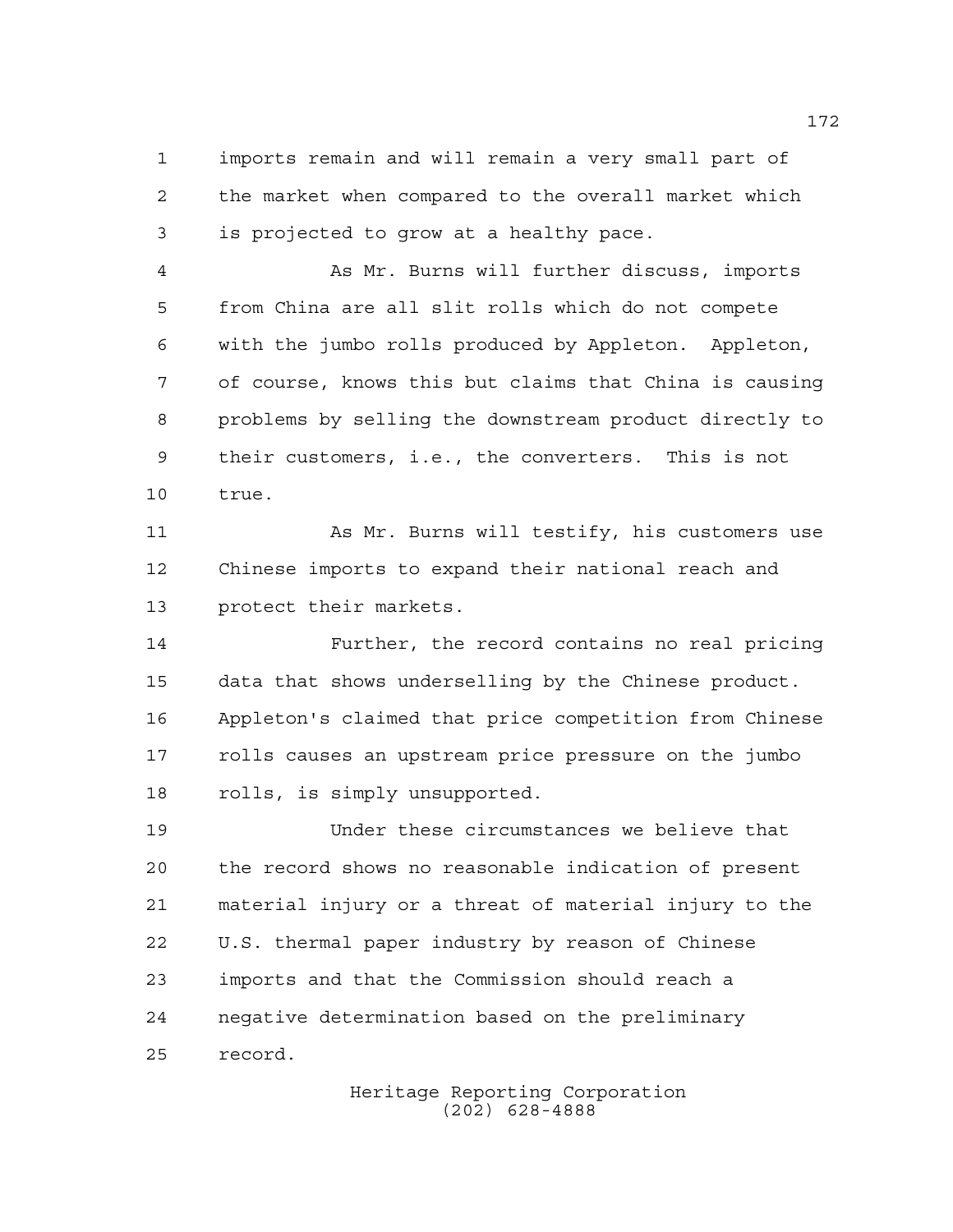However, should the Commission find it necessary to proceed to a final phase of this investigation, we submit that the Commission should define a domestic like product to include all thermal paper and not just paper weighing 70 grams per square meter or less.

 Based on the Commission's normal six prong like product analysis, it's clear that the 70 grams do not represent a clear dividing line between light weight and heavy weight product. Rather the market encompasses a continual product with a wide range of weights and grades.

 We believe that the analysis of thermal paper industry as a whole will reveal a picture which is very different from that portrayed by Appleton.

Thank you.

 MR. BURNS: Good morning. My name is Christopher Burns. I am the owner and managing director of Paper Resources located in Norwalk, Connecticut. We import and broker thermal paper. I've been in the paper business for 16 years. The last six have been focused on the thermal industry. A hundred percent of the paper that my company imports from China is imported from Hanhong Paper Company which is located in China. We are the exclusive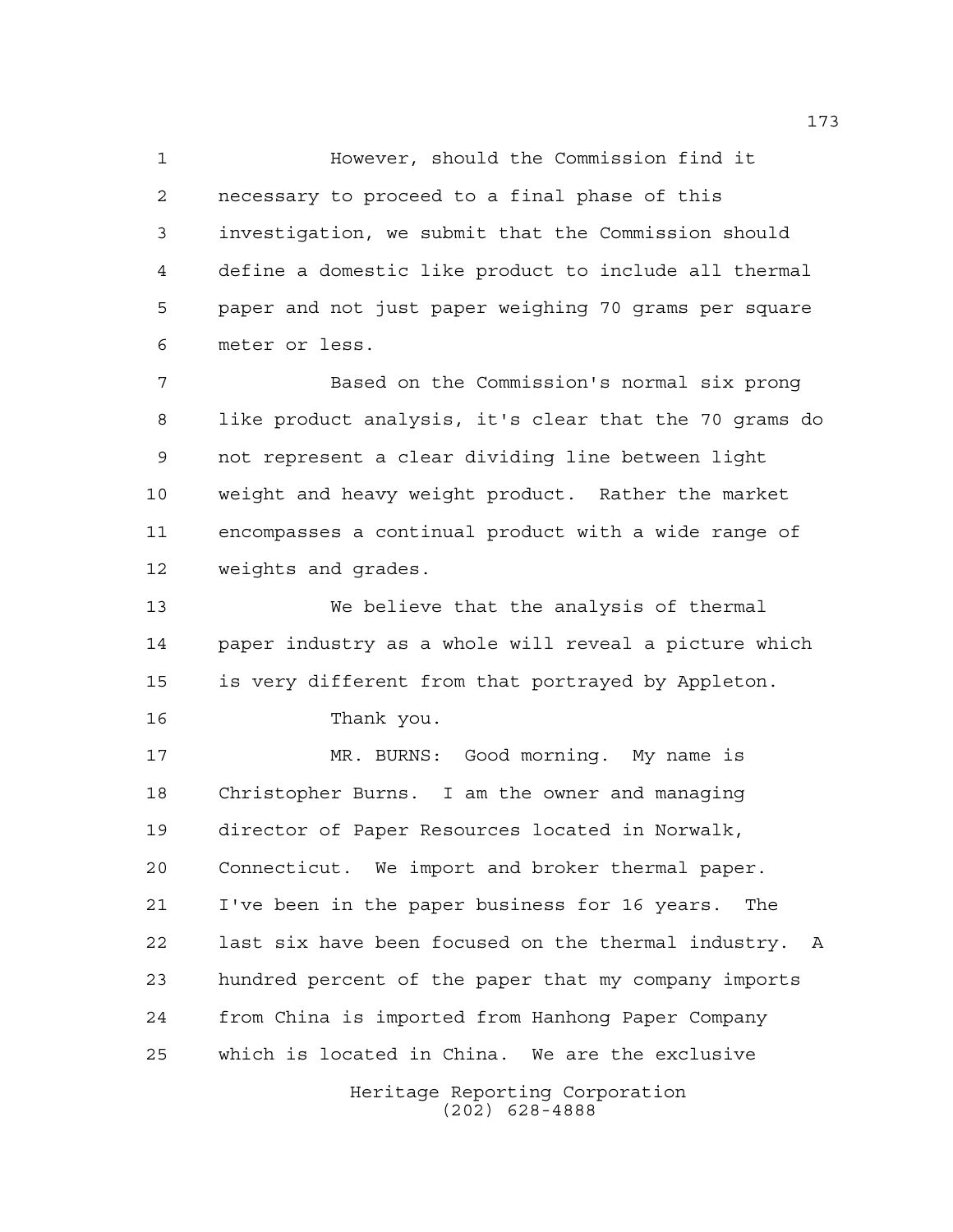distributor for Hanhong and they are a converter. What I mean by a converter is they purchase jumbo rolls from a paper producer, the print and slit them or slit them into various widths and lengths. I believe we are the largest importer of thermal paper from China.

 The paper Hanhong produces and we import is to service the POS market. We sell to both converters and distributors. We sell only full container quantities and only on a made to order basis. We do not inventory paper.

 The majority of the paper we import is 55 gram slit or finished rolls in what has been defined as light weight in this case. Over 90 percent of the paper we import is produced to 3-1/8 inch wide. We do buy and sell paper over 70 grams, but the vast majority is 55 gram.

 I'd like to point out thermal has many markets in addition to POS, such as tickets, tags, labels, lottery, and applications for the gaming industry. Examples of products are airline boarding passes, baggage tags, event tickets, kiosks, ATMs, coupons, slot tickets and wholesale delivery receipts. The total thermal market is roughly 225,000 tons of which 52 percent is POS.

> Heritage Reporting Corporation (202) 628-4888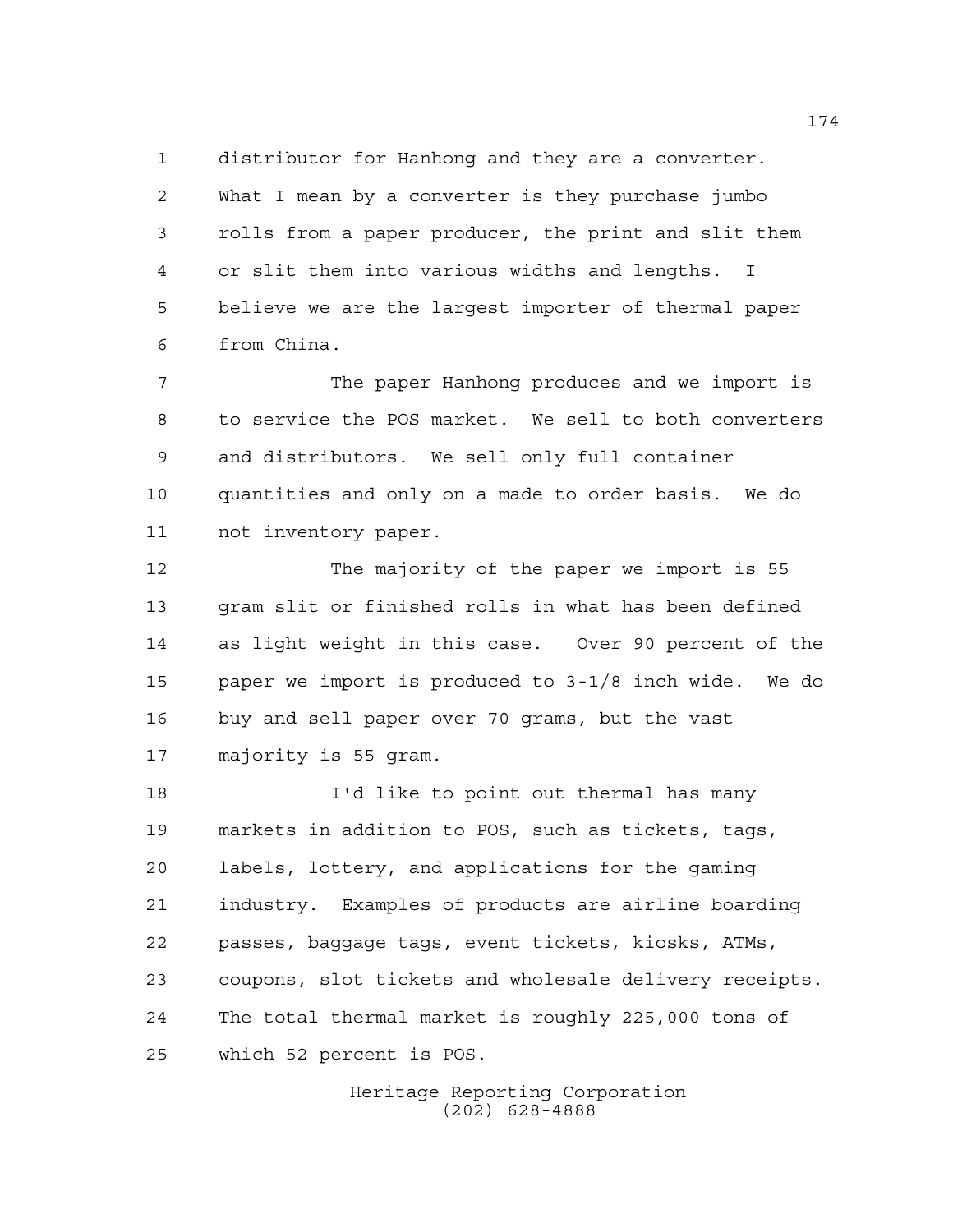Market growth averaged 7.3 percent the last 12 years with six to eight percent forecast for the next two.

 I'd also like to emphasize there is no bright dividing line between the light weight and heavy weight market. I disagree 70 gram defines the upper end of the light weight market. In my mind there is only one market which is made up of a wide range of weights and grades and which all compete for the same applications.

 I've talked this over with several of my customers. All of them agree the market is not neatly divided between under and over 70 gram. Heavier paper is perceived to be more high end and is used where the end user wants a more durable, substantial transaction record. For example, most mass market retailers demand 48 to 55 gram POS paper, but some high end retailers specify a heavier POS paper to complement their luxury image.

 Over 70 gram can be used and is used in most applications of lighter paper. For example, I sell 80 gram paper which is used for airline boarding passes, but depending on availability, I can substitute 70 or even 55 gram for the same application. If you compare 68 with 72, no one would be able to tell the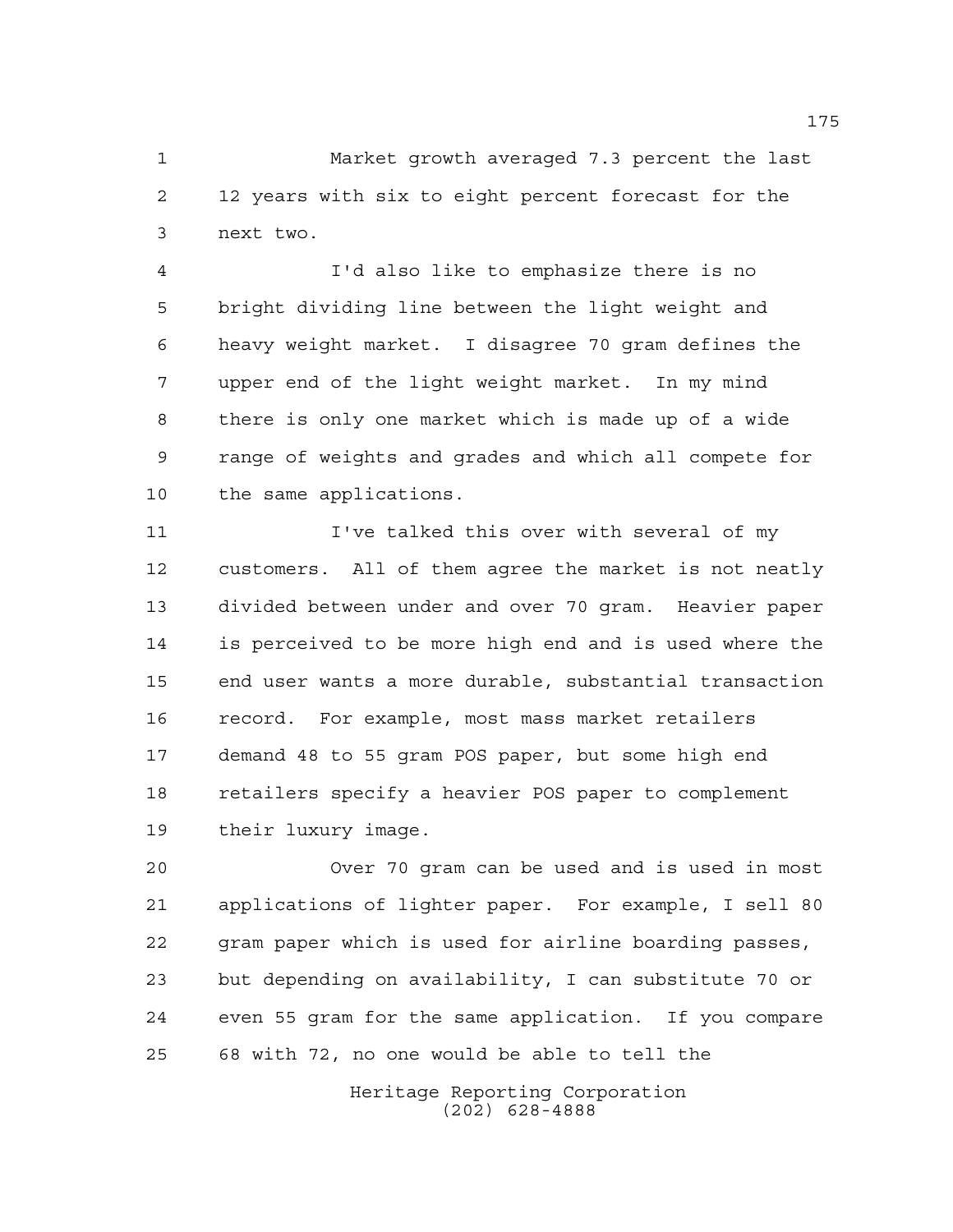difference.

 The majority of the companies in the thermal paper industry including coaters, converters and distributors are involved with the so-called light weight and heavy weight papers. There is no difference in the production process between heavy weight and light weight paper. The difference between light weight and heavy weight is the weight of the base paper. Light weight and heavy weight paper is coated in exactly the same manner. Heavier paper does cost more on an area basis, but is roughly the same cost on a per pound basis. 13 I started at Paper Resources two years ago when fundamental changes became clear in the market.

 First, as you hear earlier this morning, the order of business is producers sell paper in jumbo rolls, the converters slit the jumbo rolls into various widths, lengths, and then package the rolls for sale. The converter sells the rolls to distributors and end users. Historically there were hundreds of different widths, lengths, and packaging requirements depending on the customer and the brand of printer installed.

Heritage Reporting Corporation In the past several years we have seen the number of roll widths, lengths, and packaging requirements consolidate primarily into one width, 3-

(202) 628-4888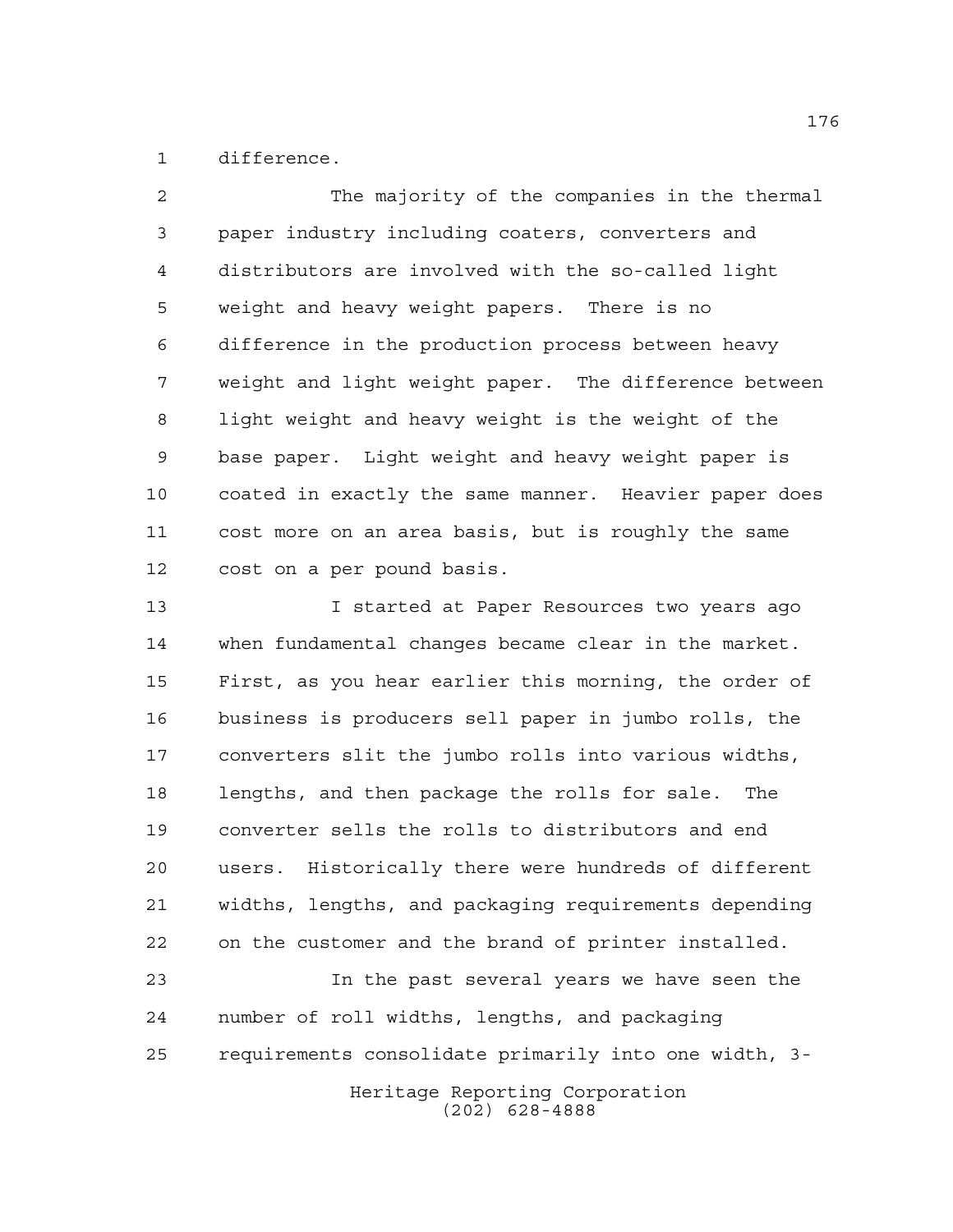1/8 inch wide, four to six different lengths, and one standard package. The 3-1/8 inch roll accounts for over 90 percent of the slit roll market. This consolidation into one size has transformed the POS market into a commodity.

 Another major factor is the growth in the number of converting companies. There are over 42 converters competing in a market where 15 years ago there were maybe 15. The growth in converting capacity has outpaced the growth and demand through sheer volume of converters and gains in converting efficiency.

 Converters and distributors have modified their selling policies to help leverage standardization in their favor. Historically paper converting was a regional business and distribution was a local business. Freight and communications limited the geographical reach of converters and distributors.

 Today with better communications and efficiencies in truck routing, converters have expanded their geographical reach. UPS has allowed distributors to sell national accounts out of one facility or to drop ship products from the closest converter to their customer. Converters are selling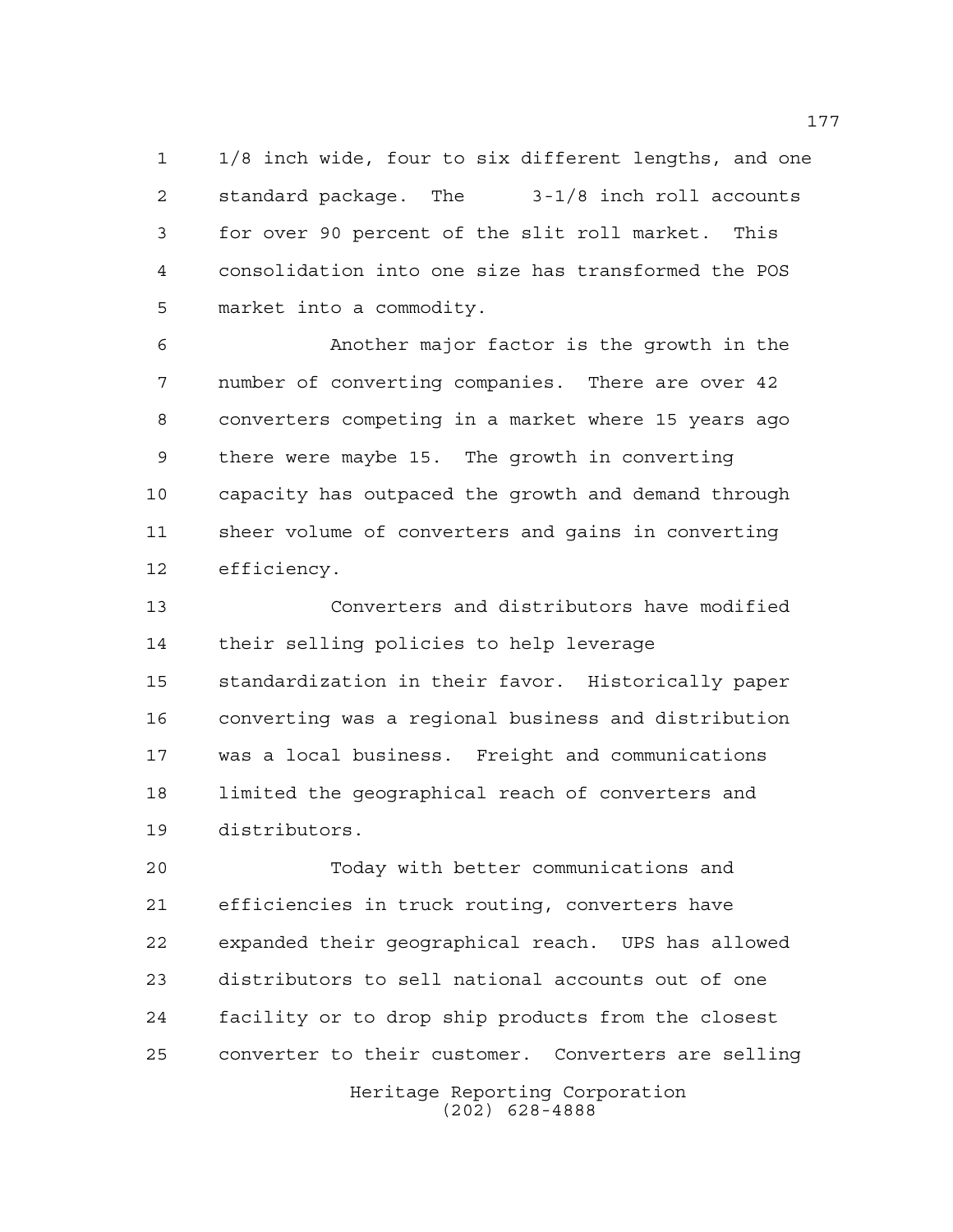more and more to the paper consumer which is pushing the distributor out of the supply chain.

 With the thermal business becoming more and more national, more and more global, and more and more competitive, converters and distributors are looking outside the normal supply chain for an edge. This is where we fit in.

 For example, one of Paper Resources largest customers is a regional converter. This converter has national business that historically they would not be able to fully service in-house at a profit. By sourcing some of their requirements from China, the converter was able to supply the national company at a profit.

 Additionally, many distributors are witness to converters calling on their customers as a converter tries to broaden their customer base. To protect their business the distributors have looked to alternative sources of supply to push back competition from the converters.

 In summing up our value to the market, we sell our products based on quality, convenience, reliability, and the prompt shipments our freight advantages from China afford us. An example of our freight advantage is we can ship a container from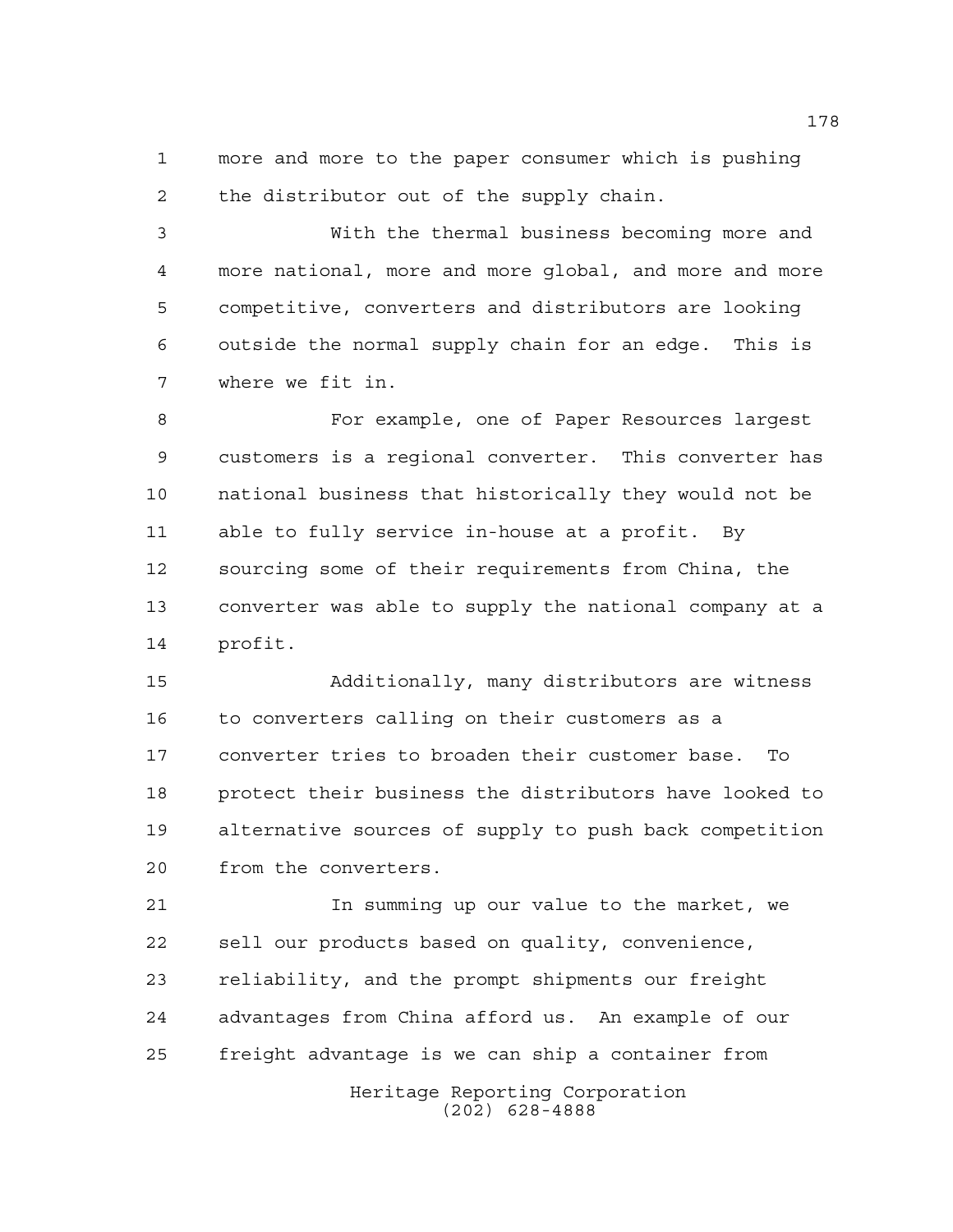China to Vegas for \$3100. Freight from Michigan to the same destination is \$3600. Hanhong has allowed our customers to expand or retain business they otherwise might have lost. My customers tell me they do not purchase on pricing advantages. In fact we had three price increases in the last 18 months. We sell on reliability, quality, availability, and our promise not to compete with them.

 I honestly believe Hanhong has not harmed the market and most certainly has not harmed Appleton whose business is fundamentally different from ours. We do not compete with Appleton's business, we do not import jumbo rolls, nor have we taken sales away from Appleton. Rather we have helped protect and grow their markets.

Thank you very much.

 MR. SILVERMAN: That completes the testimony.

 MR. CARPENTER: Thank you very much, panel, for your testimony. We appreciate so many witnesses coming here today. It's been very helpful.

 For the record, we will accept the exhibits to the testimony of Mr. Dougan and will attach those to the transcript.

Heritage Reporting Corporation (202) 628-4888 (The exhibits of Mr. Dougan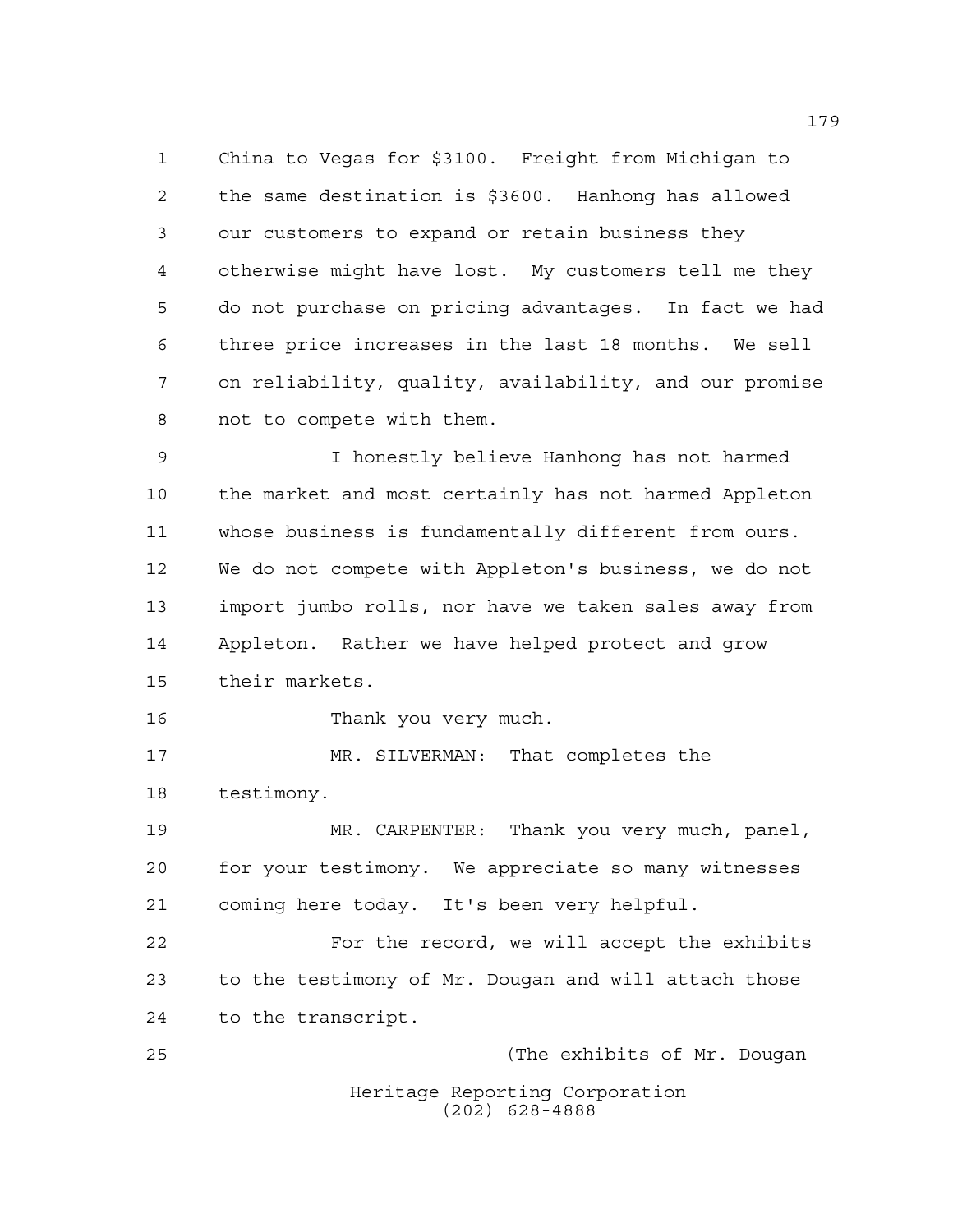Heritage Reporting Corporation (202) 628-4888 were received into evidence.) We'll begin the questions with Mr. Cassise. MR. CASSISE: Good afternoon to everyone. Thank you for your testimony. I do have a few questions. Just as points of clarification, both Koehler and Mitsubishi have U.S. importing subsidiaries that are the exclusive importers of the parent company product. Is that a fair statement? MR. JAHNS: Yes, that's correct for Mitsubishi. MR. GREENE: It's correct for Koehler as well. MR. CASSISE: So when we look at your U.S. importers' questionnaires, combined that will constitute all of the German imports into the United States market. MR. GREENE: Yes. MR. EMERSON: Mr. Cassise, could I make one clarification? MR. CASSISE: Sure. MR. EMERSON: the relationship between Mitsubishi HiTec Papers and its importer is exclusive. It's not quite the same corporate relationship that you described in your question. The specific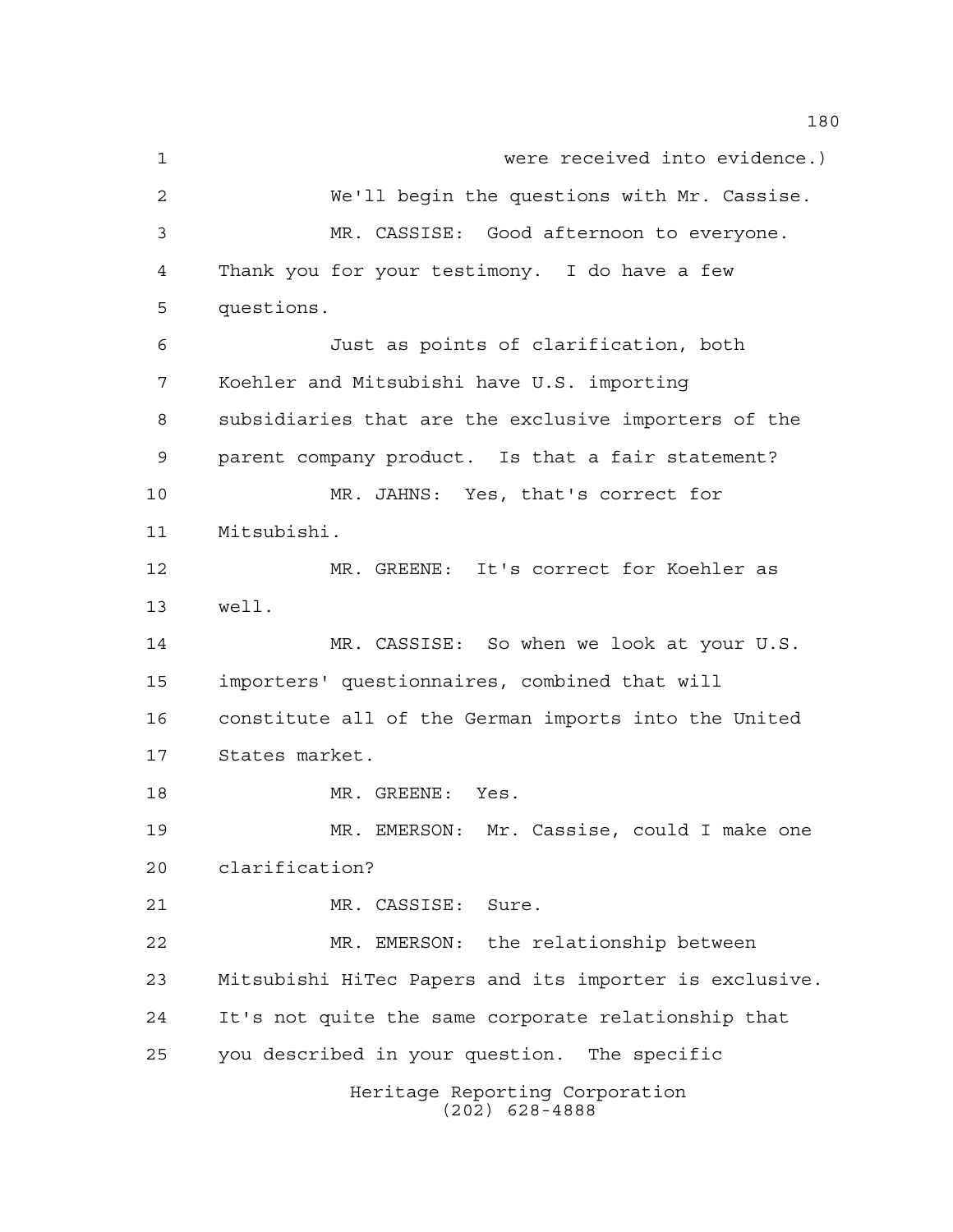relationship between the two companies is spelled out in the questionnaire responses. But you mentioned sort of parent and subsidiary. That's not exactly right for the Mitsubishi companies that have responded, but like I said, it's spelled out in the questionnaire responses.

 MR. CASSISE: Thank you, Mr. Emmerson. [sic] This question is for anyone on the panel. Is anyone aware of imports from any other country besides China, Germany and Korea coming into the U.S. market?

**I** see no one raising their hand. That's a no. Okay, thank you.

 I guess we should get into the technical expertise, more detail of the technical expertise of the converting process. Some of you have mentioned some percentages of value added. I think Mr. Granholm, you had mentioned some of the printing operations that your firm conducts.

 I was actually kind of curious for you to explain a little bit more about the security printing which I never knew existed on the back of a receipt, but could you go through some of your firm's printing operations and just kind of detail how much value added you think that adds to your product?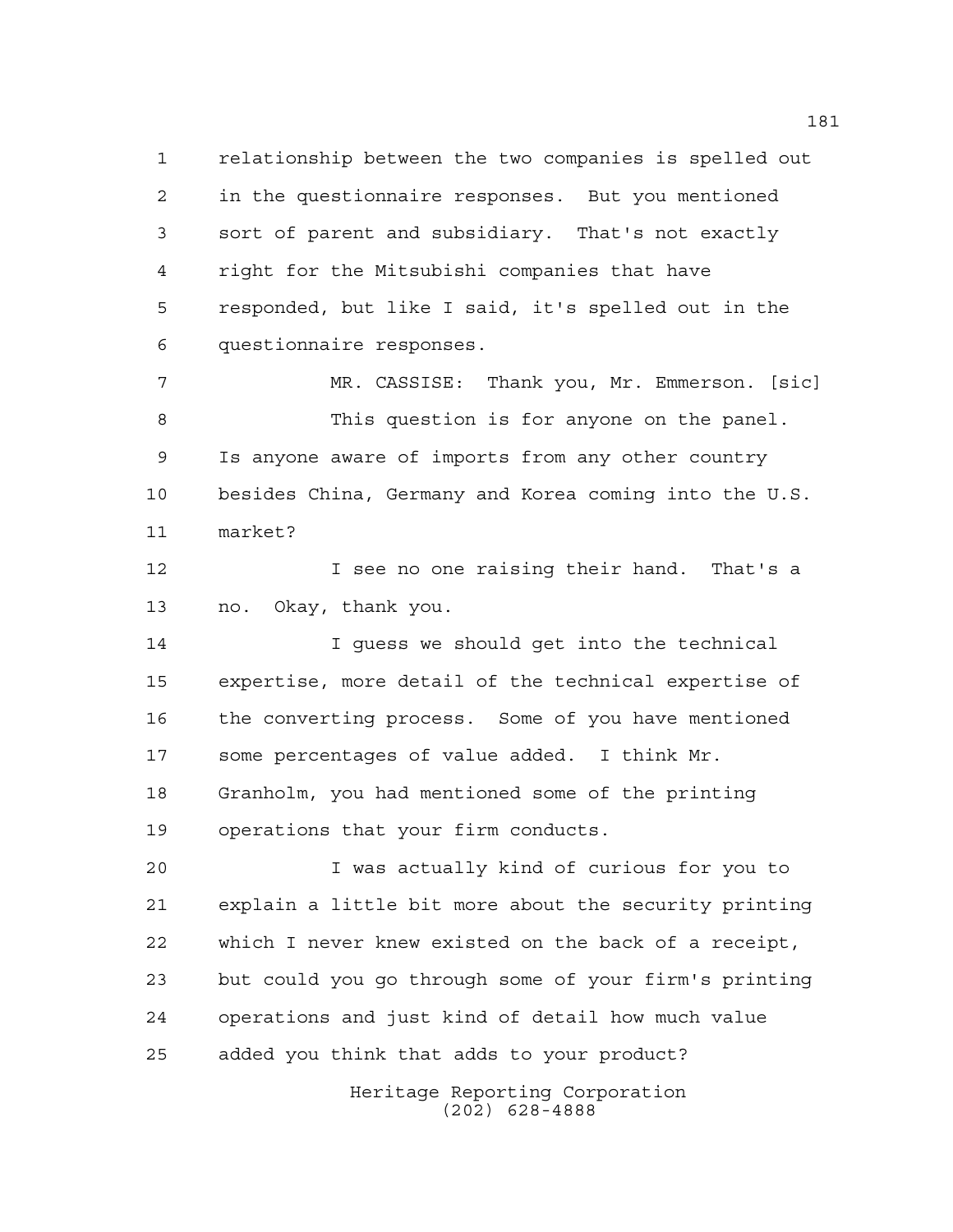MR. GRANHOLM: Certainly. I'll do my best. In my statement I estimated that about 25 to 35 percent of our POS transaction roll business involves some type of printing or value added operation. That kind of flows up and down with our success in the marketplace and seasonally as well.

 In terms of printing capabilities, we have the ability to print in multiple colors, to incorporate custom logos or artwork on the back of some of the receipts. We also have the ability to add a security stripe or security printing. What happens is there are certain words on the back of this particular receipt I waved at you earlier that are printed in a little different color. They're printed in gray. When you rub it, it turns in to a different color. so if you just ran a receipt through a xerox machine and tried to return your TV from Circuit City six times, it could verify that you don't have an original receipt because they couldn't get the certain printing to change colors.

 That technology, that security ink, and the application of it is made available to converters under license. It's intellectual property that's protected by a patent. So there's a considerable value add for this type of converting operation. Of

Heritage Reporting Corporation (202) 628-4888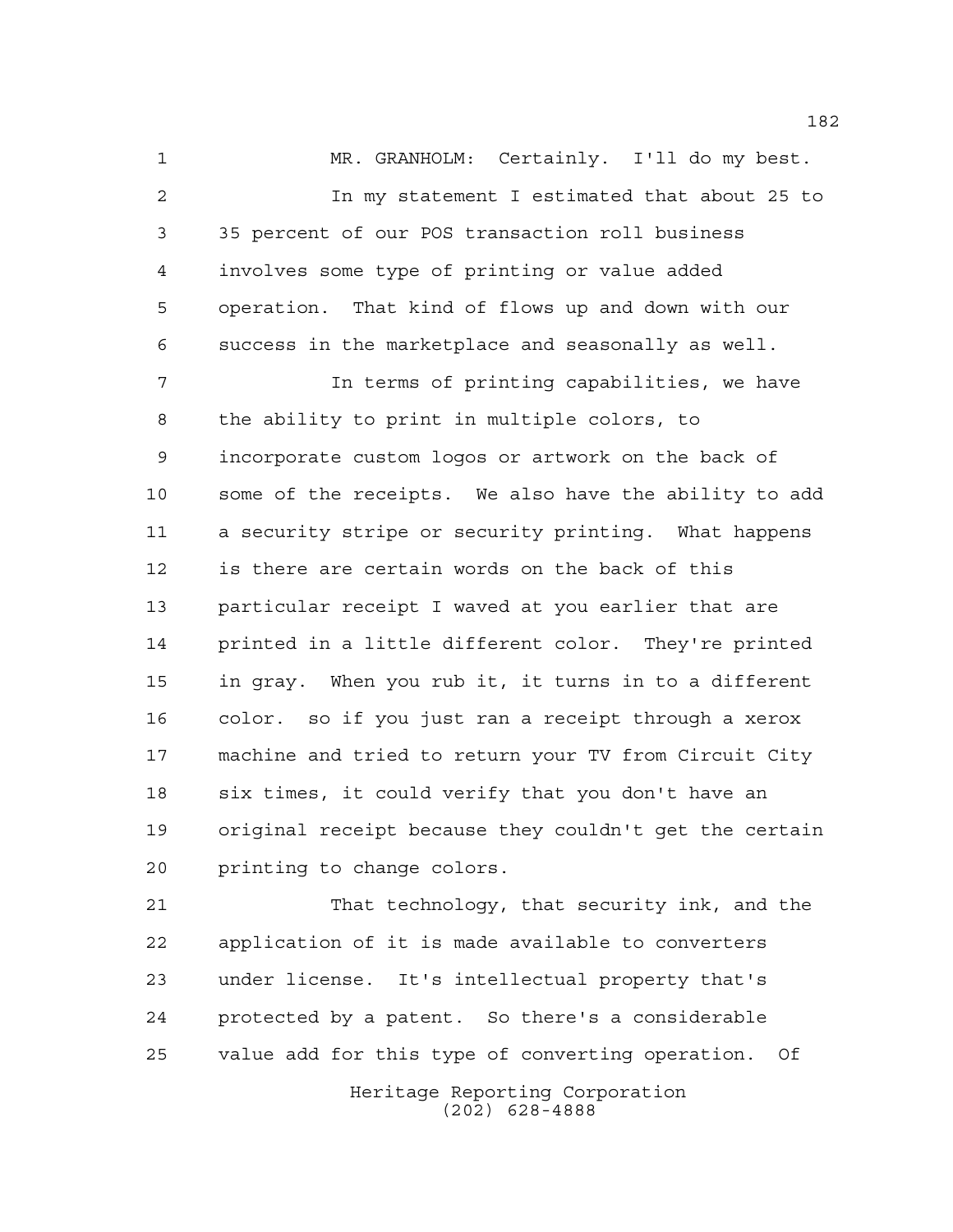Heritage Reporting Corporation (202) 628-4888 course not all retailers choose to do that, but many well known consumer brand names do. MR. CASSISE: What firm owns the patents to that technology? MR. GRANHOLM: I don't know. I could get back to you on that. MR. CASSISE: That's fine. Is it fair to say that the major retailers would not buy your product if you didn't have that printing technology available to them? MR. GRANHOLM: I would say they're desirous of it. The converters, this is just a Nashua exclusive province, but the converters in the industry, many of them have this capability. A good number of them anyway have this capability. And we solve a problem for the customer. We solve the problem by adding to the value of the product in a thermal print type of application. MR. CASSISE: Again, this is for all of the converters. I have in front of me a copy of Appleton's public product list and on the bottom it has its new product. It says new, the 48.2 gram per square meter product, the Alpha 400-2.1. Has anyone been offered this product? One of you had mentioned the product that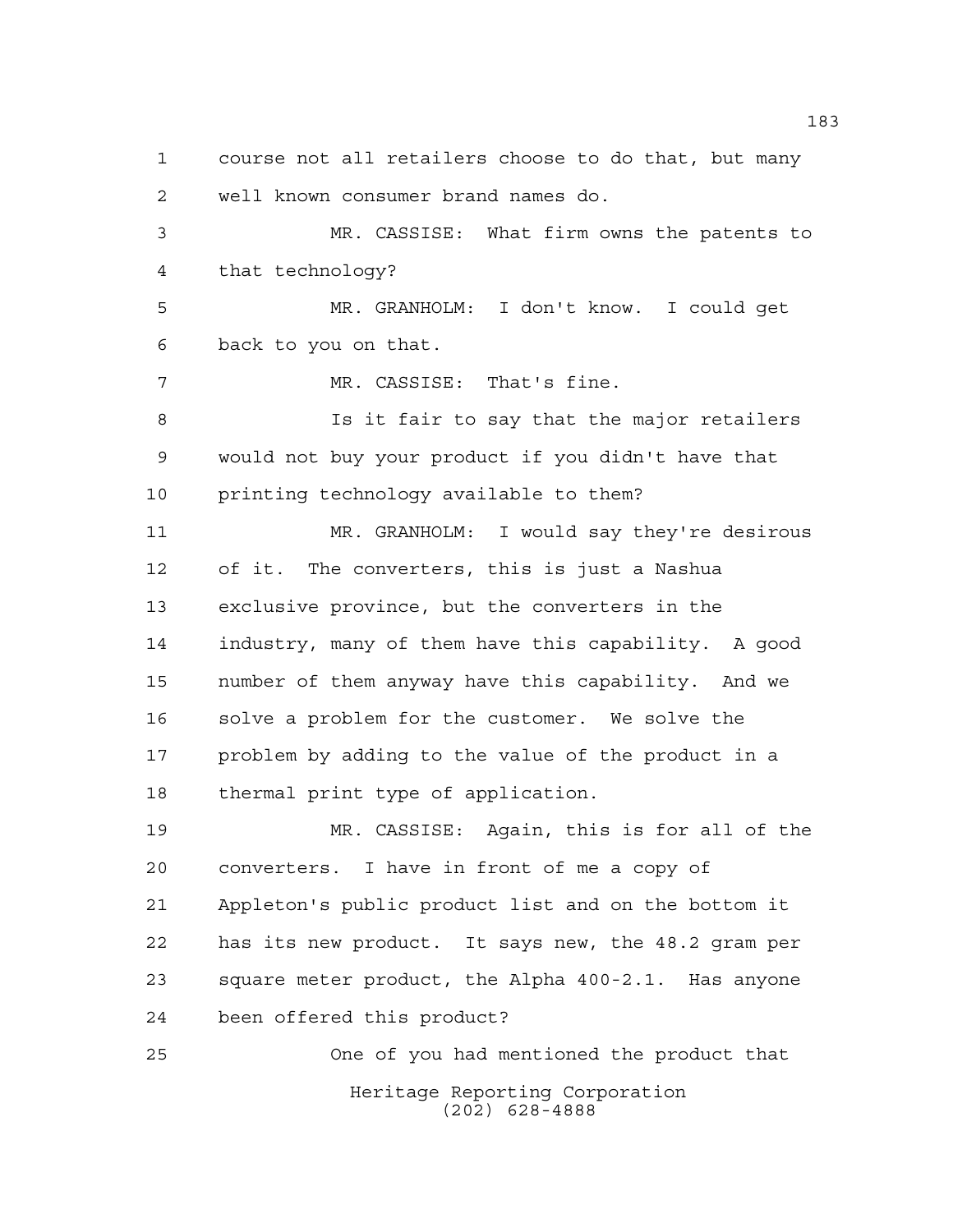Heritage Reporting Corporation (202) 628-4888 you couldn't get it or there wasn't a sales follow-up, but I would like any converter's experience with -- MR. SILVERMAN: What's the date of the document? MR. CASSISE: I printed this, oh, there is a date on it. June 21, 2007. MR. SCHWARTZ: I can address that question. This is Steve Schwartz. We did some testing in one of our facilities for Appleton on that product in terms of slitting it, and we have also purchased I believe one truckload of that product. MR. CASSISE: Mr. Schwartz, that wasn't the product that you said you had the dusty film experience with. MR. SCHWARTZ: No. That was the 55 gram product. MR. GRANHOLM: Speaking for Nashua, I was not aware that this product was in the marketplace. I have spoken to an Appleton rep in the course of the past year and that was not part of our discussion. I was not made aware that this product was in the market. MR. CASSISE: Mr. Sandt, I'm looking at my notes and I think it was you that had mentioned --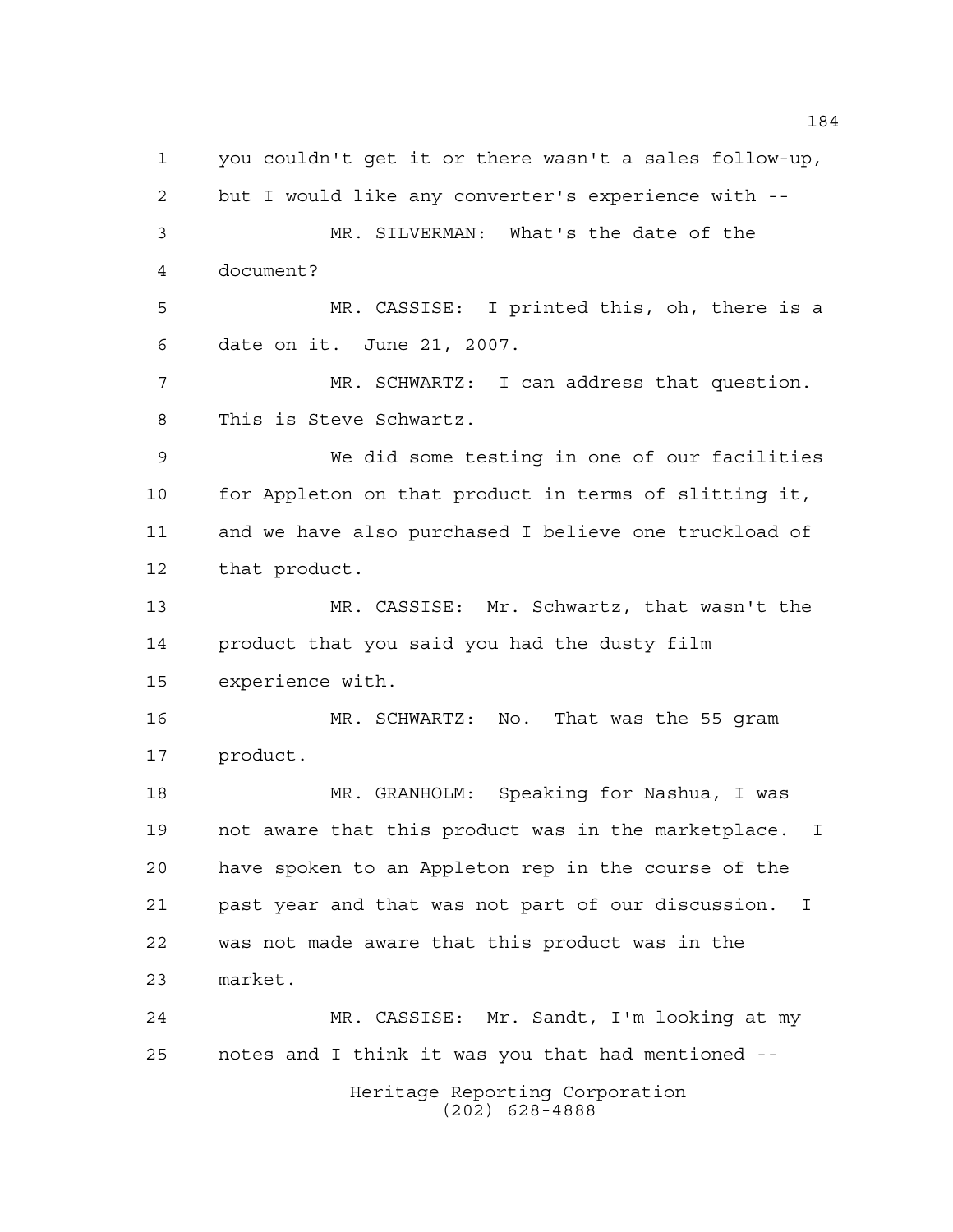MR. SANDT: We're eager to have a second source and we would welcome any further discussion on it with Appleton, but as I mentioned, our knowledge of it comes very casually. It came from samples being dropped with us and then seen in the questionnaire. But further than that, we've never been offered it, which usually comes with a price, that's never been offered to us.

 MR. CASSISE: But you said that a sales person did mention the product to you in a casual manner.

 MR. SANDT: I called our office this morning 13 just to make sure that, I was going to sit here and tell you that I was unaware of it and we have a new sales representative that doesn't know too much about light weight thermal and he came in with samples of both the current 55 gram and this other paper, but it was never brought to my attention and we would have pursued it perhaps a little bit more if it was. But there has been no either overt or even normal sales follow-up to sell us that and I can tell you that we are, as I've mentioned, we've mentioned it numerous times, both to Appleton and Kanzaki. When you have this product, we'd be very interested in looking into it.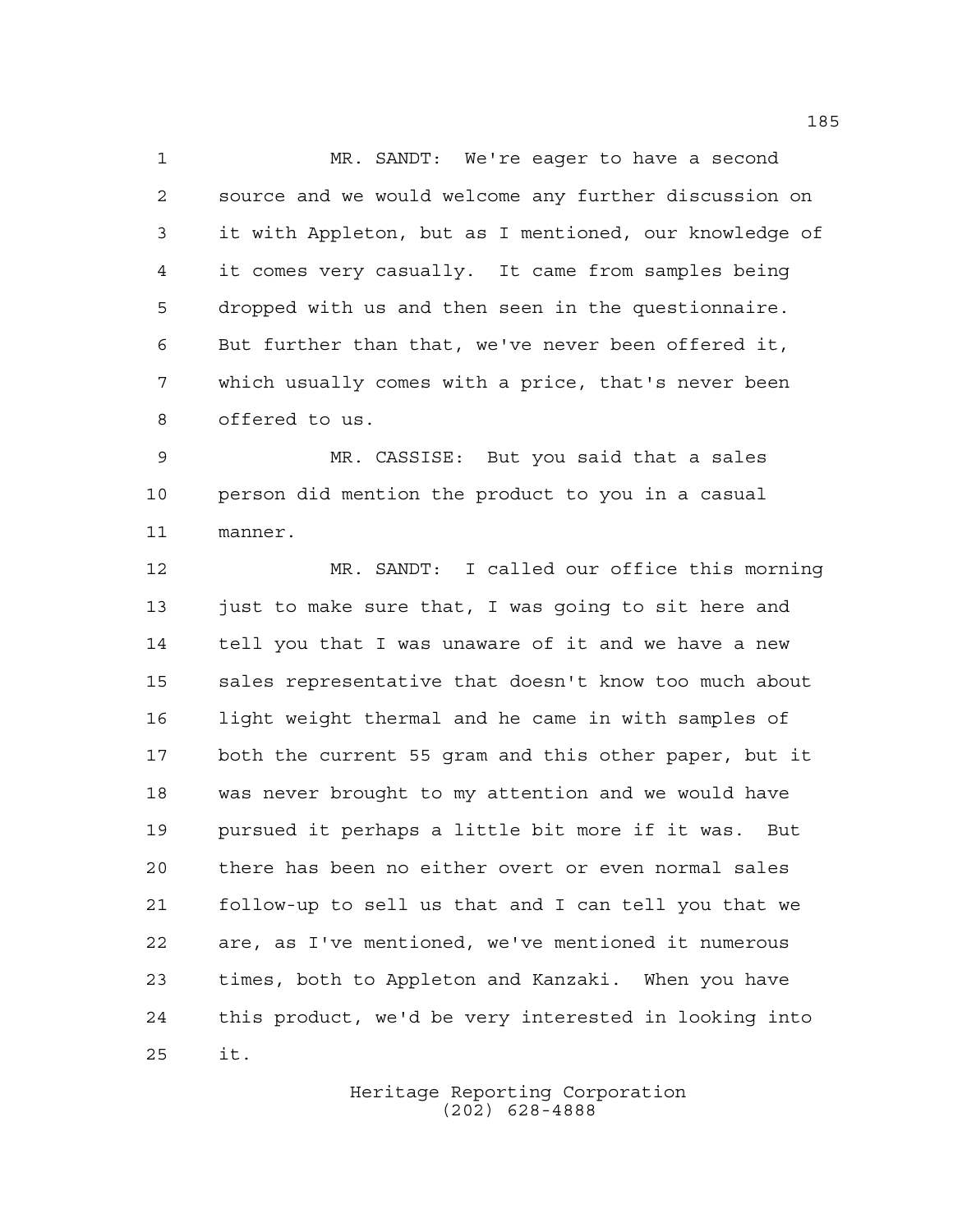MR. CASSISE: So none of the converters on the panel have actually purchased this product. MR. SCHWARTZ: This is Steve Schwartz. To my knowledge we have purchased one truckload. MR. CASSISE: What timeframe was that? MR. SCHWARTZ: I wouldn't care to guess at that. It was within I think the past three or four months, but we would have that information available. MR. CASSISE: Okay, thank you. Mr. Burns, you had mentioned something interesting, and I asked a similar question to the panel this morning about the different machines, the different point of sale machines and how different slitters in the thermal transfer ribbons case had kind of specialized in different, in a wide variety of bar coding machines. According to your testimony the point of sale machines, there's bene massive consolidation very recently and there is basically one standard width, one standard package. Could you just elaborate and give me a little history lesson on that? MR. BURNS: I think traditionally there were a lot of different printers out there and everyone was kind of fighting or the market share maybe like VHS and Beta or the new HDDVD players. Who's fighting for the standardization.

> Heritage Reporting Corporation (202) 628-4888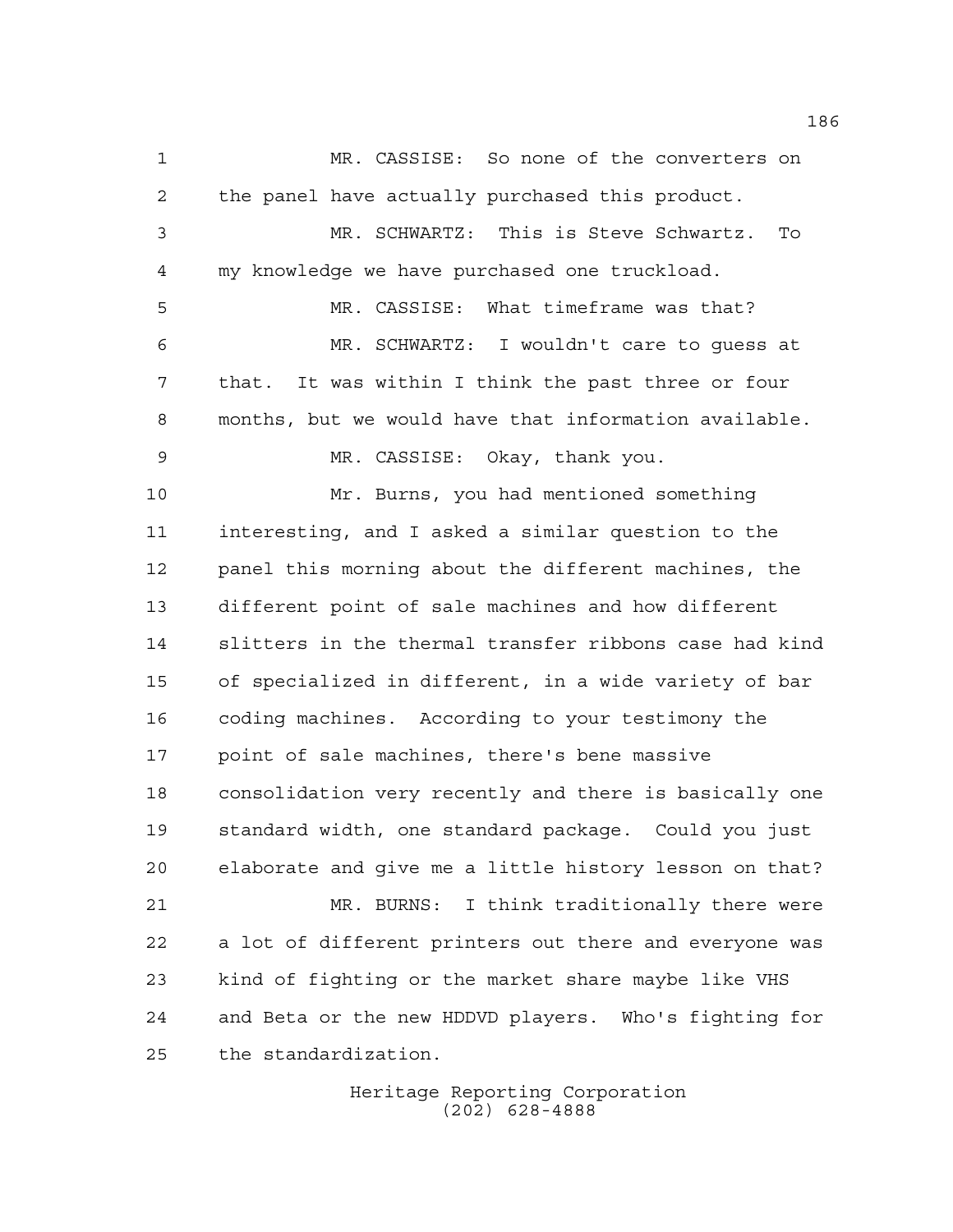MR. CASSISE: Have the number of POS machine manufacturers also consolidated? I'm assuming there are less machines out there, but --

 MR. BURNS: The three major ones would be Aviant, Epson, Samsung are the three that I'm aware of. I have a new Samsung printer in my office and it prints just about everything. There used to be a lot of different core requirements. There used to be a lot of different widths, and there used to be a lot of different lengths. We sell, again, I would say 95 percent of our volume is 3-1/8 inch wide and then it comes down to certain customers like different lengths. I would say that's more to keep the prices in perspective with other things. Two hundred feet versus 220.

 MR. CASSISE: Any of the other converters comment on this issue? Mr. Schwartz, Mr. Granholm, Mr. Sandt? Has the number of specific specifications gone down over the years? Has there been specification consolidation, if you will?

 MR. GRANHOLM: Don Granholm, Nashua. My comments are based strictly on review of company records, having not been in the industry for a decade, but only relatively recent to the industry, but we have fewer SKUs or part numbers today than we did in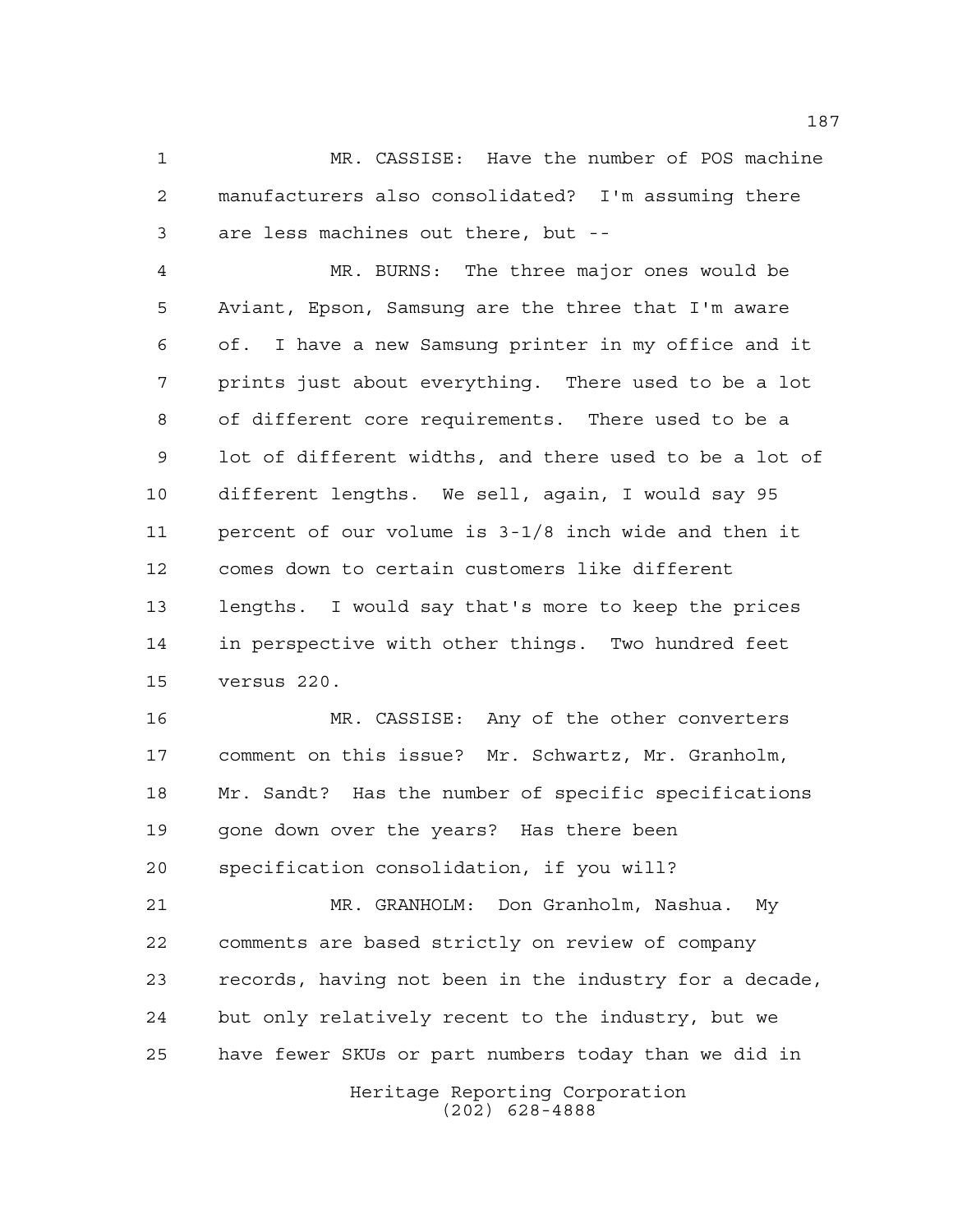the past, that's certainly true, and the preponderance of the material we sell is as Mr. Burns described, highly concentrated on a relatively small number of different lengths and very small variants in the width.

 MR. SCHWARTZ: This is Steve Schwartz. I would respond to that.

 There has been a change and probably a reduction. In the past, before the advent of thermal technology, NCR dominated the equipment landscape and every new machine that came out took a unique product width. That was an after-market way to control that market. But as we move to thermal technology there are limited numbers of thermal print head manufacturers, and there has been a reduction. But I would strongly disagree with Mr. Burns' assessment of the simplicity of the marketplace.

 About 70 percent of our sales are in thermal papers; 30 percent are not even in thermal papers. They're in bonds or uncoated free sheet and carbonless. And within the thermal, I would guess about three-fourths of that 70 percent of that is in some sort of 3-1/8 inch configuration, but there are a great many other sizes and some of them are quite important including a number in the 2-1/4 inch width.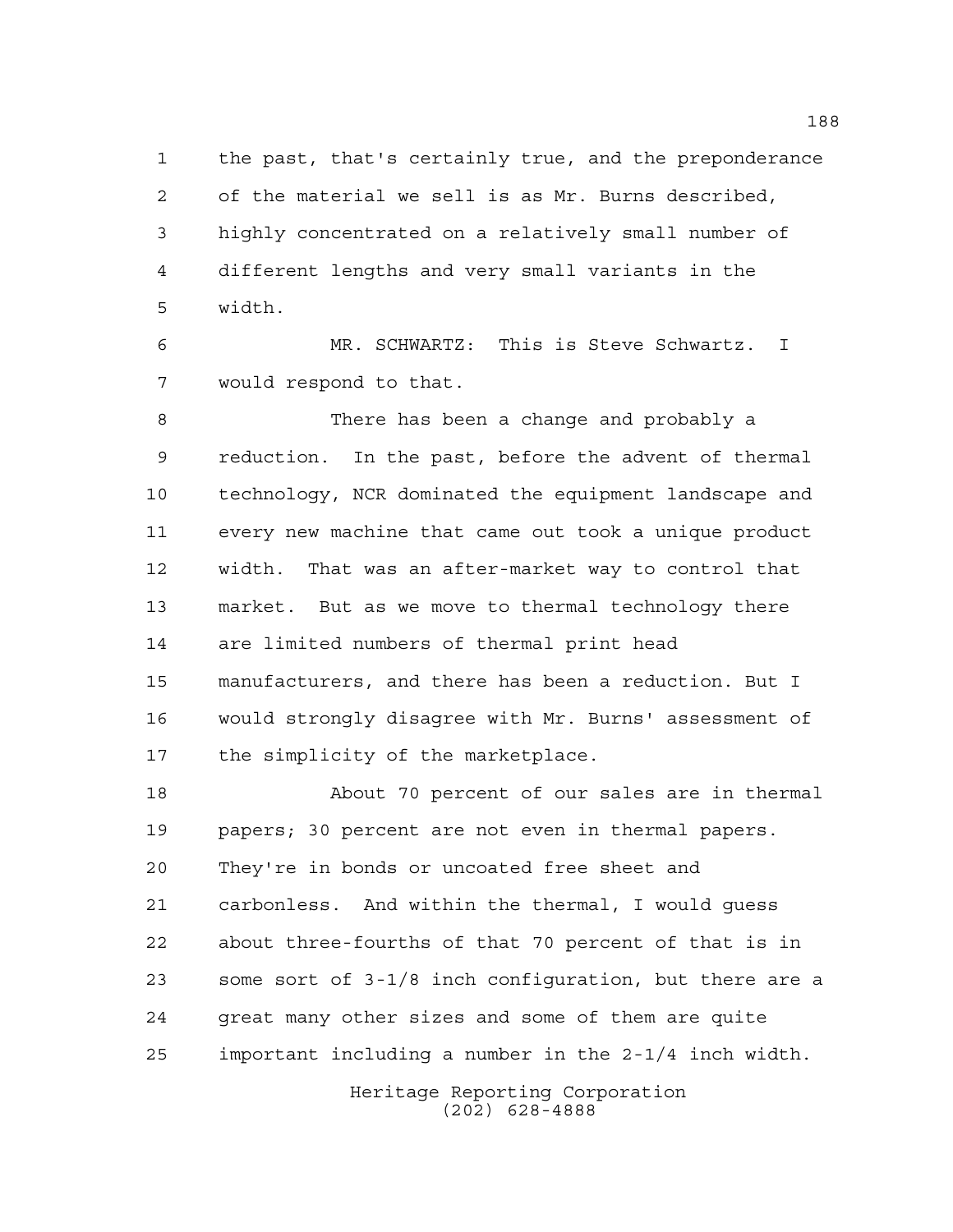So it is not quite this one size fits all that has been presented.

Thank you.

 MR. SANDT: This is Roger Sandt. I would say the sizes have come down, however there is still a variety. I certainly wouldn't generalize that this is what we're going to have forever. Most of you remember that you had a fax machine in your office and you didn't like the paper that came from it. That's the paper that we use to make POS rolls. That market has completely changed. It uses cut size paper. And I think we all have to be aware that there can be changes and there will be changes in the industry.

 There's ink jet printing that is somewhat widespread where you have certain banks who put out 4,000 or 5,000 terminals. You get a lot of this and the market changes now. You simply don't change a cash register within a big chain like Federated because it's a huge capital investment, but at some time the machines will turn over and we don't know what they are. We see little changes now, but we have to remain very flexible.

 MR. SCHWARTZ: Can I add one further comment? MR. CASSISE: Sure.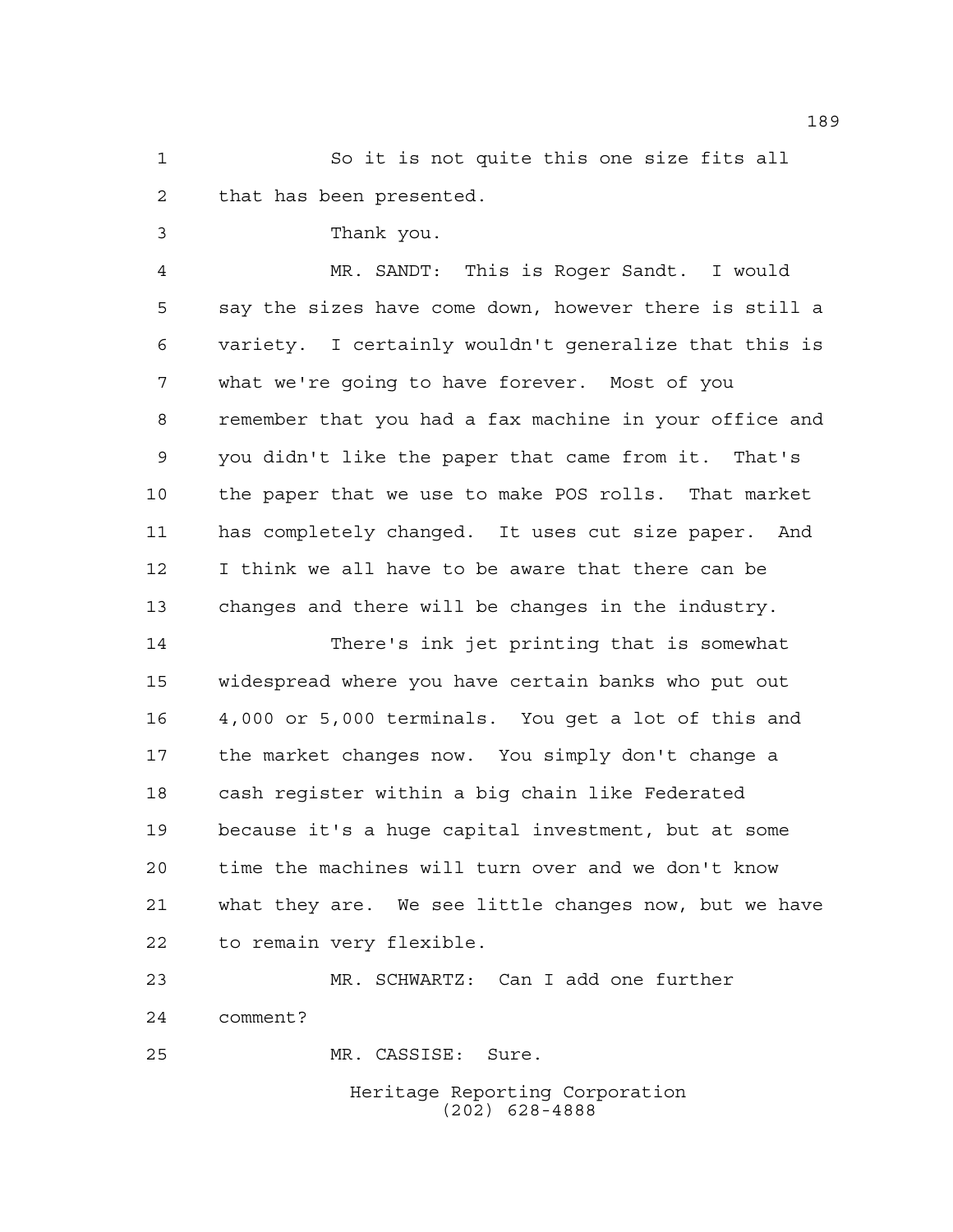MR. SCHWARTZ: To give you some idea I think of the complexity, we have a stock product offering of about 100 products. This is thermal papers and non- thermal papers. But the total data bank of products that we manufacture is around 2,000 different products. Many of those are very simple changes in configuration -- lengths and so forth. But there are a variety of widths, there are differences in core specifications, differences in paper grades, there's printing requirements, there are people that have unique end of roll mark requirements, all kinds of different types of security features which has barely been touched on.

 So this is a much more complex market than has been presented in some aspects.

MR. CASSISE: Thank you.

 Shifting gears, again, to mention the thermal transfer ribbons. One of the things the Commission looked at was the additional raw materials that the converters use besides the jumbo rolls. In that case it was things like the cores and the leaders and the packaging materials.

Heritage Reporting Corporation (202) 628-4888 Can the converters shed some light on what additional raw materials you use in the production of your final product? Of course not counting the jumbo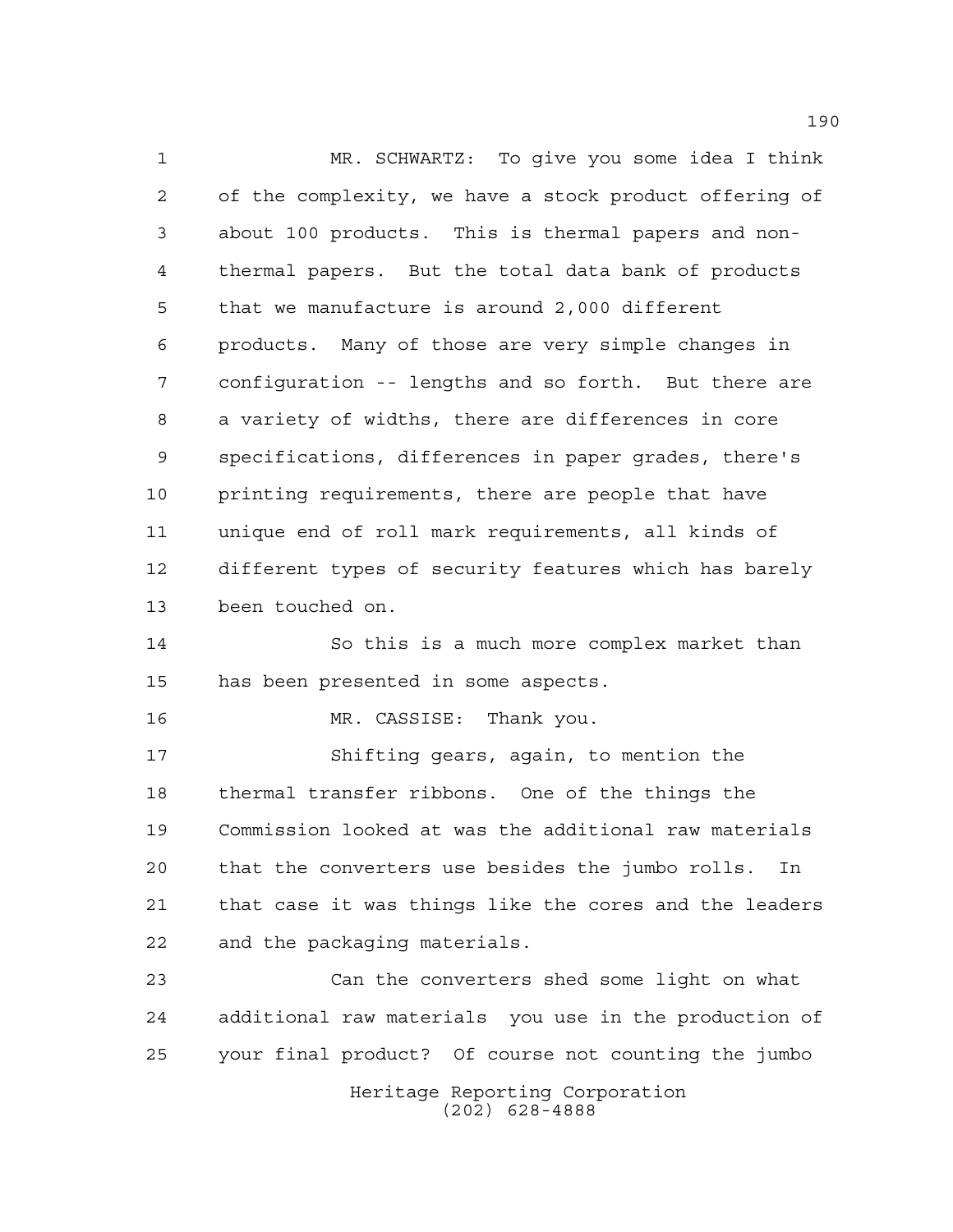rolls.

| 2              | Mr. Schwartz, would you like to start?                 |
|----------------|--------------------------------------------------------|
| 3              | MR. SCHWARTZ: Sure. I think it's fairly                |
| $\overline{4}$ | standard. You have cores, you have cartons, you have   |
| 5              | certain materials to seal the ends of the rolls so     |
| 6              | they don't come loose, there may be some kind of       |
| 7              | internal packaging materials, you have labels.         |
| 8              | Obviously if you move into printed products then you   |
| 9              | get into a wide variety of inks, security inks, non-   |
| 10             | security inks, and so forth.                           |
| 11             | Essentially that pretty much covers -- there           |
| 12             | may be shrink packaging, that type of thing.           |
| 13             | MR. CASSISE: If you give me a range, say               |
| 14             | your low end products all the way to your high end     |
| 15             | products with printing and fancy packaging, what would |
| 16             | be just the general percentage of the cost of those    |
| 17             | additional raw materials of the final product?         |
| 18             | MR. SCHWARTZ: I believe that information is            |
| 19             | in the questionnaire I provided. I'm not sure I want   |
| 20             | to try to quote that right off the top of my head. We  |
| 21             | can certainly supply it.                               |
| 22             | MR. CASSISE: That's fine.                              |
| 23             | Also when you're briefing that issue, where            |
| 24             | those items are sourced would be helpful as well.      |
| 25             | Whether they're U.S. manufactured goods or imported as |
|                | Heritage Reporting Corporation<br>$(202)$ 628-4888     |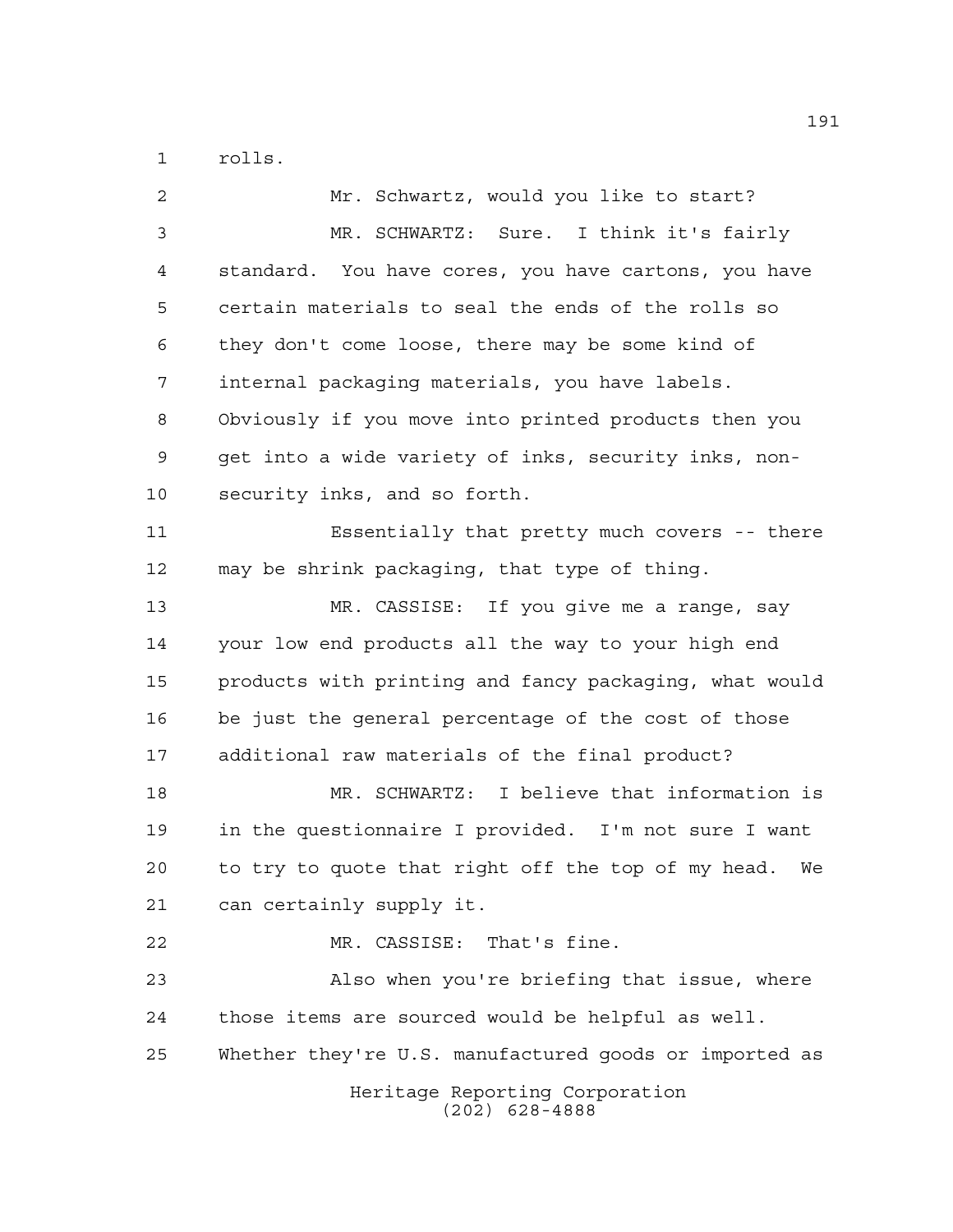well.

Heritage Reporting Corporation (202) 628-4888 Is there a general consensus amongst the converters how much a new converting facility would cost to build? MR. SANDT: I was just going to answer your previous question by saying that you can minimize or maximize the materials that we use, but there was a time that you could get into this business on the cheap. You can't. The equipment is very expensive. People at this table have probably spent upwards of a million dollars instead of \$100,000 or less to do pretty much the same thing. That's a cost that gets thrown into the cost of doing business, as much as the materials that go into it. MR. CASSISE: So your answer to my question would be a million dollars to start -- MR. SANDT: I'd rather have somebody else answer. I'm not building a new plant. MR. SCHWARTZ: I'll be happy to take a stab at that and I think Doug probably has got good information in it as well. We're in the process of constructing a new 85,000 square foot headquarters facility in Kansas City. We'll open in approximately one year. If you were to build that from scratch and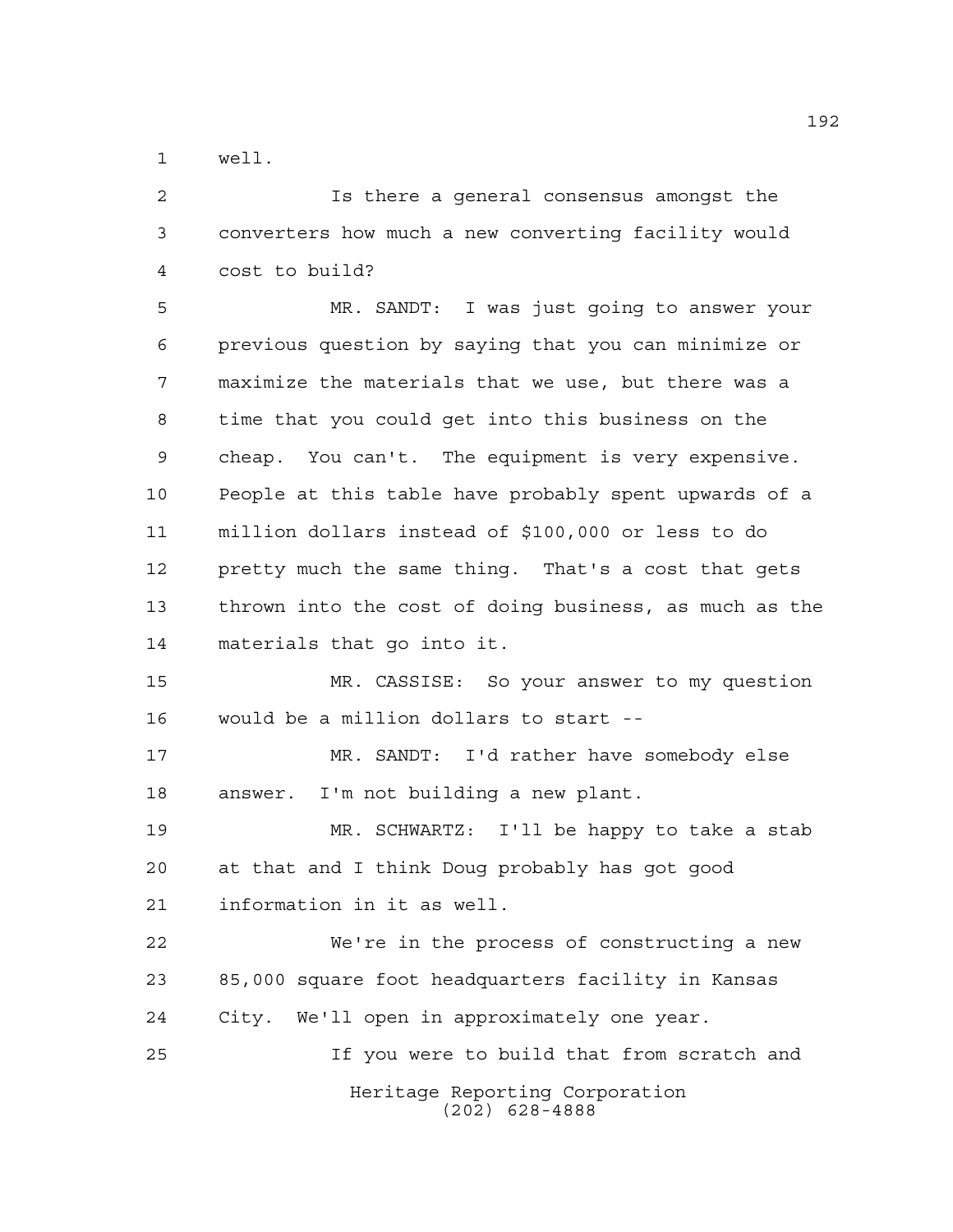Heritage Reporting Corporation (202) 628-4888 an investment in that of \$10 to \$12 million. Some of that would be the structure and the balance would be the equipment. MR. CASSISE: That facility would be dedicated to the production of this product? MR. SCHWARTZ: Dedicated entirely, yes, to the production of small rolled products of which light weight thermal papers are the major item. MR. CASSISE: Mr. Schwartz, while we're talking about new facilities, how long would it take you to train new employees to operate those splitting machines in a productive manner? MR. SCHWARTZ: In our printing department we have a basic requirement to hire someone that they have five years of commercial printing experience. MR. CASSISE: That's the printers. 18 Actually, we could back up a moment. Those are two distinct production processes in your facility, correct? MR. SCHWARTZ: Yes. MR. CASSISE: So a printer, five years of experience. How about the slitting machine? How much experience or training would be required for that? MR. SCHWARTZ: That would really vary by the

install all of the equipment new, we would easily have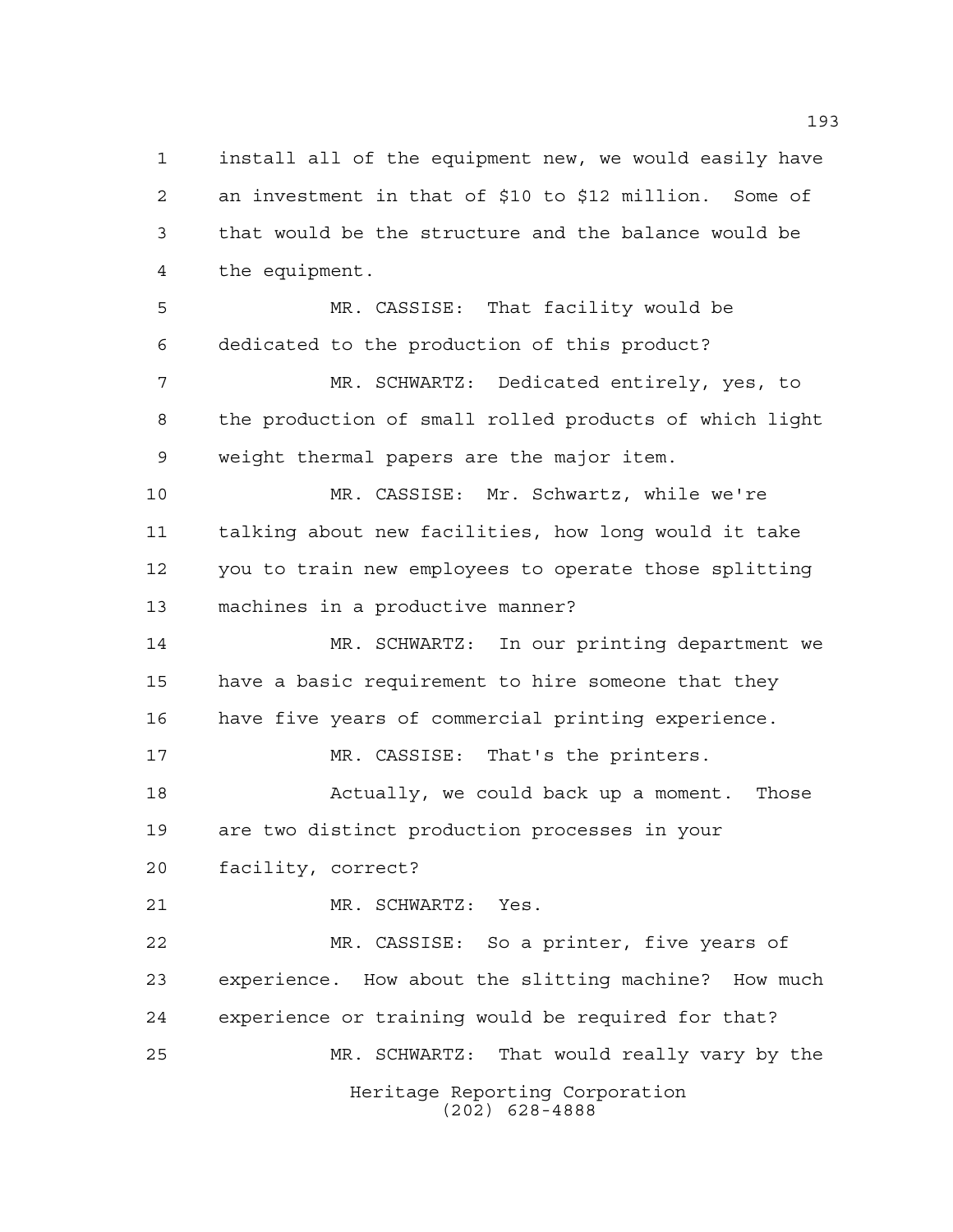Heritage Reporting Corporation (202) 628-4888 level of sophistication. We have machines, they're the old machines which are being replaced which are primarily manually operated, hand/eye coordination type. You can virtually train somebody to run those machines in three or four weeks. MR. CARPENTER: Mr. Schwartz, would you turn  $7 - -$  MR. SCHWARTZ: Sorry, my apologies. I can't ever see the light. Did everybody hear that answer or do I need to repeat it? MR. SILVERMAN: Can you repeat it for the court reporter, please. MR. SCHWARTZ: Yes. The amount of time to train depends upon the level of sophistication of the equipment. The old manual slitters which are being rapidly phased out within our operation, you could take somebody with motivation and good hand/eye coordination and they could be trained to run that machine in about four weeks. At the far end of the scale are the newest levels of equipment. Appleton showed you a picture of a slitter. There's actually an advancement beyond that slitter that's called a fully automated dual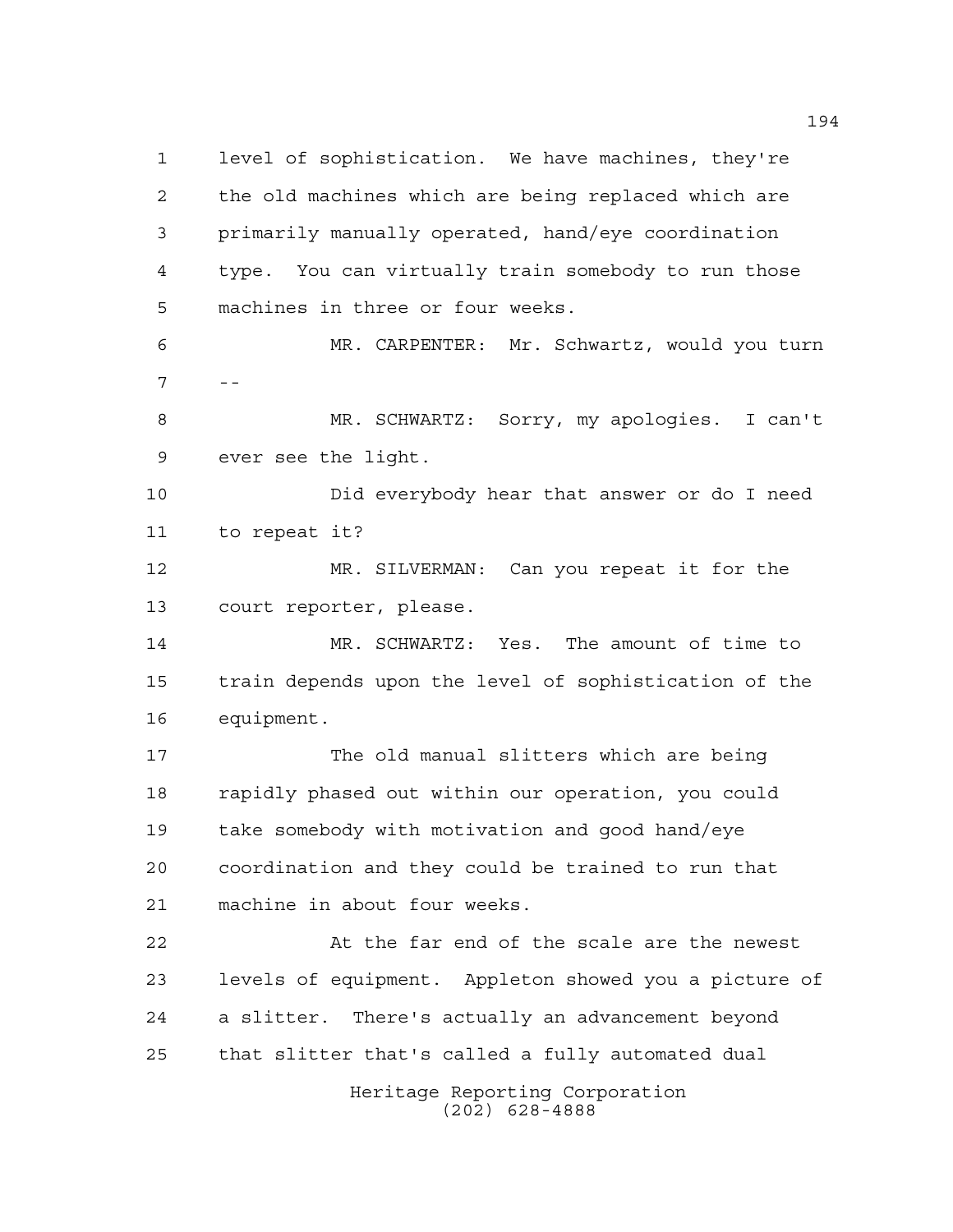jennerjohn. We require that we have, the operators to go into training for that type of equipment have three years of successful experience, increasingly successful experience in operating other equipment in the plant.

 These are quite sophisticated, computer controlled, very different level of skills than the manual equipment.

 MR. CASSISE: Would that machine, the latter machine you mentioned, be similar to the one that we saw on the slide this morning?

 MR. SCHWARTZ: It's actually two of those machines that have been combined and then fully automated so that this combined dual machine has been automated and computerized so that it can be essentially operated with two people.

 The machine you looked at would also operate with two people.

 MR. CASSISE: You would characterize the slide we saw this morning as a state of the art slitting, converting machine?

 MR. SCHWARTZ: One step short of state of the art.

Heritage Reporting Corporation (202) 628-4888 MR. CASSISE: One step short. Okay. MR. GREENE: Excuse me, if I might say one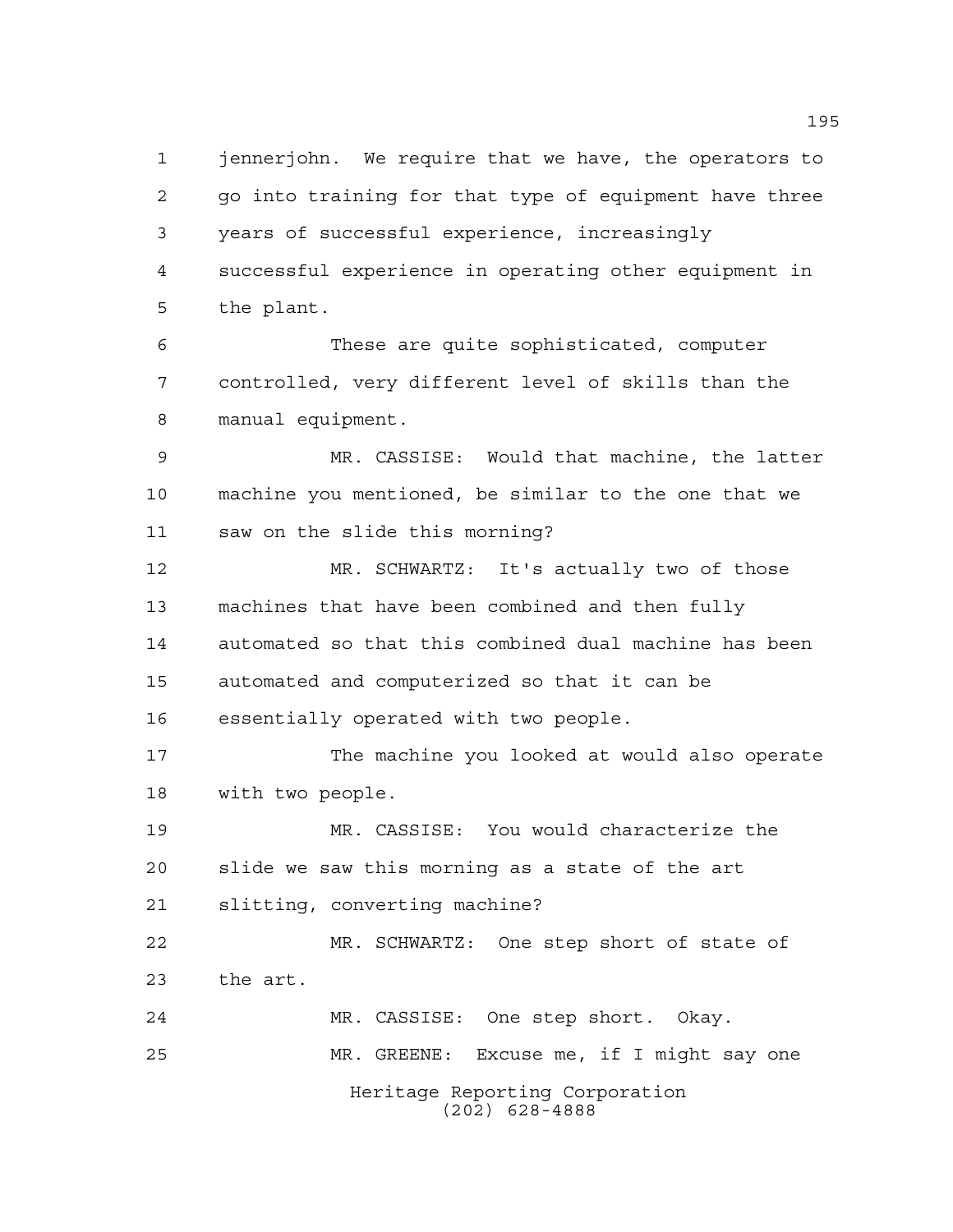thing.

| 2           | MR. CASSISE: Sure.                                       |
|-------------|----------------------------------------------------------|
| 3           | MR. GREENE: Richard Greene from Koehler                  |
| 4           | America. This dual slitting machine that Mr. Schwartz    |
| 5           | refers to, I understand from a good source that there    |
| 6           | have at least 10 of them been sold in the United         |
| 7           | States and they cost about \$750,000 per machine.        |
| 8           | MR. CASSISE: Thank you very much.                        |
| $\mathsf 9$ | MR. SILVERMAN: this is Bill Silverman.<br>$\mathbb{I}$   |
| 10          | just want to add in our submissions to the Commerce      |
| 11          | Department which I think we submitted and will be        |
| 12          | supplementing with some additional information that      |
| 13          | was whited out in the first one. We tried to do an       |
| 14          | estimate on how many converters there are, how many      |
| 15          | machines they have, how much the cost, to get some       |
| 16          | idea of the scope of the industry. You just happen to    |
| 17          | have four here, but there are more than four in the      |
| 18          | universe and we wanted to explain to the department      |
| 19          | for a similar issue, not the identical issue you may     |
| 20          | be after, how big the investment is nationwide.<br>We'll |
| 21          | try to get that to you in a way that you can use.        |
| 22          | You've made the calculation based on their knowledge     |
| 23          | of the whole industry, not just before. So you can       |
| 24          | see how many of those machines, how many employees,      |
| 25          | and you add up the cost of all those machines, it's      |
|             | Heritage Reporting Corporation                           |

(202) 628-4888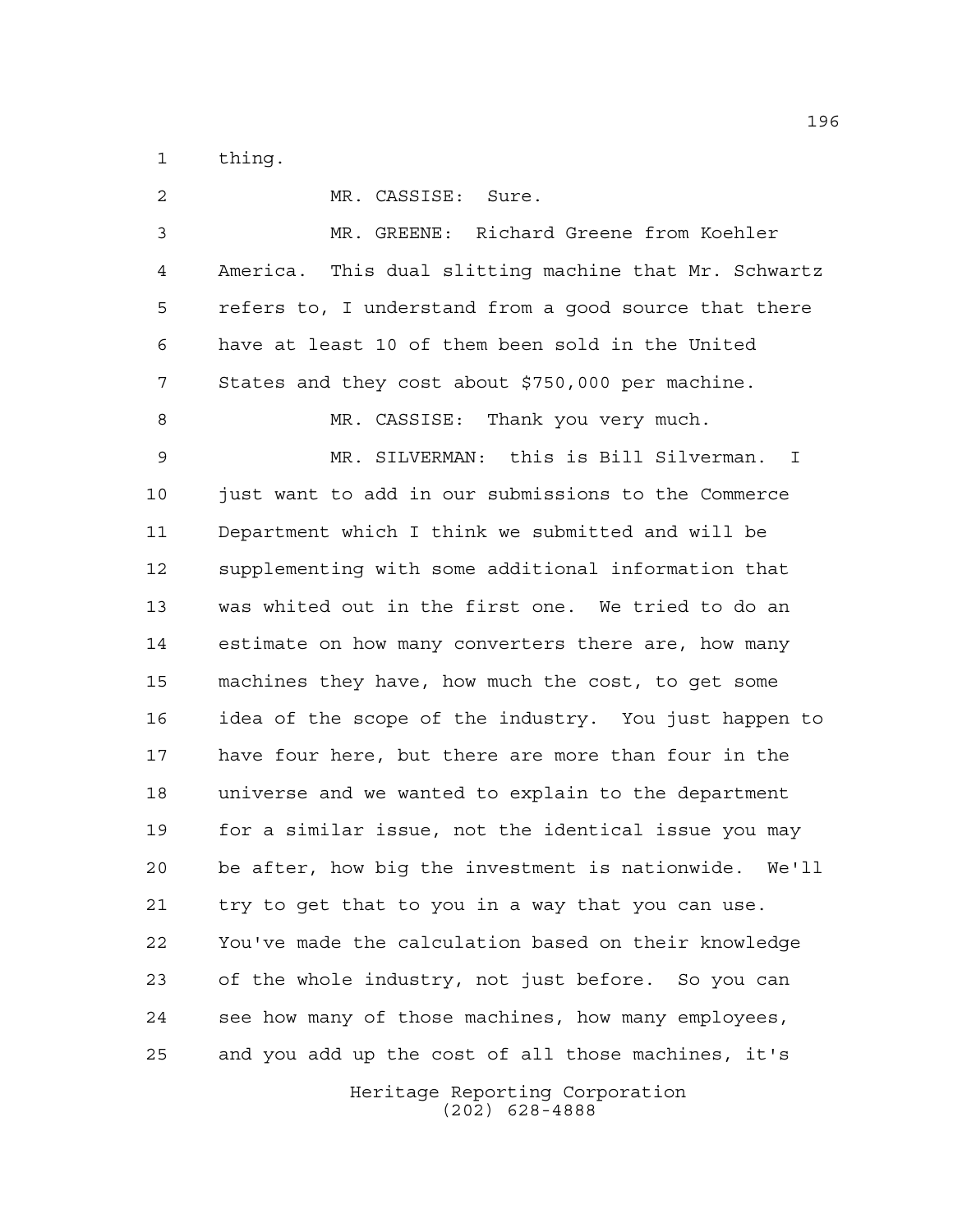quite substantial.

| $\overline{a}$ | But I'm a little concerned because you will            |
|----------------|--------------------------------------------------------|
| 3              | hear at some point, if you haven't already, that a     |
| 4              | paper making machine costs X. But that's not the       |
| 5              | comparison point we're talking about when we're trying |
| 6              | to make a statement about the ratio of the converter's |
| 7              | contribution. Since Kanzaki buys all its paper,        |
| 8              | doesn't make it, so they can't use that. And the       |
| 9              | general understanding, as our testimony said earlier,  |
| 10             | even Appleton does not sue 100 percent of its own      |
| 11             | paper. It uses much paper from somewhere else. So you  |
| 12             | can't use that papermaking machine as part of the      |
| 13             | comparison.                                            |
| 14             | MR. CASSISE: I think Mr. Burns earlier                 |
| 15             | raised the issue that the test may not be more         |
| 16             | production activities, but sufficient production       |
| 17             | activities. But that issue will be briefed.            |
| 18             | Mr. Burns, real quick on the chinese                   |
| 19             | product. Is the Chinese product certified? We heard    |
| 20             | something about certification today. Is there any      |
| 21             | certification that occurs with the Chinese product?    |
| 22             | MR. BURNS: No, we are not certified.                   |
| 23             | MR. CASSISE: Any of your customers, have               |
| 24             | you lost sales because you're not certified?           |
| 25             | MR. BURNS: I would say we've only lost                 |
|                | Heritage Reporting Corporation<br>$(202)$ 628-4888     |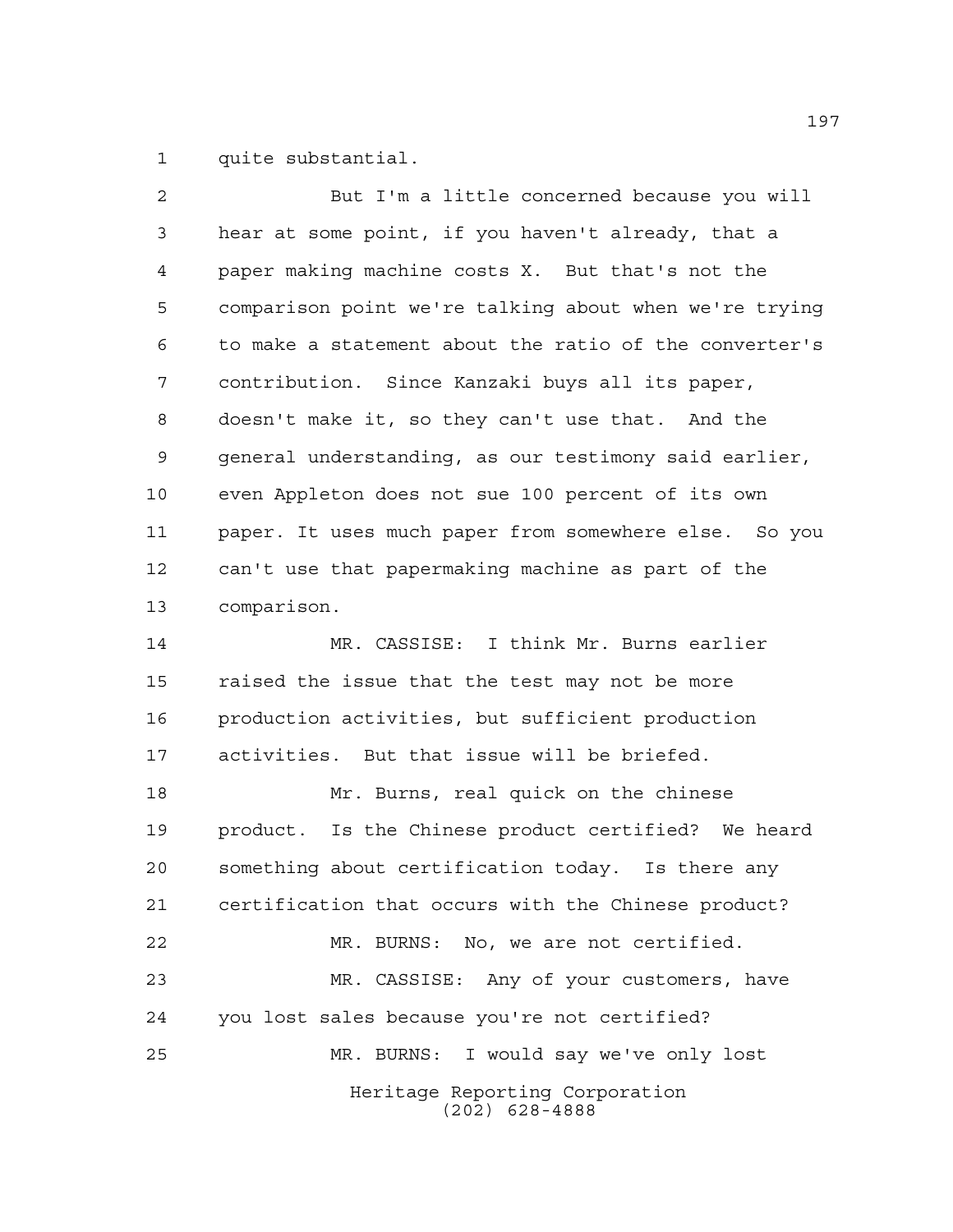sales to a national retailer who would request that you be certified for all their equipment and I would also say if you wanted to participate in the internet bid process you need to have a certified grade. We don't participate in the internet. But we've simply stated as was testified earlier, we have a product that works, we guarantee the product, we'll take it back if it doesn't work. We've never had to take any back.

 MR. CASSISE: I was wondering if you could tell us a little bit about the producers in China, if you have any knowledge about the producers in China. You said that the company you buy from is a converter in China. Where do they get their jumbo rolls? Is the industry similar to the U.S. where everyone, there are a small number of jumbo roll producers and many converters?

 Or is it dissimilar to the U.S. market. If you could shed any light, that would be helpful.

Heritage Reporting Corporation MR. BURNS: The market in China does not work any differently than it does here. you've got a lot of converters. You've got some big ones and you've got some medium sized ones and you've got some mom and pop operations. There are three to four coaters in China that matter. Some of them have paper

(202) 628-4888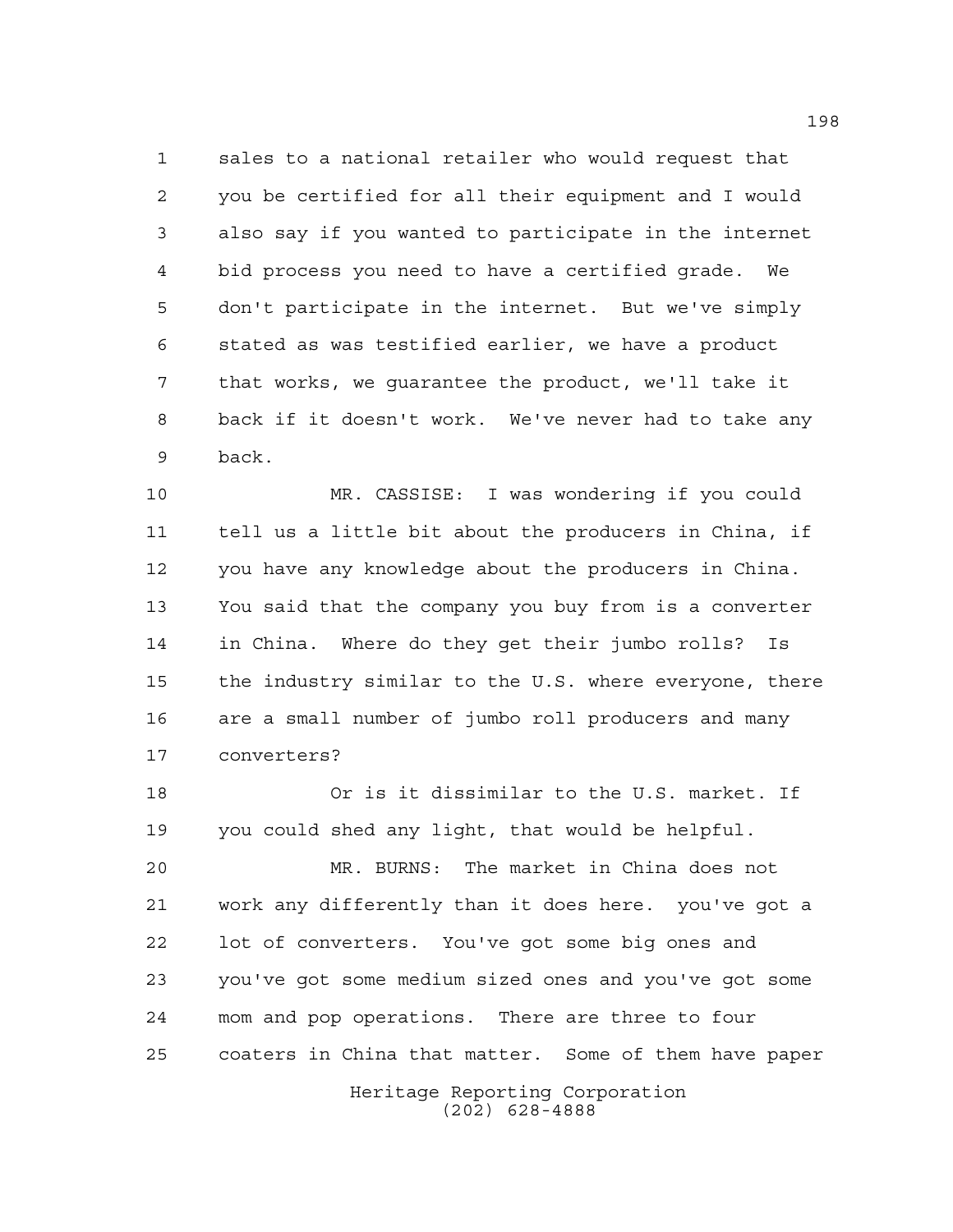that's suitable for export to the United States and some of them do not. The differences there would be whether the paper is too smooth or too rough for a print head wear, the density of the image that comes out of the paper and the archival quality of the paper.

 Koehler has put out a comparison of their 8 grade against two of the major Chinese thermal coaters. We are not part of that comparison I believe. We take a little different approach to how we produce the paper and we do not source our base paper within China. We source it on the global market so we have a much more consistent sheet than what typically comes out of China.

 You've heard today that caliper is a huge issue for the converters and for the business machines so that you have a consistent roll diameter. and we've had a very consistent sheet. Again, we've had no paper returned to us since December '05 until today.

 MR. CASSISE: So you haven't encountered any China quality issues with your customers then?

Heritage Reporting Corporation (202) 628-4888 MR. BURNS: No, we have not. And again, I'd like to point out, we're exclusive with Hanhong and they're exclusive to us. We don't go to China and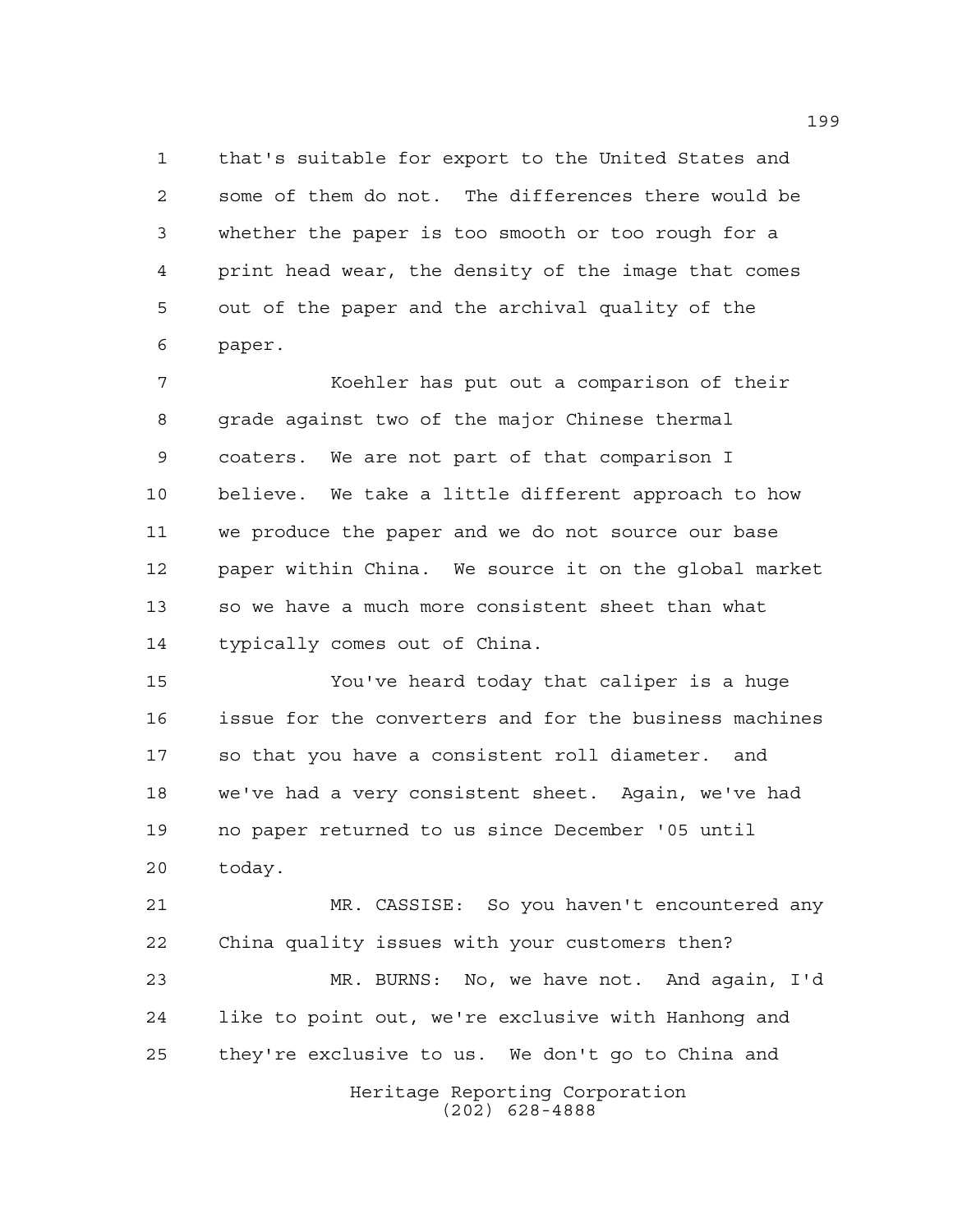Heritage Reporting Corporation (202) 628-4888 source from the lowest cost converter of the month. We've always promised we have the same pallets, cores, cartons, base paper, coating technology, tape, label, the whole thing. Every month. MR. CASSISE: Is it possible for you to estimate how many converters there are in China? MR. BURNS: I couldn't tell you how many there are, but there are probably seven that matter. That would have the wherewithal to support an export market month in and month out with a consistent quality. Most of them would probably only be able to do one to five containers a month. MR. CASSISE: What would that be in tonnage? MR. BURNS: A container is roughly 18 tons of paper, carton, cores and pallets. MR. CASSISE: Okay. Does anyone want to talk about this 2006 demand spike that we heard about this morning? Or is this not something you experienced? MR. ENDSLEY: I'd like to comment on that. MR. CASSISE: Okay. MR. ENDSLEY: Doug Endsley. I'm not sure about a demand spike, but about 30 days ago I called and asked, actually one of my representatives called to price a container from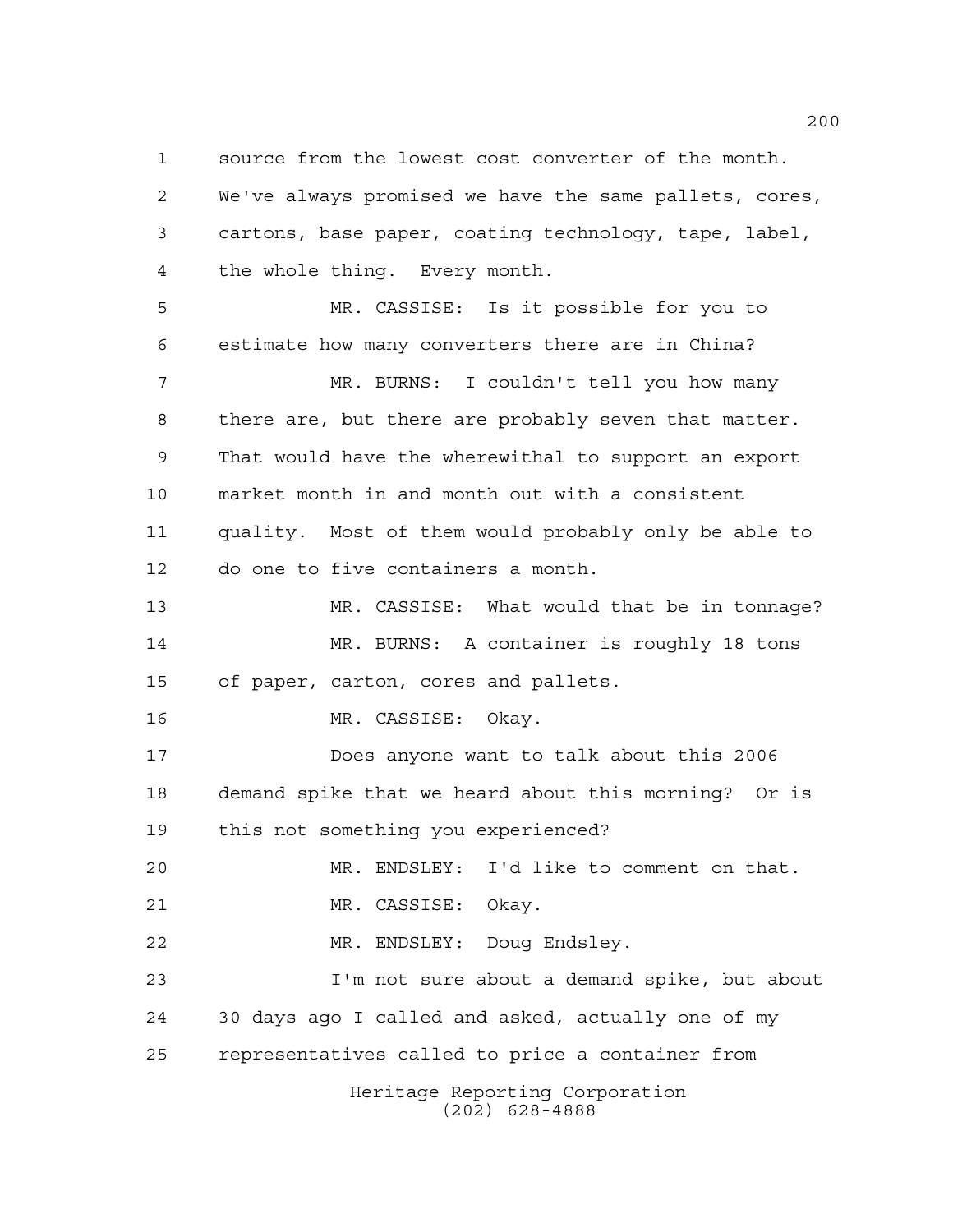Appleton and the price was much higher than what we were paying everywhere else. When we asked why such a sudden spiking of their pricing we were told that it's because 90 percent of their capacity is going for higher grades. They only have 10 percent of their capacity for light weight. Therefore it's supply and demand.

 MR. CASSISE: Okay. So Appleton had a supply problem. You didn't encounter a demand problem.

11 MR. ENDSLEY: No.

 MR. CASSISE: It wasn't an end user demand spike in the summer of 2006. The back to school season was really big that year? No?

 MR. BURNS: I would just say there was just a general perception that there was not enough thermal paper in the market. That was the general perception. Because again, they talked earlier that there's no industry association that tracks the thermal business. No one really knows how much capacity is out there in thermal paper. No one knows how much converting capacity is. No one really knows what demand is. If you put NCR, Nashua, and a couple of paper mills in a room and asked them what the demand is for thermal paper you're going to get four different answers.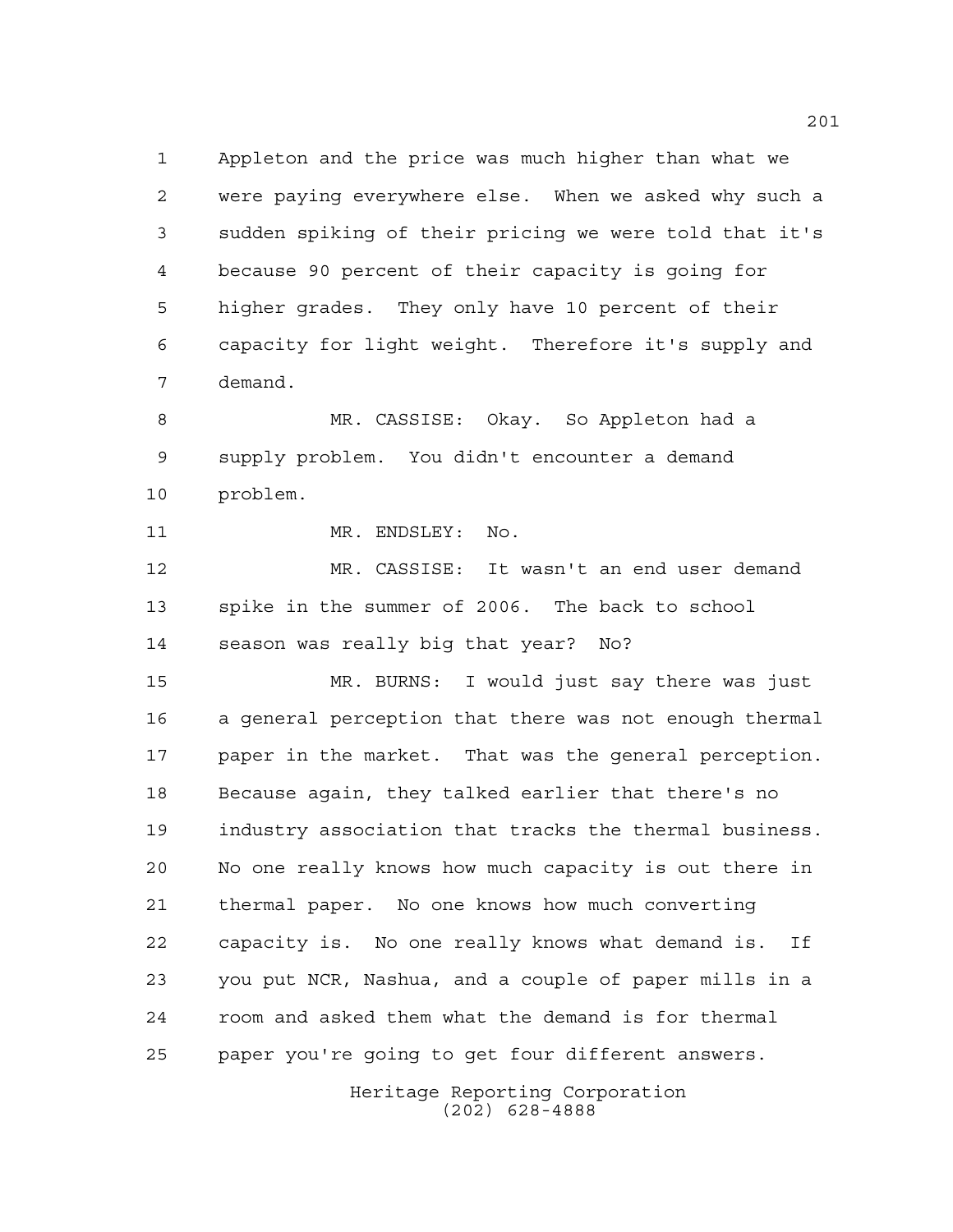So the supply chains that we're talking about here are very long and if any one of them, just one of them is disrupted, it can have a ripple effect and people will panic and they will buy. And as it was said earlier, it was for the retail season and no one wants to lose business for the retial season which people are building up for. If you're importing paper from overseas for the retail season, you're looking into June, July and August orders to get it here, to convert it, to get it in the supply chain.

 MR. CASSISE: So you increase your inventories slightly in the third quarter to get ready for the fourth quarter.

 MR. BURNS: Yes, you would have your supply chain full.

 MR. SCHWARTZ: This is Steve Schwartz. I would make a comment on that. And this is applicable to any paper market, and I've been in this business for 31 years.

Heritage Reporting Corporation (202) 628-4888 What occurs, and I believe what occurred in the fall of 2006 was a combination of moving into this busy time of the year and an announced price increase. I believe the combination of those two stimulated a surge in orders which extended backlogs at the mill. In the bond market, briefly, I have seen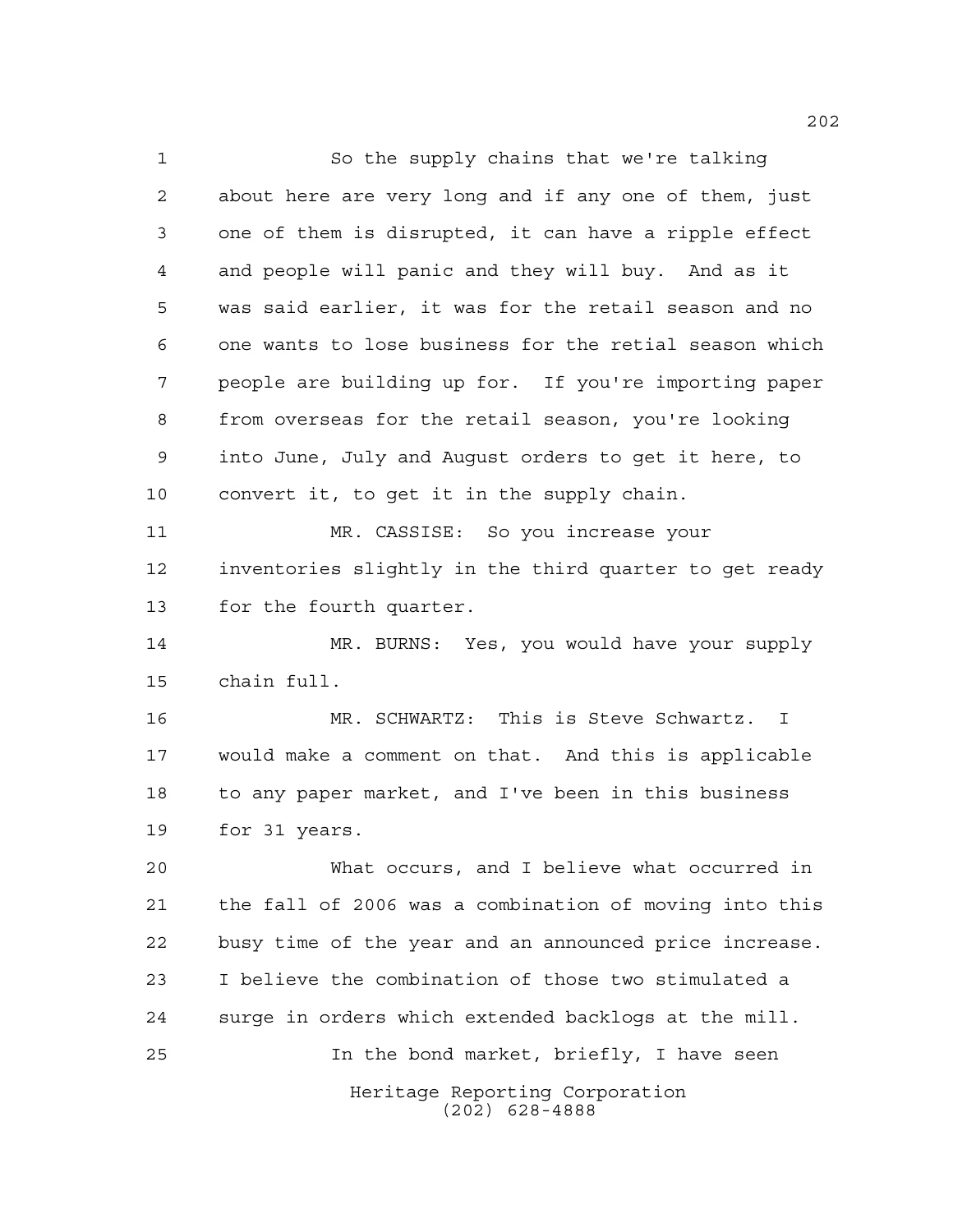Heritage Reporting Corporation (202) 628-4888 mills go from basically calling for weakened tonnage in four weeks essentially they're on allocation because of the sudden and unexpected increase in pricing. Everybody tries to slam in orders, and all of a sudden their backlogs jump from two weeks to eight weeks and you have this artificial tightness. I believe there was a combination of those factors that created some of this, pre-buys and concern about availability for the retail season. 10 MR. CASSISE: Mr. Greene? MR. GREENE: I had heard late in 2006, and I don't have a way of verifying this, but that one of the reasons Appleton could not supply was that they took a large lottery business, I heard it was from New York, and a lot of their production went for that. That was a higher value added production, higher priced product, and that's why they cut back on their light weight thermal paper. Maybe Appleton can verify that. MR. CASSISE: Thank you, Mr. Greene. MR. BURNS: I would say that what he said about the lottery is right. I'd heard that too. MR. EMERSON: Eric Emerson from Steptoe. I would also add I think that the testimony from Appleton came up in the context of a short term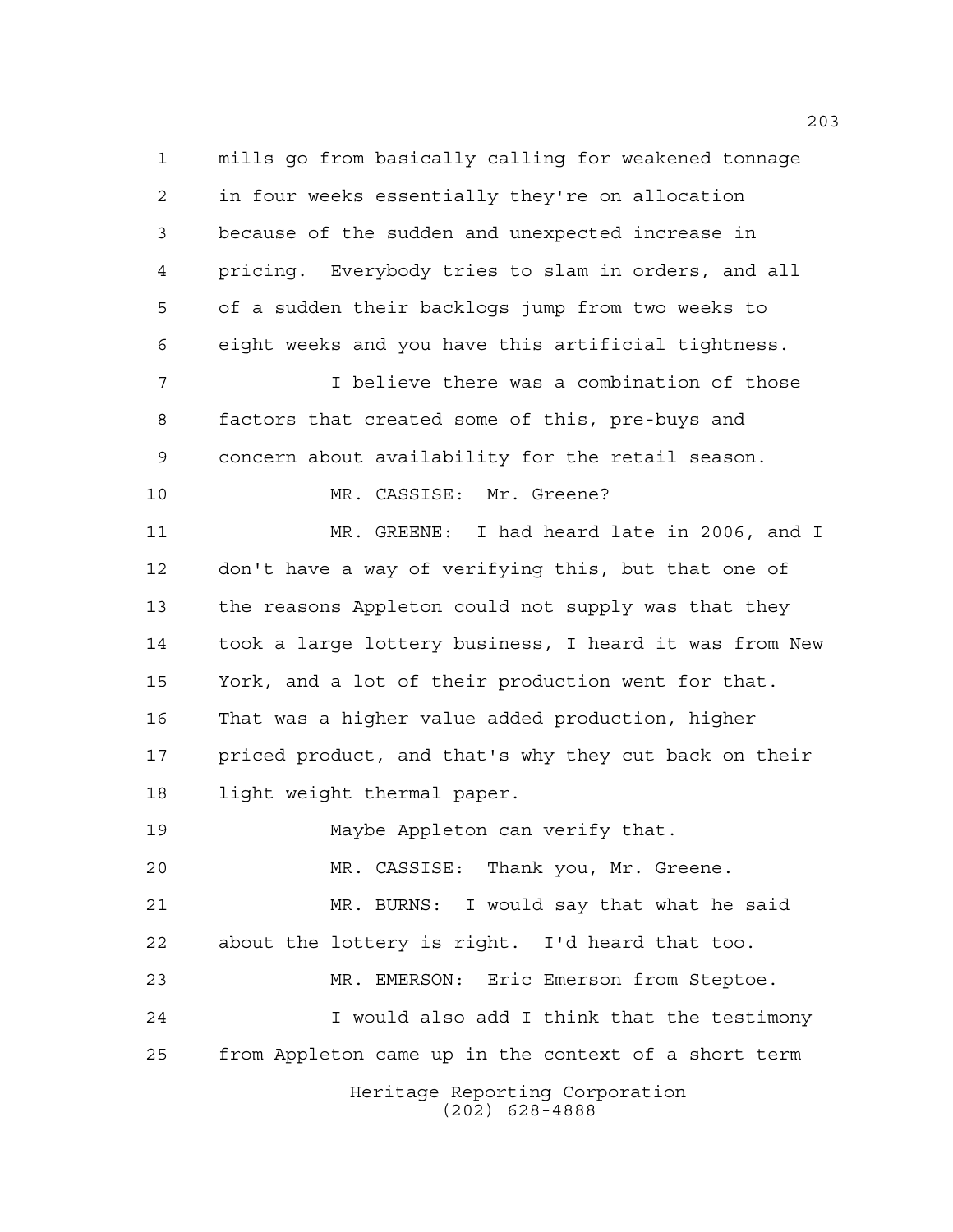supply disruption in sort of the fall of 2006. As you'll see from the document that we will submit with the part of our post-conference brief, the request to supply Appleton with about 10,000 tons per year of product from Mitsubishi, that was starting in 2006 but that was through 2007 and beyond.

7 So the document that you will see as part of the post-conference, it's not a three month bandaid, it was a much more extended request for supply.

 MR. GRANHOLM: This is Don Granholm. When the staff reviews the sales data to be submitted by Nashua as part of our questionnaire, you'll see that there is a distinct seasonal pattern in the sale of these types of products.

MR. CASSISE: Thank you, Mr. Emerson.

 There is a spike in demand in the fourth quarter, but it's every year that I've looked at in our company's records, it's a stairstep pattern: first quarter, second quarter, third quarter. Came fourth quarter, the seasonality, fourth quarter compared to first quarter, can in the neighborhood of 25 percent greater demand, but this is a pattern of demand. It's not what happened in the fourth quarter of 2006.

Heritage Reporting Corporation (202) 628-4888 From just looking at Nashua data, it was not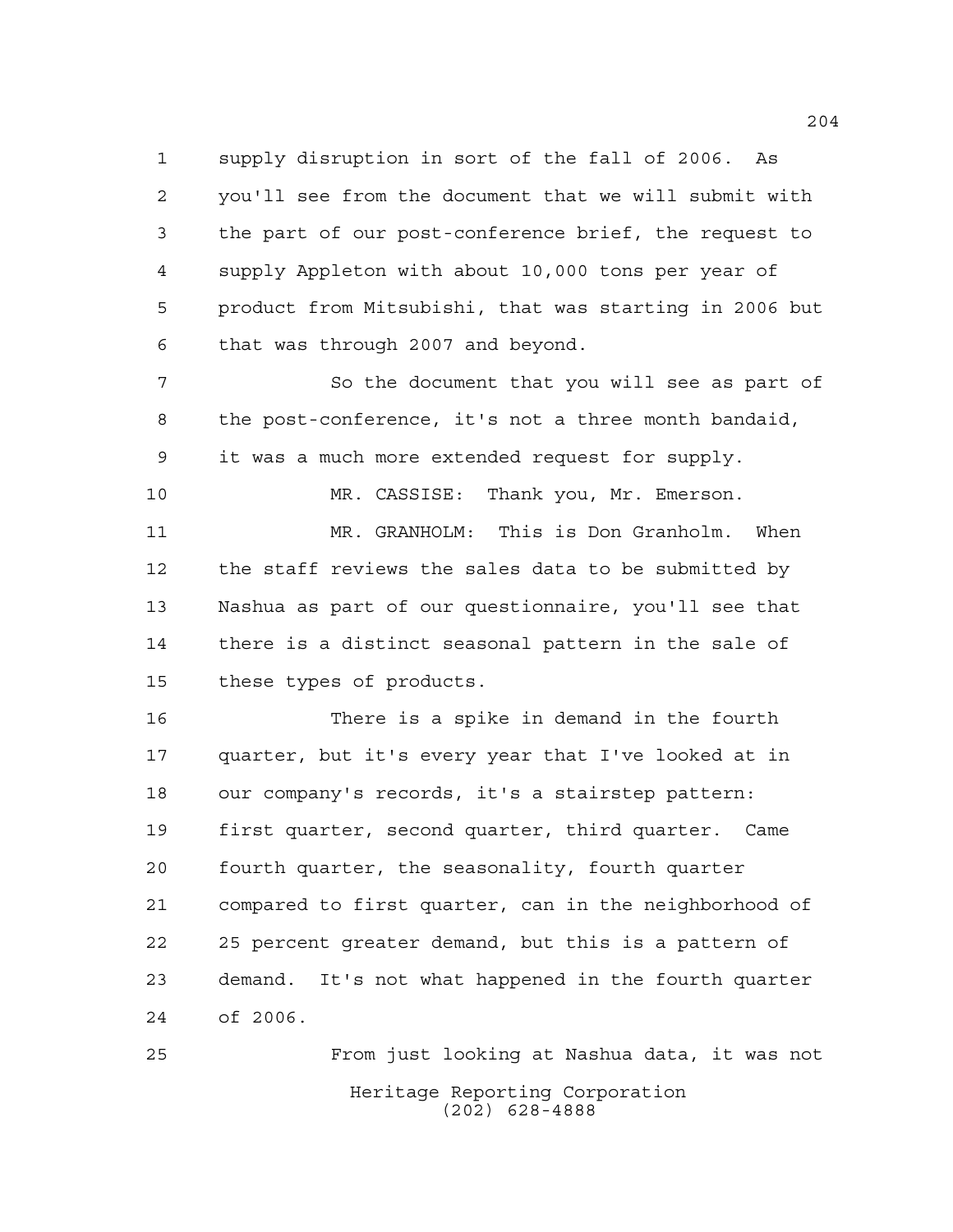dissimilar or irrepresentative of what patterns have occurred before.

 MR. CASSISE: Demand normally mirrors that of the retail industry, in that there is a spike in the fourth quarter, but that seasonality had nothing to do with what happened in 2006.

 MR. GRANHOLM: Nashua can't give any type of insider testimony to what happened to the industry as a whole in the fourth quarter of 2006, for the reasons Mr. Burns just alluded to; that is, there is no industry data for us to review.

12 12 I can comment to the staff, based on Nashua's own data and experience, that, yes, our consumption of lightweight thermal paper in the fourth quarter of 2006 was high. It would look like a spike, if you plotted it, but that spike would be a repetition of the pattern of demand you would have seen from 2005 or 2004.

 MR. CASSISE: Right. It would be a similar spike that they witnessed in the fourth quarter of 2005. It wasn't any larger than the spike you saw in the fourth quarter of 2005.

Heritage Reporting Corporation (202) 628-4888 MR. GRANHOLM: Don Granholm again. Not in any type of statistically significant way. MR. CASSISE: Okay, okay. I think that's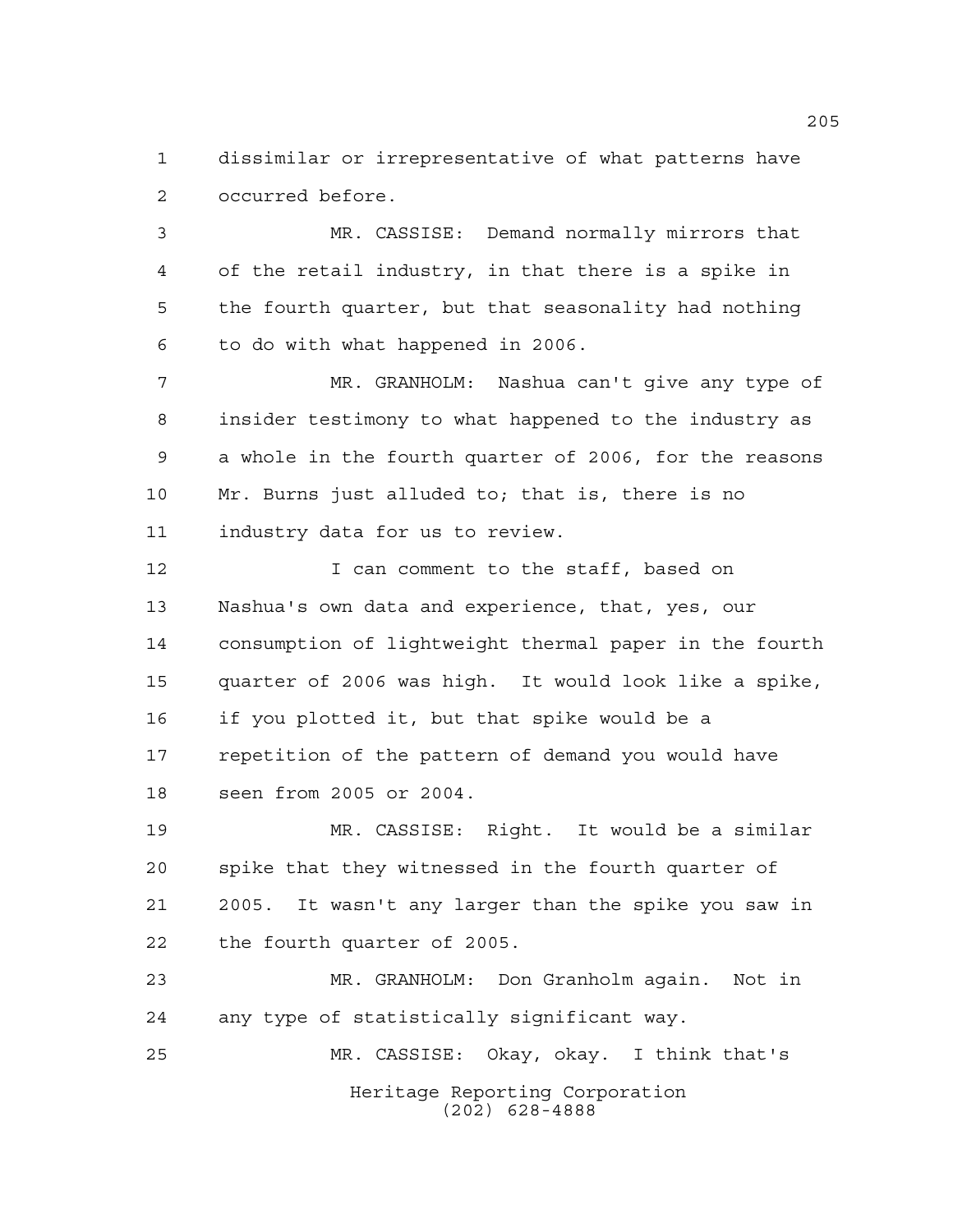all I have for this time. Thanks.

| 2  | MR. CARPENTER:<br>Mr. Bernstein?                       |
|----|--------------------------------------------------------|
| 3  | MR. BERNSTEIN: I would like to thank this              |
| 4  | panel as well for coming down, some of you, from       |
| 5  | fairly long distances and answering our questions, and |
| 6  | I'll apologize in advance if I mispronounce either     |
| 7  | your names or the names of your employers.             |
| 8  | Mr. Greene, let me start with you. You had             |
| 9  | stated in your testimony that Koehler is focusing on   |
| 10 | lighter-weight paper for point-of-sale applications.   |
| 11 | When you use that term, what do you mean by the term   |
| 12 | "lighter-weight paper"?                                |
| 13 | MR. GREENE: We mean 48-gram paper. That's              |
| 14 | our main focus today, 2.1 caliper.                     |
| 15 | MR. BERNSTEIN: So you're dealing with 48               |
| 16 | grams.                                                 |
| 17 | MR. GREENE: We do sell some 55, but our                |
| 18 | focus now is 48.                                       |
| 19 | MR. BERNSTEIN: Does Koehler sell anything              |
| 20 | in the U.S. heavier than 55 gram?                      |
| 21 | MR. GREENE: Less than one percent.                     |
| 22 | MR. BERNSTEIN: Thank you.                              |
| 23 | Mr. Granholm and Mr. Schwartz, you also                |
| 24 | talked about lighter-weight product in your prepared   |
| 25 | statements. Let me ask you the same question I asked   |
|    | Heritage Reporting Corporation<br>$(202)$ 628-4888     |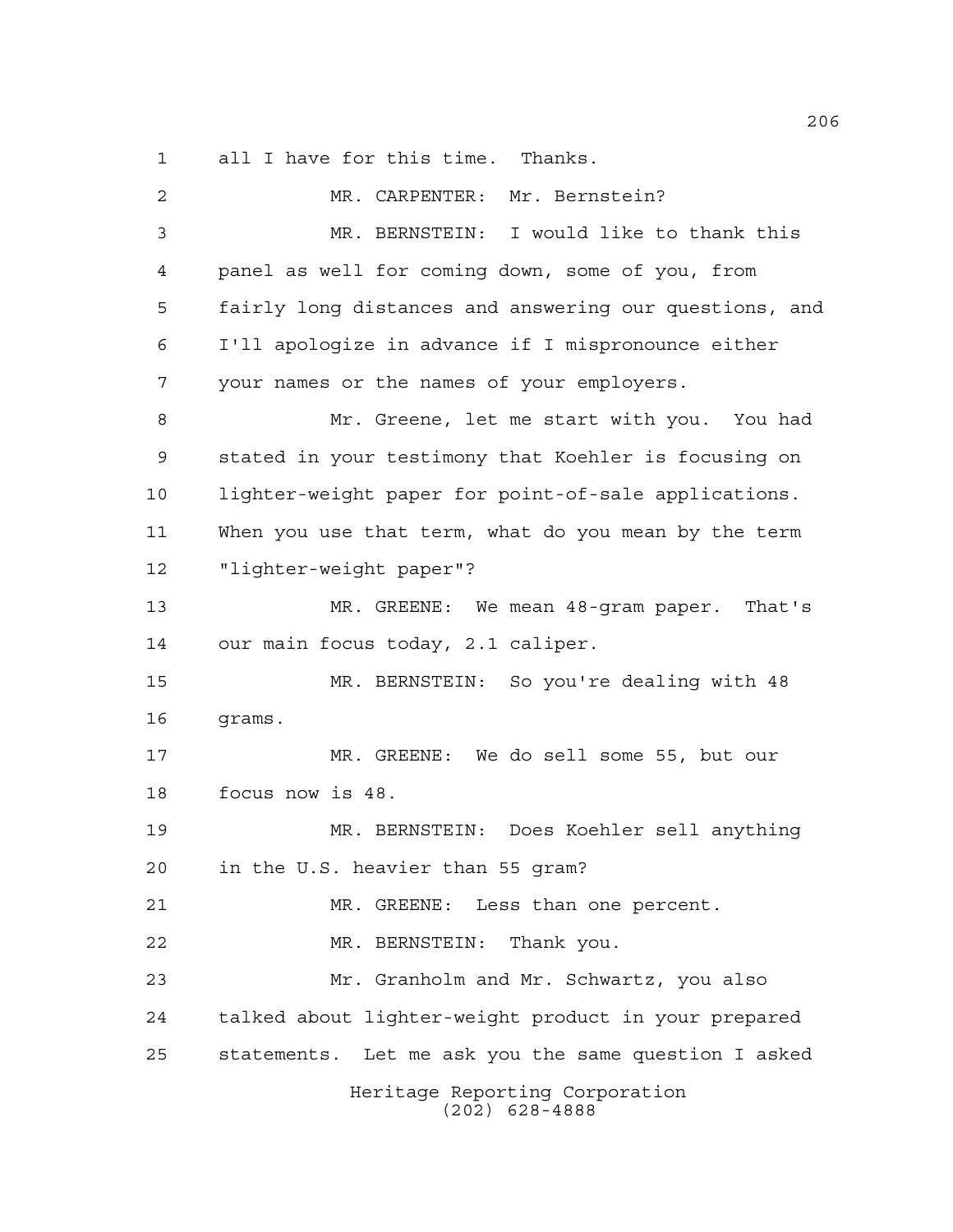Mr. Greene. When you use that term, what do you think you're referring to?

 MR. GRANHOLM: This is Don Granholm, Nashua. In the context of my remarks, I was trying to restrict myself when I used the term "light-weight thermal paper" to refer to it as defined in the complaint, so less than 70 grams.

8 MR. BERNSTEIN: Okay. Thank you.

Mr. Schwartz?

 MR. SCHWARTZ: Yes. Dave Schwartz. I would agree, we are talking about the subject paper less than 70 grams.

 MR. BERNSTEIN: Could the converters' witnesses on the panel tell me, what is the basis weight of the thermal paper you convert? What is the range?

 MR. SCHWARTZ: This is Steve Schwartz, Rite- Made. We convert from 48 gram, 55 gram, 80 gram. Anything other than the 48 and 55, the sum total of the other thermal papers would be about 10 percent of our total thermal production.

 MR. BERNSTEIN: Is the 80 gram converted on the same equipment as the lighter weights?

MR. SCHWARTZ: Yes.

MR. BERNSTEIN: Mr. Endsley, just doing down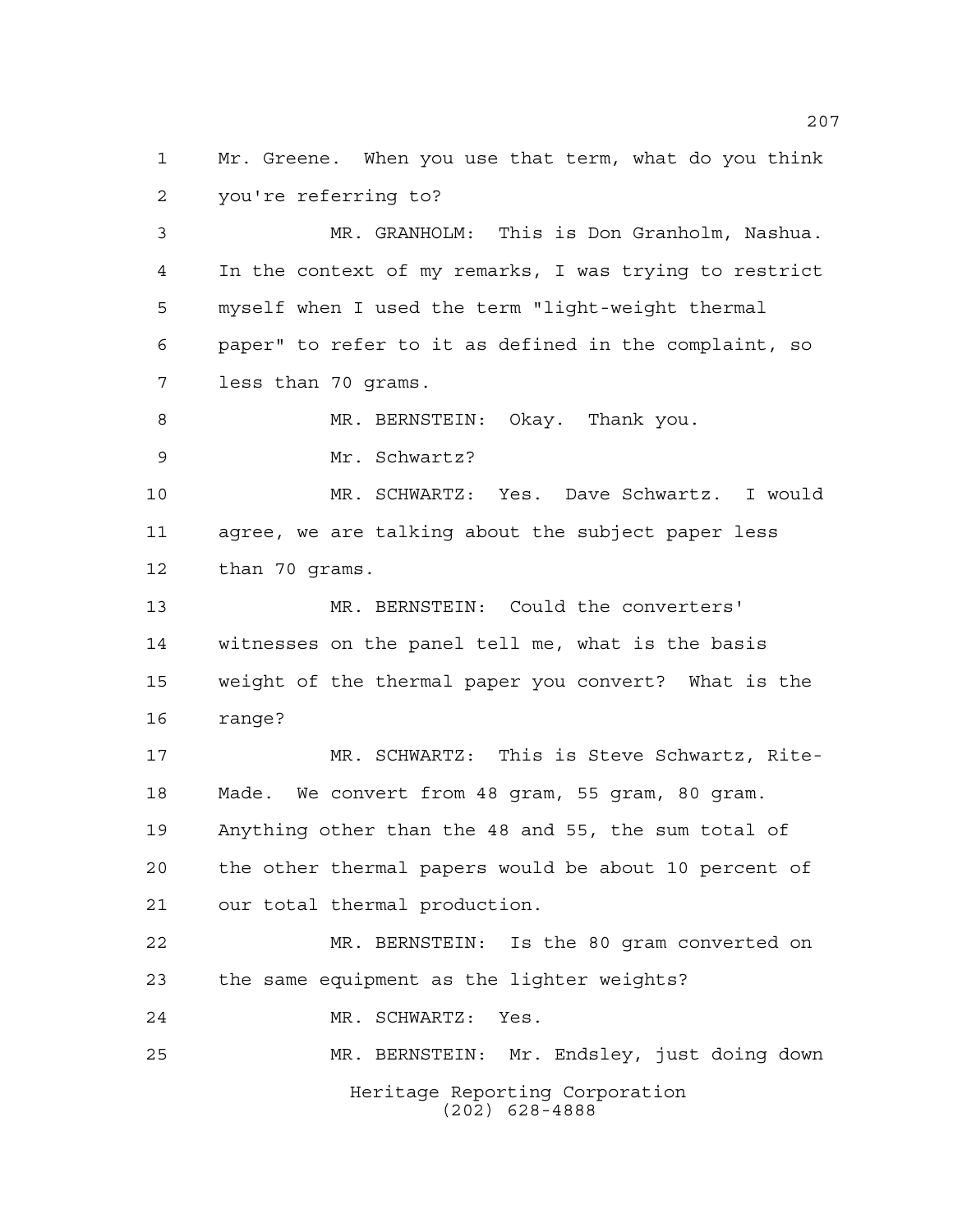the table here.

 MR. ENDSLEY: Yes, sir. Most of our products are the 48 and the 55 gram, but we do do some 3.2 and 3.8 caliper. I'm not sure of the gram weight on those, but those are heavier-duty, I would say, above the grade of 70 grams. MR. BERNSTEIN: Okay. Let me go back. The heavier paper you do; does this tend to be used for point-of-sale applications? MR. ENDSLEY: We actually print and sell sports book tickets to the casinos in Las Vegas. MR. BERNSTEIN: Okay. Mr. Schwartz, going back to you, the 80-gram product, what is the end use of that? MR. SCHWARTZ: The primary use by our customers is in point-of-sale transactions, transaction equipment. MR. BERNSTEIN: Is this this high-end retail phenomenon that had been spoken of earlier? MR. SCHWARTZ: It's a combination of retailers who do have, as Mr. Burns referred to, a luxury image, plus there are certain segments of this industry that, for reasons that are completely mystifying to me, have simply always utilized this higher-basis-weight sheet.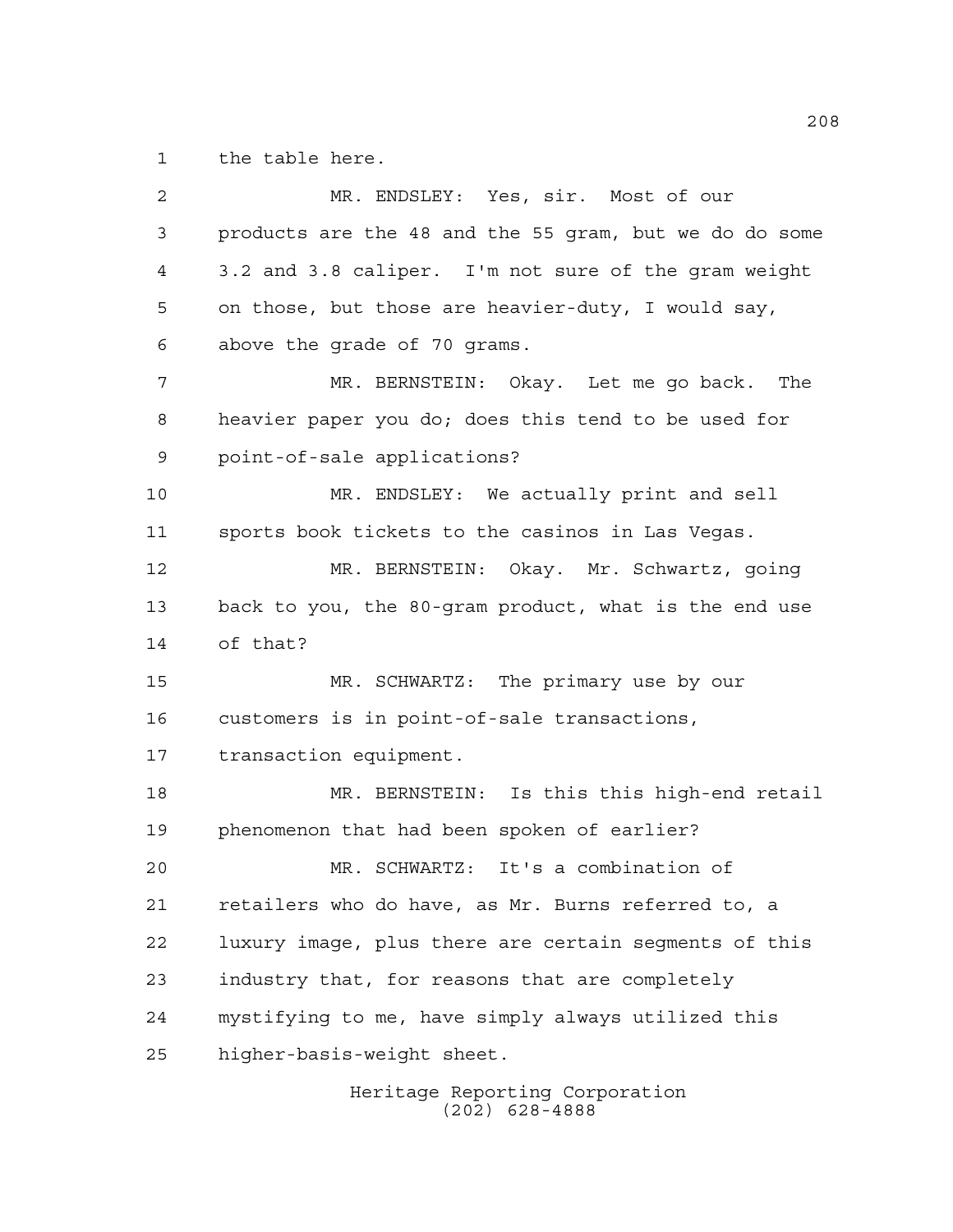1 MR. BERNSTEIN: Thank you.

Mr. Granholm?

Heritage Reporting Corporation (202) 628-4888 MR. GRANHOLM: In thermal applications, the vast majority of what Nashua converts is under 70 grams. We do convert some papers over that weight with thermal applications, but they are mostly for what the industry calls "ticketing and tag" type of applications, not transactional receipts. MR. BERNSTEIN: And Mr. Sandt? MR. SANDT: We primarily convert 48 gram and have maybe five to 10 percent of our business in the 70 gram and above, and it's usually 80 gram, and it's for the feel of quality. It goes for POS applications. You mentioned, is it interchangeable on our equipment? In our case, a lot of these are smaller- quantity orders that we wouldn't put on our high-speed equipment. Most of us here have high-speed equipment that we just run on things that have a sale like a house on fire. That would be the only difference in interchangeablity. MR. BERNSTEIN: Okay. Thank you. Mr. Granholm, Nashua is listed in the petition as a producer of thermal paper, not the light-weight thermal paper as defined in the petition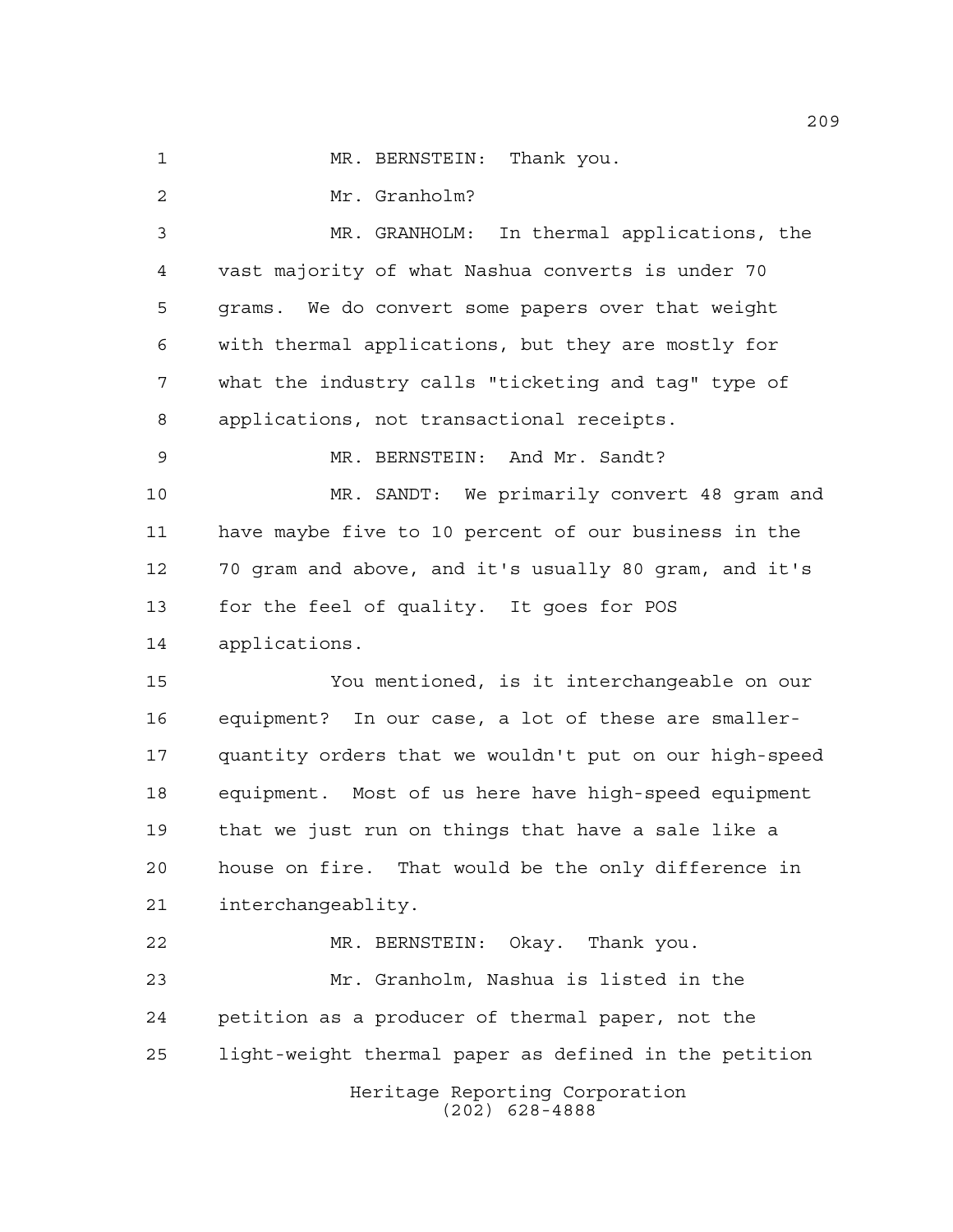but heavier-weight thermal paper. Does Nashua have the physical capability, if it desired, to produce the under-70-gram, basis-weight thermal paper?

 MR. GRANHOLM: Don Granholm, Nashua. Nashua has a coated division. We apply thermal coatings to papers. We do not make paper ourselves, so we buy someone else's paper and apply thermal coatings to it. Our division does not participate in the lighter weight, anything close to what we've been talking about here today. Our thermal applications go primarily to feed label-converting activities, not point-of-sale converting activities.

 MR. BERNSTEIN: Is there any particular reason you can give me why Nashua hasn't participated in the lighter-weight market as a coater?

 MR. GRANHOLM: Our coating capabilities are rather limited. We have one facility, and we've dedicated those assets to support primarily higher- value-added label types of applications where the paper, after it's coated, it's also laminated and may have other top coatings applied, and then it's printed and sold into the label market as opposed to the point-of-sale transactional market.

Heritage Reporting Corporation (202) 628-4888 MR. BERNSTEIN: Okay. Thank you. Now I have a few questions for the lawyers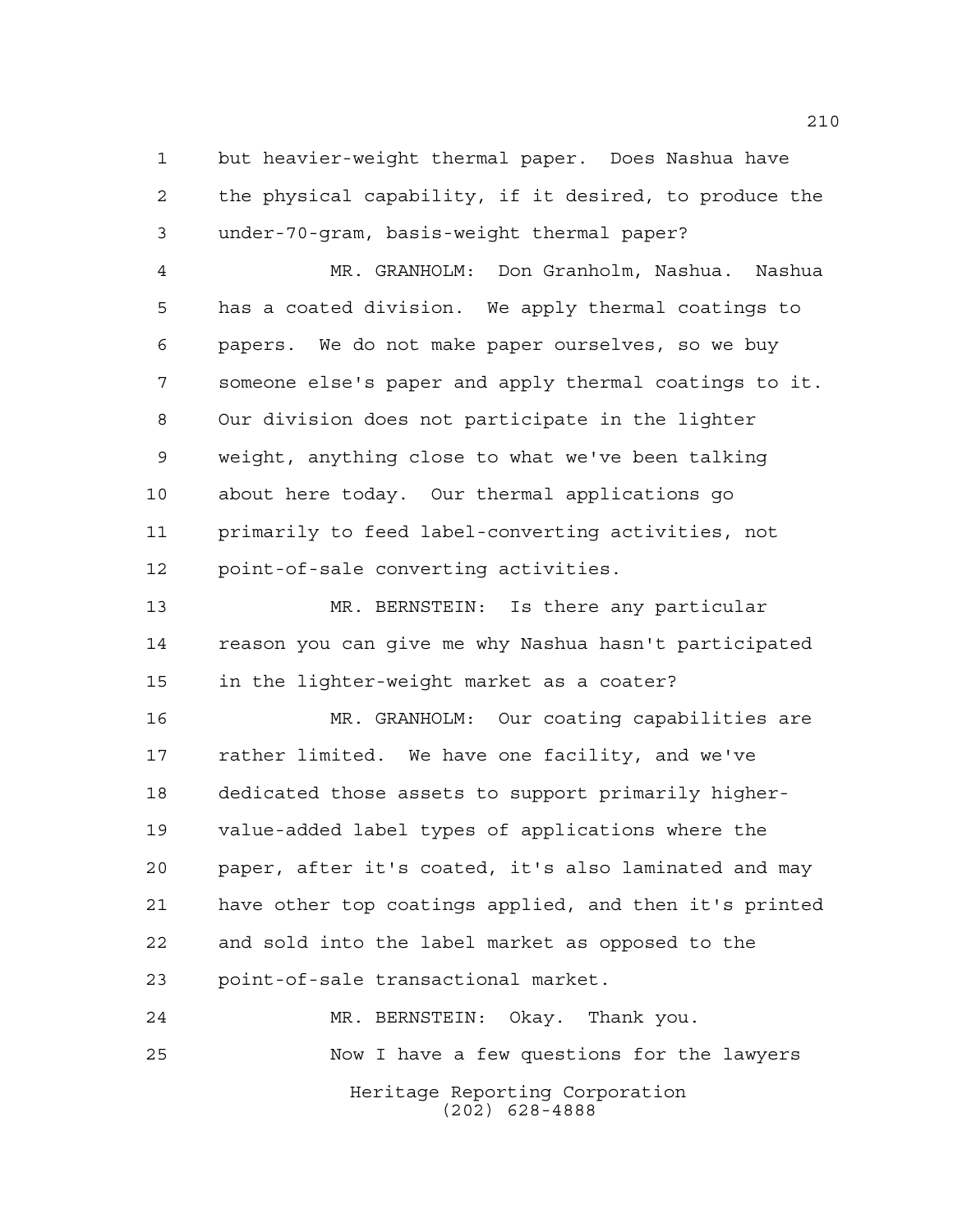on this particular issue.

| 2  | Ms. Jeong, you're the one counsel who                  |
|----|--------------------------------------------------------|
| 3  | specifically addressed, in your presentation, a like   |
| 4  | product issue. If you could clarify, are you arguing   |
| 5  | that the Commission should find the broader domestic   |
| 6  | like product you advocated for purposes of this        |
| 7  | preliminary phase investigation, or are you just       |
| 8  | laying down a marker if this goes down to a final?     |
| 9  | MS. JEONG: What we believe, even based on              |
| 10 | the lightweight, as defined in the petition, their     |
| 11 | preliminary record shows that there is no reasonable   |
| 12 | indication of material injury. I quess our intention   |
| 13 | was really to put down a marker, should the Commission |
| 14 | go to the final in this case. I think, if you look at  |
| 15 | all of the facts and testimony, that the facts do      |
| 16 | support a finding of one like product that includes    |
| 17 | all heavier grades and heavier weights of thermal      |
| 18 | paper.                                                 |
| 19 | MR. BERNSTEIN: Mr. Silverman, do your                  |
| 20 | clients have a position on domestic like product?      |
| 21 | MR. SILVERMAN: Well, the story is, if we               |
| 22 | make an issue of the like product, it means the record |
| 23 | is incomplete. So we prefer to take it as it is, for   |
| 24 | purposes of the prelim., and if it goes to final,      |
| 25 | we'll have a flag there to discuss it later. But for   |
|    | Heritage Reporting Corporation<br>$(202)$ 628-4888     |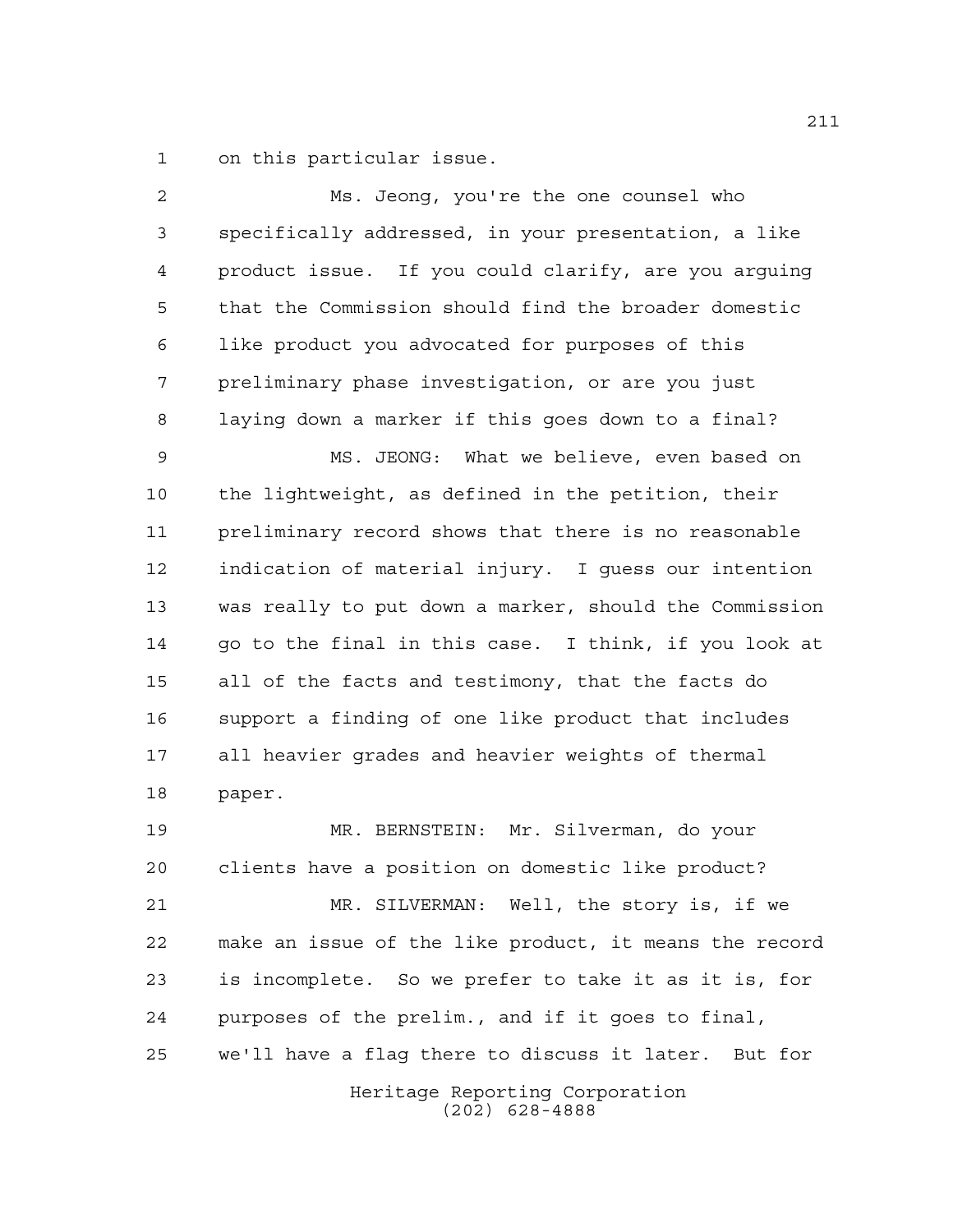Heritage Reporting Corporation (202) 628-4888 purposes of the prelim., we'll take the like product definition as it is. MR. BERNSTEIN: Thank you. And, Mr. Emerson, do you have anything to say? MR. EMERSON: Nothing to add. I would say that Mr. Silverman has summarized it. MR. BERNSTEIN: Okay. Thank you. Let me go on to the next issue. Mr. Emerson and Mr. Jahns, I apologize if this was something you already responded to in one of Mr. Cassise's questions. Does Mitsubishi export any lightweight thermal paper directly to converters in the U.S., or is it all to your affiliated U.S. importer? MR. JAHNS: We have one direct customer in the U.S., yes. MR. BERNSTEIN: Okay. My next question on this is to counsel, particularly Mr. Silverman, because I think this may arise more with converters that produce German merchandise. If the Commission should conclude, as you will be arguing, that converters engage in sufficient domestic production-related activities to be included in the domestic industry, the Commission will then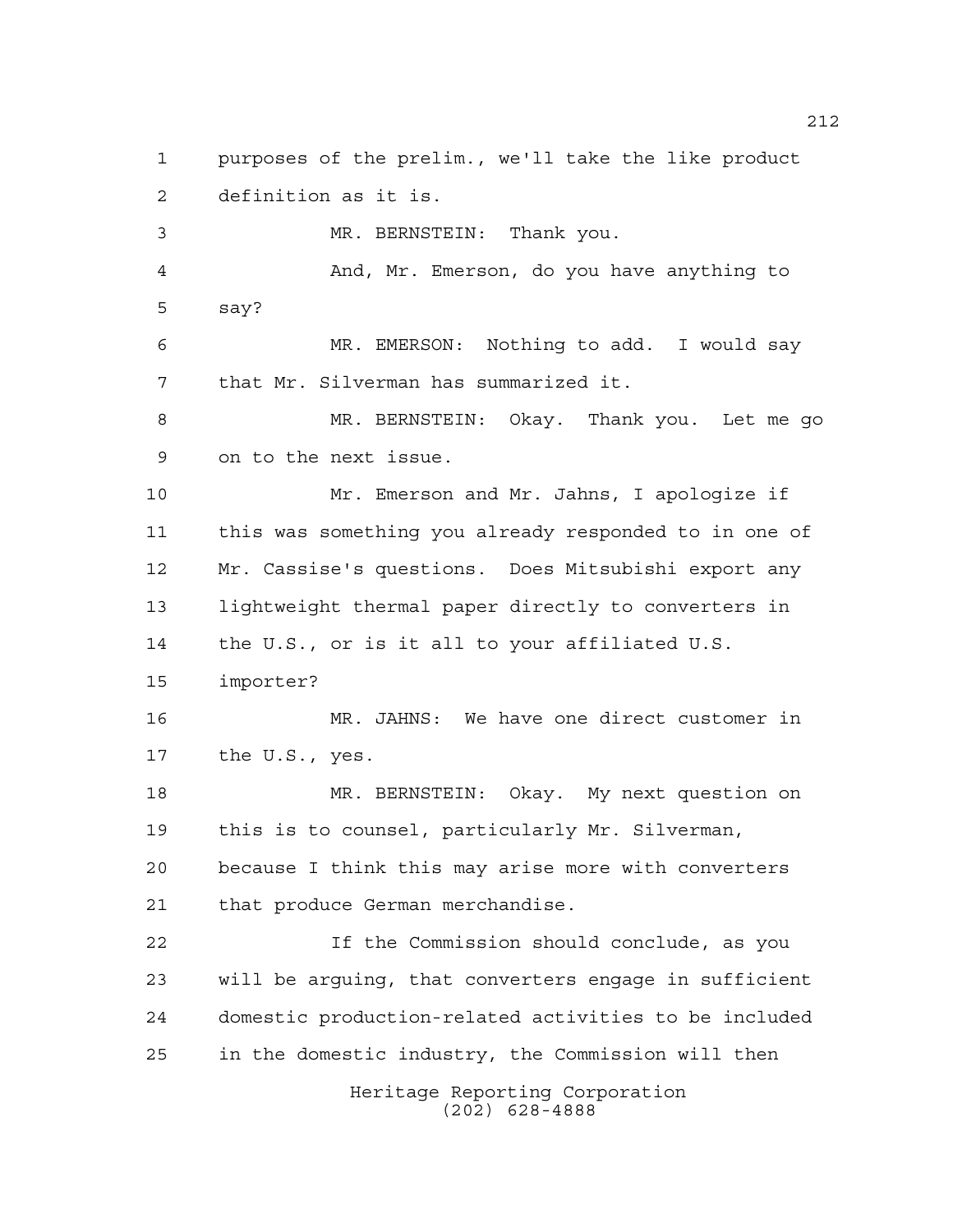have to address this issue of whether any of these converters are subject to exclusion from the domestic industry as related parties.

 We have one issue with respect to the extent that our record indicates that any converters are importing directly, and this may be the case of China, at least, that's fairly straightforward.

8 To the extent that converters may be purchasing an imported product, as you may be aware, the Commission has developed this principle over the years that purchasers of an imported product are deemed related parties only if they control some significant portion of imports, and, for this, the Commission tends to look at whether the purchaser is the sole or principal customer of an importer.

 To the extent that this information is not provided in the questionnaires that Koehler and Mitsubishi will be filling out -- Mr. Emerson, this is addressed to you as well -- if you could provide some information in your post-conference brief concerning the diversification of your U.S. importers' customer base simply so if the Commission needs to get to this issue, it has sufficient information to do this.

 Clearly, if Petitioners want to address this issue, they can as well. You had already indicated,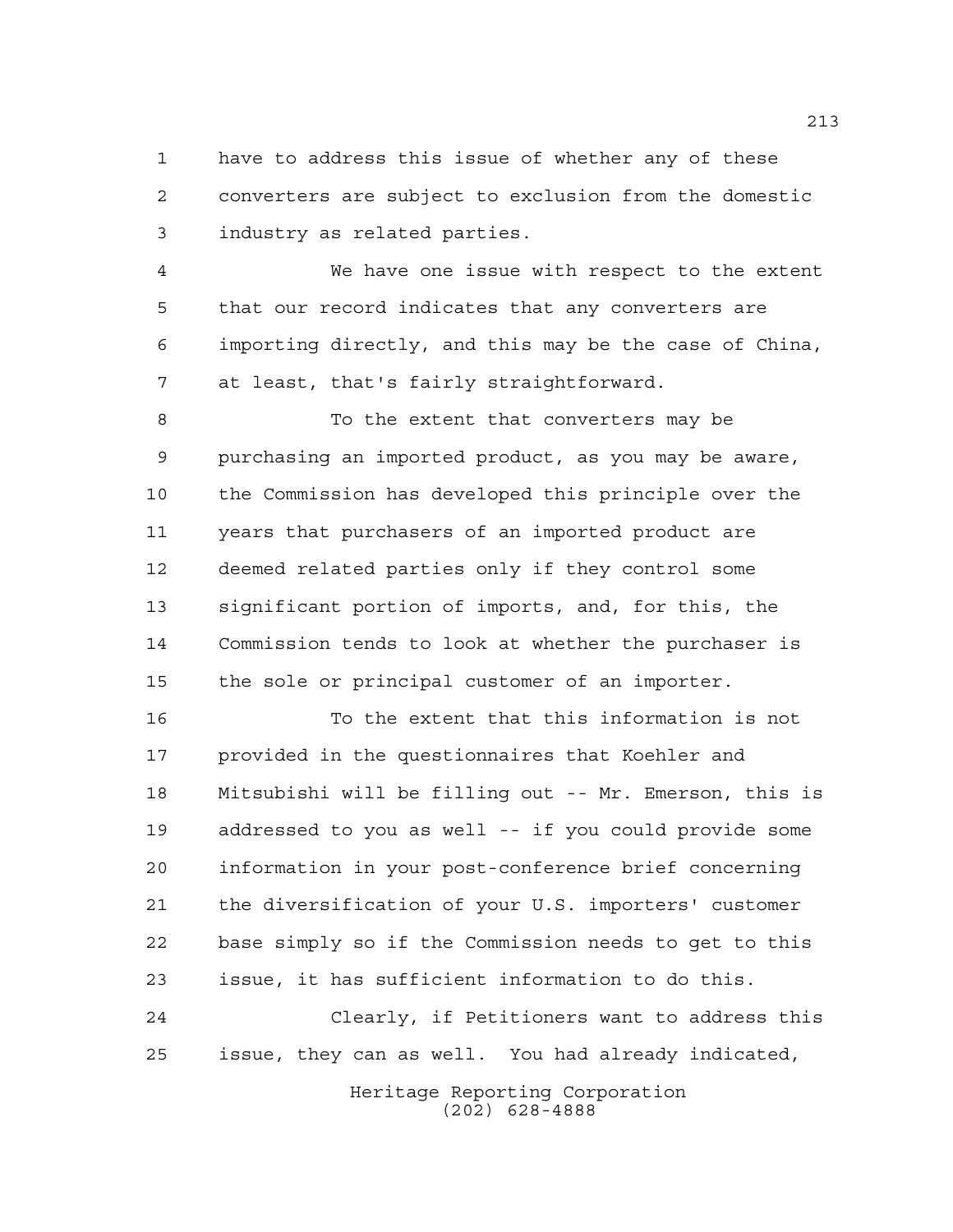prepared to address related-party issues. Mr. Silverman? MR. SILVERMAN: Yes. This is Bill Silverman. We would be glad to do it, particularly since we heard there will be an extension of the deadline for the brief. MR. BERNSTEIN: Okay. I apologize for the rather technical nature of that question, which has probably lost all of the industry witnesses, but it is one of the things that we attorneys have to give advice to the commissioners about. 13 13 I believe, in his testimony, Mr. Schwartz said he didn't deal with any imports from China. The 15 remaining three converters on the panel; do you have any experience with imports from China? 17 MR. ENDSLEY: No, I don't.

in your opening statement this morning, you were

MR. BERNSTEIN: Okay. Mr. Granholm?

MR. GRANHOLM: During the period in

purposes.

 question, Nashua has imported less than one container load of Chinese product.

 MR. BERNSTEIN: Was that for testing purposes? MR. GRANHOLM: It was for market-evaluation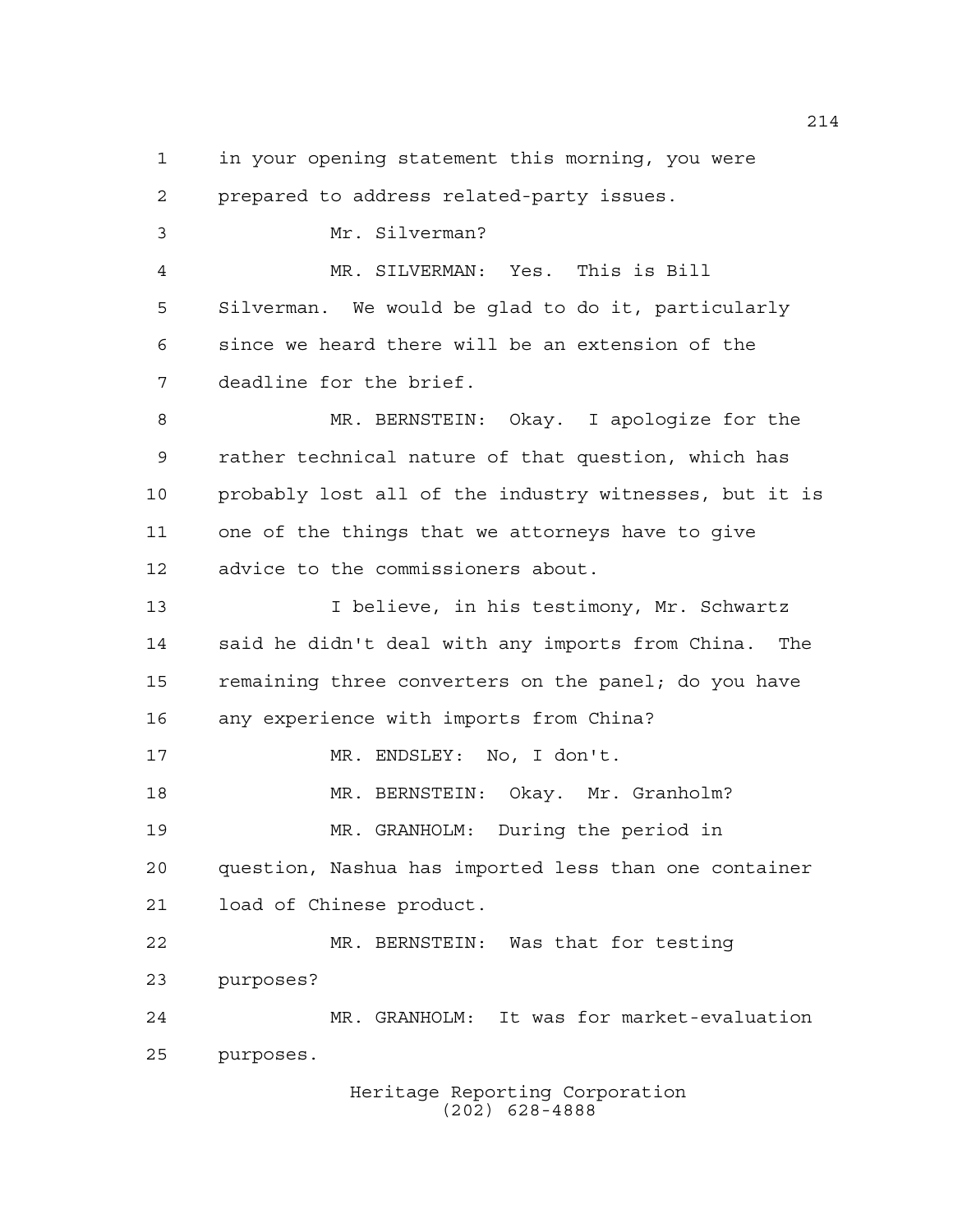Heritage Reporting Corporation (202) 628-4888 MR. BERNSTEIN: Okay. Does Nashua have any plans you can tell us about to explore further purchases of Chinese product? MR. GRANHOLM: I think that's something, if the Commission would like us to comment, we would prefer to do it in a post-conference brief. MR. BERNSTEIN: Okay. I think that would be appreciated. Mr. Sandt? MR. SANDT: We have no intention of buying, and we have not bought it. MR. BERNSTEIN: Okay. The next question is to anybody on the panel who can answer it. In the last two hours or so, with the Respondent panel, I haven't heard a single word about subject imports from Korea. I realize that Korean counsel, the Korean witnesses, have not appeared here today, but does anybody on the panel have any experience with the Korean product that you can tell us about? MR. BURNS: Chris Burns. I sell the Korean product from Hansel, and I would tell you that their imports are meaningless, for a couple of reasons. Hansel decided to bow out of the lightweight market pretty much earlier last year. Pricing got pretty rough, and they decided that they were going to focus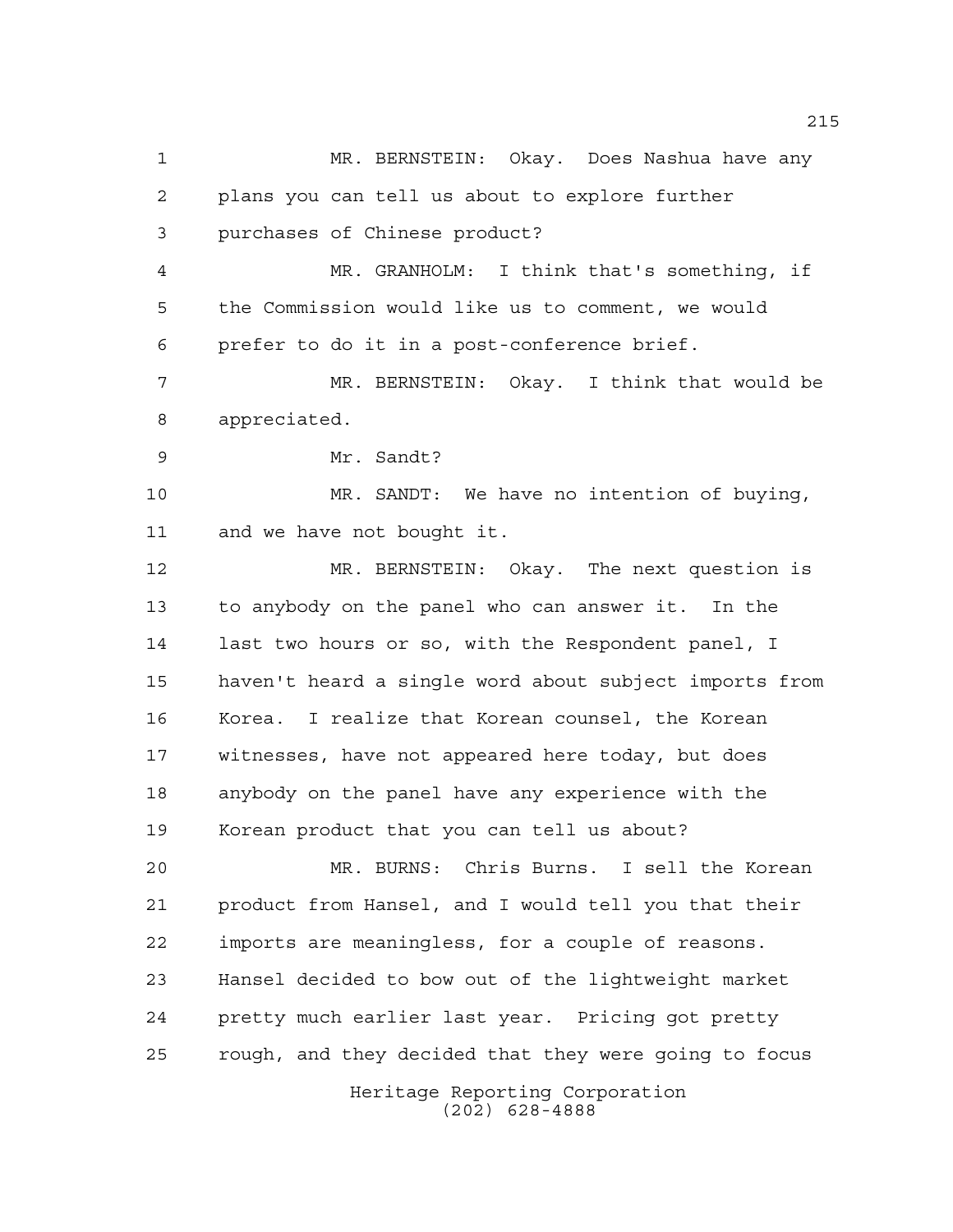more on heavyweight grades, basis weights. As everyone has said, we've seen basis weights go down. They want to go up in basis weights.

 They want to focus more on value-added grades and top-coated grades, and Hansel also had kind of a realignment in their production. They have a facility with a paper mill and a coater and another facility with a coater. They have taken the coater that's standalone and put it at the other paper facility.

 So, in doing that, they have lost a lot of production. In 2007 through June, Hansel has imported less than 1,000 tons of jumbo rolls of lightweight paper.

 MR. BERNSTEIN: Thank you. Anything from any of the other witnesses on this?

 Okay. Another question for the lawyers. Do you all have a position on cumulation? I'll start, going left to right, Ms. Jeong.

 MS. JEONG: We would like to address that in our post-conference brief.

 MR. BERNSTEIN: Okay. Mr. Silverman? MR. SILVERMAN: I'm going to ask Mr. Ferrin to answer, if that's okay.

MR. BERNSTEIN: Okay. Certainly.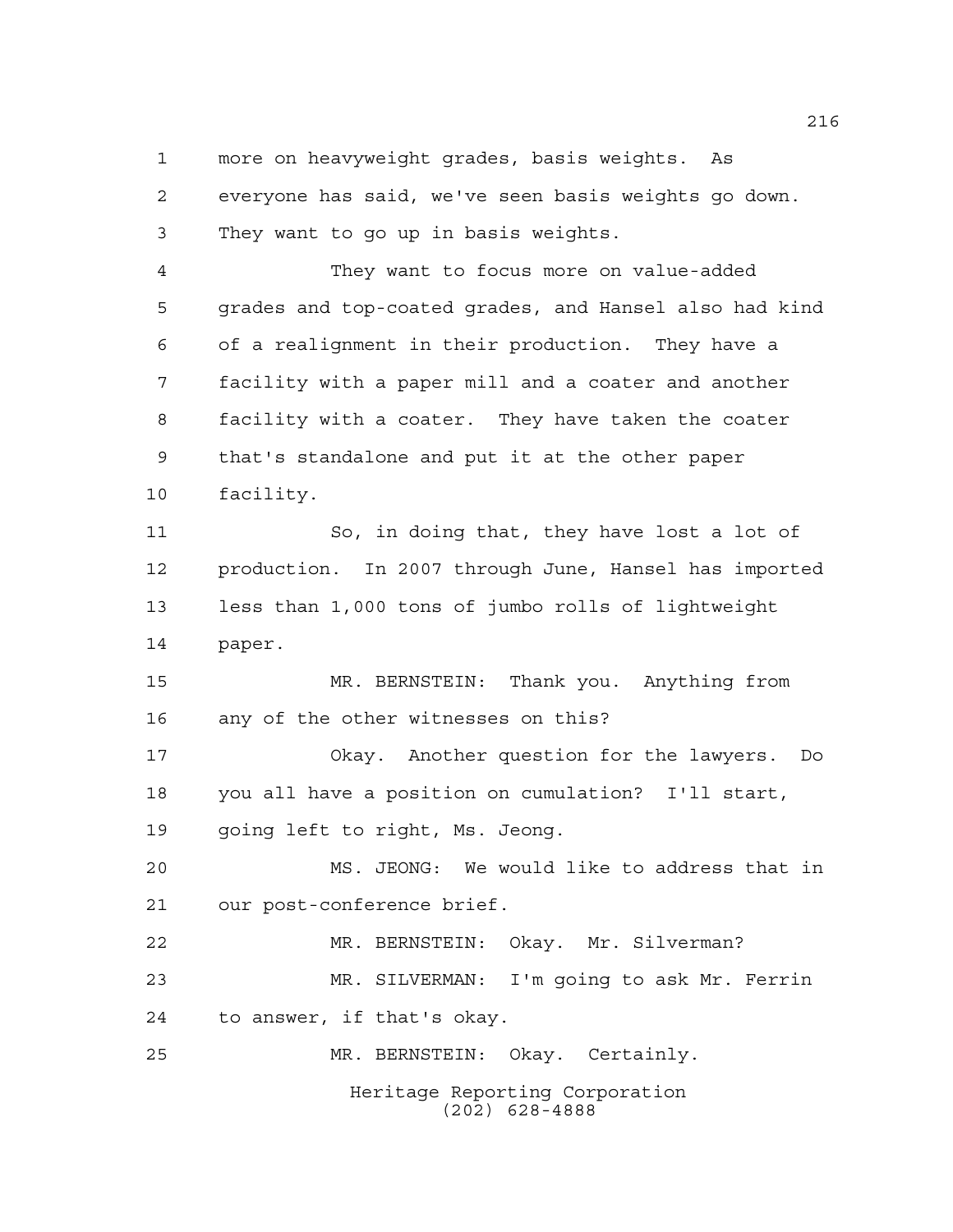MR. FERRIN: This is Richard Ferrin. We believe that the Chinese product should not be cumulated with the product from either Korea or Germany. If you take a look at the four-step test, first, in terms of fungibility, the German and Korean imports consist entirely of the jumbo rolls, whereas the Chinese sell only converted rolls. Secondly, Chinese imports are of lower quality than imports from Germany or Korea. Third, there is the difference in terms of OEM approval. The Chinese product is not OEM approved by either IBM or Epson, whereas it is with respect to German product. In terms of the distribution channels, the Chinese imports are already slit and packaged and generally sold to distributors. Very little Chinese product is sold to converters. In contrast, all German and Korean product is sold to converters, who then covert and sell the downstream product to distributors. In terms of the simultaneous presence in the market, we note that, again, as mentioned by the attorney for the Chinese, for most of the period of investigation Chinese imports were not present in the market at all, whereas German imports were present

Heritage Reporting Corporation (202) 628-4888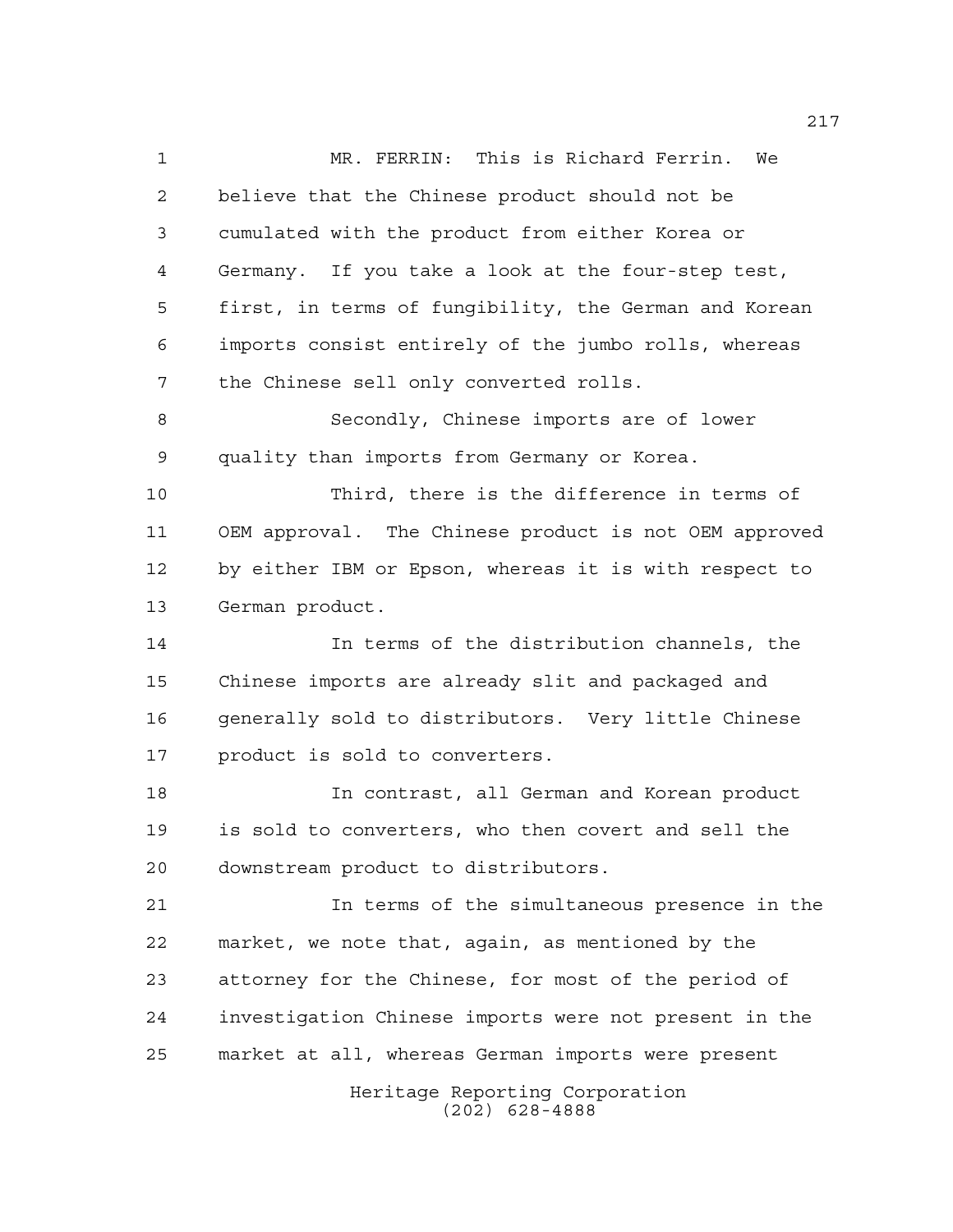throughout the POI. For those reasons, if you look, at least three or four parts of the test point towards decumulation.

 MR. BERNSTEIN: Mr. Emerson? MR. EMERSON: We support the Koehler position, believing that Chinese imports should not be cumulated with the German and Korean imports for the case.

 MR. BERNSTEIN: I would, at least, request the German parties who are arguing noncumulation to, I guess, devote some discussion in your post-conference brief to how you think the Commission should analyze causation with respect to, I assume, Germany and Korea because most of the data that seems to be available indicate those two countries have accounted for the bulk of the subject imports during the period we're looking at. So if you could provide us some guidance with that, we would appreciate that.

Heritage Reporting Corporation Mr. Burns, a factual question for you. You stated that you sold both to converters and to distributors directly. Can you give, for purposes of a public session, any breakdown on what the relative sales are to those two channels of distribution? MR. BURNS: That's a post-conference for us. MR. BERNSTEIN: Okay. Thank you.

(202) 628-4888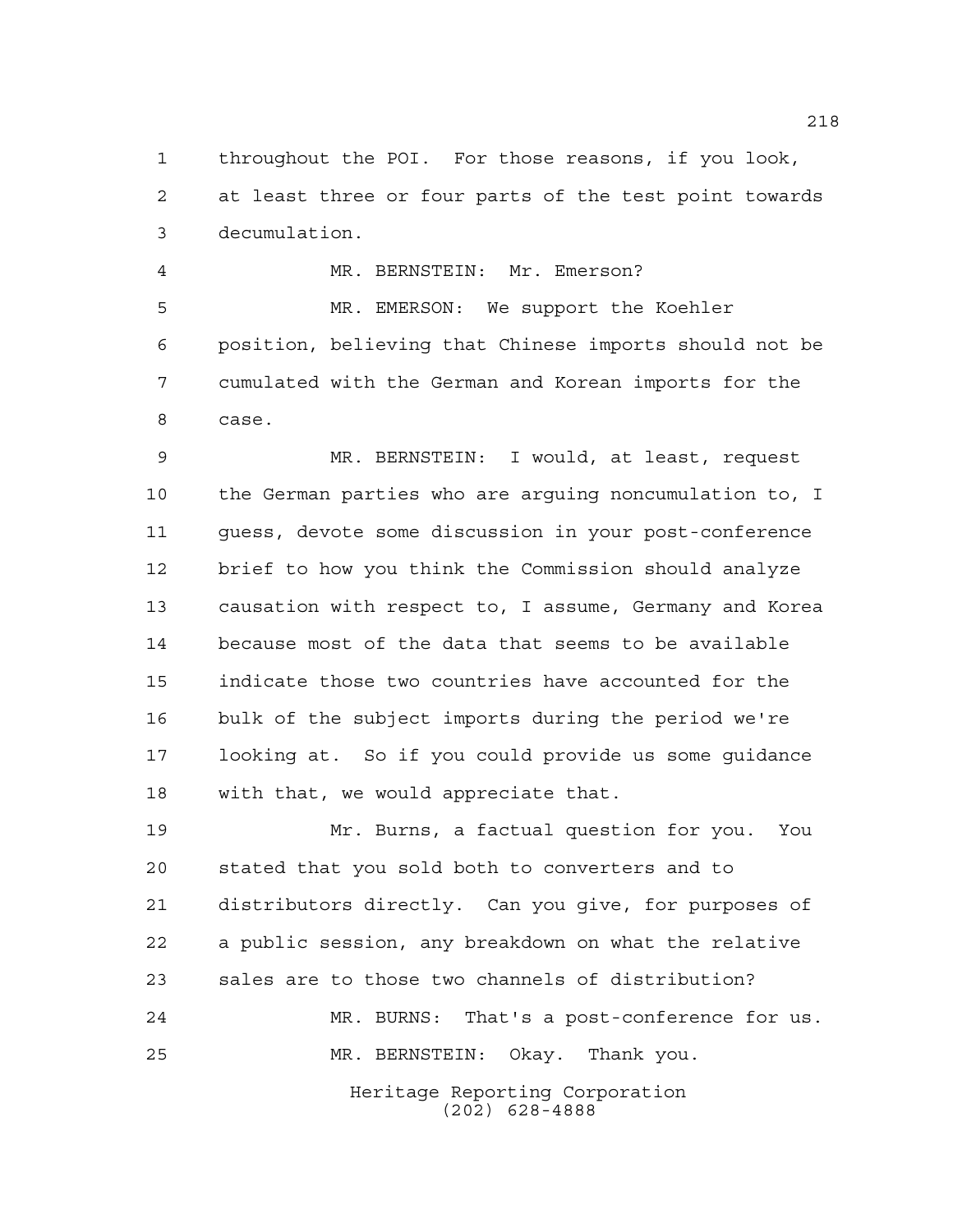Another question: You had stated, at one point, that one of the converters who purchased from you did so because they were not able to service in house at a profit. Am I repeating that correctly? Am I paraphrasing incorrectly there?

 MR. BURNS: I would say that, yes, you are. This is Chris Burns. If a lot of the internet bids, which we don't participate in, but some of our customers do, if it's a national account, it's pretty much one price for the whole country. If you're a regional converter, you cannot service the farthest reaches of the national account, so, for that, they would source the product from China.

 MR. BERNSTEIN: Well, it would seem to me, in plain English, that means if somebody is able to purchase from you that they can't service in house at a profit, that your price is cheaper.

 MR. BURNS: It's a freight issue. It's purely a freight issue.

 MR. BERNSTEIN: Okay. If you could provide any supporting documentation for that in the post- conference, we would appreciate that. I would ask the converters on the panel, is this a concept that constrains your ability to service particular markets, freight cost? Is anyone willing to answer that?

> Heritage Reporting Corporation (202) 628-4888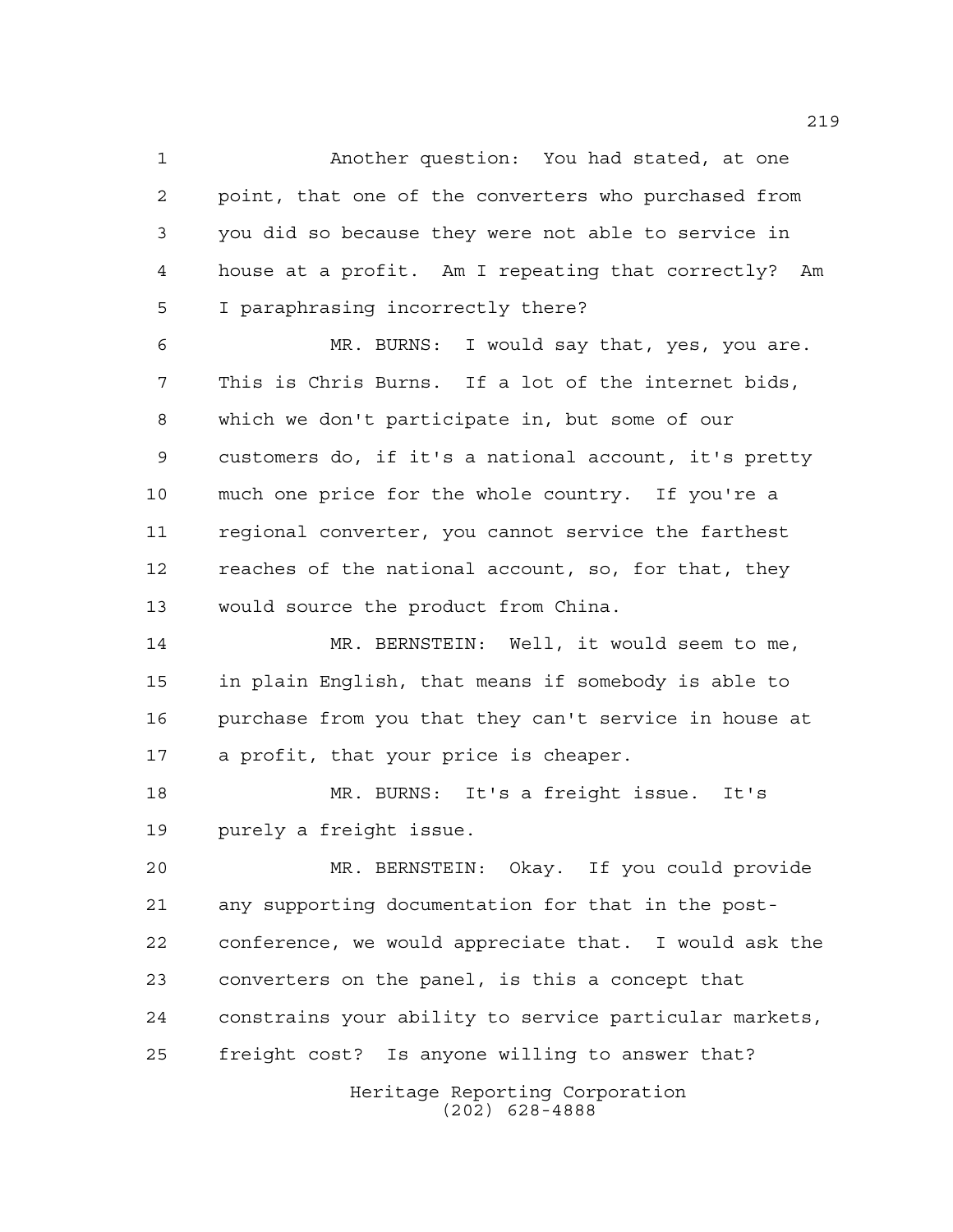MR. SCHWARTZ: Steve Schwartz with Rite- Made. MR. BERNSTEIN: Okay.

 MR. SCHWARTZ: We operate three plants: one on the East Coast, one in the Midwest, and one on the West Coast. We have invested. We have employees, we have facilities, we have equipment, and we continue to make investments. We do that so that we can service national accounts.

 MR. BERNSTEIN: Okay. Mr. Granholm, you looked like you had something to say.

 MR. GRANHOLM: Don Granholm with Nashua. Nashua converts lightweight thermal papers in two facilities, one in the eastern time zone, Tennessee; one in the Pacific time zone, California. A strong part of the rationale for doing that is to minimize freight costs and, as well, to minimize the transit time from our facility to the customer's facility.

 MR. BERNSTEIN: Do you think it would be impractical or ineffective to try to service the continental U.S. from a single facility?

 MR. GRANHOLM: I can't speak for everybody in the industry, but from Nashua's perspective, it's a challenge that we would prefer not to take on. We have enough already on our plate.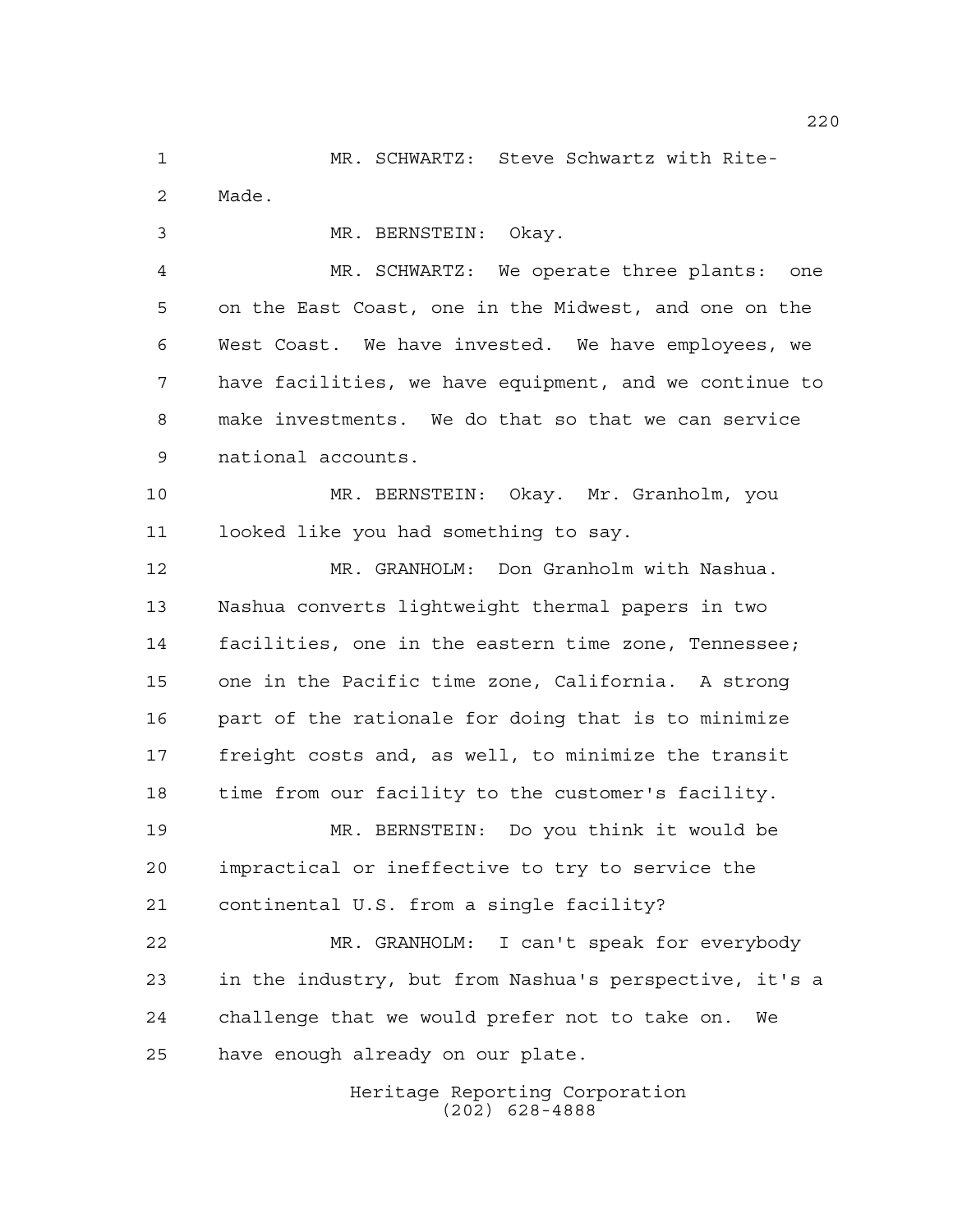MR. BERNSTEIN: Do any of the other converters care to answer that question about whether you think it would be practical to service the U.S. market from a single facility? MR. SANDT: We don't do it in a great extent at Sandt Products, but we do it, and it depends on the mix, but we're in Lancaster, Pennsylvania. We can service nationwide accounts who have locations on the West Coast and compete against everybody else here in the room on a price basis and make out on it. MR. BERNSTEIN: Okay. Thank you. MR. GREENE: Richard Greene, Koehler America. One of the reasons behind our emphasis on 48 gram is to give converters that don't have a national footprint with this lighter-weight paper the ability to ship longer distances, more footage on a roll longer distances, and not have to buy from China on the West Coast. They have a lower freight cost, so it helps them to act as a national distributor of the lighter-weight paper. MR. BERNSTEIN: Thank you. MR. SANDT: I can give something specific, if you would like. There was a figure thrown out of going from Michigan to Las Vegas of \$3,600. We can go

from Lancaster, Pennsylvania, to two spots in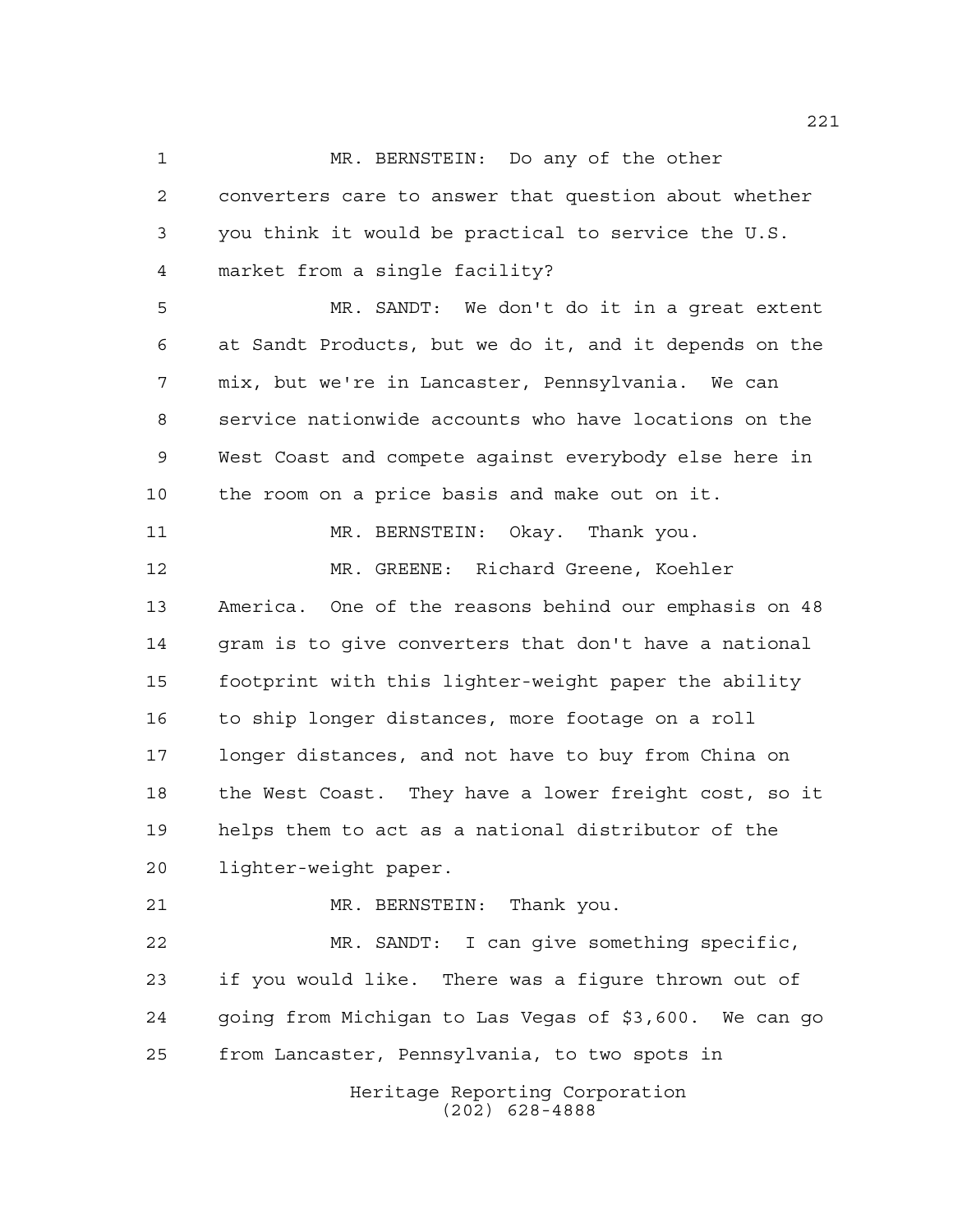California, northern and southern California, for \$1,900.

 MR. BERNSTEIN: Okay. Thank you. Another request for the lawyers. This will be the same one I made this morning to the Petitioners.

 If the Commission should determine that converters engage in domestic production operations, if you could provide us your position on how the Commission should measure apparent consumption, domestic production, and import penetration, and also what you think the best measure of industry performance, particularly financial performance, would be in those circumstances.

14 Let me ask Mr. Dougan.

 MR. SILVERMAN: Bill Silverman. The last part of your question was how you should measure -- MR. BERNSTEIN: Well, whether you believe all of the entrants should be aggregated, that we should do this on some sort of segmented analysis, do one number for converters and one for coaters, as opposed to aggregating everybody together, if you have a position on that.

Heritage Reporting Corporation (202) 628-4888 Again, same thing for Petitioners, just to give you the opportunity to assert something on that. Mr. Dougan, nobody has asked you any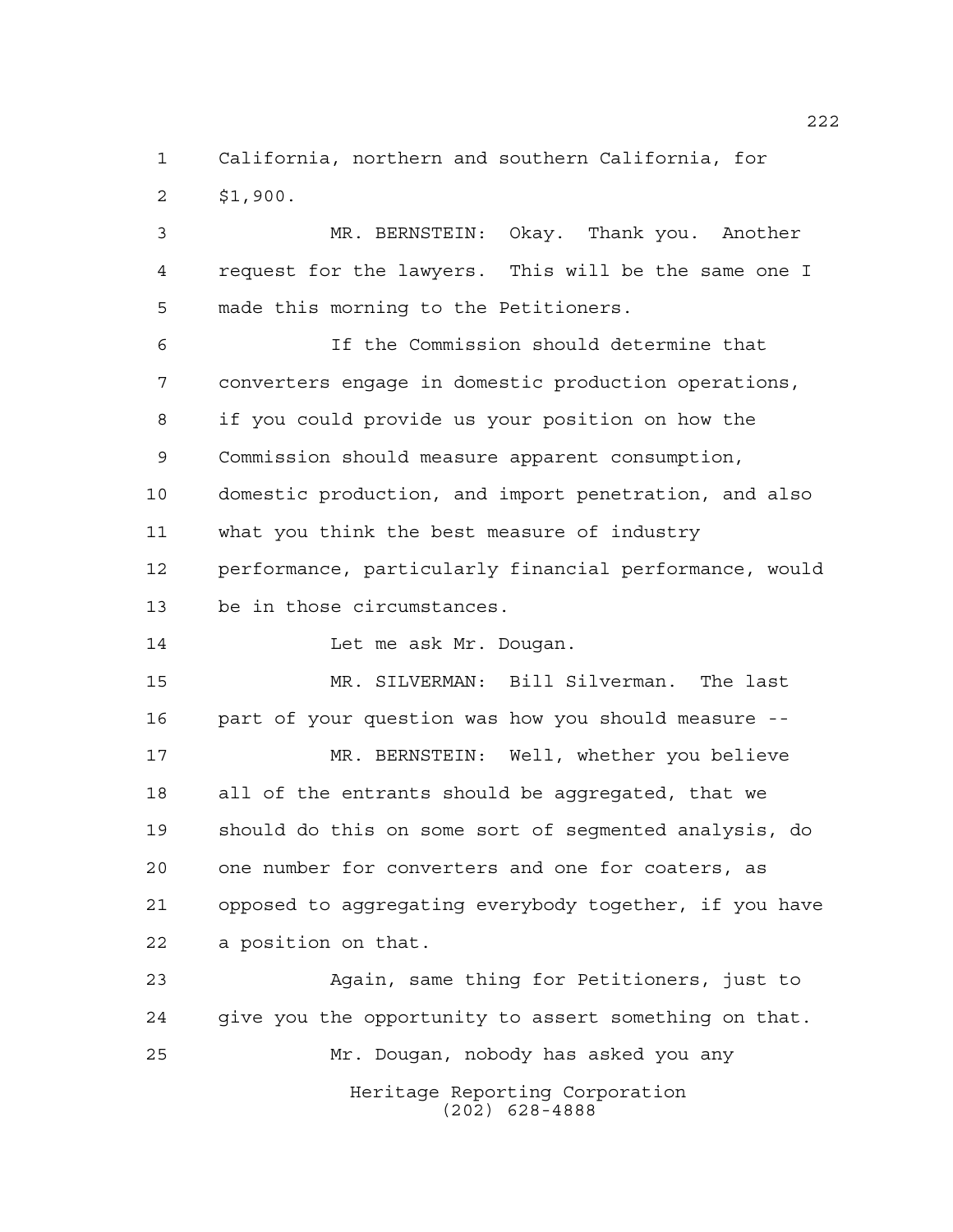questions so far, so let me ask you a couple. With respect to your Exhibit 1 about the Appleton Papers segmented operating results, now I will acknowledge, before I ask this, I realize this isn't the type of data we'll be looking at when we make our determination, so your counsel don't jump in and correct me. But just on the basis of these particular operating ratios you see here, would you view this as a particularly healthy producer, or is this good for this industry?

 MR. DOUGAN: I wasn't reviewed it with respect to other U.S. producers of the subject merchandise because those data are not publicly available. So whether this is representative of an industry-level profitability, frankly, I'm not sure. The purpose of this exhibit and my argument was to demonstrate by reference that it was different than information that was provided to the Commission as part of their questionnaire submission.

 MR. BERNSTEIN: Okay. I appreciate that. Going back to Exhibit 4, with Appleton being highly leveraged and having a lot of long-term debt, if the Commission should need to make a threat analysis here, one of the things that it typically examines with respect to threat is how vulnerable the

> Heritage Reporting Corporation (202) 628-4888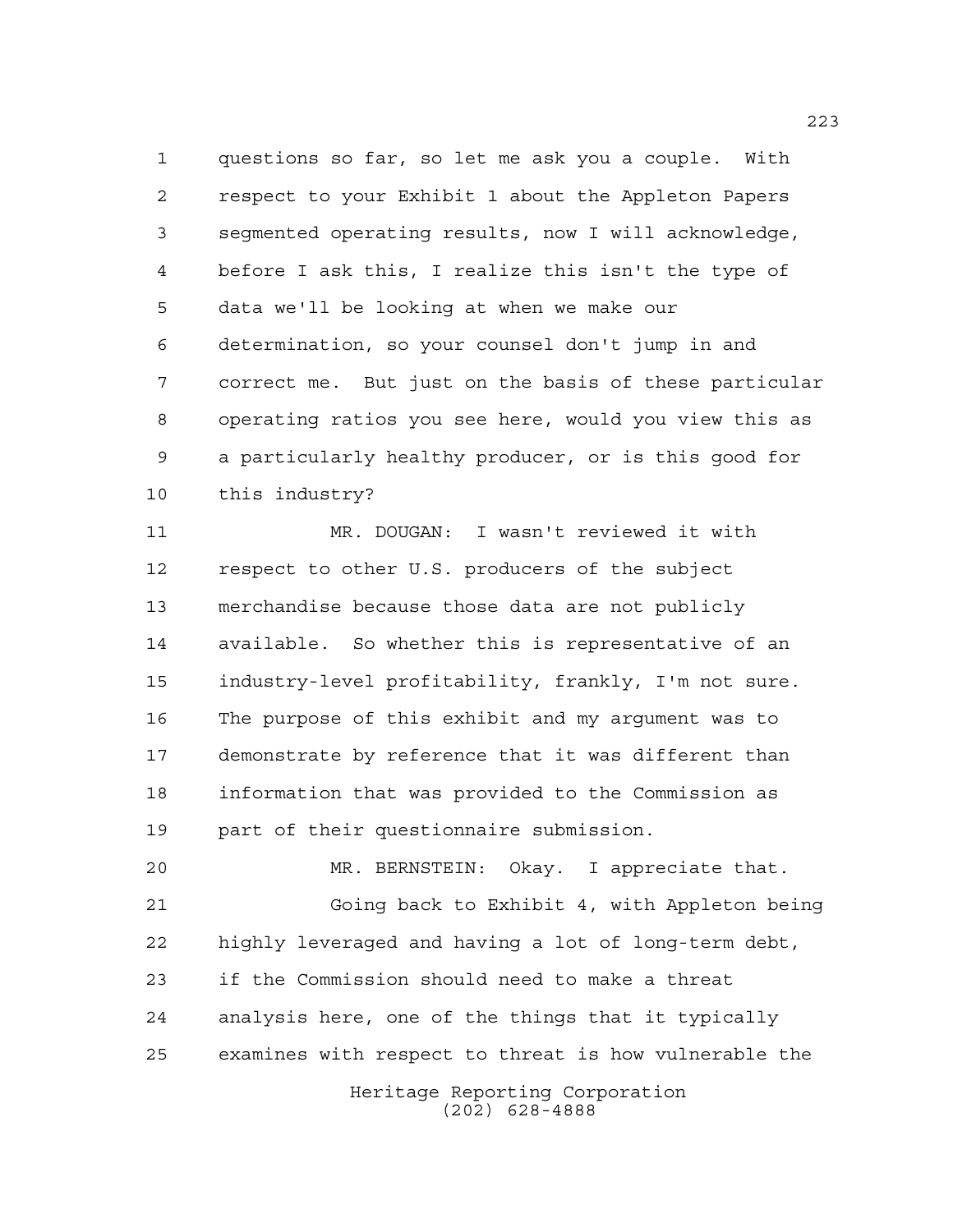industry may be to future subject imports.

Heritage Reporting Corporation (202) 628-4888 Doesn't the fact that a major or the largest producer, no matter how the industry is defined, is so heavily leveraged and has such a high debt load tend to make it more vulnerable to increased imports? MR. DOUGAN: I would answer that question in the following way. If they perceive themselves to be vulnerable and if this is an issue with them and this is a problem, why are they making a \$100 million investment in this line of business or actually more narrowly defined? That's the question to me, is what I'm trying to understand. So I raise that question. Obviously, someone within Appleton management, as part of the evaluation process of this investment, must have taken these things into consideration and given the green light, and they know more about their business than, at least at this moment, than I do. MR. BERNSTEIN: Okay. Thank you. A final question to -- I think this is principally directed to the converters. Is there any sort of expectation that, among purchasers, that Appleton is likely to expand its product line or offer better-quality products or offer a different type of pricing when its new production facility is completed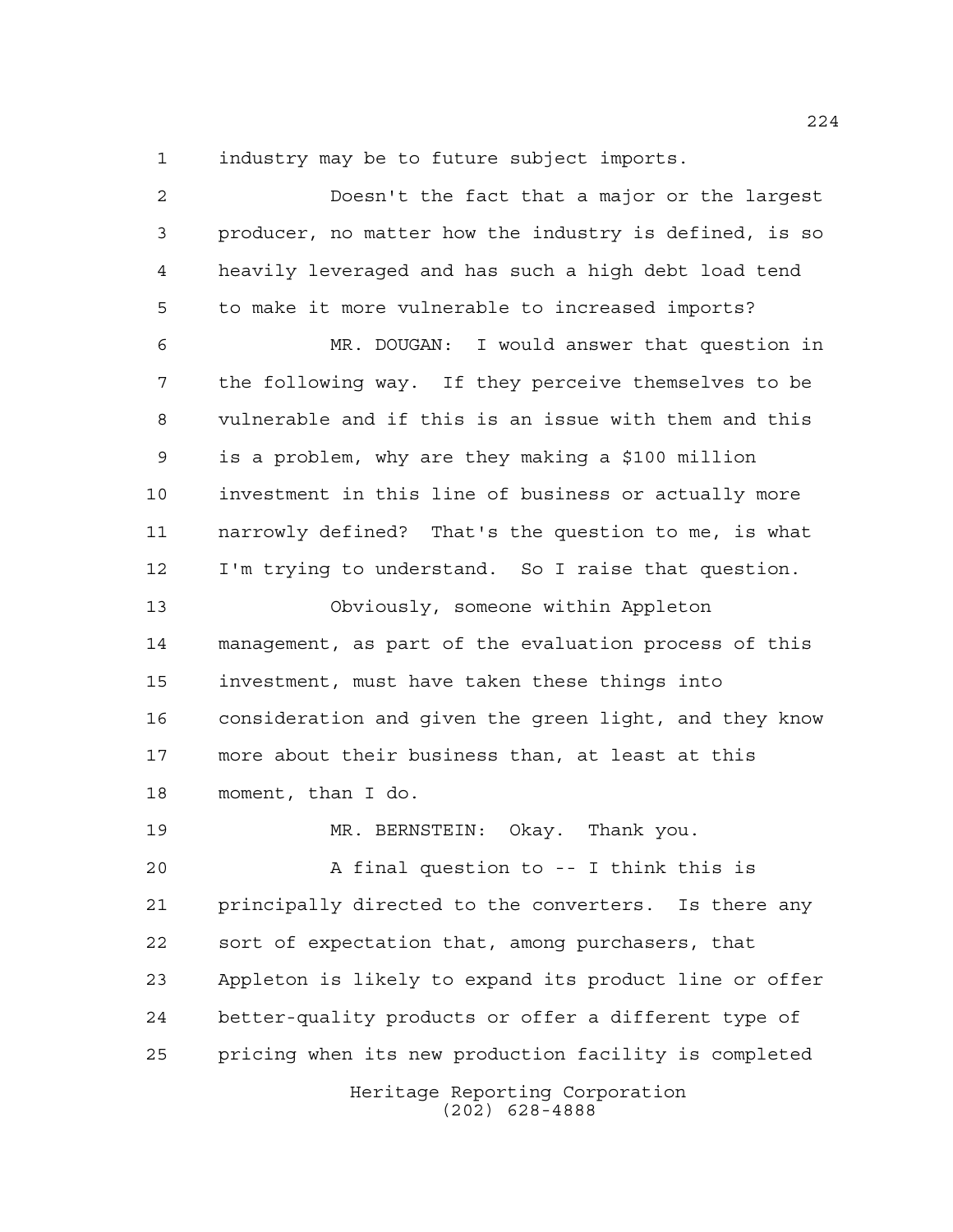next year? Is there any industry scuttlebutt at all among those who may be possible purchasers? MR. SCHWARTZ: Steve Schwartz. I don't know that there is any significant scuttlebutt, but I think, at least speaking for Rite-Made, I think the assumption is that there will be a need for Appleton to fill the capacity of that machine and that they will endeavor to do what they feel is appropriate in marketing their product to accomplish that end. MR. BERNSTEIN: Any further responses from the panel? Okay. Hearing none, I have no further questions. Thank you. MR. CARPENTER: Ms. Bryan? MS. BRYAN: Good afternoon, everyone, and thanks for your testimony thus far. I, first, have one more question on the Appleton allocation issue in '06, and it's a two-part question, and anyone who wants to jump in here, go for it. Was Appleton the only producer that had supply issues in that time period? Were there any other producers that had allocation issues, and was it concentrated on just the 48-gram or 55-gram paper, or was it all of their product line that they had allocation on?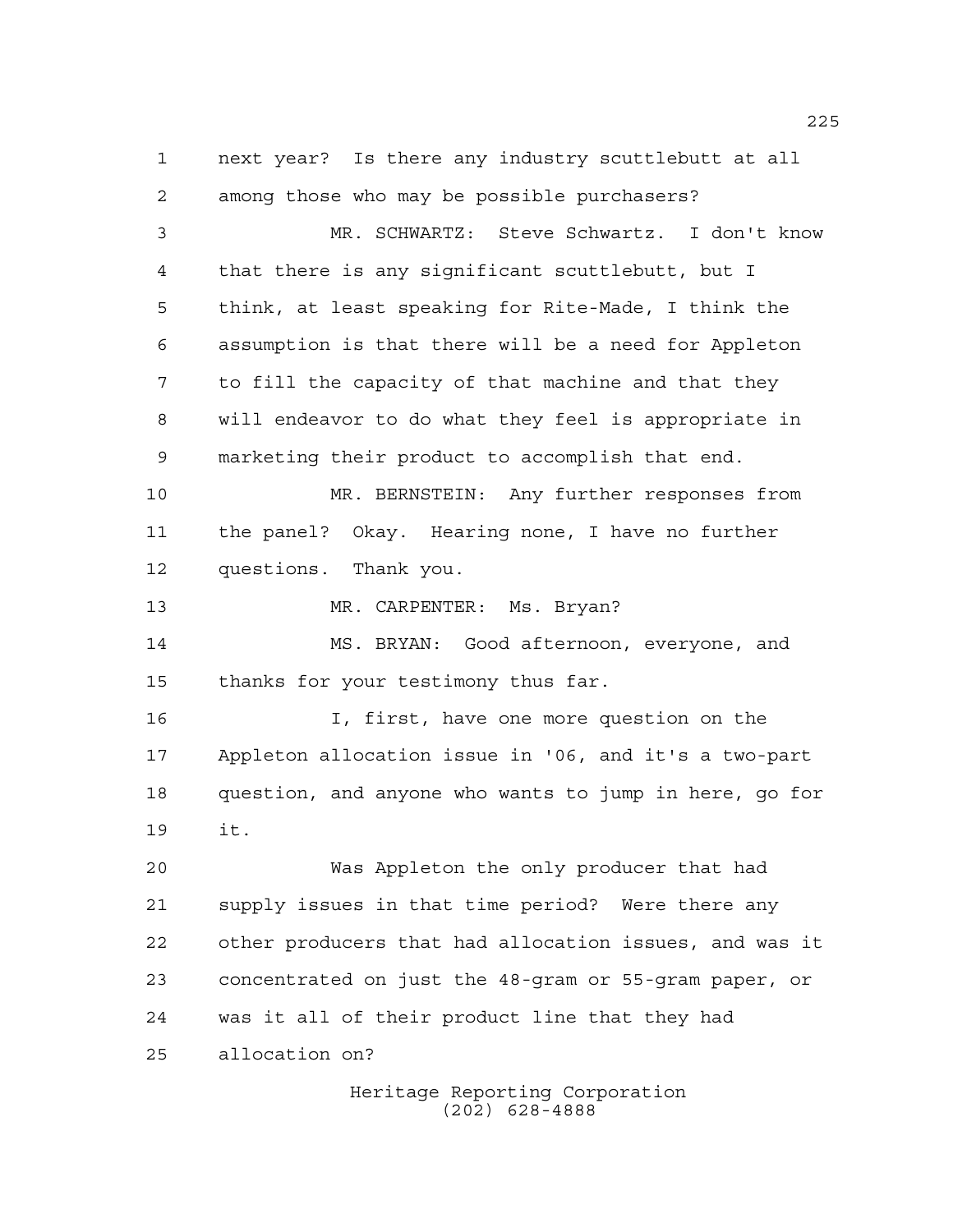MR. SITTER: As just a point of clarification, Appleton did not introduce their 48- gram product until after that time period. MS. BRYAN: Okay. Thanks. Okay. So by no one coming forward, I assume it was just Appleton that had supply issues during that period. MR. GRANHOLM: This is Don Granholm with Nashua. I can't characterize the behavior of the whole industry during that period of time, but Nashua's producers during the period were able to meet all of our requests. We bought the majority of our requirements from non-Appleton sources during that period. MS. BRYAN: Okay. Thank you. This question is for converters that buy both 48-gram and 55-gram paper. When your customers put in an order, are they going to specifically request just 48 gram or just 55 gram? Do you keep that separate, or is it kind of all lumped together ever? MR. SCHWARTZ: Steve Schwartz with Rite- Made. Within our stock product line, we have two lines, a 48-gram line and a 55-gram line, and they have separate stock numbers.

Heritage Reporting Corporation (202) 628-4888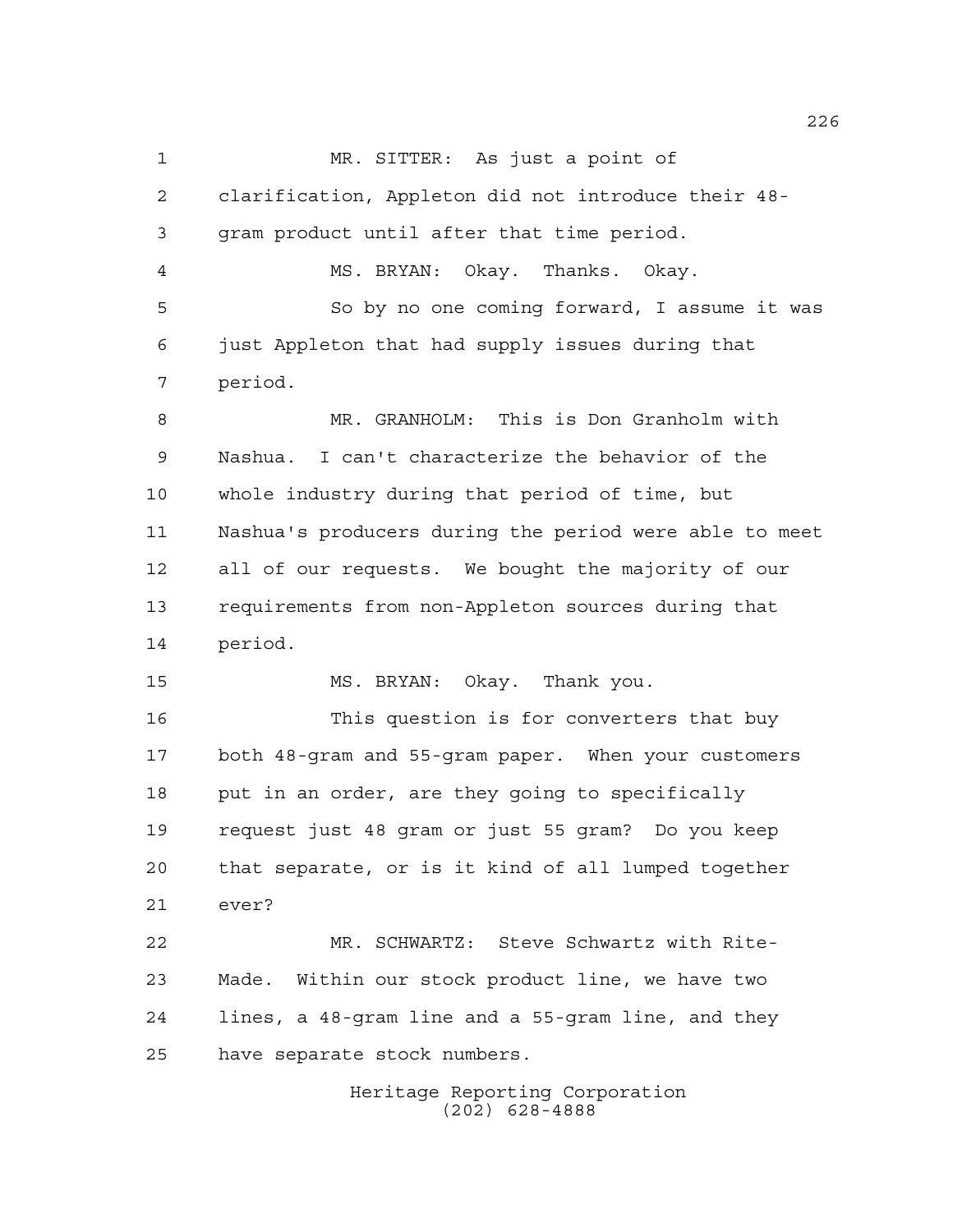Heritage Reporting Corporation (202) 628-4888 **In regard to production for specific**  customers under their specifications, they have determined, through some process, which they prefer. So we don't arbitrarily make that decision. MS. BRYAN: Okay. Thank you. And for those of you that do source the 48 gram, have you ever had customer complaints about issues that would just pertain to 48 gram versus 55 gram, that it's thinner or weaker in any sense? MR. SCHWARTZ: Steve Schwartz with Rite- Made. We've had no complaints. MR. GRANHOLM: Don Granholm, Nashua. No significant complaints, to my knowledge. MR. SANDT: Roger Sandt from Sandt Products. No significant complaints. MS. BRYAN: Okay. Thank you. This question would be about the shipping advantages of the 48 gram versus the 55 gram. Maybe, Mr. Greene, you would like to address this. Is there any way you can quantify in terms of a reduce cost to shipping a container maybe of just 48 versus a container of just 55 or a percentage of how much more paper can be shipped in one container? MR. GREENE: Well, the weight of the 48 gram is 15 percent lower than the 55 gram, and freight is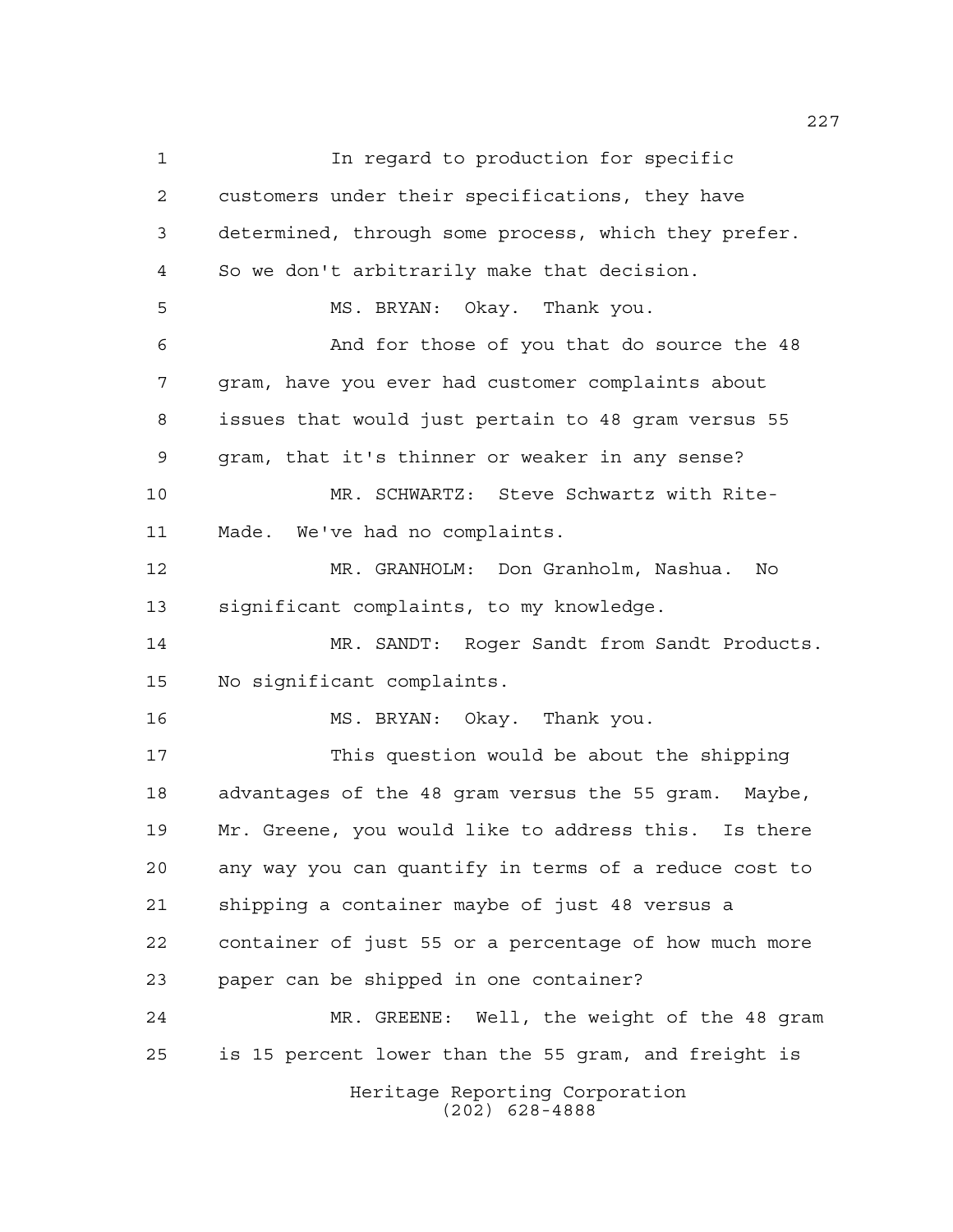generally charged by weight. So your shipping costs go down simply because of that.

 MS. BRYAN: Okay. Thank you. That's very helpful.

 This question, I guess, is primarily for the foreign producers, but also the converters, if you want to add something. Has the exchange rate and the value of the dollar had any impact on what prices you can obtain in the U.S. in terms of your own currency, and has that affected your desire to export to the United States at all?

(Pause.)

 MR. FRUEH: This is Willy Frueh from Koehler. We do make, as we do now, make our budget for the next year, and we do take a certain exchange rate into consideration. We are a long-term player, and there are times where our earnings are better and times when the earnings are not that brilliant, but we commit to supply our customers on a regular basis.

MS. BRYAN: Okay. Thank you.

 MR. JAHNS: Falk, counsel, Mitsubishi. Last year, we had tried really to increase the prices when we saw that the actually the exchange rate was working, or starting to work, against us, so when it got very unfavorable for the mill. We have really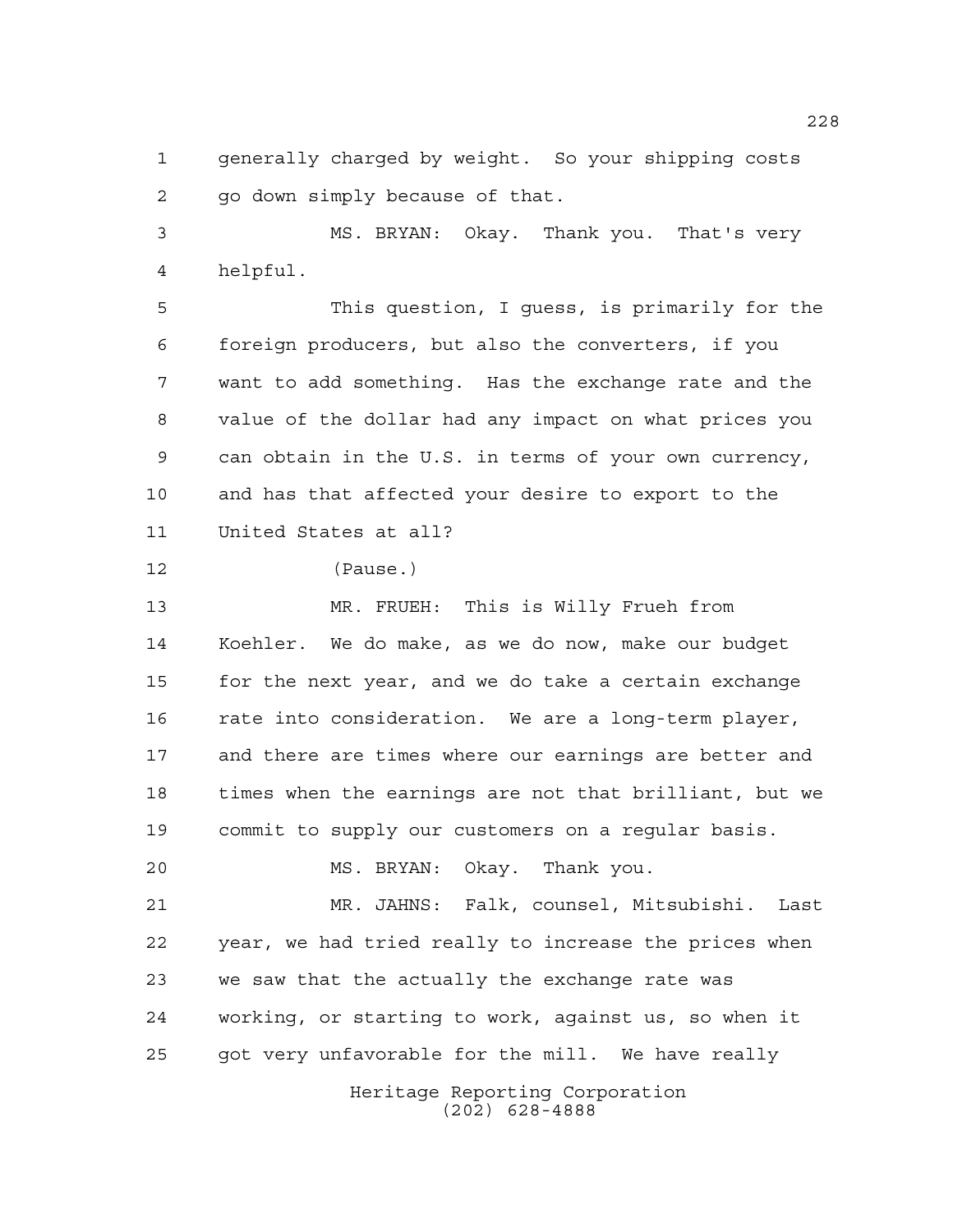succeeded. We have been very successful with price increases until the beginning of this year.

 However, then, unfortunately, prices have dropped significantly. We have projected the price decreases have come out of the market. So we have tried to work against it; however, in some kind of way, due to the fact that, as Mr. Frueh said, we have a certain budget which we have to meet as well, and so we certainly had to come back into the market in some kind of way.

 MS. BRYAN: Okay. Thank you. I appreciate that.

 Another question for the converters who buy both imported jumbo rolls and domestically produced jumbo rolls of the same basis weight and convert them. Once the rolls have been converted, at that point, do you know anymore from which source the original paper came from? And, second part: If you do not keep track anymore, and you just sell it all, is it all the same price, regardless of whether jumbo rolls are sourced from?

 MR. SCHWARTZ: Steve Schwartz with Rite- Made. We do have quality control numbers on all of the cartons we produce that can be tracked back to the mill source, but, in general, in our stock products,

> Heritage Reporting Corporation (202) 628-4888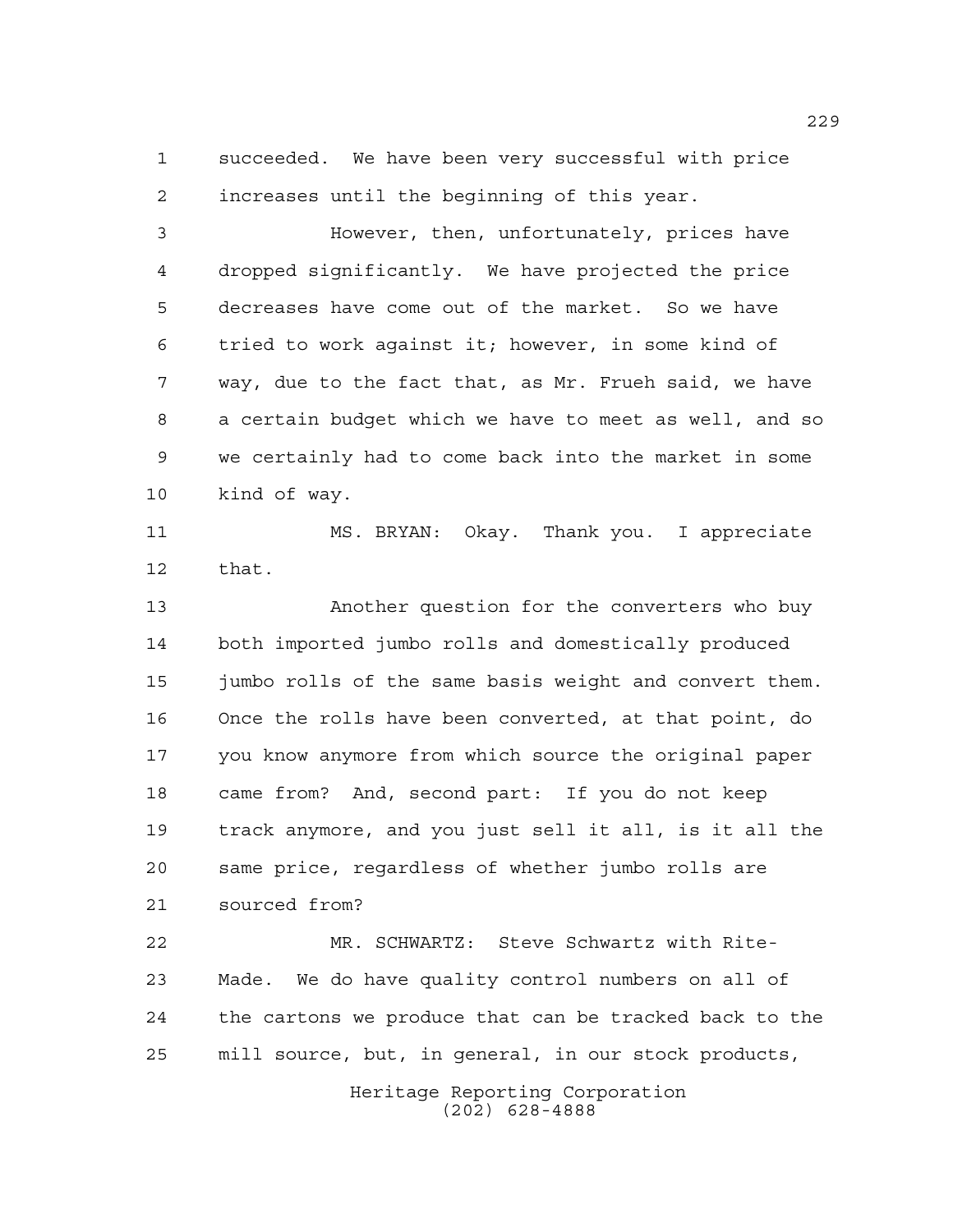we do not, unless there is some particular customer specify that he wants product only from a certain mill or some other mill, we ship those interchangeably but at the same basis weight. In other words, we would ship the domestic and foreign 55 gram interchangeably. MS. BRYAN: And at the same price. MR. SCHWARTZ: At the same price, yes. MS. BRYAN: Anyone else have anything to add? MR. GRANHOLM: Don Granholm from Nashua. We also, within particular basis weights, we substitute

 different manufacturers' paper interchangeably within this basis weight, but we also maintain stock numbers that we can tell whether it's a 48-gram product or a 55-gram product. The pricing within a basis weight -- our pricing to our customers is constant, irrespective of which mill we bought the paper from.

MS. BRYAN: Okay. Thank you.

 This is maybe sort of a hypothetical question, but I guess you've already addressed it. I was going to ask if you have, like, one of your customers having a quality problem with some of your paper, and they come back to you and say, "This one had an issue," I guess you can, like you said, you can track which source that came from. Is that correct?

> Heritage Reporting Corporation (202) 628-4888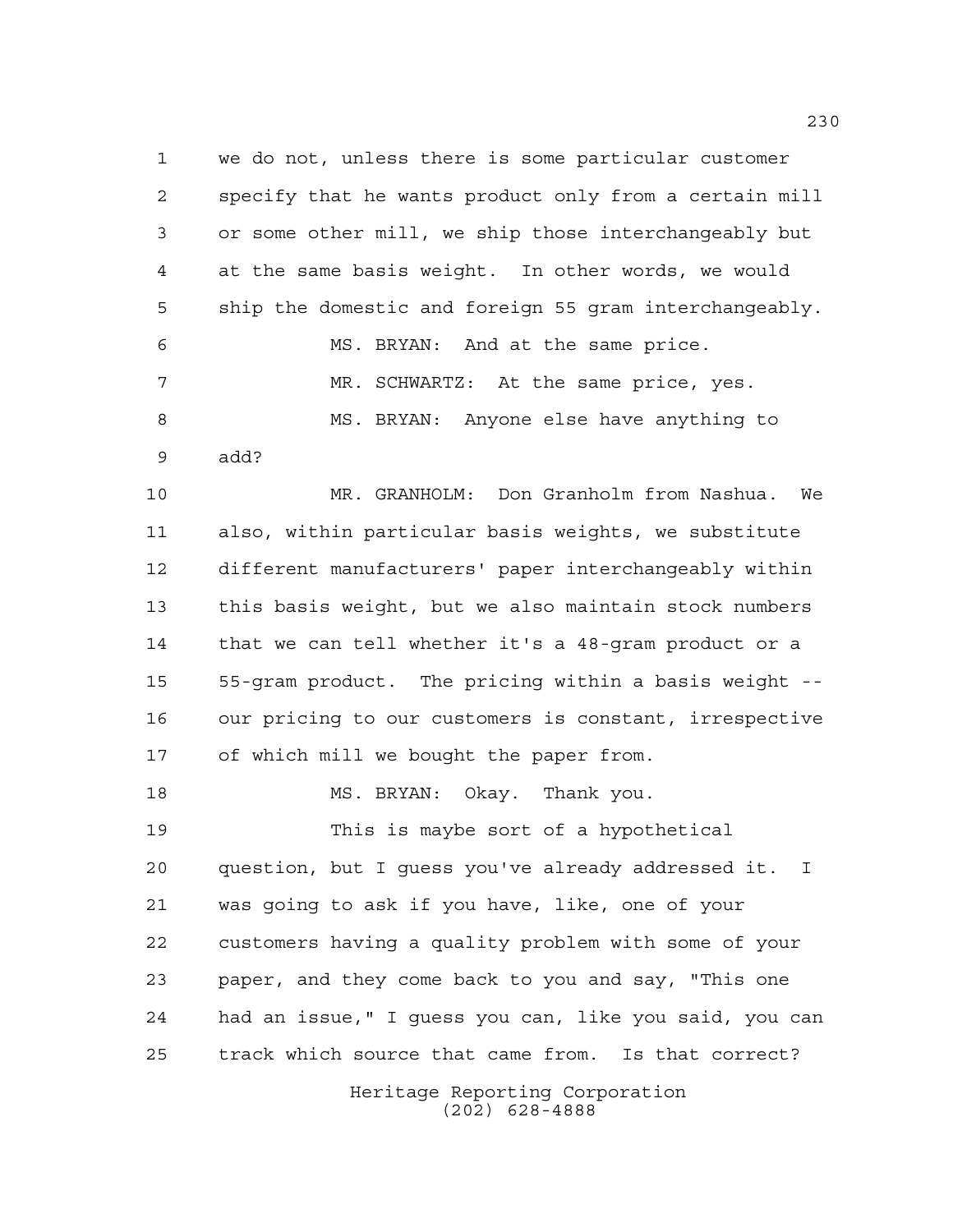Did I hear that correctly?

| 2  | MR. GRANHOLM: Don Granholm, Nashua. Yes.               |
|----|--------------------------------------------------------|
| 3  | We can, based on a production number that we put on    |
| 4  | our external packaging, as long as the customer        |
| 5  | preserves that, we can know when it was produced and   |
| 6  | what materials went into it to help us track quality   |
| 7  | problems back to the root cause.                       |
| 8  | MR. SCHWARTZ: Steve Schwartz. I would                  |
| 9  | clarify that you're specifically referring here to     |
| 10 | customer complaints that would be related to probably  |
| 11 | image quality rather than some factor resulting from   |
| 12 | the conversion process, and, yes, as I testified, we   |
| 13 | did receive some of those complaints, and we can track |
| 14 | that back actually to the specific mill.               |
| 15 | MS. BRYAN:<br>Okay. Thank you.                         |
| 16 | Ms. Bryan?<br>MR. SANDT:                               |
| 17 | MS. BRYAN:<br>Yes.                                     |
| 18 | MR. SANDT: Roger Sandt. On the last                    |
| 19 | question, Don Granholm mentioned interchangeability.   |
| 20 | We have separate numbers for 48 and 55 gram. I think   |
| 21 | you were addressing just 55 gram in that question.     |
| 22 | MS. BRYAN: For a specific basis weight.                |
| 23 | MR. SANDT: As the other converters, we have            |
| 24 | tracking numbers on every carton. We can go back to    |
| 25 | who the manufacturer of the paper is, when we made it, |
|    | Heritage Reporting Corporation<br>$(202)$ 628-4888     |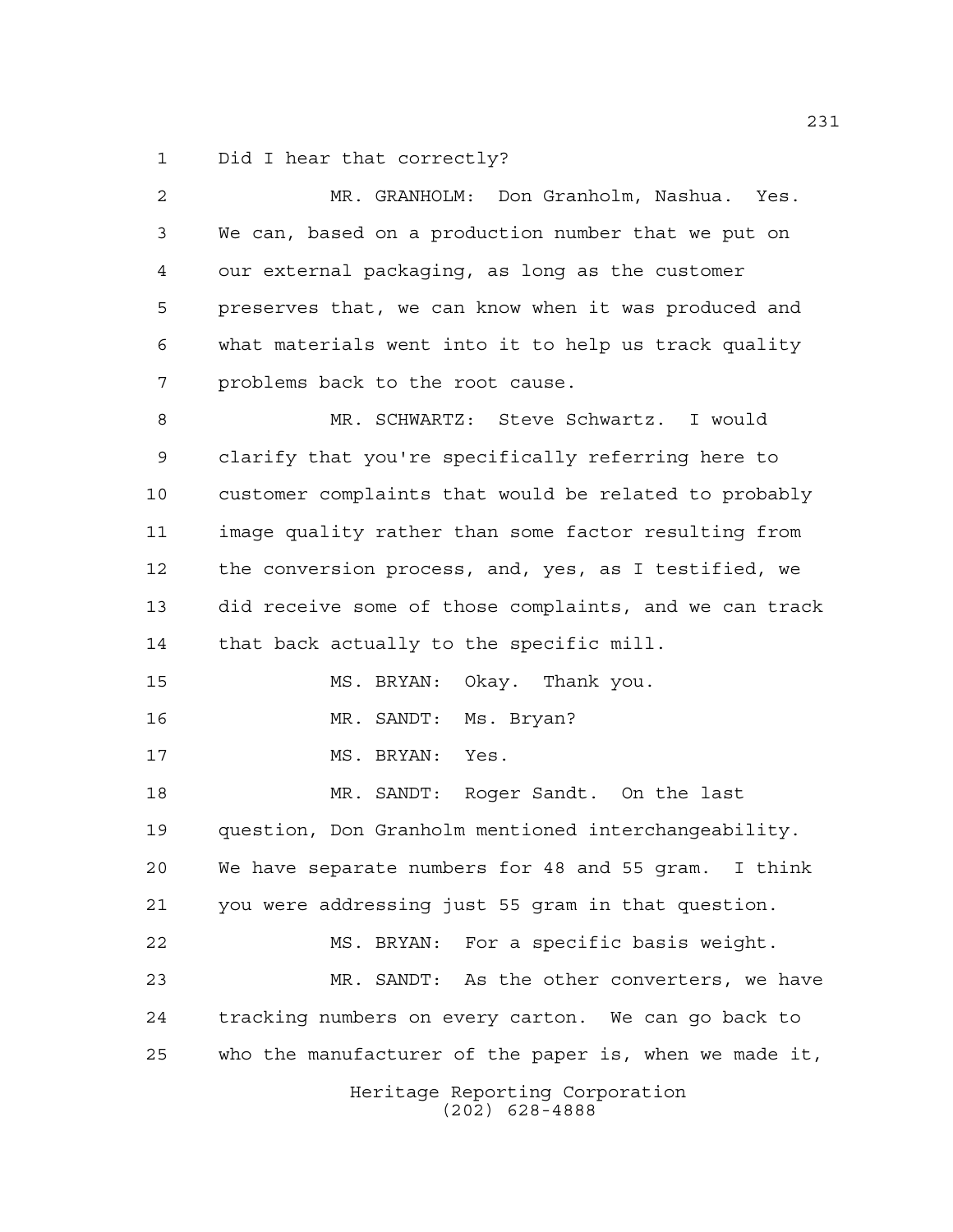et cetera.

| 2  | MS. BRYAN: Okay. Thank you.                           |
|----|-------------------------------------------------------|
| 3  | This is an issue, I believe Mr. Schwartz              |
| 4  | brought up earlier, that you can fairly easily pass   |
| 5  | along price changes to your customers.                |
| 6  | MR. SCHWARTZ: Steve Schwartz. I didn't use            |
| 7  | the words "fairly easily." What I indicated was that, |
| 8  | absent external factors, the base paper cost is a     |
| 9  | pass-through cost of the finished goods. Obviously,   |
| 10 | no customer wants to see his prices increased. It is  |
| 11 | a time-consuming process for our administrative and   |
| 12 | sales staffs to do this.                              |
| 13 | Essentially, my point was that, over time,            |
| 14 | absent external factors, a higher price for the jumbo |
| 15 | rolls or a lower price does not necessarily mean that |
| 16 | you will do better or worse.                          |
| 17 | In a short-term situation, if you have a              |
| 18 | fixed-term contract with a customer, if prices        |
| 19 | decrease, you get a benefit. If mill prices increase, |
| 20 | then obviously you do worse. But as all of my jumbo   |
| 21 | mill suppliers know, I am generally supportive of     |
| 22 | their efforts to increase prices.                     |
| 23 | MS. BRYAN: Okay. Thank you.                           |
| 24 | MR. ENDSLEY: Yes, Ms. Bryan.                          |
| 25 | MS. BRYAN: Yes.                                       |
|    | Heritage Reporting Corporation<br>$(202)$ 628-4888    |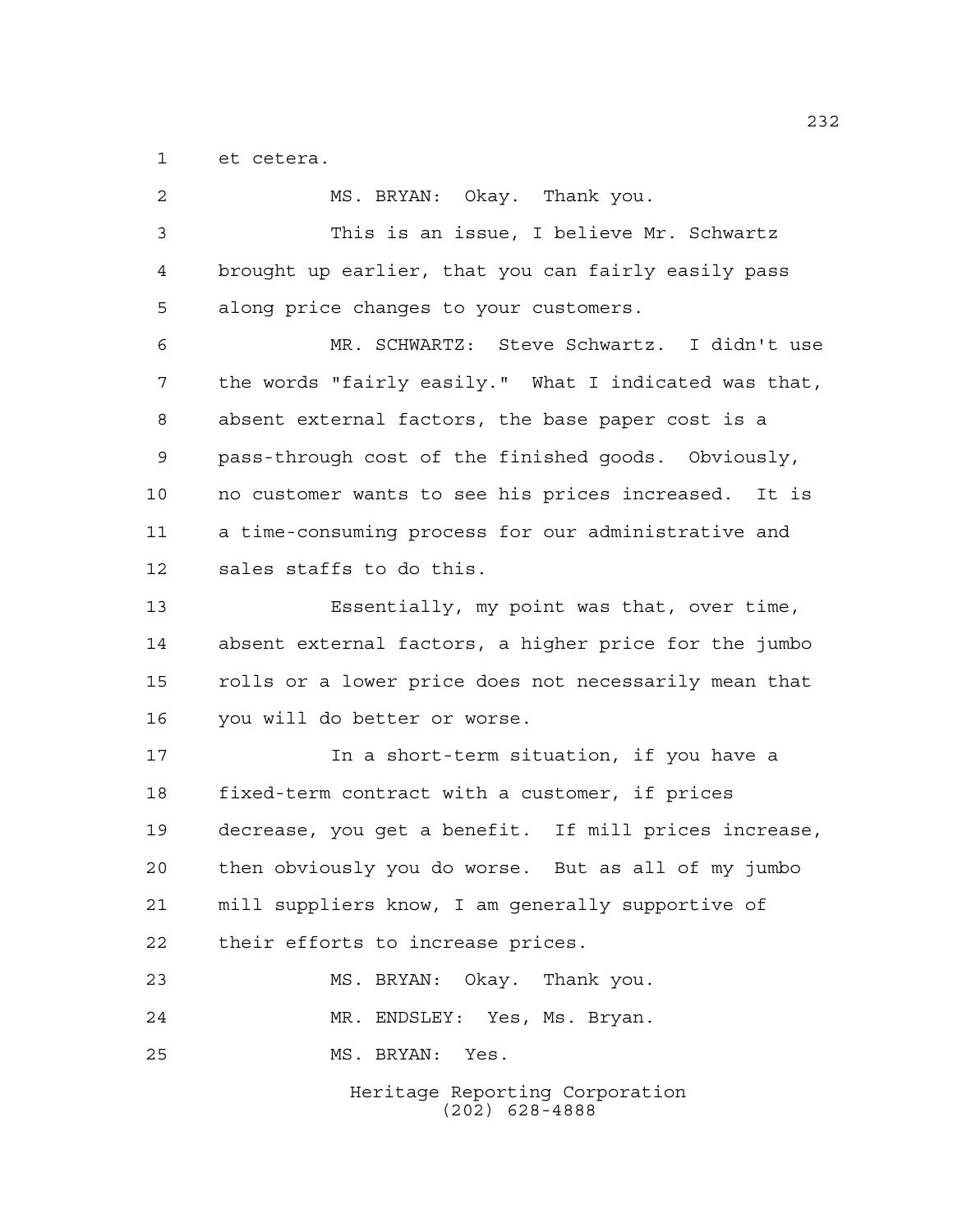Heritage Reporting Corporation (202) 628-4888 MR. ENDSLEY: Doug Endsley. I have a different business model than the other converters in the fact that 90 percent of the product that we produce we give free to the grocery stores, and we raise our revenue by selling advertising on the back of the register receipt tapes. So I'm very sensitive to prices since we're giving it away free. MS. BRYAN: Right. I didn't mean by my question that the market would be insensitive to price; just if you can pass along price changes down the road. I have just one final product-related question. This is, if you want to print something on the back, I guess, or on the front in color ink rather than just black ink, does that impact which basis weight of paper you require, or does it not matter? That has no bearing on that decision. MR. GRANHOLM: Generally speaking, it doesn't really impact anything. MS. BRYAN: Okay. Okay. Thank you. That's all I have. MR. CARPENTER: Ms. Klir? MS. KLIR: I would like to thank this panel also for their testimony. Before I get to a more specific question, I apologize. I may not have all of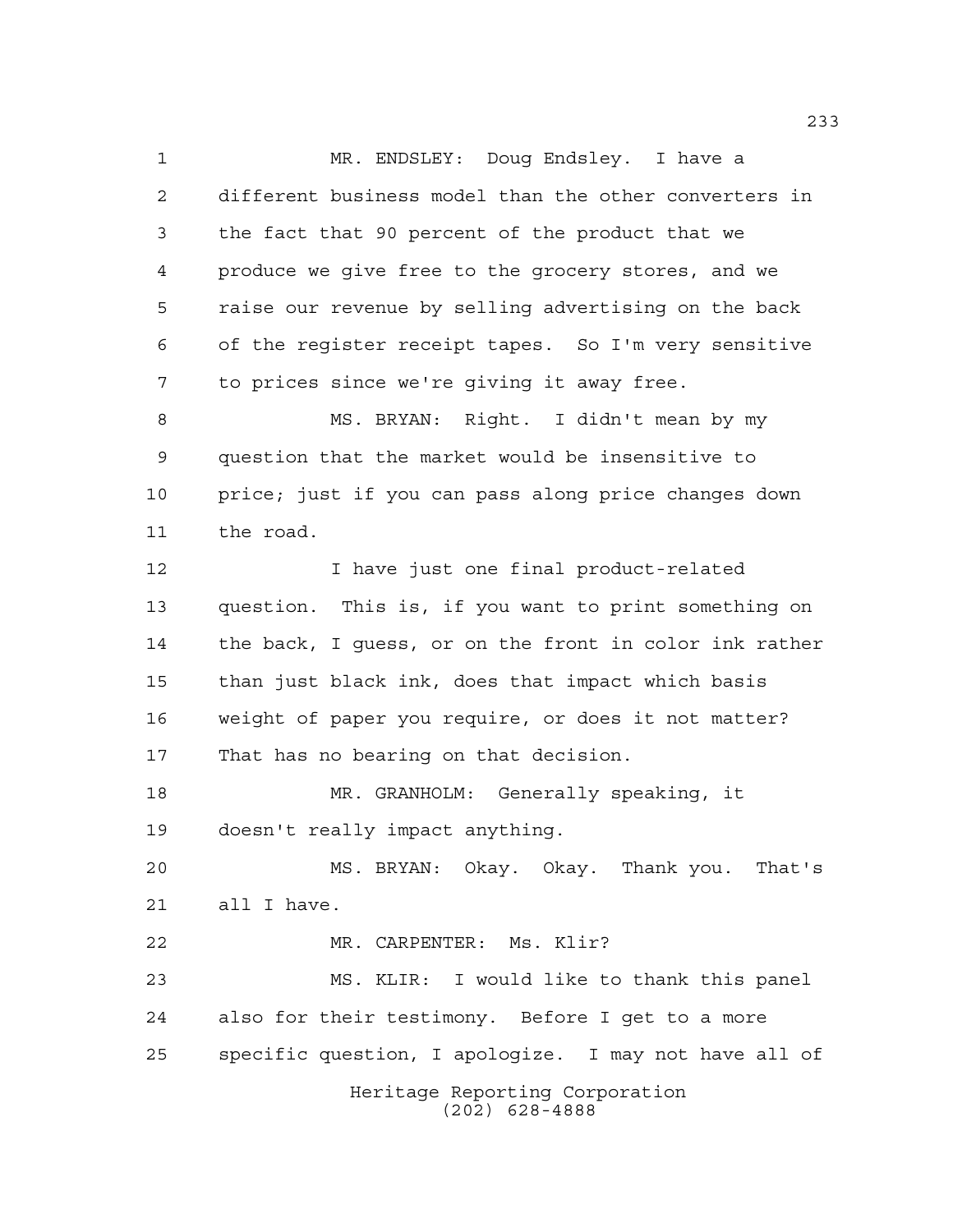the questionnaires with me, but if any of you who have testified have not filled out a questionnaire, please do so. Like I said, I don't know what the status is at this point because things are moving quickly, but we would appreciate that.

 I actually just have one question for post- conference, and it's one that I posed earlier. This would be for counsel and for Mr. Dougan, and you may have been planning on doing this anyway, but I just want to make sure you have an opportunity to please analyze the reported profitability of coaters and the reported profitability of converters and discuss the factors affecting revenues and costs, any of the factors that account for any of the differences in profitability between the coaters and converters, as well as between the various coaters. That's all. Thank you.

 MR. DOUGAN: I would be happy to do that. Thank you.

 MS. KLIR: Thanks. That's all I have for now. MR. CARPENTER: Mr. Forstall?

Heritage Reporting Corporation (202) 628-4888 MR. FORSTALL: Thank you, Mr. Carpenter, and also thank you to this panel for your testimony. We heard testimony in the earlier panel that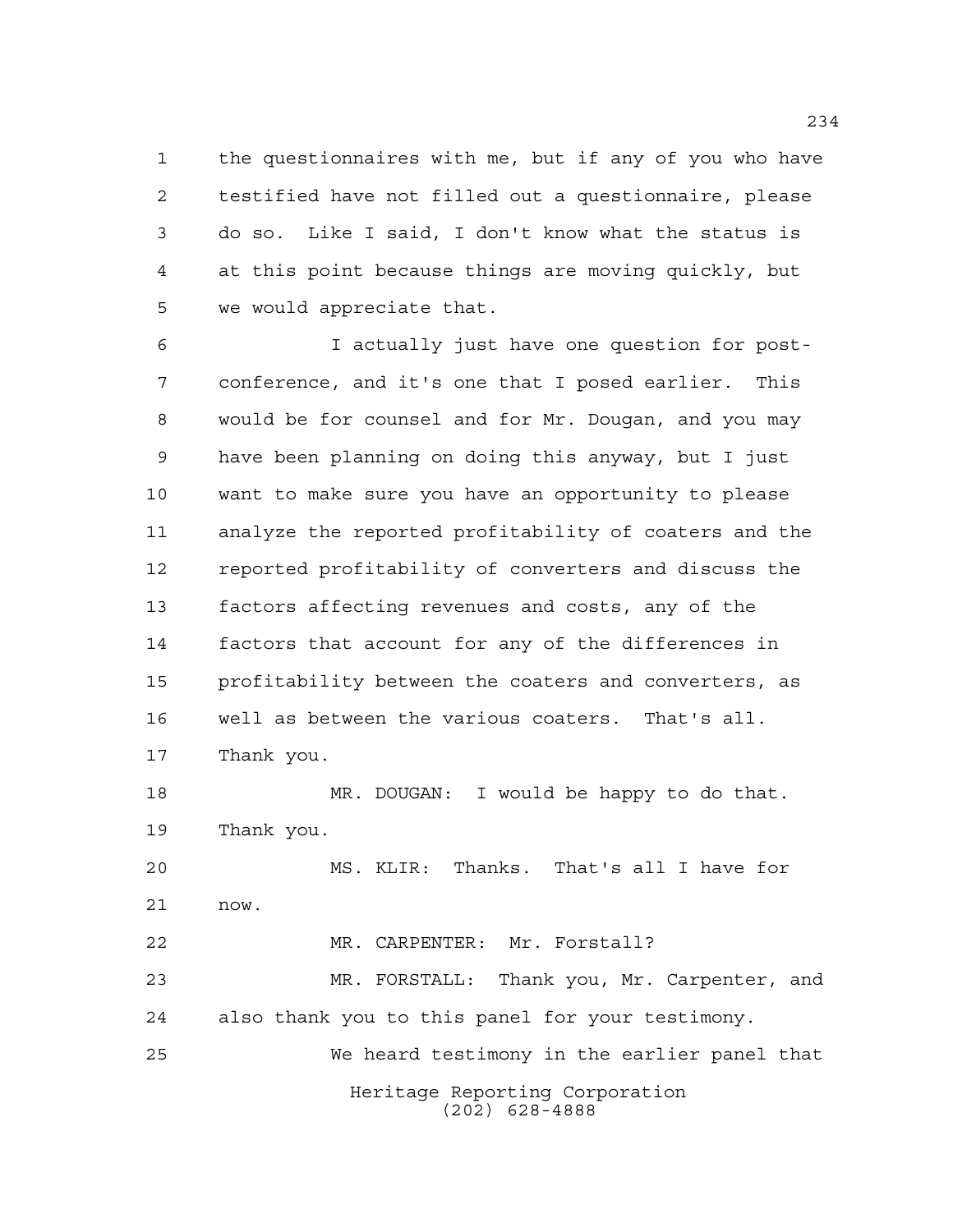lightweight thermal paper was a commodity, and I just wanted to get particularly you, Mr. Greene, and Mr. Frueh and also Mr. Jahns, your thoughts as to whether or not you agreed with that assessment of this particular product.

 MR. FRUEH: This is Willy Frueh from Koehler. We do produce a lot of thermal paper in lightweight, and this is probably over 80 percent of all thermal paper that we produce is the lightweight thermal paper.

 We do not consider this product a commodity because we know how important it is to keep the constant quality level of this product to constantly optimize the product, and we know exactly where the differences lie between our products and the products of our competition, and, at the end of the day, these advantages in the quality decide if you make your business with a customer or not.

 So, for us, this is a very critical product, and also very quality sensitive.

MR. FORSTALL: Thank you.

Heritage Reporting Corporation MR. JAHNS: This is Falk Jahns. I just can only confirm what Mr. Frueh has said, that we are speaking here really about specialty paper grades, high-technically performing grades where you need

(202) 628-4888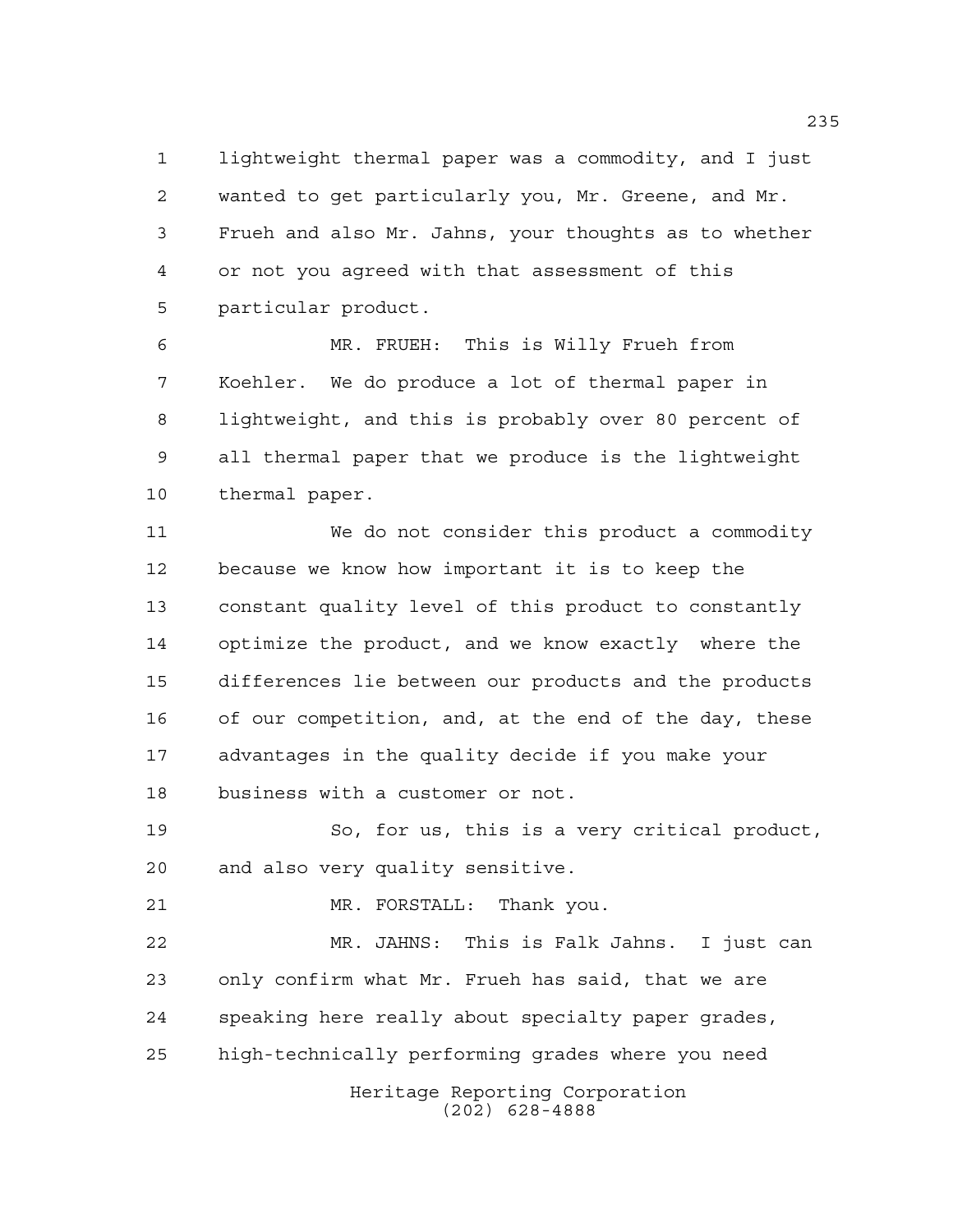special requirements.

| 2  | You need to keep a very close focus on                 |
|----|--------------------------------------------------------|
| 3  | certain features for the paper, for example,           |
| 4  | smoothness, so that you don't have an abrasion on the  |
| 5  | print head, that you don't have any deposits, because, |
| 6  | in the end, if a claim because of poor paper quality   |
| 7  | comes up, it's becoming very, very expensive. So we    |
| 8  | are really speaking here about a very sensitive paper, |
| 9  | more or less, and not about a commodity like, let's    |
| 10 | say, cut-sized papers.                                 |
| 11 | MR. FORSTALL: Thank you.                               |
| 12 | Mr. Greene, I think you spoke just briefly             |
| 13 | about some of the things that allow Koehler to         |
| 14 | maintain its presence in the U.S. market, and one of   |
| 15 | them, I think, was the fact that you had a better      |
| 16 | image, a darker image, I think you said. That gets     |
| 17 | back to your actual coating formulation that is        |
| 18 | actually on the paper.                                 |
| 19 | MR. GREENE: Yes.                                       |
| 20 | MR. FORSTALL: Mr. Endsley, I think you and             |
| 21 | also perhaps Mr. Schwartz mentioned that you had       |
| 22 | multicolor presses, and I just wanted to ask you       |
| 23 | specifically, what kind of presses do you use? Are     |
| 24 | they rotary flexils? What is typically used in the     |
| 25 | industry? Are your presses any different because       |
|    | Heritage Reporting Corporation<br>$(202)$ 628-4888     |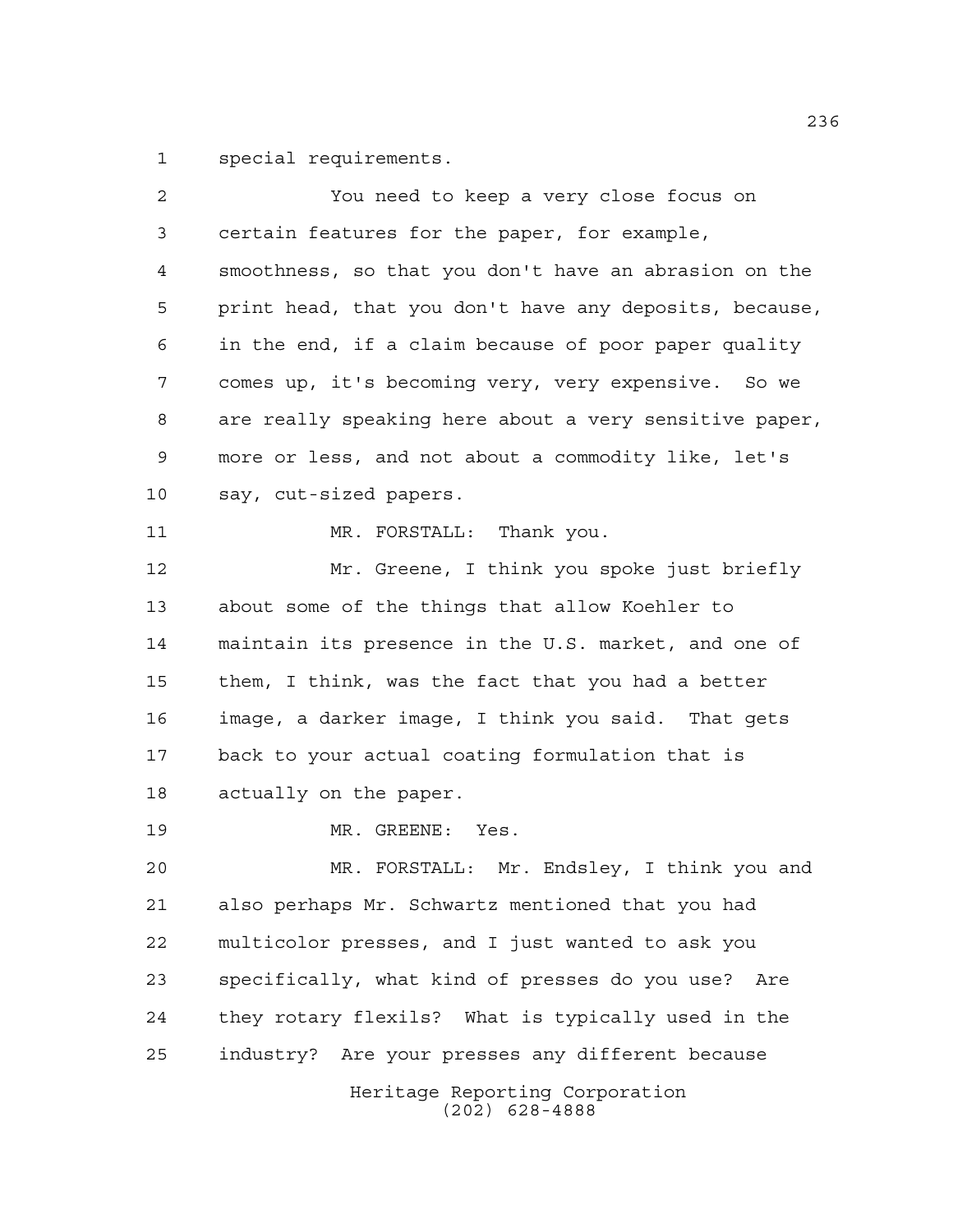Heritage Reporting Corporation (202) 628-4888 you're doing things a little bit differently and maybe want a little bit higher-end look for your advertisers? Are your presses any different than what some of the other converters would have? MR. ENDSLEY: Yes. This is Doug Endsley. We've got four presses. They are all offset printing, roll to roll. Due to the fact that we're printing on the slickness of the thermal paper, we have to use ultraviolet inks, and we have to cure those. MR. SCHWARTZ: Steve Schwartz with Rite- Made. Yes. Mr. Endsley does have a different application. We operate three presses. We have a fourth on order. These are wide-web, high-speed, flexigraphic presses using water-based inks with currently three-color capability. We'll have four- color capability on the new press when it's delivered next year. MR. FORSTALL: Thank you. In fact, I would invite all of the converters, in your post-hearing briefs, if you could spend a little time talking in detail about your production process and just how it works in terms of what the flow is. Presumably, if you're printing a receipt, you're going to print that first before you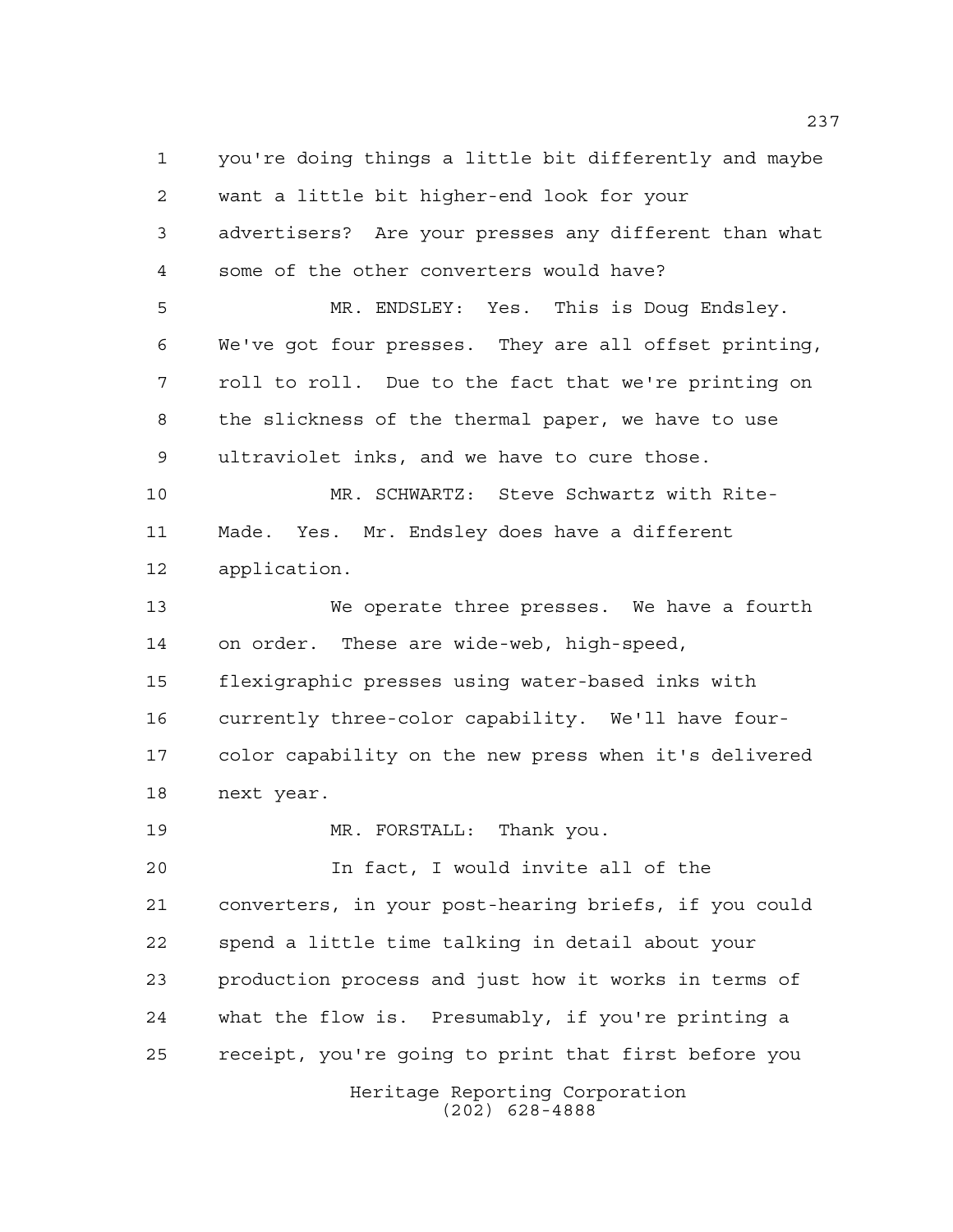slit it, but I just want to make sure I have some idea of how the flow works once you get the paper into your plant, from the point you get it into the plant to when you get it out of the plant as a finished product.

 There was testimony early on -- I think, Mr. Greene and Mr. Granholm, you both had some testimony involved. I got a little confused as to who the price leader in the U.S. market was. It sounded to me, from your testimony, that when things are going up, the Europeans are leading the way, and when things are going down, the U.S. domestic producers are leading the way. So I just got a little confused about who the price leader was at any given time.

 MR. GREENE: Richard Greene. I think you've got it right.

 MR. FORSTALL: I thought you might feel that way.

 Mr. Carpenter, I have no further comments or questions.

Heritage Reporting Corporation (202) 628-4888 MR. CARPENTER: Thank you. Ms. Mazur? MS. MAZUR: Thank you all very much for coming, particularly in a preliminary phase investigation. It's usually pretty difficult to get respondents or any firms to really come to testify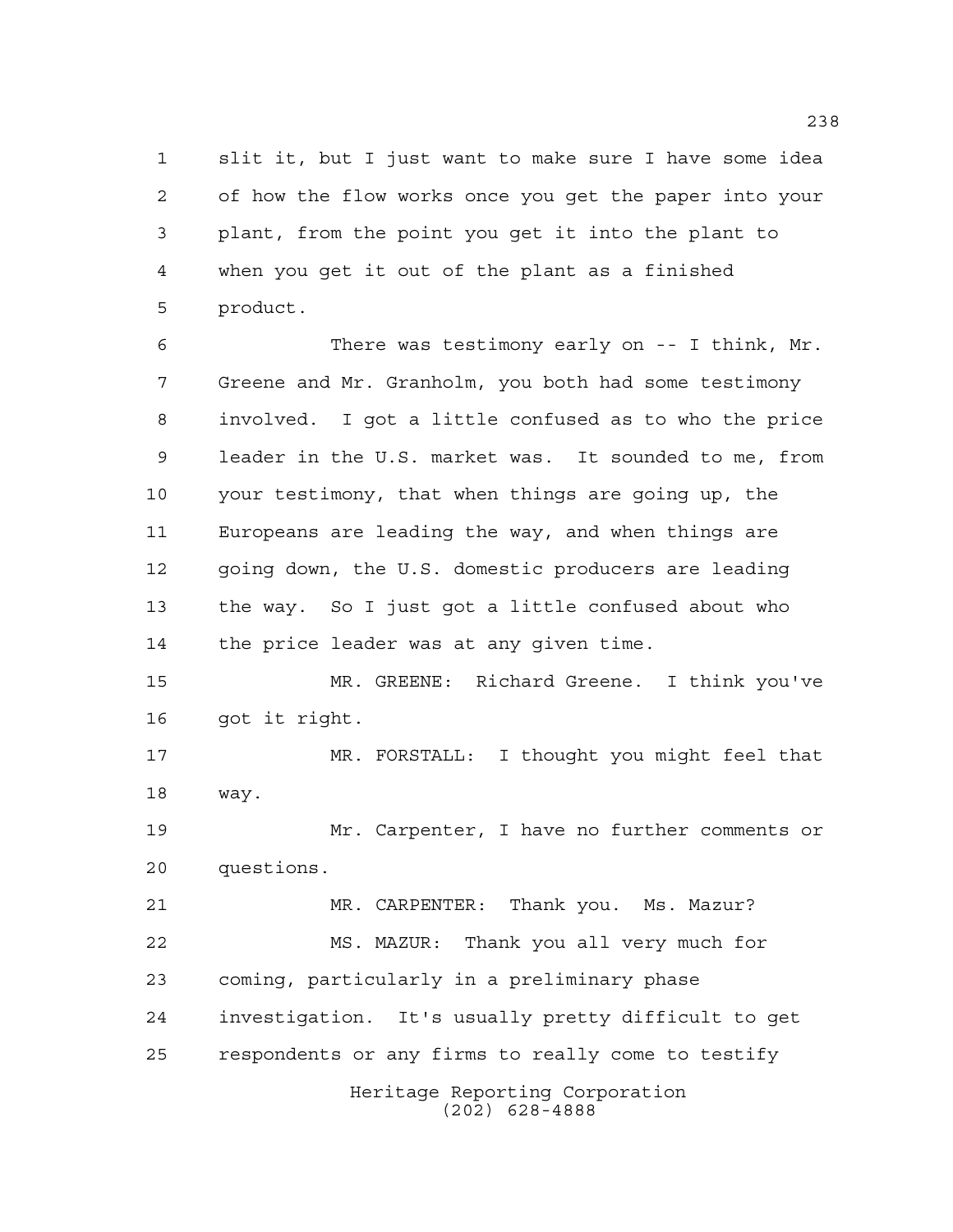before us. The fact that we have such a comprehensive participation today, we very much appreciate. The Commission very much appreciates. With that, I have no questions. Thank you.

 MR. CARPENTER: I just have a couple of quick follow-up questions.

 First of all, on like product, Ms. Jeong, you made the argument about expanding the like product beyond the 70 grams, and, Mr. Burns, I believe you indicated that if you compared 68 and 72 grams, no one would be able to tell the difference between the two.

 My question is, in response to Mr. Bernstein's question when he went around the table asking what other products converters were making, I didn't hear much, if anything, between 55 grams and 80 grams. I was wondering if we could just go back to that for a second, and if I could ask the converters here, do you make anything between 55 and 80 grams? MR. SCHWARTZ: Steve Schwartz with Rite- Made. Not at this time, no. MR. ENDSLEY: Doug Endsley. I do not

 either. MR. GRANHOLM: I'm not aware, at this time,

 of what specific products we might have in the range that you just stated, but I would have to check to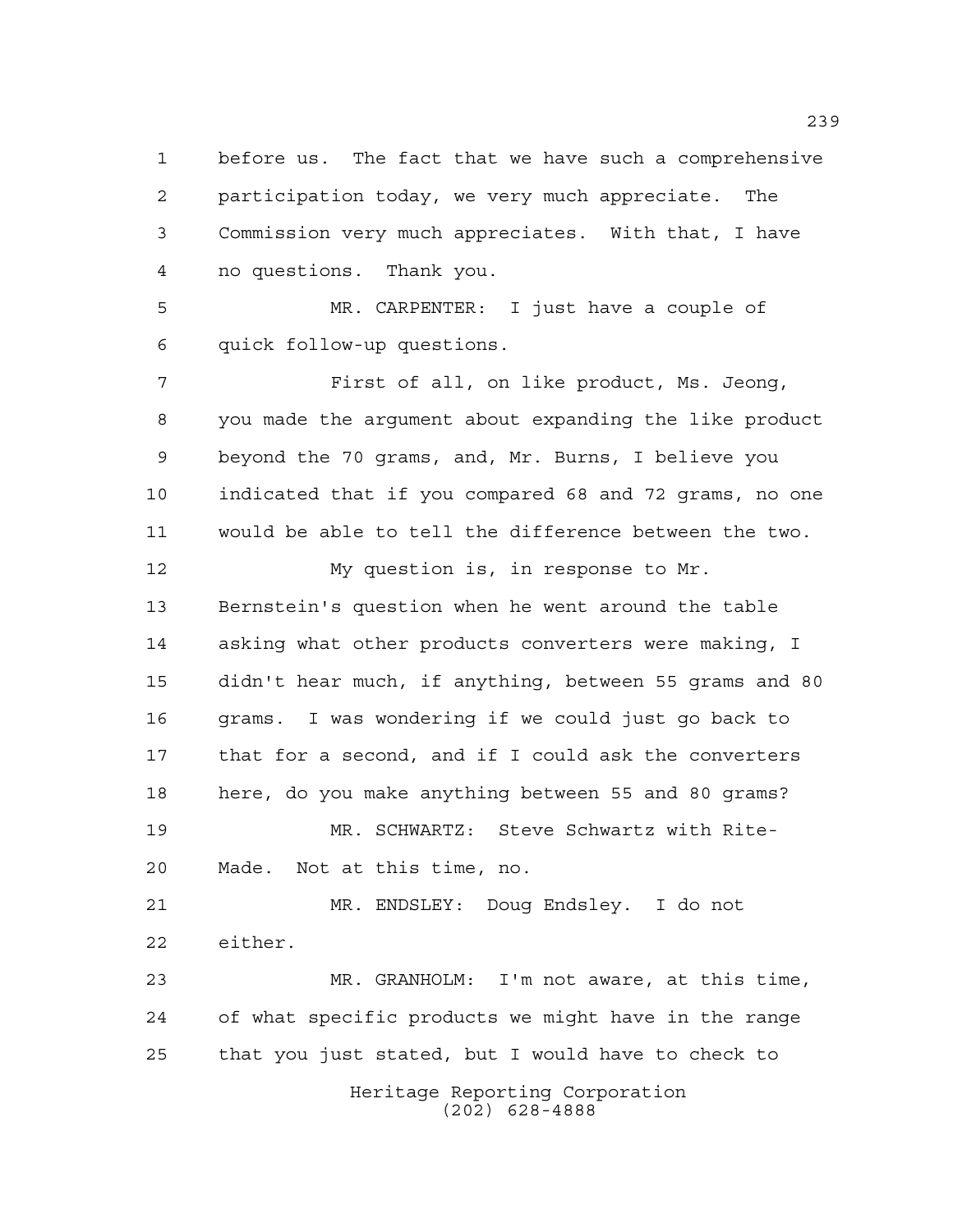find out.

 MR. SANDT: We don't do anything in that range at Sandt Products. MR. CARPENTER: Thank you. Mr. Burns? MR. BURNS: I know that Hansel makes 55, 56, 60, 65, 75, 78, 80, up to 150 gram, top coated and non-top coated. MR. CARPENTER: Would it be possible, in a post-conference brief, for you to provide us, for those products that were more than 55 grams and less than eight grams, if you could just give us an estimated percentage of your total production that's accounted for by those products. 14 MR. BURNS: Yes. MR. CARPENTER: Thank you. The one factual point that I think I heard all of the parties agree to was that there were no nonsubject imports. I just wonder if I could get a response from counsel for the Respondents here. Would you agree, then, that the 20 Bratsk decision by the Federal Circuit is not applicable in this particular case? MR. EMERSON: Reserving our right to bring it up later, at this moment, I don't know that we 24 would be putting forward a significant Bratsk argument right now.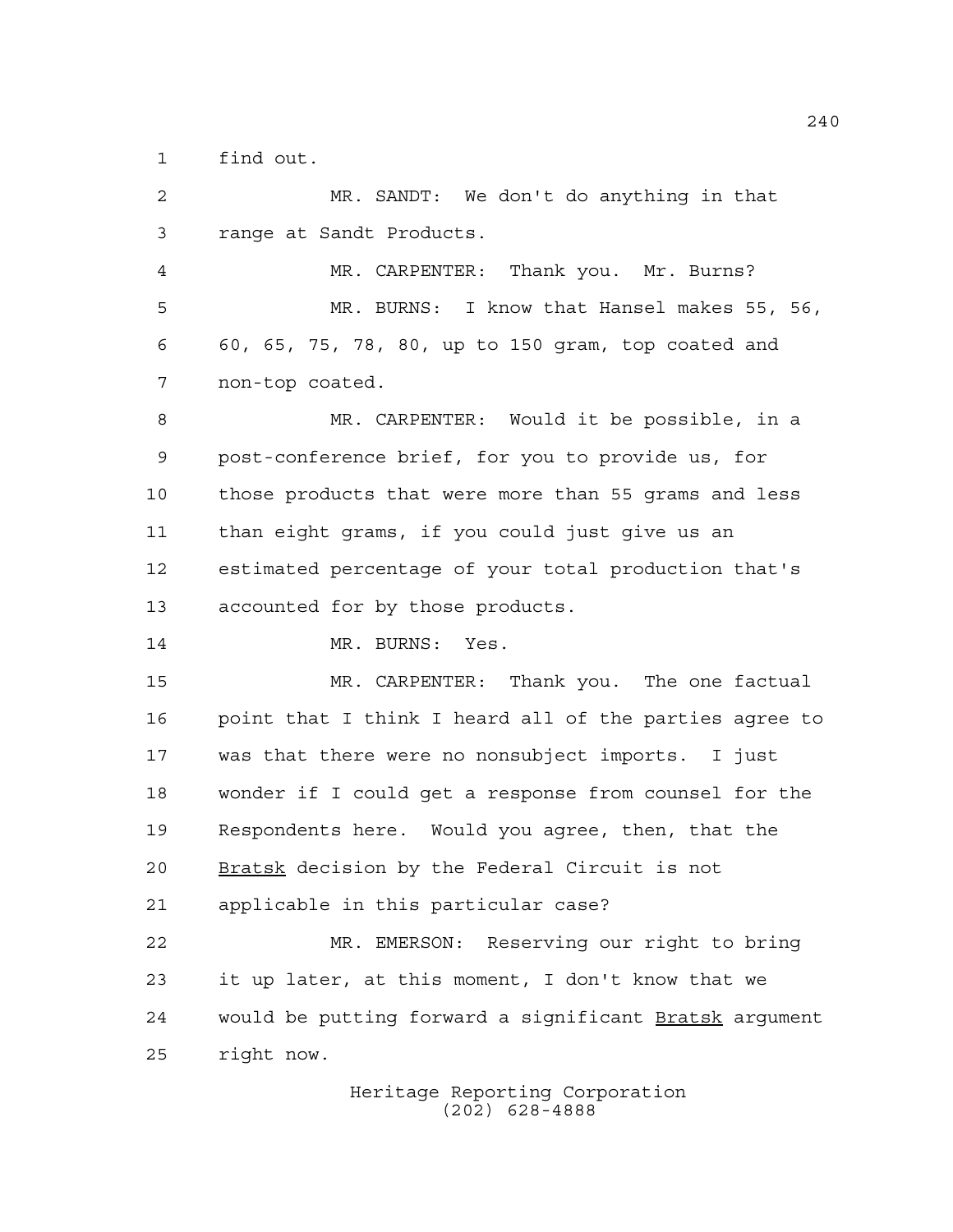MR. SILVERMAN: I don't understand why you don't want to talk about Bratsk. To me, it's an interesting case.

 MR. CARPENTER: If you have anything further you would like to state in your post-conference briefs, feel free to.

 Mr. Silverman, in your opening statement, you indicated that the U.S. industry, I believe, had been seeking imports from Europe in 2006 and 2007. The domestic industry didn't seem to be aware of what you might be speaking about. If you have any further information about that, could you provide that in your post-conference brief?

 MR. SILVERMAN: Sorry about the confusion. I think our friends from Mitsubishi will give you chapter and verse, and they testified to it, that there was some misunderstanding that I didn't say had been imported. I said, in my opening, that they were seeking imports, and they were seeking imports, as Eric Emerson indicated a few minutes ago, and he can repeat it, it was not just one shipment; it was through 2000. I'll let you say it.

Heritage Reporting Corporation MR. EMERSON: This is Eric Emerson from Steptoe & Johnson. This is the letter that we'll be submitting with our post-conference brief, a request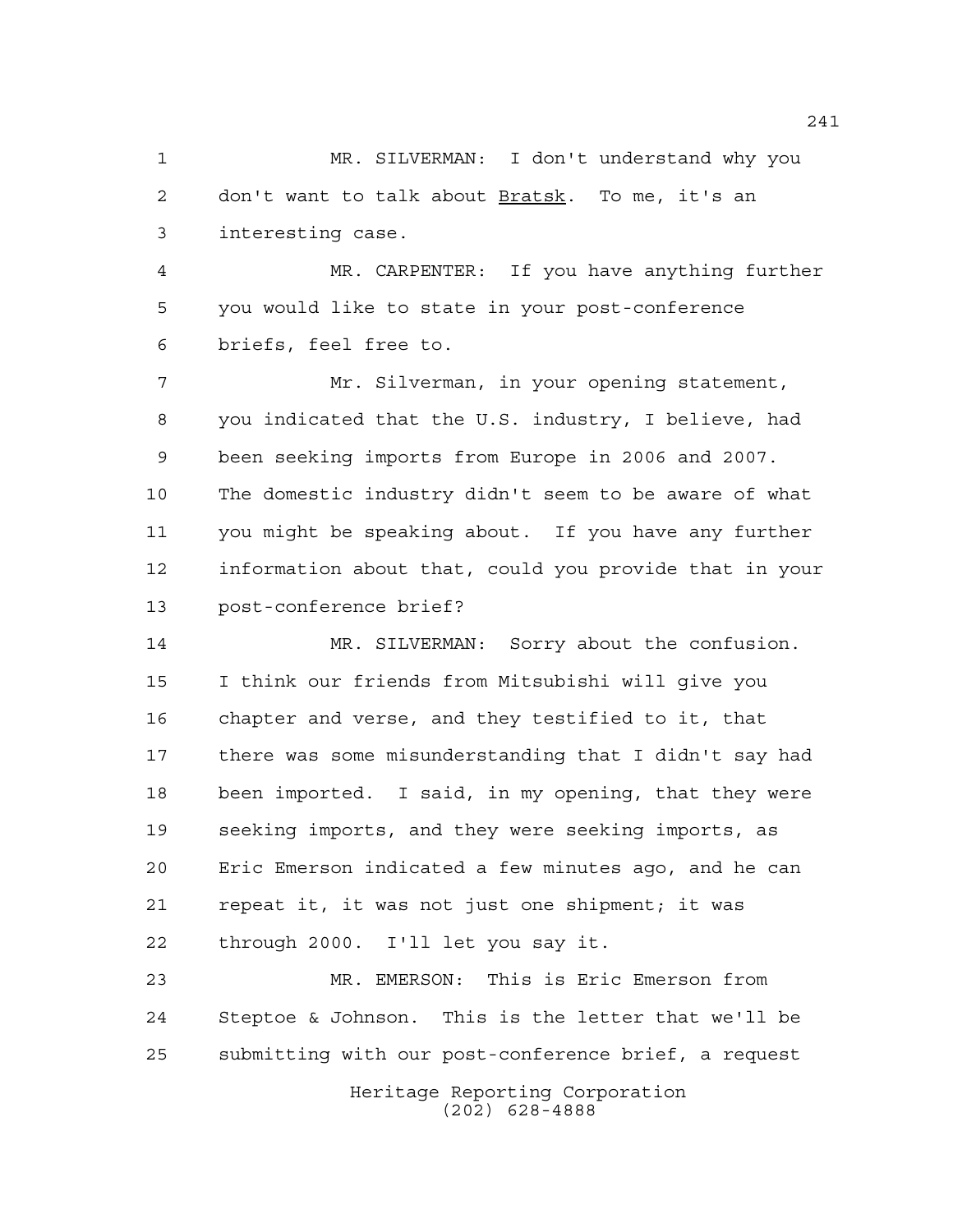from Appleton for supply of -- I believe it was 10,000 metric tons per year, starting in 2006. I don't remember the specific date of the letter but through, I believe, 2008, and that's what Mr. Silverman was referring to.

 As Mr. Jahns testified, the offer was declined so there was no supply from Mitsubishi, but that's what we were referring to.

 MR. CARPENTER: Okay. Thank you very much. Just one other question. Mr. Frueh, you had stated, I believe, that prices in the United States are lower than in most of Koehler's export markets. Do you have any theories as to why that would be the case?

 MR. FRUEH: This is Willy Frueh from Koehler. All I can say is that when I look at the figures, this is the fact, and, I guess, to a certain extent, due to competition in various markets, and in all of the markets, clearly, demand is going up. We have seen east Europe this year growing at 40 percent, so this is significant.

 MR. CARPENTER: Would you say that the level of competition is more acute in the United States than in some of your other export markets? MR. FRUEH: I wouldn't say that. The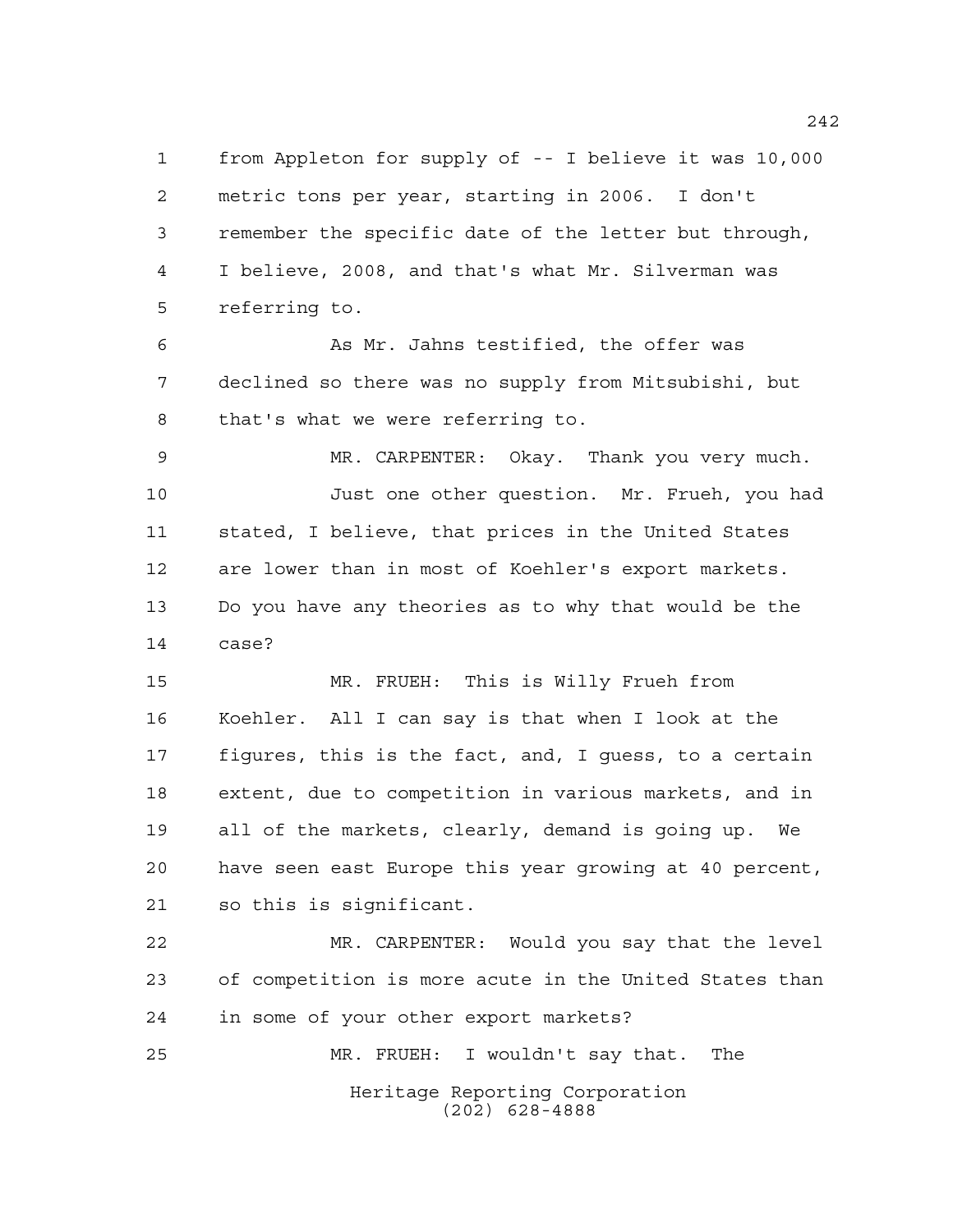players are different, but it's about the same.

Heritage Reporting Corporation (202) 628-4888 MR. CARPENTER: Thank you. Any other questions from staff? (No response.) MR. CARPENTER: Okay. Once again, thank you very much for your patience with our questions. You've been very helpful. This conference has run a very long time already. We still have the closing statements. Would it be possible to -- this is for counsel -- would it be possible to move directly to the closing statements, or would you like a couple of minutes to prepare? MR. SILVERMAN: Just give us two minutes. MR. CARPENTER: Okay. MR. SILVERMAN: I hope he speaks loud because we've got to hear him. MR. CARPENTER: We'll begin with Mr. Dorn, and, Mr. Silverman and others, you can be thinking about your response during that time. We'll take just a couple of minutes to exchange parties. Thank you. (Whereupon, a short recess was taken.) MR. CARPENTER: Please proceed, Mr. Dorn, whenever you're ready. MR. DORN: Thank you. During his opening,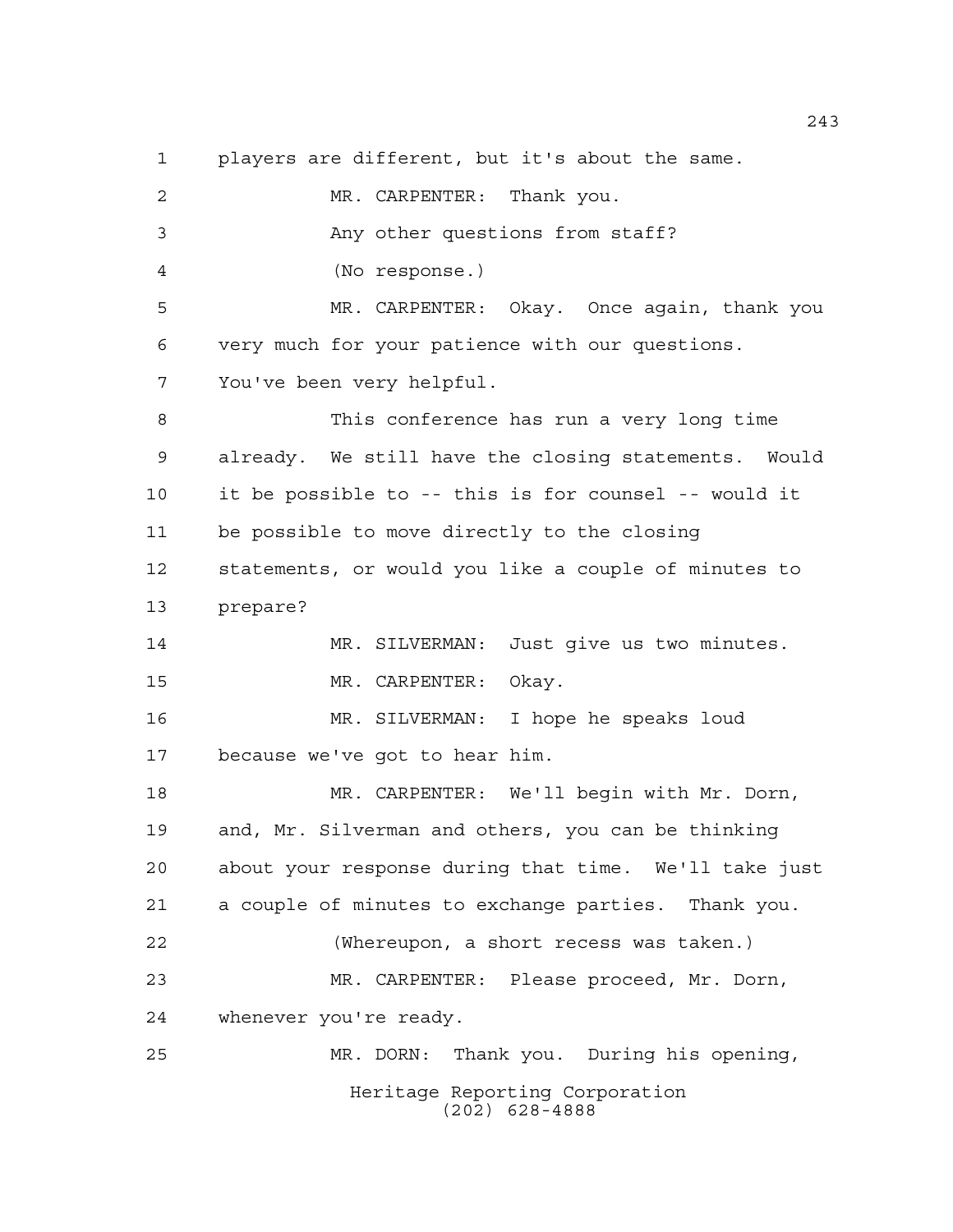Mr. Silverman said that we've gerrymandered the scope to exclude the profitable segment of the business. What we did in our scope was we focused on the imports that were causing the problem. We focused on the commodity-type, lightweight thermal paper because those are the imports coming in. If we had expanded the scope, Mr. Silverman would have said, "Why are you including products we don't even ship to the United States?" So we've targeted the problem.

 With respect to the like product issue, the question is, which product made in the United States best matches up with the product that's within the scope of the investigation? So the product that's subject to investigation is all 70 or under.

 Which product made in the United States matches up with the best, which is most similar physical characteristics and uses? It's obviously the product made in the United States that's 70 grams or less.

 In terms of a clear dividing line, this is clearly an easy case because we've got admissions that, in the United States, you only have product made, 55 or lower or 80 and above. We don't have a situation where we've got minor variations on either side of the line. This is a clear dividing line.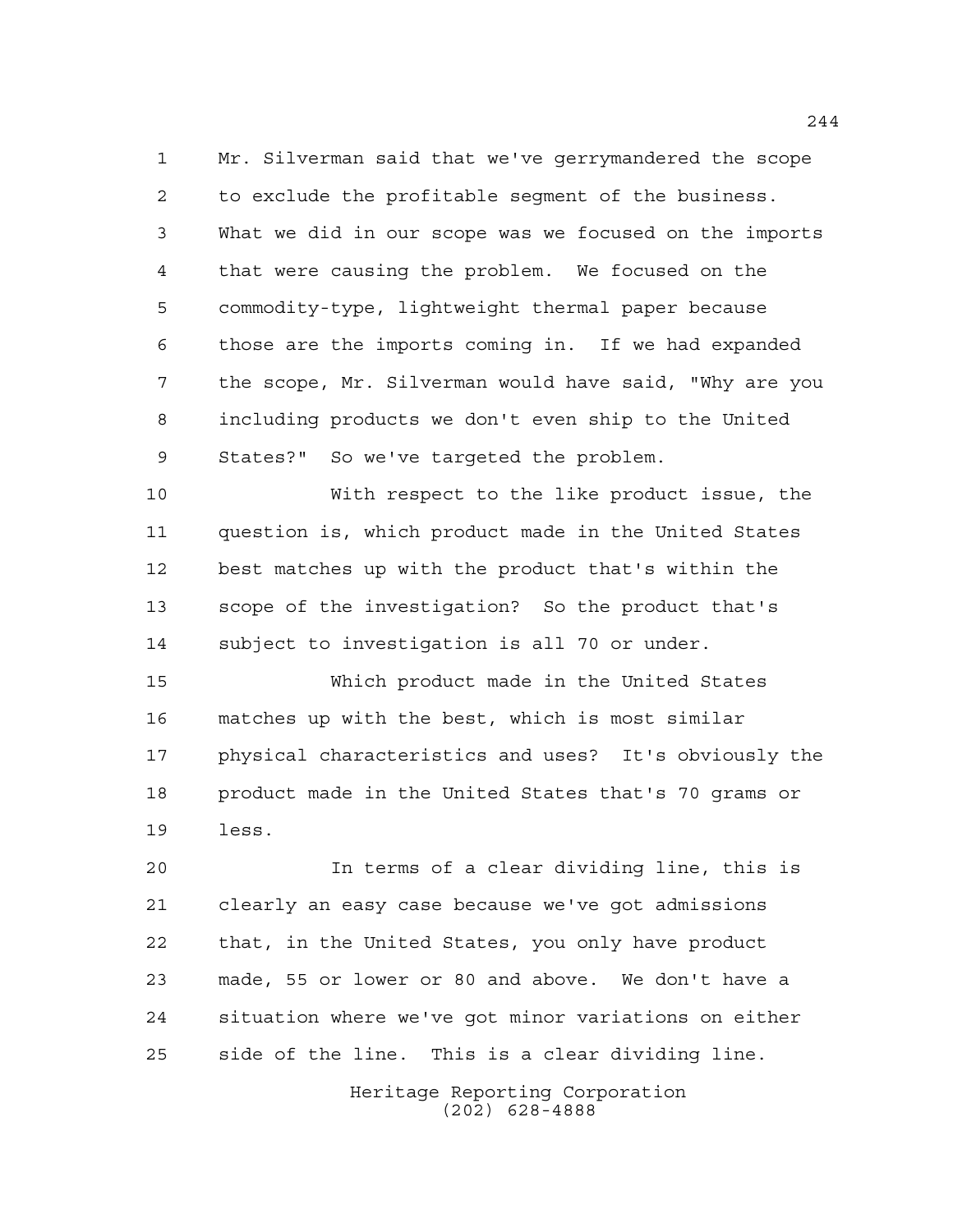Finally, no one disputes the like product definition for the preliminary investigation.

 There is also no dispute about the volume of imports or the increase in the volume of imports. That's where you begin your analysis in looking at the impact of the imports. You look at the volume, and we've got no dispute there. Imports increased 60 percent from 2004 to 2006. Imports have over half of the U.S. market: clearly significant.

 Turning to price effects, I didn't hear anybody claim that imports have not affected domestic prices. Mr. Dougan is an economist. You're not going to have him come up here and say that if imports supply 50 percent of the market, they are not having any price effect. Of course, they are having a price effect, just by given the degree to which they have penetrated the market.

 You also heard a lot of testimony about the commodity nature of this product and the standardization and the consolidation of SKUs. So it's a price-sensitive product.

 Mr. Burns testified that 2006 was a tough pricing market year. Mr. Jahns testified that prices are down in 2007. Mr. Jahns also admitted, as Mr. Schonfeld testified, that Mitsubishi prices to the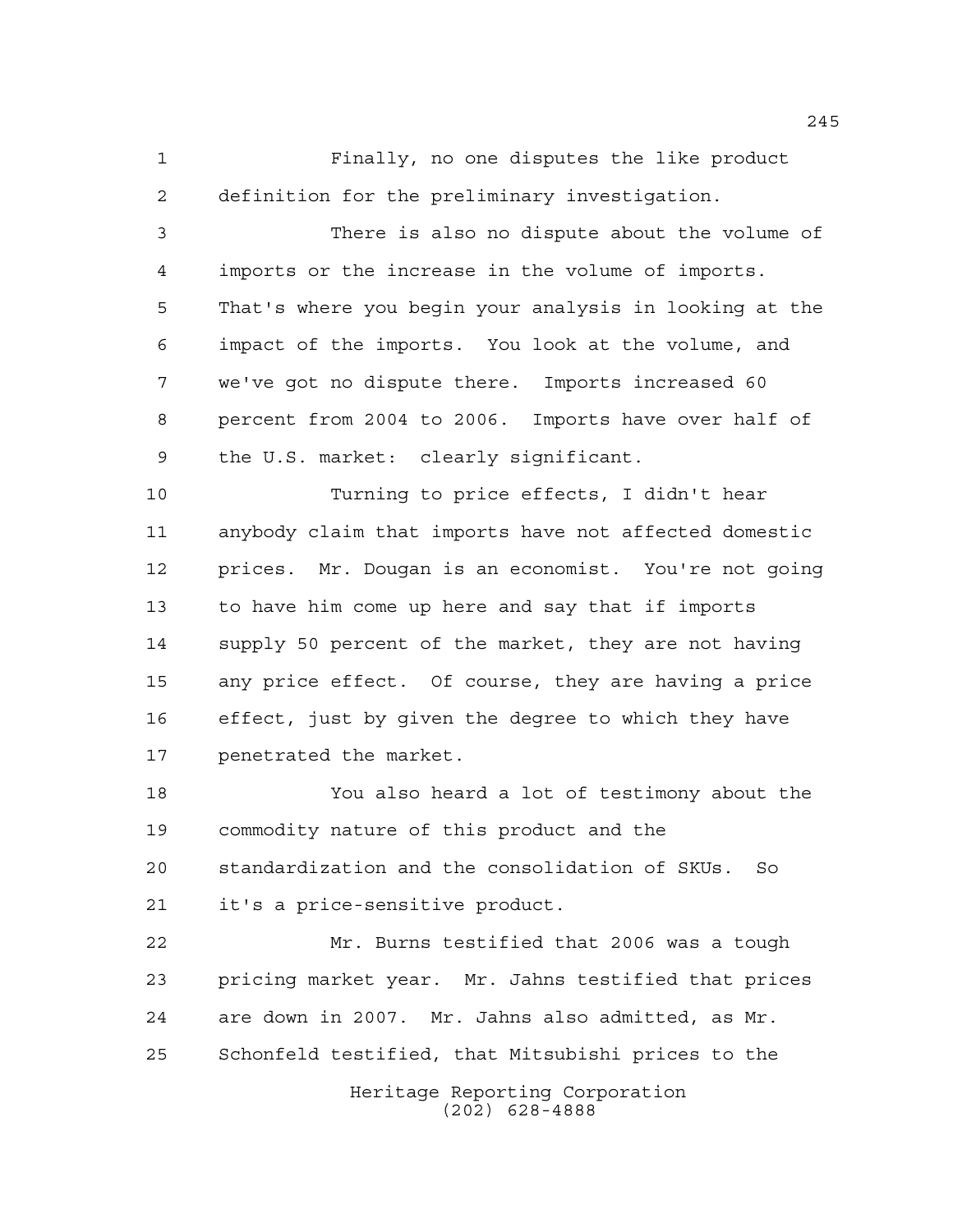U.S., irrespective of exchange rate. So if the value of the dollar goes down, that doesn't affect Mitsubishi's prices because they are committed to be here for the long term, as Mr. Jahns testified, whatever the exchange rate is. That's called "dumping."

 There is no dispute that costs have gone up. There is no dispute that demand has been very strong and growing. In fact, there is no dispute that all of the ingredients were there for prices to go up substantially from 2004 to date in tandem with a growing U.S. market, a substantially growing U.S. market.

 With respect to adverse impact, I thought Mr. Dougan's presentation was illuminating. Let's think about it a minute. He is looking at the segment reporting for all thermal paper produced by Appleton, which includes lightweight thermal paper and high-value-added, heavy thermal paper.

 What it tell us is that on high-value, heavyweight thermal paper, Appleton is making money. Virtually no import competition with respect to high-value-added, heavyweight thermal paper.

Heritage Reporting Corporation (202) 628-4888 Where is it losing money? It's losing money on lightweight thermal paper, which is where all of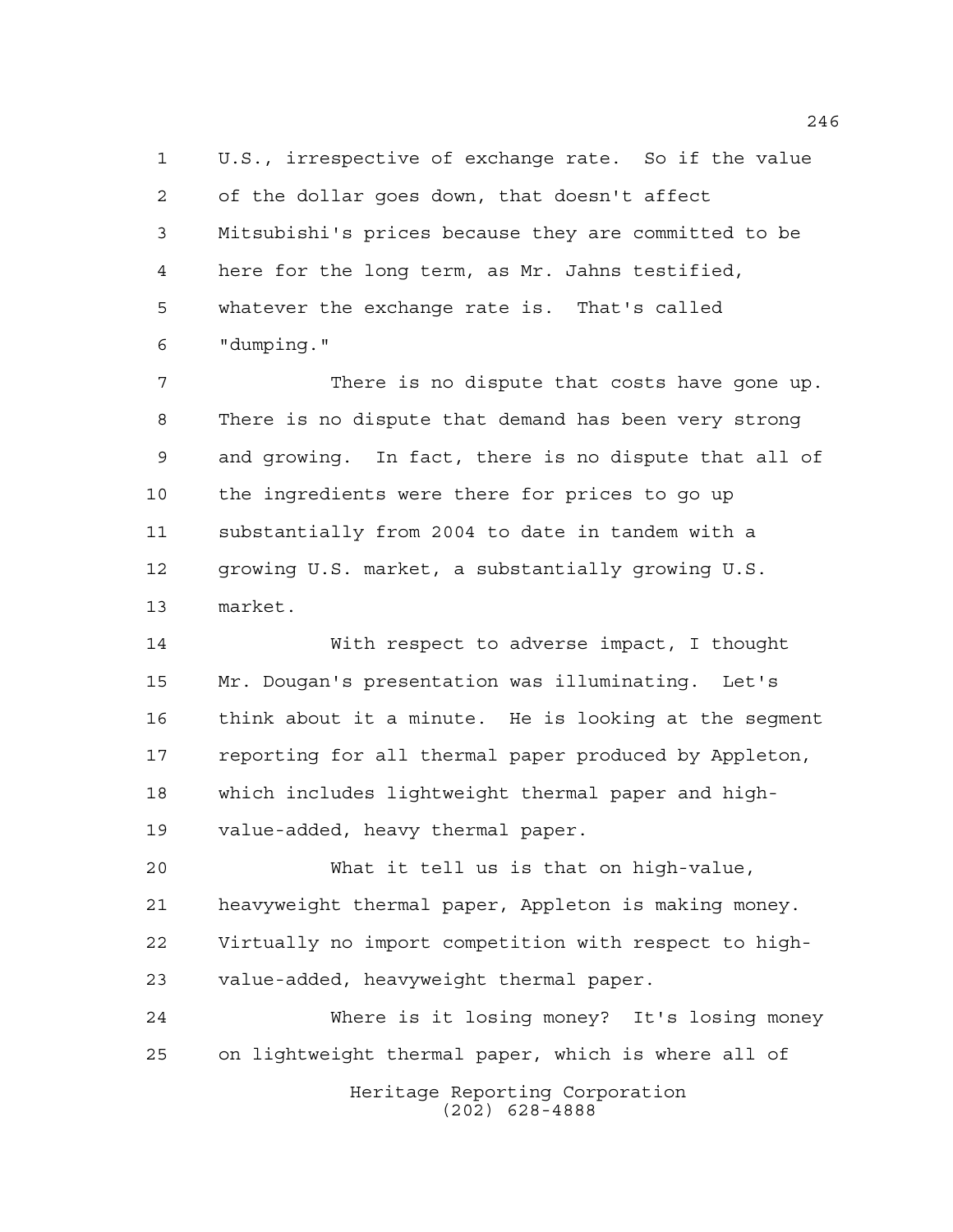the imports are coming in. The imports are lightweight thermal paper, not heavyweight thermal paper.

 So what Mr. Dougan has done is explain exactly the cause and effect of the increasing imports of lightweight thermal paper that are the target of this petition.

8 A couple of other points. With respect to the supply situation in 2006, I think one of the witnesses hit it on the head when he said it was "an artificial tightness." There was never any allocation of customers by Appleton. The little spike in supply, which I think another witness on the other side alluded to, was common to all suppliers, not just to Appleton, and, as Mr. Schonfeld testified, Appleton worked through that problem quite nicely.

 With respect to the testimony regarding security printing, that's a niche market. It's an outlier, and it really doesn't change anything with respect to the value-added issues.

 Rite-Made's quality comment, as far as Appleton knows, that issue is isolated to Rite-Made's machines, not the machines of other converters. You might want to ask Rite-Made if it had a problem on its end as opposed to blaming Appleton for something that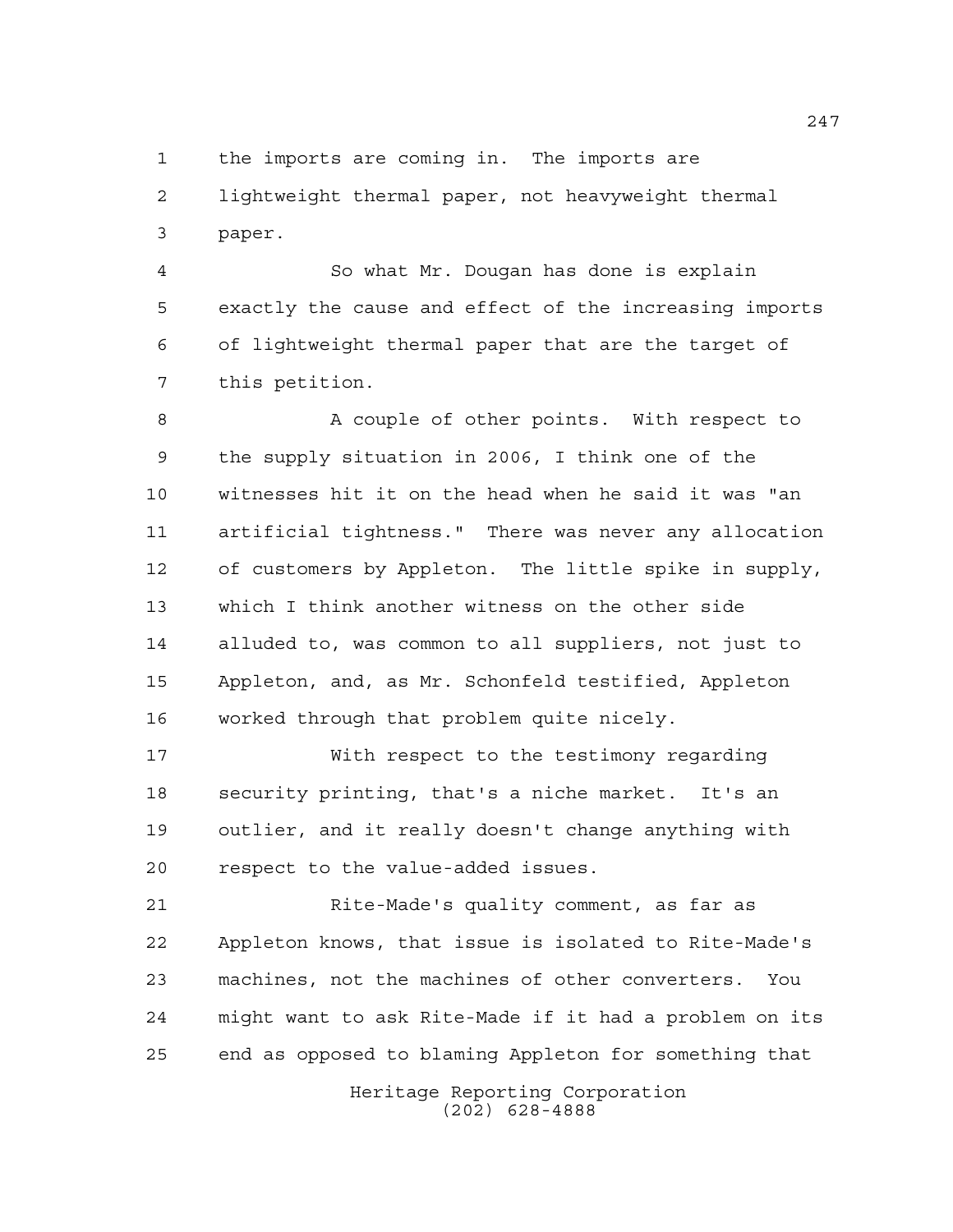would affect the quality of the product.

| $\overline{a}$ | The comment was made about requesting a                |
|----------------|--------------------------------------------------------|
| 3              | product from Mitsubishi, a request made by Appleton,   |
| 4              | and the timing of that request is illuminating because |
| 5              | it was made at the time that they were considering     |
| 6              | \$100 million investment, a good time to do a little   |
| 7              | market intelligence to see what pricing was from other |
| 8              | countries, and, of course, they didn't buy a ton of    |
| 9              | paper from Germany or any other European source.       |
| 10             | Mr. Silverman made a point in his opening              |
| 11             | remarks. I think he said the Commission has never      |
| 12             | excluded the processors from the domestic industry     |
| 13             | except in agricultural cases, and that's just not      |
| 14             | true.                                                  |
| 15             | We'll certainly address that in our post-              |
| 16             | conference brief, but even in the Thermal Transfer     |
| 17             | Ribbons case, of course, ultimately, in the final, the |
| 18             | Commission accepted the converters in the industry.    |
| 19             | In the preliminary determination, it excluded them,    |
| 20             | and we think the facts are a lot stronger for          |
| 21             | excluding the converters here than in the Transfer     |
| 22             | Ribbons case.                                          |
| 23             | This has been a difficult case to arque                |
| 24             | today because we have so little information in terms   |
| 25             | of the questionnaires. We look forward to -- them      |
|                | Heritage Reporting Corporation<br>$(202)$ 628-4888     |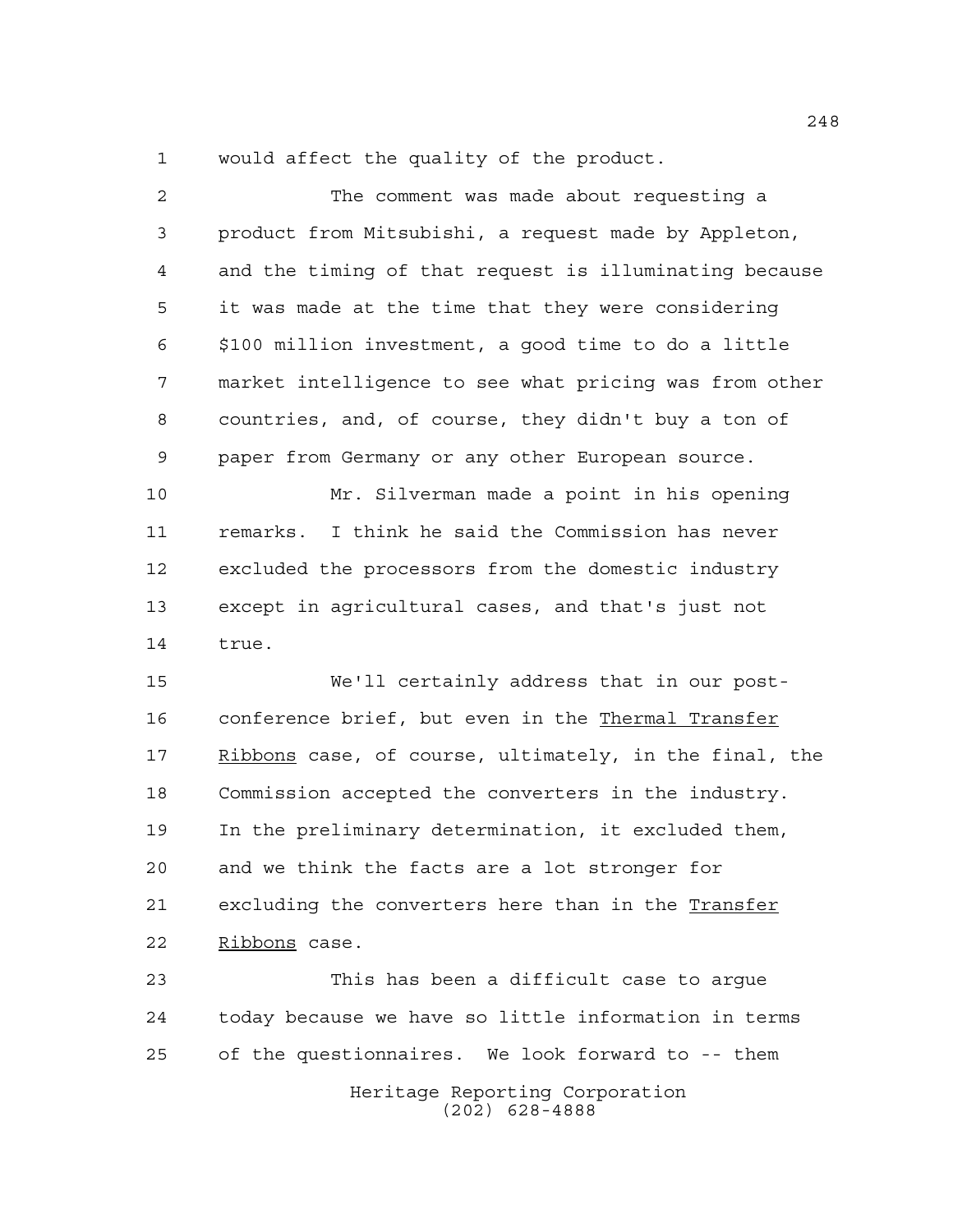Heritage Reporting Corporation over the next few days, and we'll be addressing all of the questions you have raised this morning and this afternoon. Thank you very much. MR. CARPENTER: Thank you, Mr. Dorn. Mr. Silverman? Mr. Dougan? MR. SILVERMAN: What I would like to do is allow Mr. Dougan to finish some key points from his, and since we have a good half an hour to go, we'll fit it all in. MR. CARPENTER: Okay. MR. DOUGAN: Thank you. I would like to start by addressing some of the points that Mr. Dorn just made. 14 I believe he mischaracterizes my testimony and the evidence supporting it. I did not state that Appleton was making money on its higher weights and losing money on the lower weights. All I pointed out was that the thermal paper segment overall was making money. All we know for sure is that the thermal paper segment overall is making money. So the characterization that they are losing money on the lower grades and making money on the higher grades is theirs, not mine. To this end, this is one of the reasons that the staff should apply close scrutiny to the

(202) 628-4888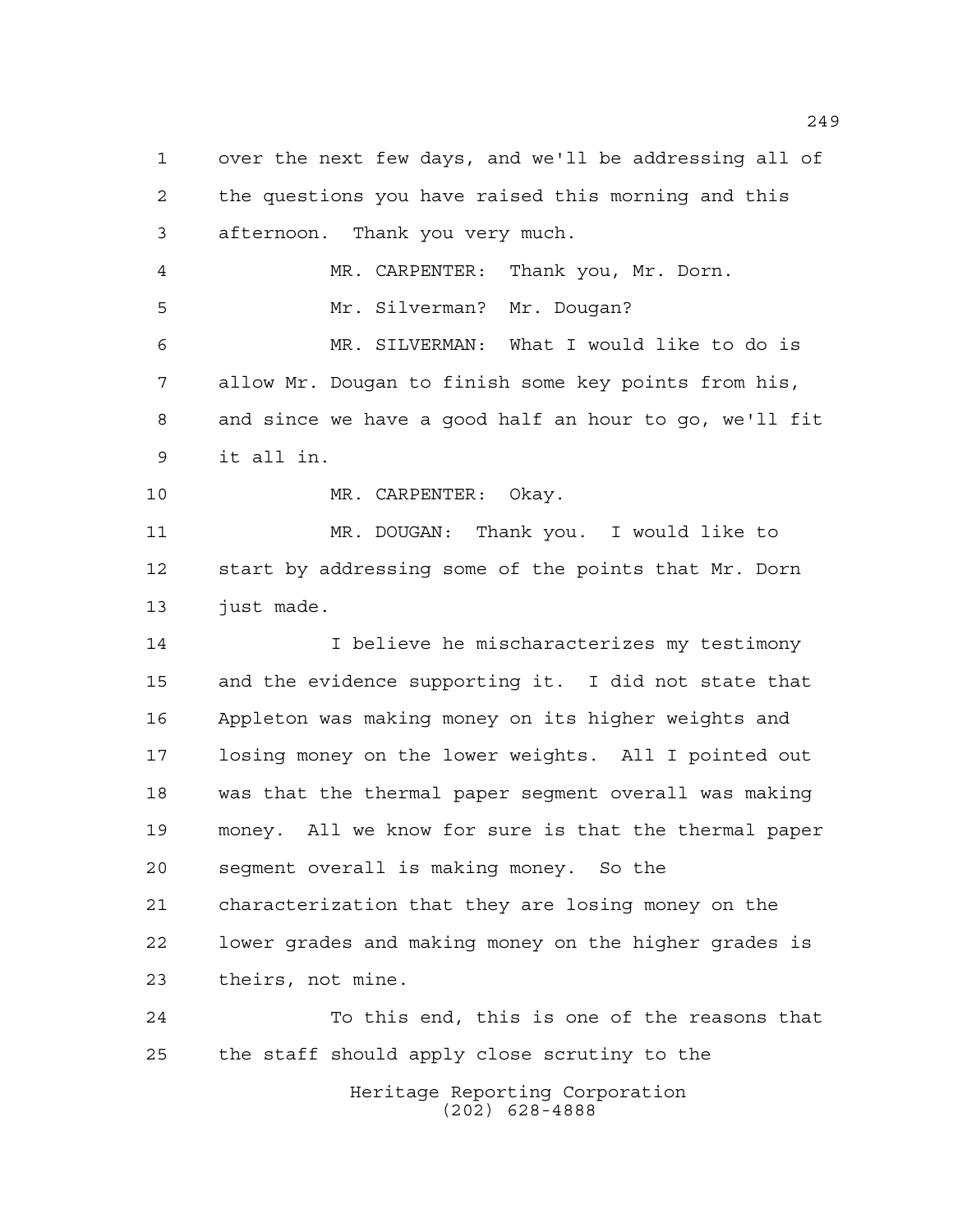Petitioners' questionnaire. The financial entry data presented in the U.S. producers' questionnaires are different, sometimes significantly so, from the data presented in the petition. The actual data are confidential, but we asked that the staff look into this.

 The magnitude of the differences suggests more than small rounding error, and Petitioners' questionnaire did not provide an explanation for these discrepancies. These inconsistencies should be of concern to staff.

 First, Appleton is the sole Petitioner, and its results speak directly to the strength of the alleged injury case.

 Second, lightweight thermal paper is produced by Petitioners on the same facilities and the same equipment, and thus any reporting of these results represents an allocation exercise. There are several different methods that can be used for allocation, and staff should ensure that Petitioners have performed such allocations as reasonably and as accurately as possible.

 So, given this, there is ample reason for staff to be concerned about the consistency, if not the accuracy, of the financial data, and the economic

Heritage Reporting Corporation (202) 628-4888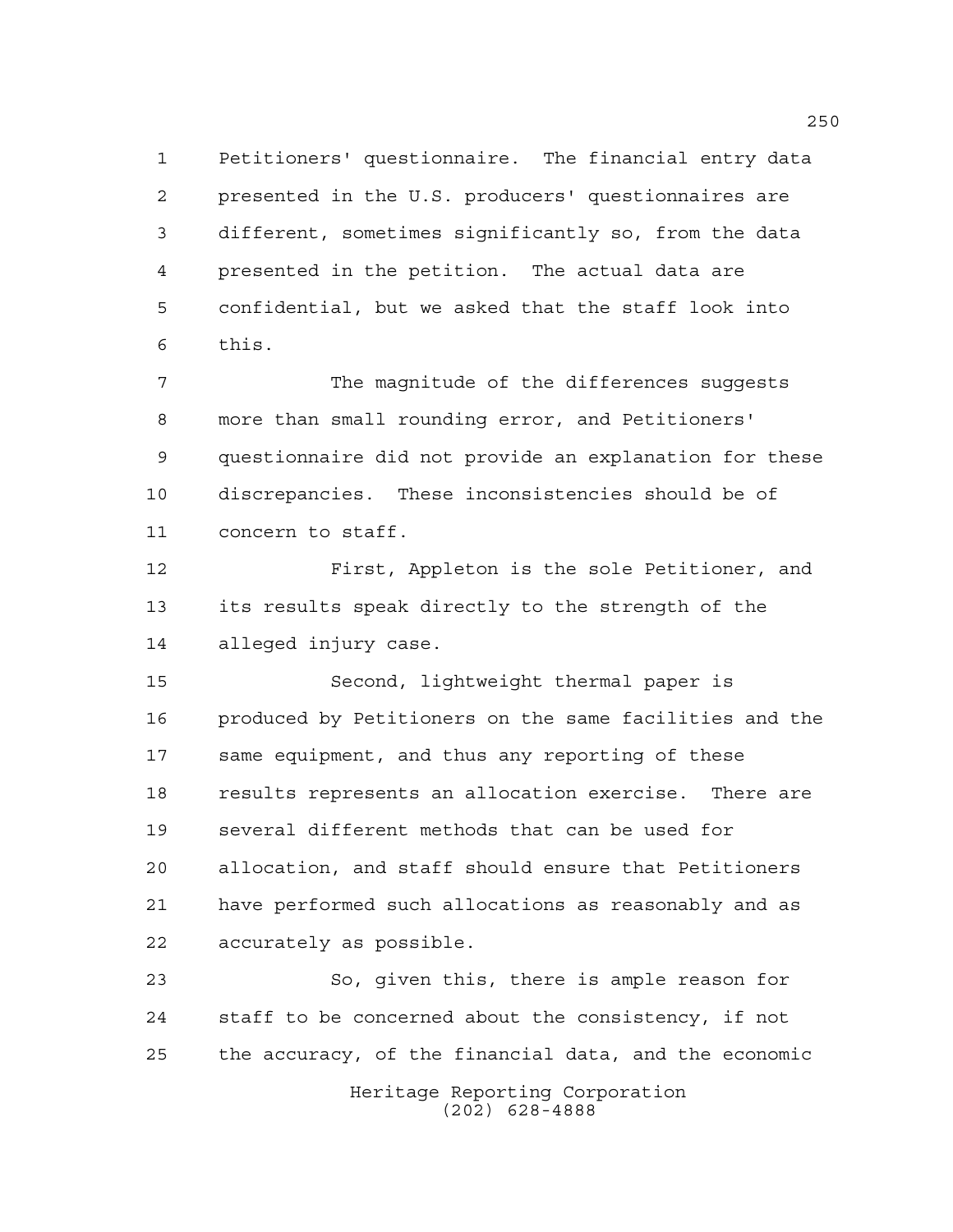record presents strong reasons for staff to verify Appleton's U.S. producers' questionnaire before making a decision as to whether to proceed with this investigation.

 If I can have one more thing, I did not discuss price effects because any of the data available on this are confidential and not on the record, but we will discuss this in the post- conference brief, and I think the results, with respect to subject imports from Germany, will be quite different than Mr. Dorn is thinking.

 MR. SILVERMAN: Well, if you sit here and listen to what's transpired today, I think it's important to figure out what's really going on in this market. Surely, you didn't get information from Appleton because they are not a converter. They are not a customer. They testified about things that they don't have firsthand knowledge of.

 You compare the testimony by their converter witnesses with our converter witnesses. Where is their substantial evidence on all of the important measures of causation?

 Now, one thing we know, during the period of investigation, including the interim period, our witnesses have testified that prices were going up.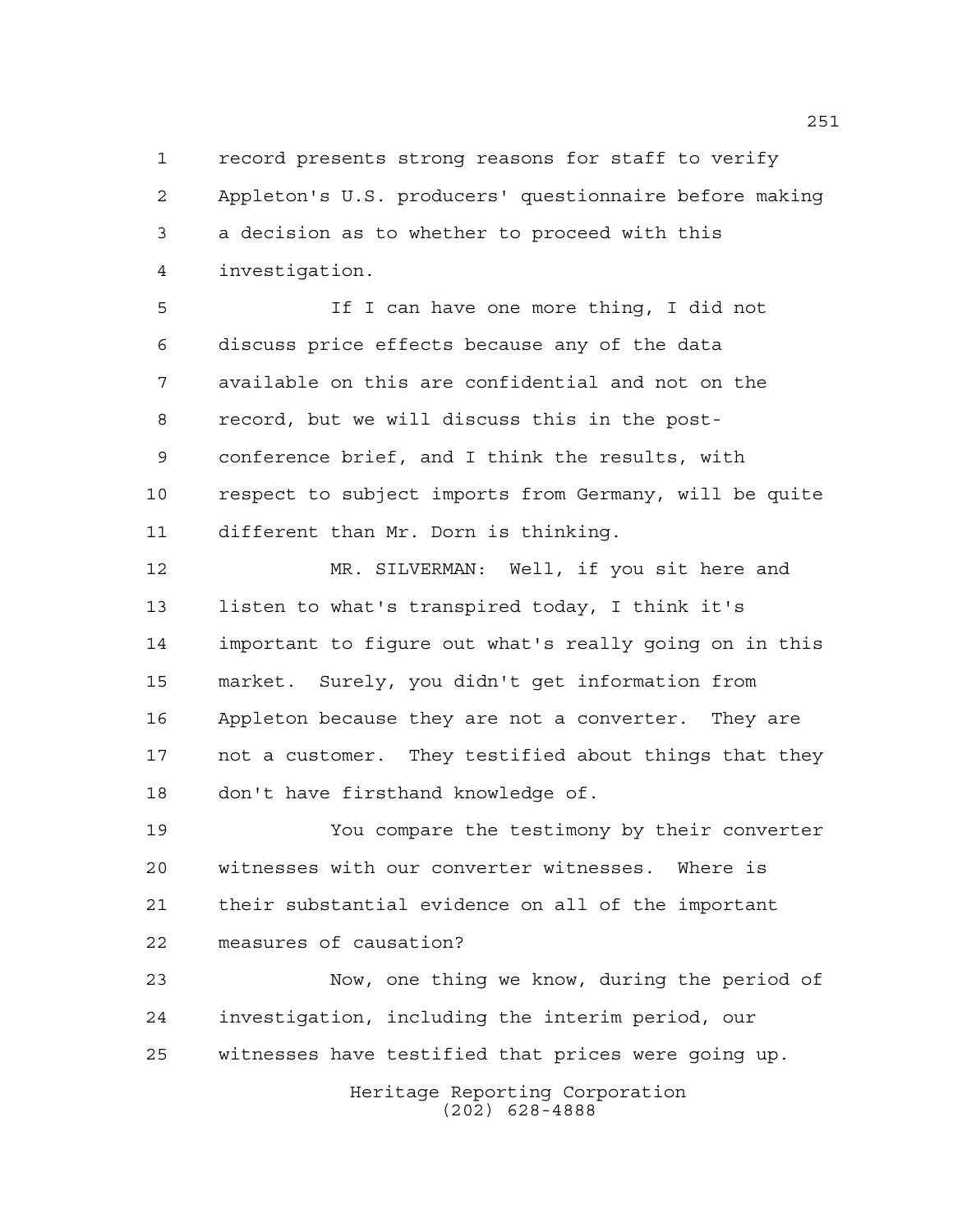It's not your typical case, not your typical case. Prices are going up from imports.

 Second, demand is healthy, strong, increasing. You don't get that in many cases when people come in and say they are vulnerable or they are materially injured. There is no doubt about that. We've given you substantial information in the testimony and in written submissions that you will get, or have gotten, showing the value added by the converters. Just waving their hands and saying, "Oh, no. We have better numbers," is not substantial 12 evidence on the record. We have substantial evidence on the record that converters employ lots of people with lots of equipment and make significant value added to the product. Now, I think it's also significant, when you talk about prices, not to forget the hidden company, which is Kanzaki. We had testimony from a number of witnesses today saying Kanzaki is the low-price

leader. They pushed the price down.

 Let's not forget the impact of Kanzaki as a low-price leader because that's germane when you're trying to determine who causes price declines or price suppression. We heard testimony that Koehler itself, as late as August, issued a substantial price

> Heritage Reporting Corporation (202) 628-4888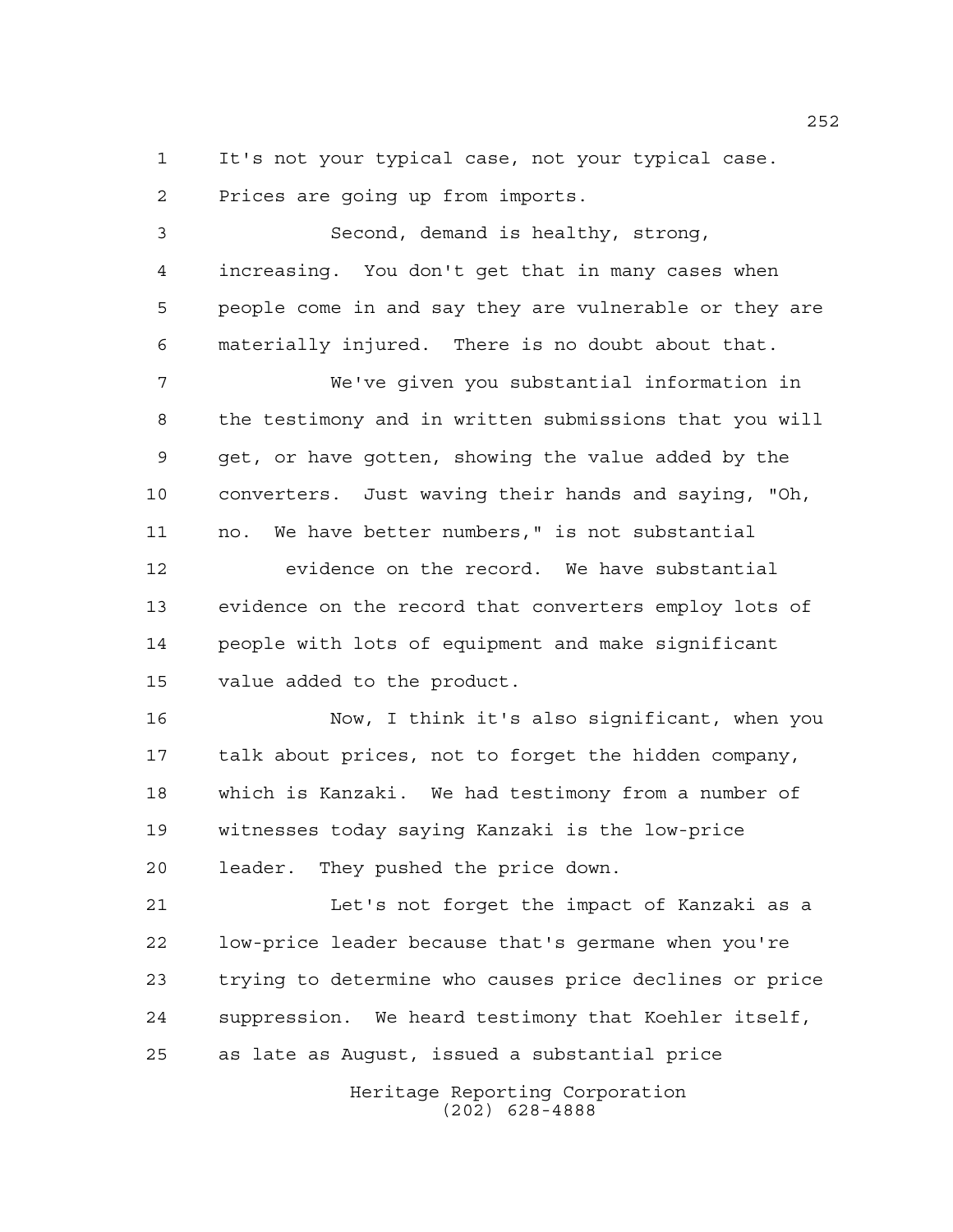increase, and what happened? Kanzaki didn't go up. Appleton only went part of the way. Is that price suppression? Is that adverse price effects by reason of imports? Absolutely not. That's why this case is so different from the average case that you get.

 But on turning away customers, we heard testimony today that Kanzaki was not reliable. One converter said they were in and out of the market. That's a form of turning people away and unreliability.

 We had testimony from our converters about being put on allocation and not getting their quantities. They admitted it. Well, it was only three to four months. If you're running a business, somebody says, "Well, it's only three or four months," maybe you have to find another supplier that's more reliable, and if Kanzaki is in and out of the market because it's not really that important a product for them, maybe you have to find some other source of supply.

 Now, of course, Appleton has an answer to that: Go to Germany and get your product. They wanted to do that, and we have testimony on it today, and they haven't denied it. Not I, but Mitsubishi will submit documents to prove exactly what they did,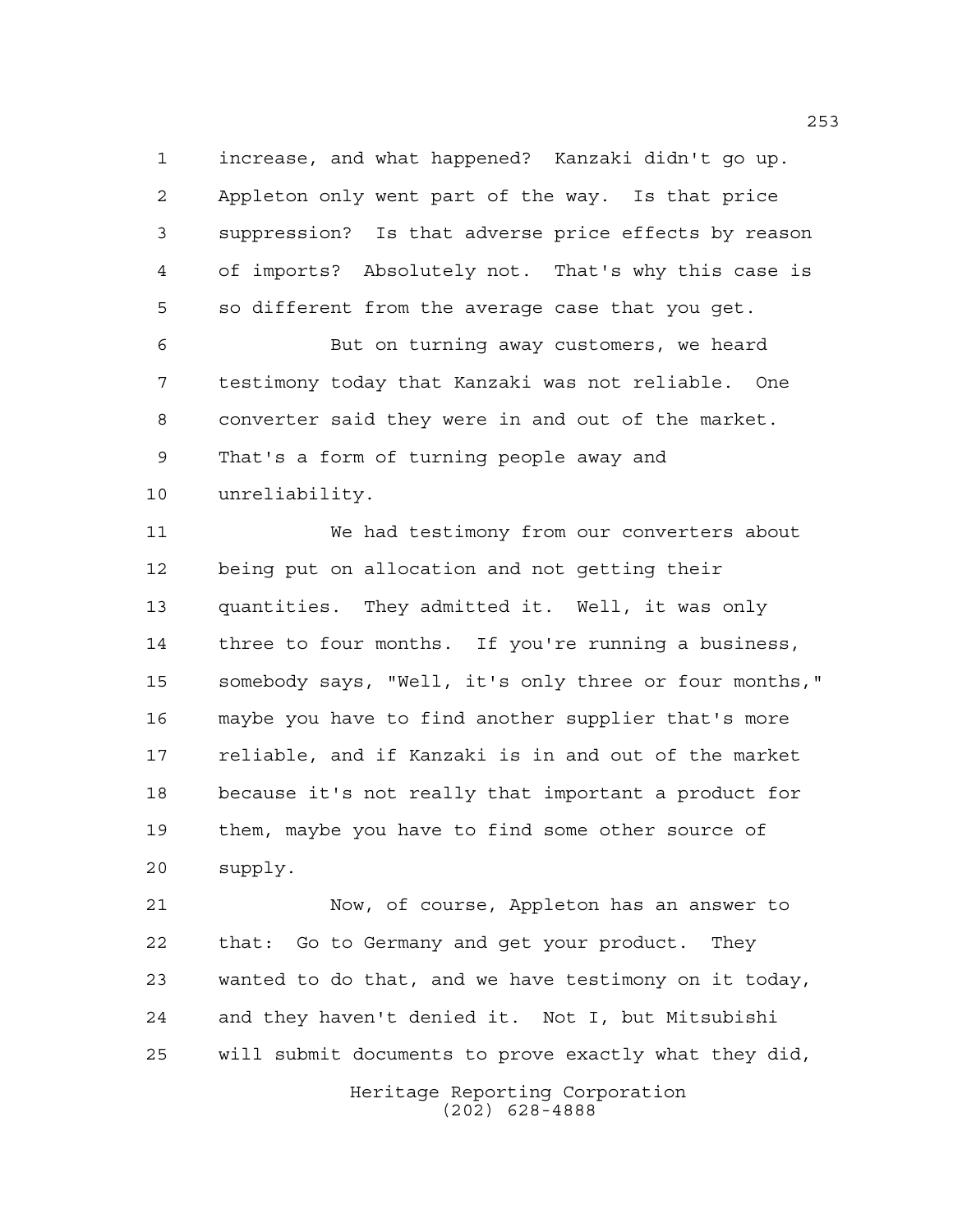and it wasn't for one truck load; it was for

 substantial quantities through 2007-2008. Now, why would they ask for that? Because they have underutilized capacity, you want to give the workers more work.

 Something is funny, and this case smells. That's an important element of it that I hope the Commission will take seriously. Even though it's a prelim., you're not barred from getting into this kind of detail, especially if there is extra time.

 Then I think, really, the lightning bolt -- if that wasn't a big enough lightning bolt, I think you have to think about a company that comes to you and claims they are materially injured or threatened with material injury, vulnerable -- you know that word. They tell you that, and then they come up with \$100 million investment. Give me a break.

 What is that? If you're vulnerable, if you're materially injured, how do you get people to give you \$100 million to expand the market, to expand the capacity? Something doesn't fit. It just doesn't fit, and, as my economics teacher used to say, "The market speaks."

 Forget that testimony and remember, they got \$100 million to expand capacity on this product.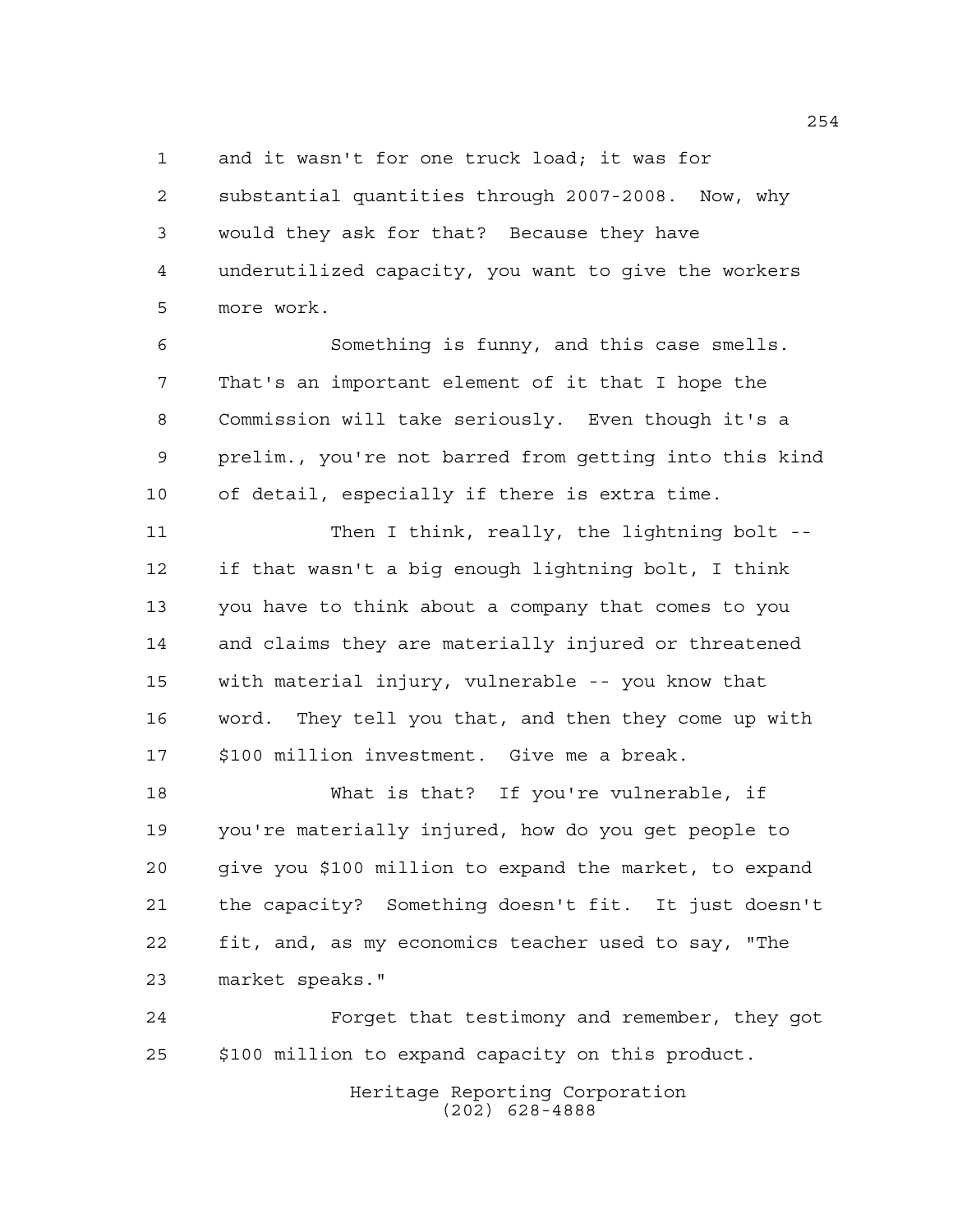Nobody is vulnerable and gets \$100 million to expand their capacity, and we see from their public filings what their investments have been over the last couple of years -- compared to this.

 That's why I say this case needs serious further inquiry because of these inconsistencies that just don't make sense. This case is one that calls out for the negative. Thank you very much.

 MR. CARPENTER: Thank you, gentlemen. On behalf of the Commission and the staff, I want to thank the witnesses who came here today, as well as counsel, for sharing your insights with us and helping us develop the record in these investigations.

 Before concluding, as you're aware, the Department of Commerce has postponed initiation of these investigations. Therefore, the deadline for the submission of corrections to the transcript and for briefs in the investigations has been moved to Thursday, October 18th.

Heritage Reporting Corporation If briefs contain business-proprietary information, a public version is due on October 19th. Because of Commerce's postponement of initiation, staff will notify the parties of the schedule for the remainder of the investigations as soon as it becomes finalized. Thank you for coming.

(202) 628-4888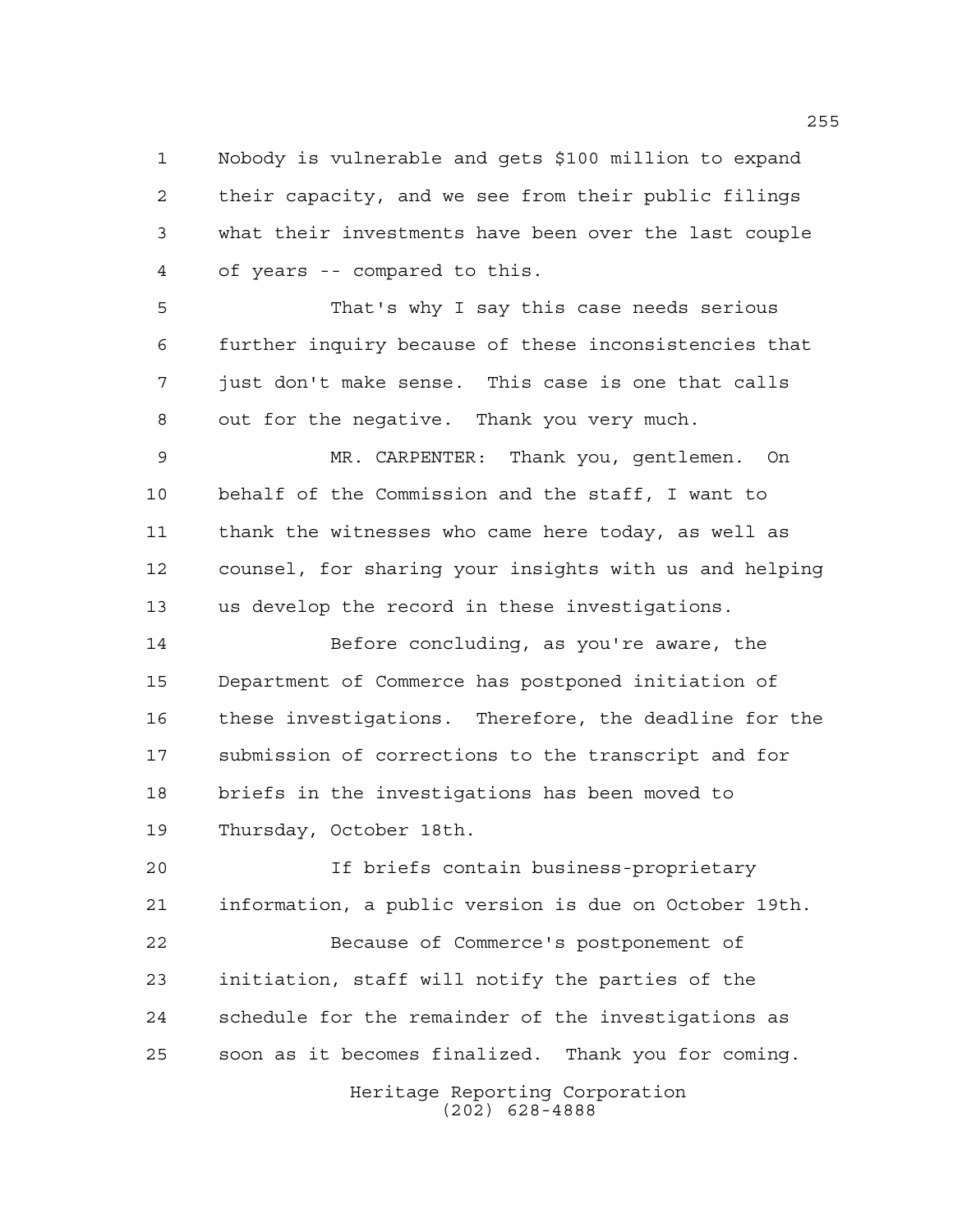This conference is adjourned.

| $\sqrt{2}$       | (Whereupon, at 3:08 p.m., the preliminary   |
|------------------|---------------------------------------------|
| $\mathfrak{Z}$   | conference in the above-entitled matter was |
| $\sqrt{4}$       | concluded.)                                 |
| 5                | $\frac{1}{2}$                               |
| $\epsilon$       | $\frac{1}{2}$                               |
| $\boldsymbol{7}$ | $\sqrt{}$                                   |
| $\,8\,$          | $\frac{1}{2}$                               |
| $\mathsf{S}$     | $\!/\!$                                     |
| $1\,0$           | $\!/\!$                                     |
| $11\,$           | $\!/\!$                                     |
| $12$             | $\!/\!$                                     |
| $13$             | $\!/\!$                                     |
| $14\,$           | $\!/\!$                                     |
| $15\,$           | $\!/\!$                                     |
| 16               | $\!/\!$                                     |
| $17\,$           | $\frac{1}{2}$                               |
| $18\,$           | $\frac{1}{2}$                               |
| 19               | $\sqrt{}$                                   |
| $20$             | $\sqrt{}$                                   |
| $2\sqrt{1}$      | $\frac{1}{2}$                               |
| $2\sqrt{2}$      | $\frac{1}{2}$                               |
| 23               | $\frac{1}{2}$                               |
| $2\sqrt{4}$      | $\!/\!$                                     |
| $25$             | $\frac{1}{2}$                               |
|                  |                                             |